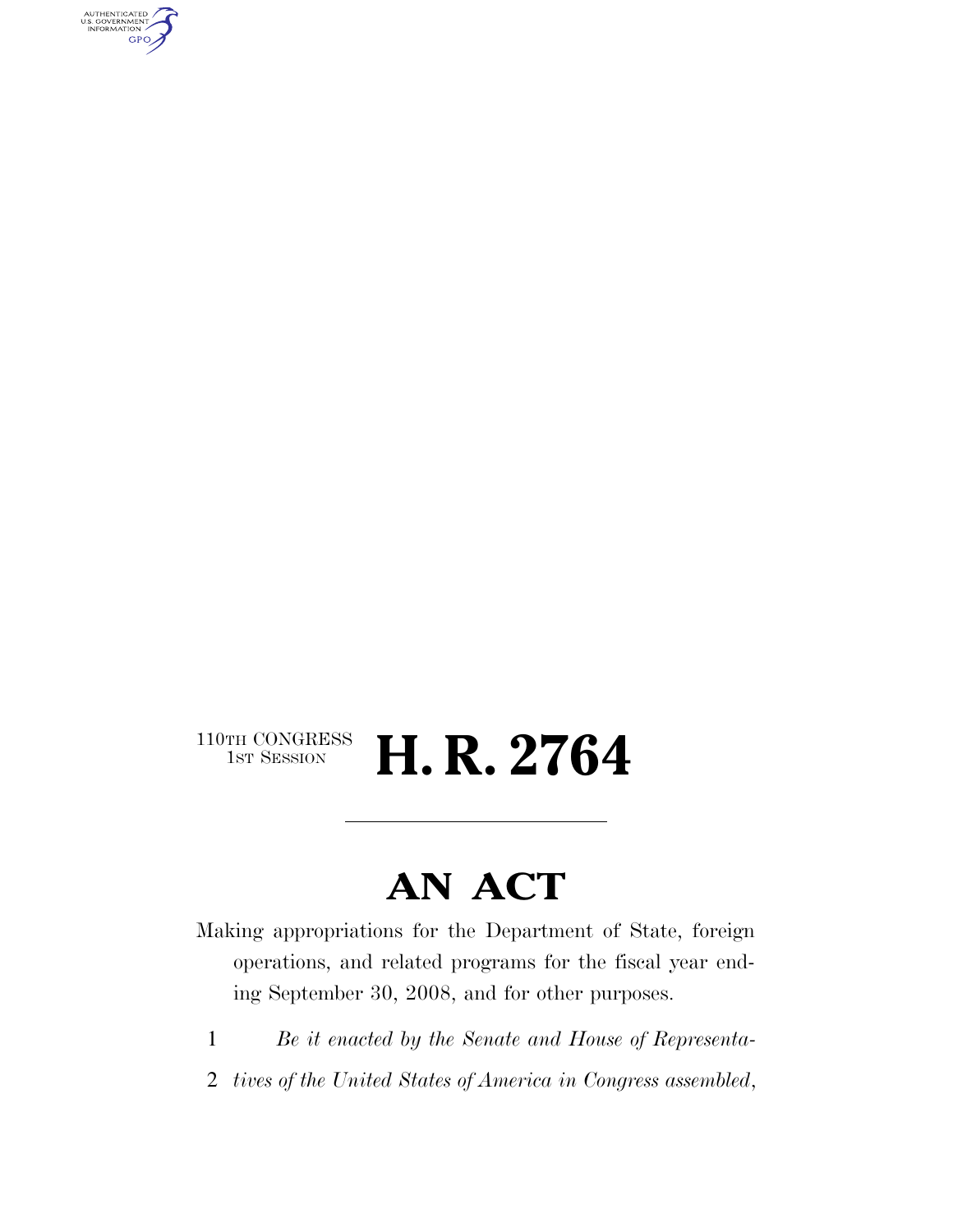That the following sums are appropriated, out of any money in the Treasury not otherwise appropriated, for the fiscal year ending September 30, 2008, and for other pur-poses, namely:

|    | TITLE I                                  |
|----|------------------------------------------|
|    | DEPARTMENT OF STATE                      |
|    | DEPARTMENT OF STATE AND RELATED          |
| 8  | <b>AGENCIES</b>                          |
|    | DEPARTMENT OF STATE                      |
| 10 | <b>ADMINISTRATION OF FOREIGN AFFAIRS</b> |
| 11 | DIPLOMATIC AND CONSULAR PROGRAMS         |
| 12 | (INCLUDING TRANSFER OF FUNDS)            |

 For necessary expenses of the Department of State and the Foreign Service not otherwise provided for, includ- ing employment, without regard to civil service and classi- fication laws, of persons on a temporary basis (not to ex- ceed \$700,000 of this appropriation), as authorized by section 801 of the United States Information and Edu- cational Exchange Act of 1948; representation to certain international organizations in which the United States participates pursuant to treaties ratified pursuant to the advice and consent of the Senate or specific Acts of Con- gress; arms control, nonproliferation and disarmament ac- tivities as authorized; acquisition by exchange or purchase of passenger motor vehicles as authorized by law; and for expenses of general administration, \$3,820,018,000 (re-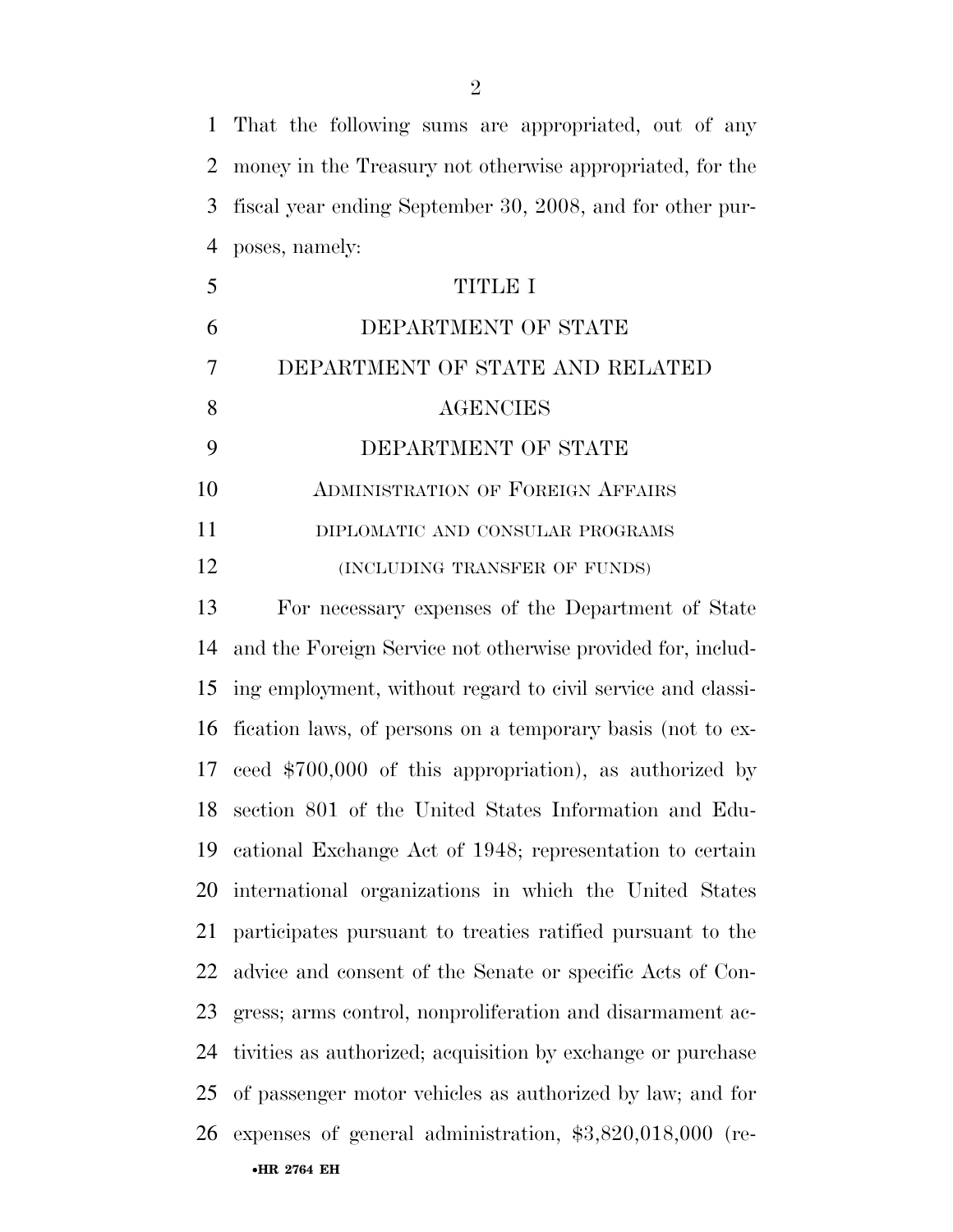duced by \$36,700,000) (reduced by \$1,000,000): *Pro- vided,* That of the amount made available under this head- ing, not to exceed \$10,000,000 may be transferred to, and merged with, funds in the ''Emergencies in the Diplomatic and Consular Service'' appropriations account, to be avail- able only for emergency evacuations and terrorism re- wards: *Provided further,* That of the amount made avail- able under this heading, not less than \$363,905,000 shall be available only for public diplomacy international infor- mation programs: *Provided further,* That of the amount appropriated under this heading, \$5,000,000 shall be available for the Secretary to establish and operate a pub- lic/private interagency public diplomacy center which shall serve as a program integration and coordination entity for United States public diplomacy programs: *Provided fur- ther,* That of the amounts appropriated under this head- ing, \$4,000,000, to remain available until expended, shall be for compensation to the families of members of the For- eign Service or other United States Government employees or their dependents, who were killed in terrorist attacks since 1979: *Provided further,* That none of the funds made available for compensation in the previous proviso may be obligated without specific authorization in a subsequent Act of Congress: *Provided further,* That of the amount made available under this heading, \$3,000,000 shall be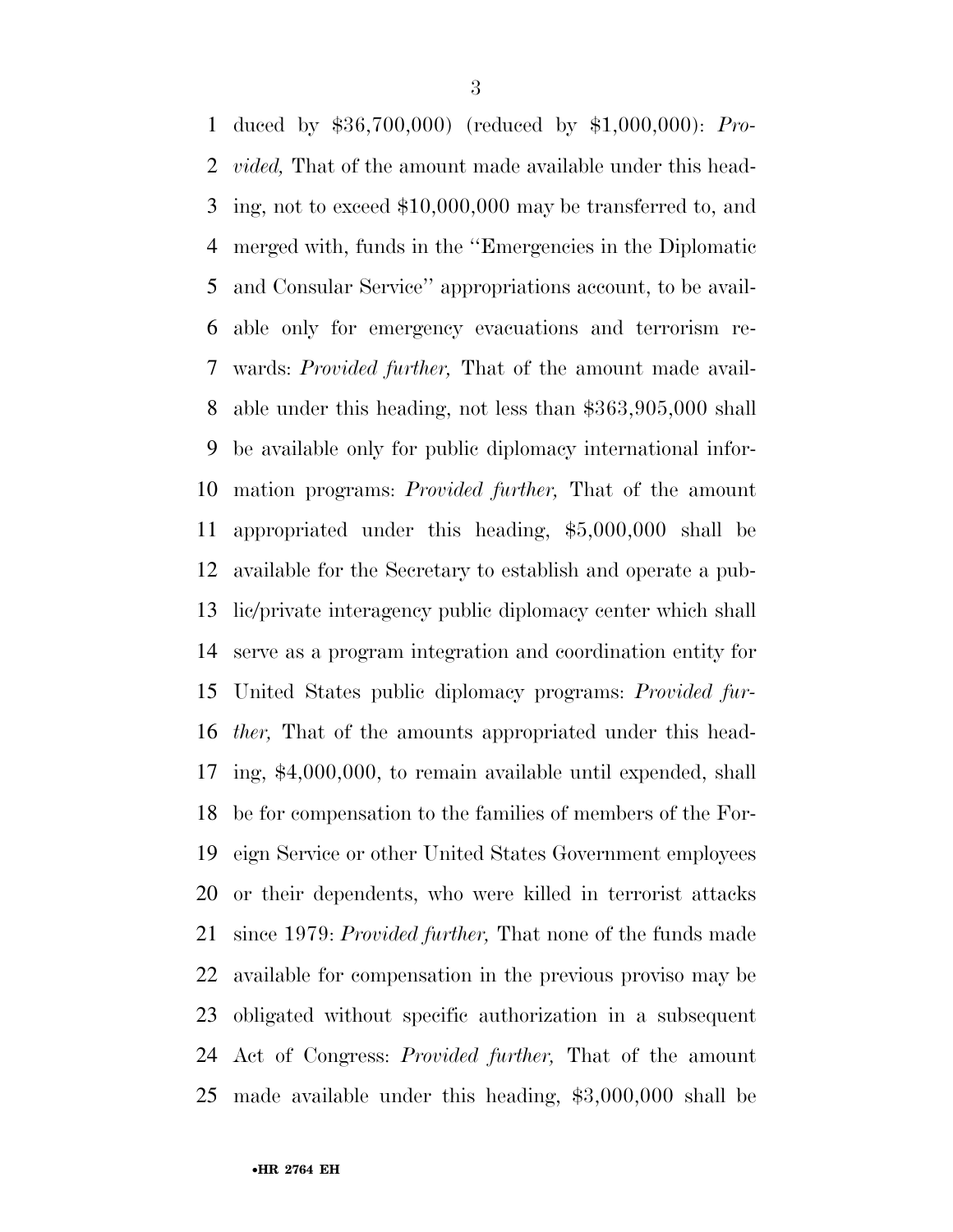available only for the operations of the Office on Right- Sizing the United States Government Overseas Presence: *Provided further,* That not less than \$5,000,000 shall be for the Program for Research and Training on Eastern Europe and the Independent States of the Former Soviet Union (title VIII) as authorized by the Soviet-Eastern Eu- ropean Research and Training Act of 1983 (22 U.S.C. 4501–4508, as amended): *Provided further,* That funds available under this heading may be available for a United States Government interagency task force to examine, co- ordinate and oversee United States participation in the United Nations headquarters renovation project: *Provided further,* That no funds may be obligated or expended for processing licenses for the export of satellites of United States origin (including commercial satellites and satellite components) to the People's Republic of China unless, at least 15 days in advance, the Committees on Appropria- tions of the House of Representatives and the Senate are notified of such proposed action: *Provided further,* That funds appropriated under this heading are available, pur- suant to 31 U.S.C. 1108(g), for the field examination of programs and activities in the United States funded from any account contained in this title.

 In addition, not to exceed \$1,558,390 shall be derived from fees collected from other executive agencies for lease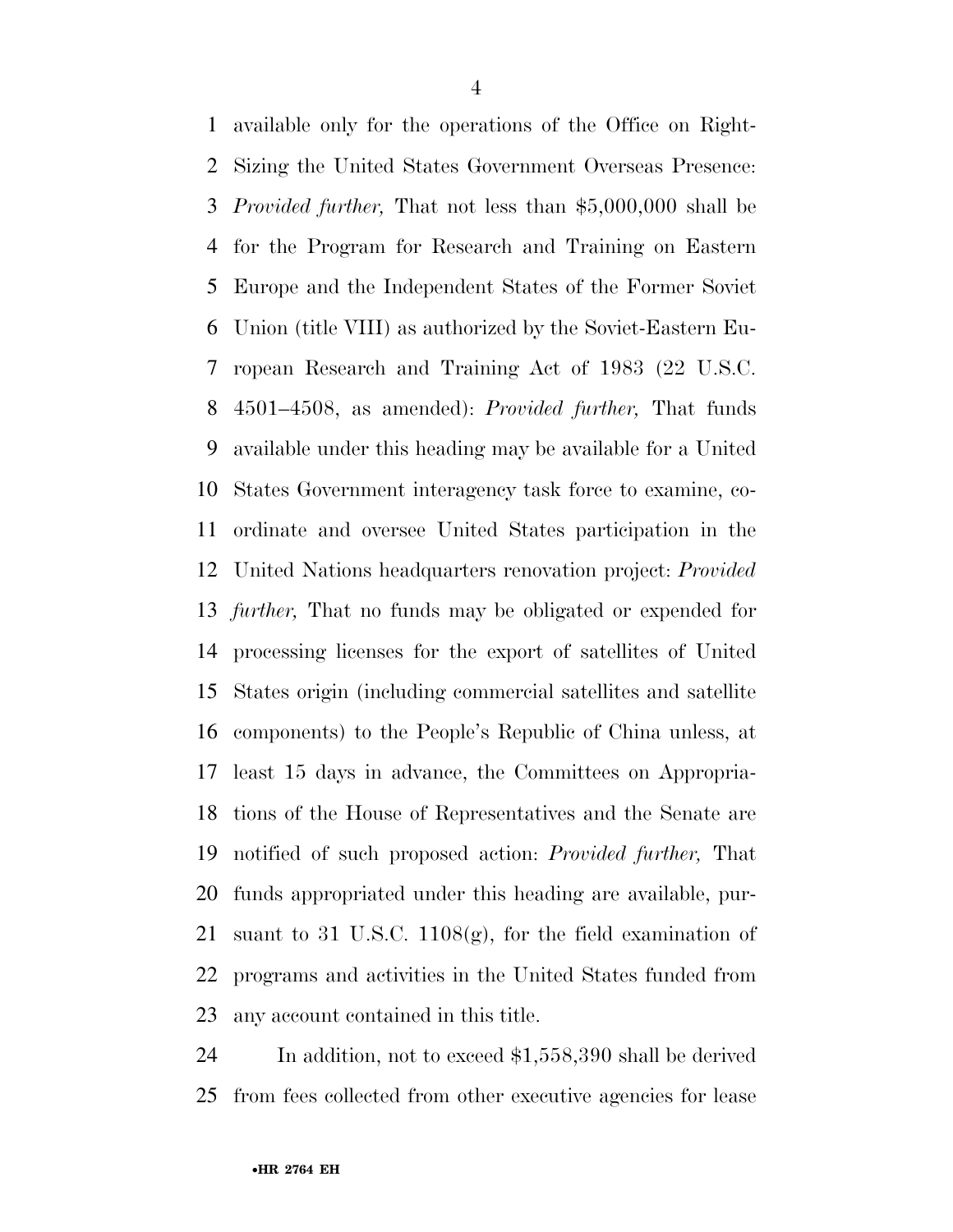or use of facilities located at the International Center in accordance with section 4 of the International Center Act; in addition, as authorized by section 5 of such Act, \$490,000, to be derived from the reserve authorized by that section, to be used for the purposes set out in that section; in addition, as authorized by section 810 of the United States Information and Educational Exchange Act, not to exceed \$6,000,000, to remain available until expended, may be credited to this appropriation from fees or other payments received from English teaching, library, motion pictures, and publication programs and from fees from educational advising and counseling and exchange visitor programs; and, in addition, not to exceed \$15,000, which shall be derived from reimbursements, surcharges, and fees for use of Blair House facilities.

 In addition, for the costs of worldwide security up- grades, \$964,760,000, to remain available until expended. CAPITAL INVESTMENT FUND

 For necessary expenses of the Capital Investment Fund, \$59,062,000, to remain available until expended, as authorized: *Provided,* That section 135(e) of Public Law 103–236 shall not apply to funds available under this heading.

24 OFFICE OF INSPECTOR GENERAL

 For necessary expenses of the Office of Inspector 26 General,  $$32,508,000$ , notwithstanding section  $209(a)(1)$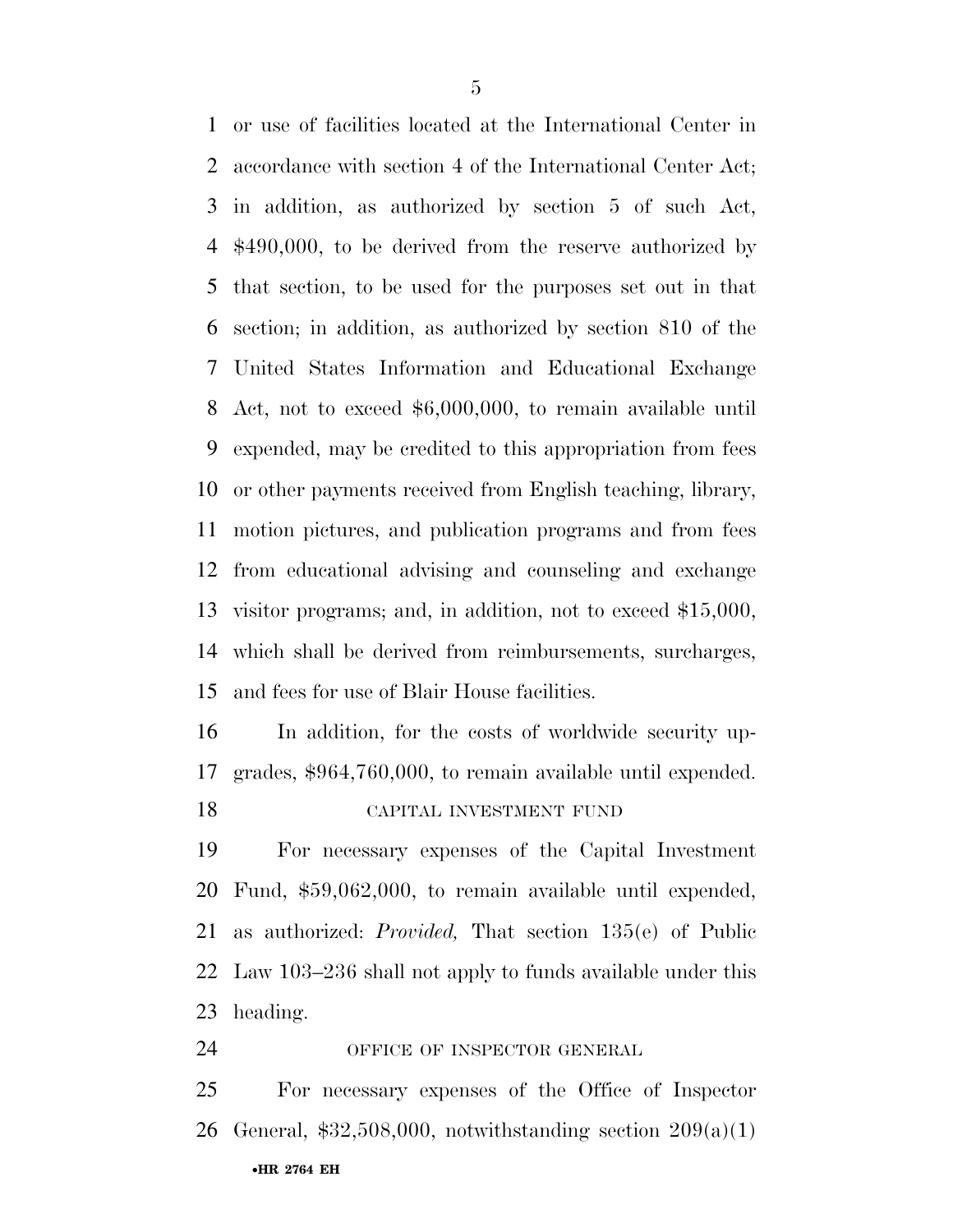of the Foreign Service Act of 1980 (Public Law 96–465), as it relates to post inspections.

EDUCATIONAL AND CULTURAL EXCHANGE PROGRAMS

 For expenses of educational and cultural exchange programs, as authorized, \$501,400,000, to remain avail- able until expended: *Provided,* That not to exceed \$5,000,000, to remain available until expended, may be credited to this appropriation from fees or other payments received from or in connection with English teaching, edu- cational advising and counseling programs, and exchange visitor programs as authorized: *Provided further,* That of the amount made available under this heading, \$6,000,000 shall be transferred to the Fund established by section 313 of the Legislative Branch Appropriations Act, 2001 (2 U.S.C. 1151).

#### REPRESENTATION ALLOWANCES

 For representation allowances as authorized, \$8,175,000.

PROTECTION OF FOREIGN MISSIONS AND OFFICIALS

 For expenses, not otherwise provided, to enable the Secretary of State to provide for extraordinary protective services, as authorized, \$28,000,000, to remain available until September 30, 2009.

EMBASSY SECURITY, CONSTRUCTION, AND MAINTENANCE

 For necessary expenses for carrying out the Foreign Service Buildings Act of 1926 (22 U.S.C. 292–303), pre-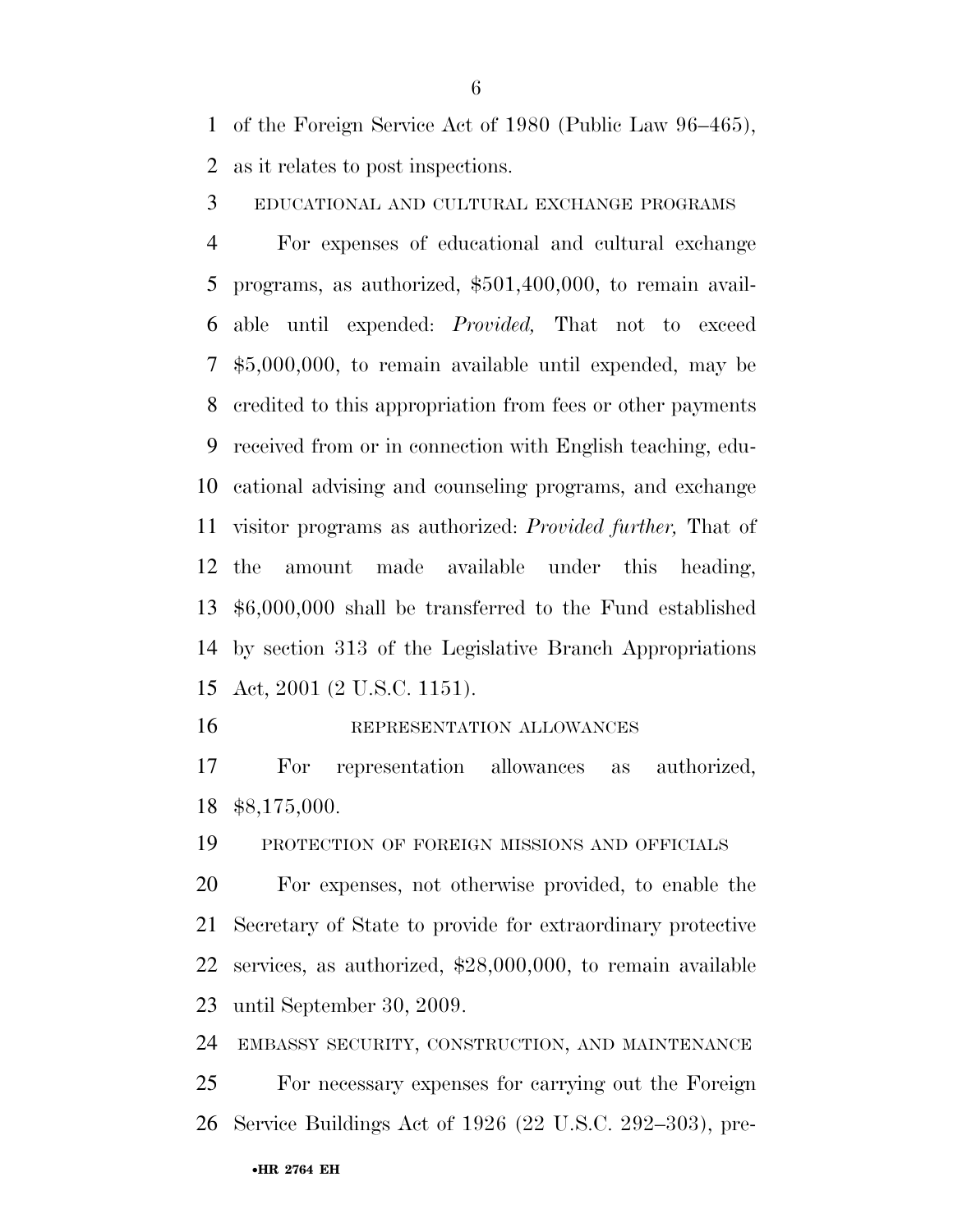serving, maintaining, repairing, and planning for buildings that are owned or directly leased by the Department of State, renovating, in addition to funds otherwise available, the Harry S Truman Building, and carrying out the Dip- lomatic Security Construction Program as authorized, \$729,898,000, to remain available until expended as au- thorized, of which not to exceed \$25,000 may be used for domestic and overseas representation as authorized: *Pro- vided,* That none of the funds appropriated in this para- graph shall be available for acquisition of furniture, fur- nishings, or generators for other departments and agen-cies.

 In addition, for the costs of worldwide security up- grades, acquisition, and construction as authorized, \$806,900,000, to remain available until expended.

EMERGENCIES IN THE DIPLOMATIC AND CONSULAR

- 17 SERVICE
- **INCLUDING TRANSFER OF FUNDS**

 For expenses necessary to enable the Secretary of State to meet unforeseen emergencies arising in the Diplo- matic and Consular Service, \$14,000,000, to remain avail- able until expended as authorized, of which not to exceed \$1,000,000 may be transferred to and merged with the ''Repatriation Loans Program Account'', subject to the same terms and conditions.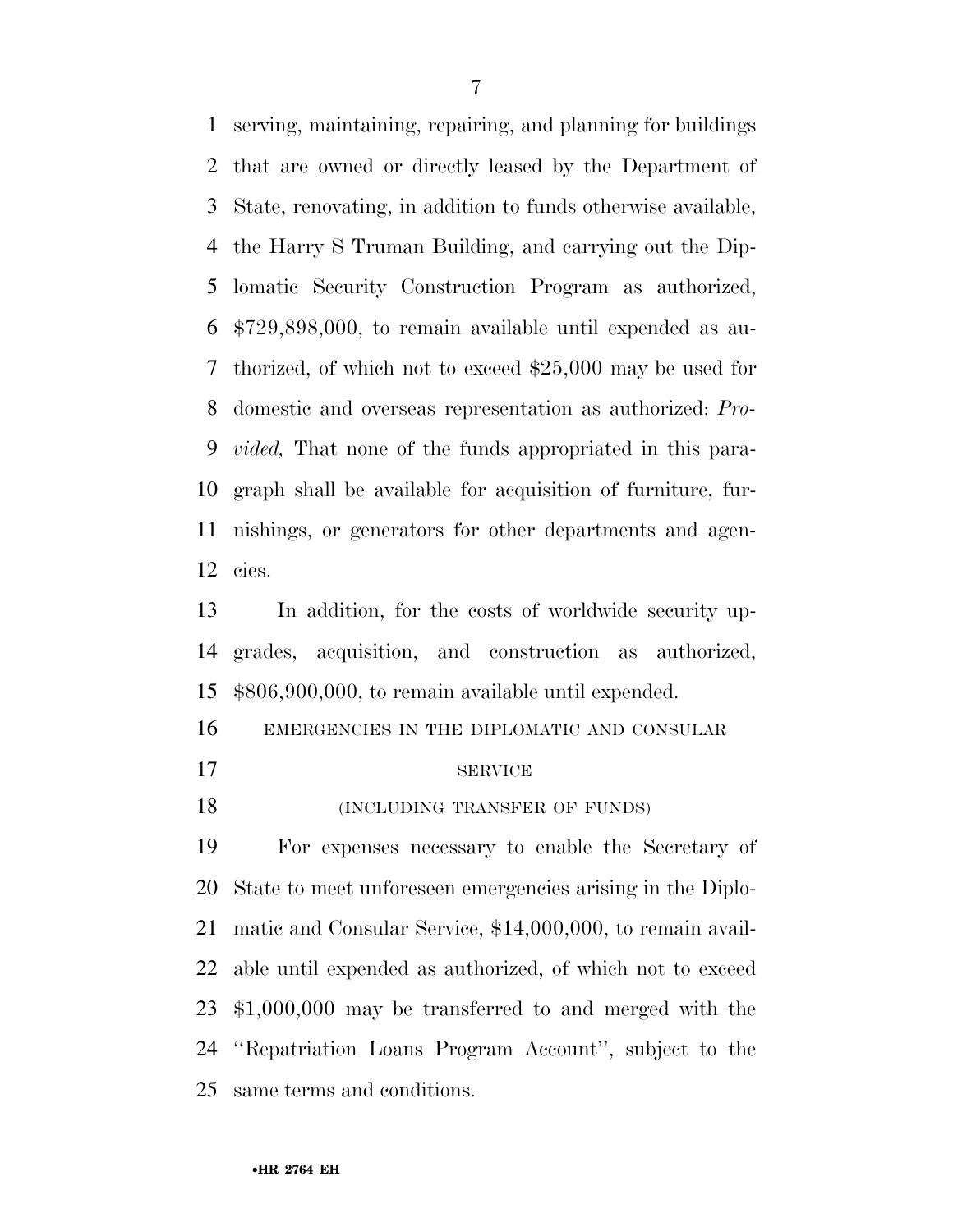REPATRIATION LOANS PROGRAM ACCOUNT

| 3              | For the cost of direct loans, \$678,000, as authorized:             |
|----------------|---------------------------------------------------------------------|
| $\overline{4}$ | <i>Provided</i> , That such costs, including the cost of modifying  |
| 5              | such loans, shall be as defined in section 502 of the Con-          |
| 6              | gressional Budget Act of 1974.                                      |
| 7              | In addition, for administrative expenses necessary to               |
| 8              | carry out the direct loan program, \$607,000, which may             |
| 9              | be transferred to and merged with funds in the "Diplo-              |
| 10             | matic and Consular Programs" account.                               |
| 11             | PAYMENT TO THE AMERICAN INSTITUTE IN TAIWAN                         |
| 12             | For necessary expenses to carry out the Taiwan Rela-                |
| 13             | tions Act (Public Law 96–8), \$16,351,000.                          |
| 14             | PAYMENT TO THE FOREIGN SERVICE RETIREMENT AND                       |
|                |                                                                     |
| 15             | DISABILITY FUND                                                     |
|                | For payment to the Foreign Service Retirement and                   |
| 16<br>17       | Disability Fund, as authorized by law, \$158,900,000.               |
| 18             | INTERNATIONAL ORGANIZATIONS                                         |
| 19             | CONTRIBUTIONS TO INTERNATIONAL ORGANIZATIONS                        |
| 20             | For expenses, not otherwise provided for, necessary                 |
| 21             | to meet annual obligations of membership in international           |
| 22             | multilateral organizations, pursuant to treaties ratified           |
| 23             | pursuant to the advice and consent of the Senate, conven-           |
| 24             | tions or specific Acts of Congress, $$1,354,400,000$ : Pro-         |
|                | 25 <i>vided</i> , That the Secretary of State shall, at the time of |

# (INCLUDING TRANSFER OF FUNDS)

•**HR 2764 EH**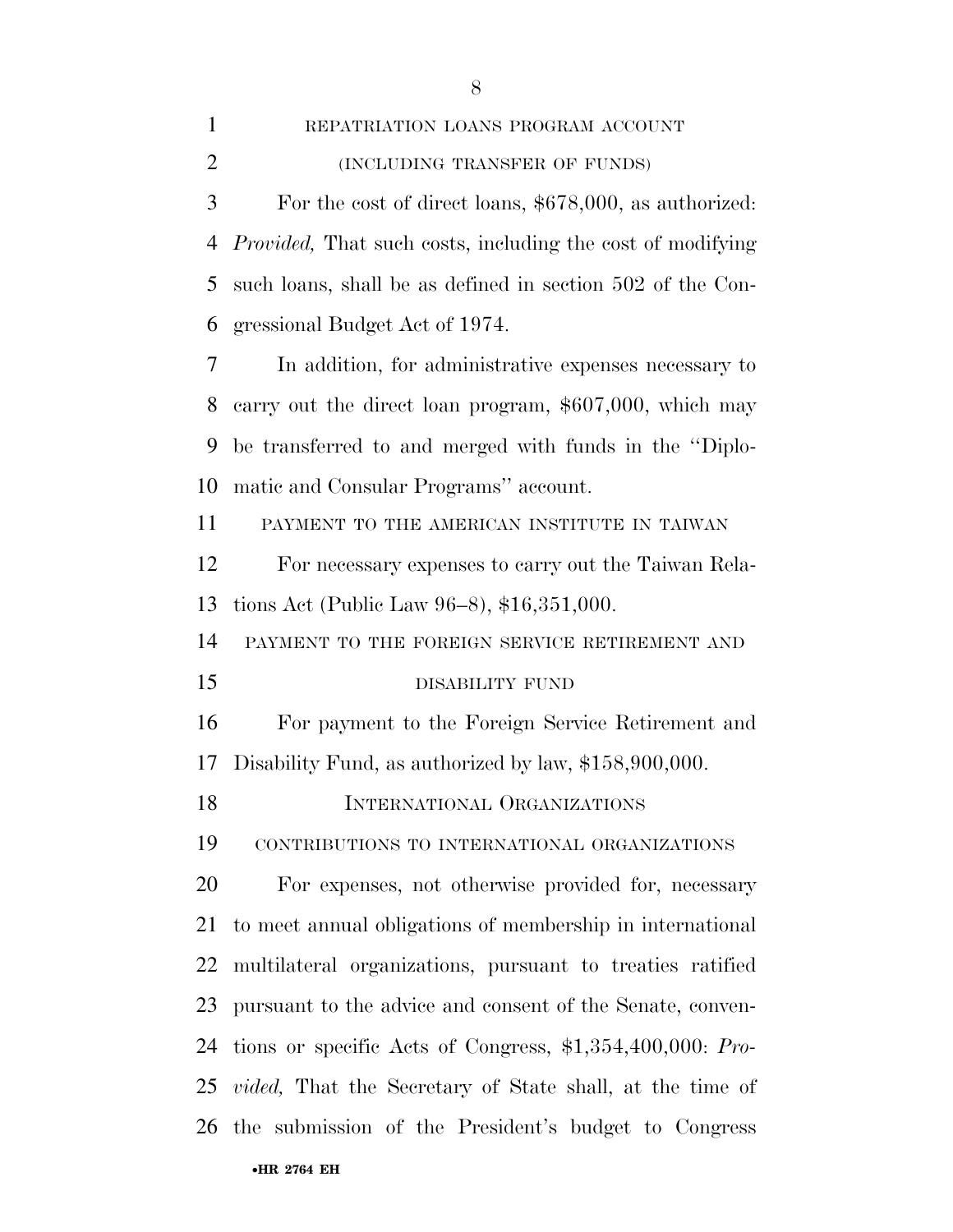under section 1105(a) of title 31, United States Code, transmit to the Committees on Appropriations the most recent biennial budget prepared by the United Nations for the operations of the United Nations: *Provided further,*  That the Secretary of State shall notify the Committees on Appropriations at least 15 days in advance (or in an emergency, as far in advance as is practicable) of any United Nations action to increase funding for any United Nations program without identifying an offsetting de- crease elsewhere in the United Nations budget and cause the United Nations budget for the biennium 2008–2009 to exceed the revised United Nations budget level for the biennium 2006–2007 of \$4,173,895,900: *Provided further,*  That any payment of arrearages under this title shall be directed toward special activities that are mutually agreed upon by the United States and the respective international organization: *Provided further,* That none of the funds ap- propriated in this paragraph shall be available for a United States contribution to an international organiza- tion for the United States share of interest costs made known to the United States Government by such organiza- tion for loans incurred on or after October 1, 1984, through external borrowings.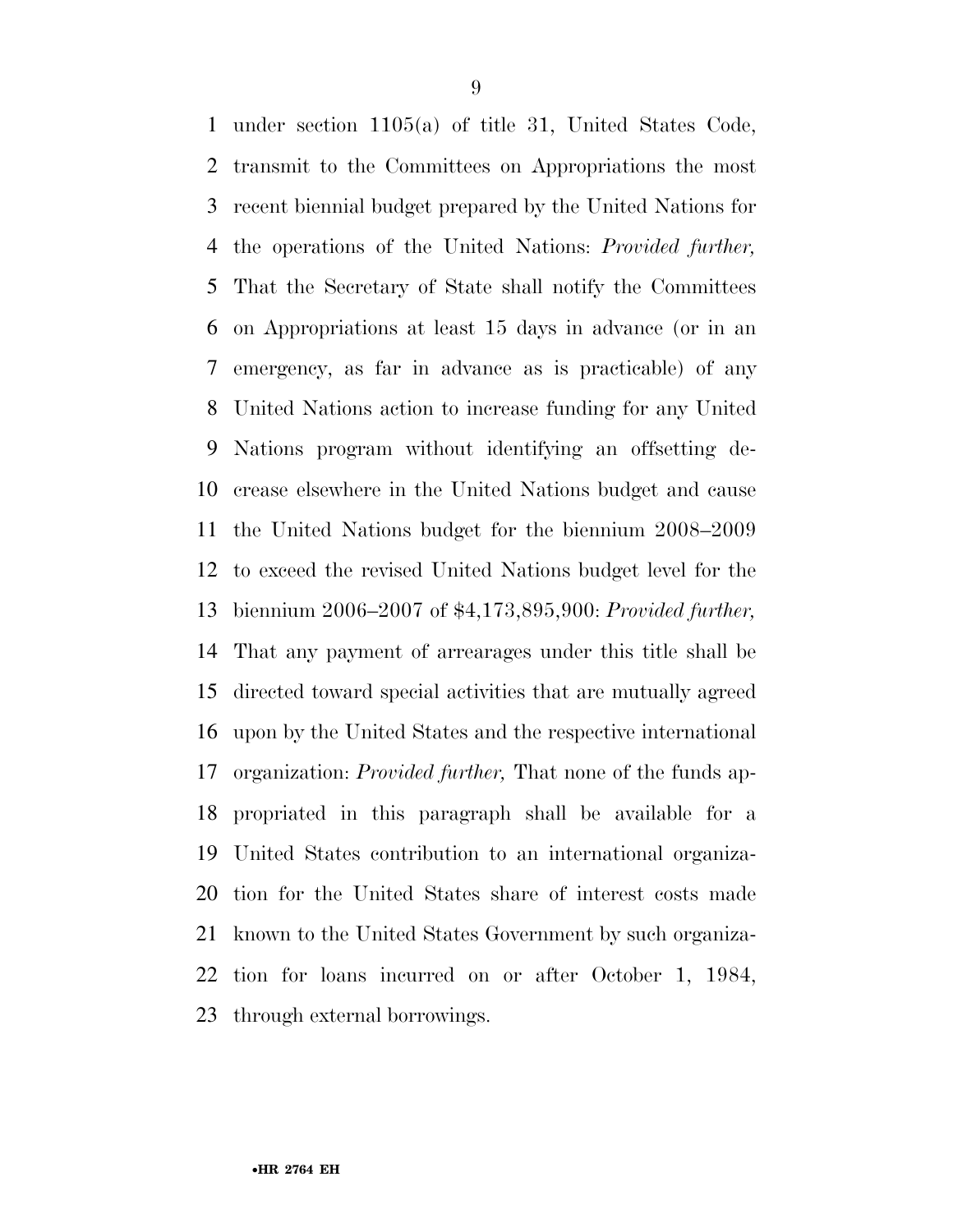CONTRIBUTIONS FOR INTERNATIONAL PEACEKEEPING

### ACTIVITIES

 For necessary expenses to pay assessed and other ex- penses of international peacekeeping activities directed to the maintenance or restoration of international peace and security, \$1,302,000,000, of which 15 percent shall re- main available until September 30, 2009: *Provided,* That none of the funds made available under this Act shall be obligated or expended for any new or expanded United Nations peacekeeping mission unless, at least 15 days in advance of voting for the new or expanded mission in the United Nations Security Council (or in an emergency as far in advance as is practicable): (1) the Committees on Appropriations and other appropriate committees of the Congress are notified of the estimated cost and length of the mission, the national interest that will be served, and the planned exit strategy; (2) the Committees on Appro- priations and other appropriate committees of the Con- gress are notified that the United Nations has taken ap- propriate measures to prevent United Nations employees, contractor personnel, and peacekeeping forces serving in any United Nations peacekeeping mission from trafficking in persons, exploiting victims of trafficking, or committing acts of illegal sexual exploitation, and to hold accountable individuals who engage in such acts while participating in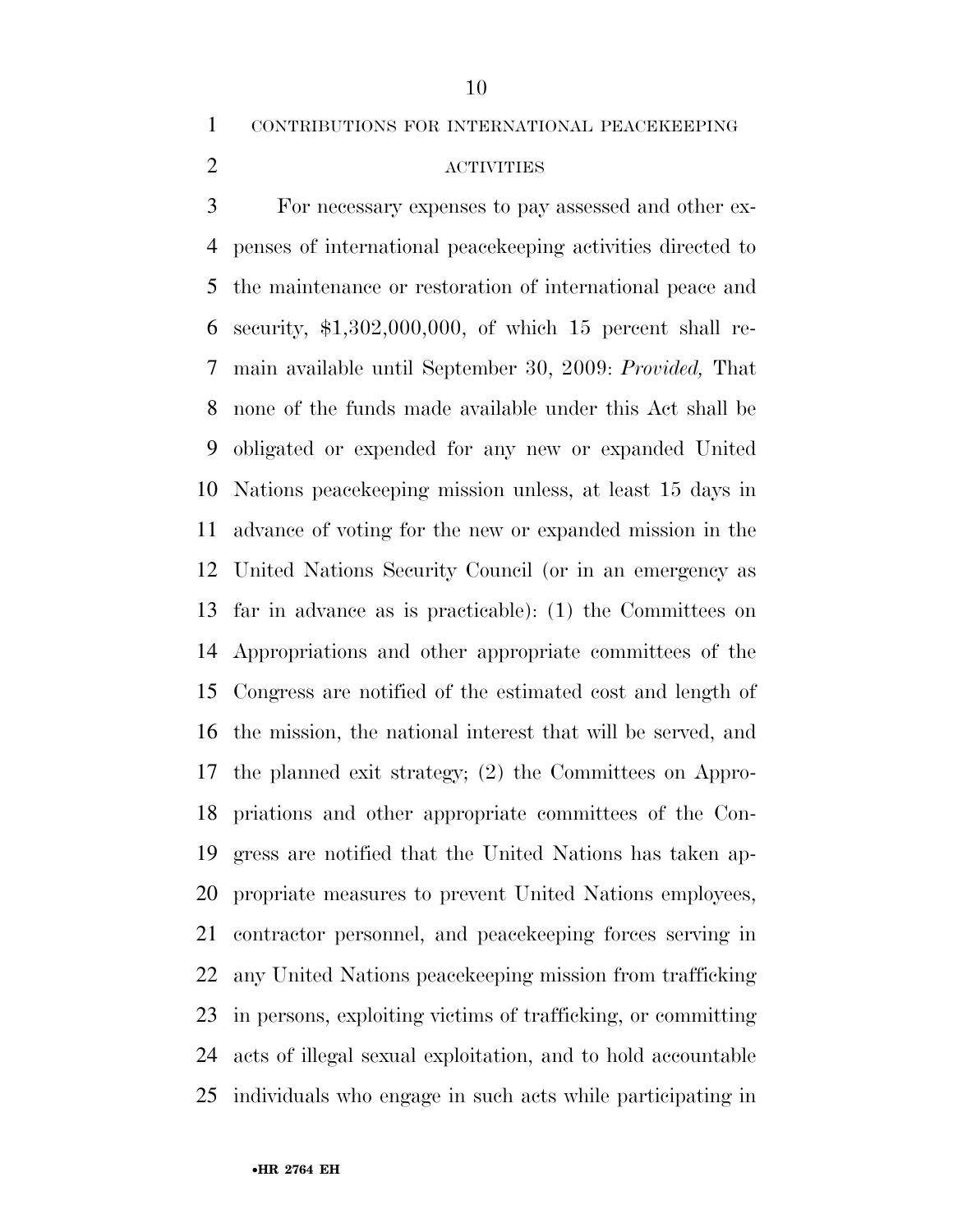the peacekeeping mission, including the prosecution in their home countries of such individuals in connection with such acts; and (3) a reprogramming of funds pursuant to section 615 of this Act is submitted, and the procedures therein followed, setting forth the source of funds that will be used to pay for the cost of the new or expanded mission: *Provided further,* That funds shall be available for peace- keeping expenses only upon a certification by the Sec- retary of State to the appropriate committees of the Con- gress that American manufacturers and suppliers are being given opportunities to provide equipment, services, and material for United Nations peacekeeping activities equal to those being given to foreign manufacturers and suppliers.

INTERNATIONAL COMMISSIONS

 For necessary expenses, not otherwise provided for, to meet obligations of the United States arising under treaties, or specific Acts of Congress, as follows:

INTERNATIONAL BOUNDARY AND WATER COMMISSION,

#### UNITED STATES AND MEXICO

 For necessary expenses for the United States Section of the International Boundary and Water Commission, United States and Mexico, and to comply with laws appli- cable to the United States Section, including not to exceed \$6,000 for representation; as follows: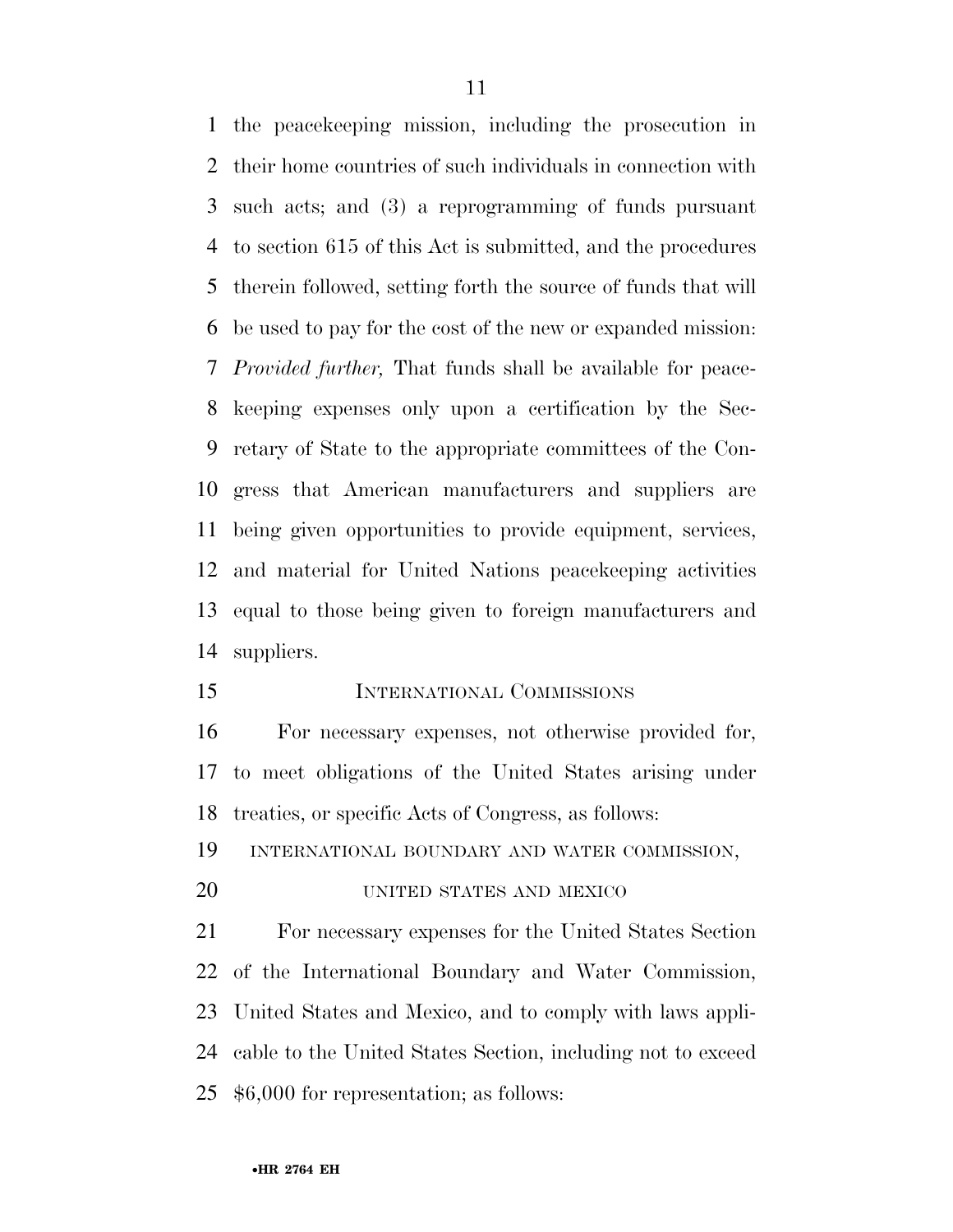For detailed plan preparation and construction of au- thorized projects, \$15,725,000, to remain available until expended, as authorized.

AMERICAN SECTIONS, INTERNATIONAL COMMISSIONS

 For necessary expenses, not otherwise provided, for the International Joint Commission and the International Boundary Commission, United States and Canada, as au- thorized by treaties between the United States and Can- ada or Great Britain, and for the Border Environment Cooperation Commission as authorized by Public Law 103–182, \$10,630,000, of which not to exceed \$9,000 shall be available for representation expenses incurred by the International Joint Commission.

INTERNATIONAL FISHERIES COMMISSIONS

 For necessary expenses for international fisheries commissions, not otherwise provided for, as authorized by law, \$26,000,000: *Provided,* That the United States share of such expenses may be advanced to the respective com-missions pursuant to 31 U.S.C. 3324.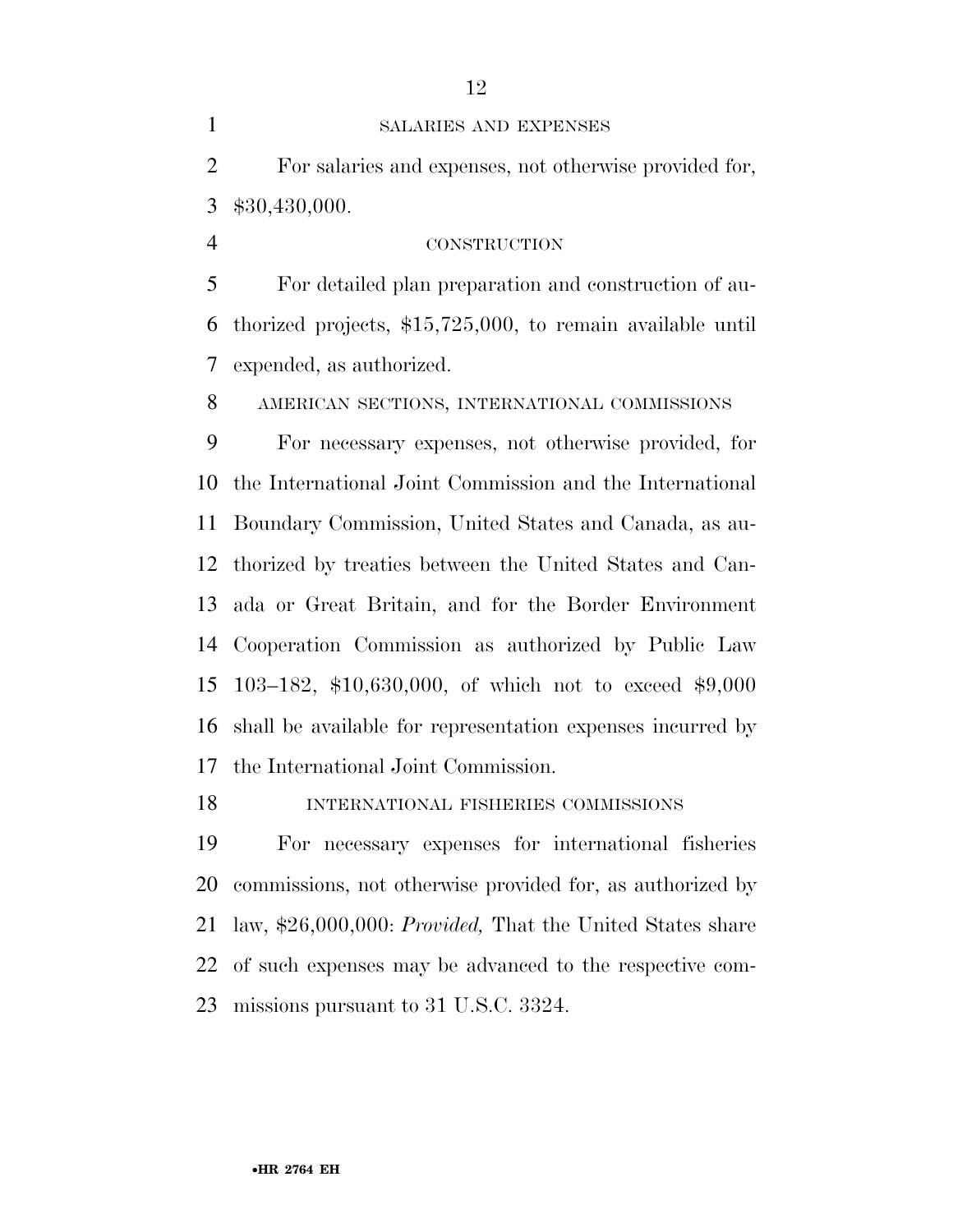#### OTHER

PAYMENT TO THE ASIA FOUNDATION

 For a grant to the Asia Foundation, as authorized by the Asia Foundation Act (22 U.S.C. 4402), \$15,000,000, to remain available until expended, as au-thorized.

### CENTER FOR MIDDLE EASTERN-WESTERN DIALOGUE TRUST FUND

 For necessary expenses of the Center for Middle Eastern-Western Dialogue Trust Fund, the total amount of the interest and earnings accruing to such Fund on or before September 30, 2008, to remain available until ex-pended.

EISENHOWER EXCHANGE FELLOWSHIP PROGRAM

•**HR 2764 EH**  For necessary expenses of Eisenhower Exchange Fel- lowships, Incorporated, as authorized by sections 4 and 5 of the Eisenhower Exchange Fellowship Act of 1990 (20 U.S.C. 5204–5205), all interest and earnings accruing to the Eisenhower Exchange Fellowship Program Trust Fund on or before September 30, 2008, to remain avail- able until expended: *Provided,* That none of the funds ap- propriated herein shall be used to pay any salary or other compensation, or to enter into any contract providing for the payment thereof, in excess of the rate authorized by 5 U.S.C. 5376; or for purposes which are not in accord-ance with OMB Circulars A–110 (Uniform Administrative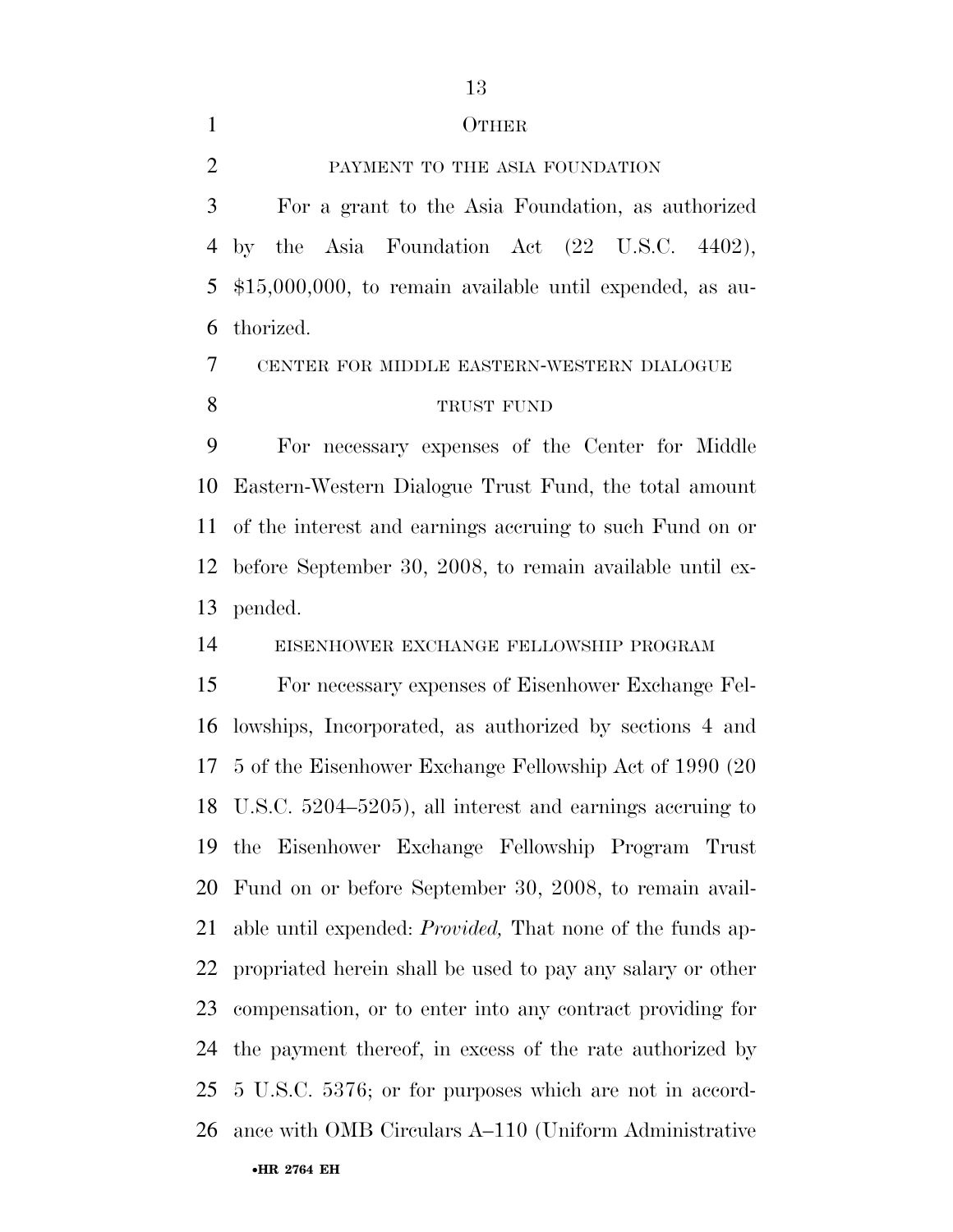Requirements) and A–122 (Cost Principles for Non-profit Organizations), including the restrictions on compensation for personal services.

### ISRAELI ARAB SCHOLARSHIP PROGRAM

 For necessary expenses of the Israeli Arab Scholar- ship Program as authorized by section 214 of the Foreign Relations Authorization Act, Fiscal Years 1992 and 1993 (22 U.S.C. 2452), all interest and earnings accruing to the Israeli Arab Scholarship Fund on or before September 30, 2008, to remain available until expended.

NATIONAL ENDOWMENT FOR DEMOCRACY

 For grants made by the Department of State to the National Endowment for Democracy as authorized by the National Endowment for Democracy Act, \$80,000,000, to remain available until expended.

- RELATED AGENCIES
- BROADCASTING BOARD OF GOVERNORS

INTERNATIONAL BROADCASTING OPERATIONS

 For expenses necessary to enable the Broadcasting Board of Governors, as authorized, to carry out inter- national communication activities, including the purchase, rent, construction, and improvement of facilities for radio and television transmission and reception and purchase, lease, and installation of necessary equipment for radio and television transmission and reception to Cuba, and to make and supervise grants for radio and television broad-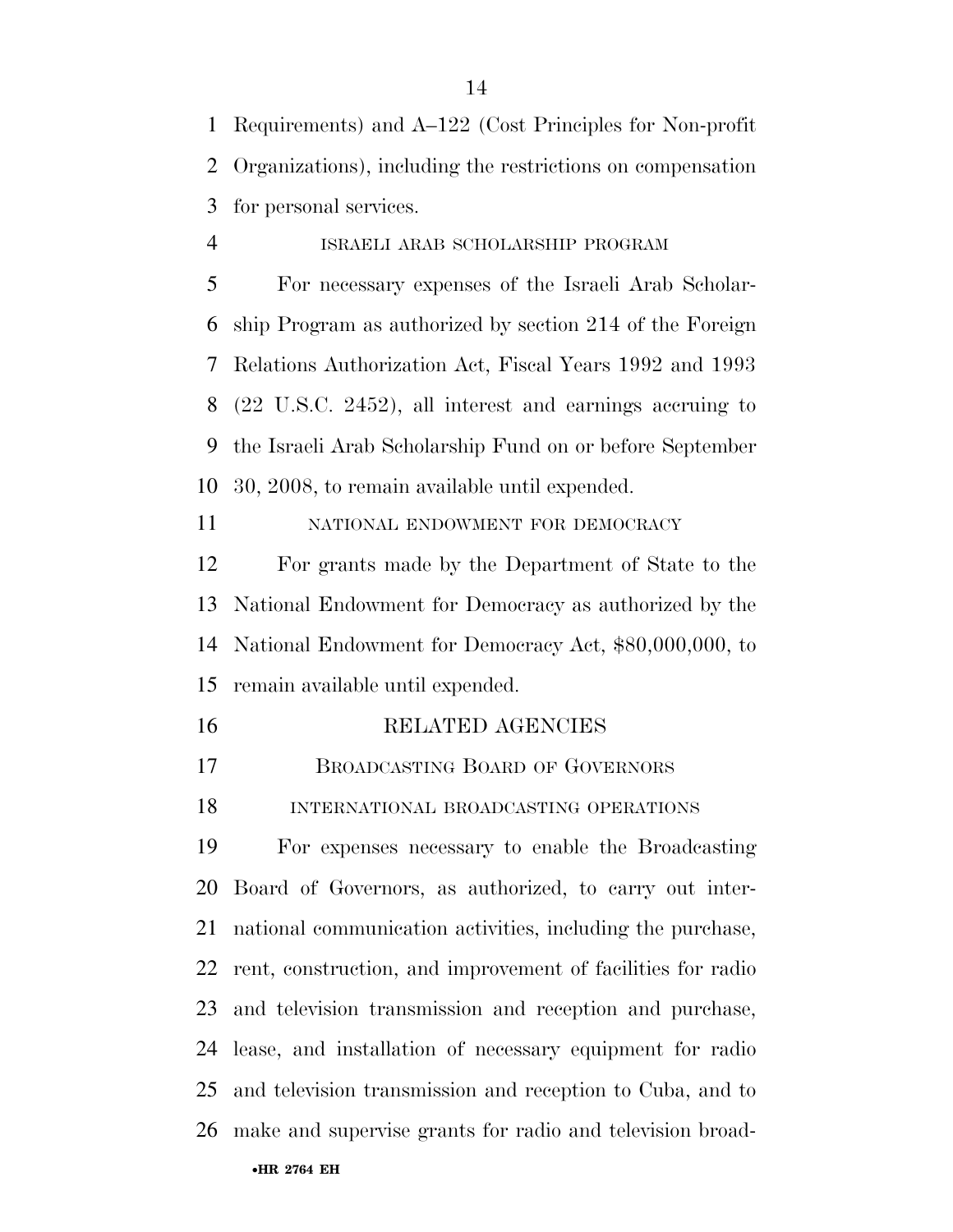casting to the Middle East, \$671,632,000 (increased by \$10,000,000) (reduced by \$10,000,000): *Provided,* That of the total amount in this heading, not to exceed \$16,000 may be used for official receptions within the United States as authorized, not to exceed \$35,000 may be used for representation abroad as authorized, and not to exceed \$39,000 may be used for official reception and representa- tion expenses of Radio Free Europe/Radio Liberty; and in addition, notwithstanding any other provision of law, not to exceed \$2,000,000 in receipts from advertising and revenue from business ventures, not to exceed \$500,000 in receipts from cooperating international organizations, and not to exceed \$1,000,000 in receipts from privatiza- tion efforts of the Voice of America and the International Broadcasting Bureau, to remain available until expended for carrying out authorized purposes.

BROADCASTING CAPITAL IMPROVEMENTS

 For the purchase, rent, construction, and improve- ment of facilities for radio and television transmission and reception, and purchase and installation of necessary equipment for radio and television transmission and recep- tion as authorized, \$10,748,000, to remain available until expended, as authorized.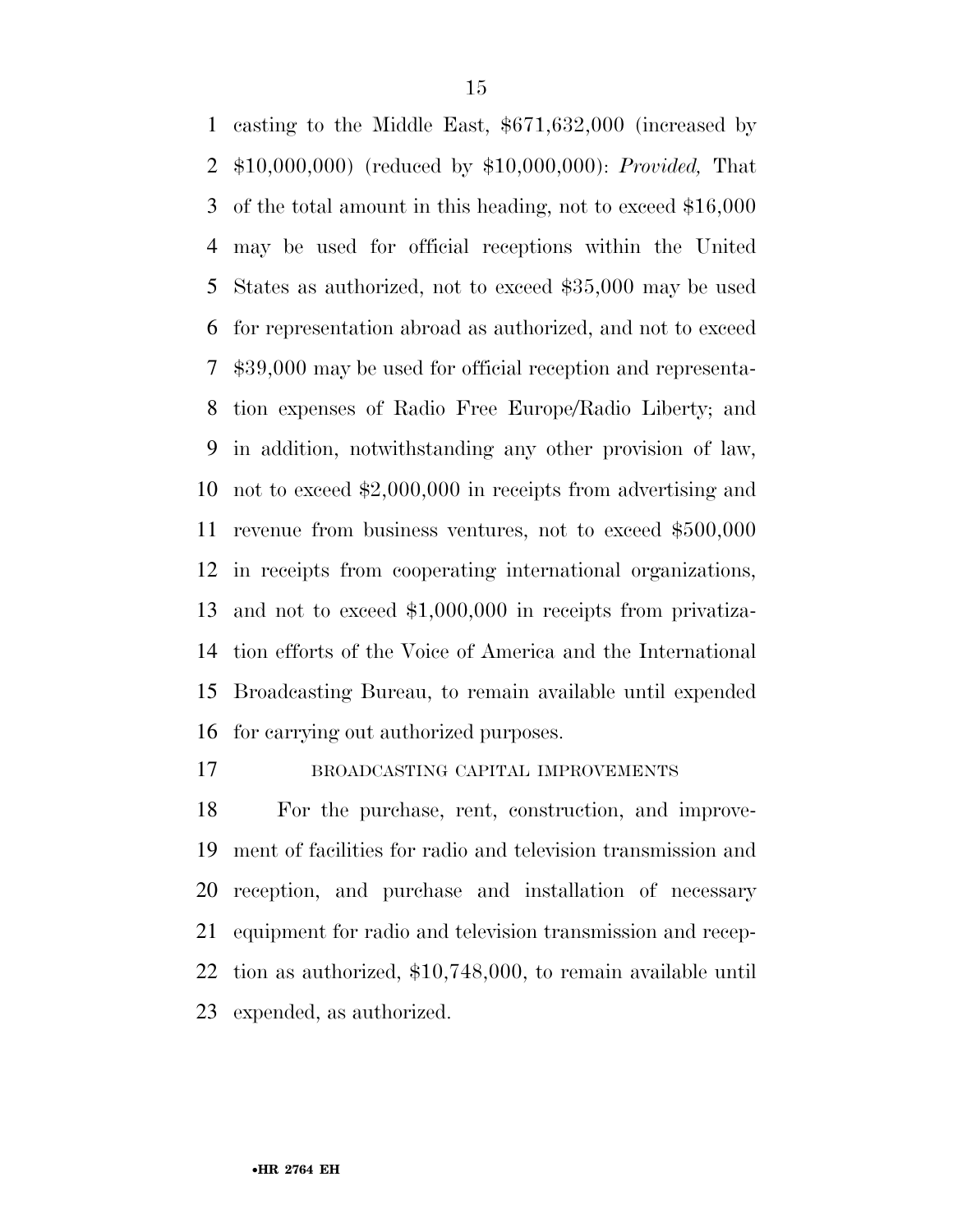| 1              | COMMISSION FOR THE PRESERVATION OF AMERICA'S                     |
|----------------|------------------------------------------------------------------|
| $\overline{2}$ | <b>HERITAGE ABROAD</b>                                           |
| 3              | <b>SALARIES AND EXPENSES</b>                                     |
| $\overline{4}$ | For expenses for the Commission for the Preservation             |
| 5              | of America's Heritage Abroad, \$499,000, as authorized by        |
| 6              | section 1303 of Public Law 99–83.                                |
| 7              | COMMISSION ON INTERNATIONAL RELIGIOUS FREEDOM                    |
| 8              | SALARIES AND EXPENSES                                            |
| 9              | For necessary expenses for the United States Com-                |
| 10             | mission on International Religious Freedom, as authorized        |
| 11             | by title II of the International Religious Freedom Act of        |
| 12             | 1998 (Public Law 105-292), \$3,400,000, to remain avail-         |
| 13             | able until September 30, 2009.                                   |
| 14             | COMMISSION ON SECURITY AND COOPERATION IN                        |
| 15             | <b>EUROPE</b>                                                    |
| 16             | <b>SALARIES AND EXPENSES</b>                                     |
| 17             | For necessary expenses of the Commission on Secu-                |
| 18             | rity and Cooperation in Europe, as authorized by Public          |
| 19             | Law 94-304, $\text{\$2,037,000},$ to remain available until Sep- |
| 20             | tember 30, 2009.                                                 |
| 21             | CONGRESSIONAL-EXECUTIVE COMMISSION ON THE                        |
| 22             | PEOPLE'S REPUBLIC OF CHINA                                       |
| 23             | SALARIES AND EXPENSES                                            |
| 24             | For necessary expenses of the Congressional-Execu-               |
| 25             | tive Commission on the People's Republic of China, as au-        |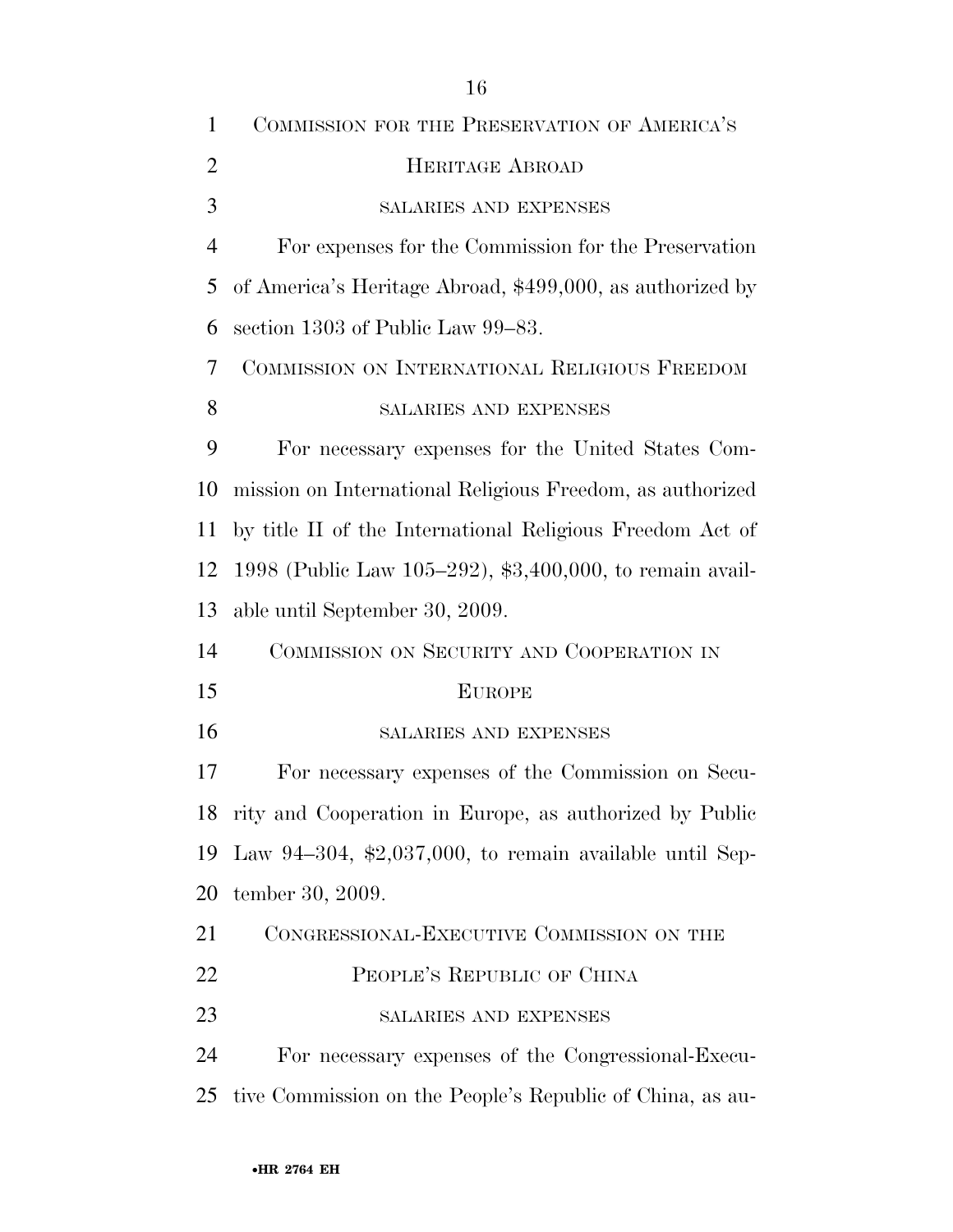thorized, \$2,000,000, including not more than \$3,000 for the purpose of official representation, to remain available until September 30, 2009.

 UNITED STATES-CHINA ECONOMIC AND SECURITY 5 REVIEW COMMISSION

#### SALARIES AND EXPENSES

 For necessary expenses of the United States-China Economic and Security Review Commission, \$4,000,000, including not more than \$5,000 for the purpose of official representation, to remain available until September 30, 2009: *Provided,* That for purposes of costs relating to printing and binding, the Commission shall be deemed, ef- fective on the date of its establishment, to be a committee of Congress: *Provided further,* That compensation for the executive director of the Commission may not exceed the rate payable for level II of the Executive Schedule under section 5314 of title 5, United States Code: *Provided fur- ther,* That section 1238(c)(1) of the Floyd D. Spence Na- tional Defense Authorization Act for Fiscal Year 2001, is amended by striking ''June'' and inserting ''December'': *Provided further,* That travel by members of the Commis- sion and its staff shall be arranged and conducted under the rules and procedures applying to travel by members of the House of Representatives and its staff: *Provided further,* That section 1238 of the Floyd D. Spence Na-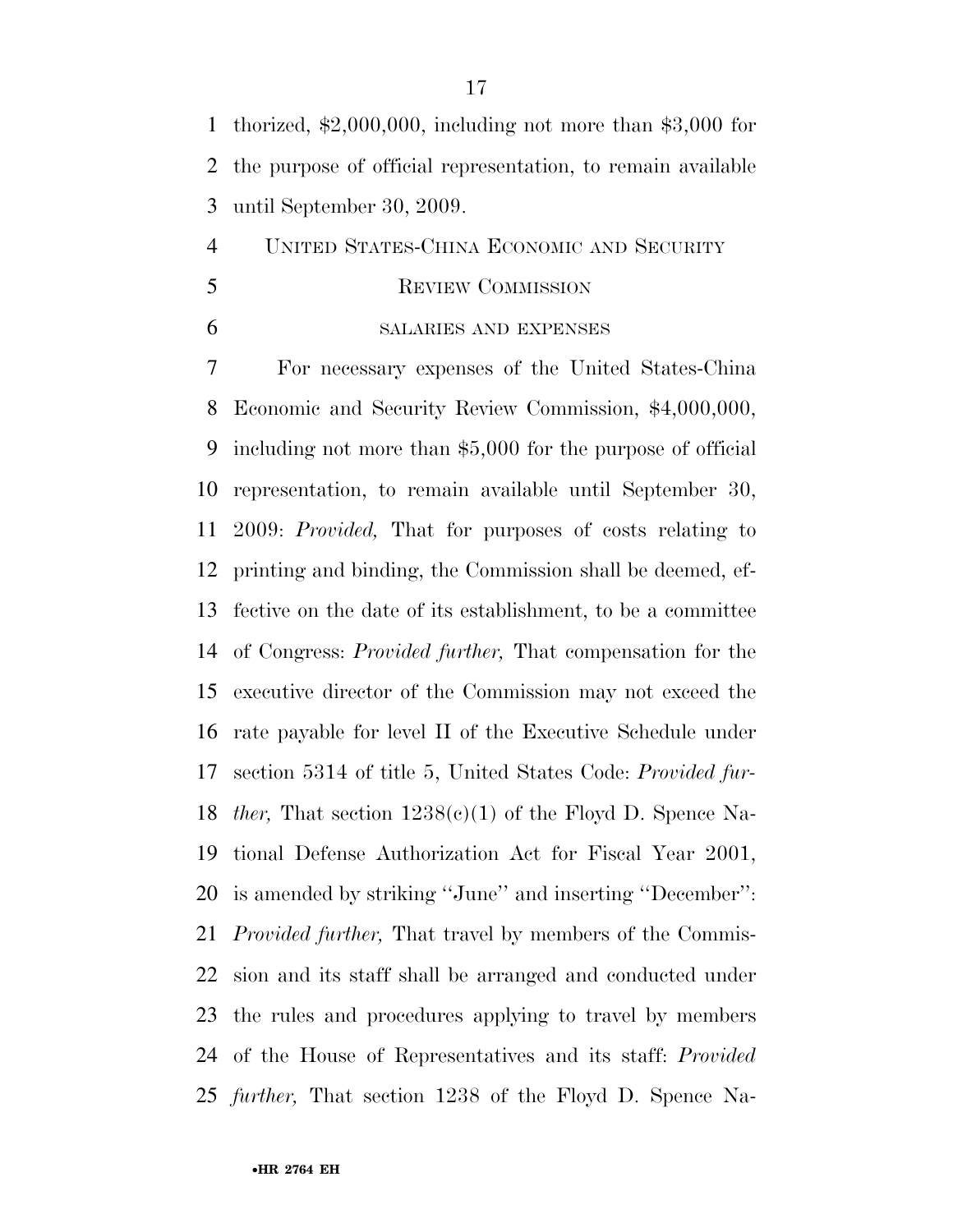| $\mathbf{1}$   | tional Defense Authorization Act for Fiscal Year 2001 is      |
|----------------|---------------------------------------------------------------|
| $\overline{2}$ | amended by striking subsection (g).                           |
| 3              | <b>UNITED STATES INSTITUTE OF PEACE</b>                       |
| $\overline{4}$ | OPERATING EXPENSES                                            |
| 5              | For necessary expenses of the United States Institute         |
| 6              | of Peace as authorized in the United States Institute of      |
| 7              | Peace Act, $$25,000,000$ (increased by $$1,000,000$ ), to re- |
| 8              | main available until September 30, 2009.                      |
| 9              | GENERAL PROVISIONS-DEPARTMENT OF                              |
| 10             | STATE AND RELATED AGENCIES                                    |
| 11             | ALLOWANCES AND DIFFERENTIALS                                  |
| 12             | SEC. 101. Funds appropriated under title I of this            |
| 13             | Act shall be available, except as otherwise provided, for     |
| 14             | allowances and differentials as authorized by subchapter      |
| 15             | 59 of title 5, United States Code; for services as author-    |
| 16             | ized by 5 U.S.C. 3109; and for hire of passenger transpor-    |
| 17             | tation pursuant to $31$ U.S.C. 1343(b).                       |
| 18             | UNOBLIGATED BALANCES REPORT                                   |
| 19             | SEC. 102. The Department of State and the Broad-              |
| 20             | casting Board of Governors shall provide to the Commit-       |
| 21             | tees on Appropriations a quarterly accounting of the cu-      |
| 22             | mulative balances of any unobligated funds that were re-      |
| 23             | ceived by such agency during any previous fiscal year.        |
| 24             | EMBASSY CONSTRUCTION                                          |
| 25             | SEC. 103. (a) Of funds provided under title I of this         |
| 26             | Act, except as provided in subsection (b), a project to con-  |
|                | •HR 2764 EH                                                   |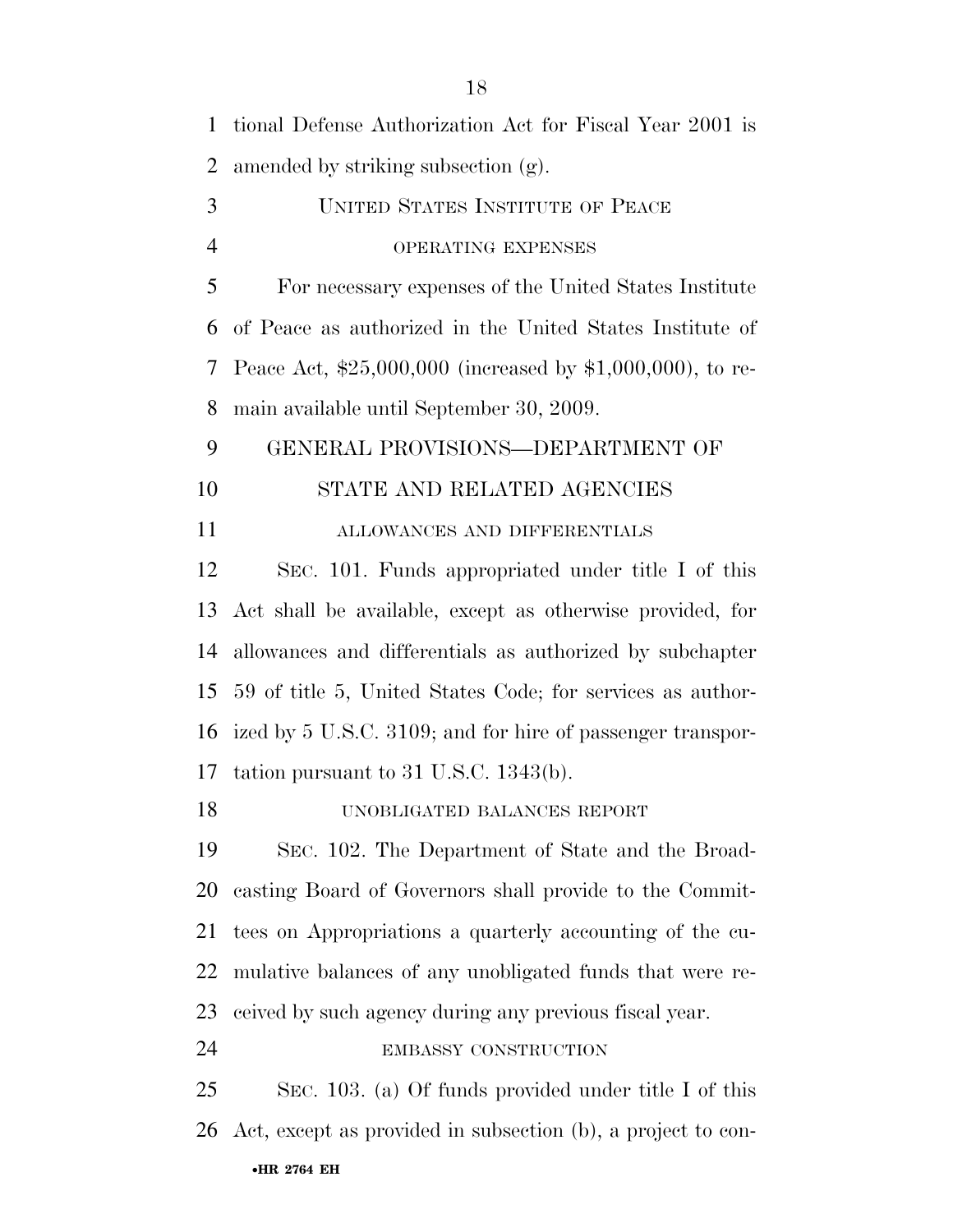struct a diplomatic facility of the United States may not include office space or other accommodations for an em- ployee of a Federal agency or department if the Secretary of State determines that such department or agency has not provided to the Department of State the full amount of funding required by subsection (e) of section 604 of the Secure Embassy Construction and Counterterrorism 8 Act of 1999 (as enacted into law by section  $1000(a)(7)$  of Public Law 106–113 and contained in appendix G of that Act; 113 Stat. 1501A–453), as amended by section 629 of the Departments of Commerce, Justice, and State, the Judiciary, and Related Agencies Appropriations Act, 2005.

 (b) Notwithstanding the prohibition in subsection (a), a project to construct a diplomatic facility of the United States may include office space or other accommodations for members of the Marine Corps.

**PEACEKEEPING MISSIONS** 

•**HR 2764 EH**  SEC. 104. None of the funds made available under title I of this Act may be used for any United Nations undertaking when it is made known to the Federal official having authority to obligate or expend such funds that: (1) the United Nations undertaking is a peacekeeping mis- sion; (2) such undertaking will involve United States Armed Forces under the command or operational control of a foreign national; and (3) the President's military advi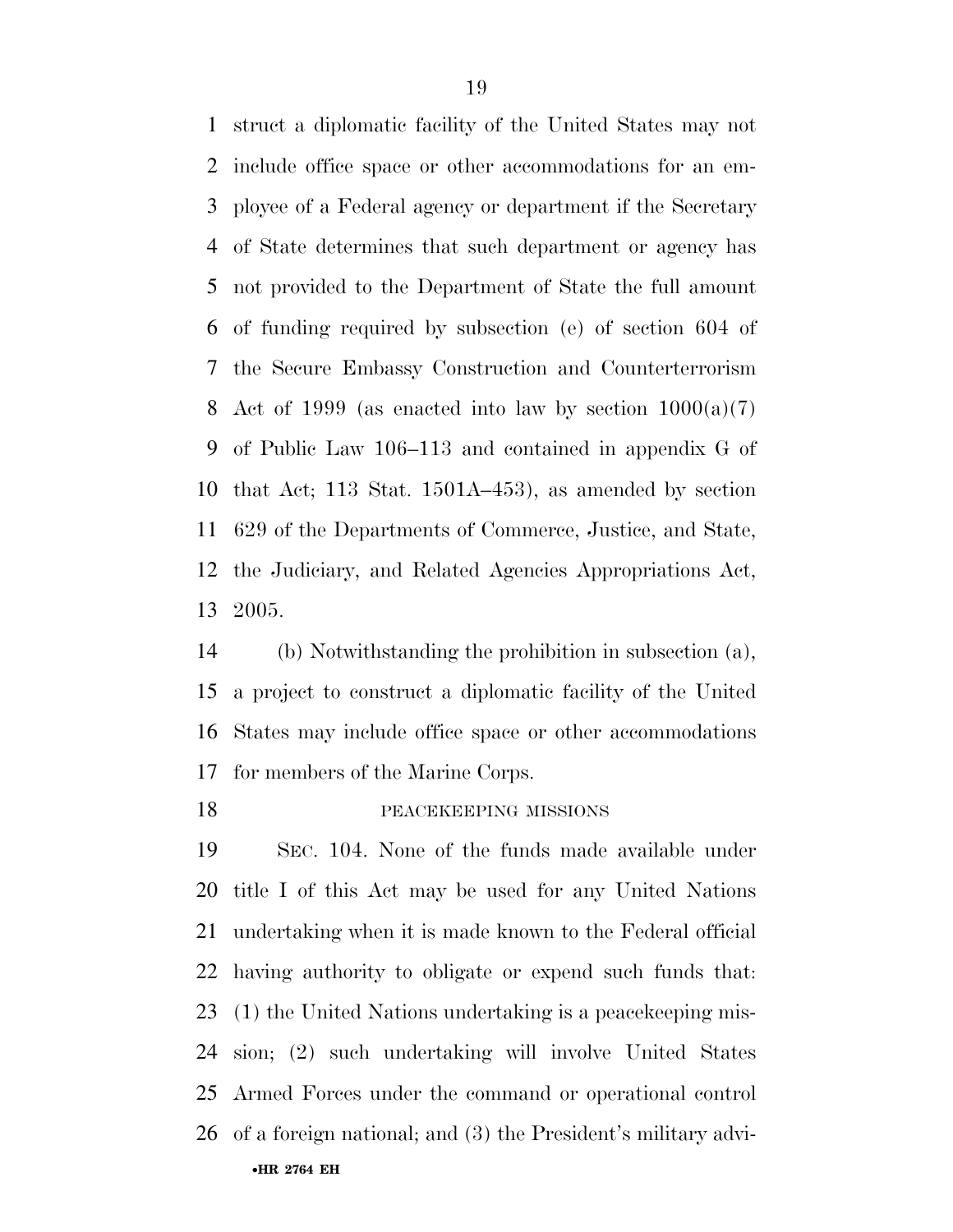sors have not submitted to the President a recommenda- tion that such involvement is in the national security inter- ests of the United States and the President has not sub-mitted to the Congress such a recommendation.

#### DENIAL OF VISAS

 SEC. 105. (a) None of the funds appropriated or oth- erwise made available under title I of this Act shall be expended for any purpose for which appropriations are prohibited by section 616 of the Departments of Com- merce, Justice, and State, the Judiciary, and Related Agencies Appropriations Act, 1999.

 (b) The requirements in subsections (b) and (c) of section 616 of that Act shall continue to apply during fis-cal year 2008.

#### 15 SENIOR POLICY OPERATING GROUP

 SEC. 106. (a) The Senior Policy Operating Group on Trafficking in Persons, established under section 105(f) of the Victims of Trafficking and Violence Protection Act of 2000 (22 U.S.C. 7103(f)) to coordinate agency activi- ties regarding policies (including grants and grant poli- cies) involving the international trafficking in persons, shall coordinate all such policies related to the activities of traffickers and victims of severe forms of trafficking. (b) None of the funds provided under title I of this or any other Act making appropriations for Department of State and Related Agencies shall be expended to per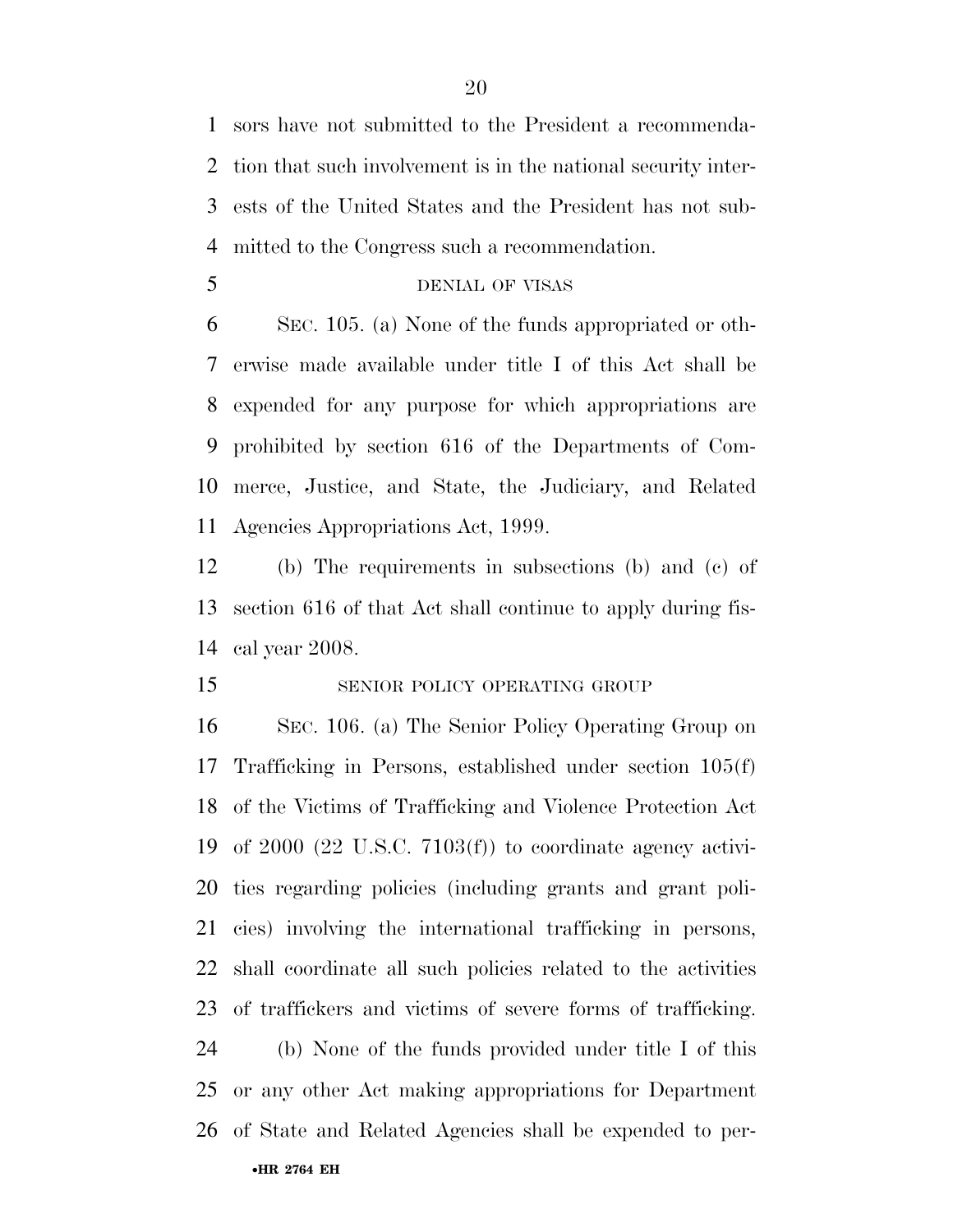form functions that duplicate coordinating responsibilities of the Operating Group.

 (c) The Operating Group shall continue to report only to the authorities that appointed them pursuant to section 105(f).

UNITED STATES CITIZENS BORN IN JERUSALEM

 SEC. 107. For the purposes of registration of birth, certification of nationality, or issuance of a passport of a United States citizen born in the city of Jerusalem, the Secretary of State shall, upon request of the citizen, record the place of birth as Israel.

E-GOVERNMENT INITIATIVES

 SEC. 108. Any funds provided under title I of this Act used to implement E-Government Initiatives shall be subject to the procedures set forth in section 615 of this Act.

#### CONSULTING SERVICES

 SEC. 109. The expenditure of any appropriation under title I of this Act for any consulting service through procurement contract, pursuant to 5 U.S.C. 3109, shall be limited to those contracts where such expenditures are a matter of public record and available for public inspec- tion, except where otherwise provided under existing law, or under existing Executive order issued pursuant to exist-ing law.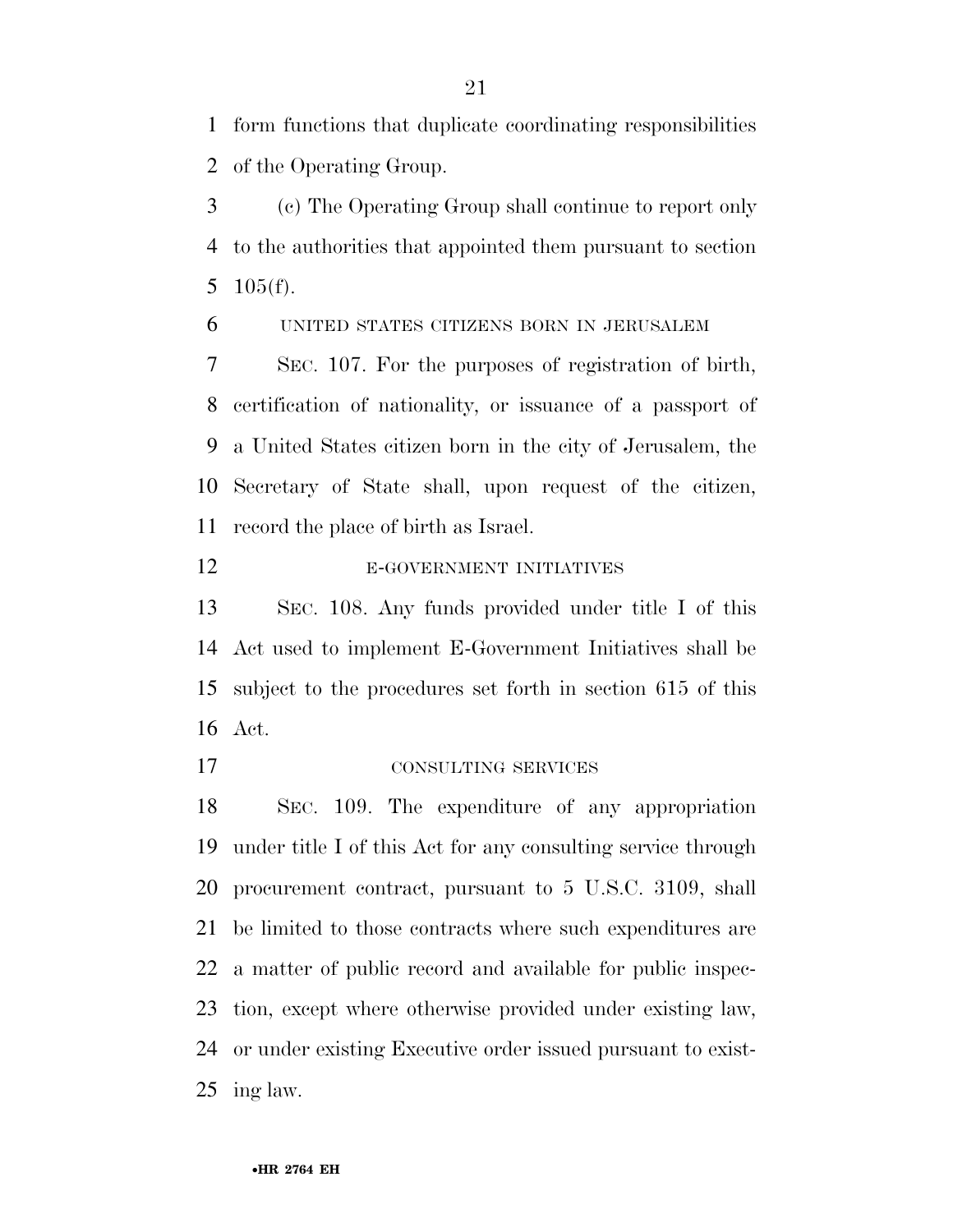### LIMITATION ON DIPLOMATIC OR CONSULAR POST IN 2 THE SOCIALIST REPUBLIC OF VIETNAM

 SEC. 110. (a) None of the funds appropriated or oth- erwise made available under title I of this Act shall be expended for any purpose for which appropriations are prohibited by section 609 of the Departments of Com- merce, Justice, and State, the Judiciary, and Related Agencies Appropriations Act, 1999.

 (b) The requirements in subparagraphs (A) and (B) of section 609 of that Act shall continue to apply during fiscal year 2008.

12 STATE DEPARTMENT AUTHORITIES

 SEC. 111. Funds appropriated under title I of this Act for the Broadcasting Board of Governors and the De- partment of State may be obligated and expended notwith- standing section 15 of the State Department Basic Au- thorities Act of 1956, section 313 of the Foreign Relations Authorization Act, Fiscal Years 1994 and 1995 (Public 19 Law 103–236), and section  $504(a)(1)$  of the National Se-curity Act of 1947 (50 U.S.C. 414(a)(1)).

RESTRICTION ON CONTRIBUTIONS TO THE UNITED

#### 22 NATIONS

 SEC. 112. None of the funds appropriated or other- wise made available under title I of this Act may be made available to pay any contribution of the United States to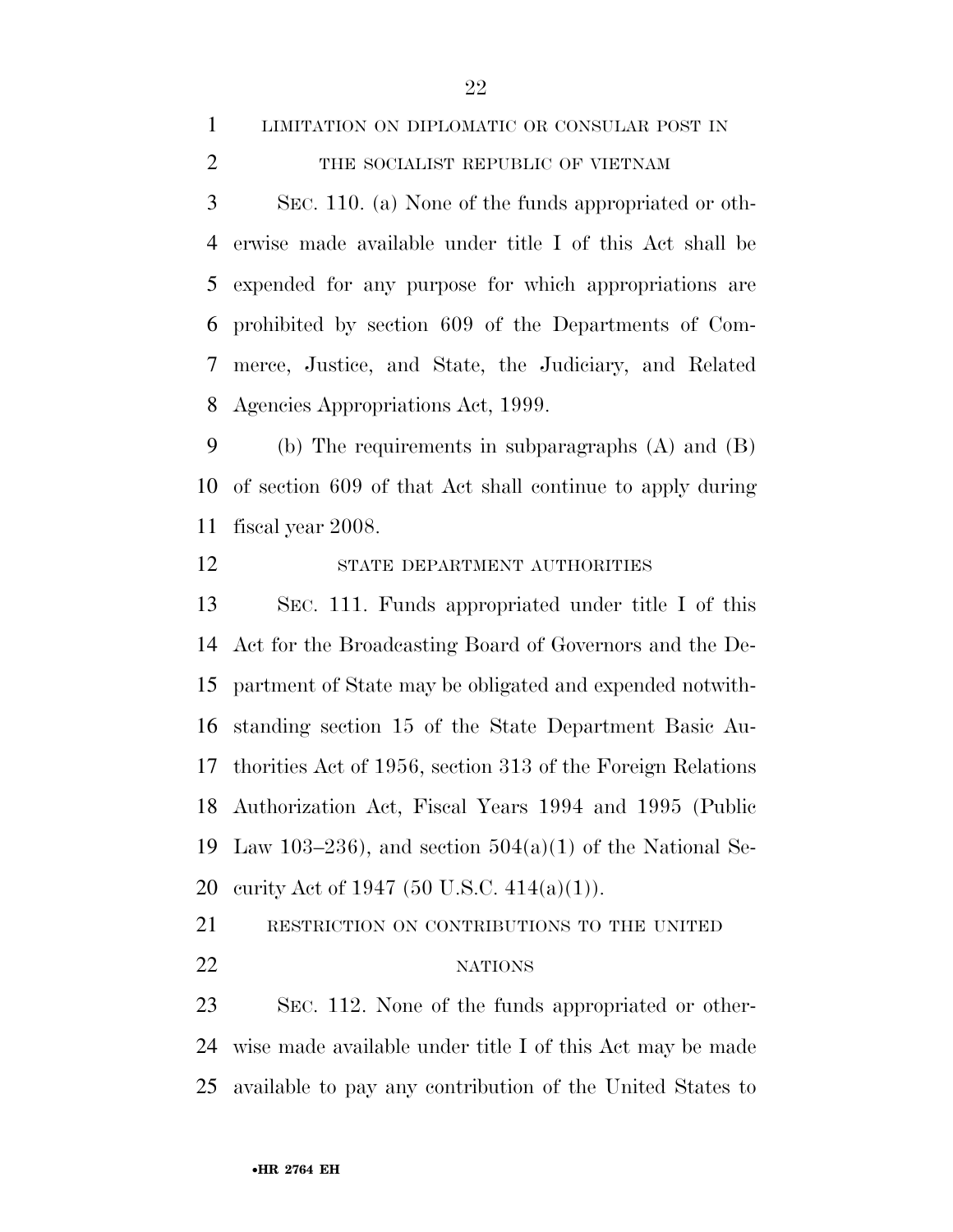the United Nations if the United Nations implements or imposes any taxation on any United States persons.

#### PERSONNEL ACTIONS

 SEC. 113. Any costs incurred by a department or agency funded under this Act resulting from personnel ac- tions taken in response to funding reductions included in this Act shall be absorbed within the total budgetary re- sources available to such department or agency: *Provided,*  That the authority to transfer funds between appropria- tions accounts as may be necessary to carry out this sec- tion is provided in addition to authorities included else- where in this Act: *Provided further,* That use of funds to carry out this section shall be treated as a reprogramming of funds under section 615(a) and (b) of this Act and shall not be available for obligation or expenditure except in compliance with the procedures set forth in that section. RESTRICTIONS ON UNITED NATIONS DELEGATIONS

 SEC. 114. None of the funds made available under title I of this Act may be used to pay expenses for any United States delegation to any specialized agency, body, or commission of the United Nations if such commission is chaired or presided over by a country, the government of which the Secretary of State has determined, for pur-24 poses of section  $6(j)(1)$  of the Export Administration Act of 1979 (50 U.S.C. App. 2405(j)(1)), has provided sup-port for acts of international terrorism.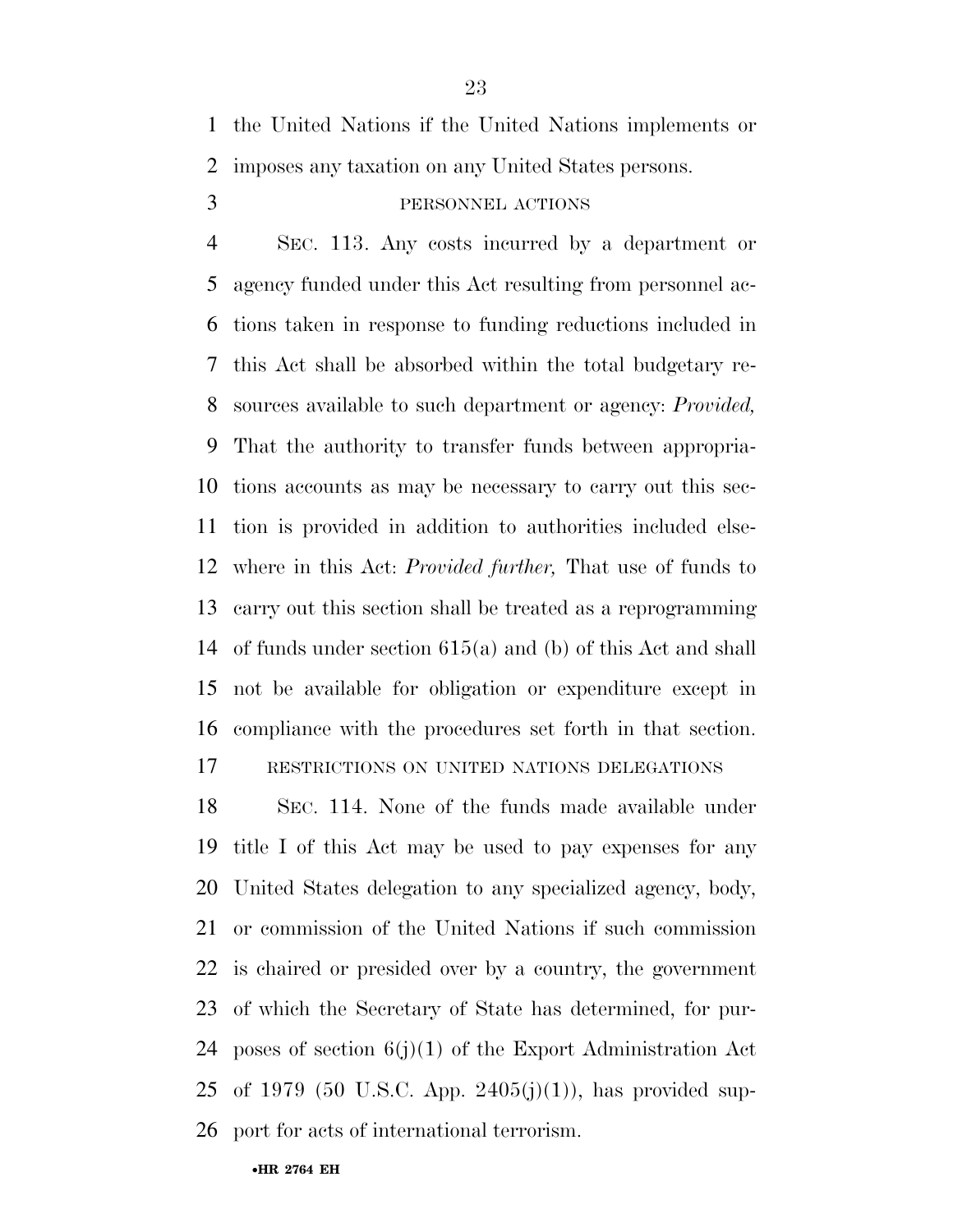| $\mathbf{1}$   | TITLE II—EXPORT AND INVESTMENT                                    |
|----------------|-------------------------------------------------------------------|
| $\overline{2}$ | ASSISTANCE                                                        |
| 3              | <b>EXPORT-IMPORT BANK OF THE UNITED STATES</b>                    |
| $\overline{4}$ | <b>INSPECTOR GENERAL</b>                                          |
| 5              | For necessary expenses of the Office of Inspector                 |
| 6              | General in carrying out the provisions of the Inspector           |
| 7              | General Act of 1978, as amended, $$1,000,000$ , to remain         |
| 8              | available until September 30, 2009.                               |
| 9              | PROGRAM ACCOUNT                                                   |
| 10             | The Export-Import Bank of the United States is au-                |
| 11             | thorized to make such expenditures within the limits of           |
| 12             | funds and borrowing authority available to such corpora-          |
| 13             | tion, and in accordance with law, and to make such con-           |
| 14             | tracts and commitments without regard to fiscal year limi-        |
| 15             | tations, as provided by section 104 of the Government             |
| 16             | Corporation Control Act, as may be necessary in carrying          |
| 17             | out the program for the current fiscal year for such cor-         |
| 18             | poration: <i>Provided</i> , That none of the funds available dur- |
| 19             | ing the current fiscal year may be used to make expendi-          |
| 20             | tures, contracts, or commitments for the export of nuclear        |
| 21             | equipment, fuel, or technology to any country, other than         |
| 22             | a nuclear-weapon state as defined in Article IX of the            |
| 23             | Treaty on the Non-Proliferation of Nuclear Weapons eligi-         |

 ble to receive economic or military assistance under this Act, that has detonated a nuclear explosive after the date of the enactment of this Act: *Provided further,* That not-

•**HR 2764 EH** 

####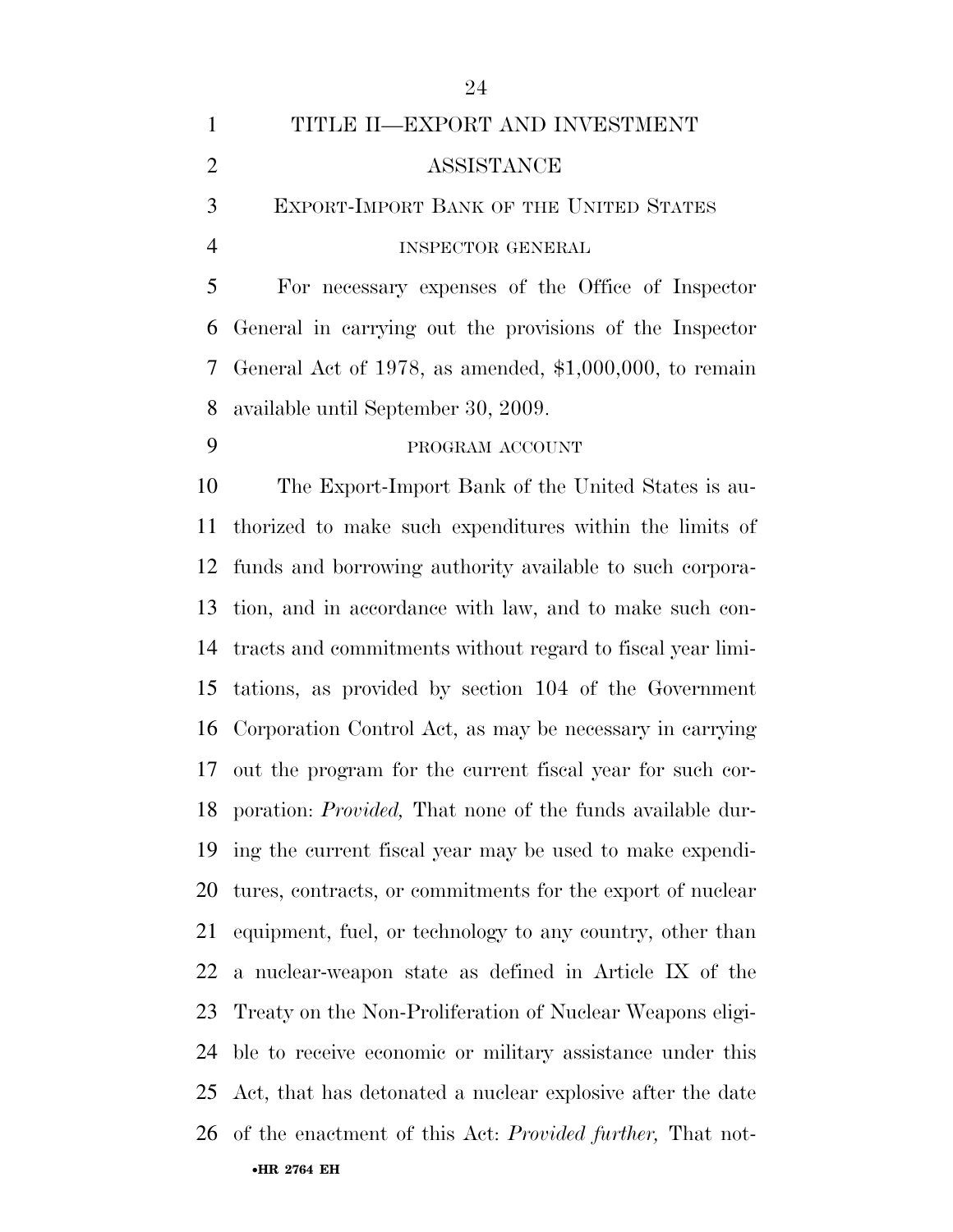withstanding section 1(c) of Public Law 103–428, as amended, sections 1(a) and (b) of Public Law 103–428 shall remain in effect through October 1, 2008: *Provided further,* That not less than 10 percent of the aggregate loan, guarantee, and insurance authority available to the Export-Import Bank under this or any prior Act should be used for renewable energy and environmentally bene-ficial products and services.

### SUBSIDY APPROPRIATION

•**HR 2764 EH**  For the cost of direct loans, loan guarantees, insur- ance, and tied-aid grants as authorized by section 10 of the Export-Import Bank Act of 1945, as amended, \$68,000,000, to remain available until September 30, 2011: *Provided,* That such costs, including the cost of modifying such loans, shall be as defined in section 502 of the Congressional Budget Act of 1974: *Provided fur- ther,* That such sums shall remain available until Sep- tember 30, 2026, for the disbursement of direct loans, loan guarantees, insurance and tied-aid grants obligated in fiscal years 2008, 2009, 2010, and 2011: *Provided fur- ther,* That none of the funds appropriated by this Act or any prior Act appropriating funds for foreign operations, export financing, and related programs for tied-aid credits or grants may be used for any other purpose except through the regular notification procedures of the Com-mittees on Appropriations: *Provided further,* That funds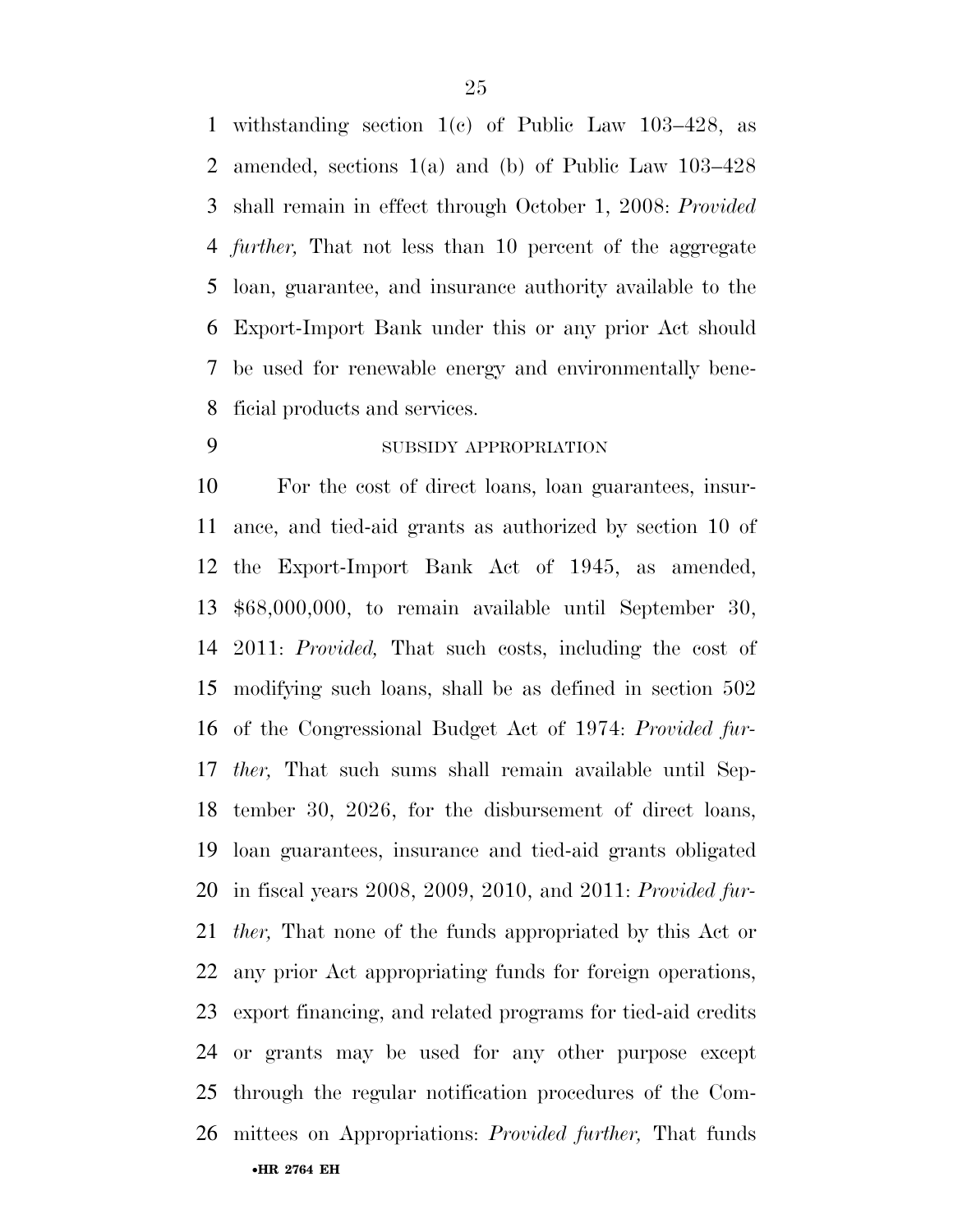appropriated by this paragraph are made available not- withstanding section 2(b)(2) of the Export-Import Bank Act of 1945, in connection with the purchase or lease of any product by any Eastern European country, any Baltic State or any agency or national thereof.

#### ADMINISTRATIVE EXPENSES

 For administrative expenses to carry out the direct and guaranteed loan and insurance programs, including hire of passenger motor vehicles and services as authorized by 5 U.S.C. 3109, and not to exceed \$30,000 for official reception and representation expenses for members of the Board of Directors, \$78,000,000: *Provided,* That the Ex- port-Import Bank may accept, and use, payment or serv- ices provided by transaction participants for legal, finan- cial, or technical services in connection with any trans- action for which an application for a loan, guarantee or insurance commitment has been made: *Provided further,*  That, notwithstanding subsection (b) of section 117 of the Export Enhancement Act of 1992, subsection (a) thereof shall remain in effect until October 1, 2008.

### OVERSEAS PRIVATE INVESTMENT CORPORATION

#### 22 NON-CREDIT ACCOUNT

•**HR 2764 EH**  The Overseas Private Investment Corporation is au- thorized to make, without regard to fiscal year limitations, as provided by 31 U.S.C. 9104, such expenditures and commitments within the limits of funds available to it and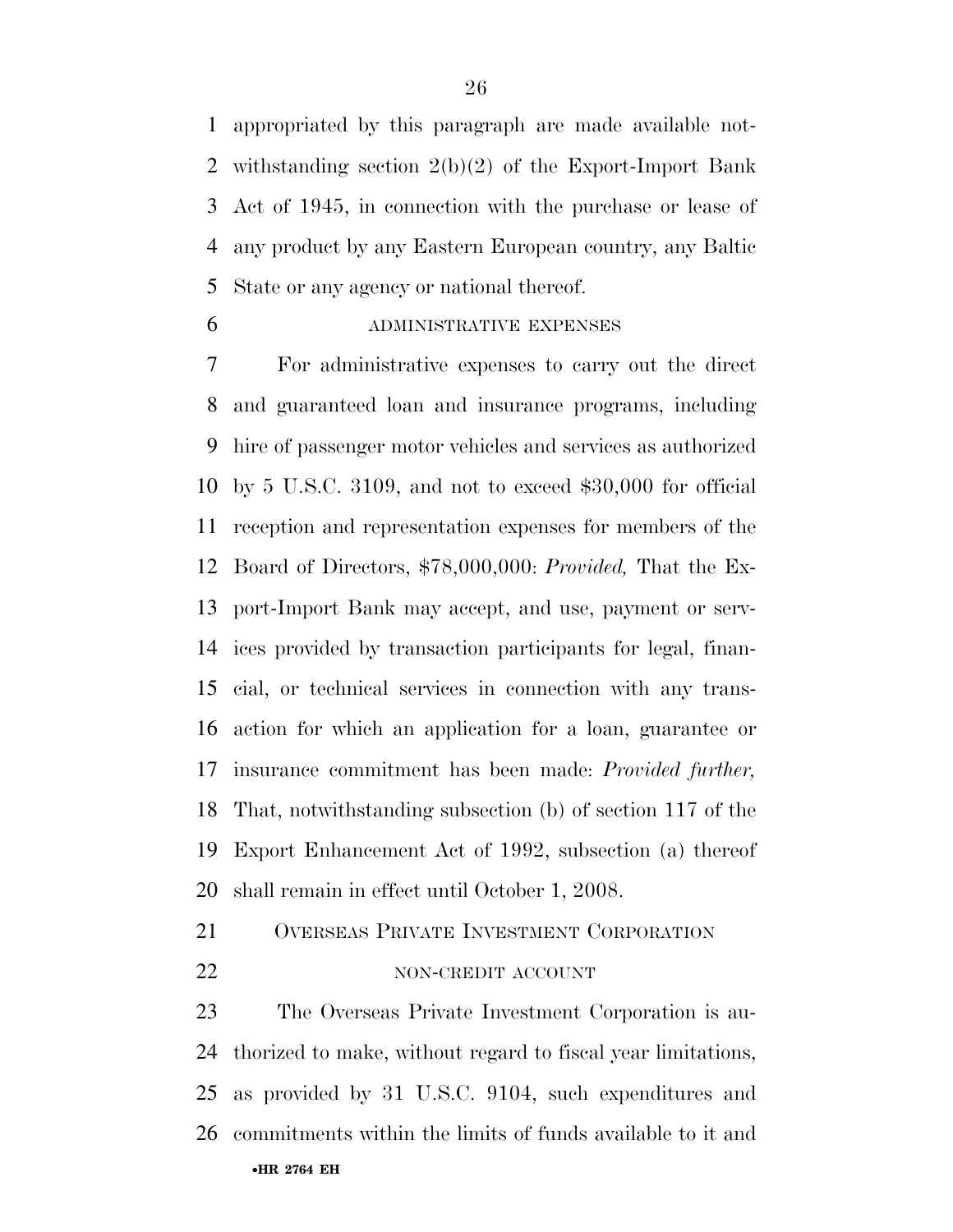in accordance with law as may be necessary: *Provided,*  That the amount available for administrative expenses to carry out the credit and insurance programs (including an amount for official reception and representation expenses which shall not exceed \$35,000) shall not exceed \$47,500,000: *Provided further,* That project-specific trans- action costs, including direct and indirect costs incurred in claims settlements, and other direct costs associated with services provided to specific investors or potential in- vestors pursuant to section 234 of the Foreign Assistance Act of 1961, shall not be considered administrative ex-penses for the purposes of this heading.

#### 13 PROGRAM ACCOUNT

•**HR 2764 EH**  For the cost of direct and guaranteed loans, \$20,000,000, as authorized by section 234 of the Foreign Assistance Act of 1961, to be derived by transfer from the Overseas Private Investment Corporation Non-Credit Account: *Provided,* That such costs, including the cost of modifying such loans, shall be as defined in section 502 of the Congressional Budget Act of 1974: *Provided fur- ther,* That such sums shall be available for direct loan obli- gations and loan guaranty commitments incurred or made during fiscal years 2008, 2009, and 2010: *Provided fur- ther,* That funds so obligated in fiscal year 2008 remain available for disbursement through 2016; funds obligated in fiscal year 2009 remain available for disbursement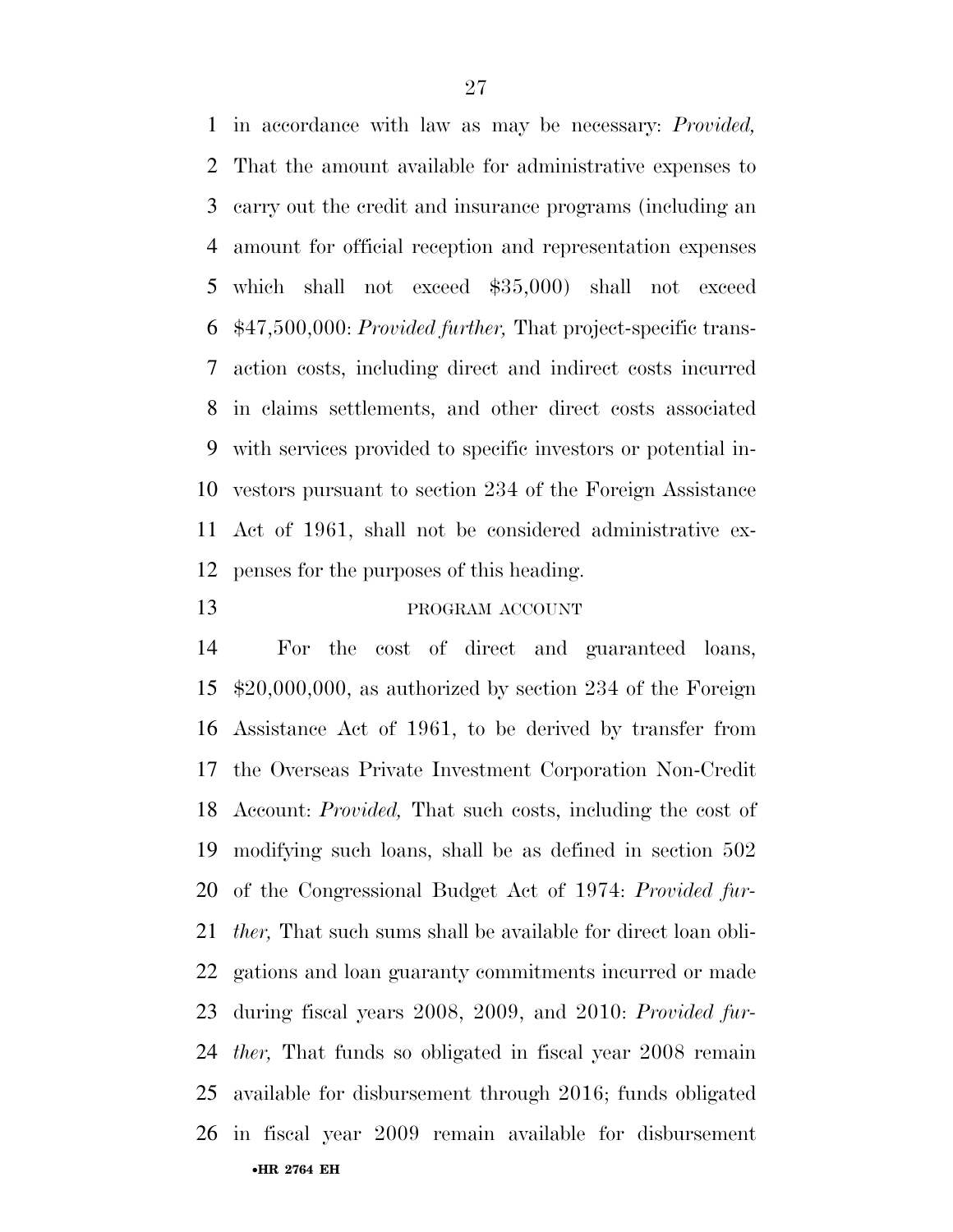through 2017; funds obligated in fiscal year 2010 remain available for disbursement through 2018: *Provided further,*  That notwithstanding any other provision of law, the Overseas Private Investment Corporation is authorized to undertake any program authorized by title IV of the For- eign Assistance Act of 1961 in Iraq: *Provided further,*  That funds made available pursuant to the authority of the previous proviso shall be subject to the regular notifi- cation procedures of the Committees on Appropriations. In addition, such sums as may be necessary for ad- ministrative expenses to carry out the credit program may be derived from amounts available for administrative ex- penses to carry out the credit and insurance programs in the Overseas Private Investment Corporation Non-Credit Account and merged with said account.

#### TRADE AND DEVELOPMENT AGENCY

 For necessary expenses to carry out the provisions of section 661 of the Foreign Assistance Act of 1961, \$50,400,000, to remain available until September 30, 2009.

#### TITLE III—BILATERAL ECONOMIC ASSISTANCE

FUNDS APPROPRIATED TO THE PRESIDENT

 For expenses necessary to enable the President to carry out the provisions of the Foreign Assistance Act of 1961, and for other purposes, to remain available until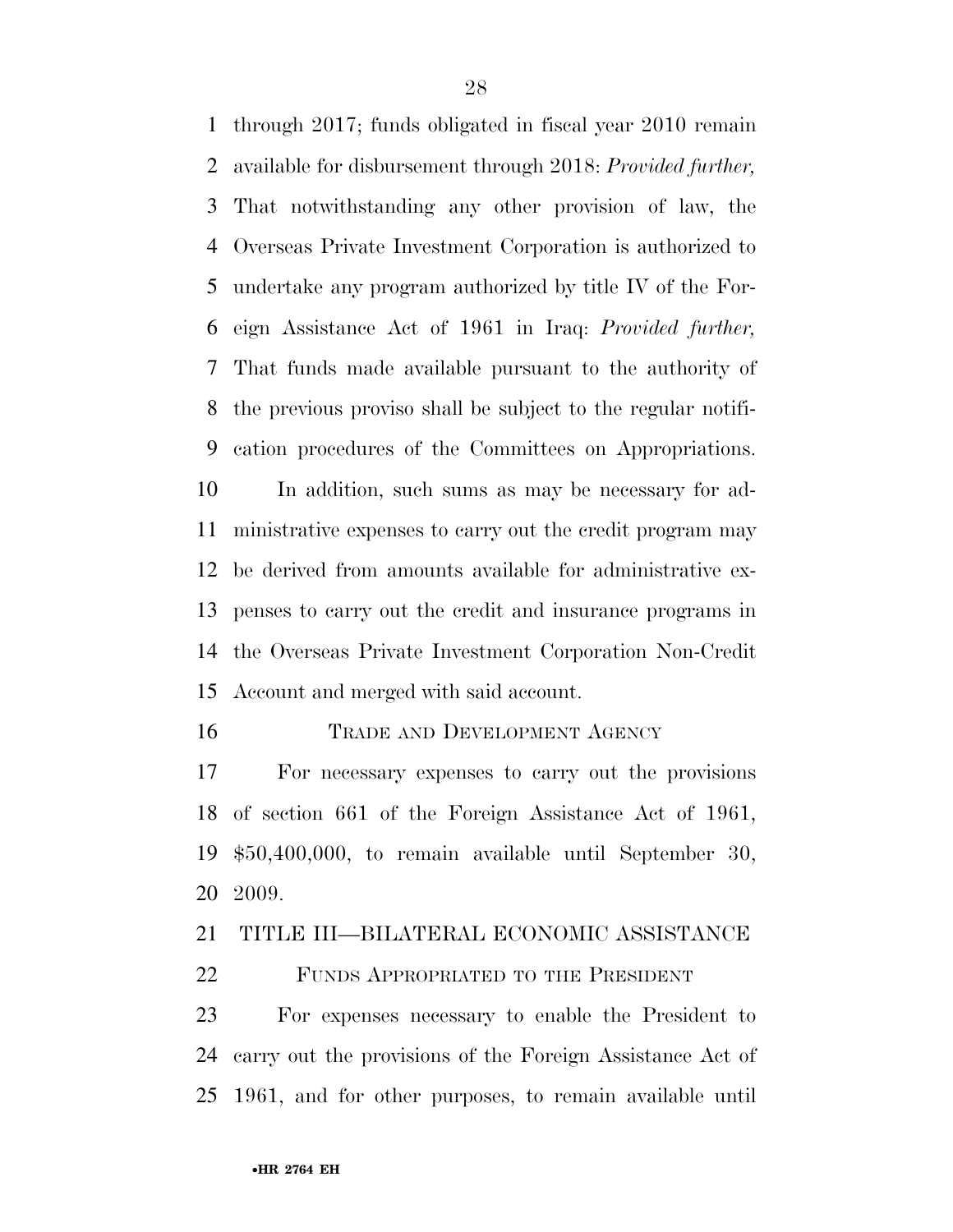September 30, 2008, unless otherwise specified herein, as follows:

UNITED STATES AGENCY FOR INTERNATIONAL

#### DEVELOPMENT

## CHILD SURVIVAL AND HEALTH PROGRAMS FUND (INCLUDING TRANSFER OF FUNDS)

 For necessary expenses to carry out the provisions of chapters 1 and 10 of part I of the Foreign Assistance Act of 1961, for child survival, health, and family plan- ning/reproductive health activities, in addition to funds otherwise available for such purposes, \$1,955,150,000 (re- duced by \$25,000,000) (increased by \$50,000,000) (in- creased by \$5,000,000) (reduced by \$5,000,000), to re- main available until September 30, 2009: *Provided,* That this amount shall be made available for such activities as: (1) immunization programs; (2) oral rehydration pro- grams and pneumonia prevention and treatment pro- grams; (3) health, nutrition, water and sanitation pro- grams which directly address the needs of mothers and children, and related education programs; (4) assistance for children displaced or orphaned by causes other than AIDS; (5) programs for the prevention, treatment, control of, and research on HIV/AIDS, tuberculosis, polio, ma- laria, and other infectious diseases, and for assistance to communities severely affected by HIV/AIDS, including children infected or affected by AIDS; and (6) family plan-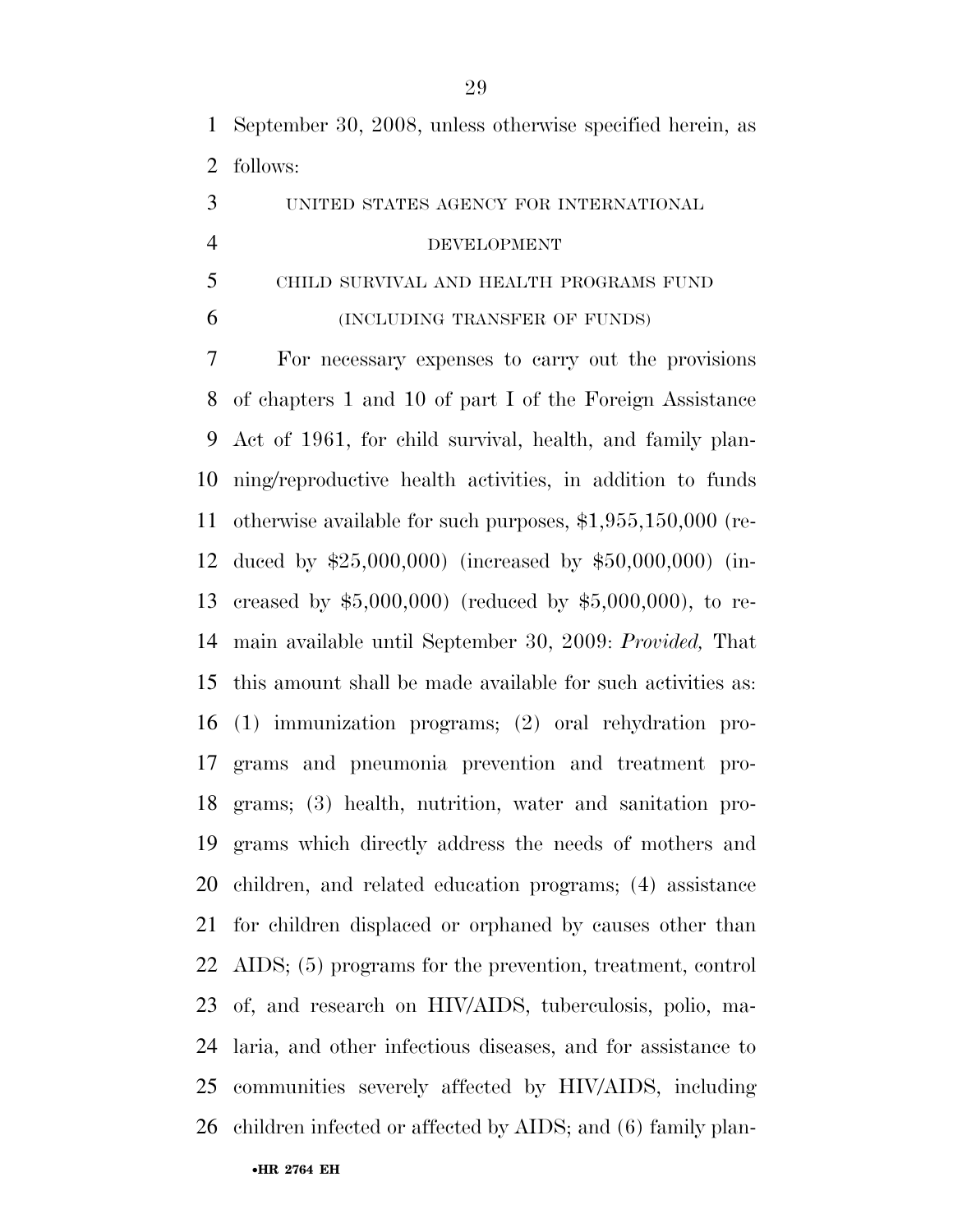ning/reproductive health: *Provided further,* That none of the funds appropriated under this heading may be made available for nonproject assistance, except that funds may be made available for such assistance for ongoing health activities: *Provided further,* That of the funds appropriated under this heading, not to exceed \$350,000, in addition to funds otherwise available for such purposes, may be used to monitor and provide oversight of child survival, maternal and family planning/reproductive health, and in- fectious disease programs: *Provided further,* That the fol- lowing amounts should be allocated as follows: \$374,150,000 for child survival and maternal health; \$15,000,000 for vulnerable children; \$350,000,000 for HIV/AIDS; \$591,000,000 for other infectious diseases; and \$375,000,000 for family planning/reproductive health, including in areas where population growth threatens bio- diversity or endangered species: *Provided further,* That of the funds appropriated under this heading, and in addition to funds allocated under the previous proviso, not less than \$250,000,000 shall be made available, notwith- standing any other provision of law, except for the United States Leadership Against HIV/AIDS, Tuberculosis and Malaria Act of 2003 (Public Law 108–25), for a United States contribution to the Global Fund to Fight AIDS, Tuberculosis and Malaria (the ''Global Fund''), and shall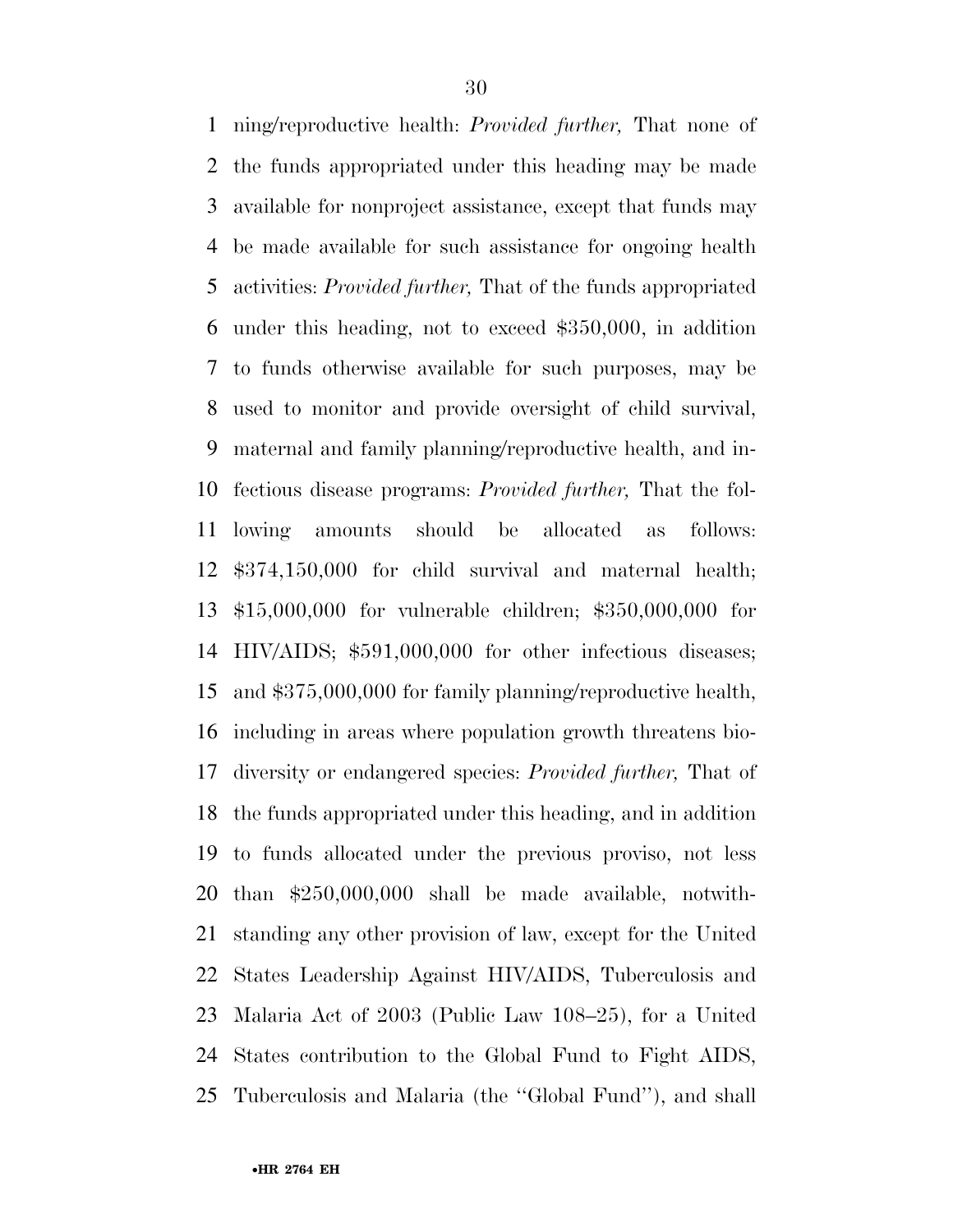be expended at the minimum rate necessary to make time- ly payment for projects and activities: *Provided further,*  That of the funds appropriated under this heading, \$70,000,000 should be made available for a United States contribution to The GAVI Fund, and up to \$6,000,000 may be transferred to and merged with funds appropriated by this Act under the heading ''Operating Expenses of the United States Agency for International Development'' for costs directly related to international health, but funds made available for such costs may not be derived from amounts made available for contributions under this and preceding provisos: *Provided further,* That none of the funds made available in this Act nor any unobligated bal- ances from prior appropriations may be made available to any organization or program which, as determined by the President of the United States, supports or participates in the management of a program of coercive abortion or involuntary sterilization: *Provided further,* That any deter- mination made under the previous proviso must be made no later than six months after the date of enactment of this Act, and must be accompanied by a comprehensive analysis as well as the complete evidence and criteria uti- lized to make the determination: *Provided further,* That none of the funds made available under this Act may be used to pay for the performance of abortion as a method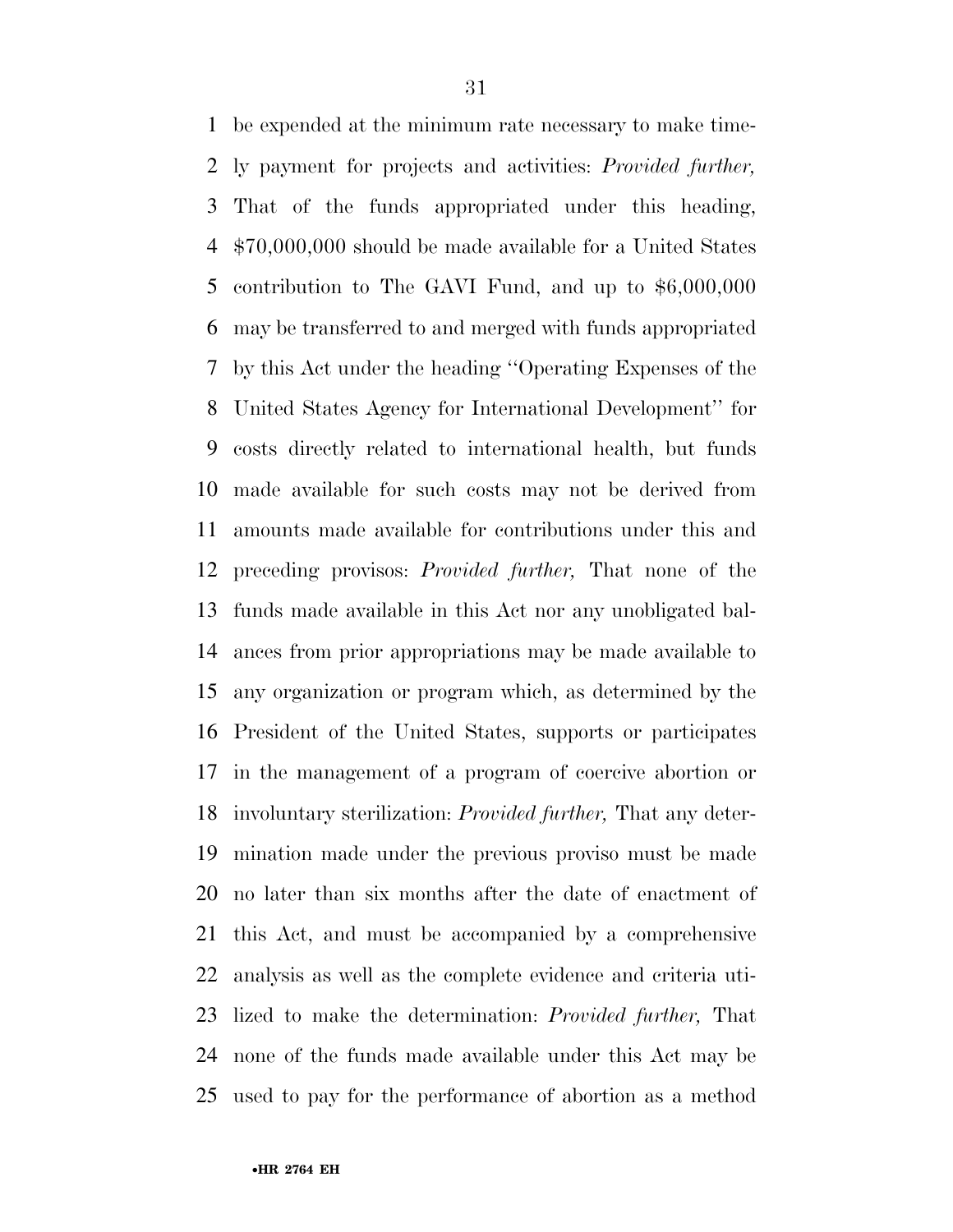of family planning or to motivate or coerce any person to practice abortions: *Provided further,* That nothing in this paragraph shall be construed to alter any existing statutory prohibitions against abortion under section 104 of the Foreign Assistance Act of 1961: *Provided further,*  That none of the funds made available under this Act may be used to lobby for or against abortion: *Provided further,*  That in order to reduce reliance on abortion in developing nations, funds shall be available only to voluntary family planning projects which offer, either directly or through referral to, or information about access to, a broad range of family planning methods and services, and that any such voluntary family planning project shall meet the fol- lowing requirements: (1) service providers or referral agents in the project shall not implement or be subject to quotas, or other numerical targets, of total number of births, number of family planning acceptors, or acceptors of a particular method of family planning (this provision shall not be construed to include the use of quantitative estimates or indicators for budgeting and planning pur- poses); (2) the project shall not include payment of incen- tives, bribes, gratuities, or financial reward to: (A) an indi- vidual in exchange for becoming a family planning accep- tor; or (B) program personnel for achieving a numerical target or quota of total number of births, number of fam-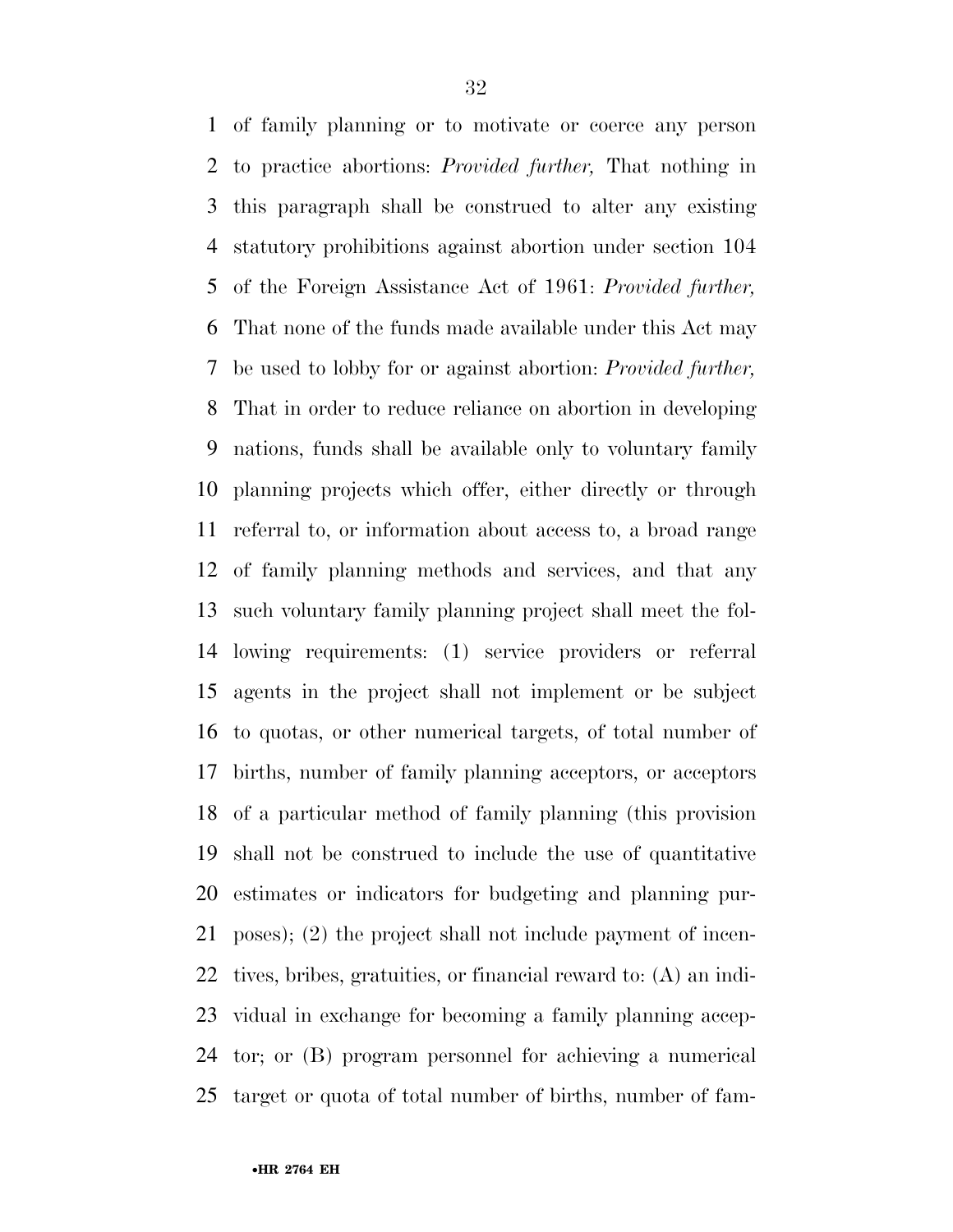ily planning acceptors, or acceptors of a particular method of family planning; (3) the project shall not deny any right or benefit, including the right of access to participate in any program of general welfare or the right of access to health care, as a consequence of any individual's decision not to accept family planning services; (4) the project shall provide family planning acceptors comprehensible infor- mation on the health benefits and risks of the method cho- sen, including those conditions that might render the use of the method inadvisable and those adverse side effects known to be consequent to the use of the method; and (5) the project shall ensure that experimental contracep- tive drugs and devices and medical procedures are pro- vided only in the context of a scientific study in which participants are advised of potential risks and benefits; and, not less than 60 days after the date on which the Administrator of the United States Agency for Inter- national Development determines that there has been a violation of the requirements contained in paragraph (1),  $(2)$ ,  $(3)$ , or  $(5)$  of this proviso, or a pattern or practice of violations of the requirements contained in paragraph (4) of this proviso, the Administrator shall submit to the Committees on Appropriations a report containing a de- scription of such violation and the corrective action taken by the Agency: *Provided further,* That in awarding grants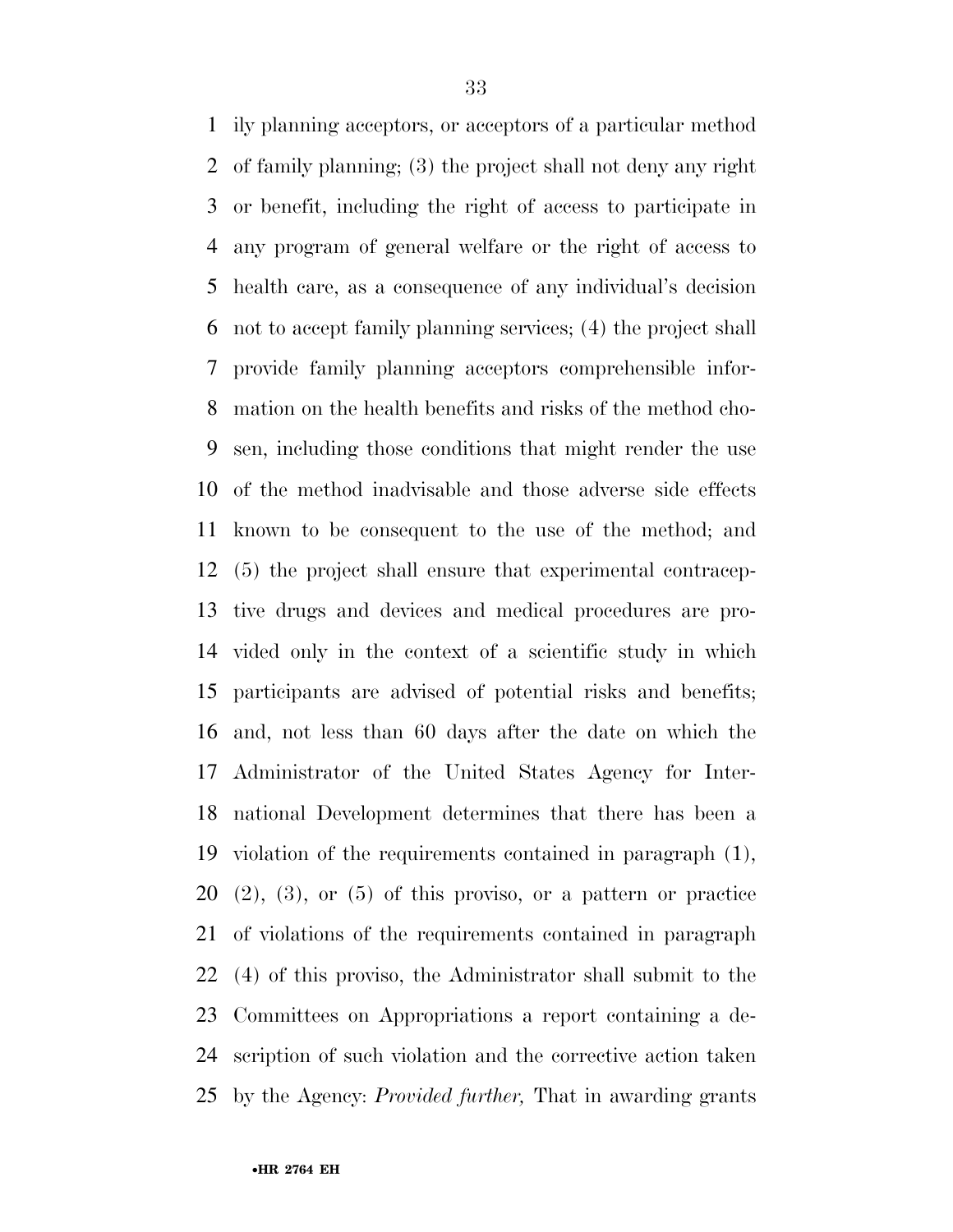for natural family planning under section 104 of the For- eign Assistance Act of 1961 no applicant shall be discrimi- nated against because of such applicant's religious or con- scientious commitment to offer only natural family plan- ning; and, additionally, all such applicants shall comply with the requirements of the previous proviso: *Provided further,* That for purposes of this or any other Act author- izing or appropriating funds for foreign operations, export financing, and related programs, the term ''motivate'', as it relates to family planning assistance, shall not be con- strued to prohibit the provision, consistent with local law, of information or counseling about all pregnancy options: *Provided further,* That to the maximum extent feasible, taking into consideration cost, timely availability, and best health practices, funds appropriated in this Act or prior appropriations Acts that are made available for condom procurement shall be made available only for the procure- ment of condoms manufactured in the United States: *Pro- vided further,* That information provided about the use of condoms as part of projects or activities that are funded from amounts appropriated by this Act shall be medically accurate and shall include the public health benefits and failure rates of such use.

DEVELOPMENT ASSISTANCE

•**HR 2764 EH**  For necessary expenses to carry out the provisions of sections 103, 105, 106, and sections 251 through 255,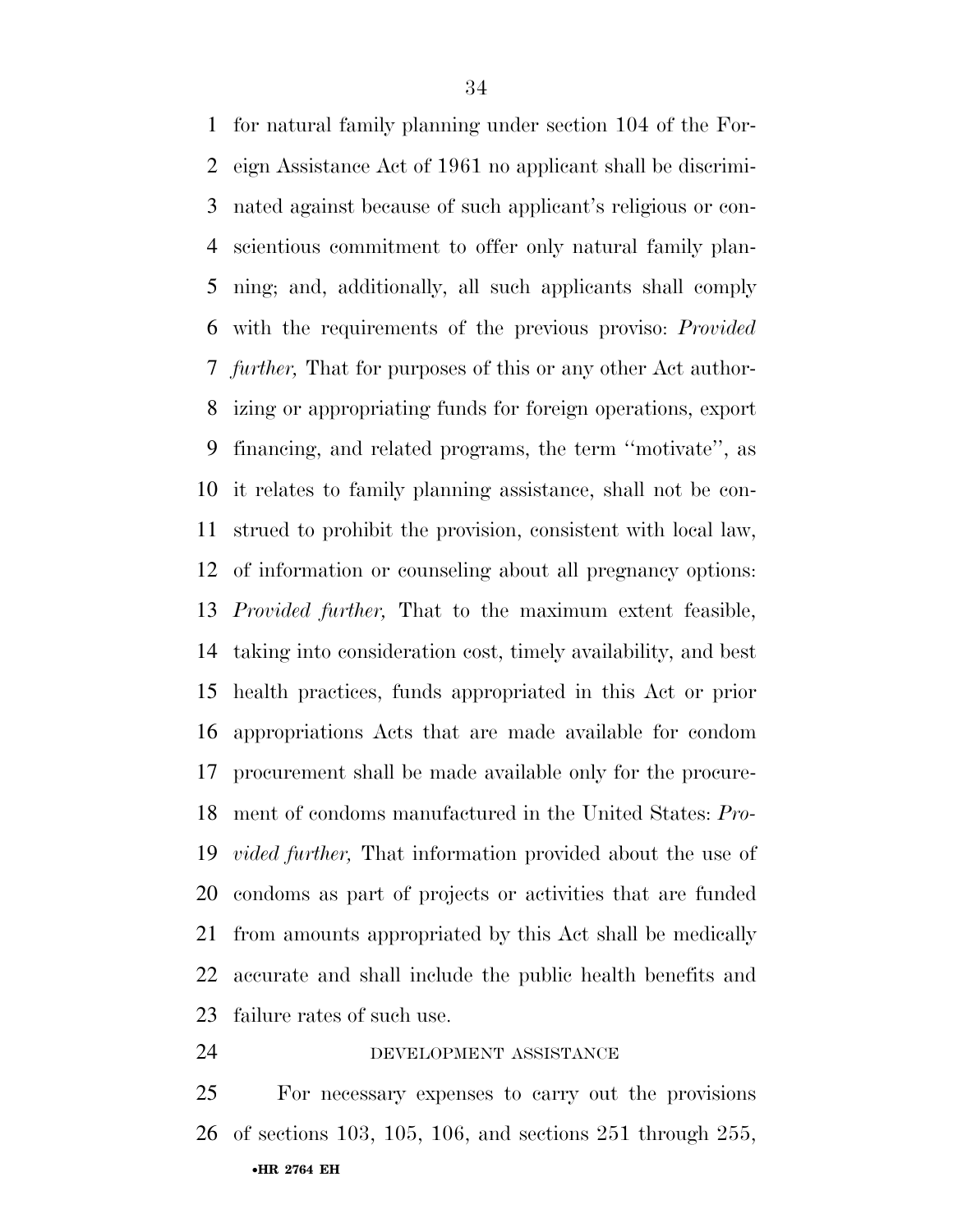and chapter 10 of part I of the Foreign Assistance Act of 1961, \$1,733,760,000 (increased by \$5,000,000) (re- duced by \$5,000,000), to remain available until September 30, 2009: *Provided,* That \$519,000,000 shall be allocated for basic education: *Provided further,* That of the funds appropriated under this heading and managed by the United States Agency for International Development Bu- reau of Democracy, Conflict, and Humanitarian Assist- ance, not less than \$35,000,000 shall be made available only for programs to improve women's leadership capacity in recipient countries: *Provided further,* That such funds may not be made available for construction: *Provided fur- ther,* That of the funds appropriated in this Act, \$300,000,000 shall be made available for access to safe water and water management programs: *Provided further,*  That of the funds appropriated under this heading, \$175,000,000 shall be made available for biodiversity and environmental programs: *Provided further,* That of the funds appropriated under this heading that are made available for assistance programs for displaced and or- phaned children and victims of war, not to exceed \$42,500, in addition to funds otherwise available for such purposes, may be used to monitor and provide oversight of such programs: *Provided further,* That funds appro-priated under this heading should be made available for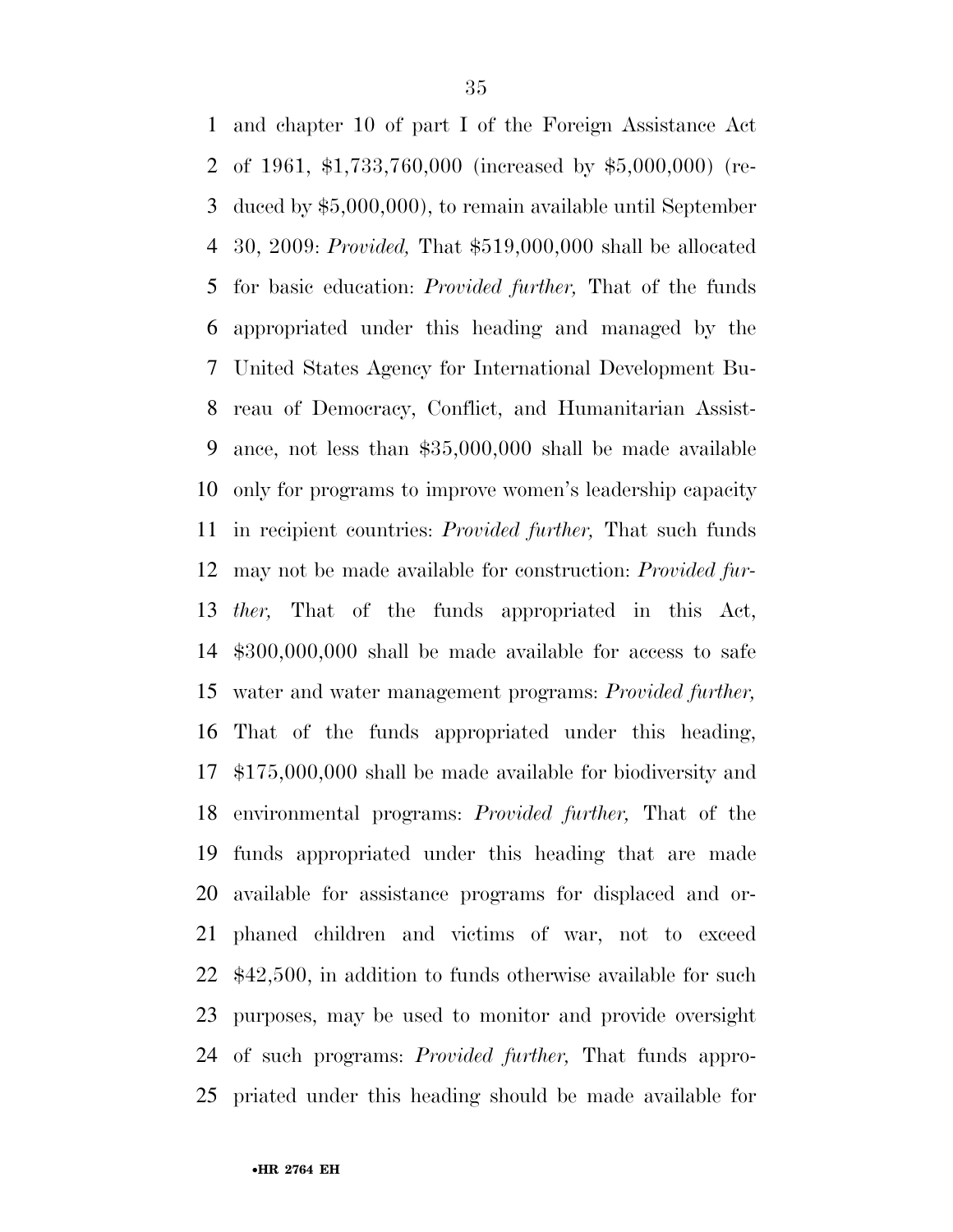programs in sub-Saharan Africa to address sexual and gender-based violence.

INTERNATIONAL DISASTER AND FAMINE ASSISTANCE

 For necessary expenses to carry out the provisions of section 491 of the Foreign Assistance Act of 1961 for international disaster relief, rehabilitation, and recon- struction assistance, \$322,350,000, to remain available until expended, of which \$20,000,000 should be for famine prevention and relief.

10 TRANSITION INITIATIVES

 For necessary expenses for international disaster re- habilitation and reconstruction assistance pursuant to sec- tion 491 of the Foreign Assistance Act of 1961, \$40,000,000, to remain available until expended, to sup- port transition to democracy and to long-term develop- ment of countries in crisis: *Provided,* That such support may include assistance to develop, strengthen, or preserve democratic institutions and processes, revitalize basic in- frastructure, and foster the peaceful resolution of conflict: *Provided further,* That the United States Agency for Inter- national Development shall submit a report to the Com- mittees on Appropriations at least 5 days prior to begin-ning a new program of assistance.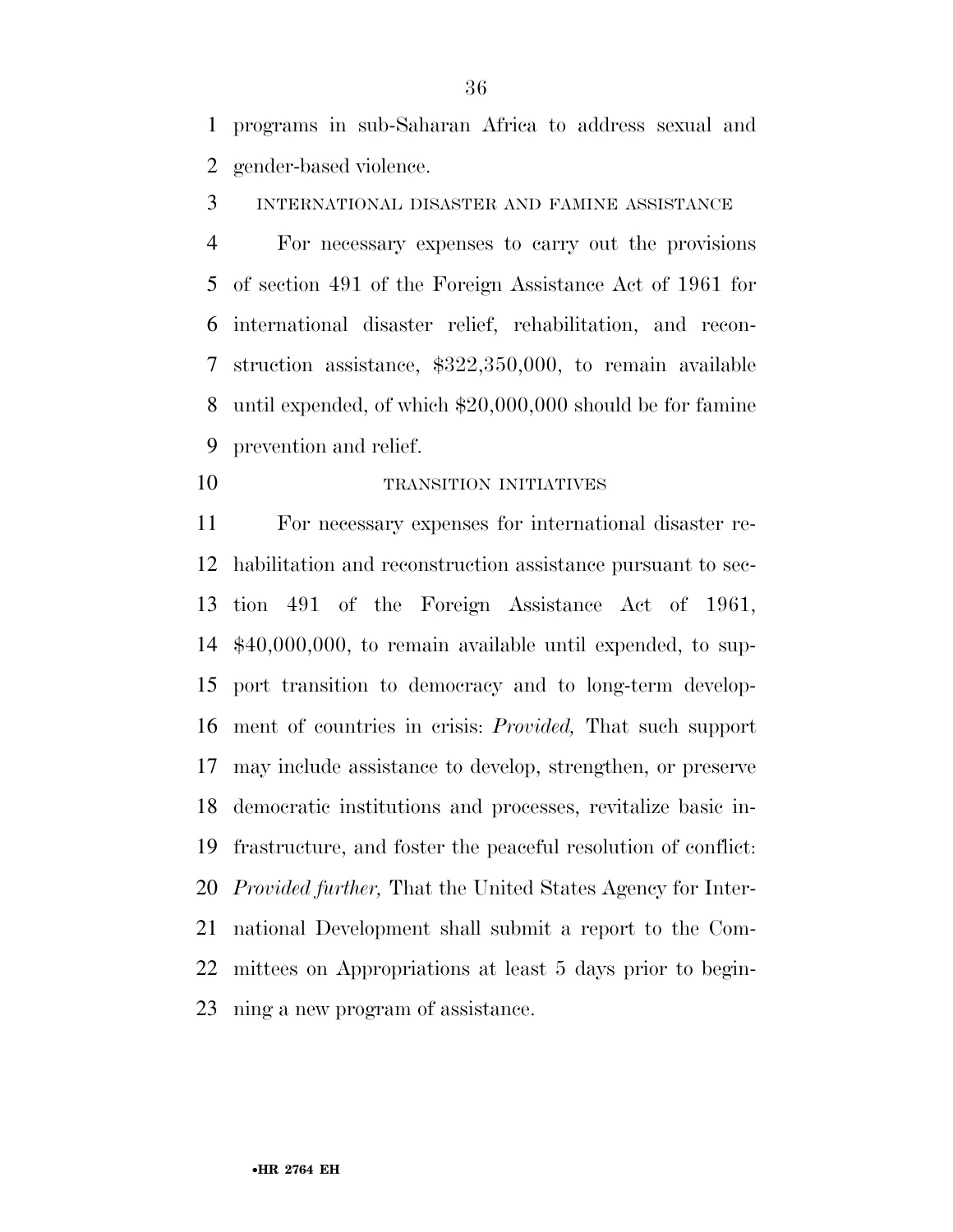# DEVELOPMENT CREDIT AUTHORITY

2 (INCLUDING TRANSFER OF FUNDS)

•**HR 2764 EH**  For the cost of direct loans and loan guarantees pro- vided by the United States Agency for International De- velopment, as authorized by sections 256 and 635 of the Foreign Assistance Act of 1961, up to \$21,000,000 may be derived by transfer from funds appropriated by this Act to carry out part I of such Act and under the heading ''Assistance for Eastern Europe and the Baltic States'': *Provided,* That such funds shall be made available only for micro and small enterprise programs, urban programs, and other programs which further the purposes of part I of the Act: *Provided further,* That such costs, including the cost of modifying such direct and guaranteed loans, shall be as defined in section 502 of the Congressional Budget Act of 1974, as amended: *Provided further,* That funds made available by this paragraph may be used for the cost of modifying any such guaranteed loans under this Act or prior Acts, and funds used for such costs shall be subject to the regular notification procedures of the Committees on Appropriations: *Provided further,* That the provisions of section 107A(d) (relating to general provi- sions applicable to the Development Credit Authority) of the Foreign Assistance Act of 1961, as contained in sec- tion 306 of H.R. 1486 as reported by the House Com-mittee on International Relations on May 9, 1997, shall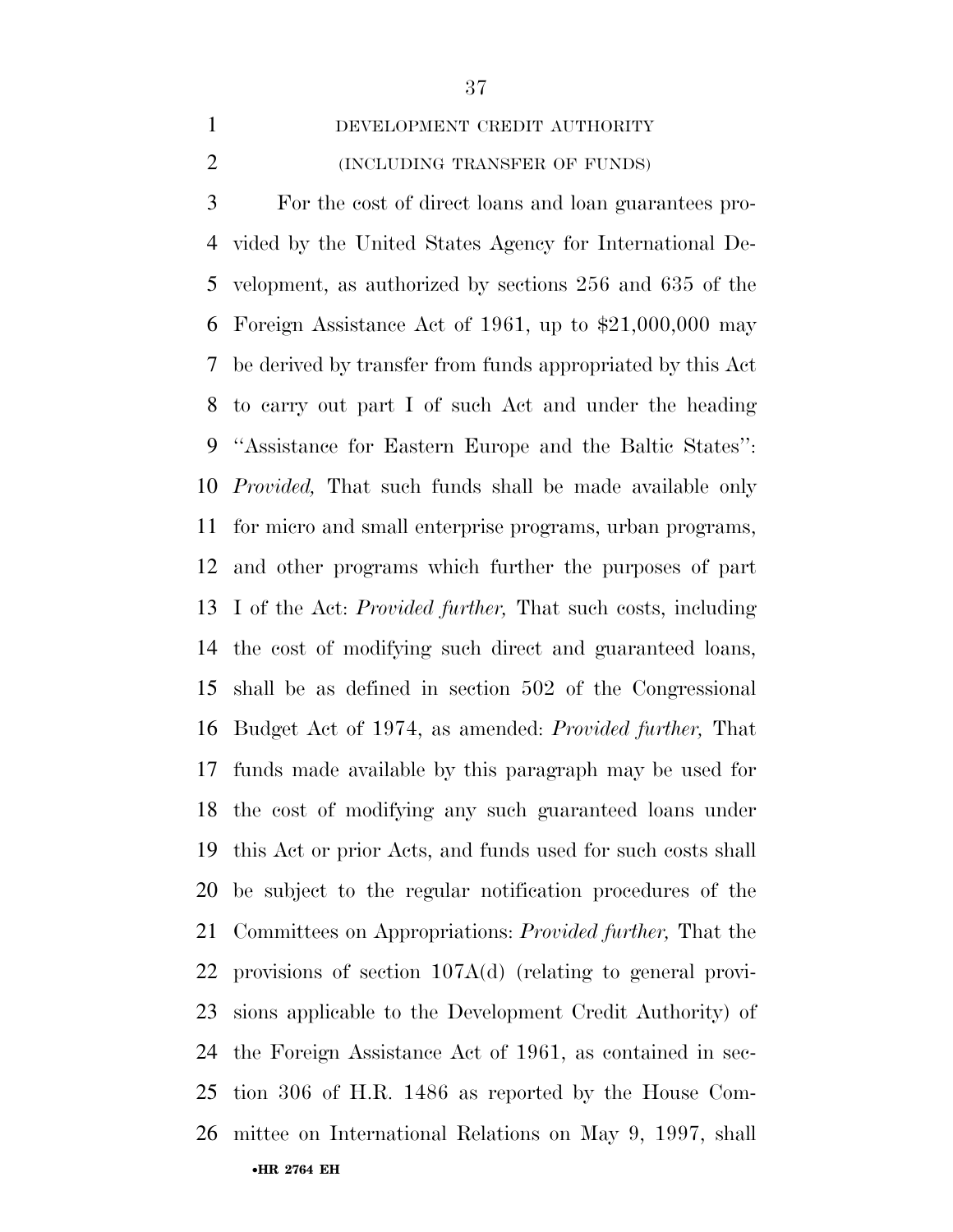be applicable to direct loans and loan guarantees provided under this heading: *Provided further,* That these funds are available to subsidize total loan principal, any portion of which is to be guaranteed, of up to \$700,000,000.

 In addition, for administrative expenses to carry out credit programs administered by the United States Agency for International Development, \$7,400,000, which may be transferred to and merged with the appropriation for Op- erating Expenses of the United States Agency for Inter- national Development: *Provided,* That funds made avail- able under this heading shall remain available until Sep-tember 30, 2010.

#### OPERATING EXPENSES OF THE UNITED STATES AGENCY

# FOR INTERNATIONAL DEVELOPMENT

#### (INCLUDING TRANSFER OF FUNDS)

•**HR 2764 EH**  For necessary expenses to carry out the provisions of section 667 of the Foreign Assistance Act of 1961, \$625,700,000, of which up to \$25,000,000 may remain available until September 30, 2009: *Provided,* That none of the funds appropriated under this heading and under the heading ''Capital Investment Fund'' may be made available to finance the construction (including architect and engineering services), purchase, or long-term lease of offices for use by the United States Agency for Inter- national Development, unless the Administrator has iden-tified such proposed construction (including architect and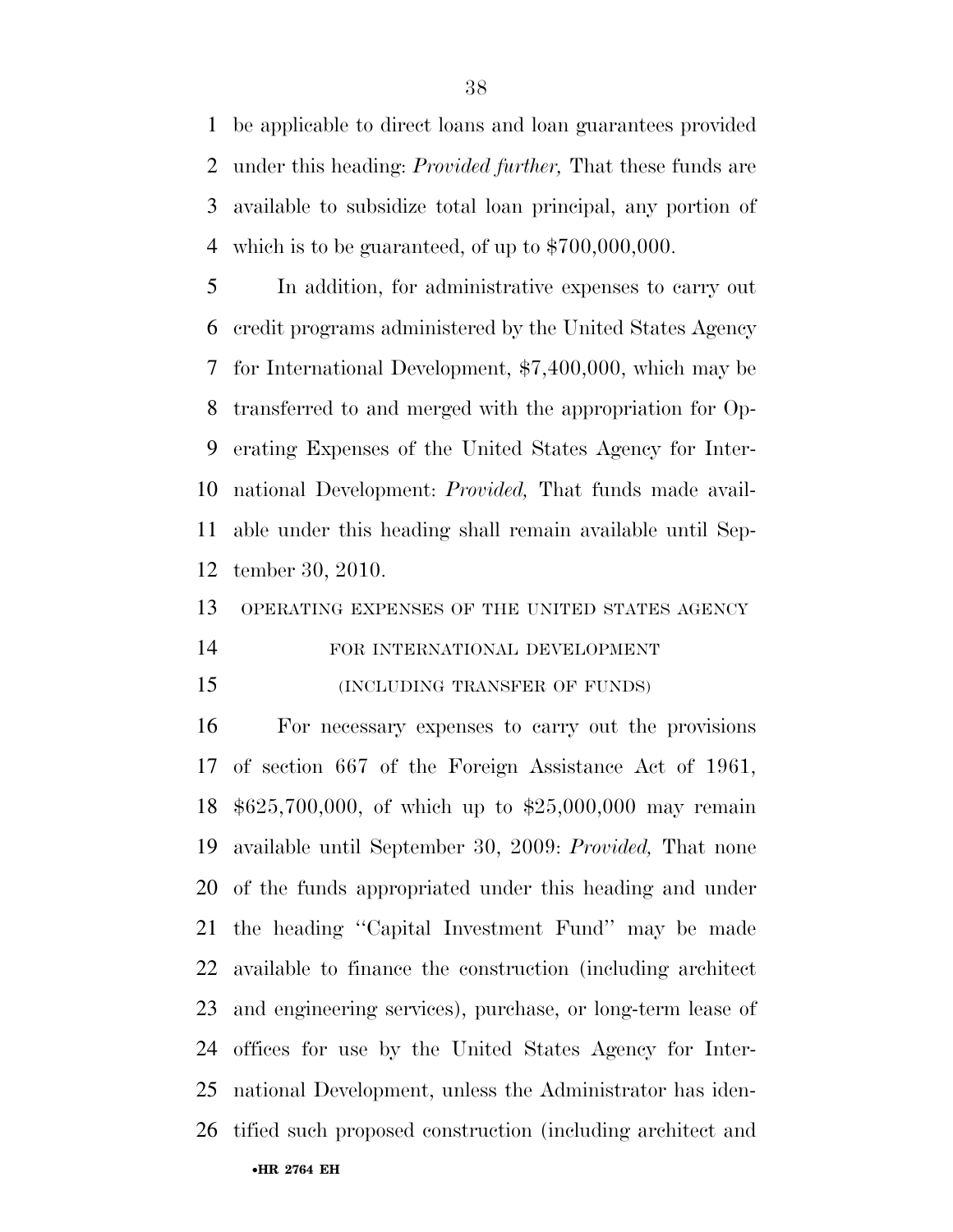engineering services), purchase, or long-term lease of of- fices in a report submitted to the Committees on Appro- priations at least 15 days prior to the obligation of these funds for such purposes: *Provided further,* That the pre- vious proviso shall not apply where the total cost of con- struction (including architect and engineering services), purchase, or long-term lease of offices does not exceed \$1,000,000: *Provided further,* That contracts or agree- ments entered into with funds appropriated under this heading may entail commitments for the expenditure of such funds through fiscal year 2009: *Provided further,*  That none of the funds in this Act may be used to open or close an overseas mission of the United States Agency for International Development without the prior written notification to the Committees on Appropriations: *Pro- vided further,* That the authority of sections 610 and 109 of the Foreign Assistance Act of 1961 may be exercised by the Secretary of State to transfer funds appropriated to carry out chapter 1 of part I of such Act to ''Operating Expenses of the United States Agency for International Development'' in accordance with the provisions of those sections: *Provided further,* That none of the funds appro- priated by this Act or any prior Act making appropriations for foreign operations, export financing, or related pro-grams may be used by the United States Agency for Inter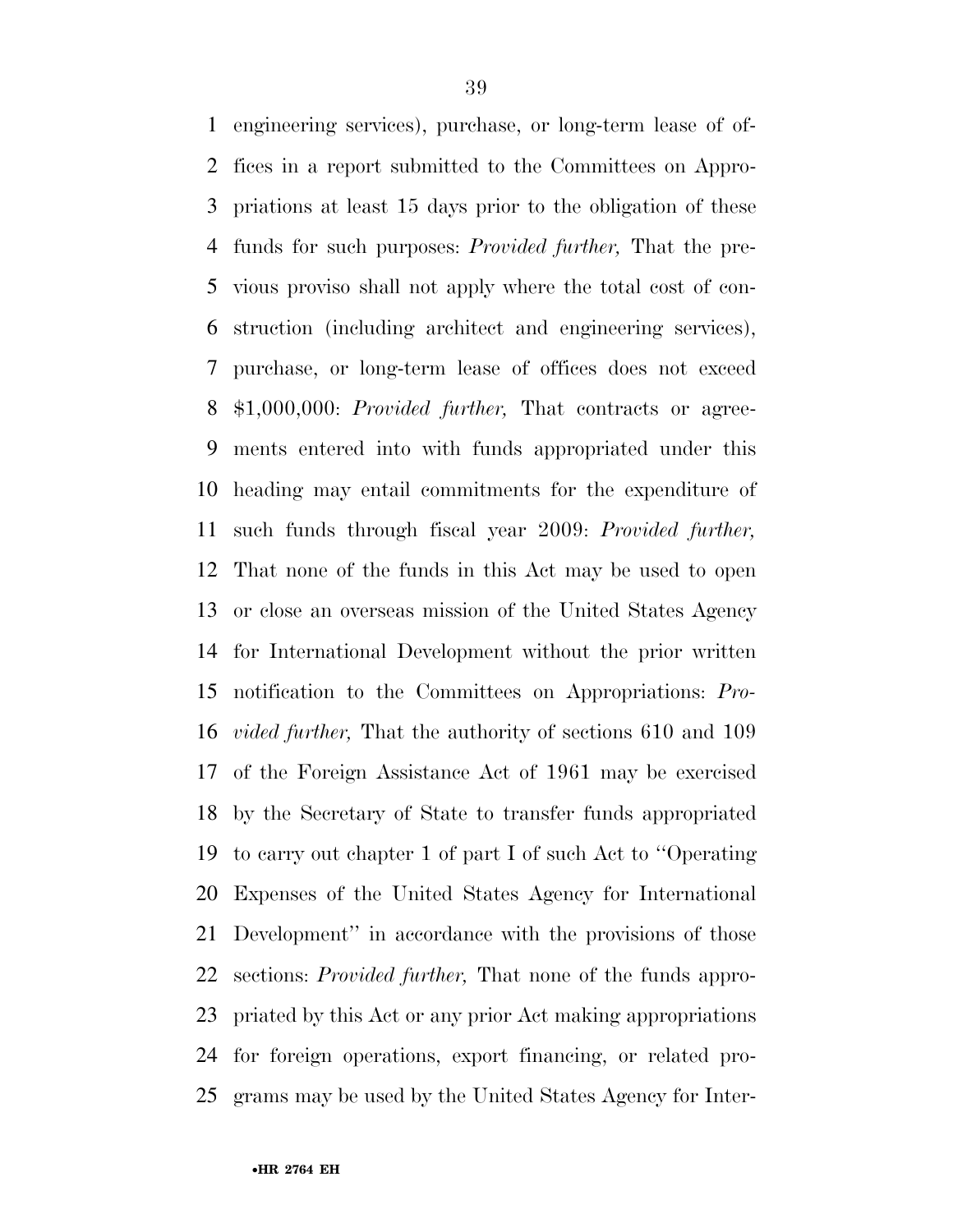national Development for the rent of buildings and space in buildings in the United States pursuant to the authority of section 636(a)(1) of the Foreign Assistance Act of 1961: *Provided further,* That the previous proviso shall not apply to any lease, agreement, or other instrument exe- cuted for the purpose of maintaining United States Agen- cy for International Development continuity of operations and to the cost of terminating the domestic lease executed on September 30, 2005.

# CAPITAL INVESTMENT FUND OF THE UNITED STATES

AGENCY FOR INTERNATIONAL DEVELOPMENT

 For necessary expenses for overseas construction and related costs, and for the procurement and enhancement of information technology and related capital investments, pursuant to section 667 of the Foreign Assistance Act of 1961, \$87,300,000, to remain available until expended: *Provided,* That this amount is in addition to funds other- wise available for such purposes: *Provided further,* That funds appropriated under this heading shall be available for obligation only pursuant to the regular notification procedures of the Committees on Appropriations: *Provided further,* That of the funds appropriated under this head- ing, not to exceed \$75,144,500 may be made available for the purposes of implementing the Capital Security Cost Sharing Program.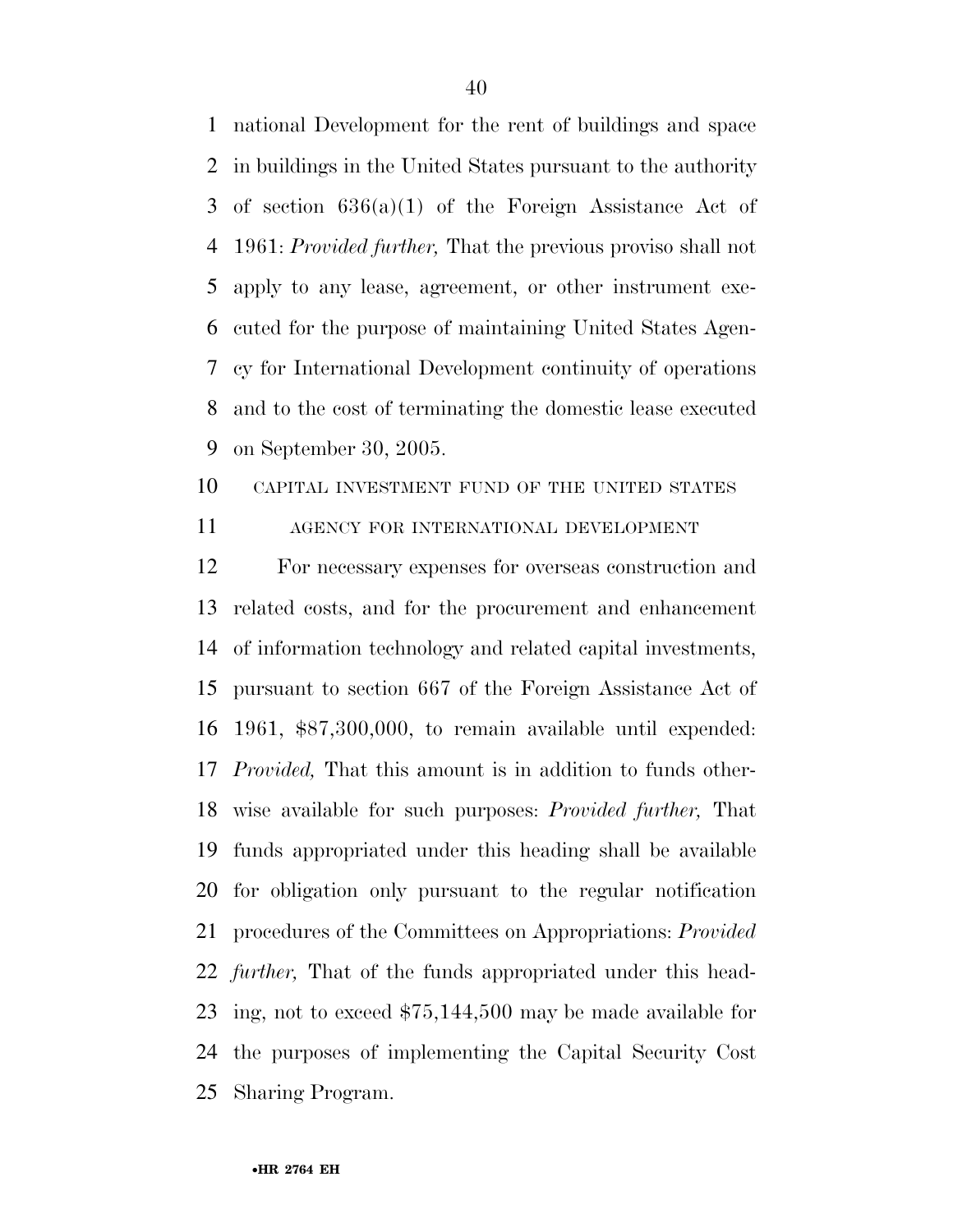For necessary expenses to carry out the provisions of section 667 of the Foreign Assistance Act of 1961, \$38,000,000, to remain available until September 30, 2009, which sum shall be available for the Office of the Inspector General of the United States Agency for Inter-national Development.

- OTHER BILATERAL ECONOMIC ASSISTANCE
- 

### 11 ECONOMIC SUPPORT FUND

**(INCLUDING TRANSFER OF FUNDS)** 

•**HR 2764 EH**  For necessary expenses to carry out the provisions of chapter 4 of part II, \$2,656,506,000 (reduced by \$25,000,000) (increased by \$75,000,000) (reduced by \$75,000,000) (increased by \$36,700,000), to remain avail- able until September 30, 2009: *Provided,* That of the funds appropriated under this heading, not less than \$415,000,000 shall be available only for Egypt, which sum shall be provided on a grant basis, and of which sum cash transfer assistance shall be provided with the under- standing that Egypt will undertake significant economic and political reforms which are additional to those which were undertaken in previous fiscal years: *Provided further,*  That with respect to the provision of assistance for Egypt for democracy and governance activities, the organizations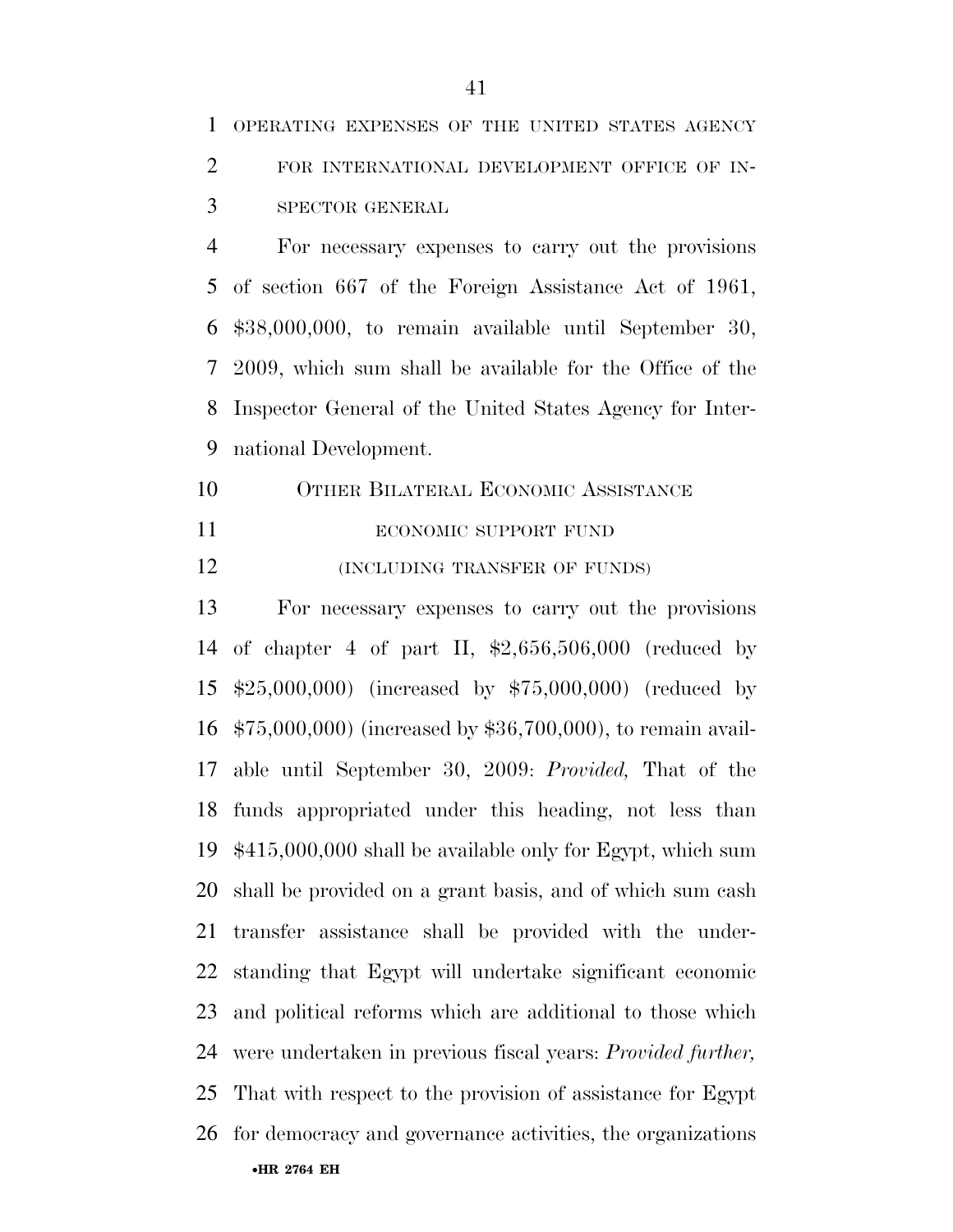implementing such assistance and the specific nature of that assistance shall not be subject to the prior approval by the Government of Egypt: *Provided further,* That of the funds appropriated under this heading for assistance for Egypt, not less than \$135,000,000 shall be made avail- able for project assistance, of which not less than \$50,000,000 shall be made available for democracy, human rights and governance programs and not less than \$50,000,000 shall be used for education programs: *Pro- vided further,* That \$11,000,000 of the funds appropriated under this heading should be made available for Cyprus to be used for scholarships, administrative support of the scholarship program, bicommunal projects, and measures aimed at reunification of the island and designed to reduce tensions and promote peace and cooperation between the two communities on Cyprus: *Provided further,* That of the funds appropriated under this heading, not less than \$263,547,000 should be made available only for assistance for Jordan: *Provided further,* That of the funds appro- priated under this heading not more than \$63,500,000 may be made available for assistance for the West Bank and Gaza: *Provided further,* That \$45,000,000 of the funds appropriated under this heading shall be made avail- able for assistance for Lebanon, of which not less than \$10,000,000 should be made available for scholarships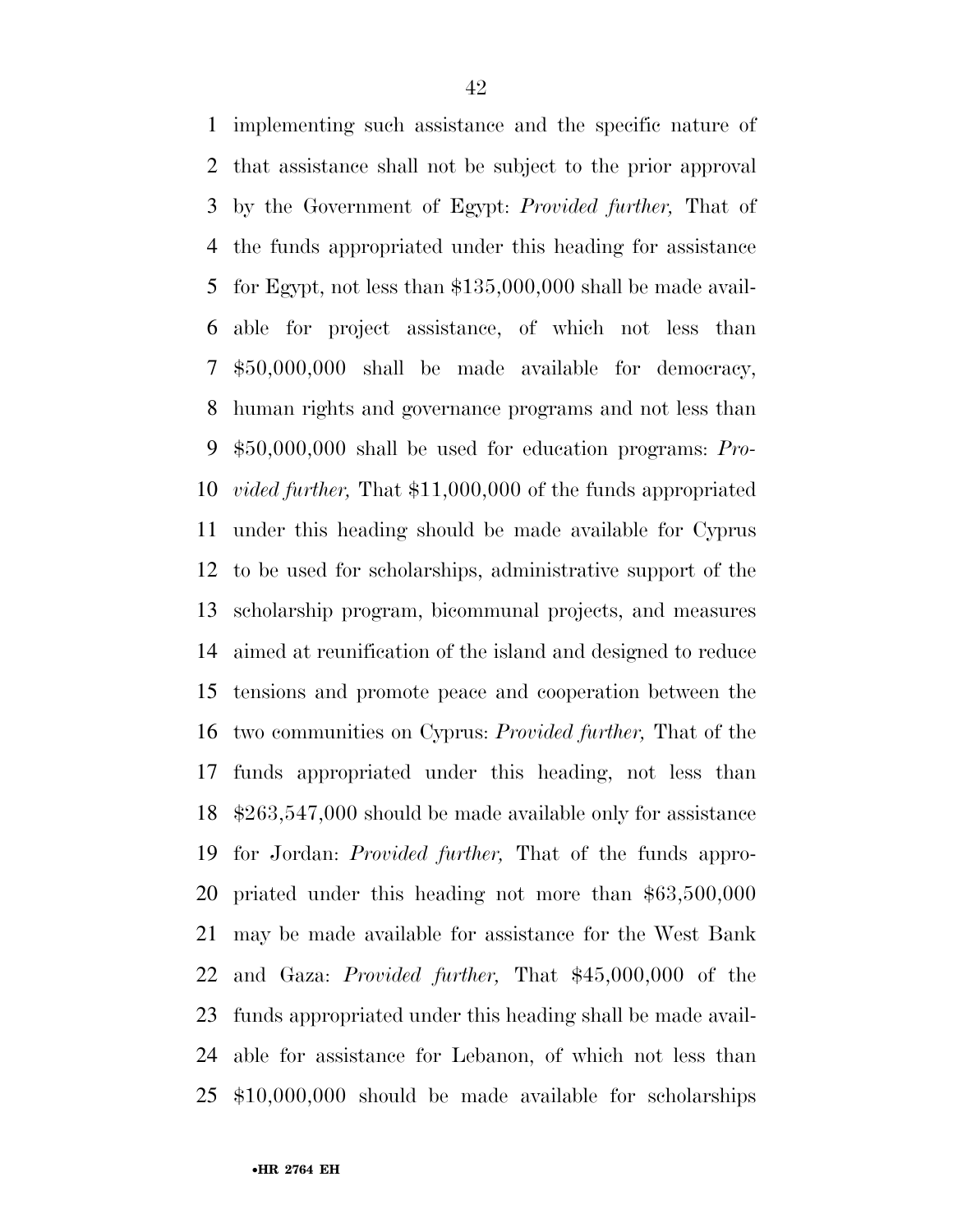and direct support of American educational institutions in Lebanon: *Provided further,* That not more than \$300,000,000 of the funds made available for assistance for Afghanistan under this heading may be obligated for such assistance until the Secretary of State certifies to the Committees on Appropriations that the Government of Af- ghanistan at both the national and provincial level is co- operating fully with United States funded poppy eradi- cation and interdiction efforts in Afghanistan: *Provided further,* That the President may waive the previous proviso if he determines and reports to the Committees on Appro- priations that to do so is vital to the national security in- terests of the United States: *Provided further,* That such report shall include an analysis of the steps being taken by the Government of Afghanistan, at the national and provincial level, to cooperate fully with United States funded poppy eradication and interdiction efforts in Af- ghanistan: *Provided further,* That of the funds appro- priated under this heading, not less than \$218,500,000 is available only to carry out programs in Colombia and may be transferred to ''DEVELOPMENT ASSIST- ANCE'' to continue programs administered by the United States Agency for International Development: *Provided further,* That of the funds appropriated under this heading that are available for assistance for the Democratic Re-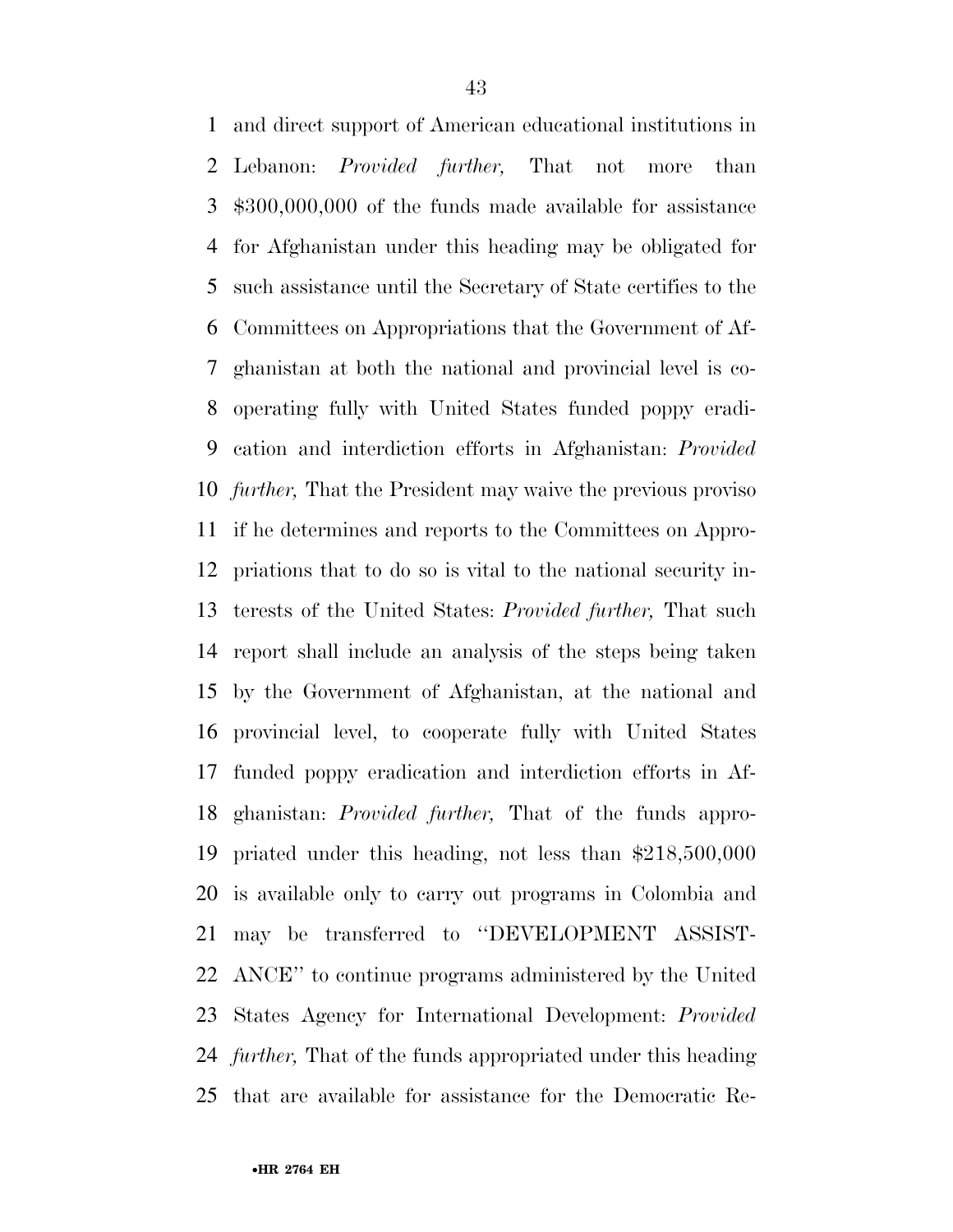public of Timor-Leste, up to \$1,000,000 may be available for administrative expenses of the United States Agency for International Development: *Provided further,* That not- withstanding any other provision of law, funds appro- priated under this heading may be made available for pro- grams and activities for the Central Highlands of Viet- nam: *Provided further,* That funds appropriated under this heading that are made available for a Middle East Financ- ing Facility, Middle East Enterprise Fund, or any other similar entity in the Middle East shall be subject to the regular notification procedures of the Committees on Ap-propriations.

### INTERNATIONAL FUND FOR IRELAND

 For necessary expenses to carry out the provisions of chapter 4 of part II of the Foreign Assistance Act of 1961, \$15,000,000, which shall be available for the United States contribution to the International Fund for Ireland and shall be made available in accordance with the provi- sions of the Anglo-Irish Agreement Support Act of 1986 (Public Law 99–415): *Provided,* That such amount shall be expended at the minimum rate necessary to make time- ly payment for projects and activities: *Provided further,*  That funds made available under this heading shall re-main available until September 30, 2009.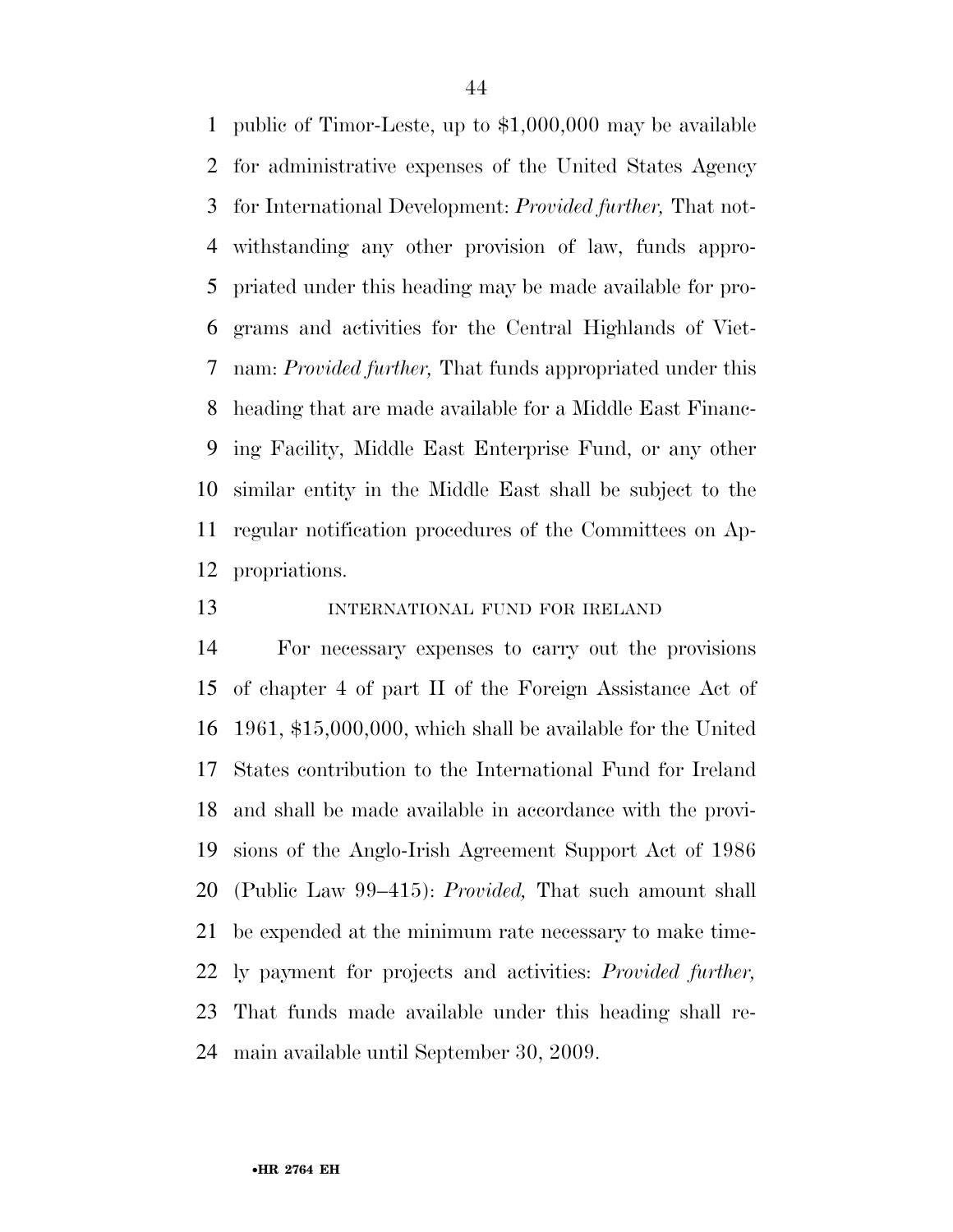ASSISTANCE FOR EASTERN EUROPE AND THE BALTIC

STATES

 (a) For necessary expenses to carry out the provisions of the Foreign Assistance Act of 1961 and the Support for East European Democracy (SEED) Act of 1989, \$297,332,000, to remain available until September 30, 2009, which shall be available, notwithstanding any other provision of law, for assistance and for related programs for Eastern Europe and the Baltic States.

 (b) Funds appropriated under this heading shall be considered to be economic assistance under the Foreign Assistance Act of 1961 for purposes of making available the administrative authorities contained in that Act for the use of economic assistance.

 (c) The provisions of section 628 of this Act shall apply to funds appropriated under this heading: *Provided,*  That notwithstanding any provision of this or any other Act, including provisions in this subsection regarding the application of section 628 of this Act, local currencies gen- erated by, or converted from, funds appropriated by this Act and by previous appropriations Acts and made avail- able for the economic revitalization program in Bosnia may be used in Eastern Europe and the Baltic States to carry out the provisions of the Foreign Assistance Act of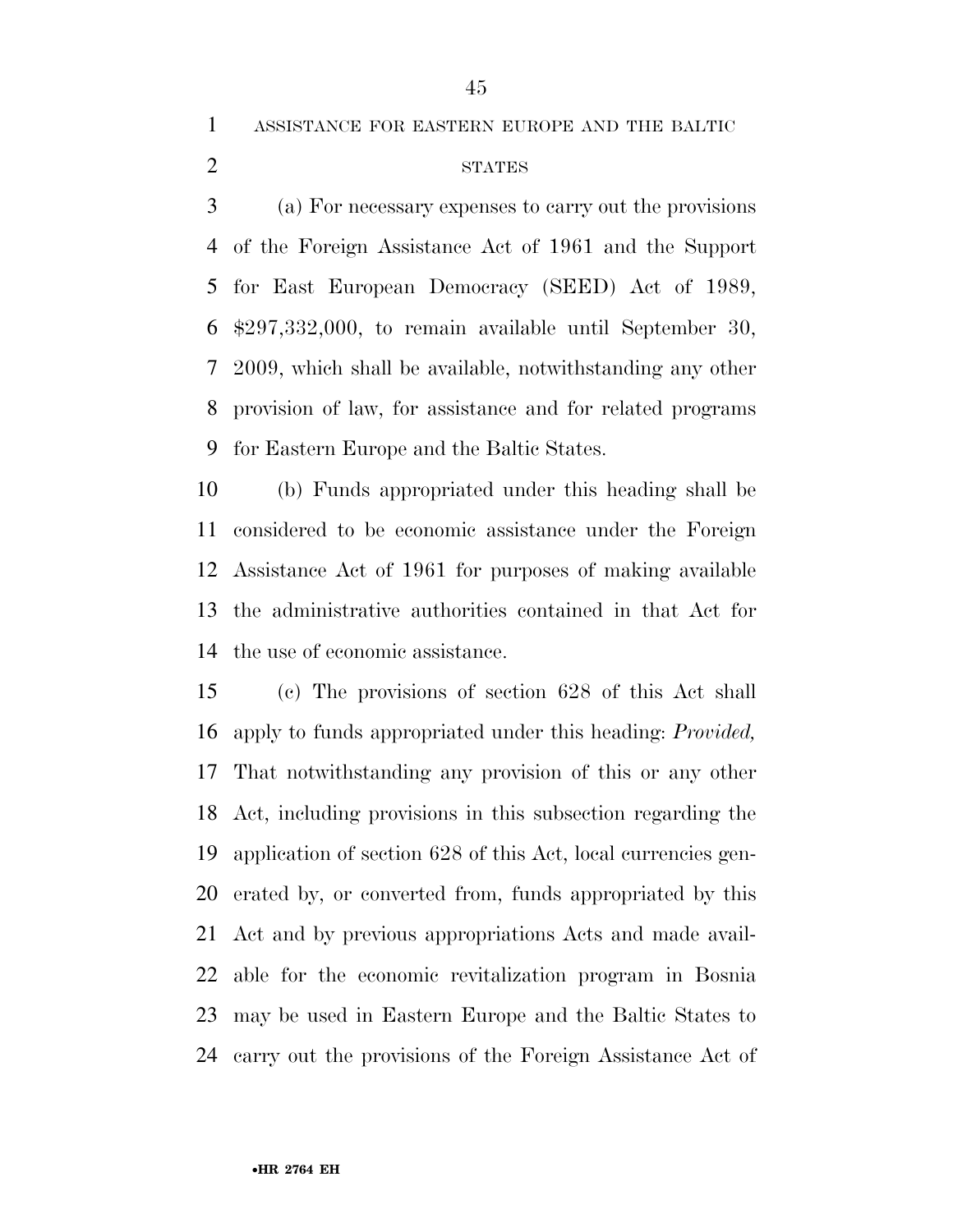1961 and the Support for East European Democracy SEED Act of 1989.

 (d) The President is authorized to withhold funds ap- propriated under this heading made available for economic revitalization programs in Bosnia and Herzegovina, if he determines and certifies to the Committees on Appropria- tions that the Federation of Bosnia and Herzegovina has not complied with article III of annex 1–A of the General Framework Agreement for Peace in Bosnia and Herzegovina concerning the withdrawal of foreign forces, and that intelligence cooperation on training, investiga- tions, and related activities between state sponsors of ter- rorism and terrorist organizations and Bosnian officials has not been terminated.

# ASSISTANCE FOR THE INDEPENDENT STATES OF THE 16 FORMER SOVIET UNION

•**HR 2764 EH**  (a) For necessary expenses to carry out the provisions of chapters 11 and 12 of part I of the Foreign Assistance Act of 1961 and the FREEDOM Support Act, for assist- ance for the Independent States of the former Soviet Union and for related programs, \$397,585,000, to remain available until September 30, 2009: *Provided,* That the provisions of such chapters shall apply to funds appro- priated by this paragraph: *Provided further,* That funds made available for the Southern Caucasus region may be used, notwithstanding any other provision of law, for con-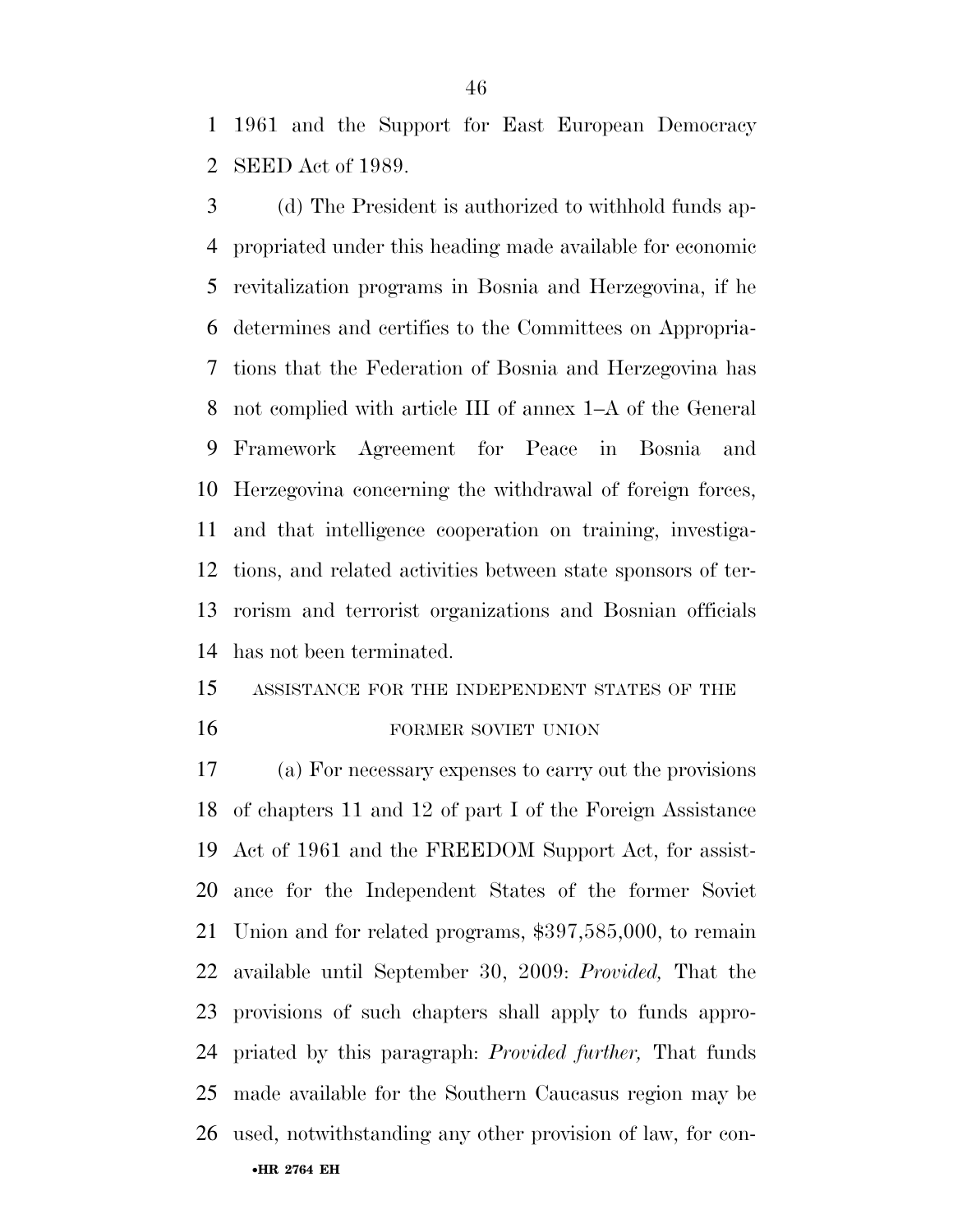fidence-building measures and other activities in further- ance of the peaceful resolution of the regional conflicts, especially those in the vicinity of Abkhazia and Nagorno- Karabagh: *Provided further,* That notwithstanding any other provision of law, funds appropriated under this heading in this Act or prior Acts making appropriations for foreign operations, export financing, and related pro- grams, that are made available pursuant to the provisions of section 807 of Public Law 102–511 shall be subject to a 6 percent ceiling on administrative expenses.

 (b) Of the funds appropriated under this heading, not less than \$52,200,000 should be made available, in addi- tion to funds otherwise available for such purposes, for assistance for child survival, environmental and reproduc- tive health, and to combat HIV/AIDS, tuberculosis and other infectious diseases, and for related activities.

 (c)(1) Of the funds appropriated under this heading that are allocated for assistance for the Government of the Russian Federation, 60 percent shall be withheld from obligation until the President determines and certifies in writing to the Committees on Appropriations that the Gov-ernment of the Russian Federation—

 (A) has terminated implementation of arrange- ments to provide Iran with technical expertise, train-ing, technology, or equipment necessary to develop a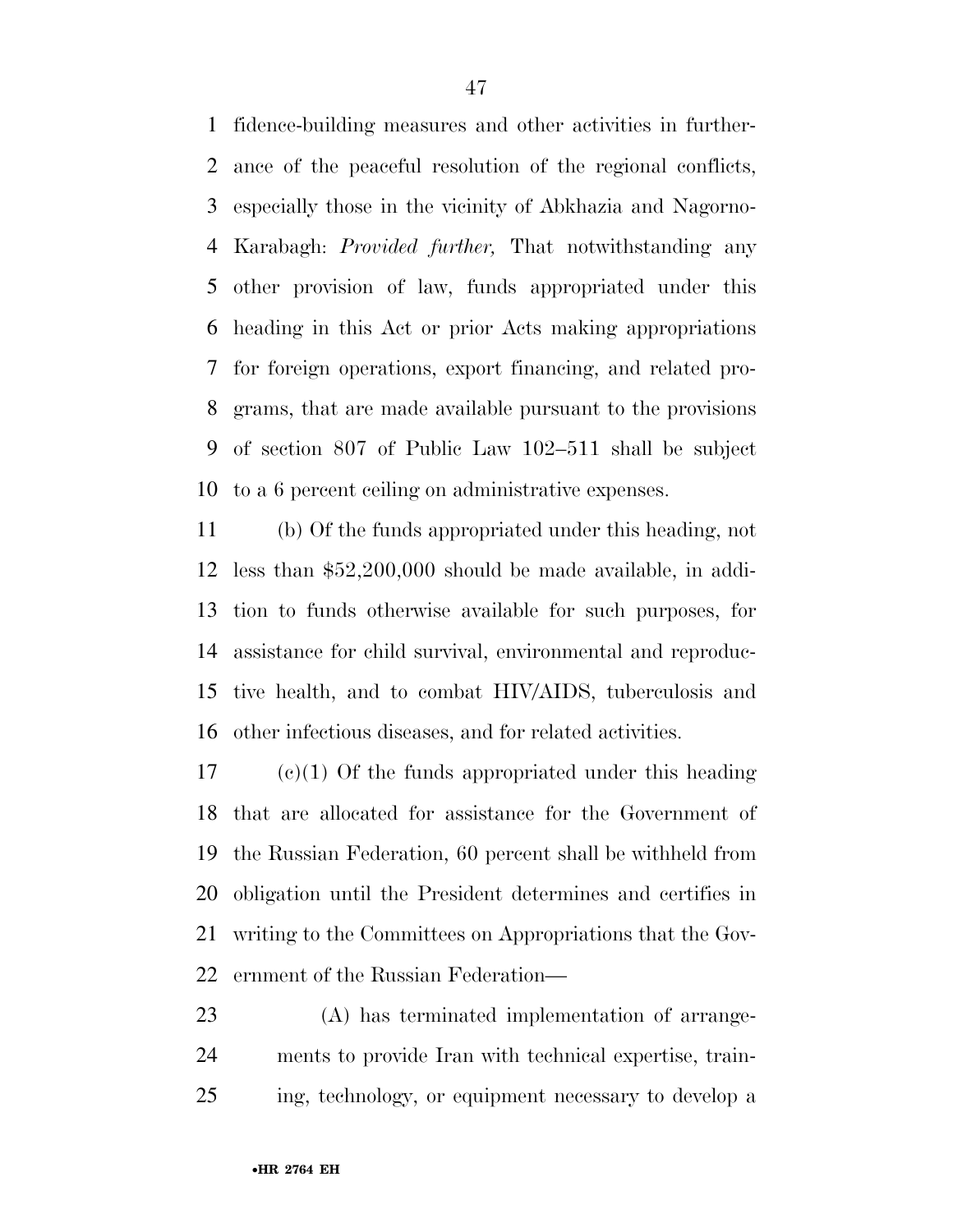| $\mathbf{1}$   | nuclear reactor, related nuclear research facilities or |
|----------------|---------------------------------------------------------|
| $\overline{2}$ | programs, or ballistic missile capability; and          |
| 3              | (B) is providing full access to international non-      |
| $\overline{4}$ | governmental organizations providing humanitarian       |
| 5              | relief to refugees and internally displaced persons in  |
| 6              | Chechnya.                                               |
| 7              | $(2)$ Paragraph $(1)$ shall not apply to —              |
| 8              | (A) assistance to combat infectious diseases,           |
| 9              | child survival activities, or assistance for victims of |
| 10             | trafficking in persons; and                             |
| 11             | (B) activities authorized under title V (Non-           |
| 12             | proliferation and Disarmament Programs and Ac-          |
| 13             | tivities) of the FREEDOM Support Act.                   |
| 14             | (d) Section 907 of the FREEDOM Support Act shall        |
| 15             | not apply to—                                           |
| 16             | (1) activities to support democracy or assist-          |
| $17\,$         | ance under title V of the FREEDOM Support Act           |
| 18             | and section 1424 of Public Law 104-201 or non-          |
| 19             | proliferation assistance;                               |
| 20             | (2) any assistance provided by the Trade and            |
| 21             | Development Agency under section 661 of the For-        |
| 22             | eign Assistance Act of 1961 (22 U.S.C. 2191 et          |
| 23             | $seq.$ ;                                                |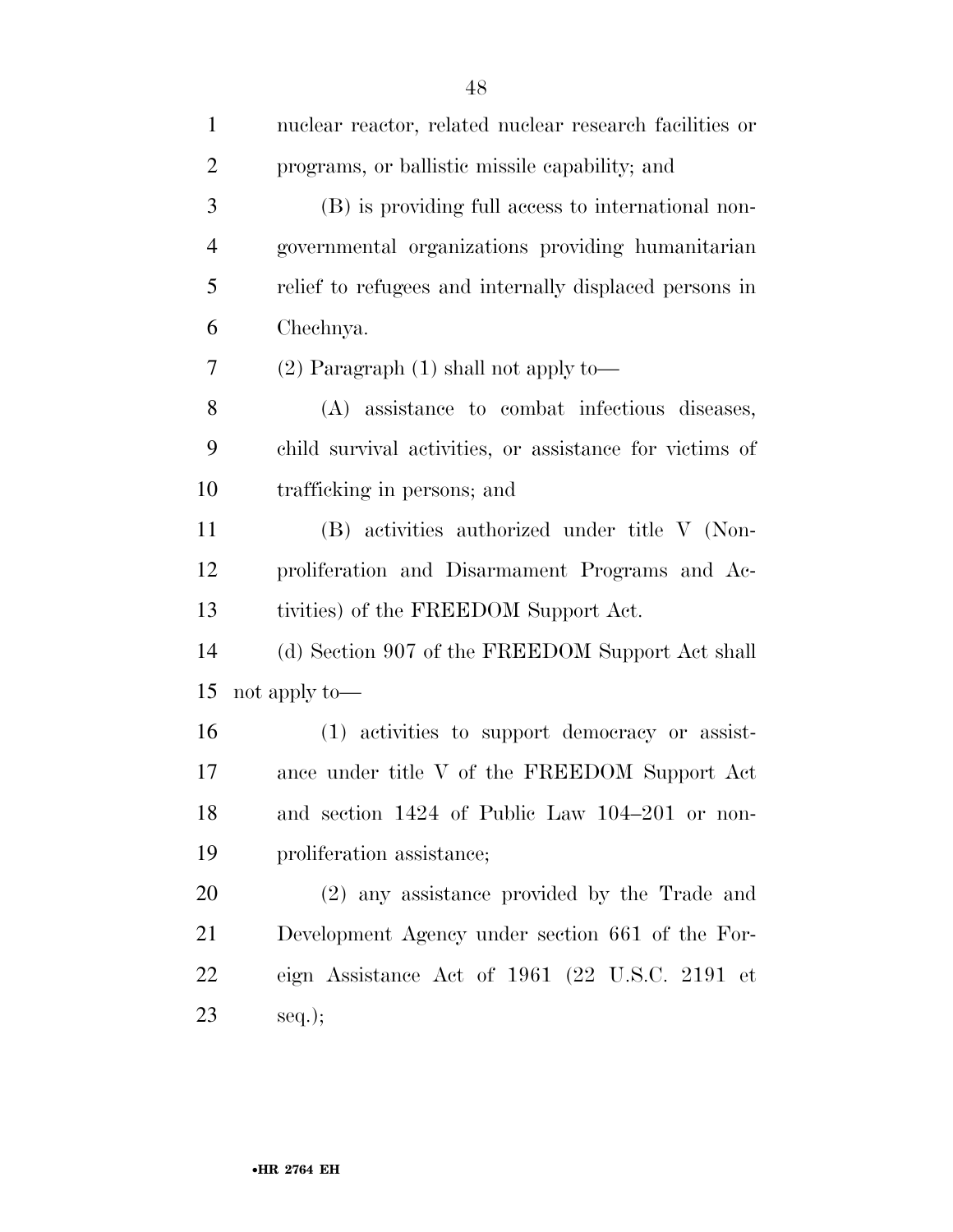| $\mathbf{1}$   | (3) any activity carried out by a member of the            |
|----------------|------------------------------------------------------------|
| $\overline{2}$ | United States and Foreign Commercial Service while         |
| 3              | acting within his or her official capacity;                |
| $\overline{4}$ | (4) any insurance, reinsurance, guarantee or               |
| 5              | other assistance provided by the Overseas Private          |
| 6              | Investment Corporation under title IV of chapter 2         |
| $\overline{7}$ | of part I of the Foreign Assistance Act of 1961 (22)       |
| 8              | U.S.C. 2191 et seq.);                                      |
| 9              | (5) any financing provided under the Export-               |
| 10             | Import Bank Act of 1945; or                                |
| 11             | $(6)$ humanitarian assistance.                             |
| 12             | <b>INDEPENDENT AGENCIES</b>                                |
| 13             | INTER-AMERICAN FOUNDATION                                  |
| 14             | For necessary expenses to carry out the functions of       |
| 15             | the Inter-American Foundation in accordance with the       |
| 16             | provisions of section 401 of the Foreign Assistance Act    |
| 17             | of 1969, \$19,000,000, to remain available until September |
|                | 18 30, 2009.                                               |
| 19             | AFRICAN DEVELOPMENT FOUNDATION                             |
| 20             | For necessary expenses to carry out title $V$ of the       |
| 21             | International Security and Development Cooperation Act     |
| 22             | of 1980, Public Law 96-533, \$30,000,000, to remain        |
| 23             | available until September 30, 2009: Provided, That funds   |
| 24             | made available to grantees may be invested pending ex-     |
| 25             | penditure for project purposes when authorized by the      |
| 26             | Board of Directors of the Foundation: Provided further,    |
|                | •HR 2764 EH                                                |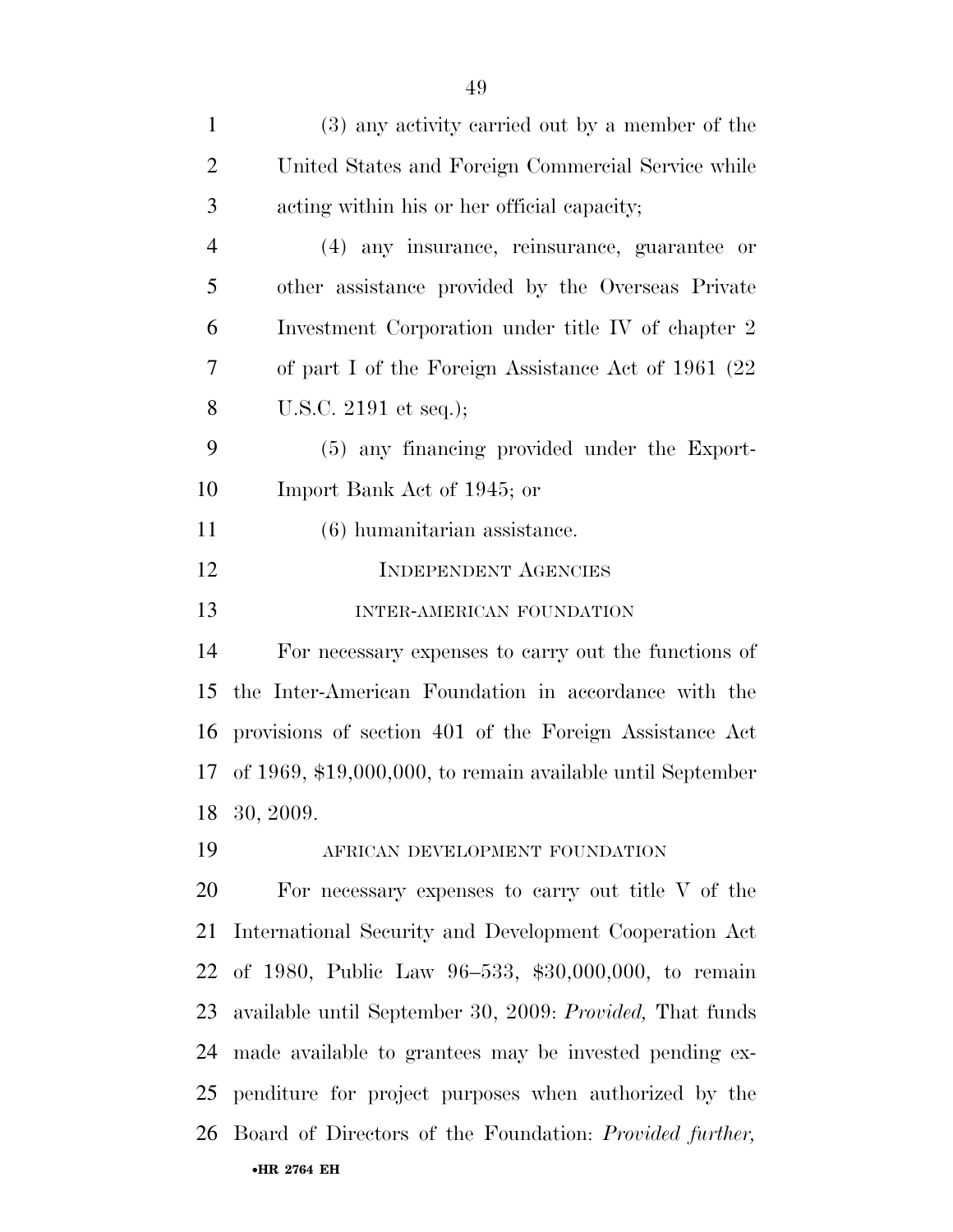That interest earned shall be used only for the purposes for which the grant was made: *Provided further,* That not- withstanding section 505(a)(2) of the African Develop- ment Foundation Act: (1) in exceptional circumstances the Board of Directors of the Foundation may waive the \$250,000 limitation contained in that section with respect to a project; and (2) a project may exceed the limitation by up to \$10,000 if the increase is due solely to foreign currency fluctuation: *Provided further,* That the Founda- tion shall provide a report to the Committees on Appro- priations after each time such waiver authority is exer-cised.

# PEACE CORPS

**INCLUDING TRANSFER OF FUNDS** 

 For necessary expenses to carry out the provisions of the Peace Corps Act (75 Stat. 612), including the pur- chase of not to exceed five passenger motor vehicles for administrative purposes for use outside of the United States, \$333,500,000, to remain available until September 30, 2009: *Provided,* That none of the funds appropriated under this heading shall be used to pay for abortions: *Pro- vided further,* That the Director may transfer to the For- eign Currency Fluctuations Account, as authorized by 22 U.S.C. 2515, an amount not to exceed \$2,000,000: *Pro-vided further,* That funds transferred pursuant to the pre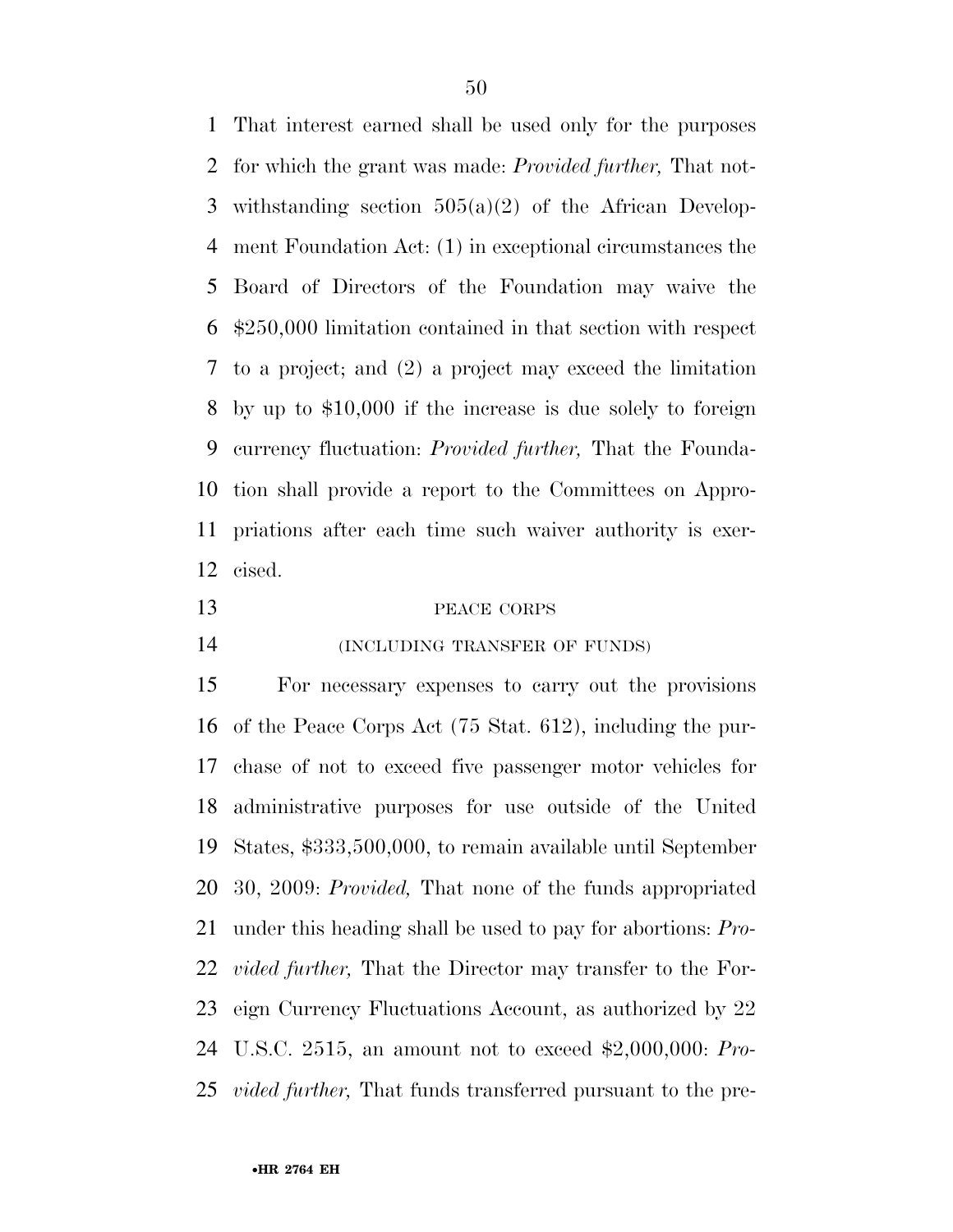vious proviso may not be derived from amounts made available for Peace Corps overseas operations.

## MILLENNIUM CHALLENGE CORPORATION

•**HR 2764 EH**  For necessary expenses for the ''Millennium Chal- lenge Corporation'', \$1,800,000,0000, to remain available until expended: *Provided,* That of the funds appropriated under this heading, up to \$95,000,000 may be available for administrative expenses of the Millennium Challenge Corporation: *Provided further,* That up to 10 percent of the funds appropriated under this heading may be made available to carry out the purposes of section 616 of the Millennium Challenge Act of 2003 for candidate countries for fiscal year 2008: *Provided further,* That none of the funds available to carry out section 616 of such Act may be made available until the Chief Executive Officer of the Millennium Challenge Corporation provides a report to the Committees on Appropriations listing the candidate coun- tries that will be receiving assistance under section 616 of such Act, the level of assistance proposed for each such country, a description of the proposed programs, projects and activities, and the implementing agency or agencies of the United States Government: *Provided further,* That section 605(e)(4) of the Millennium Challenge Act of 2003 shall apply to funds appropriated under this heading: *Pro- vided further,* That funds appropriated under this heading may be made available for a Millennium Challenge Com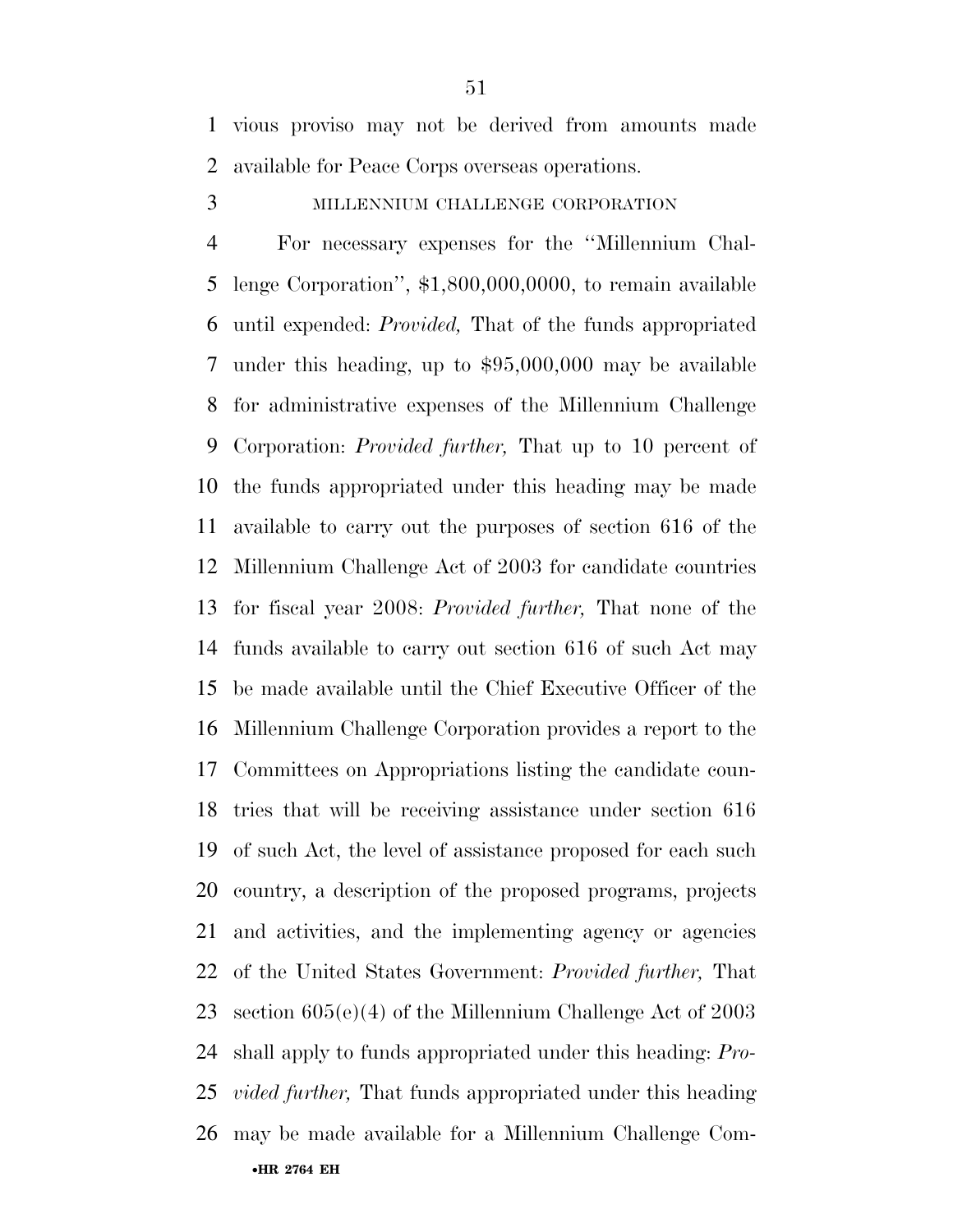pact entered into pursuant to section 609 of the Millen- nium Challenge Act of 2003 only if such Compact obli- gates, or contains a commitment to obligate subject to the availability of funds and the mutual agreement of the par- ties to the Compact to proceed, the entire amount of the United States Government funding anticipated for the du-ration of the Compact.

- 8 DEPARTMENT OF STATE
- 

# GLOBAL HIV/AIDS INITIATIVE

 For necessary expenses to carry out the provisions of the Foreign Assistance Act of 1961 for the prevention, treatment, and control of, and research on, HIV/AIDS, including administrative expenses of the Office of the Global AIDS Coordinator, \$4,450,000,000, to remain available until expended, of which \$300,000,000 shall be made available, notwithstanding any other provision of law, except for the United States Leadership Against HIV/AIDS, Tuberculosis and Malaria Act of 2003 (Public Law 108–25) for a United States contribution to the Glob- al Fund to Fight AIDS, Tuberculosis and Malaria, and shall be expended at the minimum rate necessary to make timely payment for projects and activities: *Provided fur- ther,* That funds made available under this heading and under the heading ''Child Survival and Health Programs Fund'' shall be made available notwithstanding the second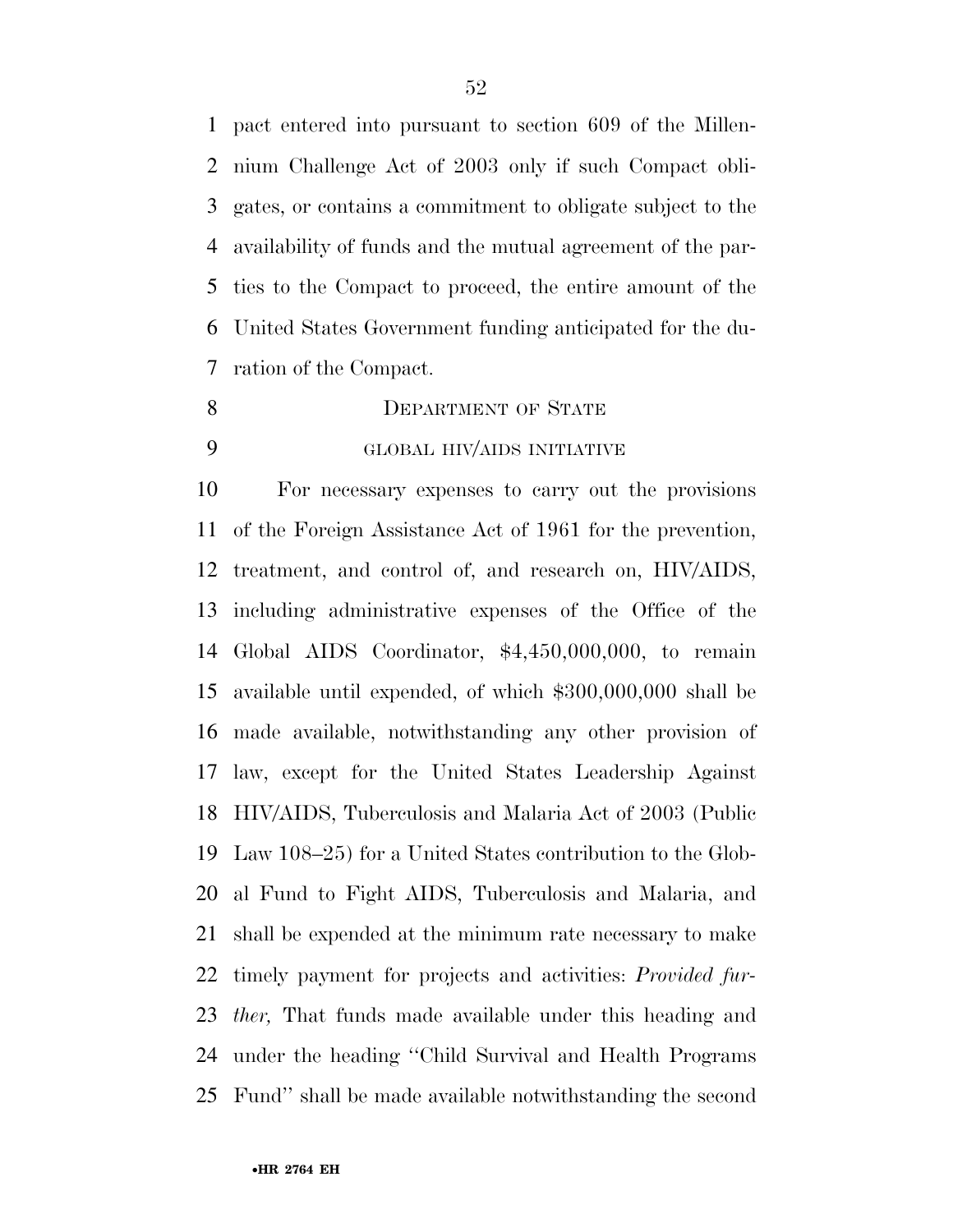sentence of section 403(a) of Public Law 108–25: *Pro- vided further,* That up to 5 percent of the aggregate amount of funds made available to the Global Fund in fiscal year 2008 may be made available to the Office of the United States Global AIDS Coordinator for technical assistance related to the activities of the Global Fund.

# INTERNATIONAL NARCOTICS CONTROL AND LAW ENFORCEMENT

•**HR 2764 EH**  For necessary expenses to carry out section 481 of the Foreign Assistance Act of 1961, \$568,475,000, to re- main available until September 30, 2010: *Provided,* That during fiscal year 2008, the Department of State may also use the authority of section 608 of the Foreign Assistance Act of 1961, without regard to its restrictions, to receive excess property from an agency of the United States Gov- ernment for the purpose of providing it to a foreign coun- try under chapter 8 of part I of that Act subject to the regular notification procedures of the Committees on Ap- propriations: *Provided further,* That the Secretary of State shall provide to the Committees on Appropriations not later than 45 days after the date of the enactment of this Act and prior to the initial obligation of funds appro- priated under this heading, a report on the proposed uses of all funds under this heading on a country-by-country basis for each proposed program, project, or activity: *Pro-vided further,* That of the funds appropriated under this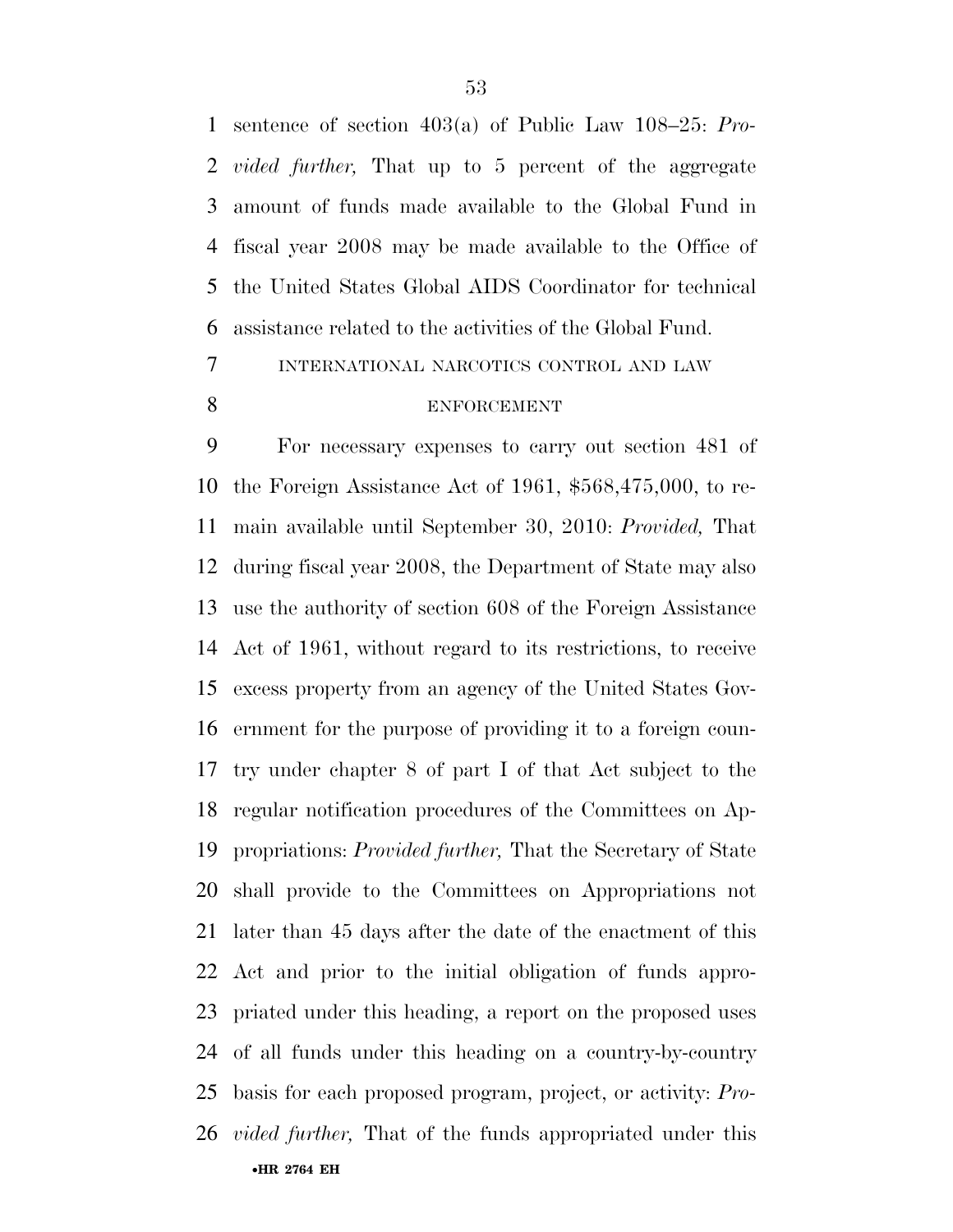heading, not less than \$15,000,000 shall be made avail- able for training programs and activities of the Inter- national Law Enforcement Academies: *Provided further,*  That none of the funds provided under this heading for counter narcotics activities in Afghanistan shall be made available for eradication programs through the spraying of herbicides: *Provided further,* That \$12,000,000 of the funds appropriated under this heading shall be made avail- able for demand reduction and drug awareness programs: *Provided further,* That not less than \$8,000,000 shall be made available for programs to combat transnational crime and criminal youth gangs: *Provided further,* That of the funds appropriated under this heading, not more than \$38,000,000 may be available for administrative ex-penses.

## ANDEAN COUNTERDRUG INITIATIVE

•**HR 2764 EH**  For necessary expenses to carry out section 481 of the Foreign Assistance Act of 1961 to support counterdrug activities in the Andean region of South America, \$312,460,000, to remain available until Sep- tember 30, 2010: *Provided,* That the Secretary of State, in consultation with the Administrator of the United States Agency for International Development, shall pro- vide to the Committees on Appropriations not later than 45 days after the date of the enactment of this Act and prior to the initial obligation of funds appropriated under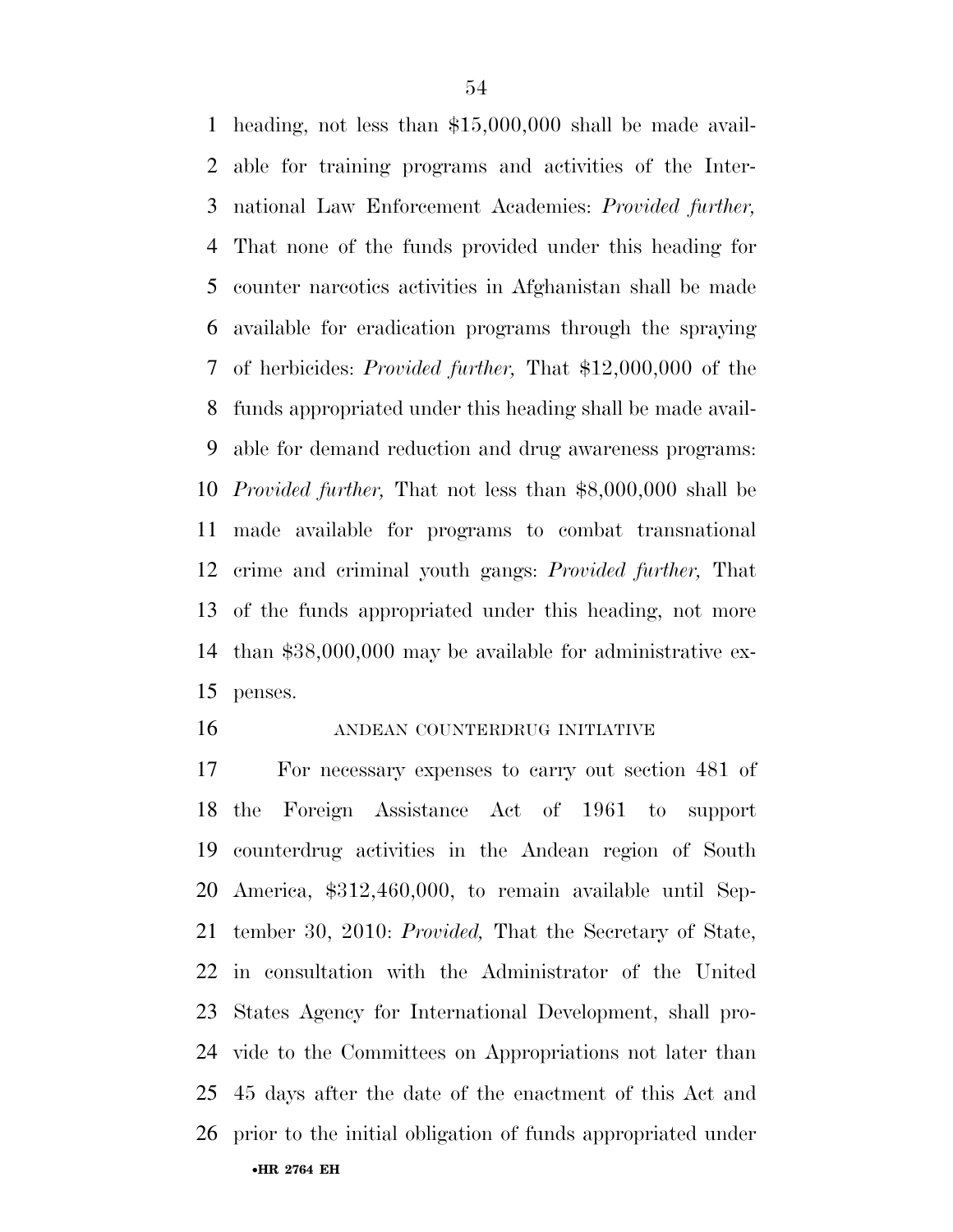this heading, a report on the proposed uses of all funds under this heading on a country-by-country basis for each proposed program, project, or activity: *Provided further,*  That section 482(b) of the Foreign Assistance Act of 1961 shall not apply to funds appropriated under this heading: *Provided further,* That assistance provided with funds ap- propriated under this heading that is made available not- withstanding section 482(b) of the Foreign Assistance Act of 1961 shall be made available subject to the regular noti- fication procedures of the Committees on Appropriations: *Provided further,* That of the funds available under this heading for assistance for the Colombian National Police Support for Eradication program, not less than \$5,000,000 shall be made available for program assistance to protect biodiversity, indigenous reserves and Afro-Co- lombian lands subject to spraying in Colombia: *Provided further,* That of the funds available for the Colombian na- tional police support for eradication program for the pro- curement of chemicals for aerial coca and poppy fumiga- tion programs, exclusive of funds made available pursuant to the previous proviso, not more than 10 percent of such funds may be made available for such fumigation pro- grams unless the Secretary of State certifies to the Com- mittees on Appropriations that: (1) the herbicide is being used in accordance with label requirements of the Environ-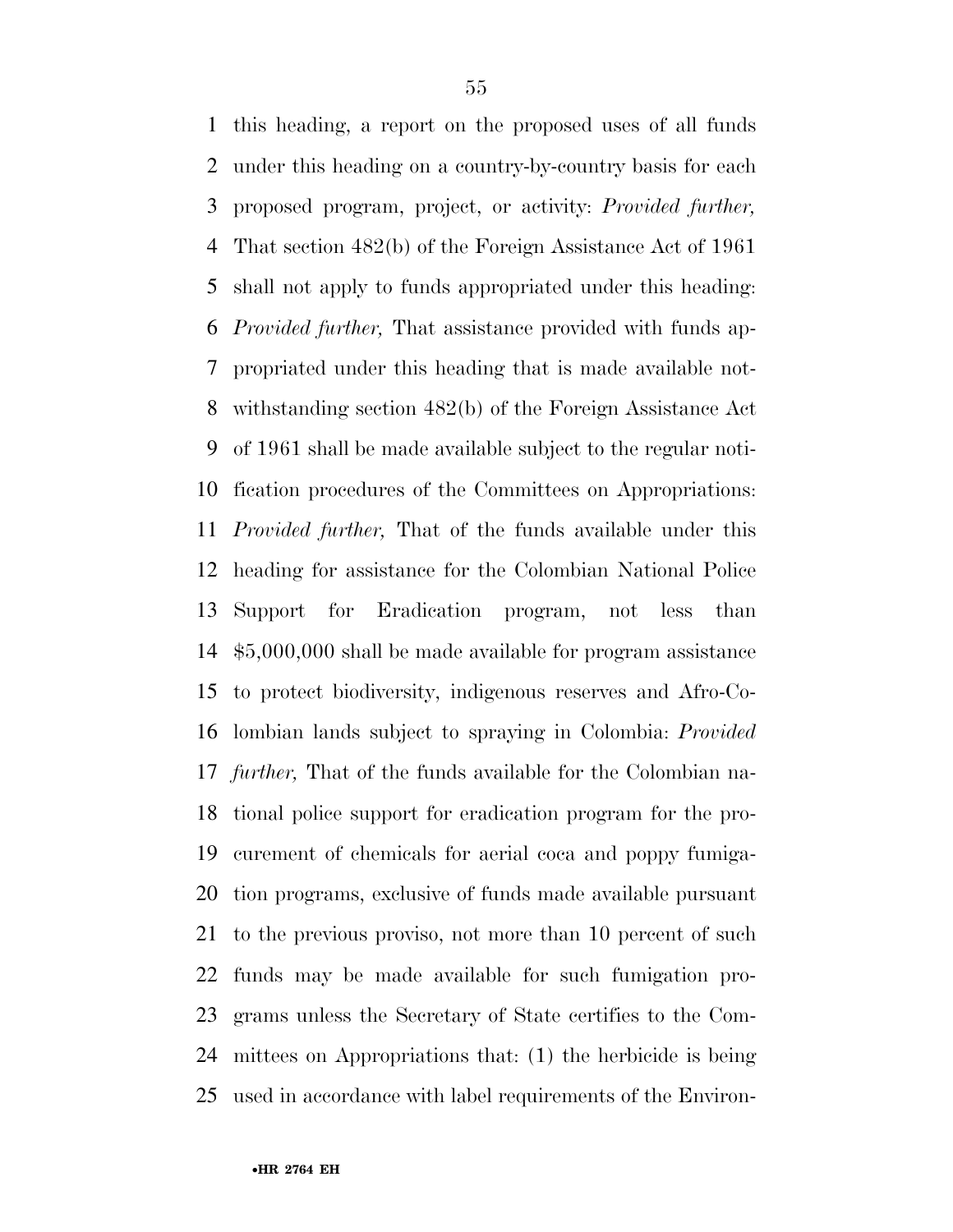mental Protection Agency for comparable use in the United States and with Colombian laws; (2) the aerial fu- migation program does not pose unreasonable risks or ad- verse effects to humans or the environment including en- demic species; (3) the social dislocation and changes in vegetative cover caused by the geographic shifts in coca and poppy cultivation resulting from the aerial spraying program have been thoroughly assessed on a regional level, and effective measures are being taken to minimize ad- verse impacts; (4) all certification reports on the aerial eradication program are being made available to the public in a timely manner in both English and Spanish; (5) com- plaints of harm to health or licit crops caused by such spraying are being thoroughly evaluated and fair com- pensation is being provided in a timely manner for meri- torious claims; (6) all claims, evaluations, and compensa- tion reports will be disclosed biannually to the public in both English and Spanish; (7) a minimum of 15 percent of sprayed fields will be subject to independent and ran- domly selected off-target damage assessments; (8) pro- grams are being implemented by the United States Agency for International Development, the Government of Colom- bia, or other organizations, in consultation and coordina- tion with local communities and existing local development initiatives, to provide alternative sources of income in mu-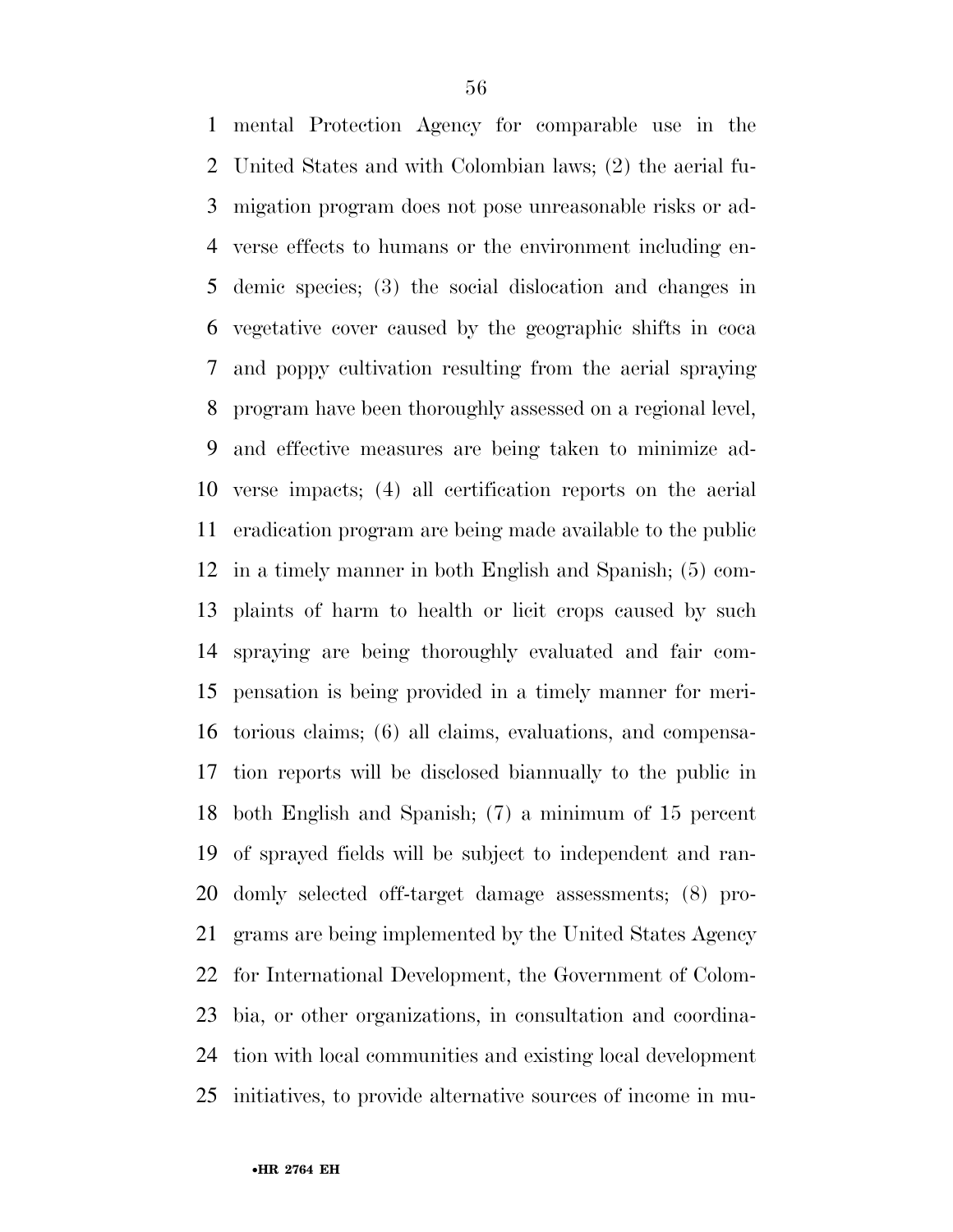nicipalities where security permits for small-acreage grow- ers whose illicit crops are targeted for fumigation; and (9) programs to provide food security to affected families are operative in areas where security does not permit alter- native development programs: *Provided further,* That funds may not be used for aerial fumigation in Colombia's national parks or reserves unless the Secretary of State determines that there are no effective alternatives to re- duce drug cultivation in these areas and that the spraying is conducted in accordance with current Colombian laws: *Provided further,* That of funds provided for interdiction under this heading, not less than 10 percent of airtime allocated for aerial assets, (both fixed and rotary wing air- craft), shall be used annually for major drug interdiction operations, including assaults on large drug processing labs and high value narcotics related targets: *Provided fur- ther,* That no United States Armed Forces personnel or United States civilian contractor employed by the United States shall participate in any combat operation in connec- tion with assistance made available by funds provided in this Act for Colombia: *Provided further,* That funds appro- priated under this heading that are made available for as- sistance for the Bolivian military may be made available for such purposes only if the Secretary of State certifies that the Bolivian military is respecting human rights, and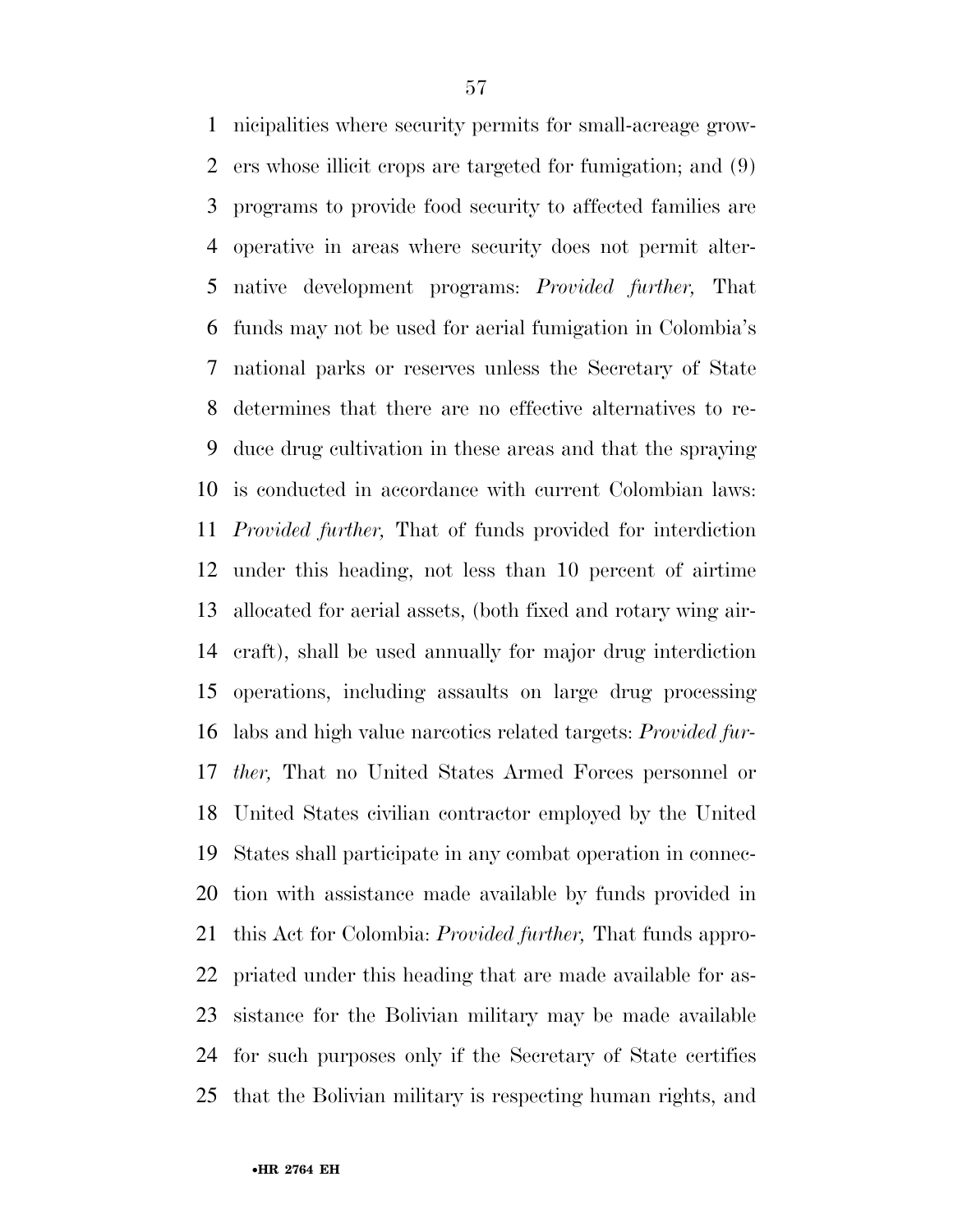civilian judicial authorities are investigating and pros- ecuting, with the military's cooperation, military personnel who have been implicated in gross violations of human rights: *Provided further,* That of the funds appropriated under this heading, not more than \$17,000,000 may be available for administrative expenses of the Department of State, and not more than \$7,800,000 may be available, in addition to amounts otherwise available for such pur- poses, for administrative expenses of the United States Agency for International Development.

## **MIGRATION AND REFUGEE ASSISTANCE**

•**HR 2764 EH**  For expenses, not otherwise provided for, necessary to enable the Secretary of State to provide, as authorized by law, a contribution to the International Committee of the Red Cross, assistance to refugees, including contribu- tions to the International Organization for Migration and the United Nations High Commissioner for Refugees, and other activities to meet refugee and migration needs; sala- ries and expenses of personnel and dependents as author- ized by the Foreign Service Act of 1980; allowances as authorized by sections 5921 through 5925 of title 5, United States Code; purchase and hire of passenger motor vehicles; and services as authorized by section 3109 of title 5, United States Code, \$829,900,000, to remain available until expended: *Provided,* That not more than \$22,500,000 may be available for administrative expenses: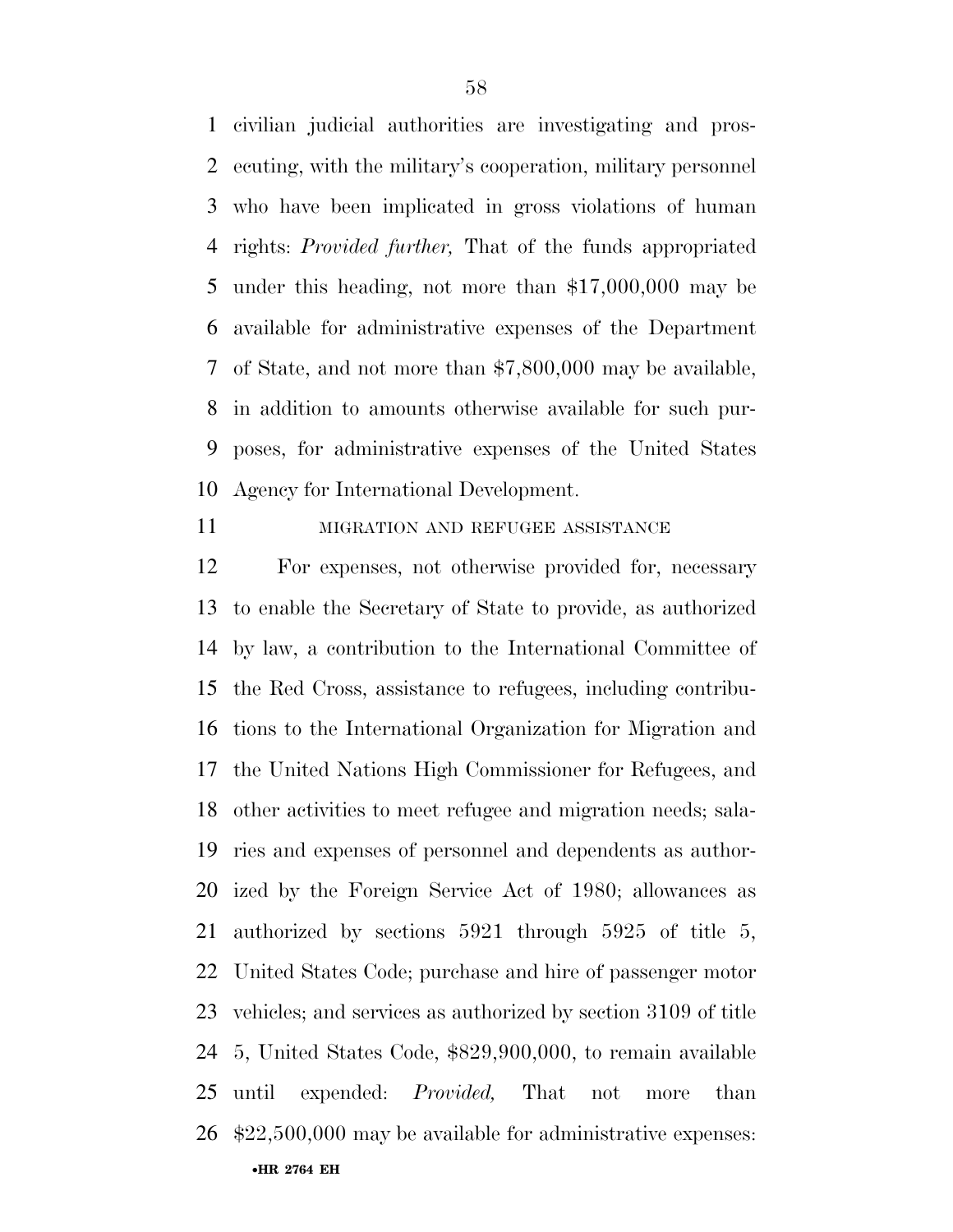*Provided further,* That not less than \$40,000,000 of the funds made available under this heading shall be made available for refugees from the former Soviet Union and Eastern Europe and other refugees resettling in Israel.

- UNITED STATES EMERGENCY REFUGEE AND MIGRATION
- 

## 6 ASSISTANCE FUND

 For necessary expenses to carry out the provisions of section 2(c) of the Migration and Refugee Assistance Act of 1962, as amended (22 U.S.C. 2601(c)), \$45,000,000, to remain available until expended.

 NONPROLIFERATION, ANTI-TERRORISM, DEMINING AND 12 RELATED PROGRAMS

•**HR 2764 EH**  For necessary expenses for nonproliferation, anti-ter- rorism, demining and related programs and activities, \$467,000,000, to carry out the provisions of chapter 8 of part II of the Foreign Assistance Act of 1961 for anti- terrorism assistance, chapter 9 of part II of the Foreign Assistance Act of 1961, section 504 of the FREEDOM Support Act, section 23 of the Arms Export Control Act or the Foreign Assistance Act of 1961 for demining activi- ties, the clearance of unexploded ordnance, the destruction of small arms, and related activities, notwithstanding any other provision of law, including activities implemented through nongovernmental and international organizations, and section 301 of the Foreign Assistance Act of 1961 for a voluntary contribution to the International Atomic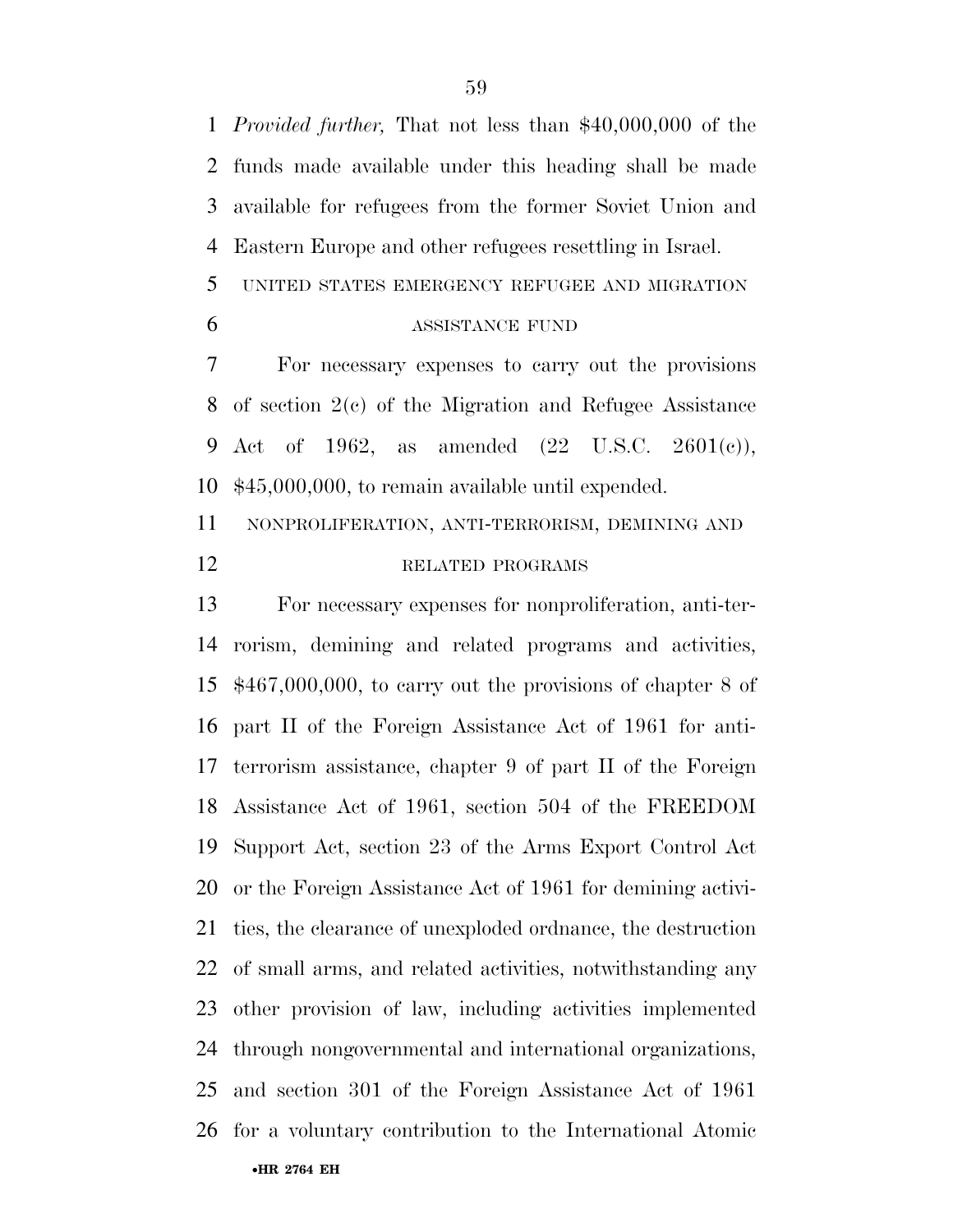Energy Agency (IAEA), and for a United States contribu- tion to the Comprehensive Nuclear Test Ban Treaty Pre- paratory Commission: *Provided,* That of this amount not to exceed \$38,000,000, to remain available until expended, may be made available for the Nonproliferation and Disar- mament Fund, notwithstanding any other provision of law, to promote bilateral and multilateral activities relat- ing to nonproliferation and disarmament: *Provided further,*  That such funds may also be used for such countries other than the Independent States of the former Soviet Union and international organizations when it is in the national security interest of the United States to do so: *Provided further,* That funds appropriated under this heading may be made available for the International Atomic Energy Agency only if the Secretary of State determines (and so reports to the Congress) that Israel is not being denied its right to participate or being otherwise discriminated against in any of the activities of that Agency: *Provided further,* That of the funds made available for demining and related activities, not to exceed \$700,000, in addition to funds otherwise available for such purposes, may be used for administrative expenses related to the operation and management of the demining program: *Provided further,*  That funds appropriated under this heading that are avail-able for ''Anti-terrorism Assistance'' and ''Export Control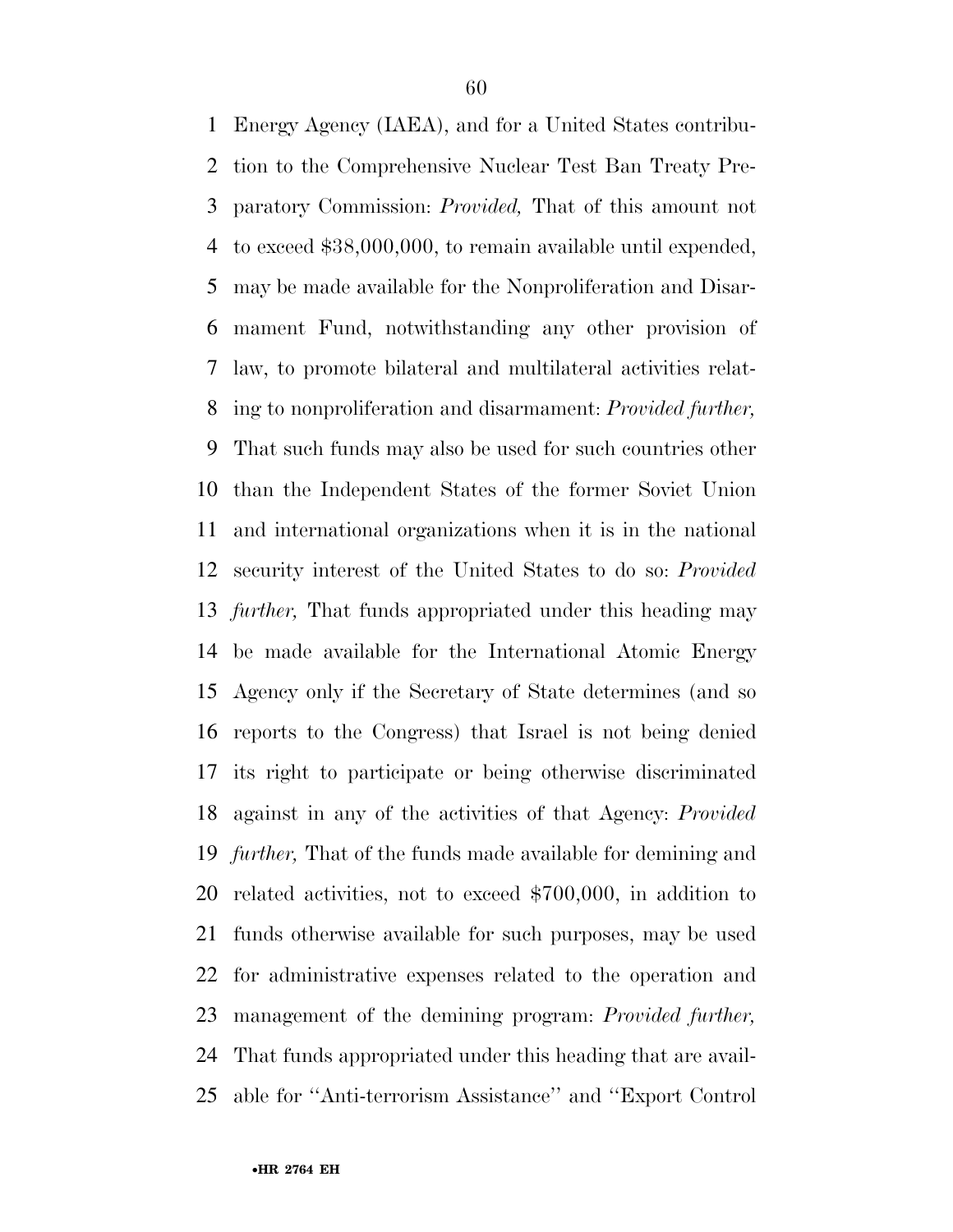and Border Security'' shall remain available until Sep-tember 30, 2009.

- 3 DEPARTMENT OF THE TREASURY
- INTERNATIONAL AFFAIRS TECHNICAL ASSISTANCE

 For necessary expenses to carry out the provisions of section 129 of the Foreign Assistance Act of 1961, \$18,000,000, to remain available until September 30, 2010, which shall be available notwithstanding any other provision of law that restricts assistance to foreign coun-tries.

## DEBT RESTRUCTURING

•**HR 2764 EH**  For the cost, as defined in section 502 of the Con- gressional Budget Act of 1974, of modifying loans and loan guarantees, as the President may determine, for which funds have been appropriated or otherwise made available for programs within the International Affairs Budget Function 150, including the cost of selling, reduc- ing, or canceling amounts owed to the United States as a result of concessional loans made to eligible countries, pursuant to parts IV and V of the Foreign Assistance Act of 1961, of modifying concessional credit agreements with least developed countries, as authorized under section 411 of the Agricultural Trade Development and Assistance Act of 1954, as amended, of concessional loans, guarantees and credit agreements, as authorized under section 572 of the Foreign Operations, Export Financing, and Related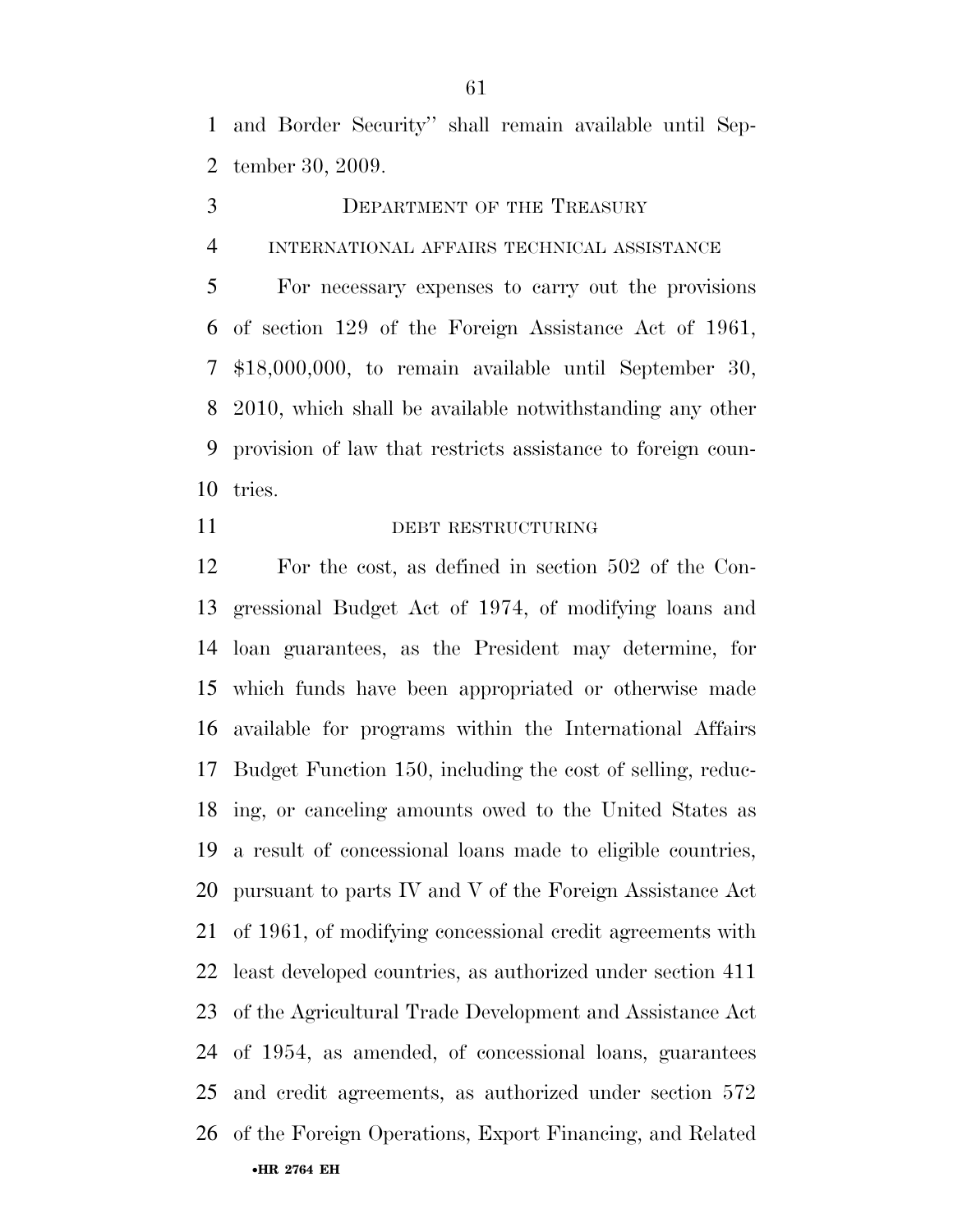Programs Appropriations Act, 1989 (Public Law 100– 461), and of canceling amounts owed, as a result of loans or guarantees made pursuant to the Export-Import Bank Act of 1945, by countries that are eligible for debt reduc- tion pursuant to title V of H.R. 3425 as enacted into law 6 by section  $1000(a)(5)$  of Public Law  $106-113$ , \$200,300,000, to remain available until September 30, 2010: *Provided,* That not less than \$20,000,000 of the funds appropriated under this heading shall be made avail- able to carry out the provisions of part V of the Foreign Assistance Act of 1961: *Provided further,* That amounts paid to the HIPC Trust Fund may be used only to fund debt reduction under the enhanced HIPC initiative by— (1) the Inter-American Development Bank;

- 
- (2) the African Development Fund;
- (3) the African Development Bank; and
- (4) the Central American Bank for Economic Integration:

 *Provided further,* That funds may not be paid to the HIPC Trust Fund for the benefit of any country if the Secretary of State has credible evidence that the government of such country is engaged in a consistent pattern of gross viola- tions of internationally recognized human rights or in mili- tary or civil conflict that undermines its ability to develop and implement measures to alleviate poverty and to devote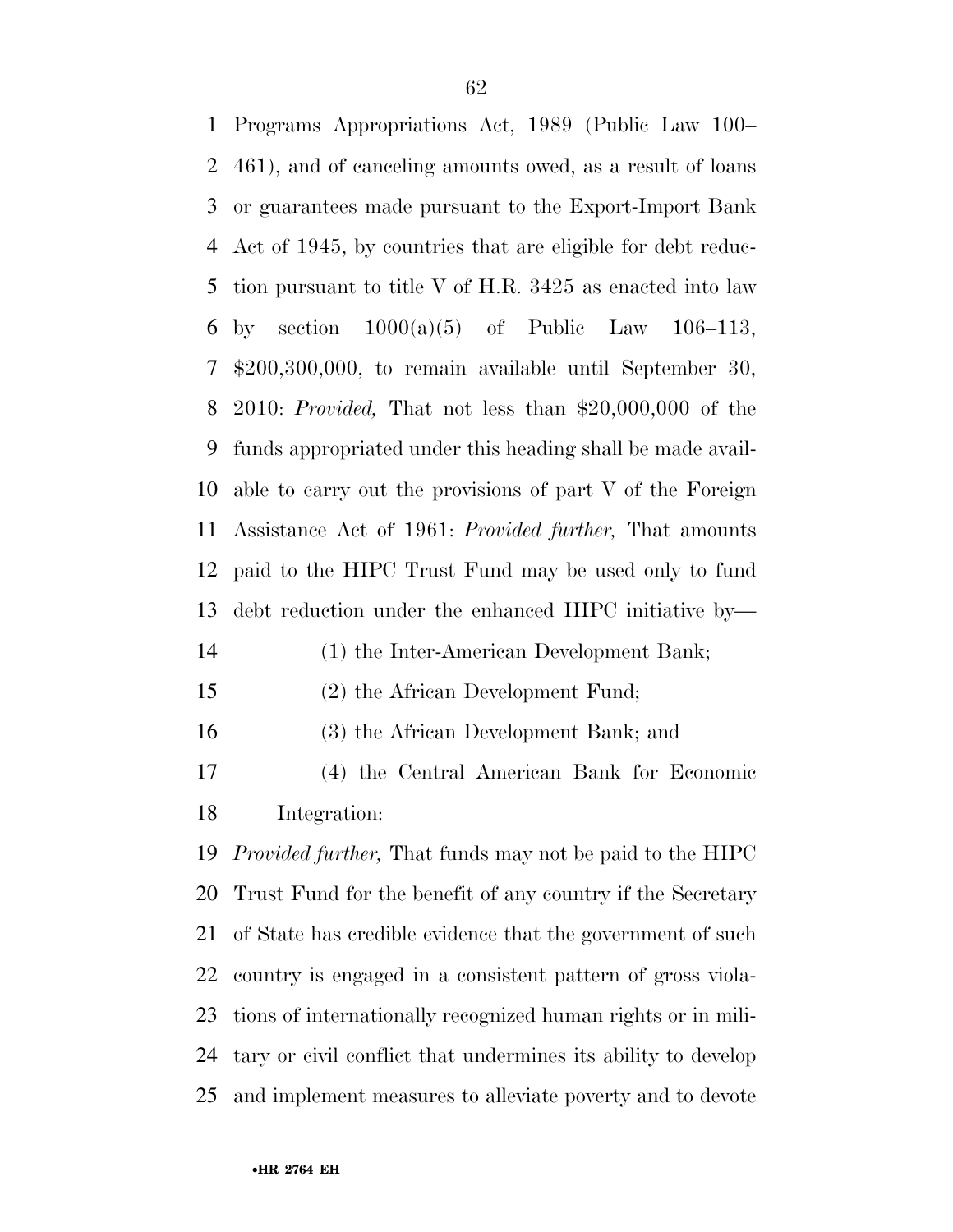adequate human and financial resources to that end: *Pro- vided further,* That on the basis of final appropriations, the Secretary of the Treasury shall consult with the Com- mittees on Appropriations concerning which countries and international financial institutions are expected to benefit from a United States contribution to the HIPC Trust Fund during the fiscal year: *Provided further,* That the Secretary of the Treasury shall inform the Committees on Appropriations not less than 15 days in advance of the signature of an agreement by the United States to make payments to the HIPC Trust Fund of amounts for such countries and institutions: *Provided further,* That the Sec- retary of the Treasury may disburse funds designated for debt reduction through the HIPC Trust Fund only for the benefit of countries that—

 (1) have committed, for a period of 24 months, not to accept new market-rate loans from the inter- national financial institution receiving debt repay- ment as a result of such disbursement, other than loans made by such institutions to export-oriented commercial projects that generate foreign exchange which are generally referred to as ''enclave'' loans; and

 (2) have documented and demonstrated their commitment to redirect their budgetary resources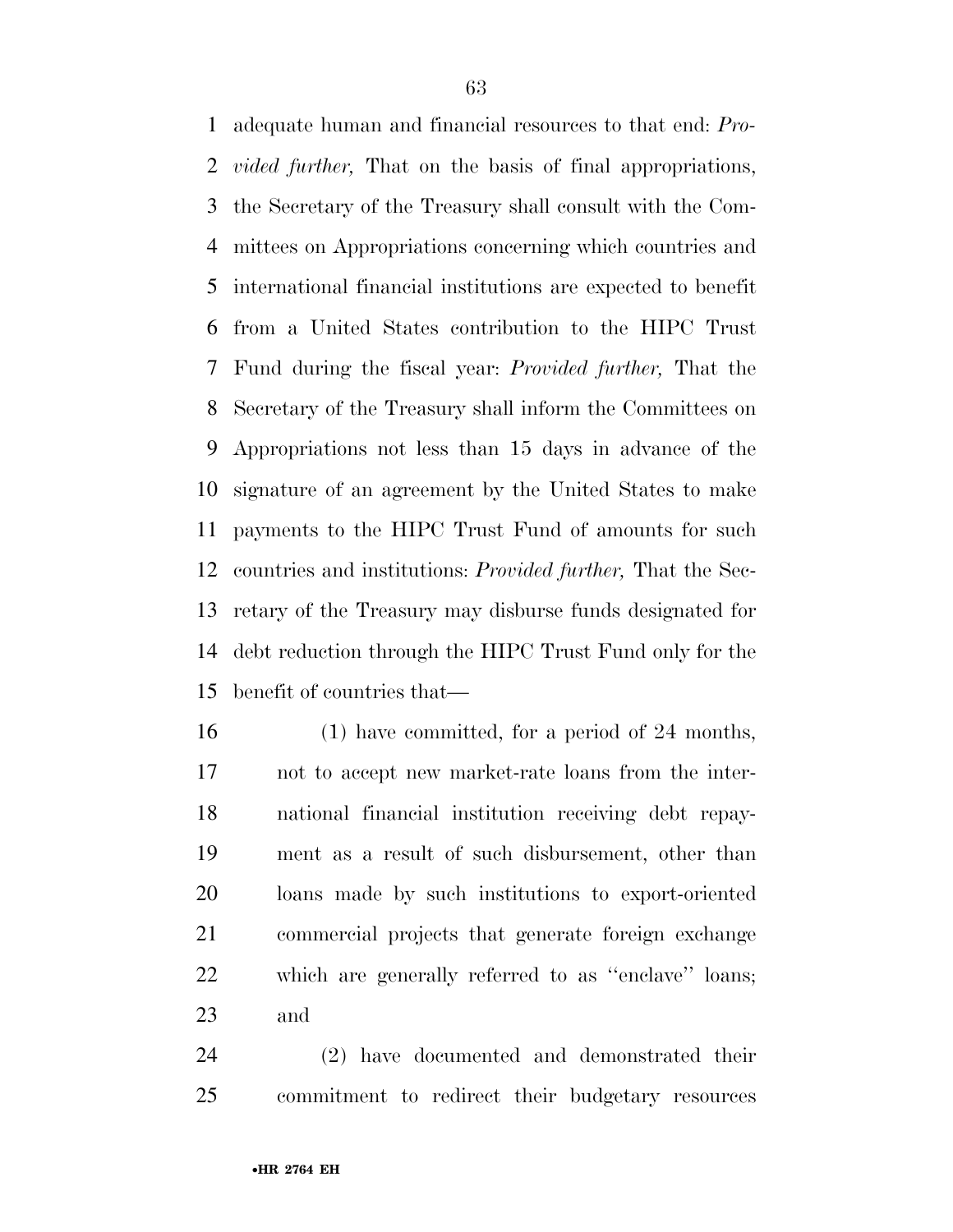from international debt repayments to programs to alleviate poverty and promote economic growth that are additional to or expand upon those previously available for such purposes:

 *Provided further,* That any limitation of subsection (e) of section 411 of the Agricultural Trade Development and Assistance Act of 1954 shall not apply to funds appro- priated under this heading: *Provided further,* That none of the funds made available under this heading in this or any other appropriations Act shall be made available for Sudan or Burma unless the Secretary of the Treasury de- termines and notifies the Committees on Appropriations that a democratically elected government has taken office.

#### TITLE IV—MILITARY ASSISTANCE

FUNDS APPROPRIATED TO THE PRESIDENT

INTERNATIONAL MILITARY EDUCATION AND TRAINING

 For necessary expenses to carry out the provisions of section 541 of the Foreign Assistance Act of 1961, \$85,076,000, of which up to \$3,000,000 may remain available until expended: *Provided,* That funds under this heading shall not be available for Equatorial Guinea: *Pro- vided further,* That funds appropriated under this heading that are made available for assistance for Guatemala, other than for expanded international military education and training, shall be available only for the Guatemalan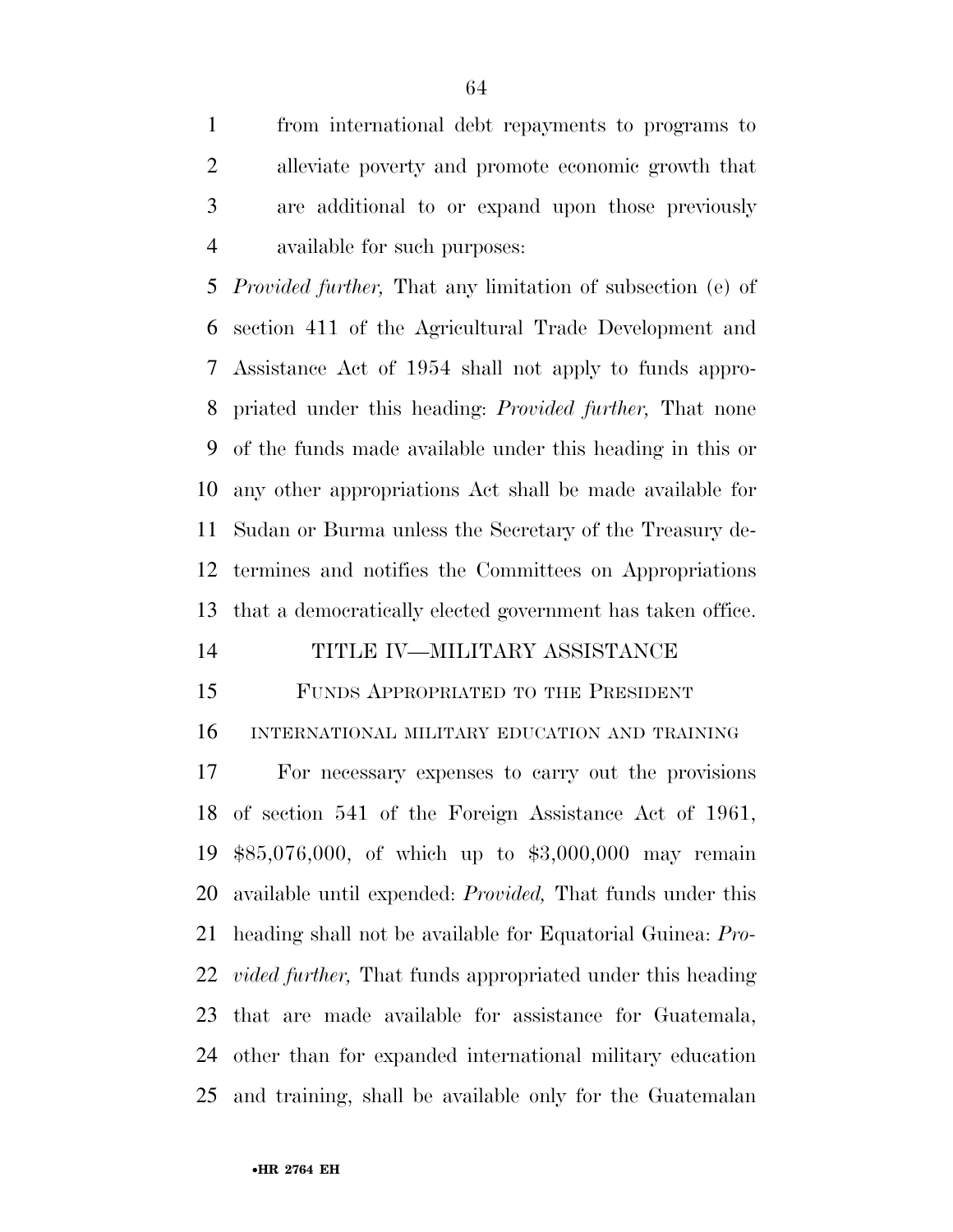Air Force, Navy and Army Corps of Engineers: *Provided further,* That assistance provided under this heading for the Guatemalan Army Corps of Engineers is only available for training to improve disaster response capabilities and to participate in international peacekeeping operations: *Provided further,* That funds appropriated under this heading that are made available for assistance for the Guatemalan military, other than for expanded inter- national military education and training, may be made available only if the Secretary of State certifies that the Guatemalan Air Force, Navy and Army Corps of Engi- neers are respecting human rights, and civilian judicial au- thorities are investigating and prosecuting, with the mili- tary's cooperation, military personnel who have been im- plicated in gross violations of human rights: *Provided fur- ther,* That funds appropriated under this heading for mili- tary education and training for Libya and Angola may only be made available for expanded international military education and training: *Provided further,* That the civilian personnel for whom military education and training may be provided under this heading may include civilians who are not members of a government whose participation would contribute to improved civil-military relations, civil- ian control of the military, or respect for human rights: *Provided further,* That funds made available in the pre-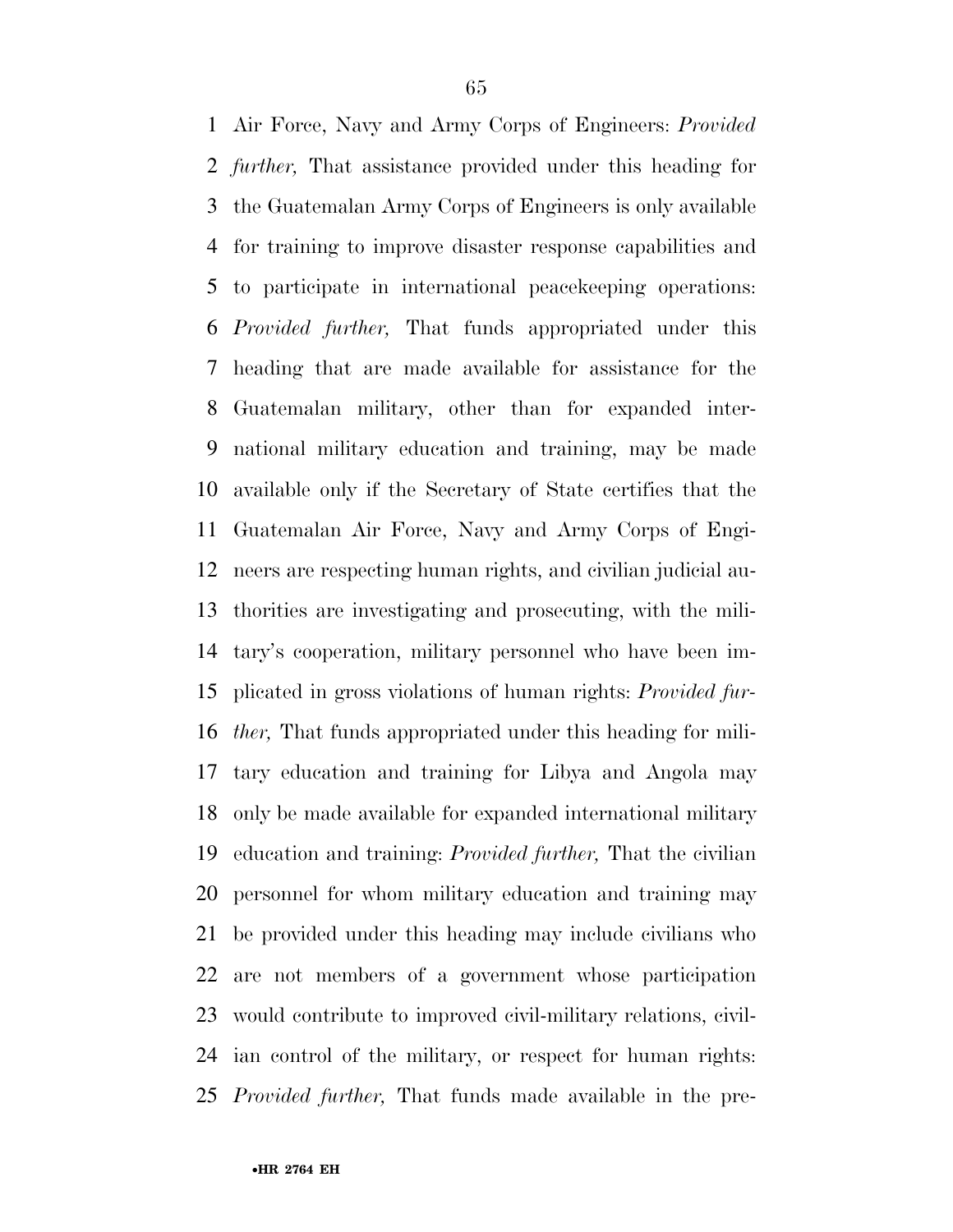vious proviso and funds made available for Haiti, Libya, Angola, the Democratic Republic of the Congo, Guate- mala, and Nigeria may only be provided through the reg- ular notification procedures of the Committees on Appro- priations and any such notification shall include a detailed description of the proposed activities: *Provided further,*  That the Secretary of State shall submit to the Commit- tees on Appropriations, no later than 60 days after enact- ment of this Act, a report addressing how the Western Hemisphere Institute for Security Cooperation IMET pro- gram for fiscal year 2008 contributes to the promotion of human rights, respect for civilian authority and the rule of law, the establishment of legitimate judicial mechanisms for the military, and achieving the goal of right sizing mili-tary forces.

## FOREIGN MILITARY FINANCING PROGRAM

•**HR 2764 EH**  For expenses necessary for grants to enable the President to carry out the provisions of section 23 of the Arms Export Control Act, \$4,509,236,000: *Provided,* That of the funds appropriated under this heading, not less than \$2,400,000,000 shall be available for grants only for Israel, and not less than \$1,300,000,000 shall be made available for grants only for Egypt: *Provided further,* That the funds appropriated by this paragraph for Israel shall be disbursed within 30 days of the enactment of this Act: *Provided further,* That to the extent that the Government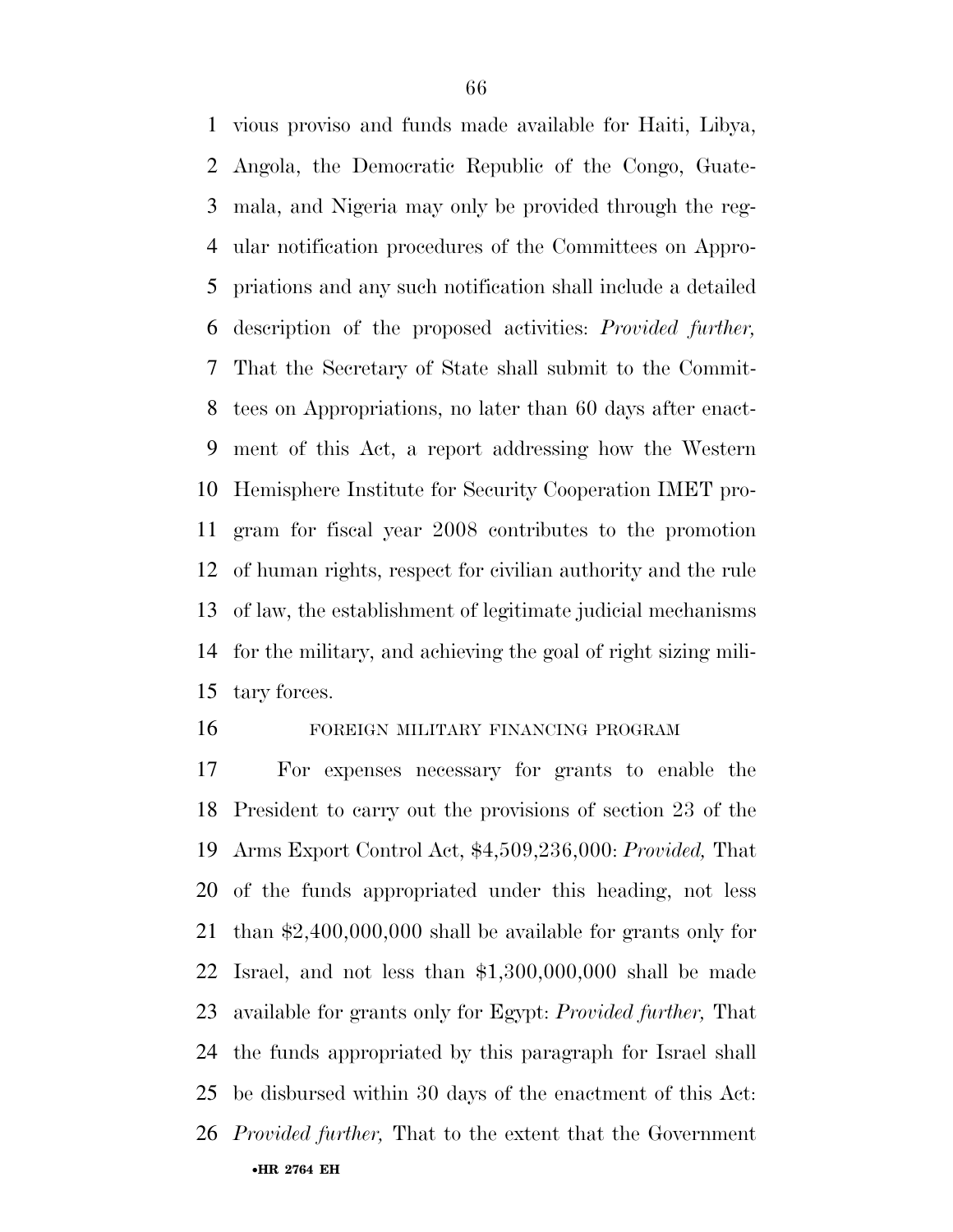of Israel requests that funds be used for such purposes, grants made available for Israel by this paragraph shall, as agreed by Israel and the United States, be available for advanced weapons systems, of which not less than \$631,200,000 shall be available for the procurement in Israel of defense articles and defense services, including research and development: *Provided further,* That of the funds appropriated by this paragraph, \$200,000,000 shall be made available for assistance for Jordan: *Provided fur- ther,* That funds appropriated or otherwise made available by this paragraph shall be nonrepayable notwithstanding any requirement in section 23 of the Arms Export Control Act: *Provided further,* That funds made available under this paragraph shall be obligated upon apportionment in accordance with paragraph (5)(C) of title 31, United States Code, section 1501(a): *Provided further,* That \$5,000,000 of the funds provided under this heading shall remain available until expended and shall not be subject to the sixth proviso of this paragraph: *Provided further,*  That none of the funds appropriated pursuant to the pre- vious proviso shall be made available except pursuant to the regular notification procedures of the Committees on Appropriations.

 None of the funds made available under this heading shall be available to finance the procurement of defense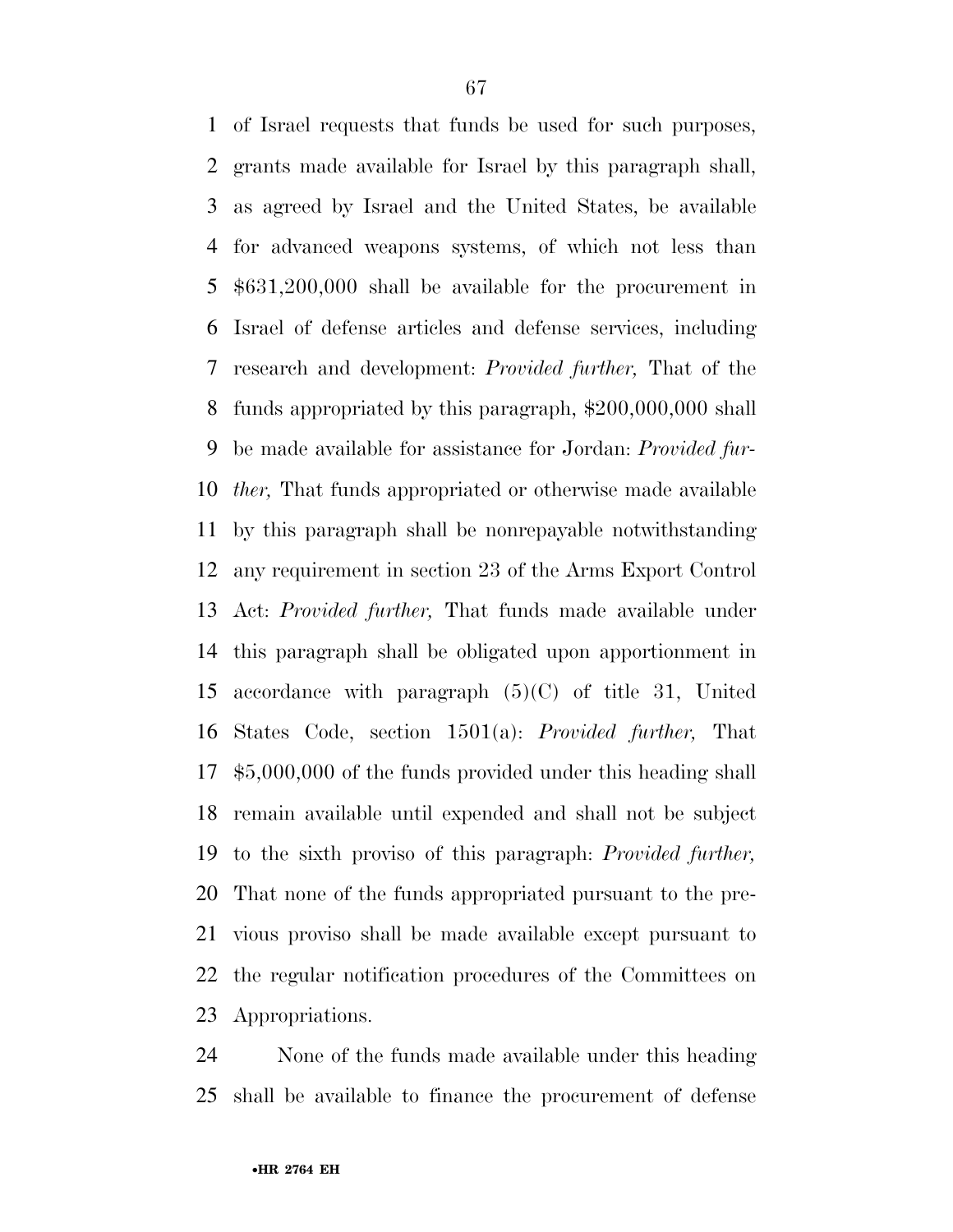articles, defense services, or design and construction serv- ices that are not sold by the United States Government under the Arms Export Control Act unless the foreign country proposing to make such procurements has first signed an agreement with the United States Government specifying the conditions under which such procurements may be financed with such funds: *Provided,* That all coun- try and funding level increases in allocations shall be sub- mitted through the regular notification procedures of sec- tion 615 of this Act: *Provided further,* That none of the funds appropriated under this heading shall be available for assistance for Sudan: *Provided further,* That none of the funds appropriated under this heading shall be avail- able for assistance for the Guatemalan Army: *Provided further,* That funds appropriated under this heading that are made available for assistance for the Guatemalan mili- tary may be made available only if the Secretary of State certifies that: (1) the Guatemalan Air Force, Navy and Army Corps of Engineers are respecting human rights; (2) civilian judicial authorities are investigating and pros- ecuting, with the military's cooperation, military personnel who have been implicated in gross violations of human rights; and (3) the Guatemalan Congress has adopted and the President has signed the International Commission Against Impunity in Guatemala (CICIG): *Provided fur-*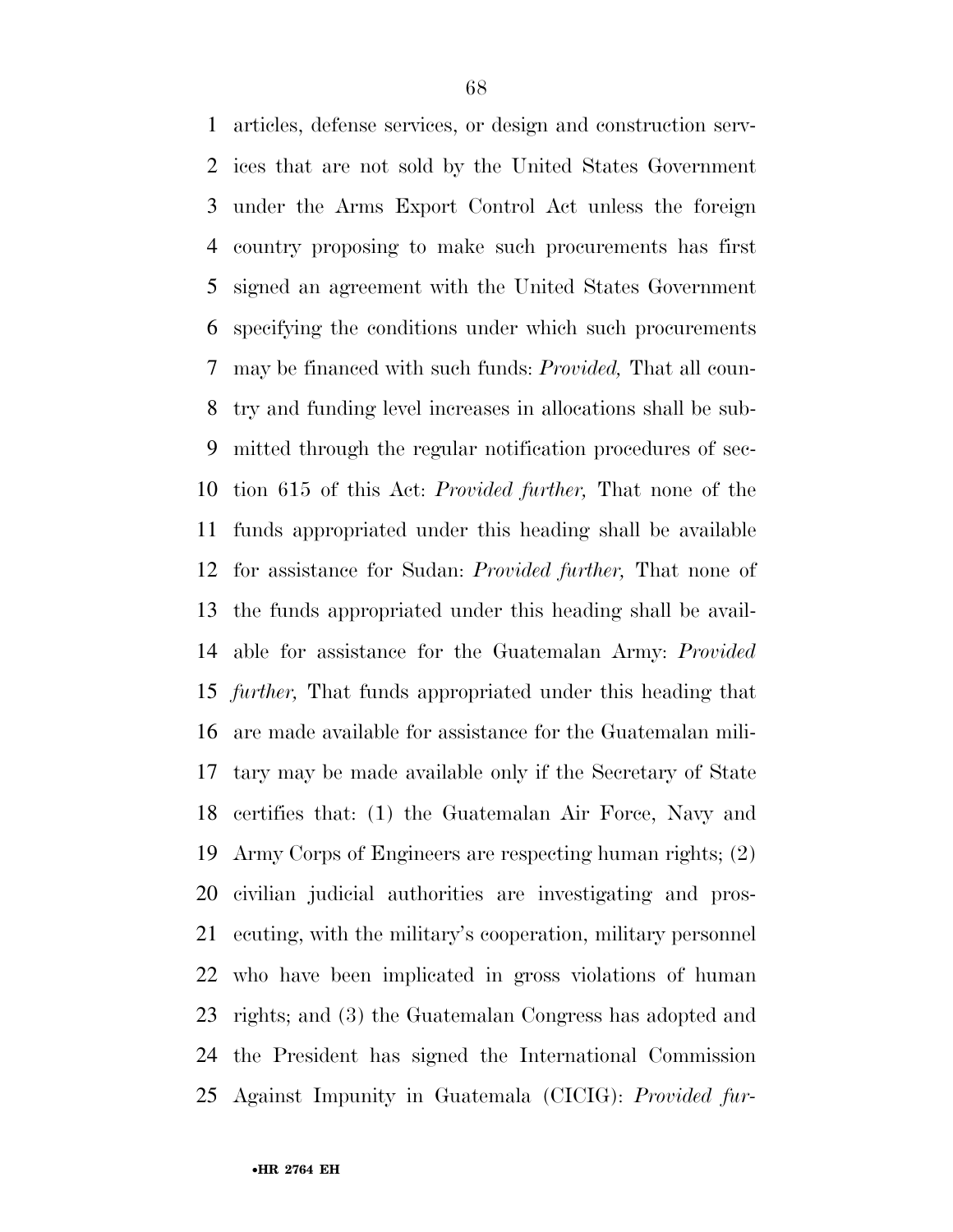*ther,* That none of the funds appropriated under this head- ing may be made available for assistance for Haiti and Guatemala except pursuant to the regular notification pro- cedures of the Committees on Appropriations: *Provided further,* That funds made available under this heading may be used, notwithstanding any other provision of law, for demining, the clearance of unexploded ordnance, and re- lated activities, and may include activities implemented through nongovernmental and international organizations: *Provided further,* That only those countries for which as- sistance was justified for the ''Foreign Military Sales Fi- nancing Program'' in the fiscal year 1989 congressional presentation for security assistance programs may utilize funds made available under this heading for procurement of defense articles, defense services or design and con- struction services that are not sold by the United States Government under the Arms Export Control Act: *Provided further,* That funds appropriated under this heading shall be expended at the minimum rate necessary to make time- ly payment for defense articles and services: *Provided fur- ther,* That not more than \$41,900,000 of the funds appro- priated under this heading may be obligated for necessary expenses, including the purchase of passenger motor vehi- cles for replacement only for use outside of the United States, for the general costs of administering military as-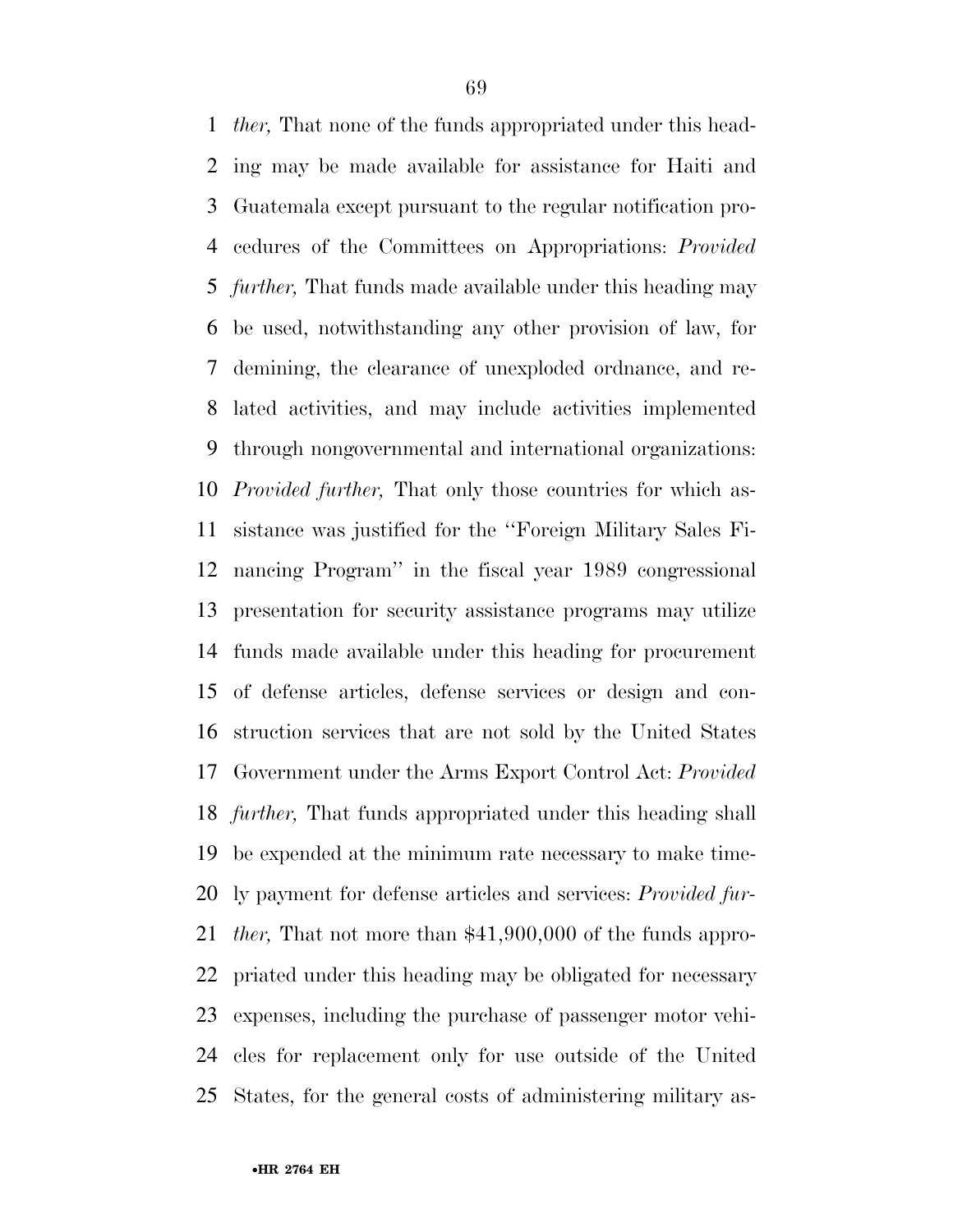sistance and sales: *Provided further,* That not more than \$395,000,000 of funds realized pursuant to section  $3\,21(e)(1)(A)$  of the Arms Export Control Act may be obli- gated for expenses incurred by the Department of Defense during fiscal year 2008 pursuant to section 43(b) of the Arms Export Control Act, except that this limitation may be exceeded only through the regular notification proce- dures of the Committees on Appropriations: *Provided fur- ther,* That foreign military financing program funds esti- mated to be outlayed for Egypt during fiscal year 2008 shall be transferred to an interest bearing account for Egypt in the Federal Reserve Bank of New York within 30 days of enactment of this Act.

#### PEACEKEEPING OPERATIONS

 For necessary expenses to carry out the provisions of section 551 of the Foreign Assistance Act of 1961, \$293,200,000: *Provided,* That none of the funds appro- priated under this heading shall be obligated or expended except as provided through the regular notification proce-dures of the Committees on Appropriations.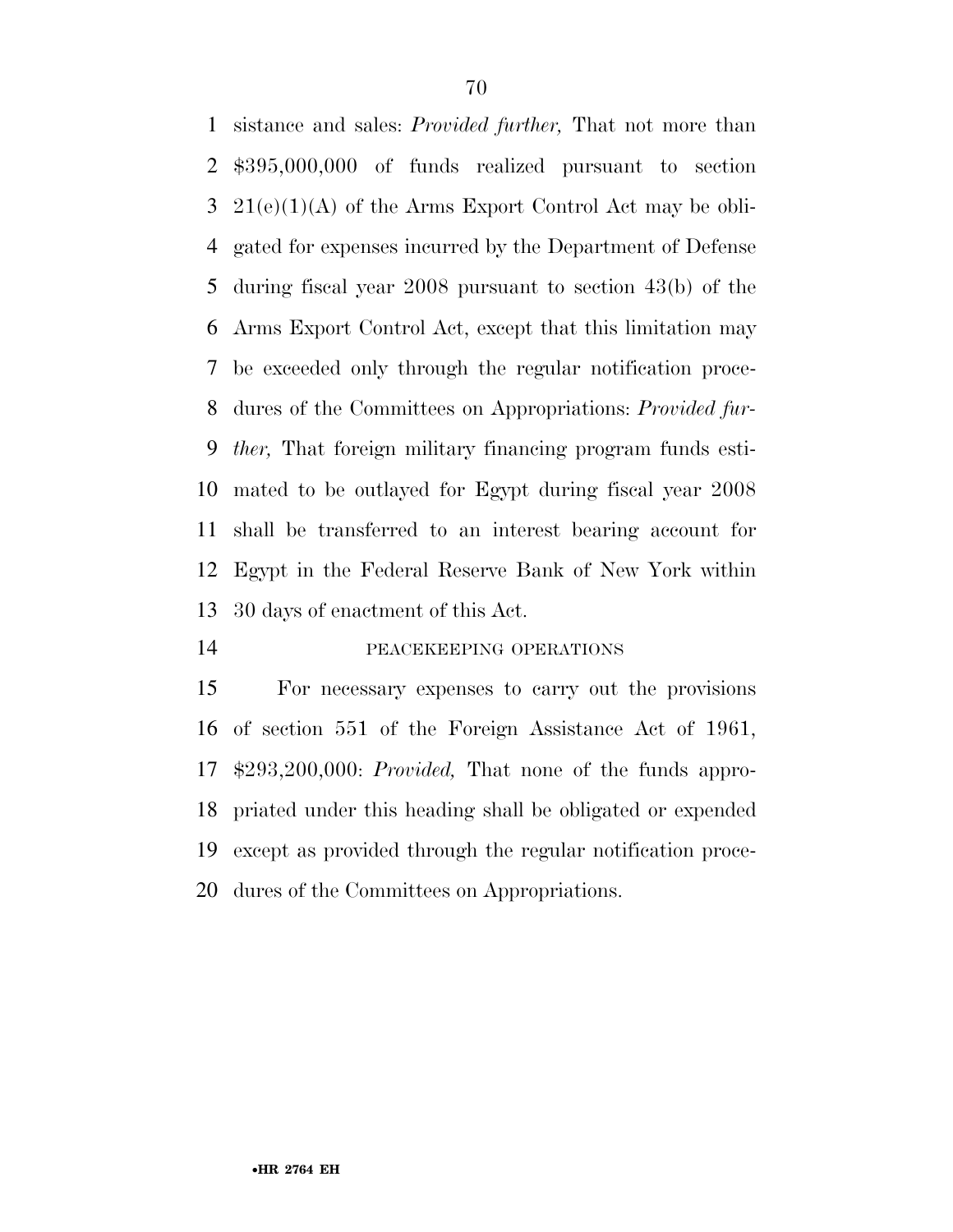| 1              | TITLE V—MULTILATERAL ECONOMIC                              |
|----------------|------------------------------------------------------------|
| $\overline{2}$ | ASSISTANCE                                                 |
| 3              | FUNDS APPROPRIATED TO THE PRESIDENT                        |
| $\overline{4}$ | INTERNATIONAL FINANCIAL INSTITUTIONS                       |
| 5              | GLOBAL ENVIRONMENT FACILITY                                |
| 6              | For the United States contribution for the Global En-      |
| 7              | vironment Facility, \$106,763,000 to the International     |
| 8              | Bank for Reconstruction and Development as trustee for     |
| 9              | the Global Environment Facility (GEF), by the Secretary    |
| 10             | of the Treasury, to remain available until expended.       |
| 11             | CONTRIBUTION TO THE INTERNATIONAL DEVELOPMENT              |
| 12             | <b>ASSOCIATION</b>                                         |
| 13             | For payment to the International Development Asso-         |
| 14             | ciation by the Secretary of the Treasury, $$950,000,000$ , |
| 15             | to remain available until expended.                        |
| 16             | CONTRIBUTION TO THE ENTERPRISE FOR THE AMERICAS            |
| 17             | MULTILATERAL INVESTMENT FUND                               |
| 18             | For payment to the Enterprise for the Americas Mul-        |
| 19             | tilateral Investment Fund by the Secretary of the Treas-   |
| 20             | ury, for the United States contribution to the fund,       |
| 21             | $$25,000,000$ , to remain available until expended.        |
| 22             | CONTRIBUTION TO THE ASIAN DEVELOPMENT FUND                 |
| 23             | For the United States contribution by the Secretary        |
| 24             | of the Treasury to the increase in resources of the Asian  |
| 25             | Development Fund, as authorized by the Asian Develop-      |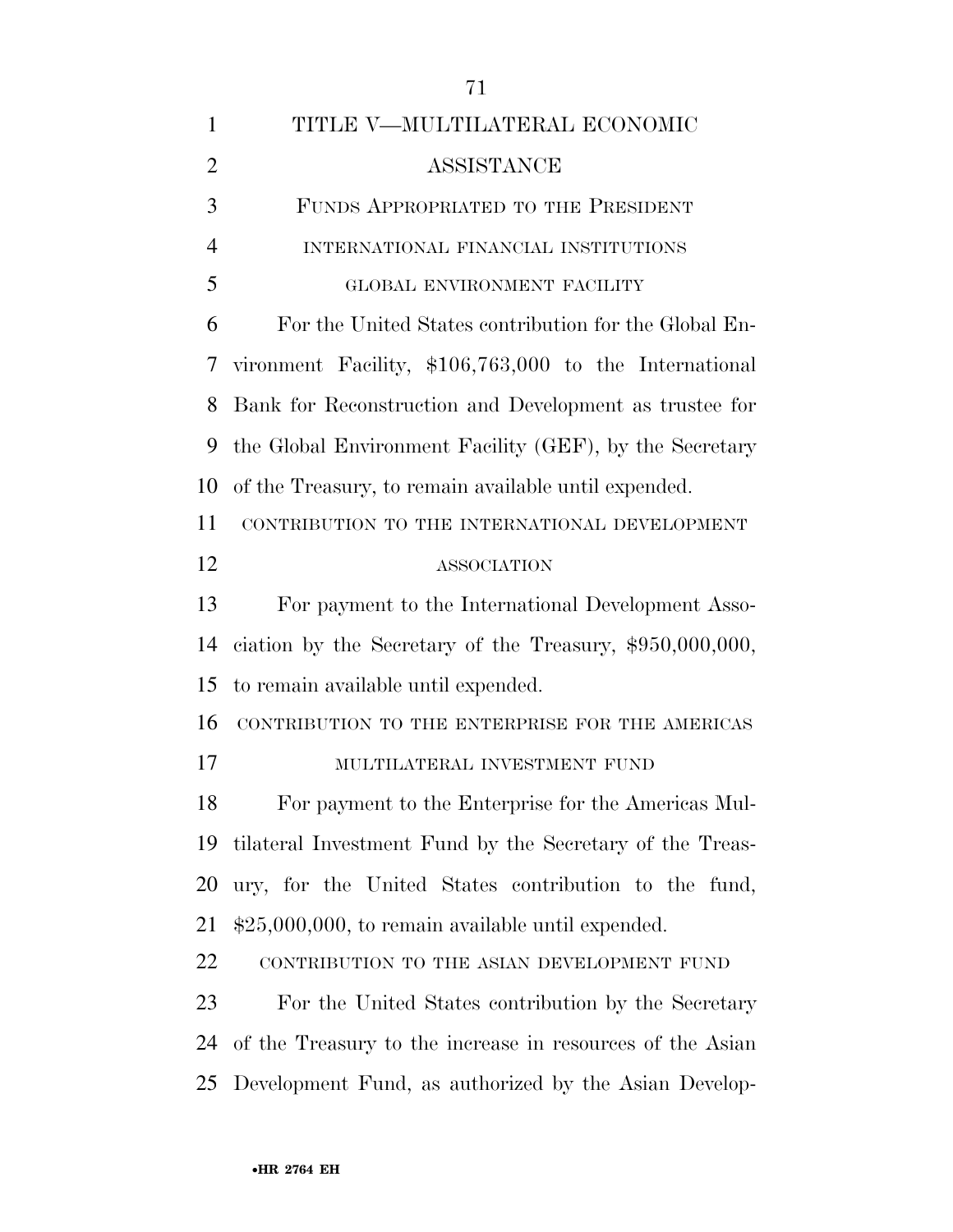ment Bank Act, as amended, \$115,306,000, to remain available until expended.

CONTRIBUTION TO THE AFRICAN DEVELOPMENT BANK

 For payment to the African Development Bank by the Secretary of the Treasury, \$2,037,000, for the United States paid-in share of the increase in capital stock, to remain available until expended.

LIMITATION ON CALLABLE CAPITAL SUBSCRIPTIONS

 The United States Governor of the African Develop- ment Bank may subscribe without fiscal year limitation for the callable capital portion of the United States share of such capital stock in an amount not to exceed \$31,919,000.

CONTRIBUTION TO THE AFRICAN DEVELOPMENT FUND

 For the United States contribution by the Secretary of the Treasury to the increase in resources of the African Development Fund, \$135,684,000, to remain available until expended.

 CONTRIBUTION TO THE INTERNATIONAL FUND FOR AGRICULTURAL DEVELOPMENT

 For the United States contribution by the Secretary of the Treasury to increase the resources of the Inter- national Fund for Agricultural Development, \$18,072,000, to remain available until expended.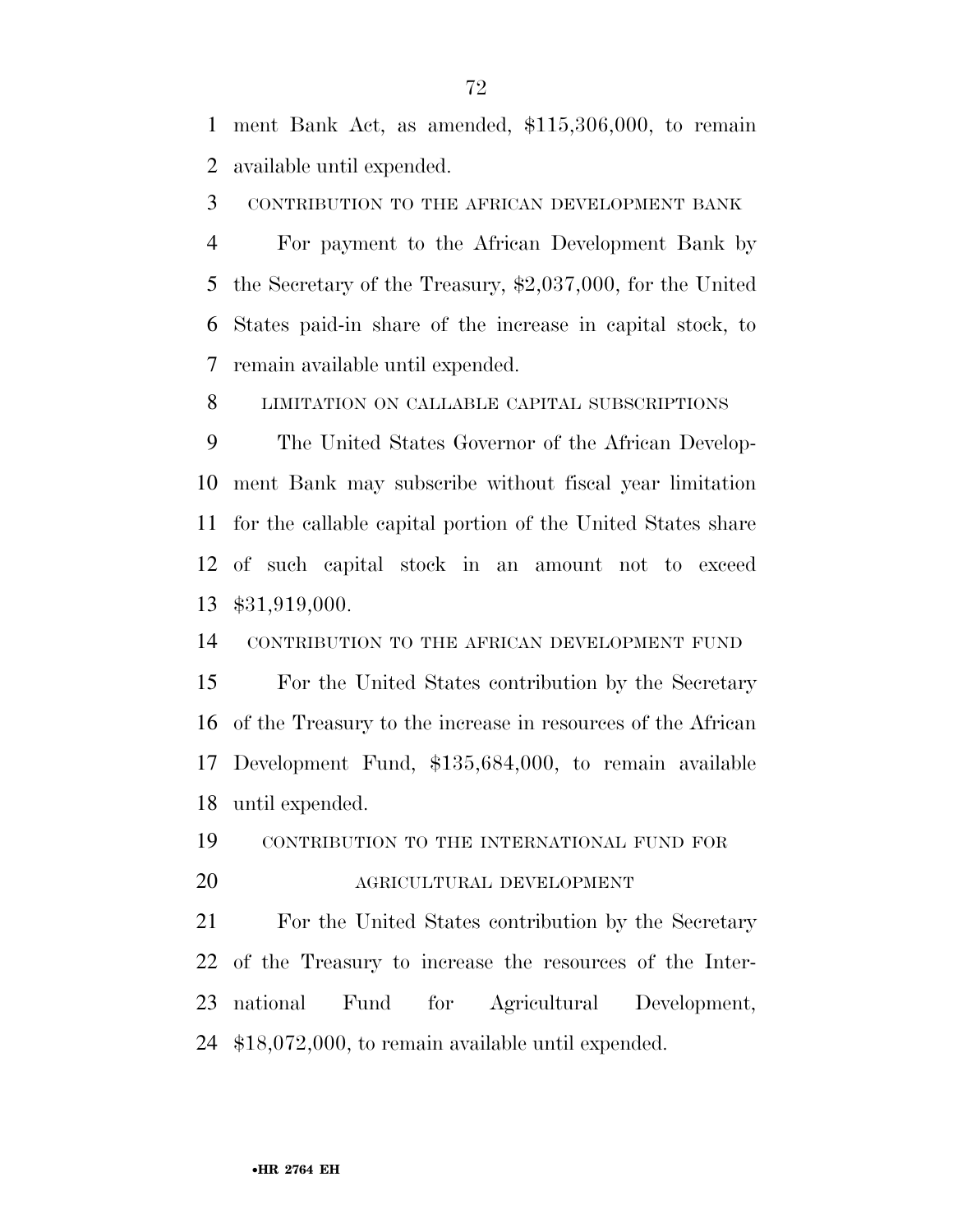INTERNATIONAL ORGANIZATIONS AND PROGRAMS

 For necessary expenses to carry out the provisions of section 301 of the Foreign Assistance Act of 1961, and of section 2 of the United Nations Environment Program Participation Act of 1973, \$333,400,000 (increased by \$20,000,000) (reduced by \$20,000,000): *Provided,* That section 307(a) of the Foreign Assistance Act shall not apply to contributions to the United Nations Democracy Fund.

#### TITLE VI—GENERAL PROVISIONS

 COMPENSATION FOR UNITED STATES EXECUTIVE DIRECTORS TO INTERNATIONAL FINANCIAL INSTITUTIONS SEC. 601. (a) No funds appropriated by this Act may

 be made as payment to any international financial institu- tion while the United States Executive Director to such institution is compensated by the institution at a rate which, together with whatever compensation such Director receives from the United States, is in excess of the rate provided for an individual occupying a position at level IV of the Executive Schedule under section 5315 of title 5, United States Code, or while any alternate United States Director to such institution is compensated by the institu- tion at a rate in excess of the rate provided for an indi-vidual occupying a position at level V of the Executive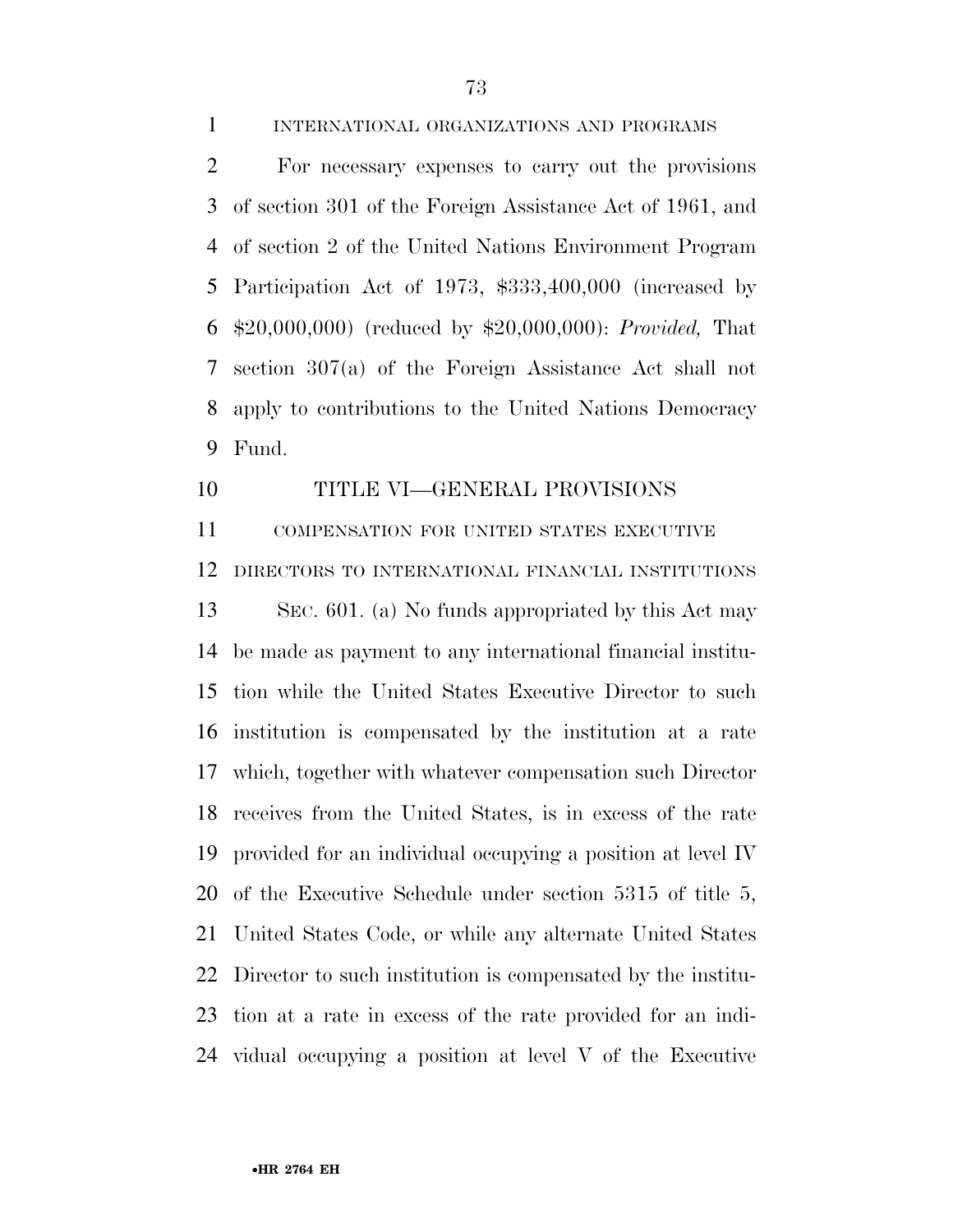Schedule under section 5316 of title 5, United States Code.

 (b) For purposes of this section ''international finan- cial institutions'' are: the International Bank for Recon- struction and Development, the Inter-American Develop- ment Bank, the Asian Development Bank, the Asian De- velopment Fund, the African Development Bank, the Afri- can Development Fund, the International Monetary Fund, the North American Development Bank, and the Euro-pean Bank for Reconstruction and Development.

RESTRICTIONS ON VOLUNTARY CONTRIBUTIONS TO

UNITED NATIONS AGENCIES

 SEC. 602. None of the funds appropriated by this Act may be made available to pay any voluntary contribution of the United States to the United Nations if the United Nations implements or imposes any taxation on any United States persons.

**LIMITATION ON RESIDENCE EXPENSES** 

 SEC. 603. Of the funds appropriated or made avail- able pursuant to title III of this Act, not to exceed \$100,500 shall be for official residence expenses of the United States Agency for International Development dur- ing the current fiscal year: *Provided,* That appropriate steps shall be taken to assure that, to the maximum extent possible, United States-owned foreign currencies are uti-lized in lieu of dollars.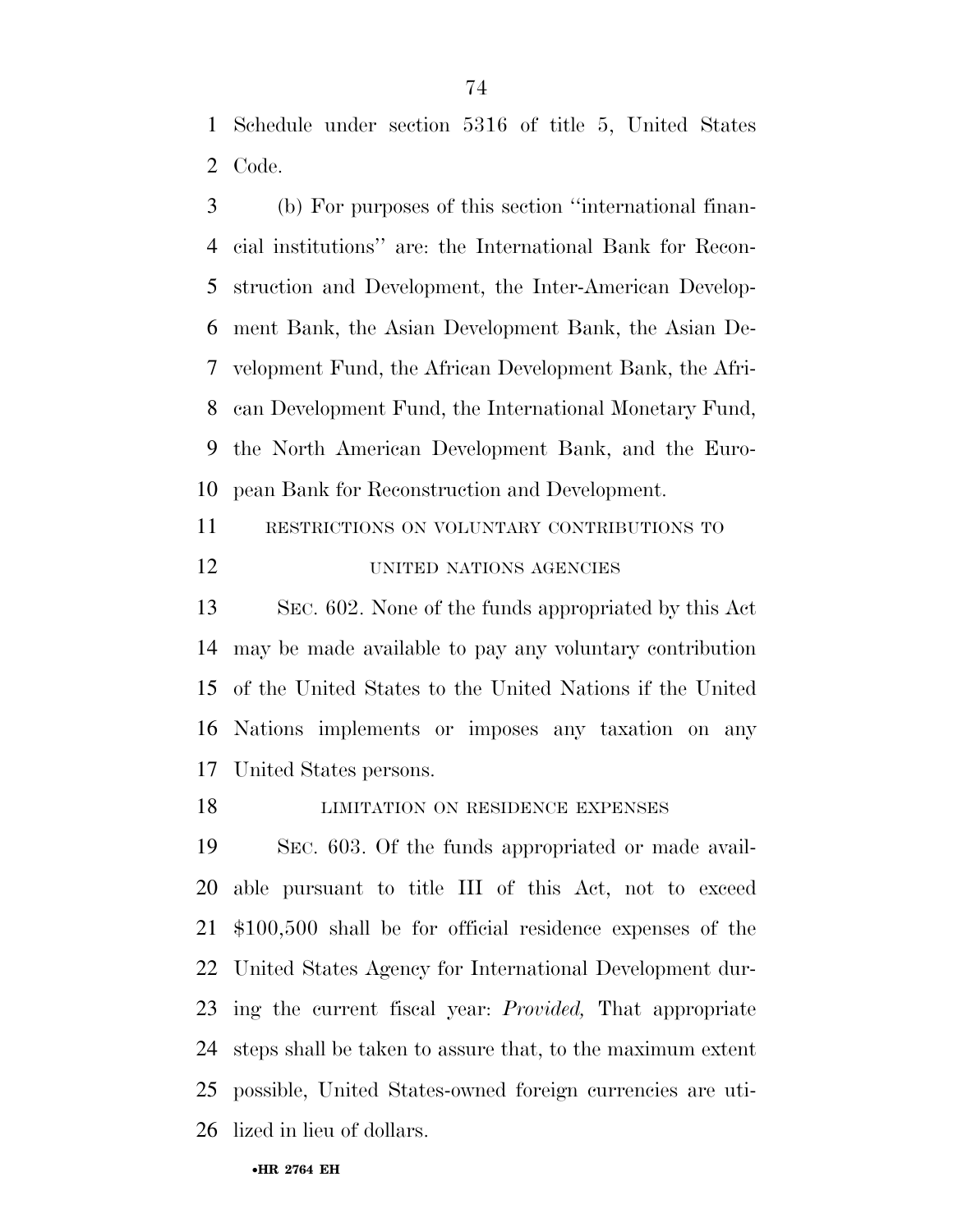# UNOBLIGATED BALANCES REPORT

 SEC. 604. Any Department or Agency to which funds are appropriated or otherwise made available by this Act shall provide to the Committees on Appropriations a quar- terly accounting of cumulative balances by program, project, and activity of the funds received by such Depart- ment or Agency in this fiscal year or any previous fiscal year that remain unobligated and unexpended.

# LIMITATION ON REPRESENTATIONAL ALLOWANCES

 SEC. 605. Of the funds appropriated or made avail- able pursuant to titles II through V of this Act, not to exceed \$250,000 shall be available for representation and entertainment allowances, of which not to exceed \$2,500 shall be available for entertainment allowances, for the United States Agency for International Development dur- ing the current fiscal year: *Provided,* That no such enter- tainment funds may be used for the purposes listed in sec- tion 647 of this Act: *Provided further,* That appropriate steps shall be taken to assure that, to the maximum extent possible, United States-owned foreign currencies are uti- lized in lieu of dollars: *Provided further,* That of the funds made available by this Act for general costs of admin- istering military assistance and sales under the heading ''Foreign Military Financing Program'', not to exceed \$4,000 shall be available for entertainment expenses and not to exceed \$130,000 shall be available for representa-

•**HR 2764 EH**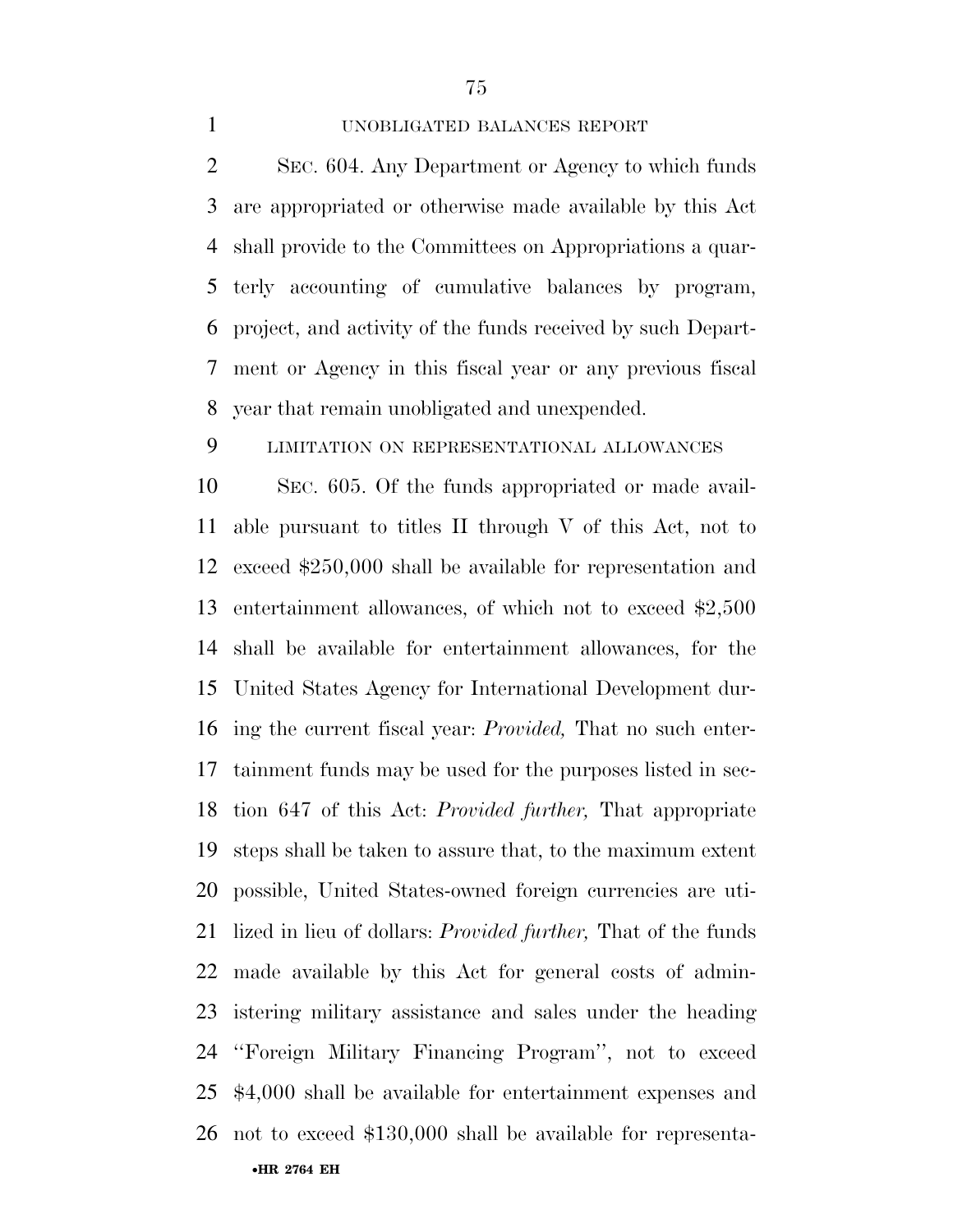tion allowances: *Provided further,* That of the funds made available by this Act under the heading ''International Military Education and Training'', not to exceed \$55,000 shall be available for entertainment allowances: *Provided further,* That of the funds made available by this Act for the Inter-American Foundation, not to exceed \$2,000 shall be available for entertainment and representation al- lowances: *Provided further,* That of the funds made avail- able by this Act for the Peace Corps, not to exceed a total of \$4,000 shall be available for entertainment expenses: *Provided further,* That of the funds made available by this Act under the heading ''Trade and Development Agency'', not to exceed \$4,000 shall be available for representation and entertainment allowances: *Provided further,* That of the funds made available by this Act under the heading ''Millennium Challenge Corporation'', not to exceed \$115,000 shall be available for representation and enter-tainment allowances.

# PROHIBITION ON TAXATION OF UNITED STATES

### ASSISTANCE

•**HR 2764 EH**  SEC. 606. (a) PROHIBITION ON TAXATION.—None of the funds appropriated under titles II through V of this Act may be made available to provide assistance for a for- eign country under a new bilateral agreement governing the terms and conditions under which such assistance is to be provided unless such agreement includes a provision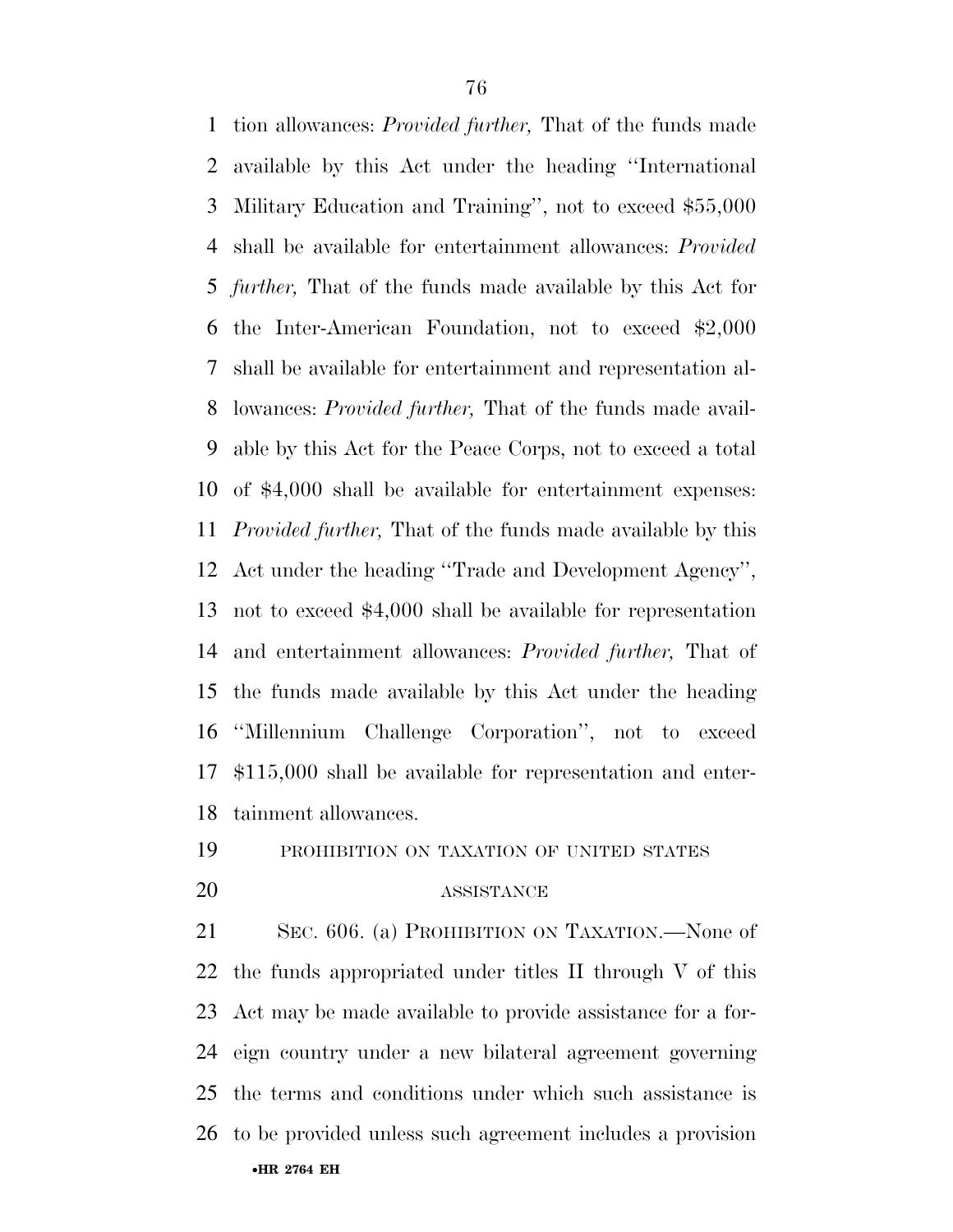stating that assistance provided by the United States shall be exempt from taxation, or reimbursed, by the foreign government, and the Secretary of State shall expeditiously seek to negotiate amendments to existing bilateral agree-ments, as necessary, to conform with this requirement.

 (b) REIMBURSEMENT OF FOREIGN TAXES.—An amount equivalent to 200 percent of the total taxes as- sessed during fiscal year 2008 on funds appropriated by this Act by a foreign government or entity against com- modities financed under United States assistance pro- grams for which funds are appropriated by this Act, either directly or through grantees, contractors and subcontrac- tors shall be withheld from obligation from funds appro- priated for assistance for fiscal year 2009 and allocated for the central government of such country and for the West Bank and Gaza Program to the extent that the Sec- retary of State certifies and reports in writing to the Com- mittees on Appropriations that such taxes have not been reimbursed to the Government of the United States.

 (c) DE MINIMIS EXCEPTION.—Foreign taxes of a de minimis nature shall not be subject to the provisions of subsection (b).

 (d) REPROGRAMMING OF FUNDS.—Funds withheld from obligation for each country or entity pursuant to sub-section (b) shall be reprogrammed for assistance to coun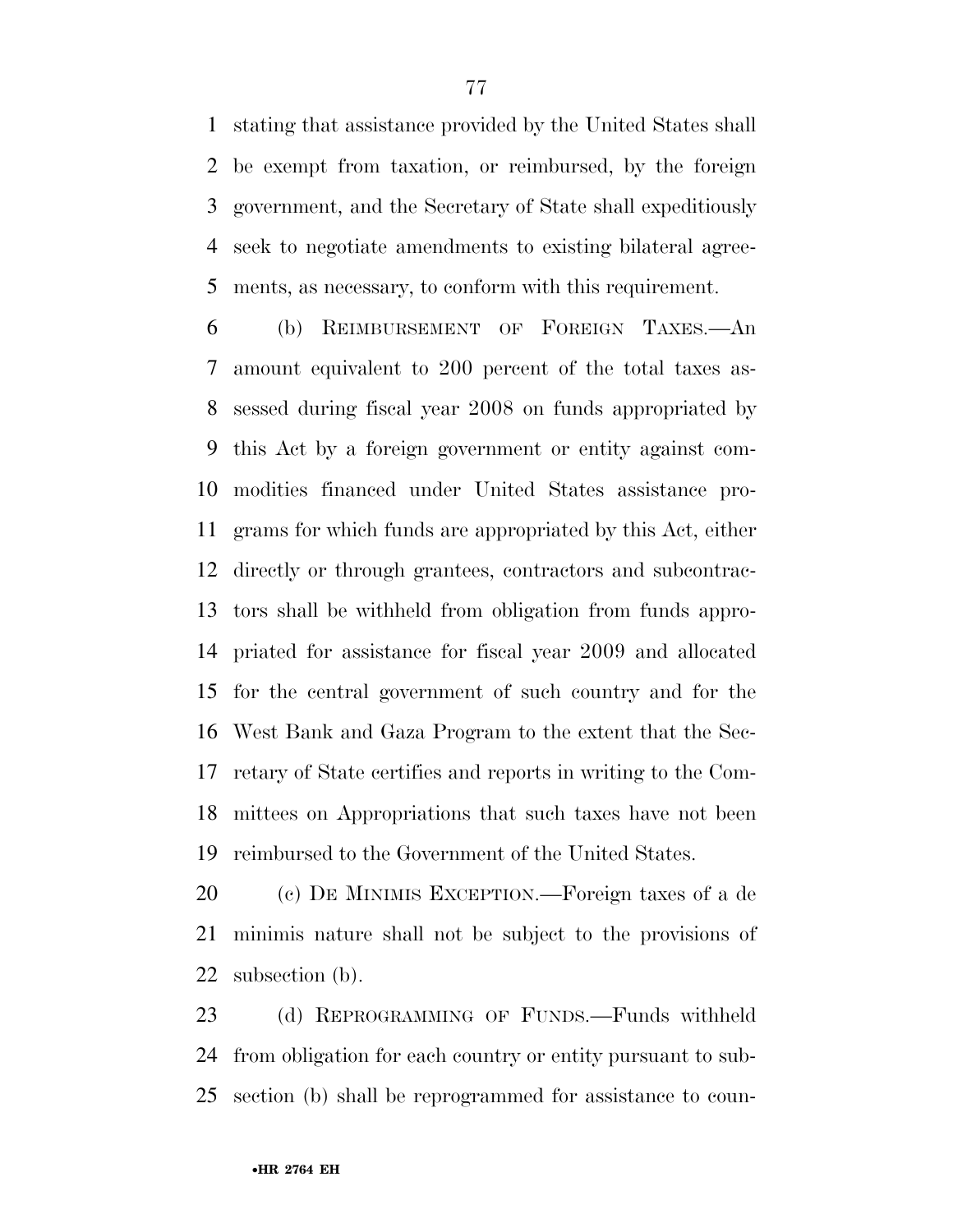tries which do not assess taxes on United States assistance or which have an effective arrangement that is providing substantial reimbursement of such taxes.

(e) DETERMINATIONS.—

 (1) The provisions of this section shall not apply to any country or entity the Secretary of State determines—

 (A) does not assess taxes on United States assistance or which has an effective arrange- ment that is providing substantial reimburse-ment of such taxes; or

 (B) the foreign policy interests of the United States outweigh the policy of this sec- tion to ensure that United States assistance is not subject to taxation.

 (2) The Secretary of State shall consult with the Committees on Appropriations at least 15 days prior to exercising the authority of this subsection with regard to any country or entity.

 (f) IMPLEMENTATION.—The Secretary of State shall issue rules, regulations, or policy guidance, as appropriate, to implement the prohibition against the taxation of assist-ance contained in this section.

(g) DEFINITIONS.—As used in this section—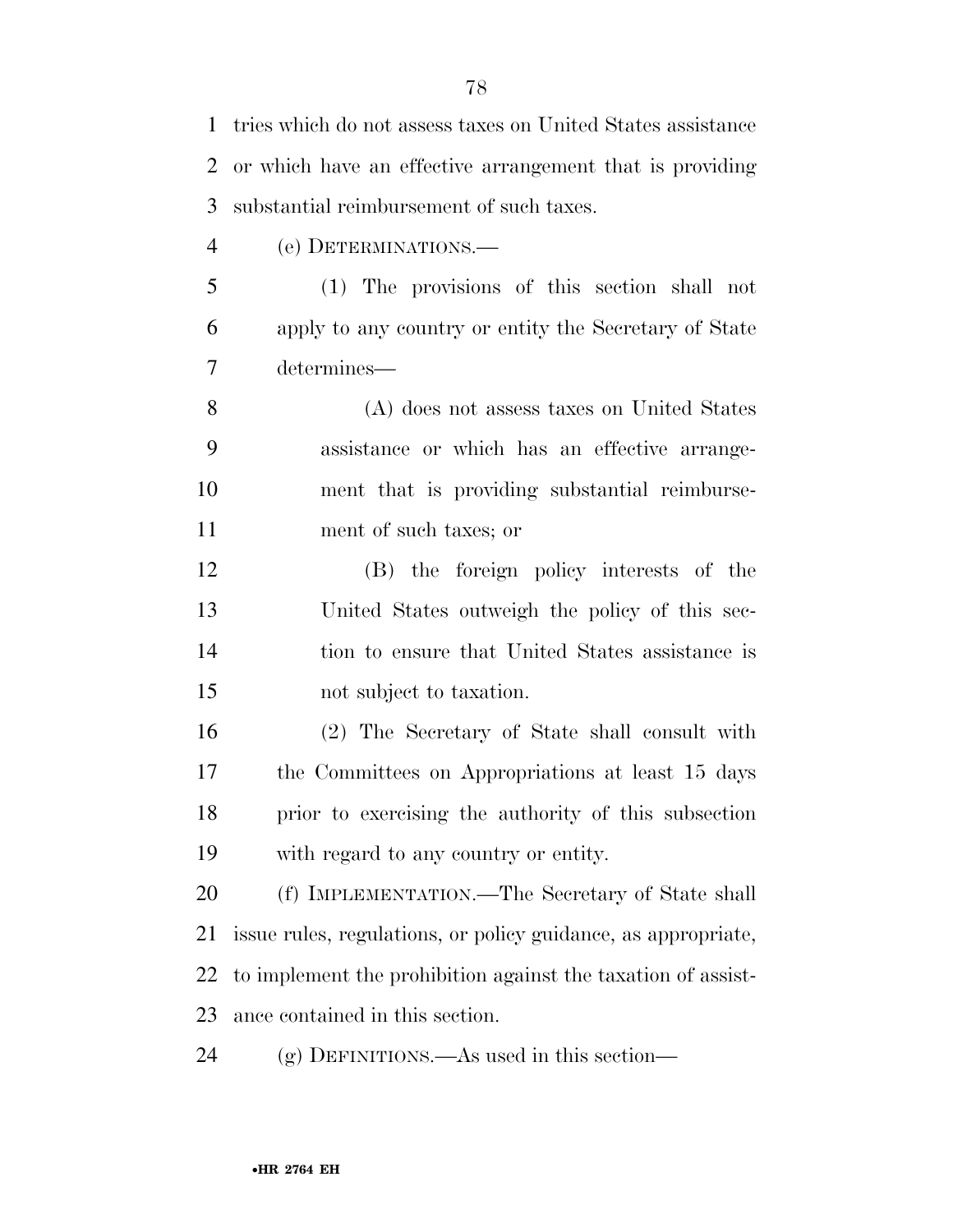(1) the terms ''taxes'' and ''taxation'' refer to value added taxes and customs duties imposed on commodities financed with United States assistance for programs for which funds are appropriated by this Act; and

 (2) the term ''bilateral agreement'' refers to a framework bilateral agreement between the Govern- ment of the United States and the government of the country receiving assistance that describes the privileges and immunities applicable to United States foreign assistance for such country generally, or an individual agreement between the Government of the United States and such government that de- scribes, among other things, the treatment for tax purposes that will be accorded the United States as-sistance provided under that agreement.

PROHIBITION AGAINST DIRECT FUNDING FOR CERTAIN

#### COUNTRIES

•**HR 2764 EH**  SEC. 607. None of the funds appropriated or other- wise made available pursuant to this Act shall be obligated or expended to finance directly any assistance or repara- tions to Cuba, Libya, North Korea, Iran, or Syria: *Pro- vided,* That for purposes of this section, the prohibition on obligations or expenditures shall include direct loans, credits, insurance and guarantees of the Export-Import Bank or its agents: *Provided further,* That for purposes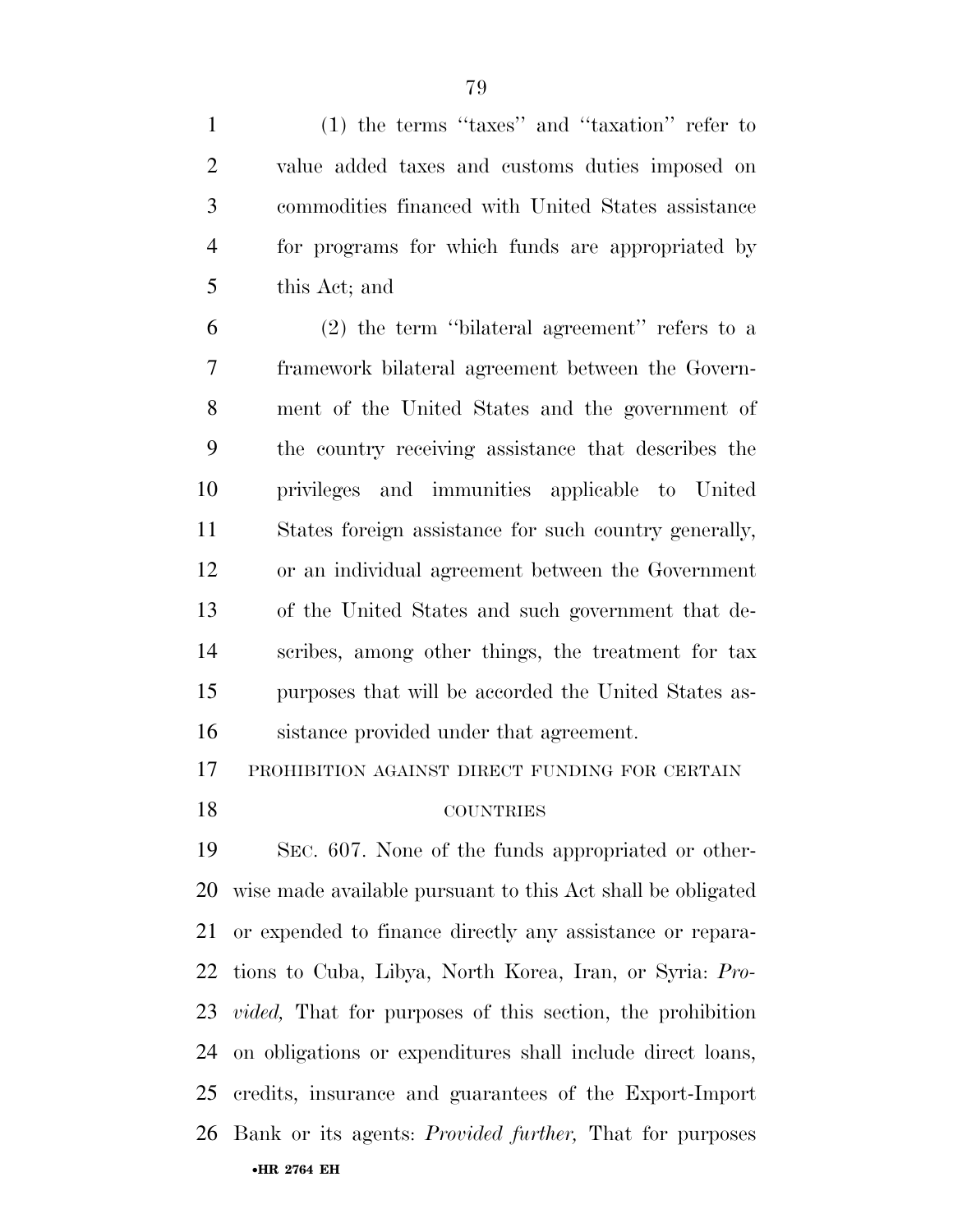of this section, the prohibition shall not include activities of the Overseas Private Investment Corporation in Libya: *Provided further,* That the prohibition shall not include di- rect loans, credits, insurance and guarantees made avail- able by the Export-Import Bank or its agents for or in Libya: *Provided further,* That the prohibition shall not apply to funds made available under the heading ''INTERNATIONAL MILITARY EDUCATION AND TRAINING'' for Libya.

# **MILITARY COUPS**

 SEC. 608. None of the funds appropriated or other- wise made available pursuant to titles II through V of this Act shall be obligated or expended to finance directly any assistance to the government of any country whose duly elected head of government is deposed by military coup or decree: *Provided,* That assistance may be resumed to such government if the President determines and certifies to the Committees on Appropriations that subsequent to the termination of assistance a democratically elected gov- ernment has taken office: *Provided further,* That the provi- sions of this section shall not apply to assistance to pro- mote democratic elections or public participation in demo- cratic processes: *Provided further,* That funds made avail- able pursuant to the previous provisos shall be subject to the regular notification procedures of the Committees on Appropriations.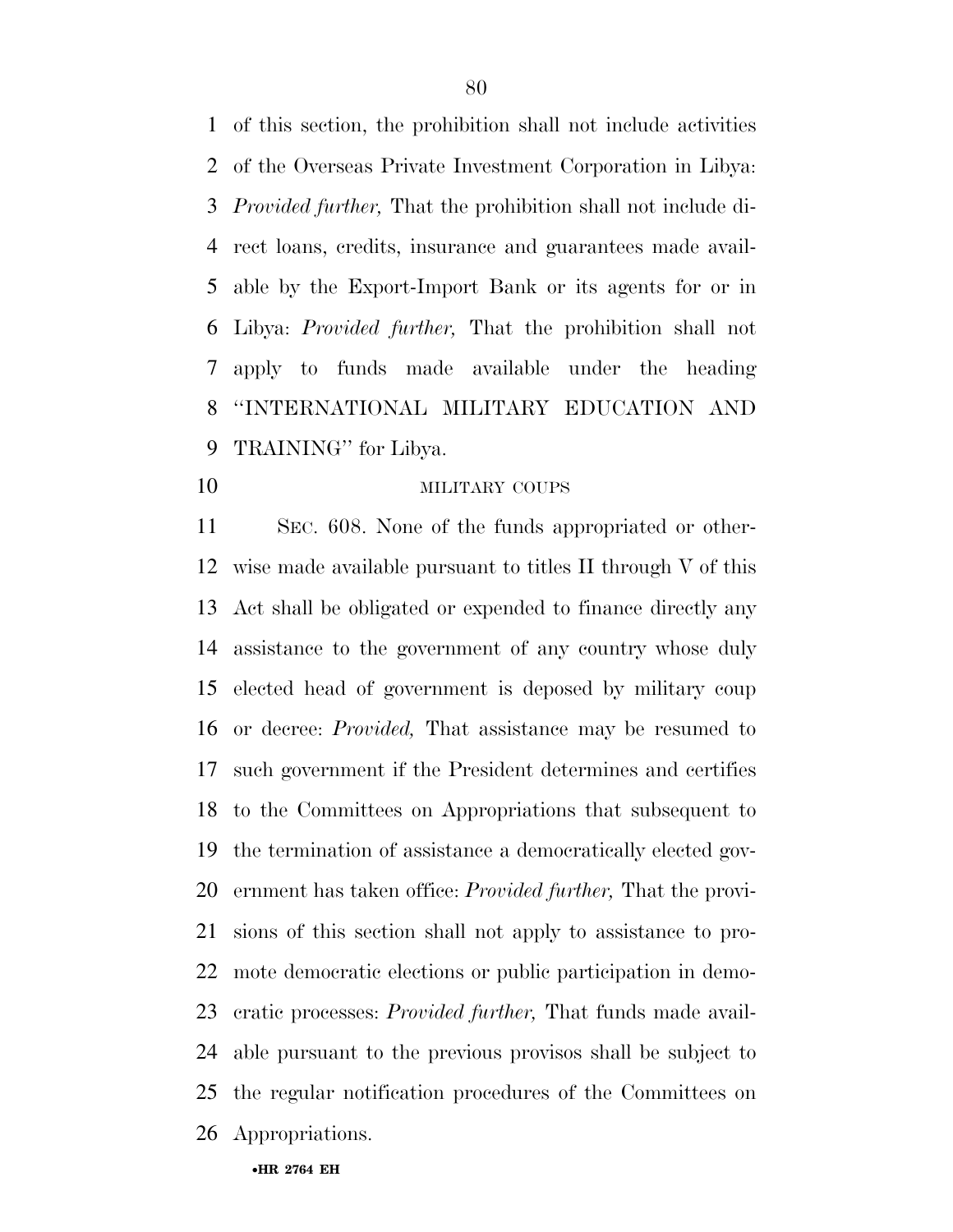#### 1 TRANSFER AUTHORITY

 SEC. 609. (a) DEPARTMENT OF STATE AND BROAD- CASTING BOARD OF GOVERNORS.—Not to exceed 5 per- cent of any appropriation made available for the current fiscal year for the Department of State under title I of this Act may be transferred between such appropriations, but no such appropriation, except as otherwise specifically provided, shall be increased by more than 10 percent by any such transfers: *Provided,* That not to exceed 5 percent of any appropriation made available for the current fiscal year for the Broadcasting Board of Governors under title I of this Act may be transferred between such appropria- tions, but no such appropriation, except as otherwise spe- cifically provided, shall be increased by more than 10 per- cent by any such transfers: *Provided further,* That any transfer pursuant to this section shall be treated as a re- programming of funds under section 615 (a) and (b) of this Act and shall not be available for obligation or ex- penditure except in compliance with the procedures set forth in that section.

 (b) EXPORT FINANCING TRANSFER AUTHORITIES.— Not to exceed 5 percent of any appropriation other than for administrative expenses made available for fiscal year 2008, for programs under title II of this Act may be trans-ferred between such appropriations for use for any of the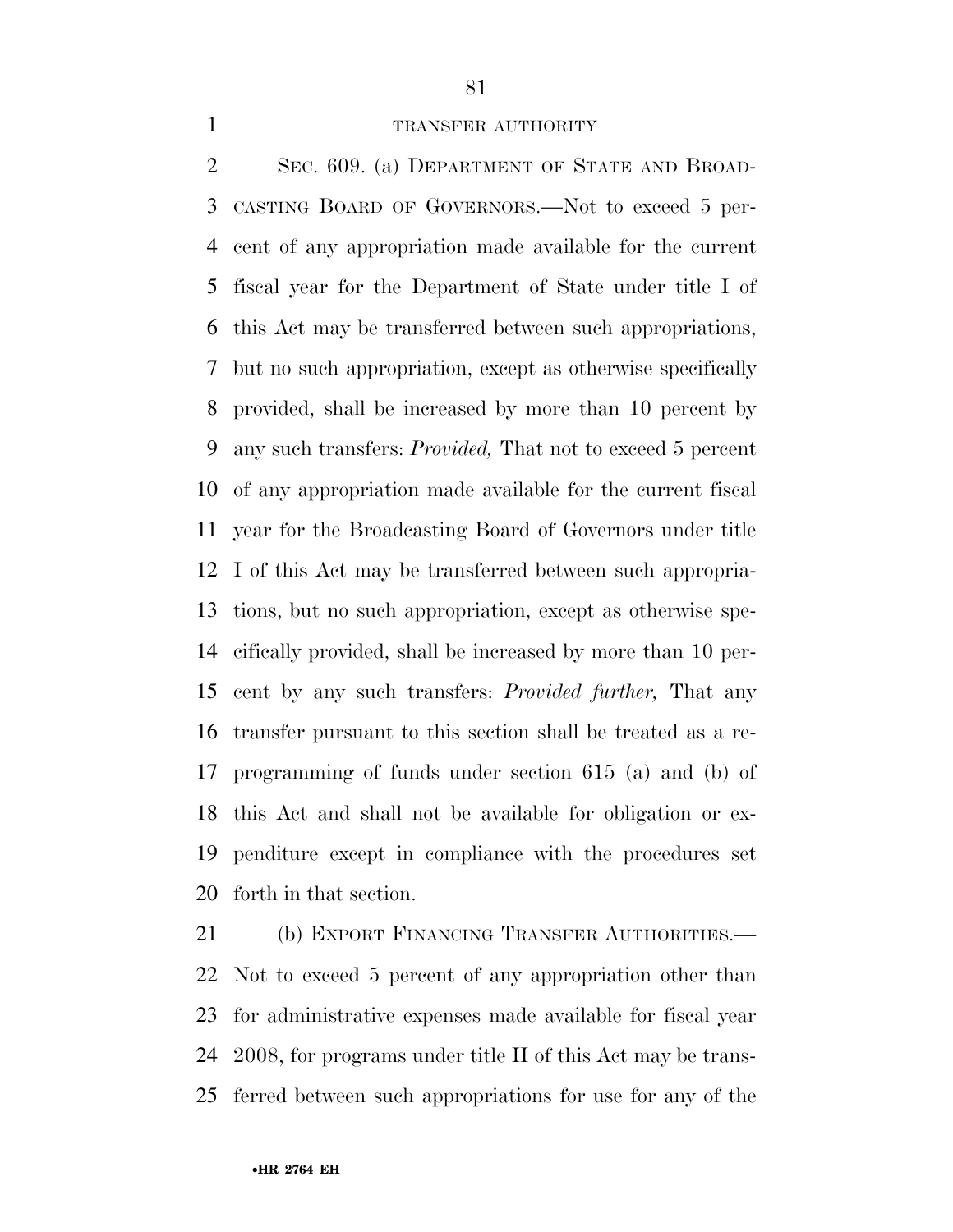purposes, programs, and activities for which the funds in such receiving account may be used, but no such appro- priation, except as otherwise specifically provided, shall be increased by more than 25 percent by any such transfer: *Provided,* That the exercise of such authority shall be sub- ject to the regular notification procedures of the Commit-tees on Appropriations.

8 (c)(1) LIMITATION ON TRANSFERS BETWEEN AGEN- CIES.—None of the funds made available under titles II through V of this Act may be transferred to any depart- ment, agency, or instrumentality of the United States Government, except pursuant to a transfer made by, or transfer authority provided in, this Act or any other ap-propriation Act.

 (2) Notwithstanding paragraph (1), in addition to transfers made by, or authorized elsewhere in, this Act, funds appropriated by this Act to carry out the purposes of the Foreign Assistance Act of 1961 may be allocated or transferred to agencies of the United States Govern- ment pursuant to the provisions of sections 109, 610, and 632 of the Foreign Assistance Act of 1961.

22 (d) TRANSFERS BETWEEN ACCOUNTS.—None of the funds made available under titles II through V of this Act may be obligated under an appropriation account to which they were not appropriated, except for transfers specifi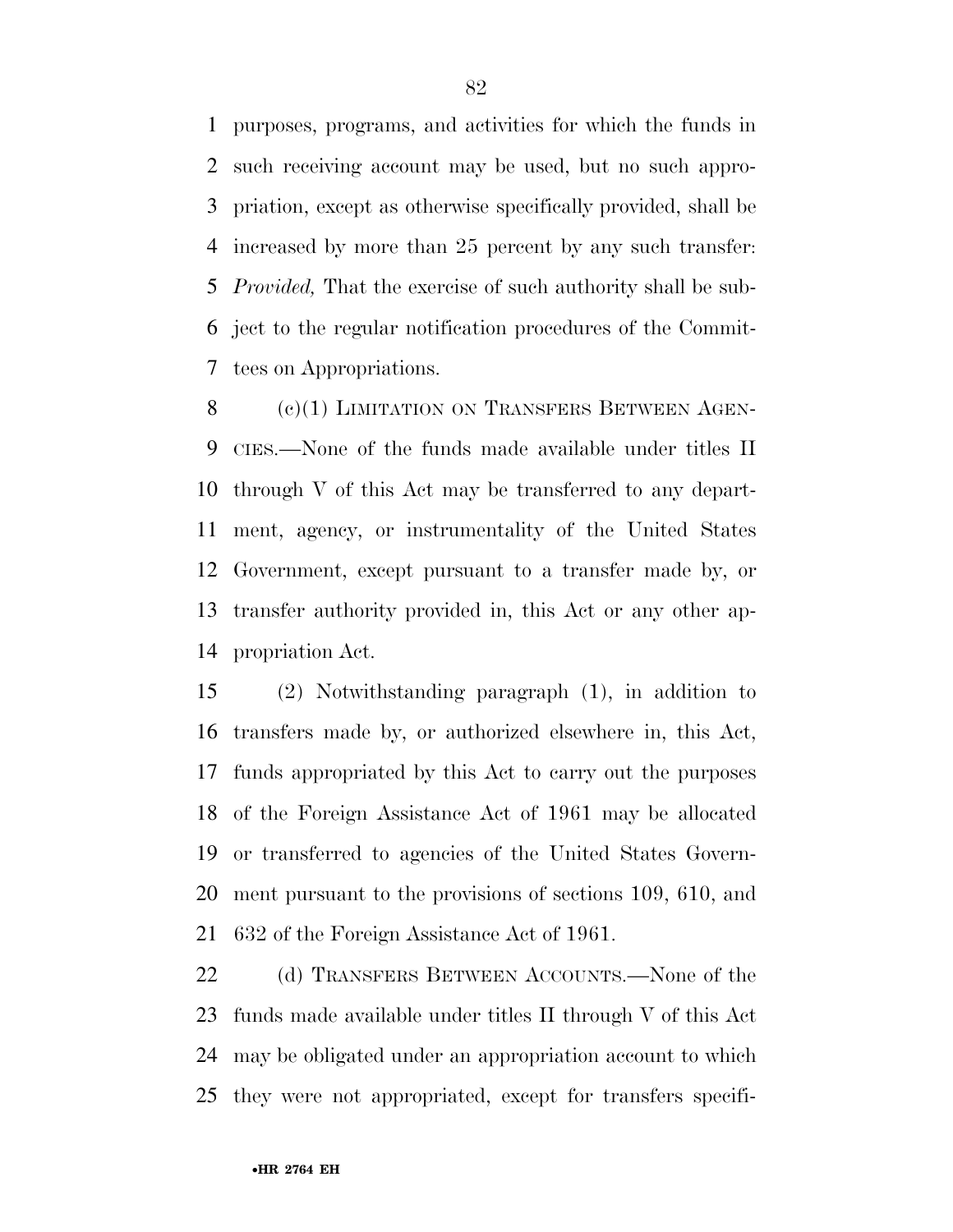cally provided for in this Act, unless the President, not less than 5 days prior to the exercise of any authority con- tained in the Foreign Assistance Act of 1961 to transfer funds, consults with and provides a written policy jus-tification to the Committees on Appropriations.

 (e) AUDIT OF INTER-AGENCY TRANSFERS.—Any agreement for the transfer or allocation of funds appro- priated by this Act, or prior Acts, entered into between the United States Agency for International Development and another agency of the United States Government under the authority of section 632(a) of the Foreign As- sistance Act of 1961 or any comparable provision of law, shall expressly provide that the Office of the Inspector General for the agency receiving the transfer or allocation of such funds shall perform periodic program and financial audits of the use of such funds: *Provided,* That funds transferred under such authority may be made available for the cost of such audits.

COMMERCIAL LEASING OF DEFENSE ARTICLES

•**HR 2764 EH**  SEC. 610. Notwithstanding any other provision of law, and subject to the regular notification procedures of the Committees on Appropriations, the authority of sec- tion 23(a) of the Arms Export Control Act may be used to provide financing to Israel, Egypt and NATO and major non-NATO allies for the procurement by leasing (including leasing with an option to purchase) of defense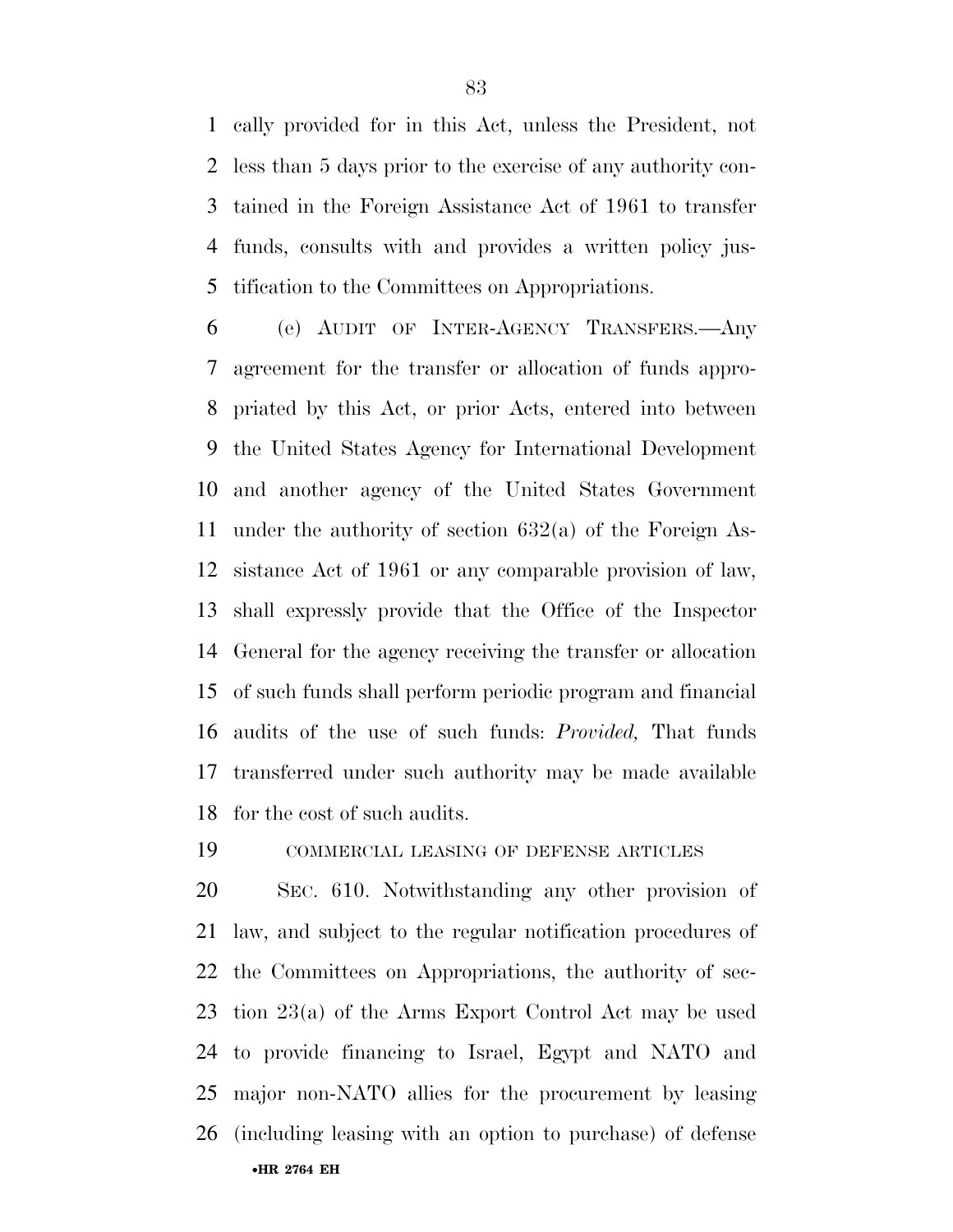articles from United States commercial suppliers, not in- cluding Major Defense Equipment (other than helicopters and other types of aircraft having possible civilian applica- tion), if the President determines that there are compel- ling foreign policy or national security reasons for those defense articles being provided by commercial lease rather than by government-to-government sale under such Act. AVAILABILITY OF FUNDS

 SEC. 611. (a) No part of any appropriation contained in this Act shall remain available for obligation after the expiration of the current fiscal year unless expressly so provided in this Act.

•**HR 2764 EH**  (b) Funds appropriated for the purposes of chapters 1, 8, 11, and 12 of part I, section 667, chapters 4, 5, 6, 8, and 9 of part II of the Foreign Assistance Act of 1961, section 23 of the Arms Export Control Act, and funds provided under the heading ''ASSISTANCE FOR EASTERN EUROPE AND THE BALTIC STATES'', shall remain available for an additional four years from the date on which the availability of such funds would oth- erwise have expired, if such funds are initially obligated before the expiration of their respective periods of avail- ability contained in this Act: *Provided,* That, notwith- standing any other provision of this Act, any funds made available for the purposes of chapter 1 of part I and chap-ter 4 of part II of the Foreign Assistance Act of 1961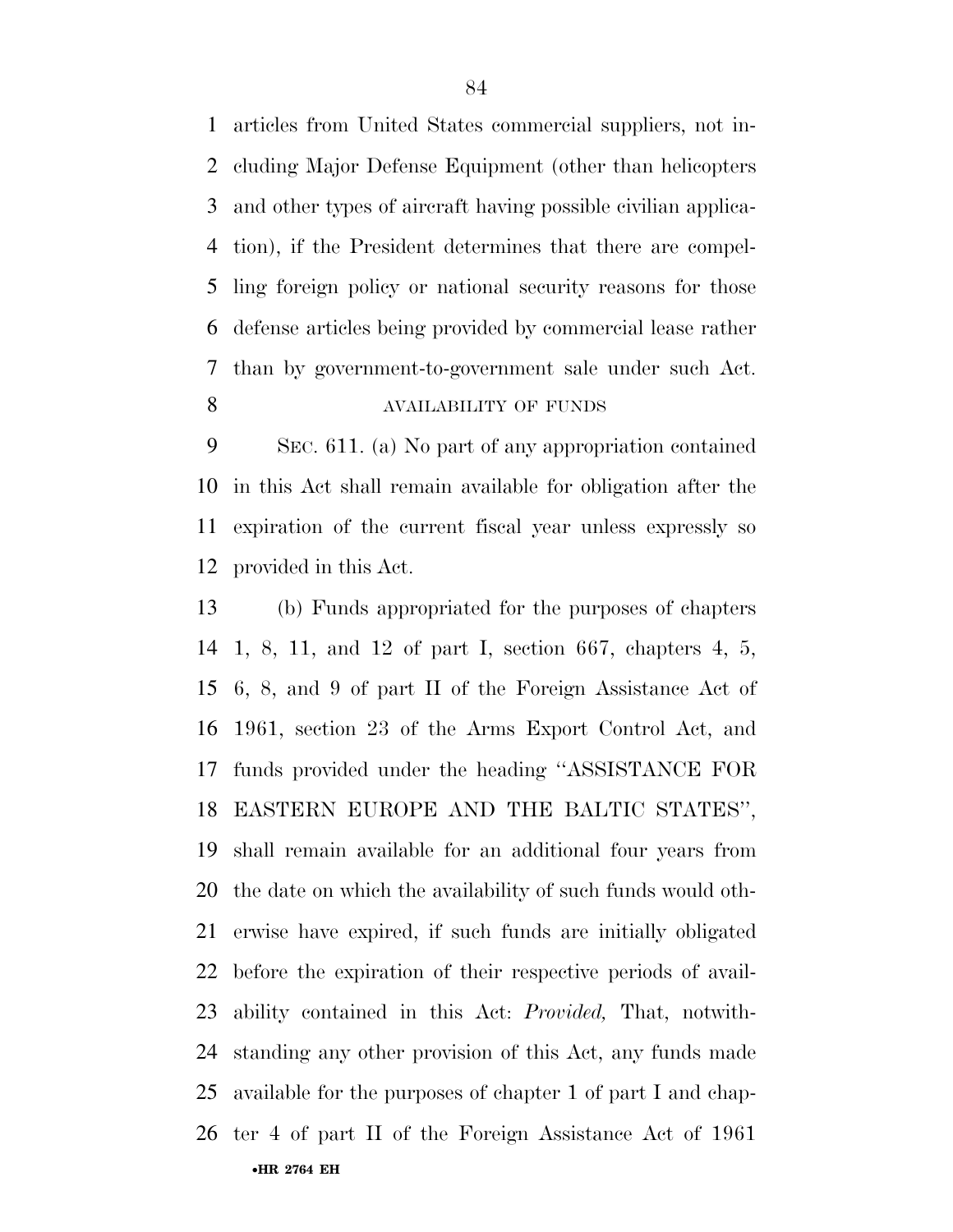which are allocated or obligated for cash disbursements in order to address balance of payments or economic policy reform objectives, shall remain available until expended. LIMITATION ON ASSISTANCE TO COUNTRIES IN DEFAULT

 SEC. 612. No part of any appropriation provided under titles II through V in this Act shall be used to fur- nish assistance to the government of any country which is in default during a period in excess of one calendar year in payment to the United States of principal or interest on any loan made to the government of such country by the United States pursuant to a program for which funds are appropriated under this Act unless the President de- termines, following consultations with the Committees on Appropriations, that assistance to such country is in the national interest of the United States.

16 COMMERCE AND TRADE

 SEC. 613. (a) None of the funds appropriated or made available pursuant to titles II through V of this Act for direct assistance and none of the funds otherwise made available to the Export-Import Bank and the Overseas Private Investment Corporation shall be obligated or ex- pended to finance any loan, any assistance or any other financial commitments for establishing or expanding pro- duction of any commodity for export by any country other than the United States, if the commodity is likely to be in surplus on world markets at the time the resulting pro-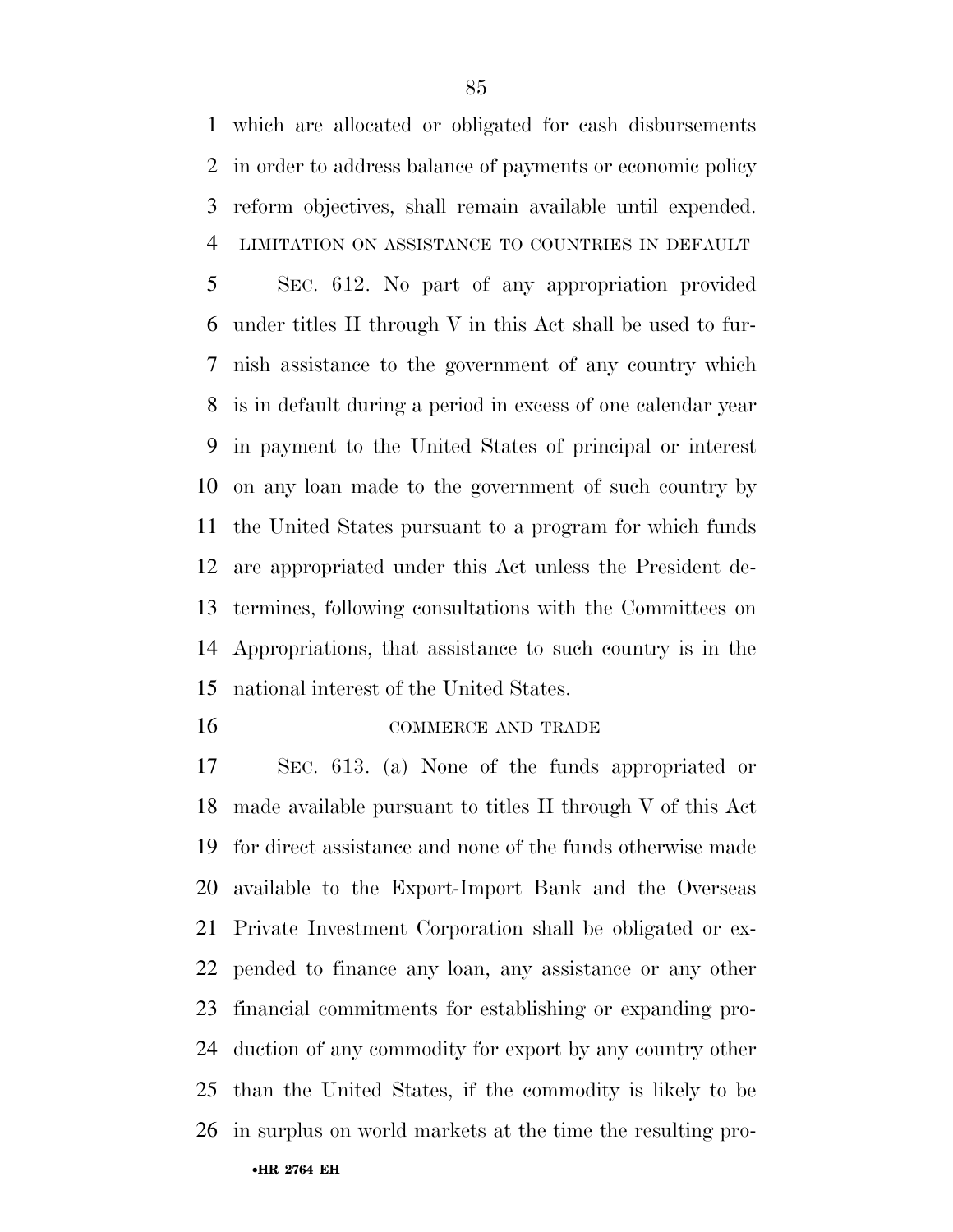ductive capacity is expected to become operative and if the assistance will cause substantial injury to United States producers of the same, similar, or competing commodity: *Provided,* That such prohibition shall not apply to the Ex- port-Import Bank if in the judgment of its Board of Direc- tors the benefits to industry and employment in the United States are likely to outweigh the injury to United States producers of the same, similar, or competing com- modity, and the Chairman of the Board so notifies the Committees on Appropriations.

 (b) None of the funds appropriated by this or any other Act to carry out chapter 1 of part I of the Foreign Assistance Act of 1961 shall be available for any testing or breeding feasibility study, variety improvement or intro- duction, consultancy, publication, conference, or training in connection with the growth or production in a foreign country of an agricultural commodity for export which would compete with a similar commodity grown or pro- duced in the United States: *Provided,* That this subsection shall not prohibit—

 (1) activities designed to increase food security in developing countries where such activities will not have a significant impact on the export of agricul-tural commodities of the United States; or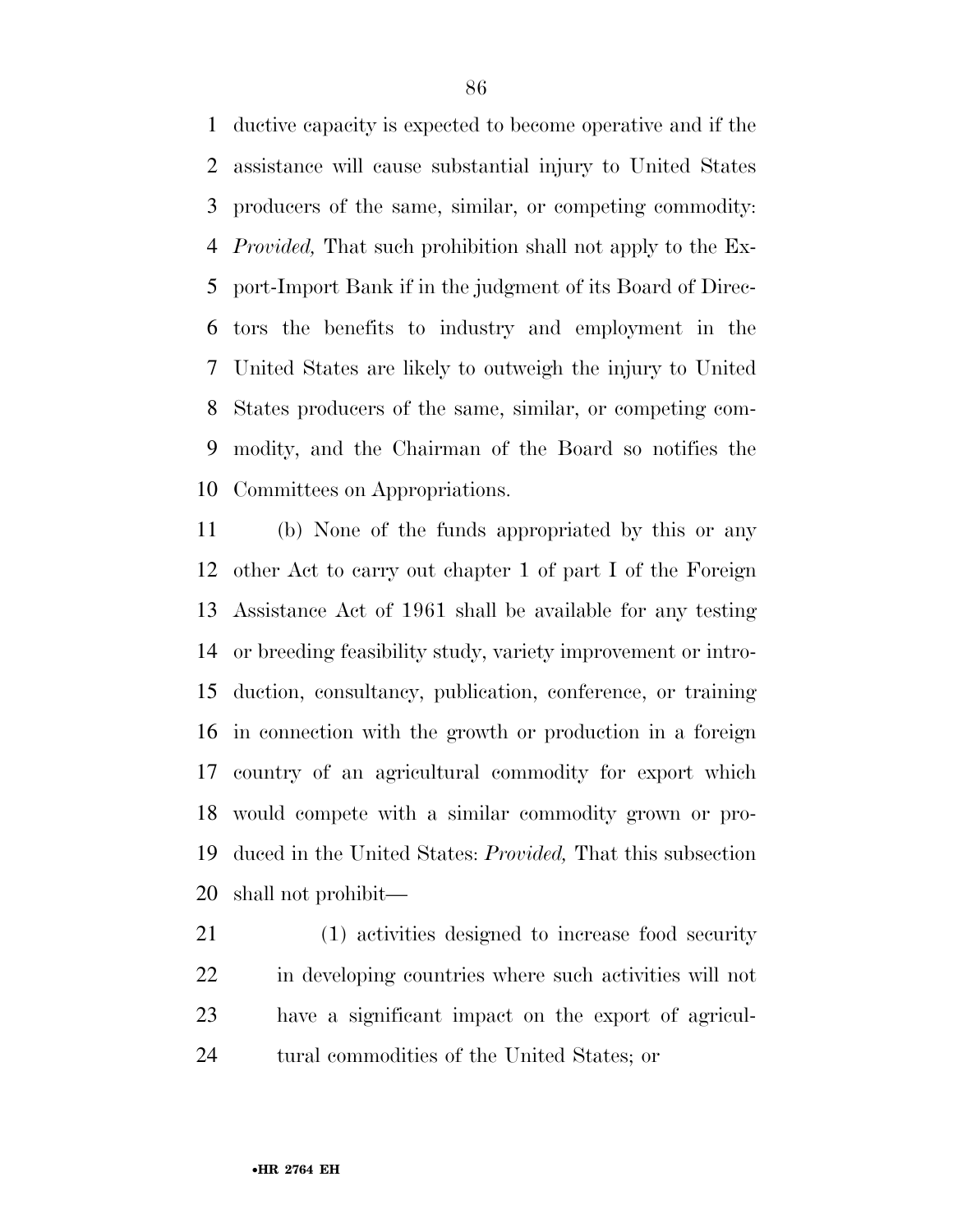(2) research activities intended primarily to benefit American producers.

# SURPLUS COMMODITIES

 SEC. 614. The Secretary of the Treasury shall in- struct the United States Executive Directors of the Inter- national Bank for Reconstruction and Development, the International Development Association, the International Finance Corporation, the Inter-American Development Bank, the International Monetary Fund, the Asian Devel- opment Bank, the Inter-American Investment Corpora- tion, the North American Development Bank, the Euro- pean Bank for Reconstruction and Development, the Afri- can Development Bank, and the African Development Fund to use the voice and vote of the United States to oppose any assistance by these institutions, using funds appropriated or made available pursuant to titles II through V of this Act, for the production or extraction of any commodity or mineral for export, if it is in surplus on world markets and if the assistance will cause substan- tial injury to United States producers of the same, similar, or competing commodity.

REPROGRAMMING NOTIFICATION REQUIREMENTS

•**HR 2764 EH**  SEC. 615. (a) None of the funds made available in this Act, or in prior appropriations Acts to the agencies and departments funded by this Act that remain available for obligation or expenditure in fiscal year 2008, or pro-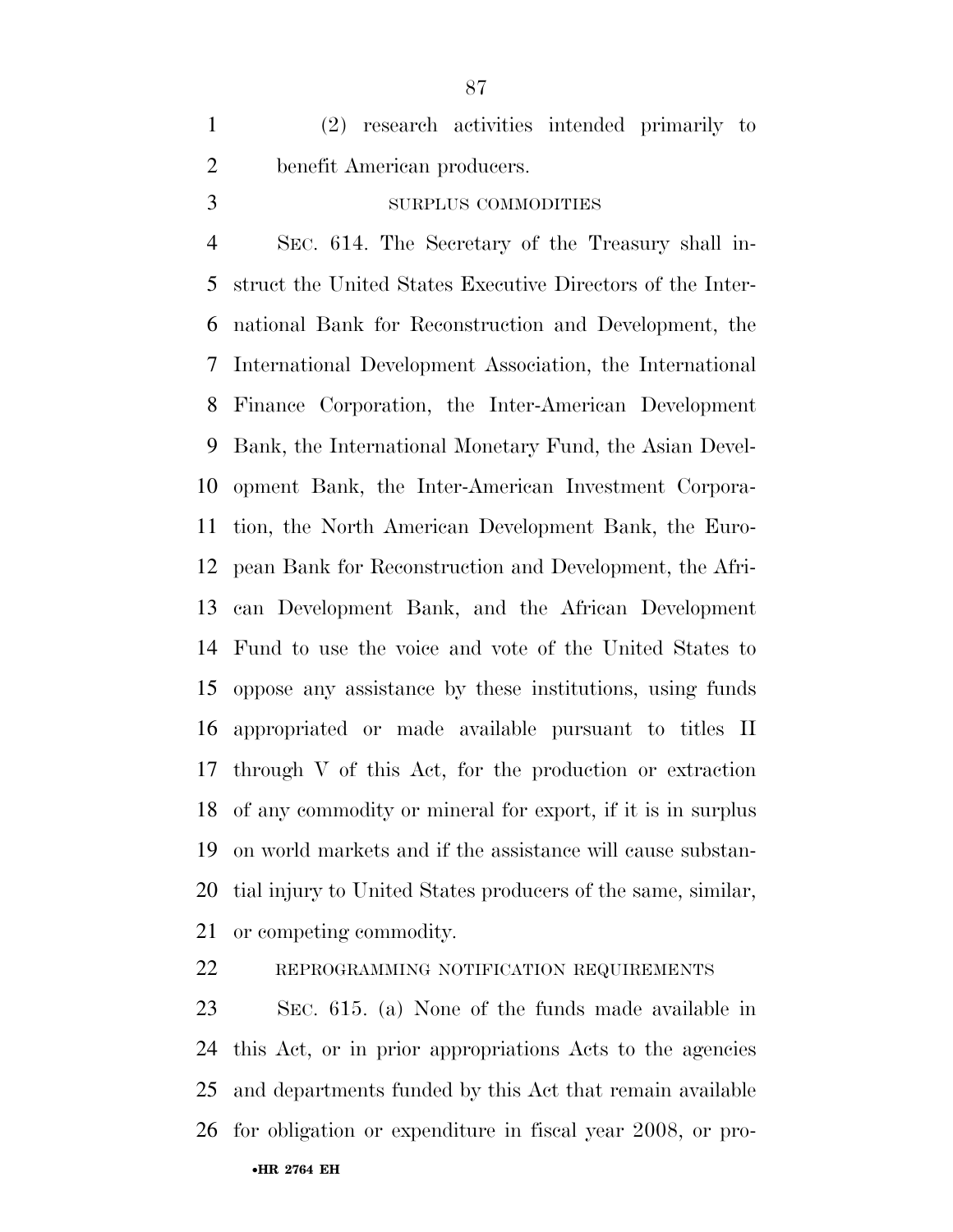vided from any accounts in the Treasury of the United States derived by the collection of fees or of currency reflows or other offsetting collections, or made available by transfer, to the agencies and departments funded by this Act, shall be available for obligation or expenditure through a reprogramming of funds that: (1) creates new programs; (2) eliminates a program, project, or activity; (3) increases funds or personnel by any means for any project or activity for which funds have been denied or restricted; (4) relocates an office or employees; (5) closes or opens a mission or post; (6) reorganizes or renames offices; (7) reorganizes programs or activities; or (8) con- tracts out or privatizes any functions or activities pres- ently performed by Federal employees; unless the Commit- tees on Appropriations are notified 15 days in advance of such reprogramming of funds.

 (b) For the purposes of providing the executive branch with the necessary administrative flexibility, none of the funds provided under title I of this Act, or provided under previous appropriations Acts to the agencies or de- partment funded under title I of this Act that remain available for obligation or expenditure in fiscal year 2008, or provided from any accounts in the Treasury of the United States derived by the collection of fees available to the agencies or department funded by title I of this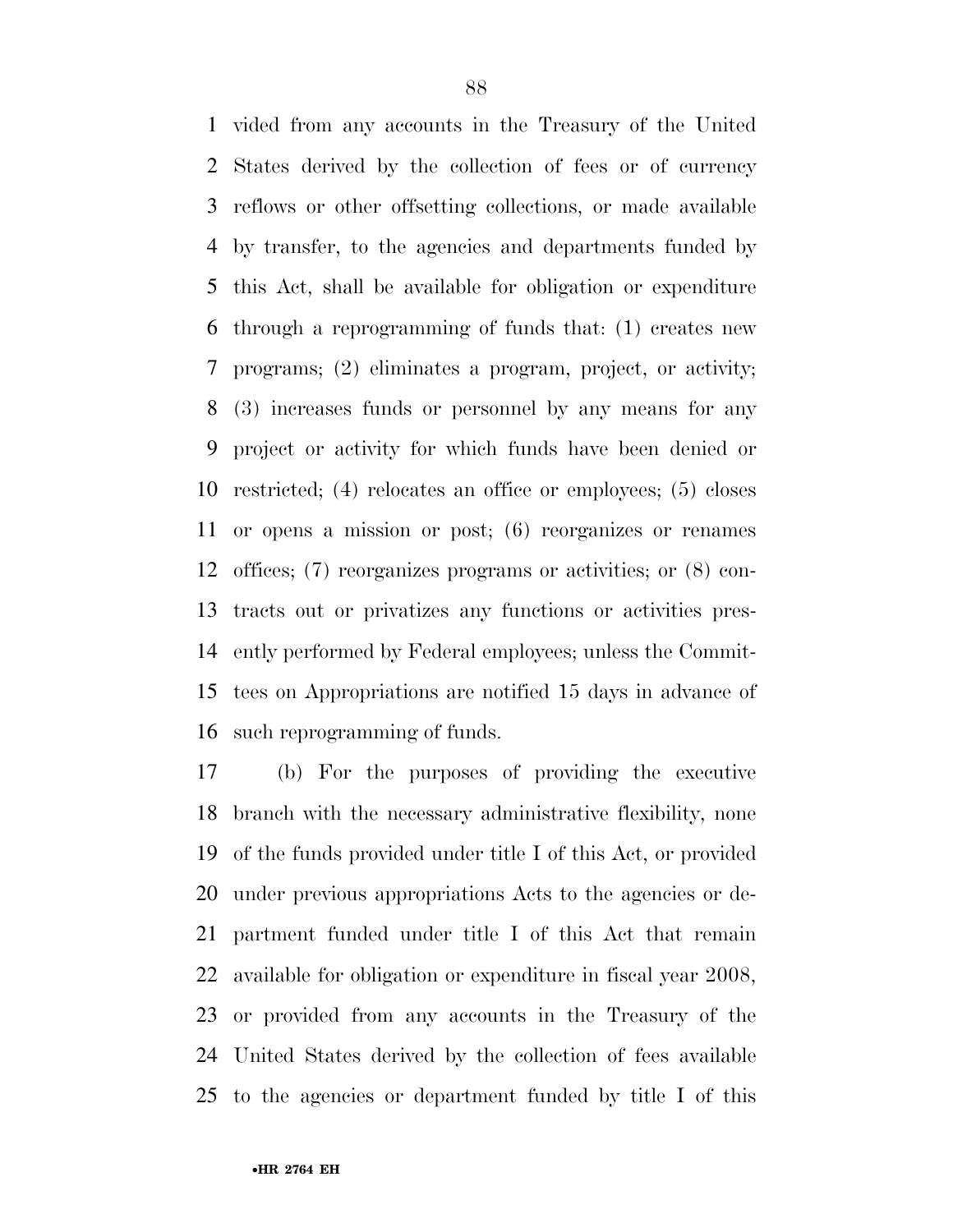Act, shall be available for obligation or expenditure for ac- tivities, programs, or projects through a reprogramming of funds in excess of \$750,000 or ten percent, whichever is less, that: (1) augments existing programs, projects, or activities; (2) reduces by 10 percent funding for any exist- ing program, project, or activity, or numbers of personnel by ten percent as approved by Congress; or (3) results from any general savings, including savings from a reduc- tion in personnel, which would result in a change in exist- ing programs, activities, or projects as approved by Con- gress; unless the Committees on Appropriations are noti- fied 15 days in advance of such reprogramming of funds. (c) For the purposes of providing the executive branch with the necessary administrative flexibility, none of the funds made available in this Act for the headings ''CHILD SURVIVAL AND HEALTH PROGRAMS FUND'', ''DEVELOPMENT ASSISTANCE'', ''INTER- NATIONAL ORGANIZATIONS AND PROGRAMS'', ''TRADE AND DEVELOPMENT AGENCY'', ''INTER- NATIONAL NARCOTICS CONTROL AND LAW EN- FORCEMENT'', ''ANDEAN COUNTERDRUG INITIA- TIVE'', ''ASSISTANCE FOR EASTERN EUROPE AND THE BALTIC STATES'', ''ASSISTANCE FOR THE INDEPENDENT STATES OF THE FORMER SOVIET UNION'', ''ECONOMIC SUPPORT FUND'',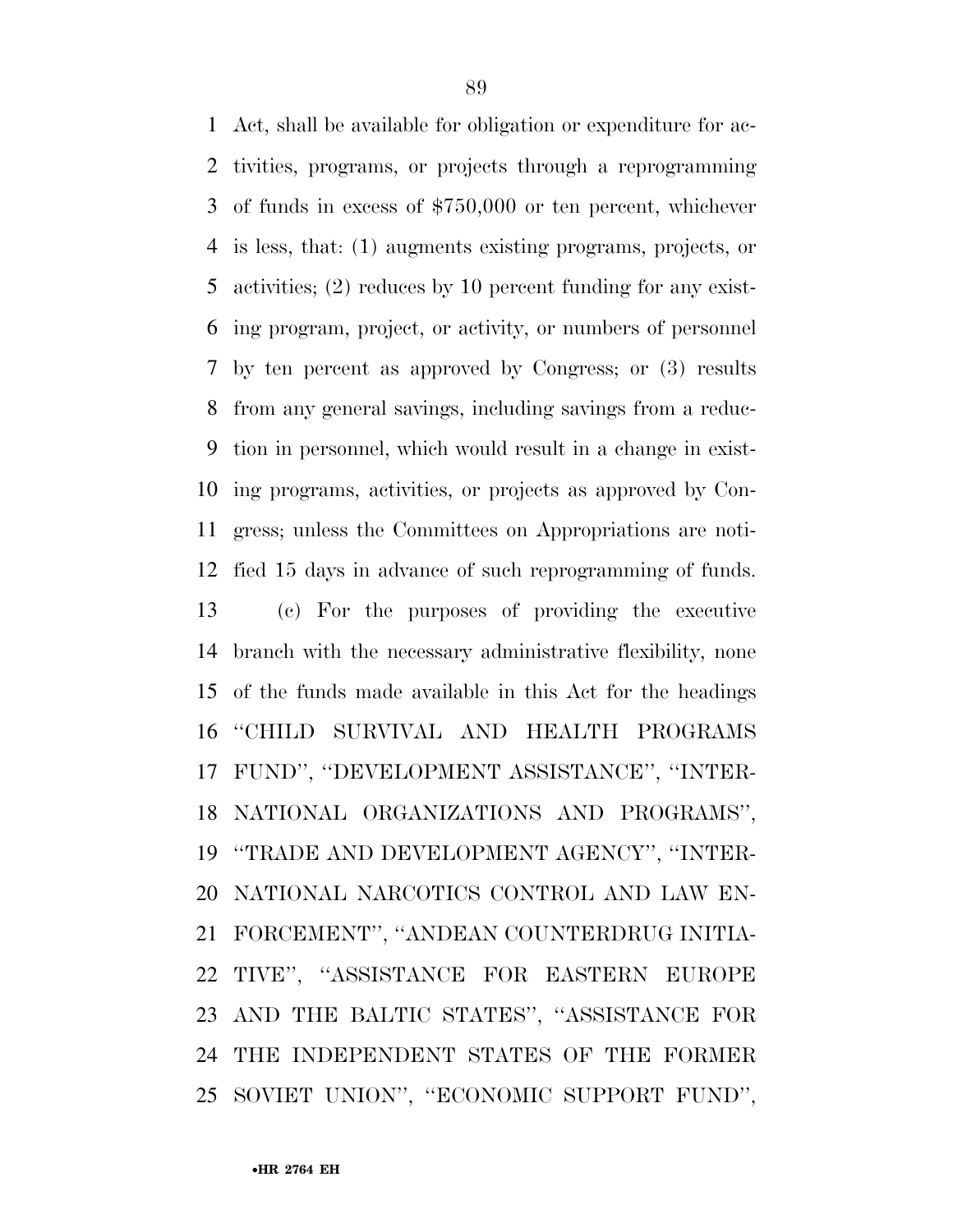''GLOBAL HIV/AIDS INITIATIVE'', ''PEACE- KEEPING OPERATIONS'', ''CAPITAL INVEST- MENT FUND'', ''OPERATING EXPENSES OF THE UNITED STATES AGENCY FOR INTERNATIONAL DEVELOPMENT'', ''OPERATING EXPENSES OF THE UNITED STATES AGENCY FOR INTER- NATIONAL DEVELOPMENT OFFICE OF INSPEC- TOR GENERAL'', ''NONPROLIFERATION, ANTI- TERRORISM, DEMINING AND RELATED PRO- GRAMS'', ''MILLENNIUM CHALLENGE CORPORA- TION'' (by country only), ''FOREIGN MILITARY FI- NANCING PROGRAM'', ''INTERNATIONAL MILI- TARY EDUCATION AND TRAINING'', ''PEACE CORPS'', and ''MIGRATION AND REFUGEE ASSIST- ANCE'', shall be available for obligation for activities, pro- grams, projects, type of materiel assistance, countries, or other operations not justified or in excess of the amount justified to the Committees on Appropriations for obliga- tion under any of these specific headings unless the Com- mittees on Appropriations are notified 15 days in advance: *Provided,* That the President shall not enter into any com- mitment of funds appropriated for the purposes of section 23 of the Arms Export Control Act for the provision of major defense equipment, other than conventional ammu-nition, or other major defense items defined to be aircraft,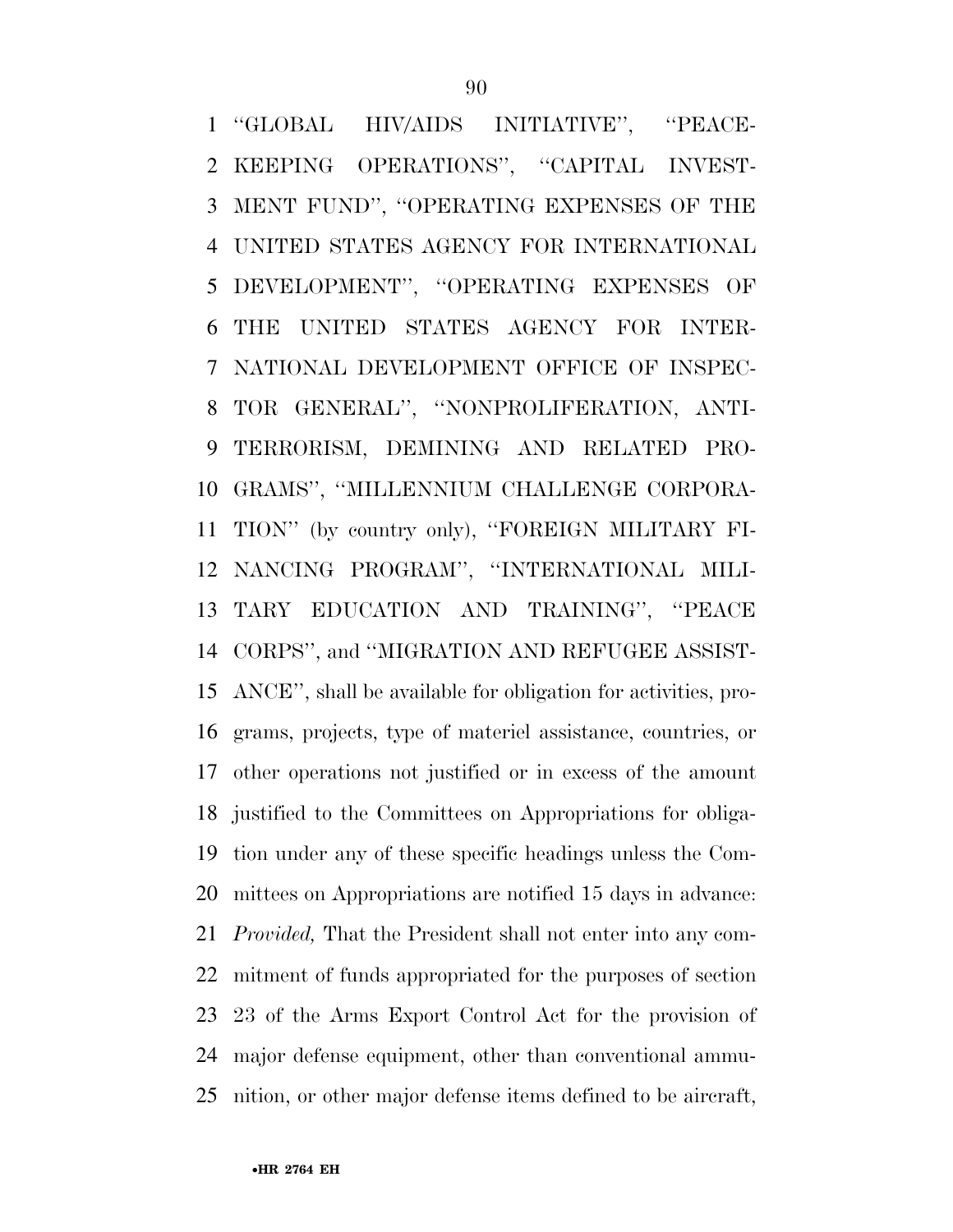ships, missiles, or combat vehicles, not previously justified to Congress or 20 percent in excess of the quantities justi- fied to Congress unless the Committees on Appropriations are notified 15 days in advance of such commitment: *Pro- vided further,* That this paragraph shall not apply to any reprogramming for an activity, program, or project for which funds are appropriated under title III or title IV, of this Act of less than 10 percent of the amount pre- viously justified to the Congress for obligation for such activity, program, or project for the current fiscal year.

 (d) The requirements of this section or any similar provision of this Act or any other Act, including any prior Act requiring notification in accordance with the regular notification procedures of the Committees on Appropria- tions, may be waived if failure to do so would pose a sub- stantial risk to human health or welfare: *Provided,* That in case of any such waiver, notification to the Congress, or the appropriate Congressional committees, shall be pro- vided as early as practicable, but in no event later than 3 days after taking the action to which such notification requirement was applicable, in the context of the cir- cumstances necessitating such waiver: *Provided further,*  That any notification provided pursuant to such a waiver shall contain an explanation of the emergency cir-cumstances.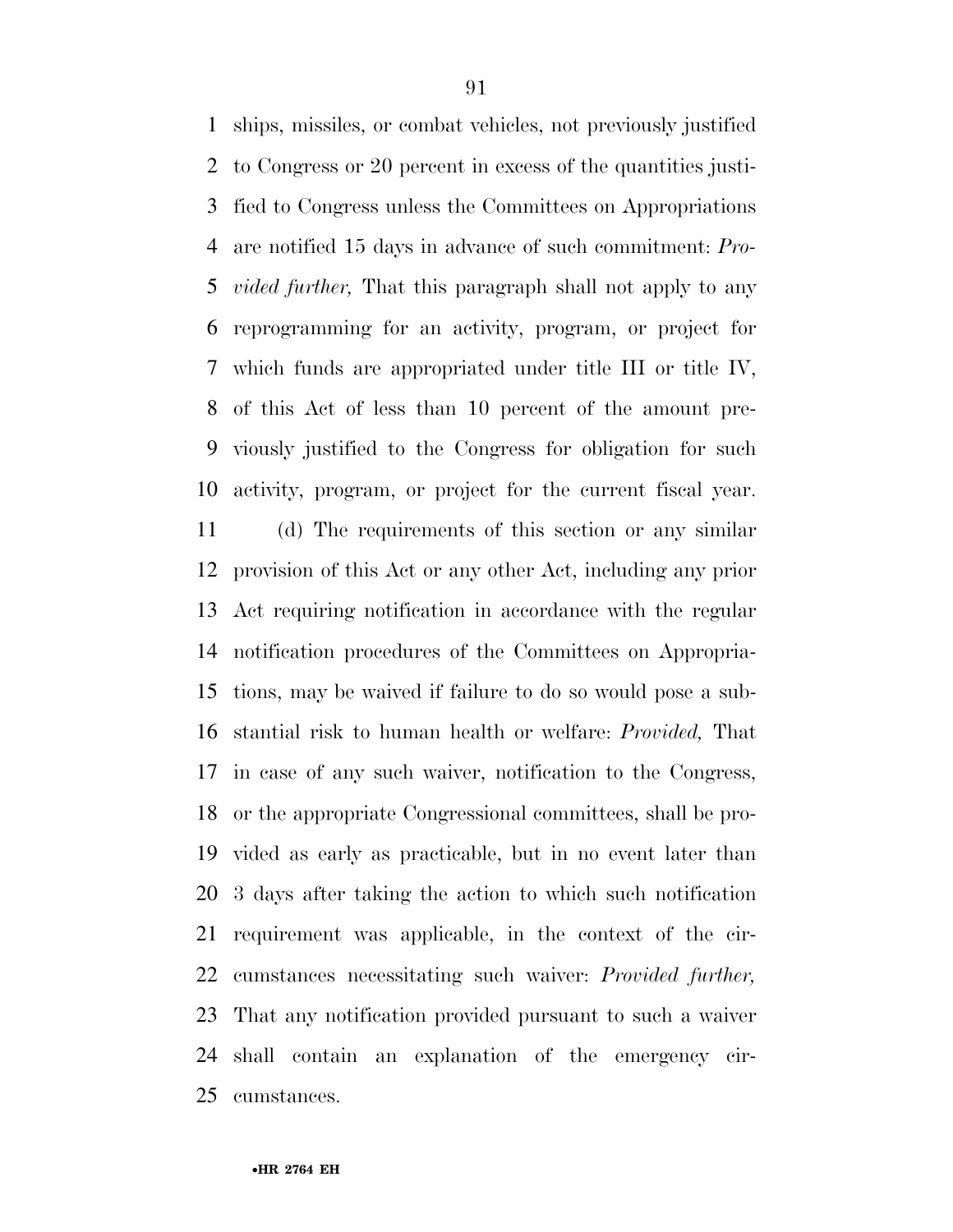SEC. 616. Subject to the regular notification proce- dures of the Committees on Appropriations, funds appro- priated under titles II through V of this Act or any pre- viously enacted Act making appropriations for foreign op- erations, export financing, and related programs, which are returned or not made available for organizations and programs because of the implementation of section 307(a) of the Foreign Assistance Act of 1961, shall remain avail-able for obligation until September 30, 2009.

INDEPENDENT STATES OF THE FORMER SOVIET UNION

 SEC. 617. (a) None of the funds appropriated under the heading ''ASSISTANCE FOR THE INDE- PENDENT STATES OF THE FORMER SOVIET UNION'' shall be made available for assistance for a gov- ernment of an Independent State of the former Soviet Union if that government directs any action in violation of the territorial integrity or national sovereignty of any other Independent State of the former Soviet Union, such as those violations included in the Helsinki Final Act: *Pro- vided,* That such funds may be made available without re- gard to the restriction in this subsection if the President determines that to do so is in the national security interest of the United States.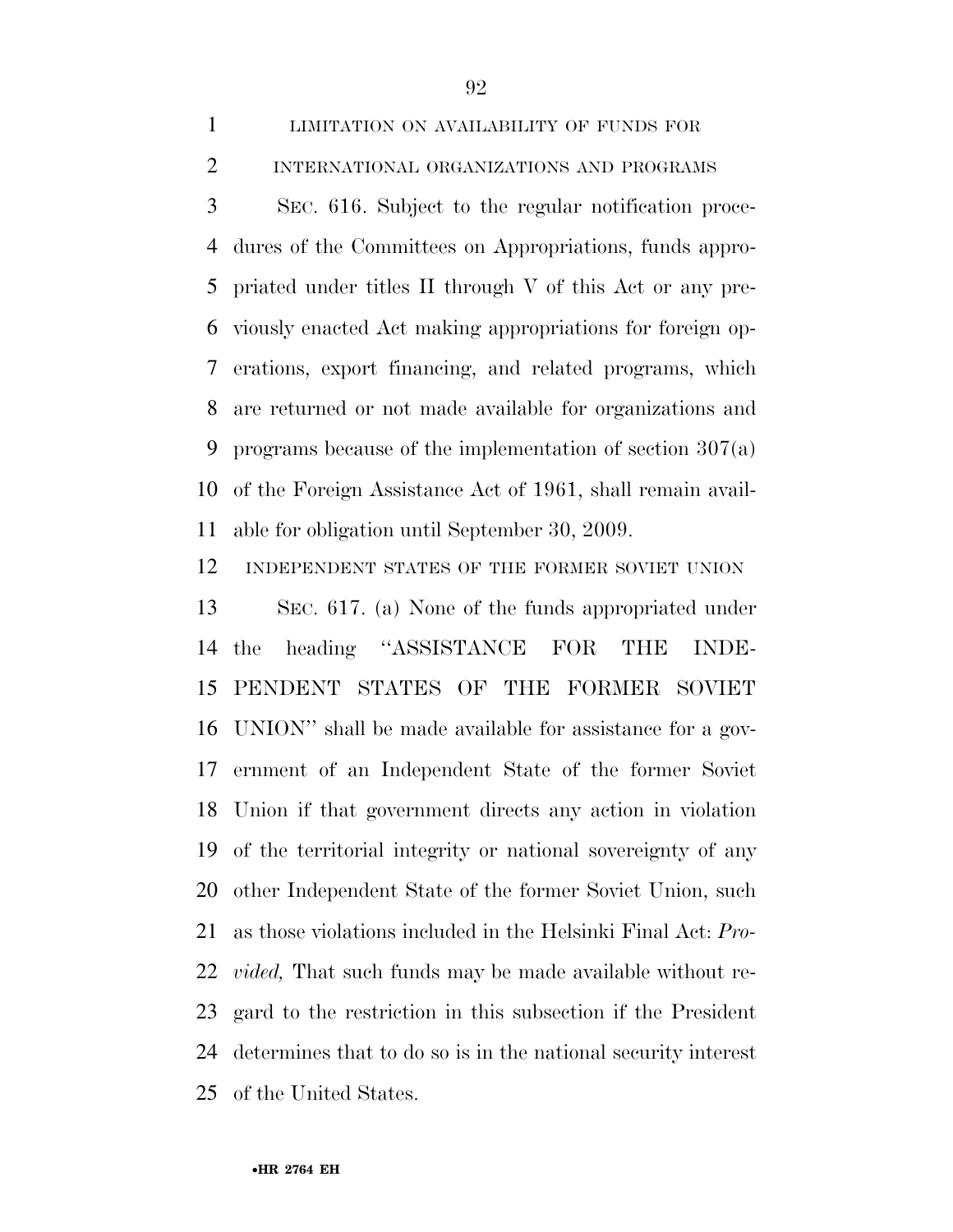(b) None of the funds appropriated under the heading ''ASSISTANCE FOR THE INDEPENDENT STATES OF THE FORMER SOVIET UNION'' shall be made available for any state to enhance its military capability: *Provided,* That this restriction does not apply to demili-tarization, demining or nonproliferation programs.

 (c) Funds appropriated under the heading ''ASSIST- ANCE FOR THE INDEPENDENT STATES OF THE FORMER SOVIET UNION'' for the Russian Federation, Armenia, and Uzbekistan shall be subject to the regular notification procedures of the Committees on Appropria-tions.

 (d) Funds made available in this Act for assistance for the Independent States of the former Soviet Union shall be subject to the provisions of section 117 (relating to environment and natural resources) of the Foreign As-sistance Act of 1961.

 (e) In issuing new task orders, entering into con- tracts, or making grants, with funds appropriated by this Act or prior appropriations Acts under the heading ''AS- SISTANCE FOR THE INDEPENDENT STATES OF THE FORMER SOVIET UNION'' and under com- parable headings in prior appropriations Acts, for projects or activities that have as one of their primary purposes the fostering of private sector development, the Coordi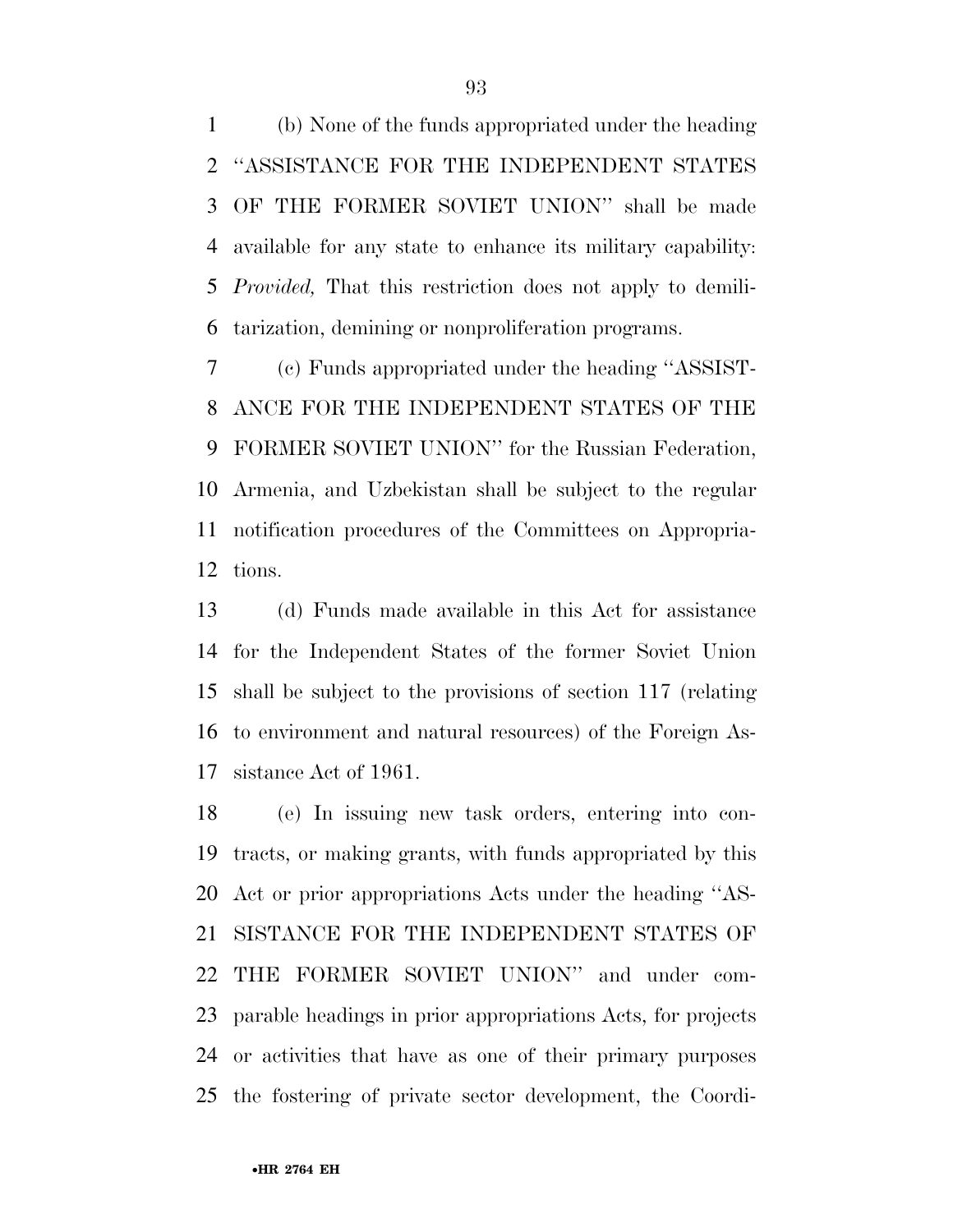nator for United States Assistance to Europe and Eurasia and the implementing agency shall encourage the partici- pation of and give significant weight to contractors and grantees who propose investing a significant amount of their own resources (including volunteer services and in-kind contributions) in such projects and activities.

# PROHIBITION ON FUNDING FOR ABORTIONS AND INVOLUNTARY STERILIZATION

•**HR 2764 EH**  SEC. 618. None of the funds made available to carry out part I of the Foreign Assistance Act of 1961, as amended, may be used to pay for the performance of abor- tions as a method of family planning or to motivate or coerce any person to practice abortions. None of the funds made available to carry out part I of the Foreign Assist- ance Act of 1961, as amended, may be used to pay for the performance of involuntary sterilization as a method of family planning or to coerce or provide any financial incentive to any person to undergo sterilizations. None of the funds made available to carry out part I of the Foreign Assistance Act of 1961, as amended, may be used to pay for any biomedical research which relates in whole or in part, to methods of, or the performance of, abortions or involuntary sterilization as a means of family planning. None of the funds made available to carry out part I of the Foreign Assistance Act of 1961, as amended, may be obligated or expended for any country or organization if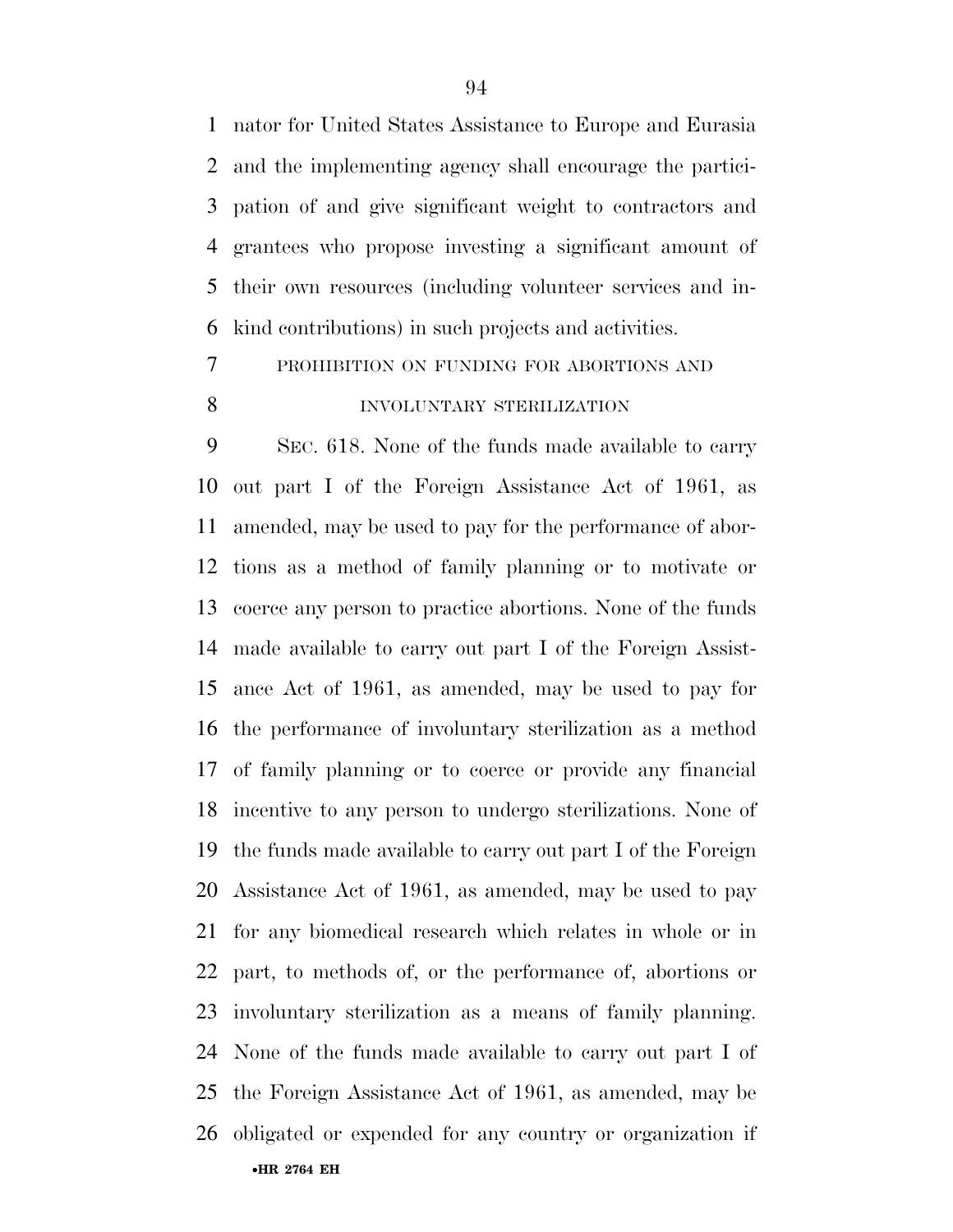the President certifies that the use of these funds by any such country or organization would violate any of the above provisions related to abortions and involuntary steri-lizations.

 STATEMENT SEC. 619. (a) Funds provided in this Act for the fol- lowing accounts shall be made available for programs and countries in the amounts contained in the respective tables included in the report accompanying this Act:

**"ECONOMIC SUPPORT FUND":**  ''ASSISTANCE FOR EASTERN EUROPE 12 AND THE BALTIC STATES"; ''ASSISTANCE FOR THE INDEPENDENT STATES OF THE FORMER SOVIET UNION''; 15 "ANDEAN COUNTERDRUG INITIATIVE"; ''NONPROLIFERATION, ANTI-TER-RORISM, DEMINING AND RELATED PRO-

GRAMS'';

 ''FOREIGN MILITARY FINANCING PRO-GRAM''; and

 ''INTERNATIONAL ORGANIZATIONS AND PROGRAMS''.

 (b) Any proposed increases or decreases to the amounts contained in such tables in the accompanying re-port shall be subject to the regular notification procedures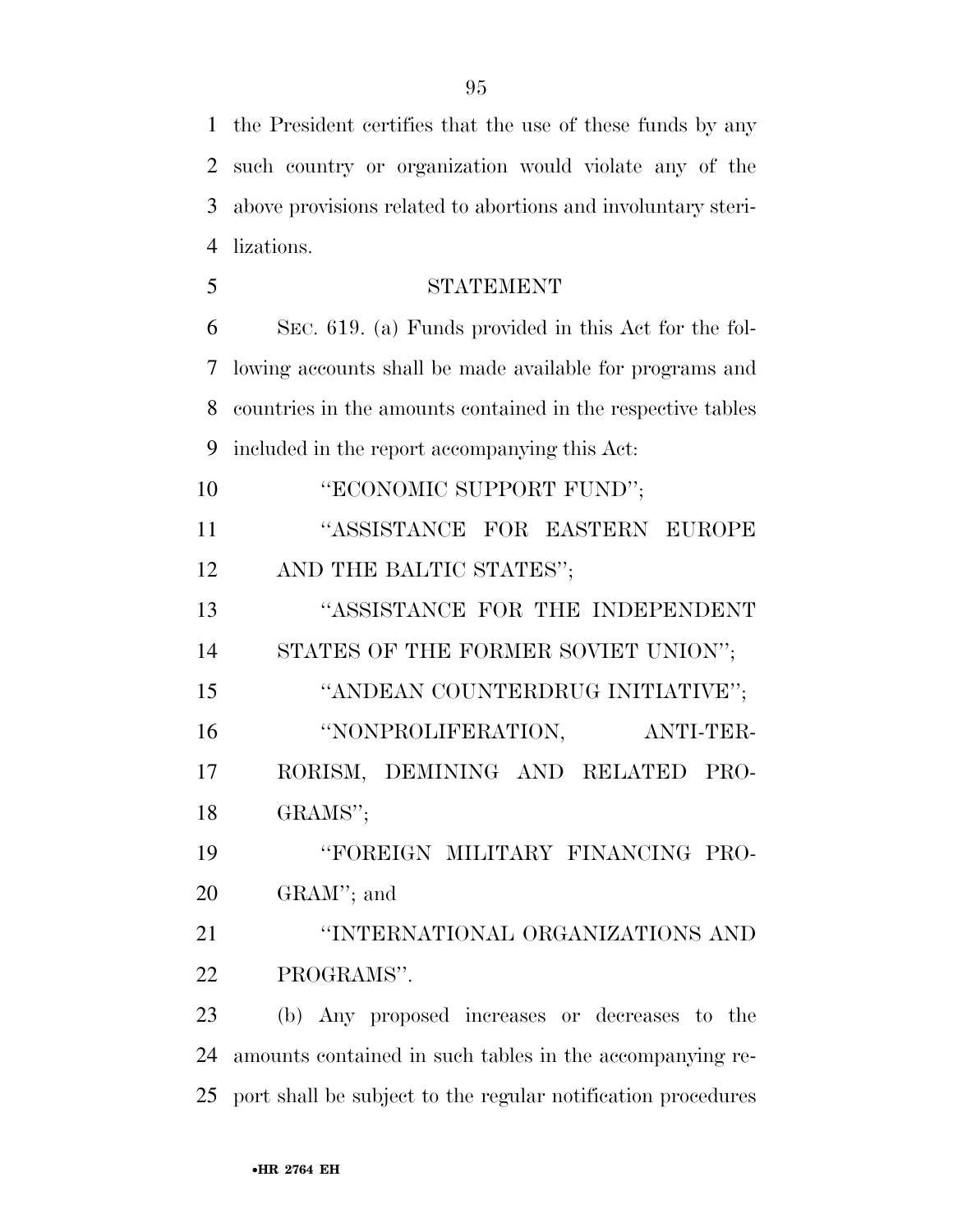of the Committees on Appropriations and section 634A of the Foreign Assistance Act of 1961.

3 SPECIAL NOTIFICATION REQUIREMENTS

 SEC. 620. None of the funds appropriated under ti- tles II through V of this Act shall be obligated or expended for assistance for Serbia, Sudan, Zimbabwe, Pakistan, or Cambodia except as provided through the regular notifica-tion procedures of the Committees on Appropriations.

DEFINITION OF PROGRAM, PROJECT, AND ACTIVITY

 SEC. 621. For the purpose of titles II through V of this Act ''program, project, and activity'' shall be defined at the appropriations Act account level and shall include all appropriations and authorizations Acts funding direc- tives, ceilings, and limitations with the exception that for the following accounts: ''ECONOMIC SUPPORT FUND'' and ''FOREIGN MILITARY FINANCING PROGRAM'', ''program, project, and activity'' shall also be considered to include country, regional, and central pro- gram level funding within each such account; for the devel- opment assistance accounts of the United States Agency for International Development ''program, project, and ac- tivity'' shall also be considered to include central, country, regional, and program level funding, either as—

(1) justified to the Congress; or

•**HR 2764 EH**  (2) allocated by the executive branch in accord-ance with a report, to be provided to the Committees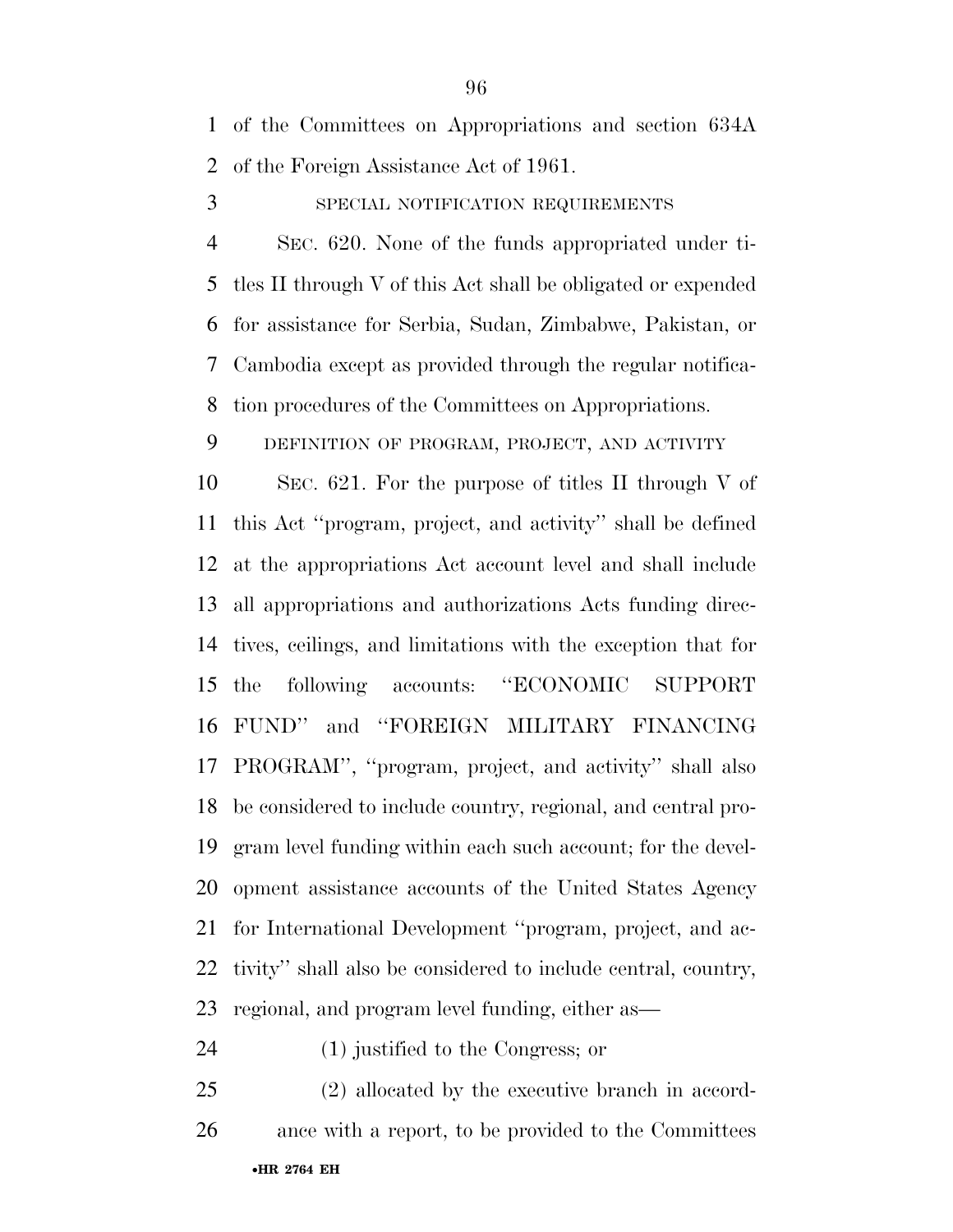on Appropriations within 30 days of the enactment of this Act, as required by section 653(a) of the For-eign Assistance Act of 1961.

# CHILD SURVIVAL AND HEALTH ACTIVITIES

•**HR 2764 EH**  SEC. 622. Up to \$13,500,000 of the funds made available by this Act in title III for assistance under the heading ''CHILD SURVIVAL AND HEALTH PRO- GRAMS FUND'' account, may be used to reimburse United States Government agencies, agencies of State gov- ernments, institutions of higher learning, and private and voluntary organizations for the full cost of individuals (in- cluding for the personal services of such individuals) de- tailed or assigned to, or contracted by, as the case may be, the United States Agency for International Develop- ment for the purpose of carrying out activities under that heading: *Provided,* That up to \$3,500,000 of the funds made available by this Act for assistance under the head- ing ''DEVELOPMENT ASSISTANCE'' may be used to reimburse such agencies, institutions, and organizations for such costs of such individuals carrying out other devel- opment assistance activities: *Provided further,* That funds appropriated by titles III and IV of this Act that are made available for assistance for child survival activities or dis- ease programs including activities relating to research on, and the prevention, treatment and control of, HIV/AIDS may be made available notwithstanding any other provi-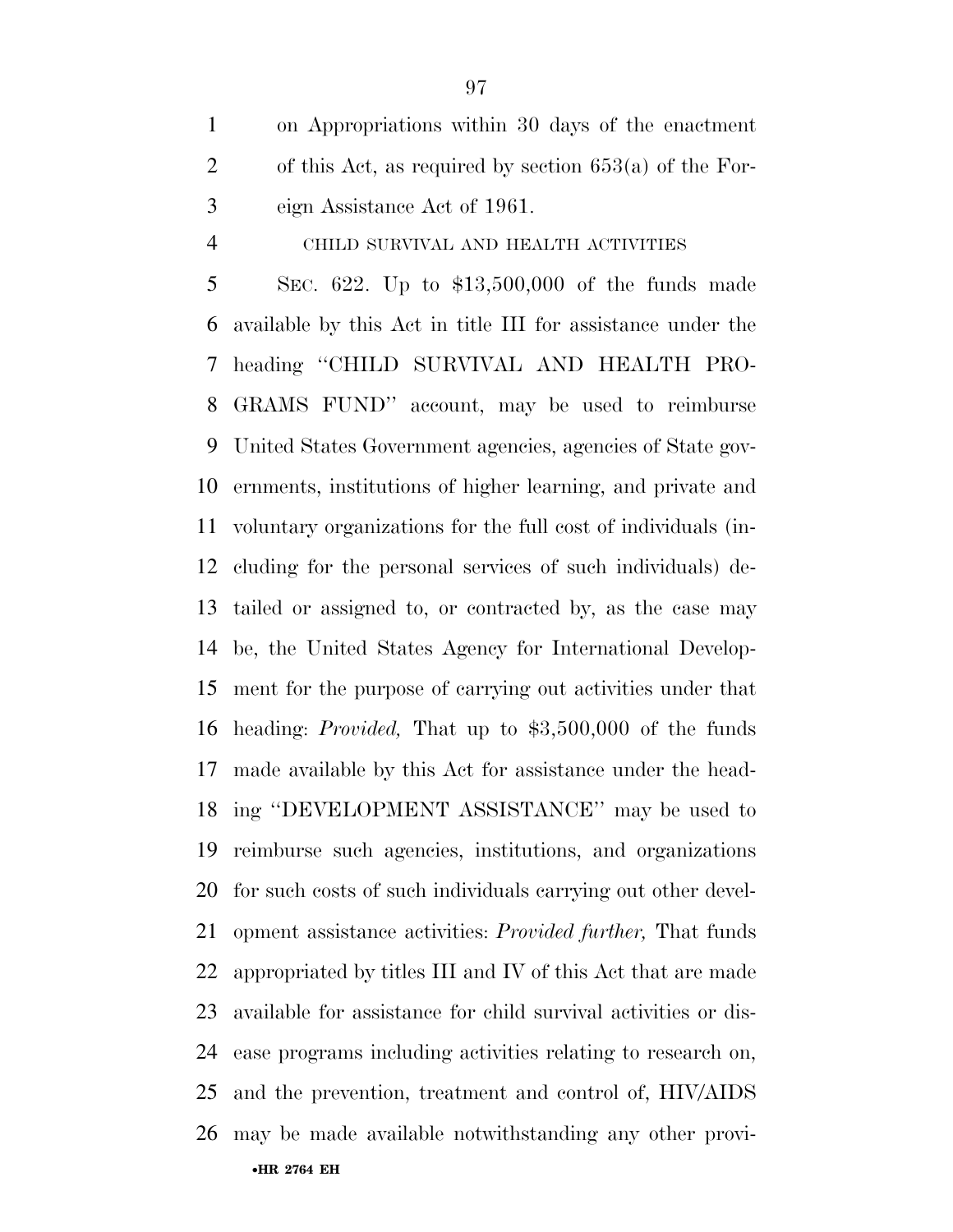sion of law except for the provisions under the heading ''CHILD SURVIVAL AND HEALTH PROGRAMS FUND'' and the United States Leadership Against HIV/ AIDS, Tuberculosis, and Malaria Act of 2003 (117 Stat. 711; 22 U.S.C. 7601 et seq.), as amended: *Provided fur- ther,* That of the funds appropriated under title III and IV of this Act , not less than \$441,000,000 shall be made available for family planning/reproductive health: *Provided further*, That, in order to prevent unintended pregnancies, abortions, and the transmission of sexually transmitted in- fections, including HIV/AIDS, no contract or grant for the exclusive purpose of providing donated contraceptives in developing countries shall be denied to any nongovern- mental organization solely on the basis of the policy con- tained in the President's March 28, 2001, Memorandum to the Administrator of the United States Agency for International Development with respect to providing con- traceptives in developing countries, or any comparable ad- ministration policy regarding the provision of contracep-tives.

#### 21 AFGHANISTAN

•**HR 2764 EH**  SEC. 623. Of the funds appropriated under titles III and IV of this Act, not less than \$1,057,050,000 shall be made available for humanitarian, reconstruction, and related assistance for Afghanistan: *Provided,* That of the funds made available pursuant to this section, \$3,000,000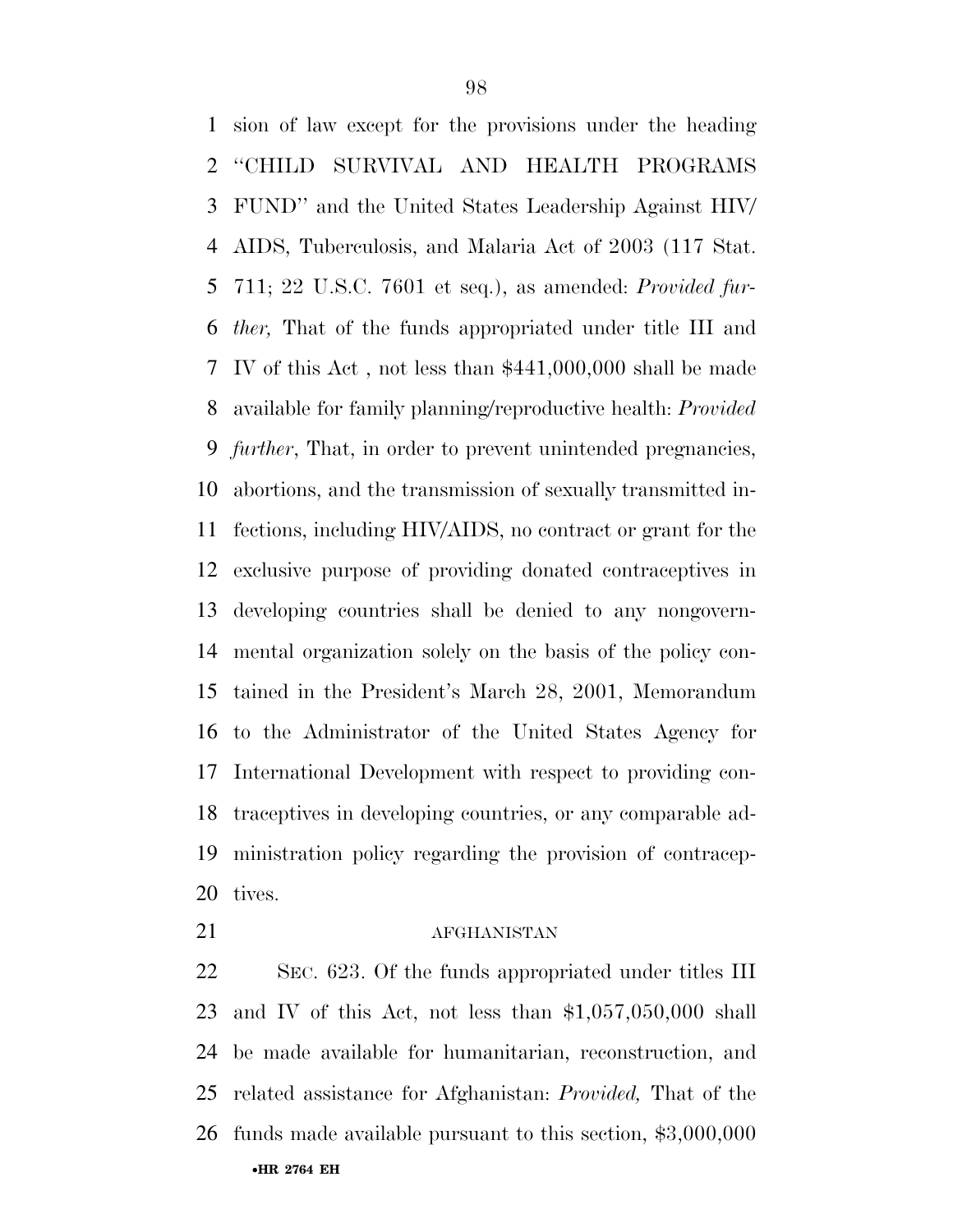should be made available for reforestation activities: *Pro- vided further,* That funds made available pursuant to the previous proviso should be matched, to the maximum ex- tent possible, with contributions from American and Af- ghan businesses: *Provided further,* That of the funds allo- cated for assistance for Afghanistan from this Act not less than \$75,000,000 shall be made available to support pro- grams that directly address the needs of Afghan women and girls, including for the Afghan Independent Human Rights Commission, the Afghan Ministry of Women's Af- fairs, and for women-led nonprofit organizations in Af-ghanistan.

# 13 NOTIFICATION ON EXCESS DEFENSE EQUIPMENT

•**HR 2764 EH**  SEC. 624. Prior to providing excess Department of Defense articles in accordance with section 516(a) of the Foreign Assistance Act of 1961, the Department of De- fense shall notify the Committees on Appropriations to the same extent and under the same conditions as are other committees pursuant to subsection (f) of that section: *Pro- vided,* That before issuing a letter of offer to sell excess defense articles under the Arms Export Control Act, the Department of Defense shall notify the Committees on Appropriations in accordance with the regular notification procedures of such Committees if such defense articles are significant military equipment (as defined in section 47(9) of the Arms Export Control Act) or are valued (in terms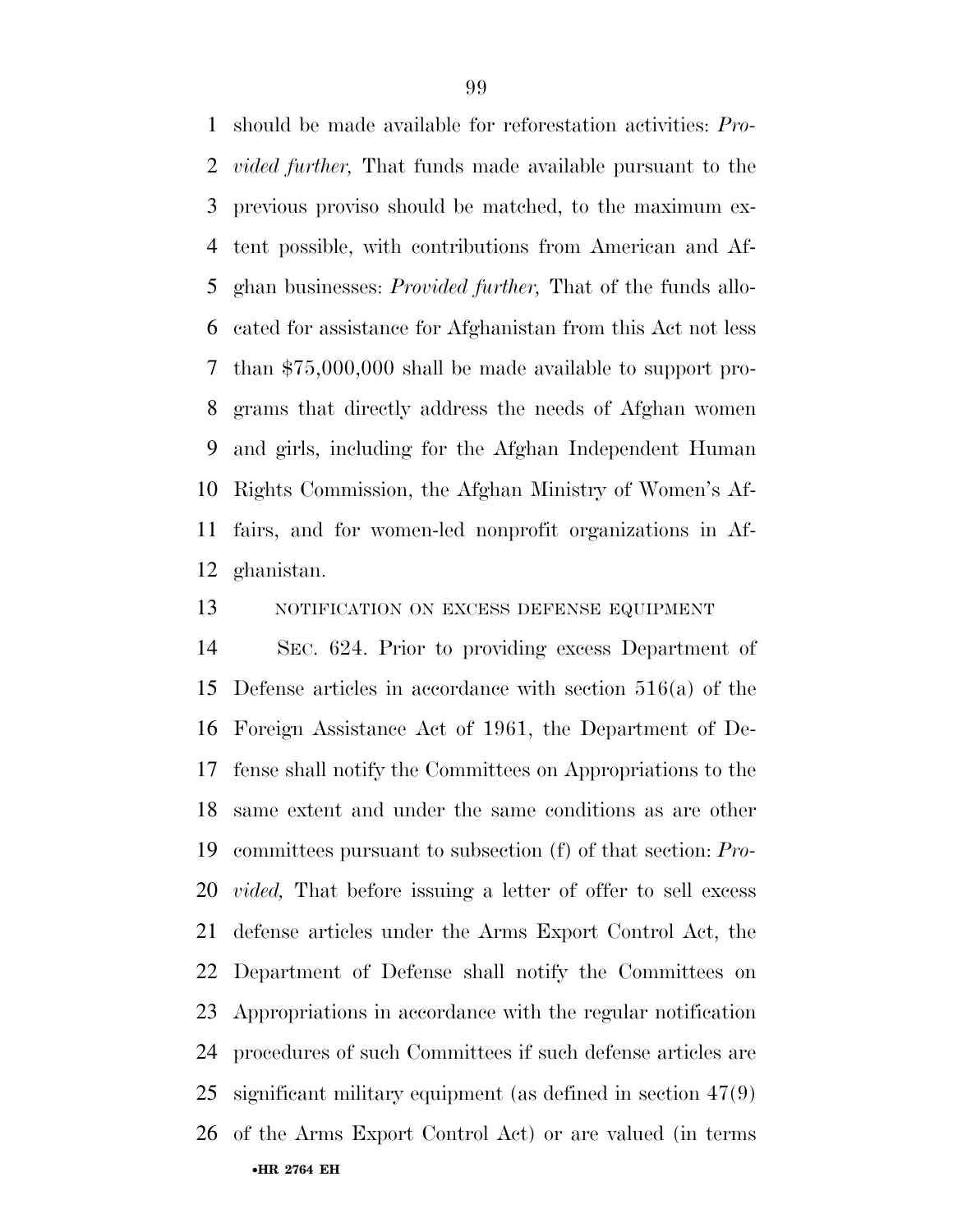of original acquisition cost) at \$7,000,000 or more, or if notification is required elsewhere in this Act for the use of appropriated funds for specific countries that would re- ceive such excess defense articles: *Provided further,* That such Committees shall also be informed of the original ac-quisition cost of such defense articles.

# GLOBAL FUND ACCOUNTABILITY

 SEC. 625. (a) Notwithstanding any other provision of this Act, 20 percent of the funds that are appropriated by this Act for a contribution to support the Global Fund to Fight AIDS, Tuberculosis and Malaria (the ''Global Fund'') shall be withheld from obligation to the Global Fund until the Secretary of State certifies to the Commit-tees on Appropriations that the Global Fund—

 (1) is releasing incremental disbursements only if grantees demonstrate progress against clearly de-fined performance indicators;

 (2) is providing support and oversight to coun- try-level entities, such as country coordinating mech- anisms, principal recipients, and Local Fund Agents (LFAs), to enable them to fulfill their mandates;

 (3) has a full-time, professional, independent Office of Inspector General that is fully operational;

 (4) requires LFAs to assess whether a principal recipient has the capacity to oversee the activities of sub-recipients;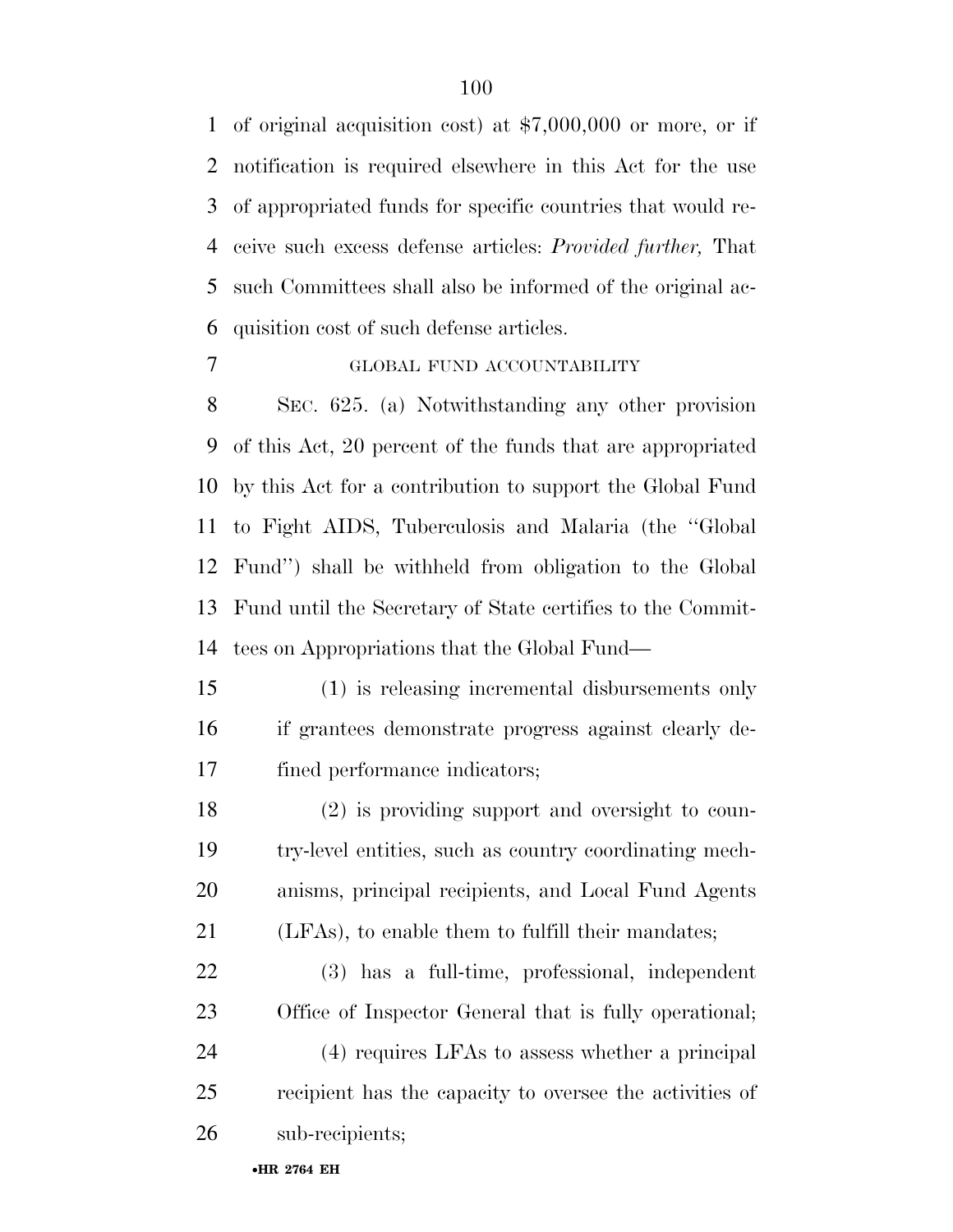| $\mathbf{1}$   | (5) is making progress toward implementing a           |
|----------------|--------------------------------------------------------|
| $\overline{2}$ | reporting system that breaks down grantee budget       |
| 3              | allocations by programmatic activity;                  |
| $\overline{4}$ | (6) has adopted a policy on the public release         |
| 5              | of documents produced by the Office of the Inspec-     |
| 6              | tor General;                                           |
| 7              | (7) is tracking and encouraging the involvement        |
| 8              | of civil society, including faith-based organizations, |
| 9              | in country coordinating mechanisms and program         |
| 10             | implementation; and                                    |
| 11             | (8) has provided to the Secretary of State a re-       |
| 12             | port on faith-based organizations as described in      |
| 13             | subsection (b).                                        |
| 14             | (b) The report referred to in subsection $(a)(8)$ is a |
| 15             | report that provides a description and assessment of   |
| 16             | grants and sub-grants provided by the Global Fund to   |
| 17             | faith-based organizations. The report shall include—   |
| 18             | $(1)$ on a county-by-country basis—                    |
| 19             | $(A)$ a description of the amount of grants            |
| 20             | and sub-grants provided to faith-based organi-         |
| 21             | zations; and                                           |
| 22             | (B) an assessment of the extent to which               |
| 23             | faith-based organizations have been or are in-         |
| 24             | volved in the Country Coordinating Mechanism           |
| 25             | (CCM) process of the Global Fund; and                  |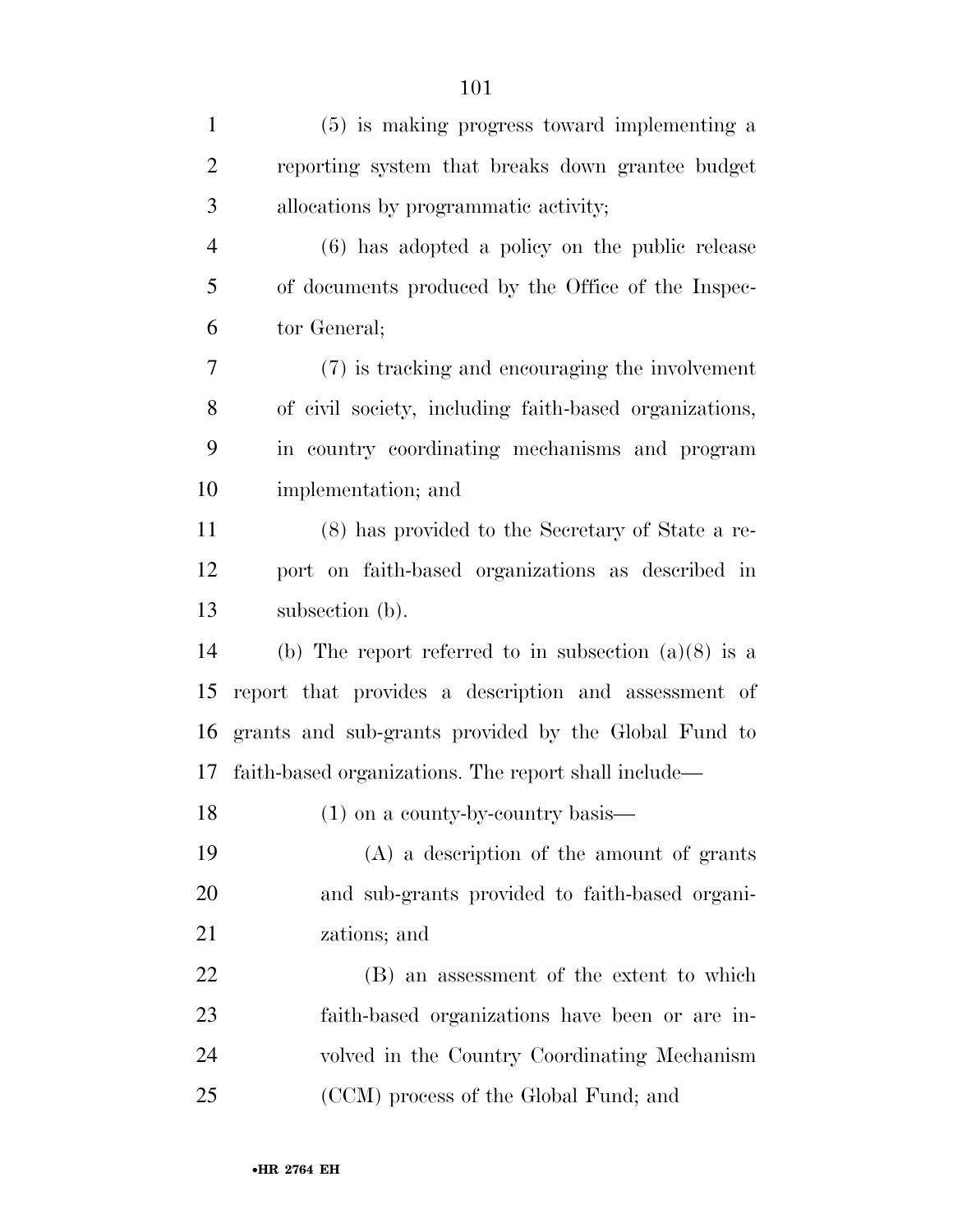| $\mathbf{1}$   | $(2)$ a description of actions the Global Fund                 |
|----------------|----------------------------------------------------------------|
| $\overline{2}$ | has taken and will take to enhance the involvement             |
| 3              | of faith-based organizations in the CCM process,               |
| $\overline{4}$ | particularly in countries in which the involvement of          |
| 5              | faith-based organizations has been underrepresented.           |
| 6              | PROHIBITION ON BILATERAL ASSISTANCE TO TERRORIST               |
| $\tau$         | <b>COUNTRIES</b>                                               |
| 8              | SEC. 626. (a) Funds appropriated for bilateral assist-         |
| 9              | ance under any heading of this Act and funds appro-            |
| 10             | priated under any such heading in a provision of law en-       |
| 11             | acted prior to the enactment of this Act, shall not be made    |
| 12             | available to any country which the President determines—       |
| 13             | (1) grants sanctuary from prosecution to any                   |
| 14             | individual or group which has committed an act of              |
| 15             | international terrorism; or                                    |
| 16             | (2) otherwise supports international terrorism.                |
| 17             | (b) The President may waive the application of sub-            |
|                | 18 section (a) to a country if the President determines that   |
| 19             | national security or humanitarian reasons justify such         |
|                | 20 waiver. The President shall publish each waiver in the      |
| 21             | Federal Register and, at least 15 days before the waiver       |
| 22             | takes effect, shall notify the Committees on Appropria-        |
| 23             | tions of the waiver (including the justification for the waiv- |
|                | 24 er) in accordance with the regular notification procedures  |
|                |                                                                |

of the Committees on Appropriations.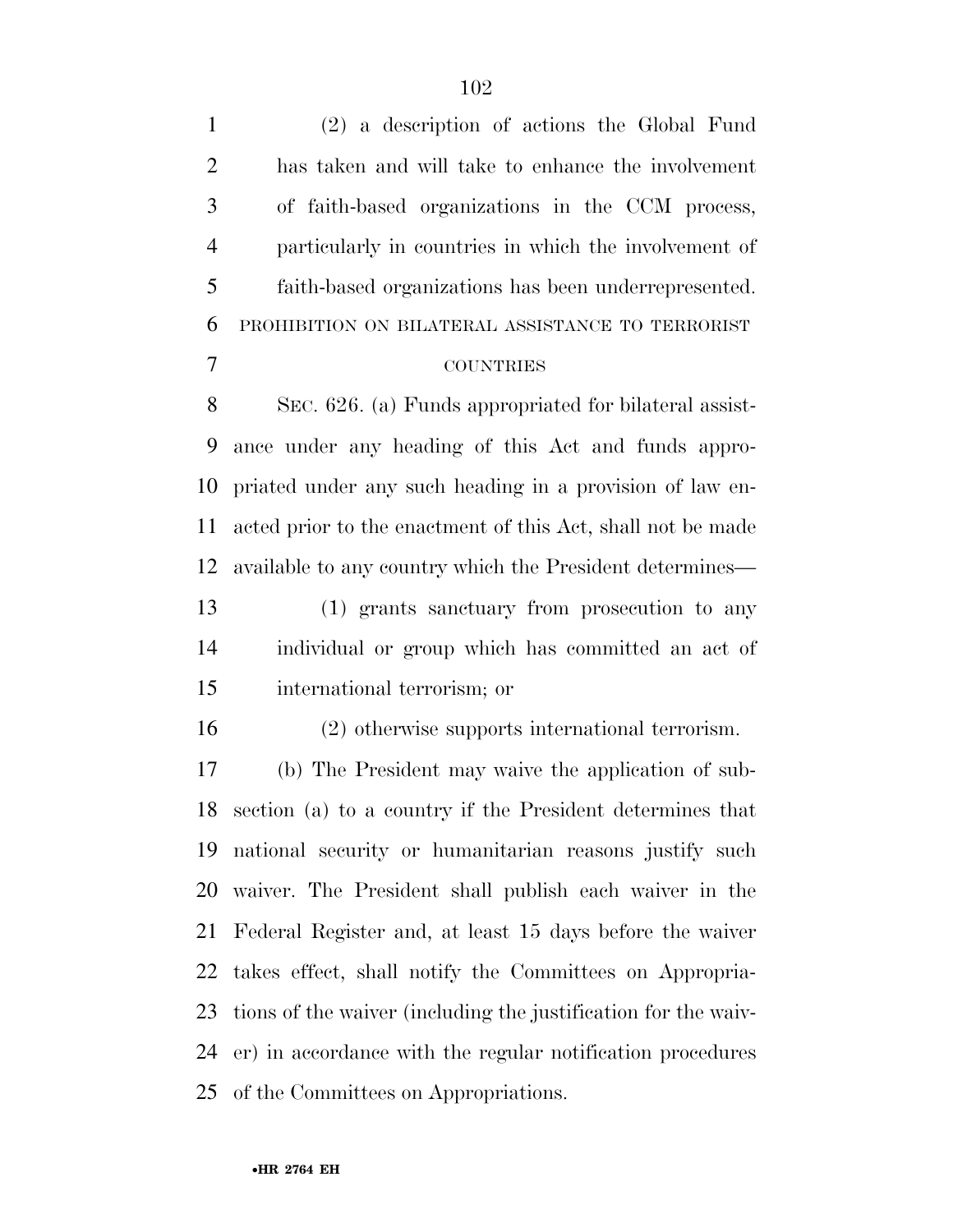## DEBT-FOR-DEVELOPMENT

 SEC. 627. In order to enhance the continued partici- pation of nongovernmental organizations in debt-for-devel- opment and debt-for-nature exchanges, a nongovern- mental organization which is a grantee or contractor of the United States Agency for International Development may place in interest bearing accounts local currencies which accrue to that organization as a result of economic assistance provided under title III of this Act and, subject to the regular notification procedures of the Committees on Appropriations, any interest earned on such investment shall be used for the purpose for which the assistance was provided to that organization.

#### SEPARATE ACCOUNTS

 SEC. 628. (a) SEPARATE ACCOUNTS FOR LOCAL CURRENCIES.—

 (1) If assistance is furnished to the government of a foreign country under chapters 1 and 10 of part I or chapter 4 of part II of the Foreign Assistance Act of 1961 under agreements which result in the generation of local currencies of that country, the Administrator of the United States Agency for International Development shall—

 (A) require that local currencies be depos- ited in a separate account established by that government;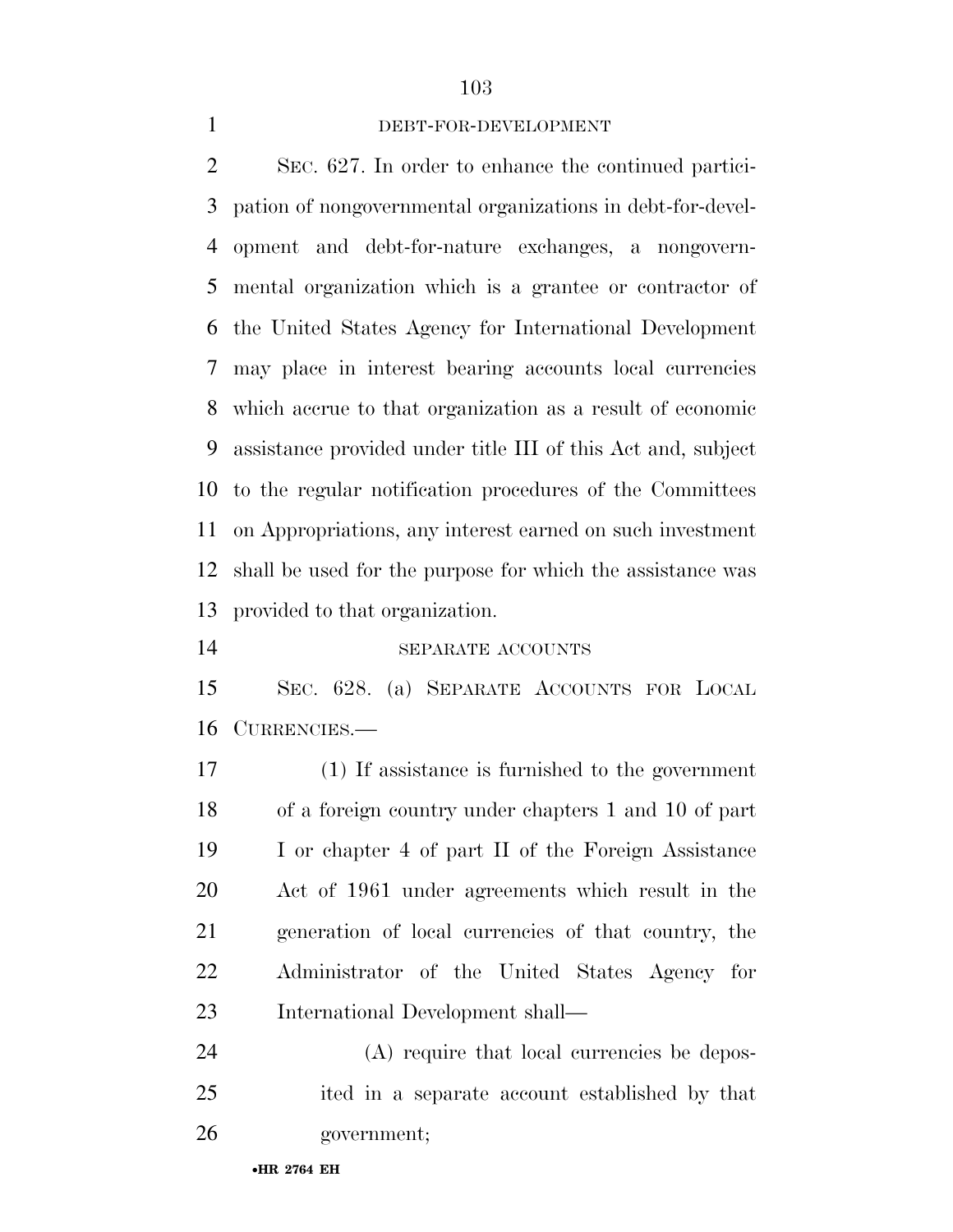| $\mathbf{1}$   | (B) enter into an agreement with that gov-            |
|----------------|-------------------------------------------------------|
| $\overline{2}$ | ernment which sets forth—                             |
| 3              | (i) the amount of the local currencies                |
| $\overline{4}$ | to be generated; and                                  |
| 5              | (ii) the terms and conditions under                   |
| 6              | which the currencies so deposited may be              |
| $\overline{7}$ | utilized, consistent with this section; and           |
| 8              | (C) establish by agreement with that gov-             |
| 9              | ernment the responsibilities of the United            |
| 10             | States Agency for International Development           |
| 11             | and that government to monitor and account            |
| 12             | for deposits into and disbursements from the          |
| 13             | separate account.                                     |
| 14             | (2) USES OF LOCAL CURRENCIES.—As may be               |
| 15             | agreed upon with the foreign government, local cur-   |
| 16             | rencies deposited in a separate account pursuant to   |
| 17             | subsection (a), or an equivalent amount of local cur- |
| 18             | rencies, shall be used only—                          |
| 19             | $(A)$ to carry out chapter 1 or 10 of part            |
| 20             | I or chapter 4 of part II (as the case may be),       |
| 21             | for such purposes as—                                 |
| 22             | (i) project and sector assistance activi-             |
| 23             | ties; or                                              |
| 24             | (ii) debt and deficit financing; or                   |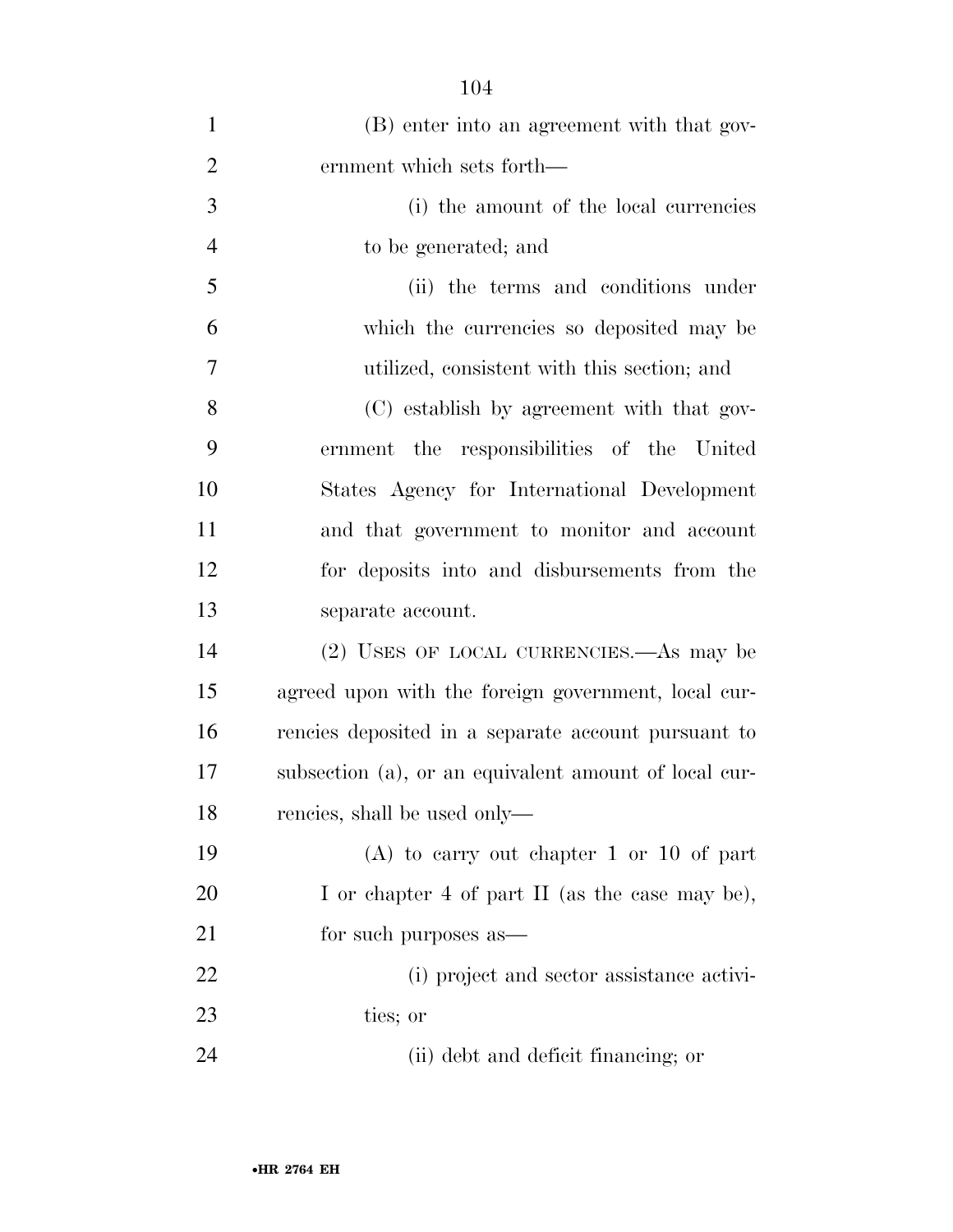(B) for the administrative requirements of 2 the United States Government.

 (3) PROGRAMMING ACCOUNTABILITY.—The United States Agency for International Development shall take all necessary steps to ensure that the equivalent of the local currencies disbursed pursuant to subsection (a)(2)(A) from the separate account established pursuant to subsection (a)(1) are used for the purposes agreed upon pursuant to subsection  $10 \text{ (a)(2)}.$ 

 (4) TERMINATION OF ASSISTANCE PRO- GRAMS.—Upon termination of assistance to a coun- try under chapter 1 or 10 of part I or chapter 4 of part II (as the case may be), any unencumbered bal- ances of funds which remain in a separate account established pursuant to subsection (a) shall be dis- posed of for such purposes as may be agreed to by the government of that country and the United States Government.

 (5) REPORTING REQUIREMENT.—The Adminis- trator of the United States Agency for International Development shall report on an annual basis as part of the justification documents submitted to the Com- mittees on Appropriations on the use of local cur-rencies for the administrative requirements of the

•**HR 2764 EH**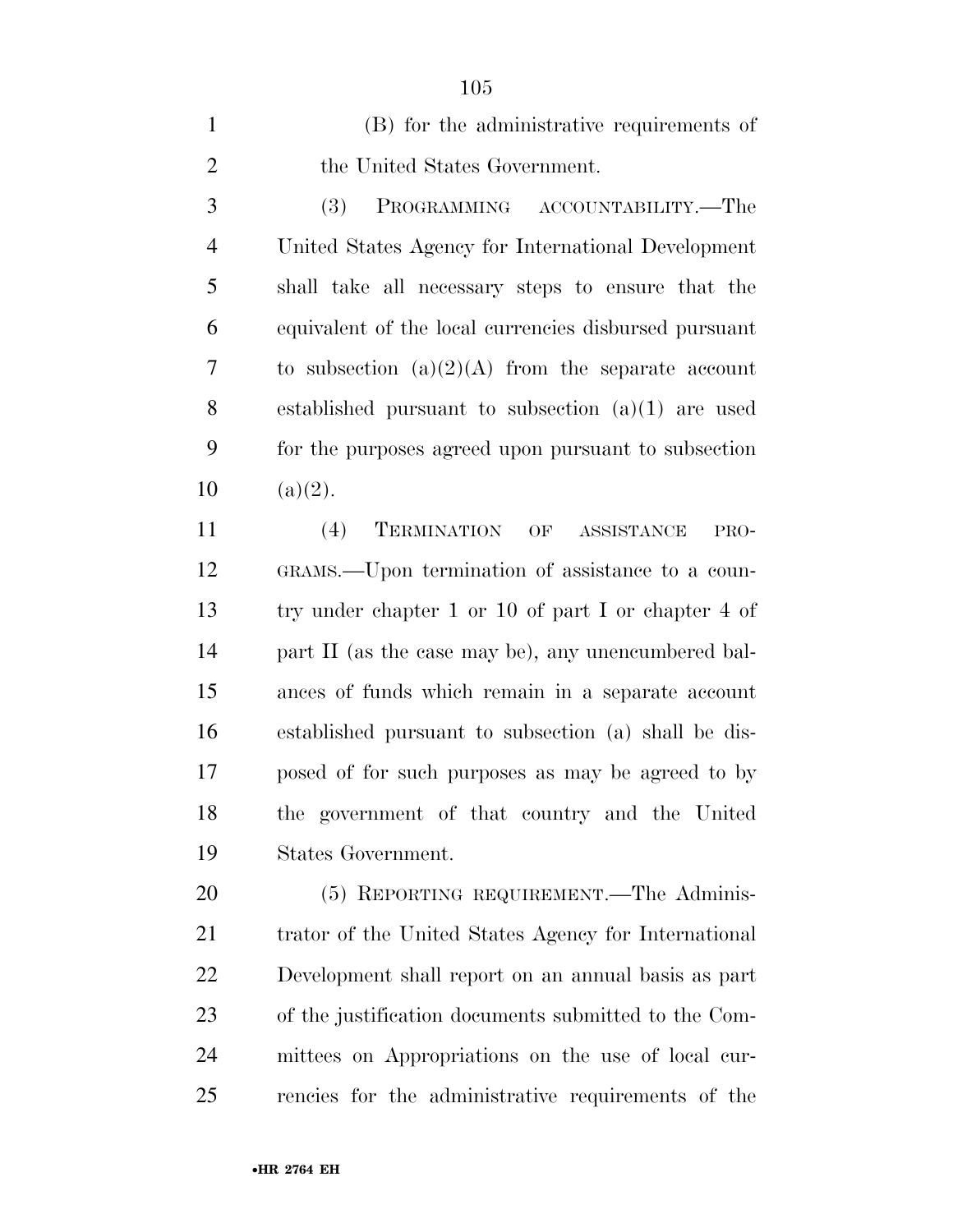| $\mathbf{1}$   | United States Government as authorized in sub-           |
|----------------|----------------------------------------------------------|
| $\overline{2}$ | section (a) $(2)(B)$ , and such report shall include the |
| 3              | amount of local currency (and United States dollar       |
| $\overline{4}$ | equivalent) used and/or to be used for such purpose      |
| 5              | in each applicable country.                              |
| 6              | (b) SEPARATE ACCOUNTS FOR CASH TRANSFERS.-               |
| 7              | $(1)$ If assistance is made available to the gov-        |
| $8\,$          | ernment of a foreign country, under chapter 1 or 10      |
| 9              | of part I or chapter 4 of part II of the Foreign As-     |
| 10             | sistance Act of 1961, as eash transfer assistance or     |
| 11             | as non-project sector assistance, that country shall     |
| 12             | be required to maintain such funds in a separate ac-     |
| 13             | count and not commingle them with any other              |
| 14             | funds.                                                   |
| 15             | (2) APPLICABILITY OF OTHER PROVISIONS OF                 |
| 16             | LAW.—Such funds may be obligated and expended            |
| 17             | notwithstanding provisions of law, which are incon-      |
| 18             | sistent with the nature of this assistance including     |
| 19             | provisions which are referenced in the Joint Explan-     |
| 20             | atory Statement of the Committee of Conference ac-       |
| 21             | companying House Joint Resolution 648 (House Re-         |
| 22             | port No. 98–1159).                                       |
| 23             | (3) NOTIFICATION.—At least 15 days prior to              |
|                |                                                          |

 obligating any such cash transfer or non-project sec-tor assistance, the President shall submit a notifica-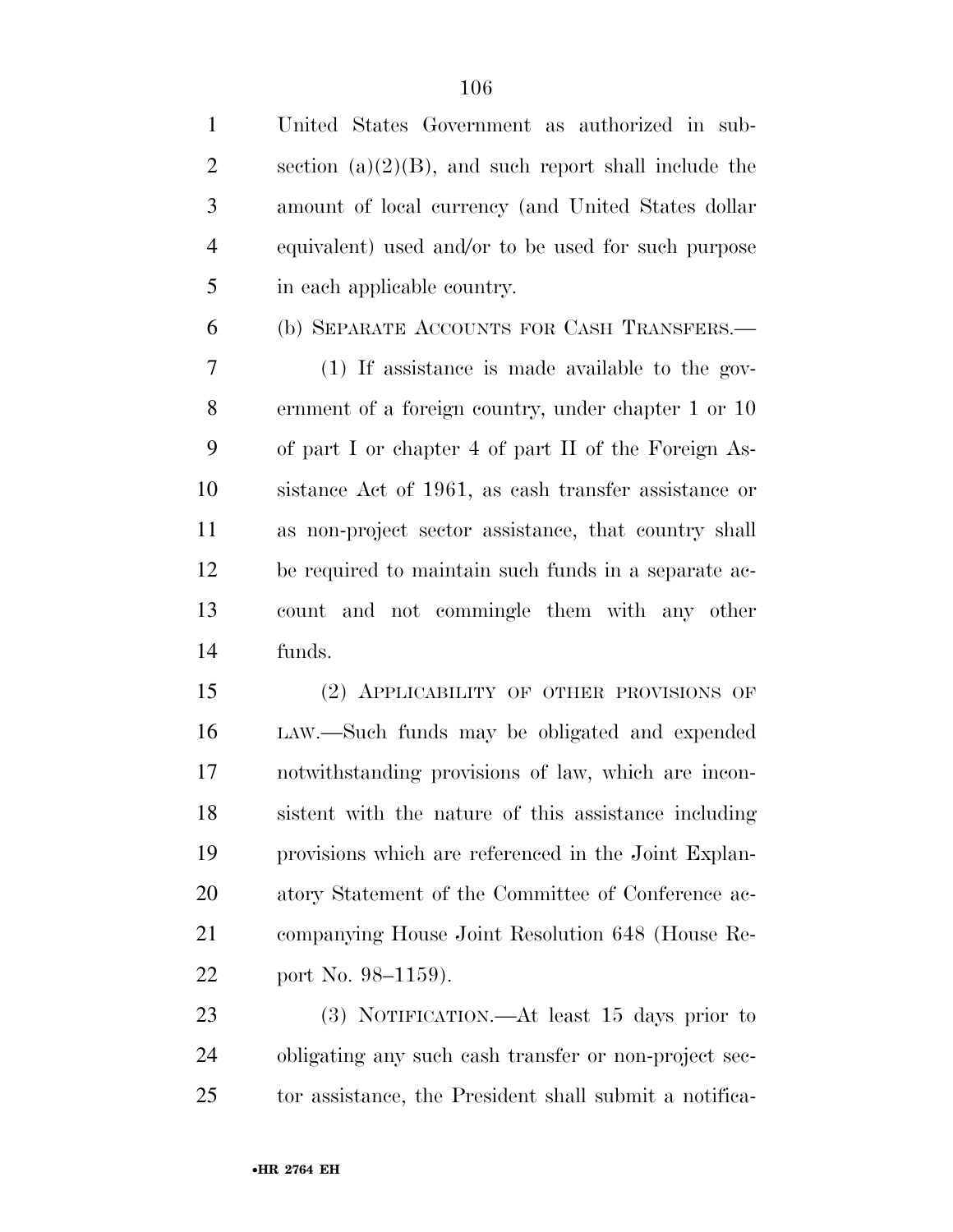| $\mathbf{1}$   | tion through the regular notification procedures of         |
|----------------|-------------------------------------------------------------|
| $\overline{2}$ | the Committees on Appropriations, which shall in-           |
| 3              | clude a detailed description of how the funds pro-          |
| $\overline{4}$ | posed to be made available will be used, with a dis-        |
| 5              | cussion of the United States interests that will be         |
| 6              | served by the assistance (including, as appropriate,        |
| 7              | a description of the economic policy reforms that will      |
| 8              | be promoted by such assistance).                            |
| 9              | (4) EXEMPTION.—Non-project sector assistance                |
| 10             | funds may be exempt from the requirements of sub-           |
| 11             | section $(b)(1)$ only through the notification proce-       |
| 12             | dures of the Committees on Appropriations.                  |
| 13             | ENTERPRISE FUND RESTRICTIONS                                |
| 14             | SEC. 629. (a) Prior to the distribution of any assets       |
| 15             | resulting from any liquidation, dissolution, or winding up  |
| 16             | of an Enterprise Fund, in whole or in part, the President   |
| 17             | shall submit to the Committees on Appropriations, in ac-    |
|                | 18 cordance with the regular notification procedures of the |
| 19             | Committees on Appropriations, a plan for the distribution   |
| 20             | of the assets of the Enterprise Fund.                       |
| 21             | (b) Funds made available under titles II through V          |
| 22             | of this Act for Enterprise Funds shall be expended at the   |
|                | 23 minimum rate necessary to make timely payment for        |
|                |                                                             |

projects and activities.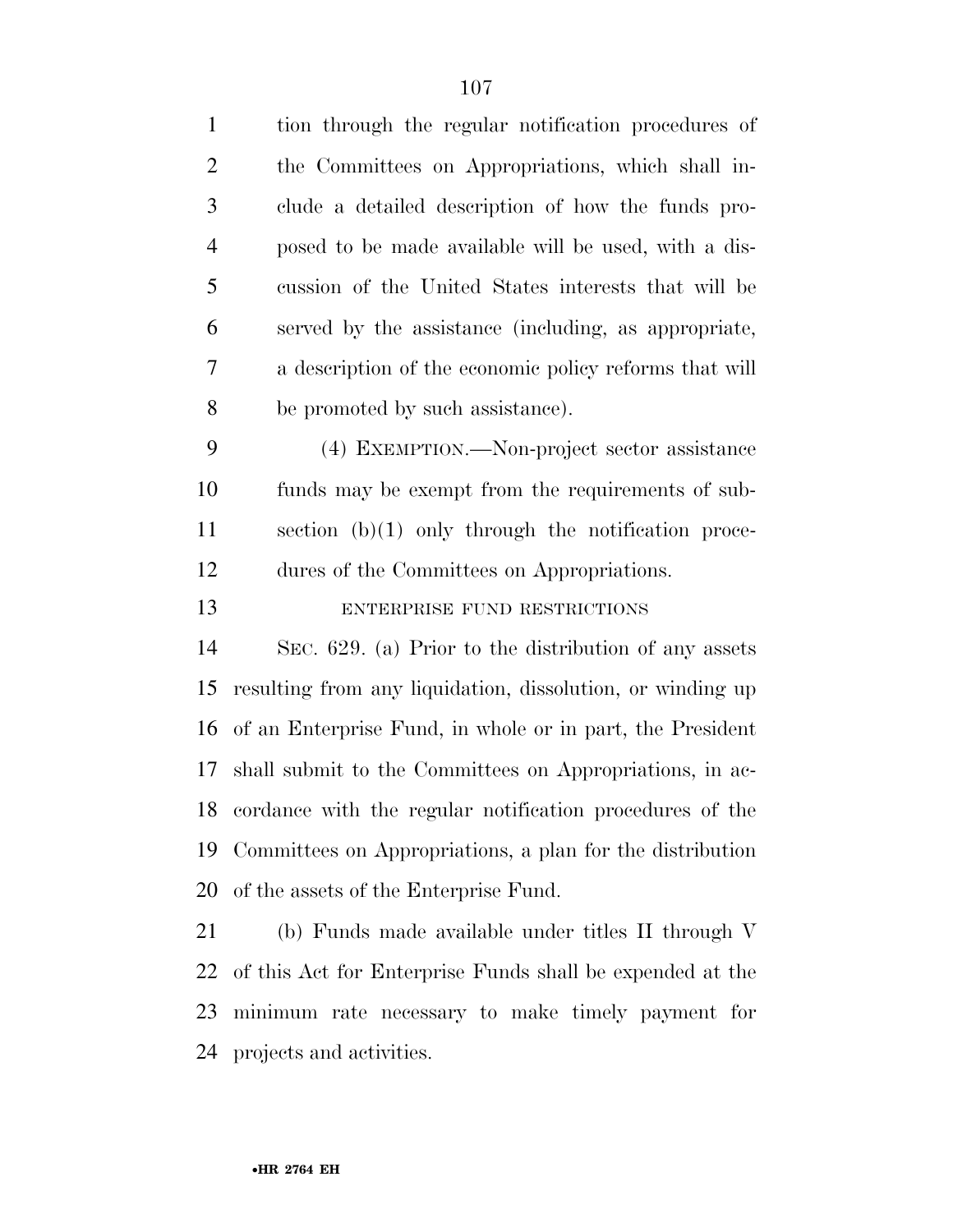## FINANCIAL MARKET ASSISTANCE

 SEC. 630. Of the funds appropriated by this Act under the headings ''TRADE AND DEVELOPMENT AGENCY'', ''DEVELOPMENT ASSISTANCE'', ''TRANSITION INITIATIVES'', ''ECONOMIC SUP- PORT FUND'', ''INTERNATIONAL AFFAIRS TECH- NICAL ASSISTANCE'', ''ASSISTANCE FOR THE INDEPENDENT STATES OF THE FORMER SO- VIET UNION'', ''NONPROLIFERATION, ANTI-TER- RORISM, DEMINING AND RELATED PROGRAMS'', and ''ASSISTANCE FOR EASTERN EUROPE AND BALTIC STATES'', not less than \$40,000,000 should be made available for building capital markets and financial systems in countries eligible to receive United States as-sistance.

 AUTHORITIES FOR THE PEACE CORPS, INTER-AMERICAN FOUNDATION AND AFRICAN DEVELOPMENT FOUNDATION

•**HR 2764 EH**  SEC. 631. Unless expressly provided to the contrary, provisions of this or any other Act, including provisions contained in prior Acts authorizing or making appropria- tions for foreign operations, export financing, and related programs, shall not be construed to prohibit activities au- thorized by or conducted under the Peace Corps Act, the Inter-American Foundation Act or the African Develop- ment Foundation Act. The agency shall promptly report to the Committees on Appropriations whenever it is con-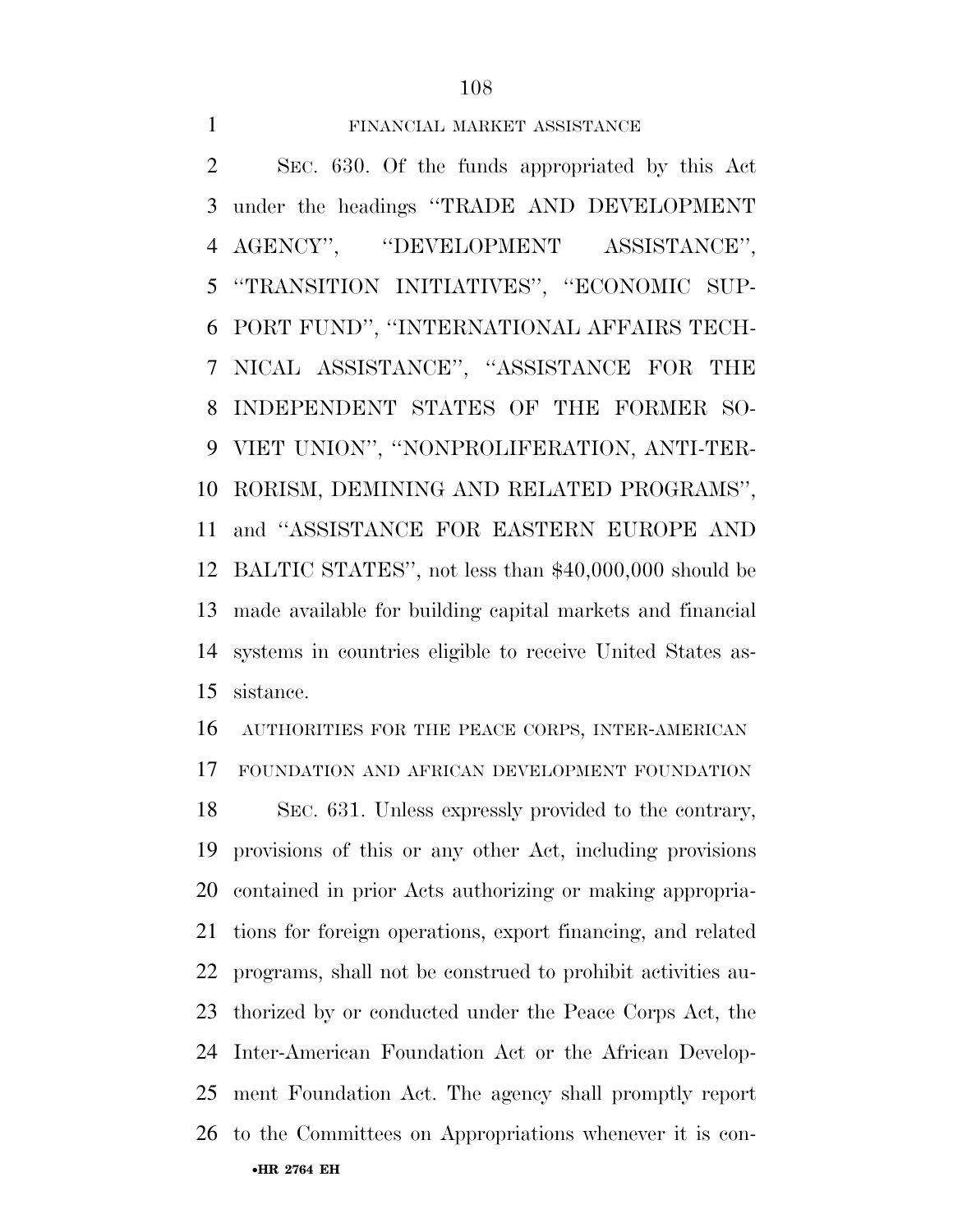ducting activities or is proposing to conduct activities in a country for which assistance is prohibited.

IMPACT ON JOBS IN THE UNITED STATES

 SEC. 632. None of the funds appropriated under ti- tles II through V of this Act may be obligated or expended to provide—

 (1) any financial incentive to a business enter- prise currently located in the United States for the purpose of inducing such an enterprise to relocate outside the United States if such incentive or in- ducement is likely to reduce the number of employ- ees of such business enterprise in the United States because United States production is being replaced by such enterprise outside the United States; or

 (2) assistance for any program, project, or ac- tivity that contributes to the violation of internation- ally recognized workers rights, as defined in section 507(4) of the Trade Act of 1974, of workers in the recipient country, including any designated zone or area in that country: *Provided,* That the application 21 of section 507(4) (D) and  $(E)$  of such Act should be commensurate with the level of development of the recipient country and sector, and shall not preclude assistance for the informal sector in such country, micro and small-scale enterprise, and smallholder agriculture.

•**HR 2764 EH**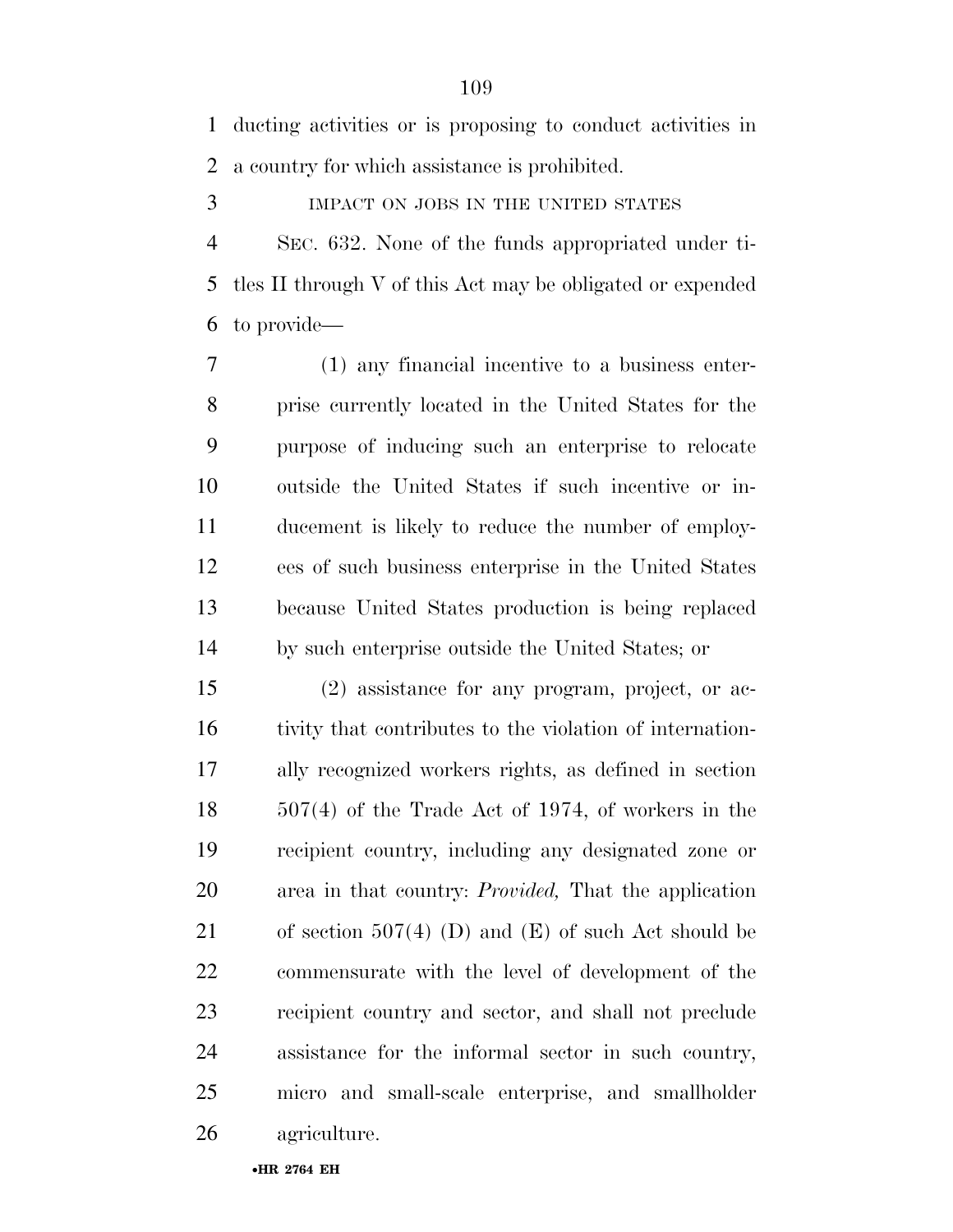## SPECIAL AUTHORITIES

 SEC. 633. (a) AFGHANISTAN, IRAQ, PAKISTAN, LEB- ANON, MONTENEGRO, VICTIMS OF WAR, DISPLACED CHILDREN, AND DISPLACED BURMESE.—Funds appro- priated by this Act that are made available for assistance for Afghanistan may be made available notwithstanding section 612 of this Act or any similar provision of law and section 660 of the Foreign Assistance Act of 1961, and funds appropriated in titles II and III of this Act that are made available for Iraq, Lebanon, Montenegro, Paki- stan, and for victims of war, displaced children, and dis- placed Burmese, and to assist victims of trafficking in per- sons and, subject to the regular notification procedures of the Committees on Appropriations, to combat such traf- ficking, may be made available notwithstanding any other provision of law.

 (b) TROPICAL FORESTRY AND BIODIVERSITY CON- SERVATION ACTIVITIES.—Funds appropriated by this Act to carry out the provisions of sections 103 through 106, and chapter 4 of part II, of the Foreign Assistance Act of 1961 may be used, notwithstanding any other provision of law, for the purpose of supporting tropical forestry and biodiversity conservation activities and energy programs aimed at reducing greenhouse gas emissions: *Provided,*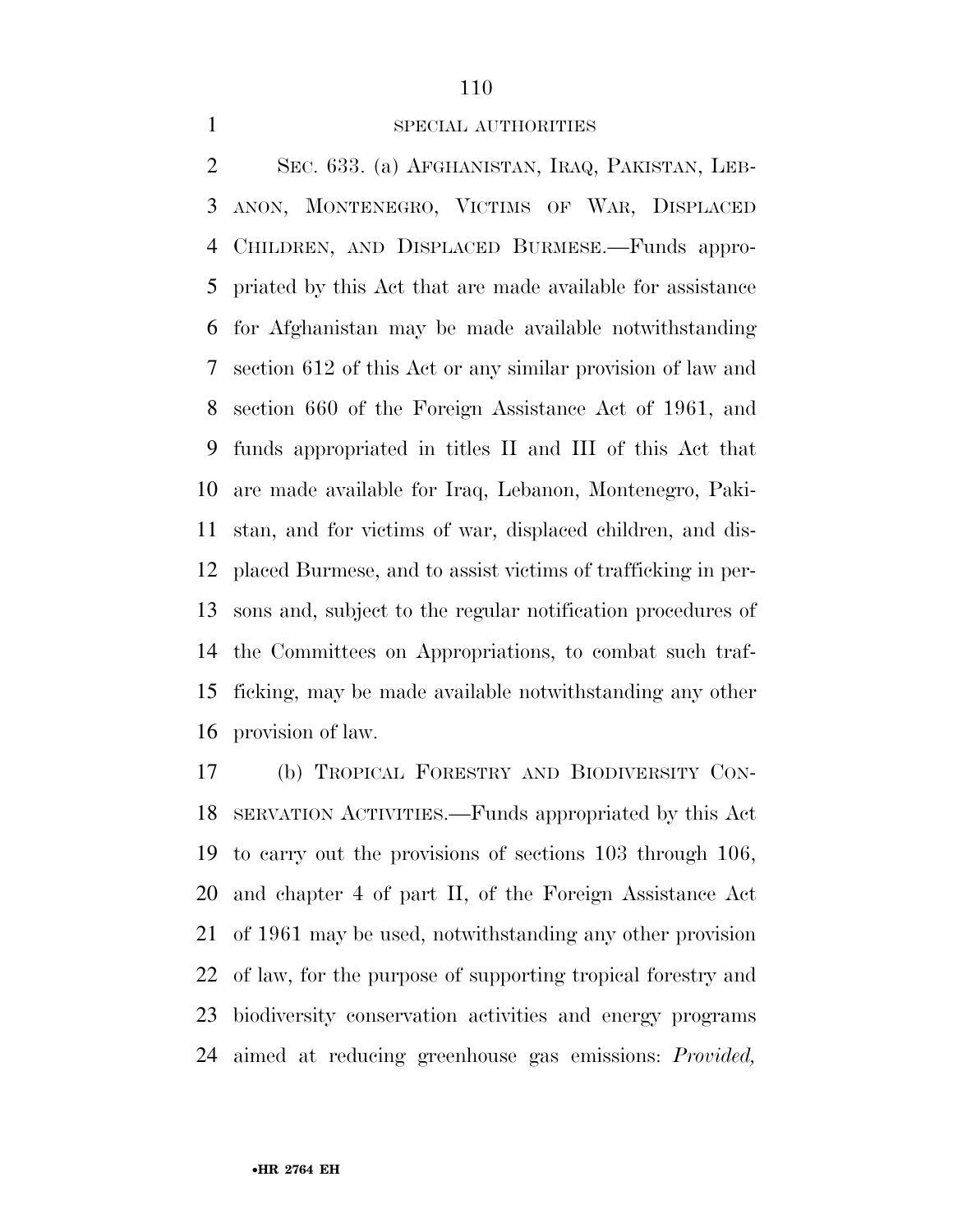That such assistance shall be subject to sections 116, 502B, and 620A of the Foreign Assistance Act of 1961. (c) PERSONAL SERVICES CONTRACTORS.—Funds ap- propriated by this Act to carry out chapter 1 of part I, chapter 4 of part II, and section 667 of the Foreign As- sistance Act of 1961, and title II of the Agricultural Trade Development and Assistance Act of 1954, may be used by the United States Agency for International Develop- ment to employ up to 25 personal services contractors in the United States, notwithstanding any other provision of law, for the purpose of providing direct, interim support for new or expanded overseas programs and activities managed by the agency until permanent direct hire per- sonnel are hired and trained: *Provided,* That not more than 10 of such contractors shall be assigned to any bu- reau or office: *Provided further,* That such funds appro- priated to carry out title II of the Agricultural Trade De- velopment and Assistance Act of 1954, may be made avail- able only for personal services contractors assigned to the Office of Food for Peace.

 (d)(1) WAIVER.—The President may waive the provi- sions of section 1003 of Public Law 100–204 if the Presi- dent determines and certifies in writing to the Speaker of the House of Representatives and the President pro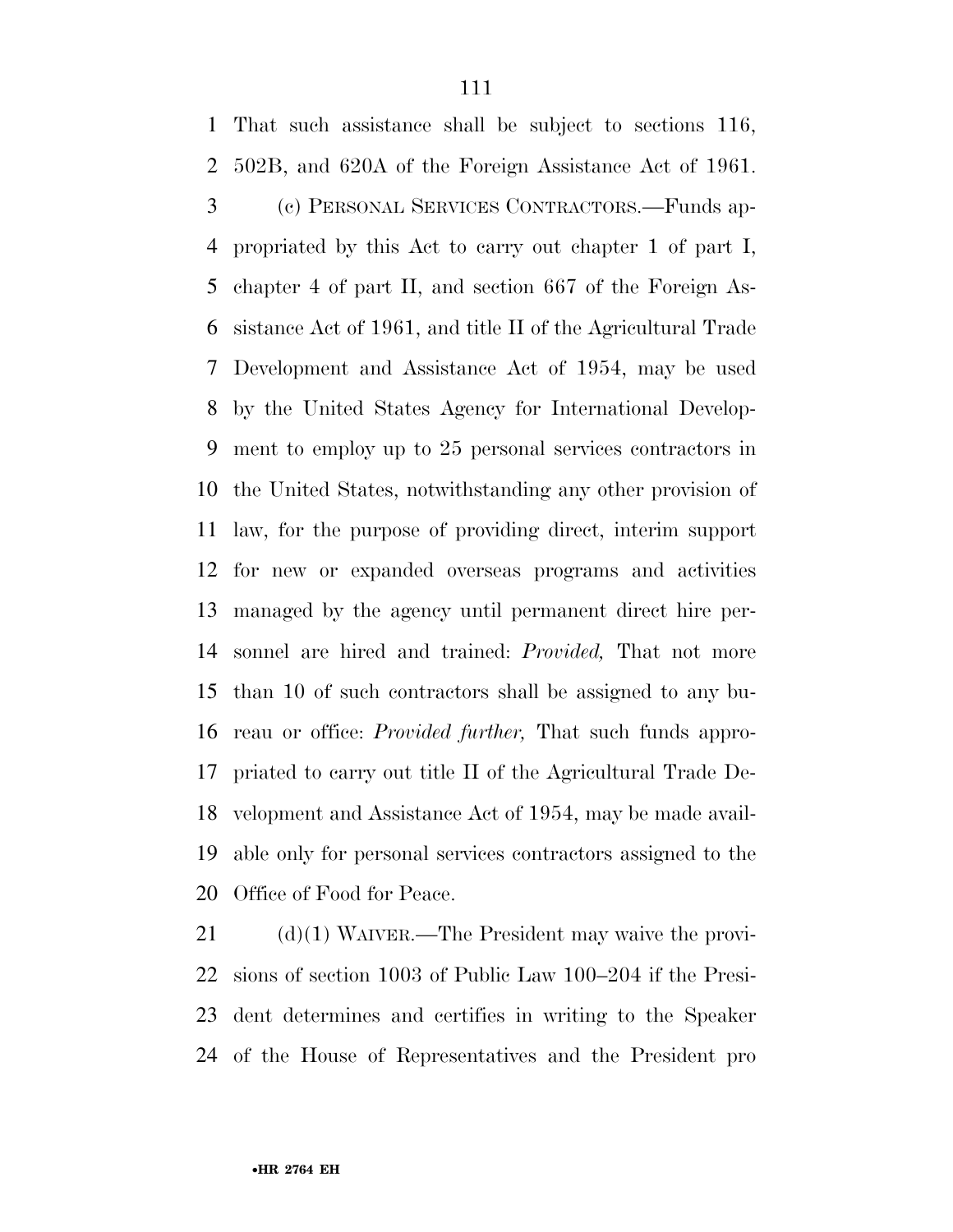tempore of the Senate that it is important to the national security interests of the United States.

 (2) PERIOD OF APPLICATION OF WAIVER.—Any waiver pursuant to paragraph (1) shall be effective for no more than a period of 6 months at a time and shall not apply beyond 12 months after the enactment of this Act. (e) SMALL BUSINESS.—In entering into multiple award indefinite-quantity contracts with funds appro- priated by this Act, the United States Agency for Inter- national Development may provide an exception to the fair opportunity process for placing task orders under such contracts when the order is placed with any category of small or small disadvantaged business.

 (f) RECONSTITUTING CIVILIAN POLICE AUTHOR- ITY.—In providing assistance with funds appropriated by this Act under section 660(b)(6) of the Foreign Assistance Act of 1961, support for a nation emerging from insta- bility may be deemed to mean support for regional, dis- trict, municipal, or other sub-national entity emerging from instability, as well as a nation emerging from insta-bility.

 (g) WORLD FOOD PROGRAM.—Of the funds managed by the Bureau for Democracy, Conflict, and Humanitarian Assistance of the United States Agency for International Development, from this or any other Act, not less than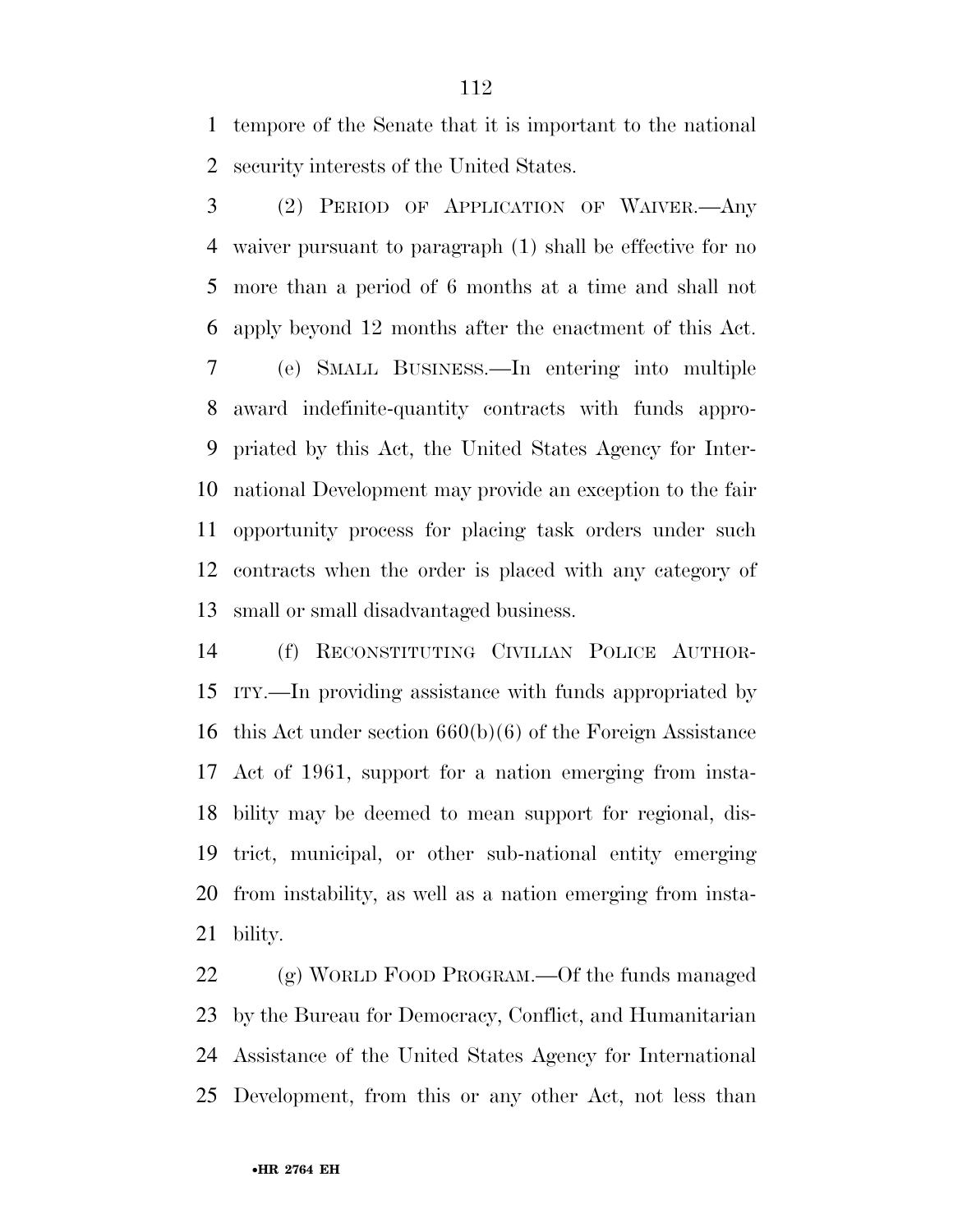\$10,000,000 shall be made available as a general contribu- tion to the World Food Program, notwithstanding any other provision of law.

(h) EXTENSION OF AUTHORITY.—

 (1) With respect to funds appropriated by this Act that are available for assistance for Pakistan, the President may waive the prohibition on assist- ance contained in section 608 of this Act subject to the requirements contained in section 1(b) of Public Law 107–57, as amended, for a determination and certification, and consultation, by the President prior to the exercise of such waiver authority.

13 (2) Section 612 of this Act and section  $620(q)$  of the Foreign Assistance Act of 1961 shall not apply with respect to assistance for Pakistan from funds appropriated by this Act.

 (3) Notwithstanding the date contained in sec- tion 6 of Public Law 107–57, as amended, the provi- sions of sections 2 and 4 of that Act shall remain in effect through the current fiscal year.

 (i) MIDDLE EAST FOUNDATION.—Of the funds ap- propriated in this Act under the heading ''ECONOMIC SUPPORT FUND'' that are available for the Middle East Partnership Initiative, may be made available, including as an endowment, notwithstanding any other provision of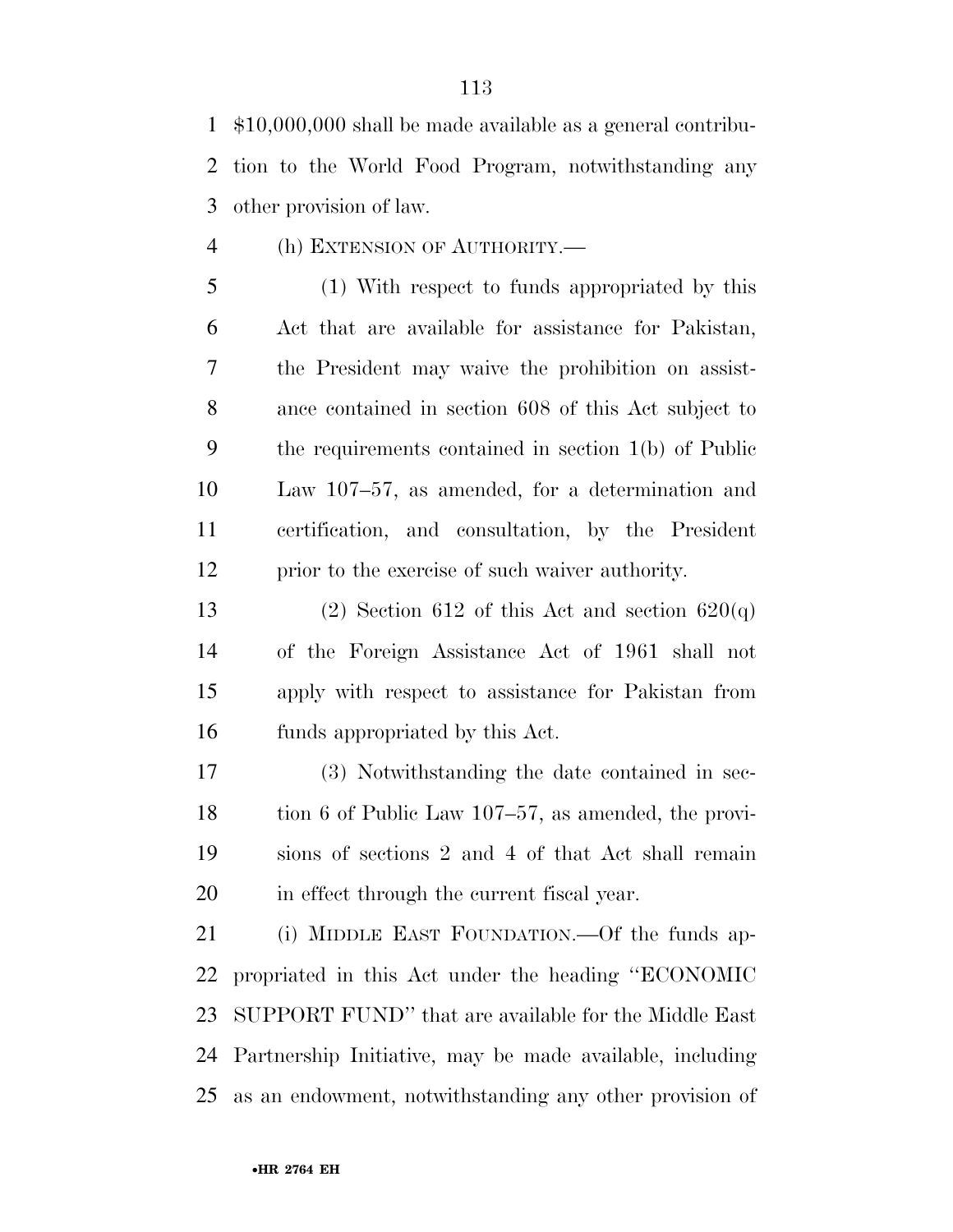law and following consultations with the Committees on Appropriations, to establish and operate a Middle East Foundation, or any other similar entity, whose purposes include to support democracy, governance, human rights, and the rule of law: *Provided,* That such funds may be made available to the Foundation only to the extent that the Foundation has commitments from sources other than the United States Government to at least match the funds provided under the authority of this subsection: *Provided further,* That provisions contained in section 201 of the Support for East European Democracy (SEED) Act of 1989 (excluding the authorizations of appropriations pro- vided in subsection (b) of that section and the requirement that a majority of the members of the board of directors be citizens of the United States provided in subsection (d)(3)(B) of that section) shall be deemed to apply to any such foundation or similar entity referred to under this subsection, and to funds made available to such entity, in order to enable it to provide assistance for purposes of this section: *Provided further,* That prior to the initial obligation of funds for any such foundation or similar enti- ty pursuant to the authorities of this subsection, other than for administrative support, the Secretary of State shall take steps to ensure, on an ongoing basis, that any such funds made available pursuant to such authorities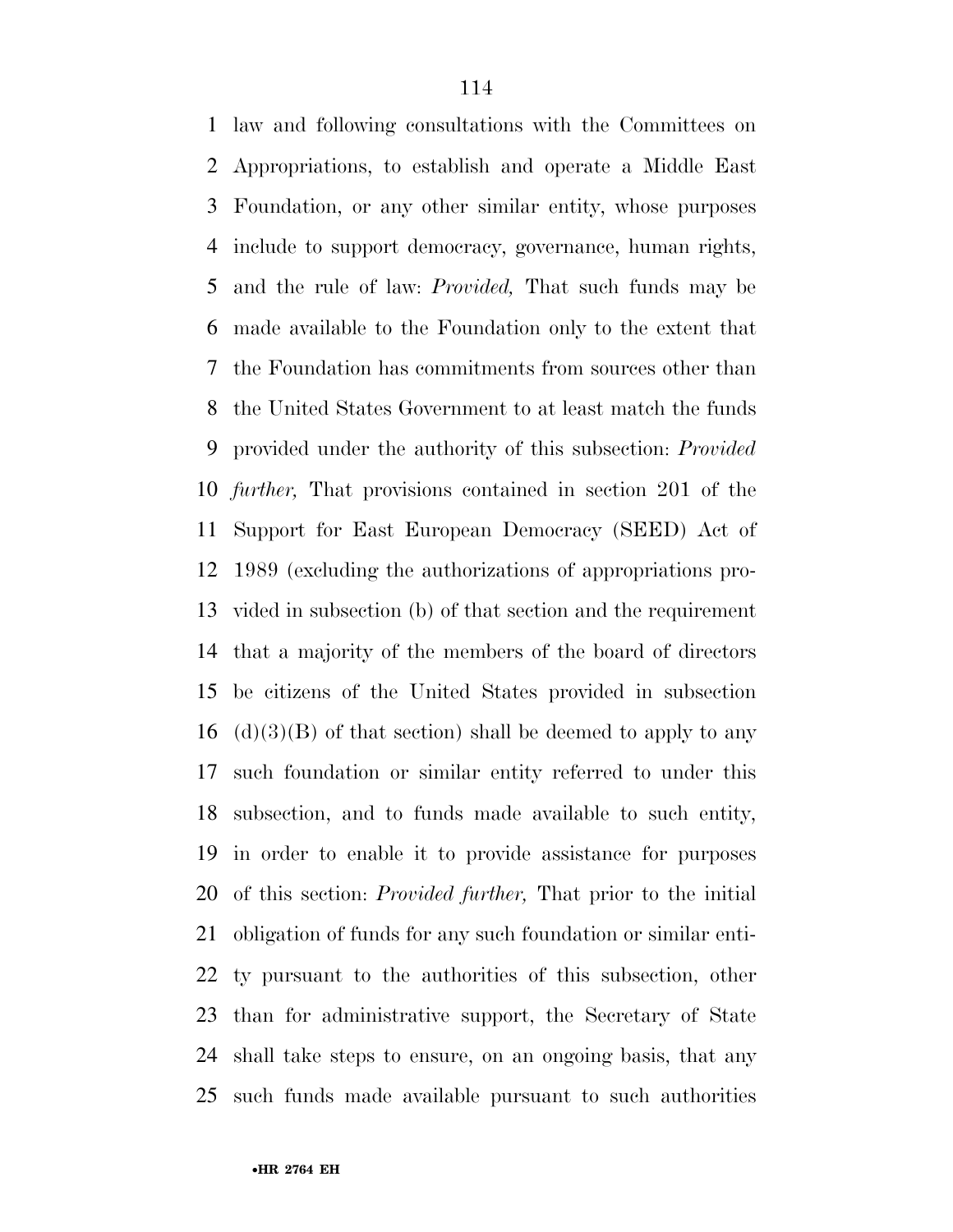•**HR 2764 EH**  are not provided to or through any individual or group that the management of the foundation or similar entity knows or has reason to believe, advocates, plans, sponsors, or otherwise engages in terrorist activities: *Provided fur- ther,* That section 629 of this Act shall apply to any such foundation or similar entity established pursuant to this subsection: *Provided further,* That the authority of the Foundation, or any similar entity, to provide assistance shall cease to be effective on September 30, 2010. (j) EXTENSION OF AUTHORITY.—The Foreign Oper- ations Export Financing, and Related Programs Appro- priations Act, 1990 (Public Law 101–167) is amended— (1) in section 599D (8 U.S.C. 1157 note)— 14 (A) in subsection(b)(3), before "2007" by 15 striking "and", and after "2007" by inserting, ''and 2008,'' and (B) in subsection (e), by striking ''2007'' each place it appears and inserting ''2008''; and (2) in section 599E (8 U.S.C. 1255 note) in 20 subsection  $(b)(2)$ , by striking "2007" and inserting 21 "2008". ARAB LEAGUE BOYCOTT OF ISRAEL SEC. 634. It is the sense of the Congress that— (1) the Arab League boycott of Israel, and the secondary boycott of American firms that have com-mercial ties with Israel, is an impediment to peace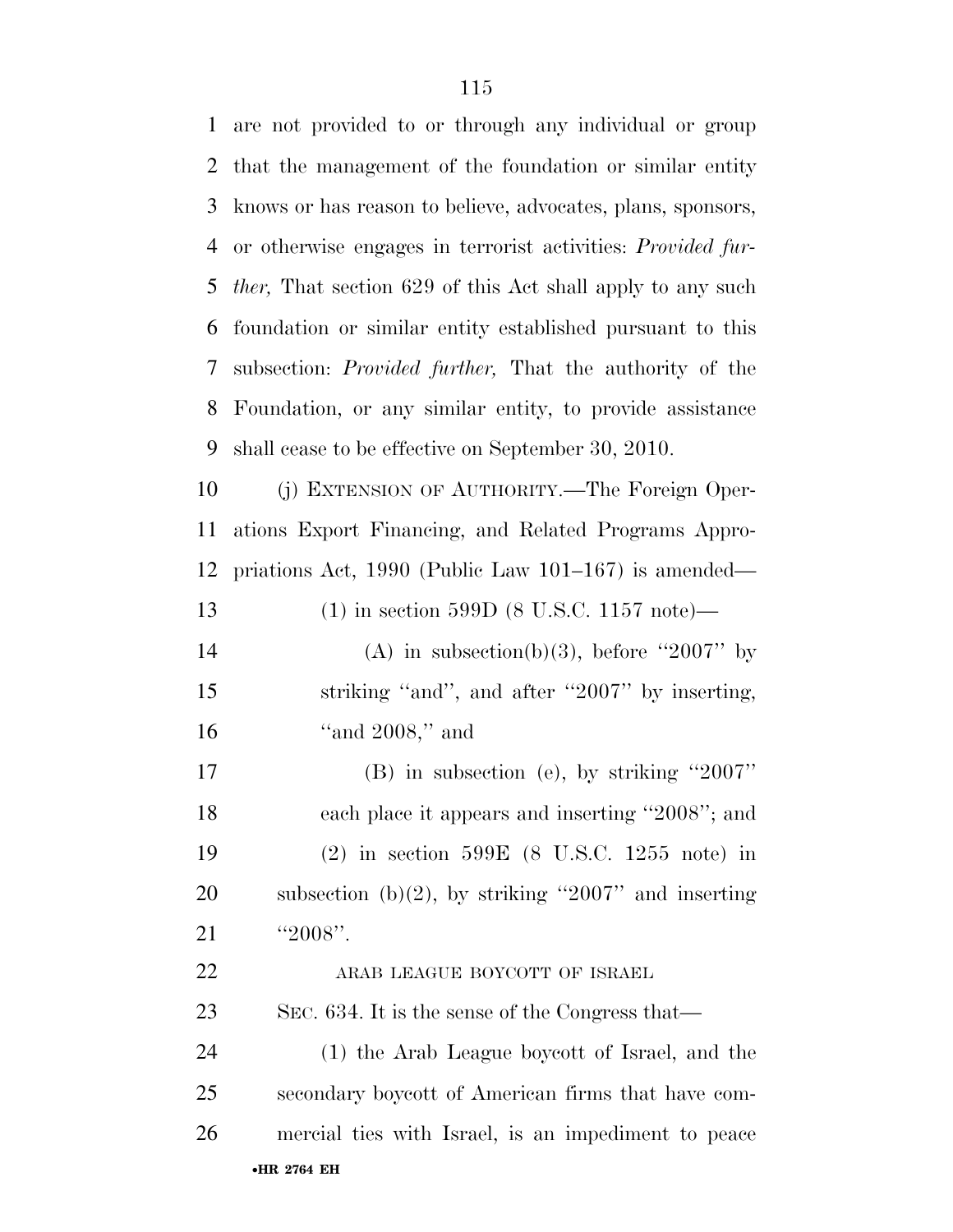| $\mathbf{1}$   | in the region and to United States investment and     |
|----------------|-------------------------------------------------------|
| $\mathfrak{2}$ | trade in the Middle East and North Africa;            |
| 3              | (2) the Arab League boycott, which was regret-        |
| $\overline{4}$ | tably reinstated in 1997, should be immediately and   |
| 5              | publicly terminated, and the Central Office for the   |
| 6              | Boycott of Israel immediately disbanded;              |
| 7              | (3) all Arab League states should normalize re-       |
| 8              | lations with their neighbor Israel;                   |
| 9              | (4) the President and the Secretary of State          |
| 10             | should continue to vigorously oppose the Arab         |
| 11             | League boycott of Israel and find concrete steps to   |
| 12             | demonstrate that opposition by, for example, taking   |
| 13             | into consideration the participation of any recipient |
| 14             | country in the boycott when determining to sell       |
| 15             | weapons to said country; and                          |
| 16             | (5) the President should report to Congress an-       |
| 17             | nually on specific steps being taken by the United    |
| 18             | States to encourage Arab League states to normalize   |
| 19             | their relations with Israel to bring about the termi- |
| 20             | nation of the Arab League boycott of Israel, includ-  |
| 21             | ing those to encourage allies and trading partners of |
| 22             | the United States to enact laws prohibiting busi-     |
| 23             | nesses from complying with the boycott and penal-     |
| 24             | izing businesses that do comply.                      |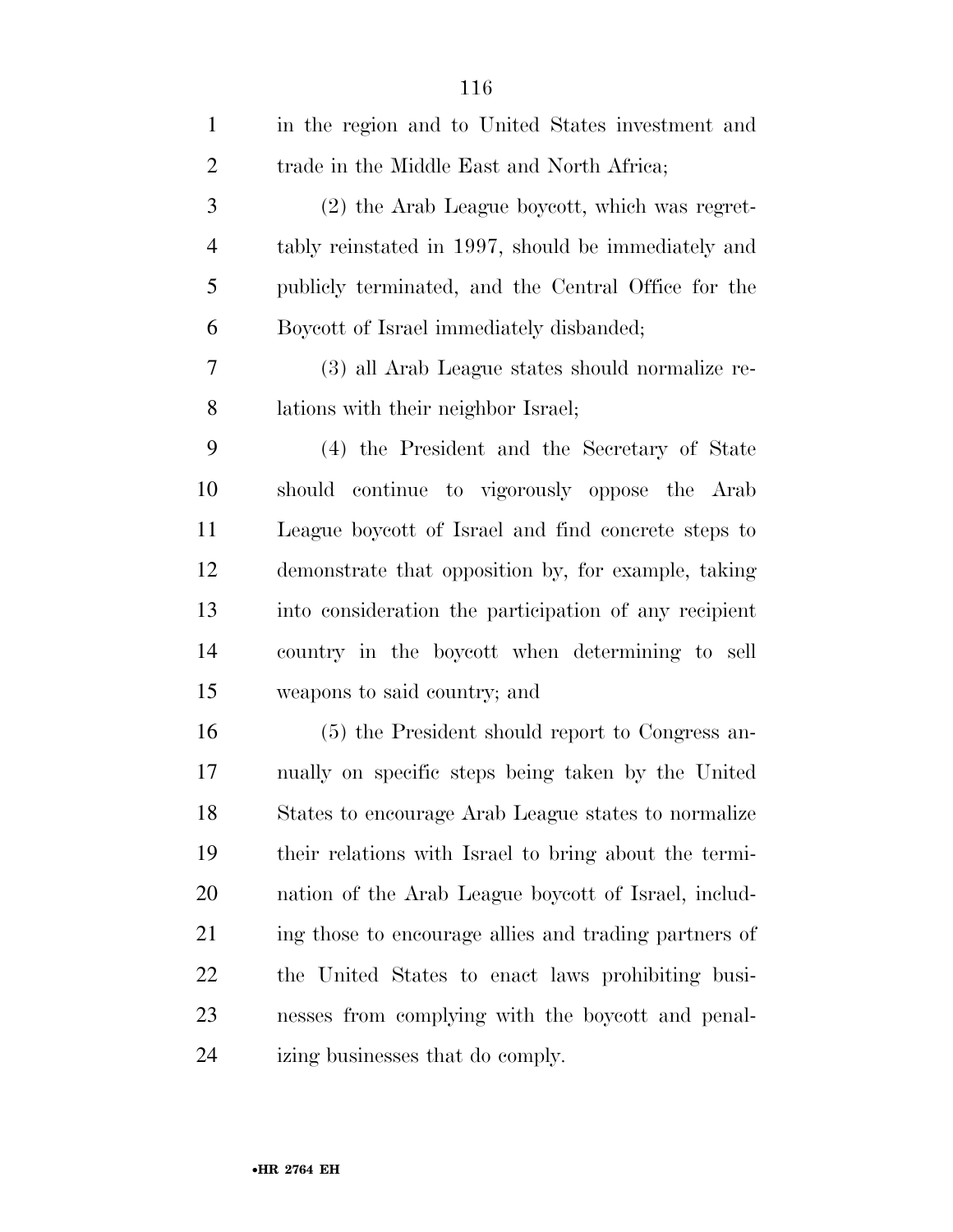### ELIGIBILITY FOR ASSISTANCE

 SEC. 635. (a) ASSISTANCE THROUGH NONGOVERN- MENTAL ORGANIZATIONS.—Restrictions contained under titles II through V of this or any other Act with respect to assistance for a country shall not be construed to re- strict assistance in support of programs of nongovern- mental organizations from funds appropriated by this Act to carry out the provisions of chapters 1, 10, 11, and 12 of part I and chapter 4 of part II of the Foreign Assist- ance Act of 1961, and from funds appropriated under the heading ''ASSISTANCE FOR EASTERN EUROPE AND THE BALTIC STATES'': *Provided,* That before using the authority of this subsection to furnish assistance in support of programs of nongovernmental organizations, the President shall notify the Committees on Appropria- tions under the regular notification procedures of those committees, including a description of the program to be assisted, the assistance to be provided, and the reasons for furnishing such assistance: *Provided further,* That nothing in this subsection shall be construed to alter any existing statutory prohibitions against abortion or involun-tary sterilizations contained in this or any other Act.

 (b) PUBLIC LAW 480.—During fiscal year 2008, re- strictions contained in this or any other Act with respect to assistance for a country shall not be construed to re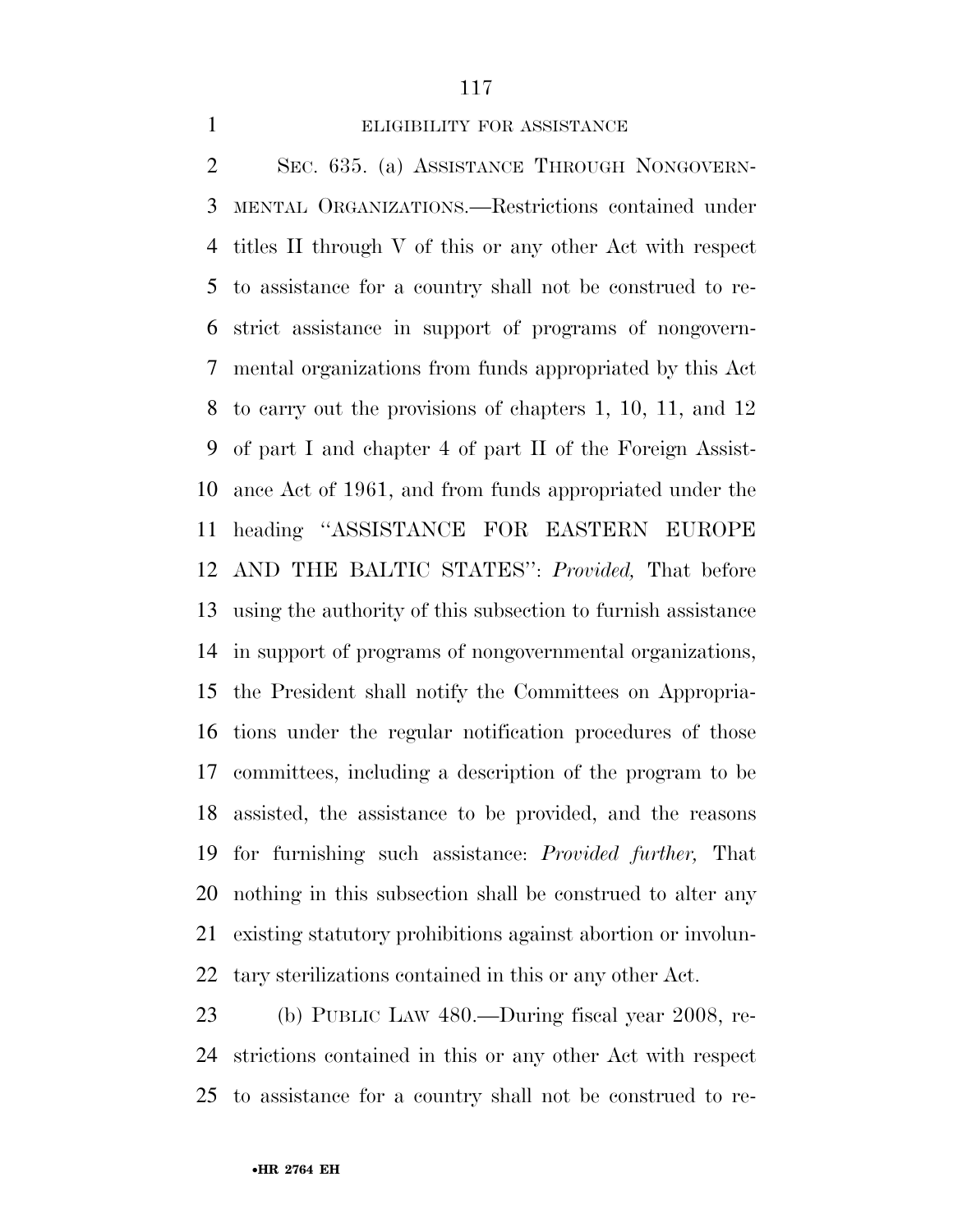strict assistance under the Agricultural Trade Develop- ment and Assistance Act of 1954: *Provided,* That none of the funds appropriated to carry out title I of such Act and made available pursuant to this subsection may be obligated or expended except as provided through the reg- ular notification procedures of the Committees on Appro-priations.

(c) EXCEPTION.—This section shall not apply—

 (1) with respect to section 620A of the Foreign Assistance Act of 1961 or any comparable provision of law prohibiting assistance to countries that sup-port international terrorism; or

 (2) with respect to section 116 of the Foreign Assistance Act of 1961 or any comparable provision of law prohibiting assistance to the government of a country that violates internationally recognized human rights.

#### 18 RESERVATIONS OF FUNDS

•**HR 2764 EH**  SEC. 636. (a) Funds appropriated under titles II through V of this Act which are specifically designated may be reprogrammed for other programs within the same account notwithstanding the designation if compliance with the designation is made impossible by operation of any provision of this or any other Act: *Provided,* That any such reprogramming shall be subject to the regular notifi-cation procedures of the Committees on Appropriations: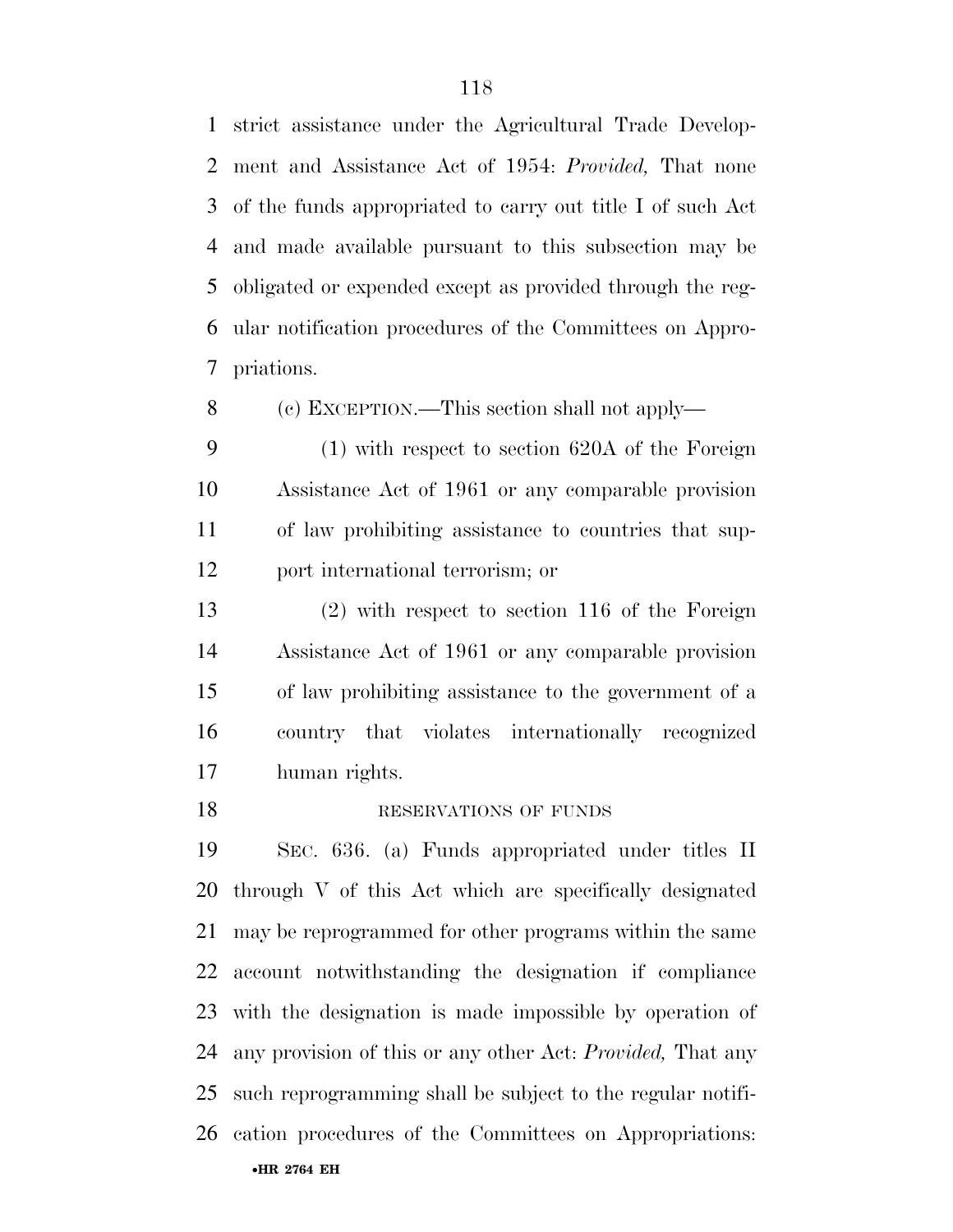*Provided further,* That assistance that is reprogrammed pursuant to this subsection shall be made available under the same terms and conditions as originally provided.

 (b) In addition to the authority contained in sub- section (a), the original period of availability of funds ap- propriated by this Act and administered by the United States Agency for International Development that are spe- cifically designated for particular programs or activities by this or any other Act shall be extended for an additional fiscal year if the Administrator of such agency determines and reports promptly to the Committees on Appropria- tions that the termination of assistance to a country or a significant change in circumstances makes it unlikely that such designated funds can be obligated during the original period of availability: *Provided,* That such des- ignated funds that are continued available for an addi- tional fiscal year shall be obligated only for the purpose of such designation.

CEILINGS AND DESIGNATED FUNDING LEVELS

 SEC. 637. Ceilings and specifically designated fund- ing levels contained in this Act shall not be applicable to funds or authorities appropriated or otherwise made avail- able by any subsequent Act unless such Act specifically so directs: *Provided,* That specifically designated funding levels or minimum funding requirements contained in any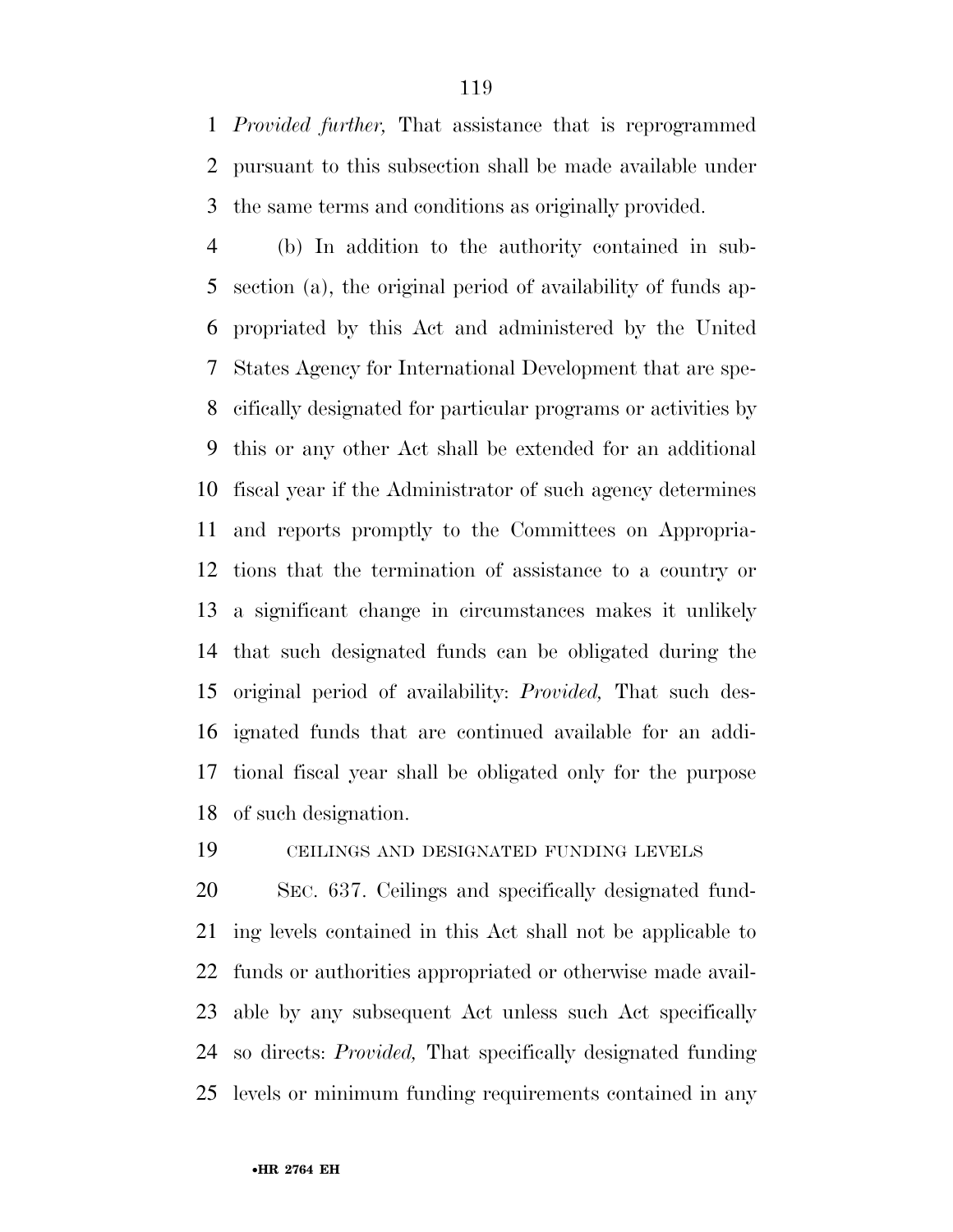other Act shall not be applicable to funds appropriated by this Act.

PROHIBITION ON PUBLICITY OR PROPAGANDA

 SEC. 638. No part of any appropriation contained in this Act shall be used for publicity or propaganda purposes within the United States not authorized before the date of the enactment of this Act by the Congress: *Provided,*  That not to exceed \$25,000 may be made available to carry out the provisions of section 316 of Public Law 96– 533.

PROHIBITION OF PAYMENTS TO UNITED NATIONS

## 12 MEMBERS

 SEC. 639. None of the funds appropriated or made available pursuant to titles II through V of this Act for carrying out the Foreign Assistance Act of 1961, may be used to pay in whole or in part any assessments, arrear- ages, or dues of any member of the United Nations or, from funds appropriated by this Act to carry out chapter 1 of part I of the Foreign Assistance Act of 1961, the costs for participation of another country's delegation at international conferences held under the auspices of multi-lateral or international organizations.

NONGOVERNMENTAL ORGANIZATIONS—DOCUMENTATION

 SEC. 640. None of the funds appropriated or made available pursuant to titles II through V of this Act shall be available to a nongovernmental organization which fails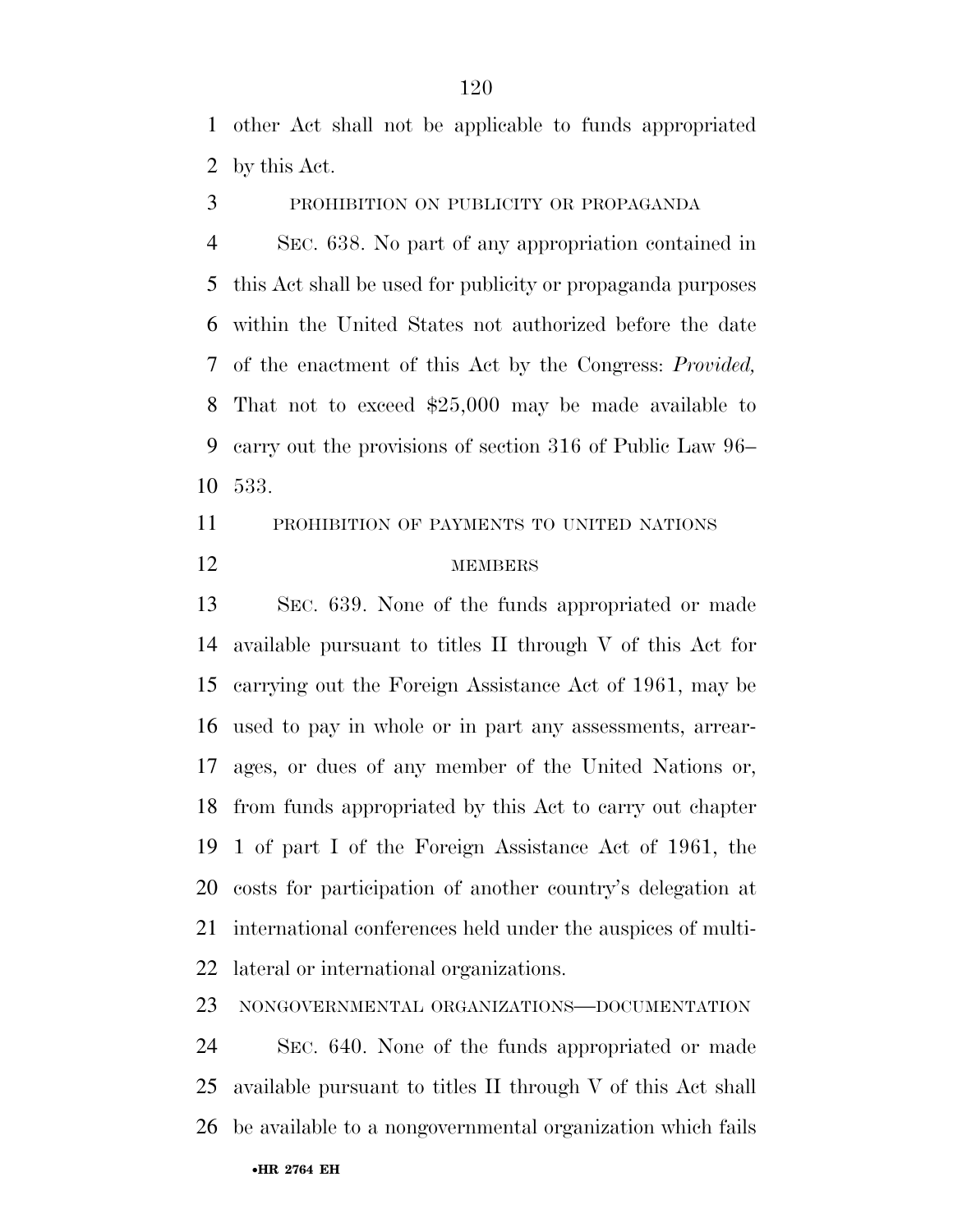to provide upon timely request any document, file, or record necessary to the auditing requirements of the United States Agency for International Development.

 PROHIBITION ON ASSISTANCE TO FOREIGN GOVERN- MENTS THAT EXPORT LETHAL MILITARY EQUIP- MENT TO COUNTRIES SUPPORTING INTERNATIONAL TERRORISM

 SEC. 641. (a) None of the funds appropriated or oth- erwise made available by titles II through V of this Act may be available to any foreign government which provides lethal military equipment to a country the government of which the Secretary of State has determined is a terrorist government for purposes of section 6(j) of the Export Ad- ministration Act of 1979. The prohibition under this sec- tion with respect to a foreign government shall terminate 12 months after that government ceases to provide such military equipment. This section applies with respect to lethal military equipment provided under a contract en-tered into after October 1, 1997.

 (b) Assistance restricted by subsection (a) or any other similar provision of law, may be furnished if the President determines that furnishing such assistance is important to the national interests of the United States. (c) Whenever the waiver authority of subsection (b) is exercised, the President shall submit to the appropriate Congressional committees a report with respect to the fur-

•**HR 2764 EH**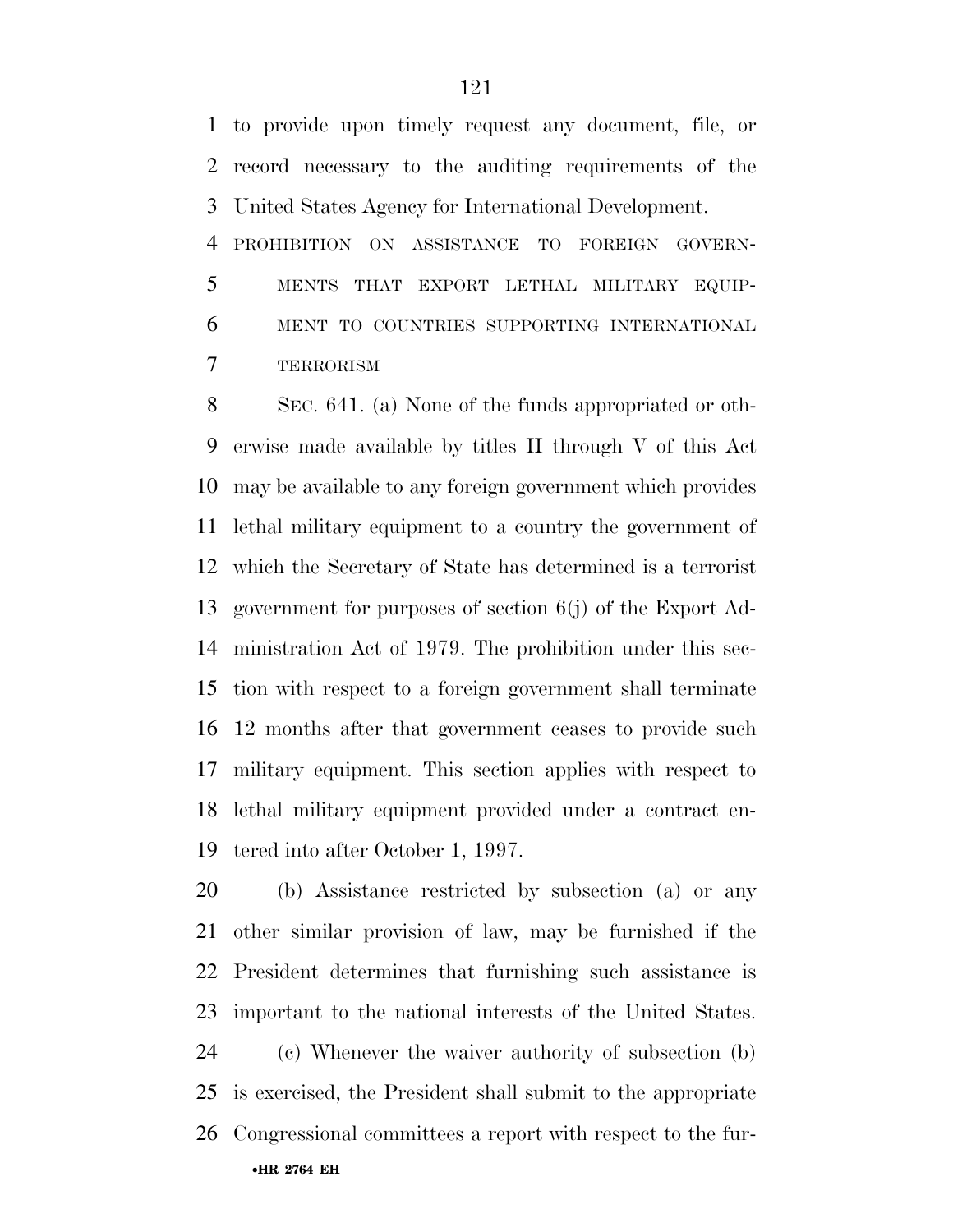nishing of such assistance. Any such report shall include a detailed explanation of the assistance to be provided, in- cluding the estimated dollar amount of such assistance, and an explanation of how the assistance furthers United States national interests.

WITHHOLDING OF ASSISTANCE FOR PARKING FINES AND

REAL PROPERTY TAXES OWED BY FOREIGN COUNTRIES

 SEC. 642. (a) Subject to subsection (c), of the funds appropriated under titles II through V of this Act that are made available for assistance for a foreign country, an amount equal to 110 percent of the total amount of the unpaid fully adjudicated parking fines and penalties and unpaid property taxes owed by the central government of such country shall be withheld from obligation for as- sistance for the central government of such country until the Secretary of State submits a certification to the appro- priate congressional committees stating that such parking fines and penalties and unpaid property taxes are fully paid.

•**HR 2764 EH**  (b) Funds withheld from obligation pursuant to sub- section (a) may be made available for other programs or activities funded by this Act, after consultation with and subject to the regular notification procedures of the appro- priate congressional committees, provided that no such funds shall be made available for assistance for the central government of a foreign country that has not paid the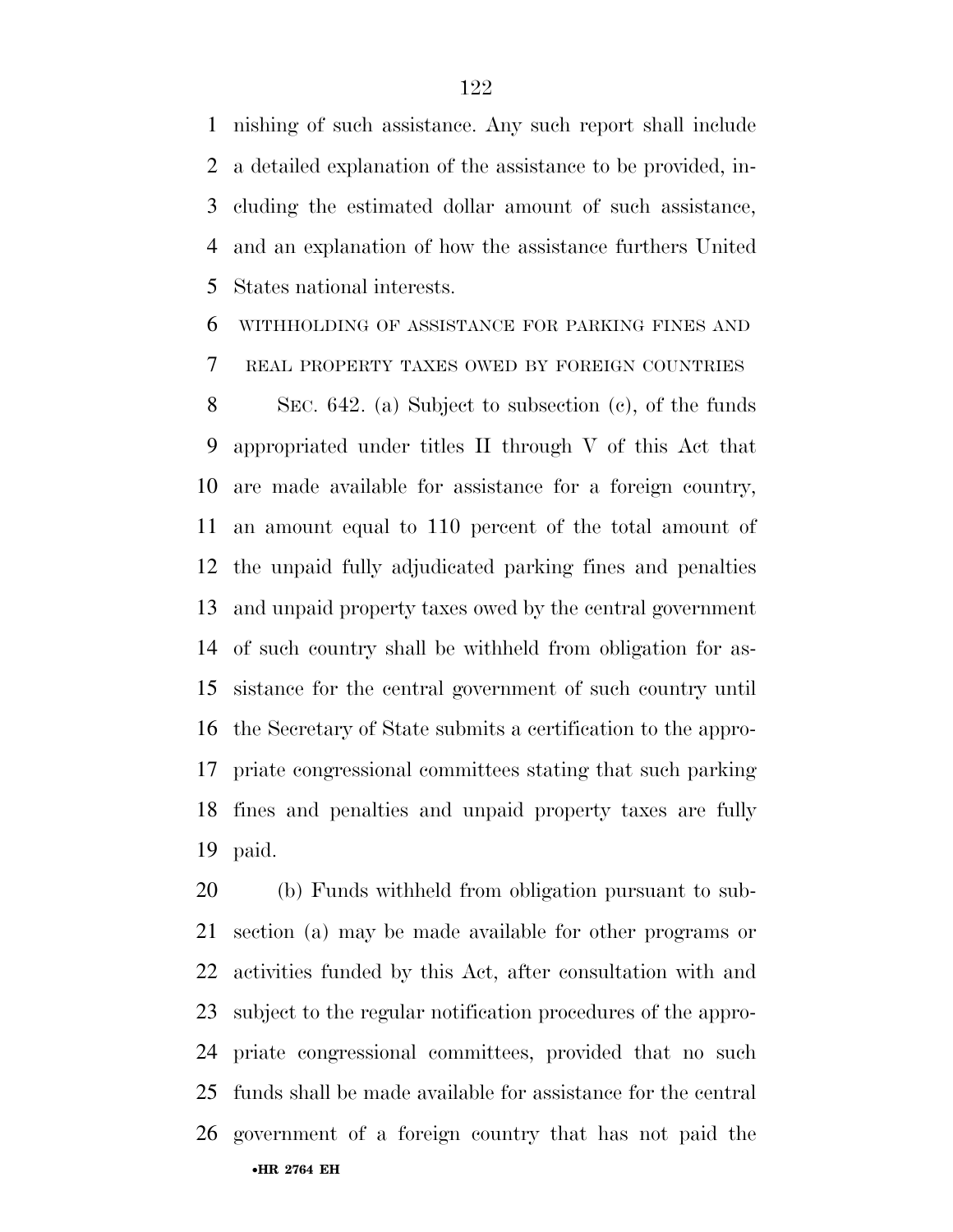total amount of the fully adjudicated parking fines and penalties and unpaid property taxes owed by such country.

 (c) Subsection (a) shall not include amounts that have been withheld under any other provision of law.

 (d)(1) The Secretary of State may waive the require- ments set forth in subsection (a) with respect to parking fines and penalties no sooner than 60 days from the date of enactment of this Act, or at any time with respect to a particular country, if the Secretary determines that it is in the national interests of the United States to do so.

 (2) The Secretary of State may waive the require- ments set forth in subsection (a) with respect to the un- paid property taxes if the Secretary of State determines that it is in the national interests of the United States to do so.

 (e) Not later than six months after the initial exercise of the waiver authority in subsection (d), the Secretary of State, after consultations with the City of New York, shall submit a report to the Committees on Appropriations describing a strategy, including a timetable and steps cur- rently being taken, to collect the parking fines and pen- alties and unpaid property taxes and interest owed by na-tions receiving foreign assistance under this Act.

(f) In this section: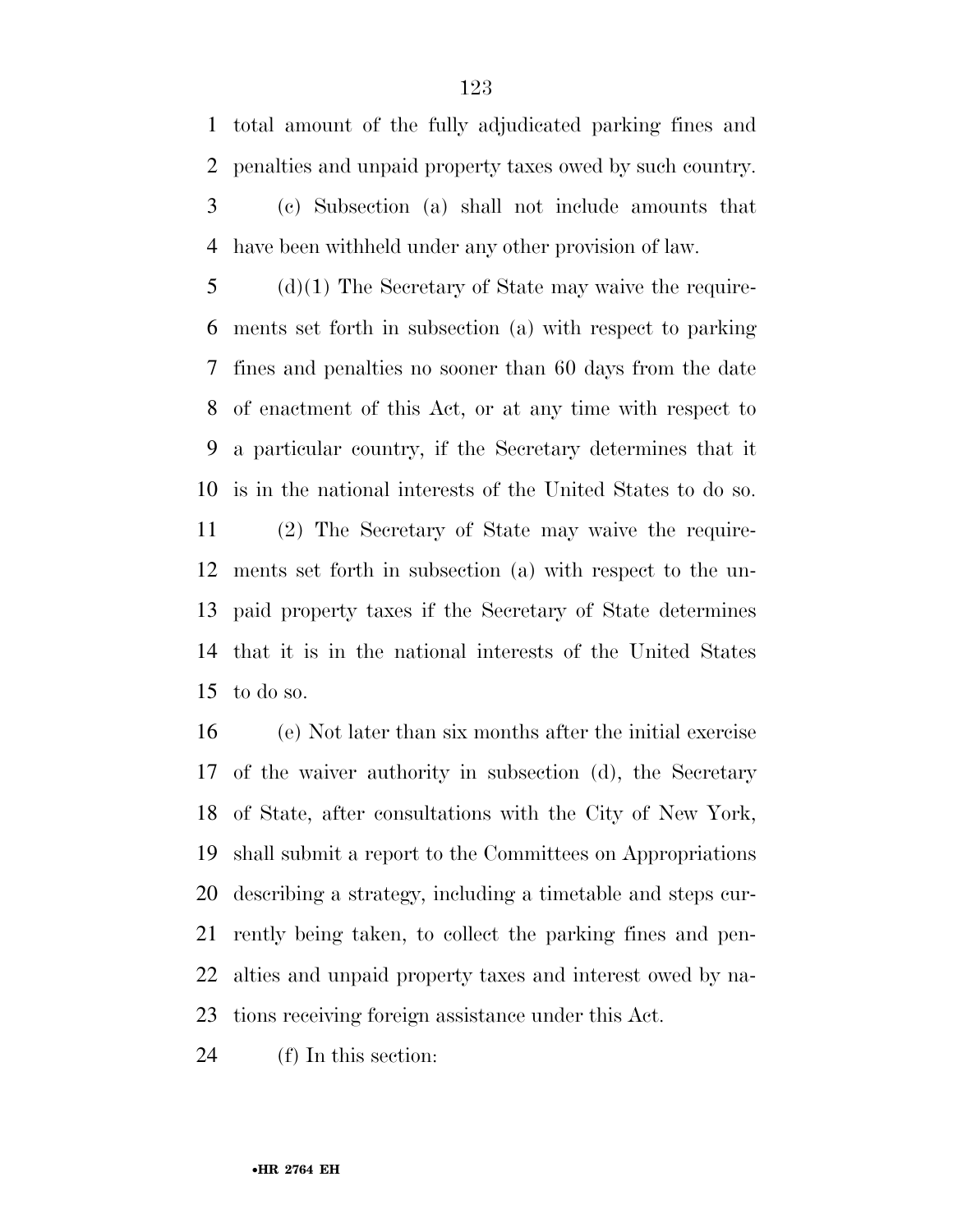| $\mathbf{1}$   | (1) The term "appropriate congressional com-        |
|----------------|-----------------------------------------------------|
| $\overline{2}$ | mittees" means the Committee on Appropriations of   |
| 3              | the Senate and the Committee on Appropriations of   |
| $\overline{4}$ | the House of Representatives.                       |
| 5              | (2) The term "fully adjudicated" includes cir-      |
| 6              | cumstances in which the person to whom the vehicle  |
| 7              | is registered-                                      |
| 8              | $(A)(i)$ has not responded to the parking           |
| 9              | violation summons; or (ii) has not followed the     |
| 10             | appropriate adjudication procedure to challenge     |
| 11             | the summons; and                                    |
| 12             | (B) the period of time for payment of or            |
| 13             | challenge to the summons has lapsed.                |
| 14             | (3) The term "parking fines and penalties"          |
| 15             | means parking fines and penalties—                  |
| 16             | $(A)$ owed to-                                      |
| 17             | (i) the District of Columbia; or                    |
| 18             | (ii) New York, New York; and                        |
| 19             | (B) incurred during the period April 1,             |
| 20             | 1997, through September 30, 2007.                   |
| 21             | (4) The term "unpaid property taxes" means          |
| 22             | the amount of unpaid taxes and interest determined  |
| 23             | to be owed by a foreign country on real property in |
| 24             | the District of Columbia or New York, New York in   |
| 25             | a court order or judgment entered against such      |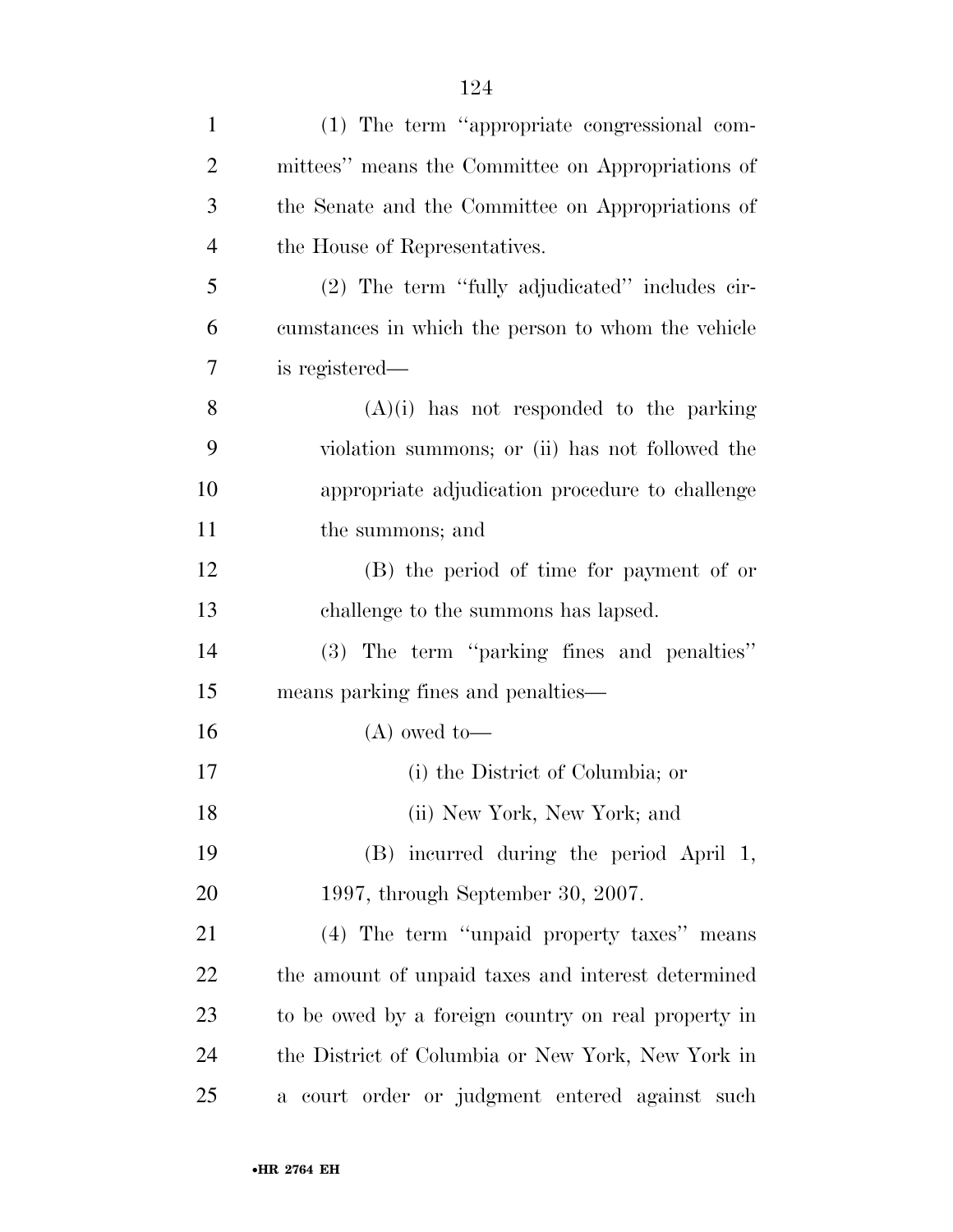|               | country by a court of the United States or any State |
|---------------|------------------------------------------------------|
| $\mathcal{L}$ | or subdivision thereof.                              |
|               | 3 LIMITATION ON ASSISTANCE FOR THE PLO FOR THE       |

## WEST BANK AND GAZA

 SEC. 643. None of the funds appropriated under ti- tles II through V of this Act may be obligated for assist- ance for the Palestine Liberation Organization (PLO) for the West Bank and Gaza unless the President has exer- cised the authority under section 604(a) of the Middle East Peace Facilitation Act of 1995 (title VI of Public Law 104–107) or any other legislation to suspend or make inapplicable section 307 of the Foreign Assistance Act of 1961 and that suspension is still in effect: *Provided,* That if the President fails to make the certification under sec- tion 604(b)(2) of the Middle East Peace Facilitation Act of 1995 or to suspend the prohibition under other legisla- tion, funds appropriated by this Act may not be obligated for assistance for the Palestine Liberation Organization for the West Bank and Gaza.

#### WAR CRIMES TRIBUNALS DRAWDOWN

•**HR 2764 EH**  SEC. 644. If the President determines that doing so will contribute to a just resolution of charges regarding genocide or other violations of international humanitarian law, the President may direct a drawdown pursuant to sec- tion 552(c) of the Foreign Assistance Act of 1961 of up to \$30,000,000 of commodities and services for the United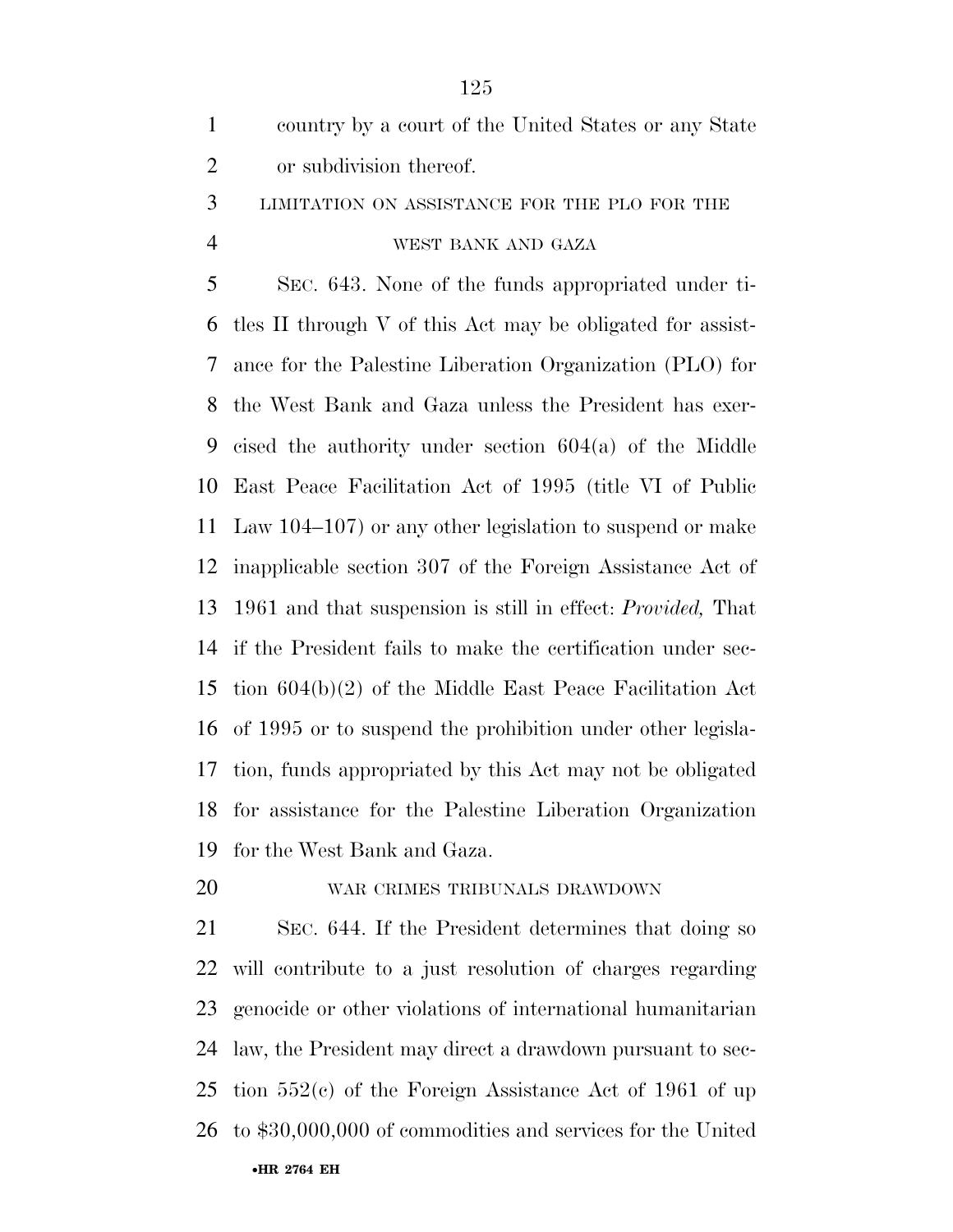Nations War Crimes Tribunal established with regard to the former Yugoslavia by the United Nations Security Council or such other tribunals or commissions as the Council may establish or authorize to deal with such viola- tions, without regard to the ceiling limitation contained in paragraph (2) thereof: *Provided,* That the determina- tion required under this section shall be in lieu of any de- terminations otherwise required under section 552(c): *Pro- vided further,* That the drawdown made under this section for any tribunal shall not be construed as an endorsement or precedent for the establishment of any standing or per- manent international criminal tribunal or court: *Provided further,* That funds made available for tribunals other than Yugoslavia, Rwanda, or the Special Court for Sierra Leone shall be made available subject to the regular notifi- cation procedures of the Committees on Appropriations. LANDMINES

 SEC. 645. Notwithstanding any other provision of law, demining equipment available to the United States Agency for International Development and the Depart- ment of State and used in support of the clearance of landmines and unexploded ordnance for humanitarian purposes may be disposed of on a grant basis in foreign countries, subject to such terms and conditions as the President may prescribe.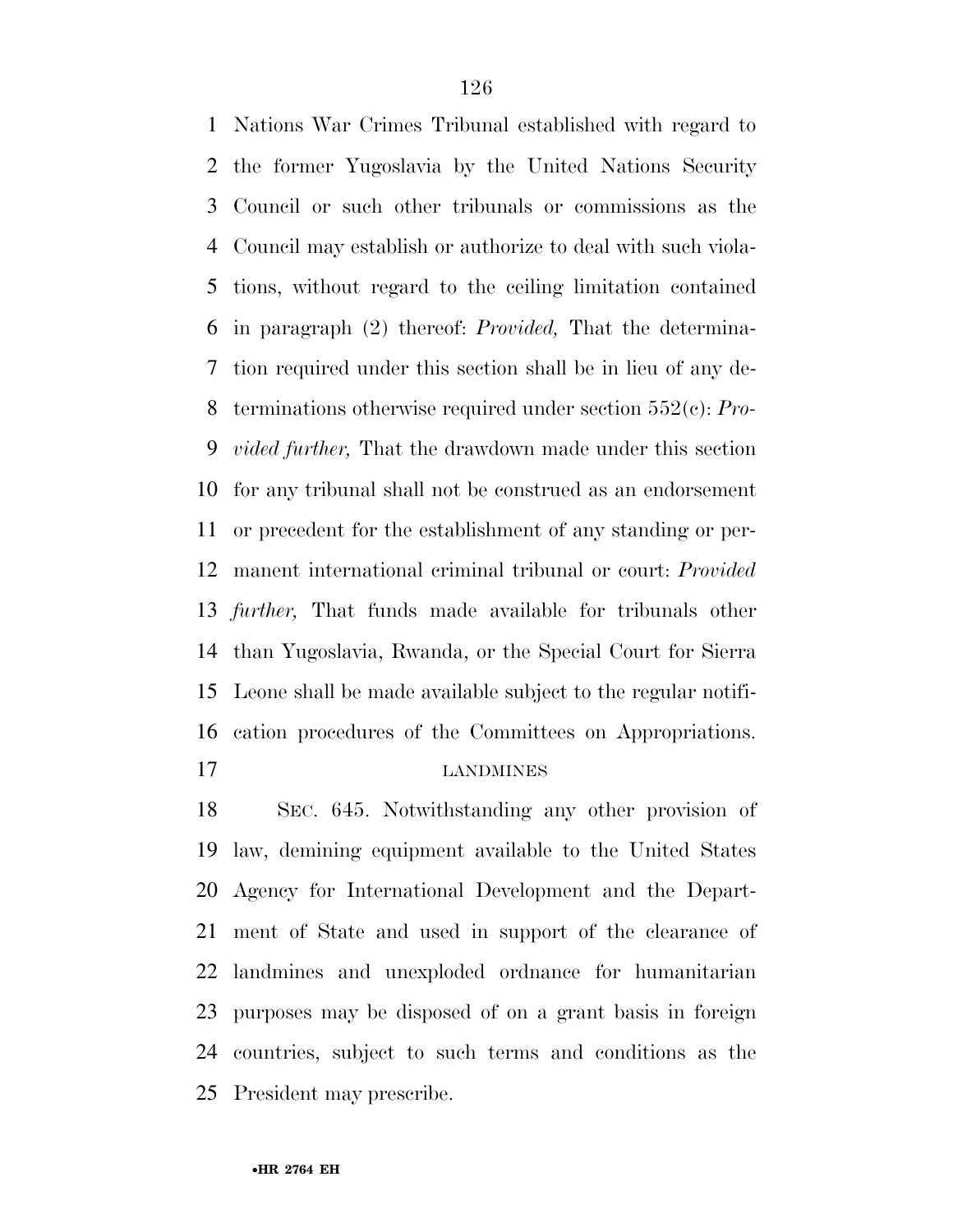RESTRICTIONS CONCERNING THE PALESTINIAN

## AUTHORITY

 SEC. 646. None of the funds appropriated under ti- tles II through V of this Act may be obligated or expended to create in any part of Jerusalem a new office of any department or agency of the United States Government for the purpose of conducting official United States Gov- ernment business with the Palestinian Authority over Gaza and Jericho or any successor Palestinian governing entity provided for in the Israel-PLO Declaration of Prin- ciples: *Provided,* That this restriction shall not apply to the acquisition of additional space for the existing Con- sulate General in Jerusalem: *Provided further,* That meet- ings between officers and employees of the United States and officials of the Palestinian Authority, or any successor Palestinian governing entity provided for in the Israel- PLO Declaration of Principles, for the purpose of con- ducting official United States Government business with such authority should continue to take place in locations other than Jerusalem. As has been true in the past, offi- cers and employees of the United States Government may continue to meet in Jerusalem on other subjects with Pal- estinians (including those who now occupy positions in the Palestinian Authority), have social contacts, and have inci-dental discussions.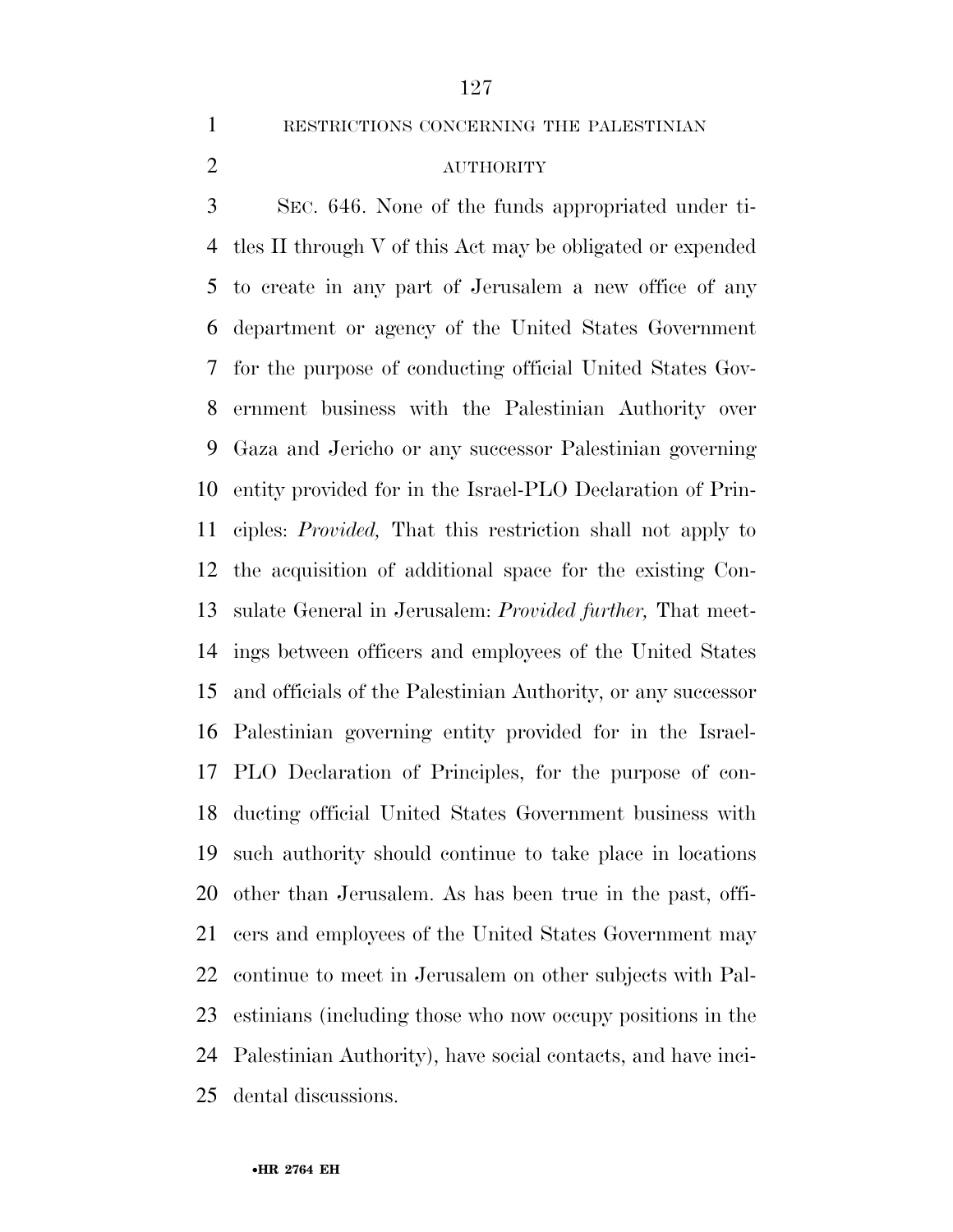PROHIBITION OF PAYMENT OF CERTAIN EXPENSES SEC. 647. None of the funds appropriated or other- wise made available under titles III or IV of this Act under the heading ''INTERNATIONAL MILITARY EDU- CATION AND TRAINING'' or ''FOREIGN MILITARY FINANCING PROGRAM'' for Informational Program activities or under the headings ''CHILD SURVIVAL

 AND HEALTH PROGRAMS FUND'', ''DEVELOP- MENT ASSISTANCE'', and ''ECONOMIC SUPPORT FUND'' may be obligated or expended to pay for—

(1) alcoholic beverages; or

 (2) entertainment expenses for activities that are substantially of a recreational character, includ- ing but not limited to entrance fees at sporting events, theatrical and musical productions, and amusement parks.

### HAITI

 SEC. 648. (a) The Government of Haiti shall be eligi- ble to purchase defense articles and services under the Arms Export Control Act (22 U.S.C. 2751 et seq.), for the Coast Guard.

 (b) Of the funds appropriated by this act under titles III and IV, not less than \$201,584,000 shall be available for assistance for Haiti: *Provided,* That not less than the following amounts of funds appropriated by this Act under the following heading shall be made available—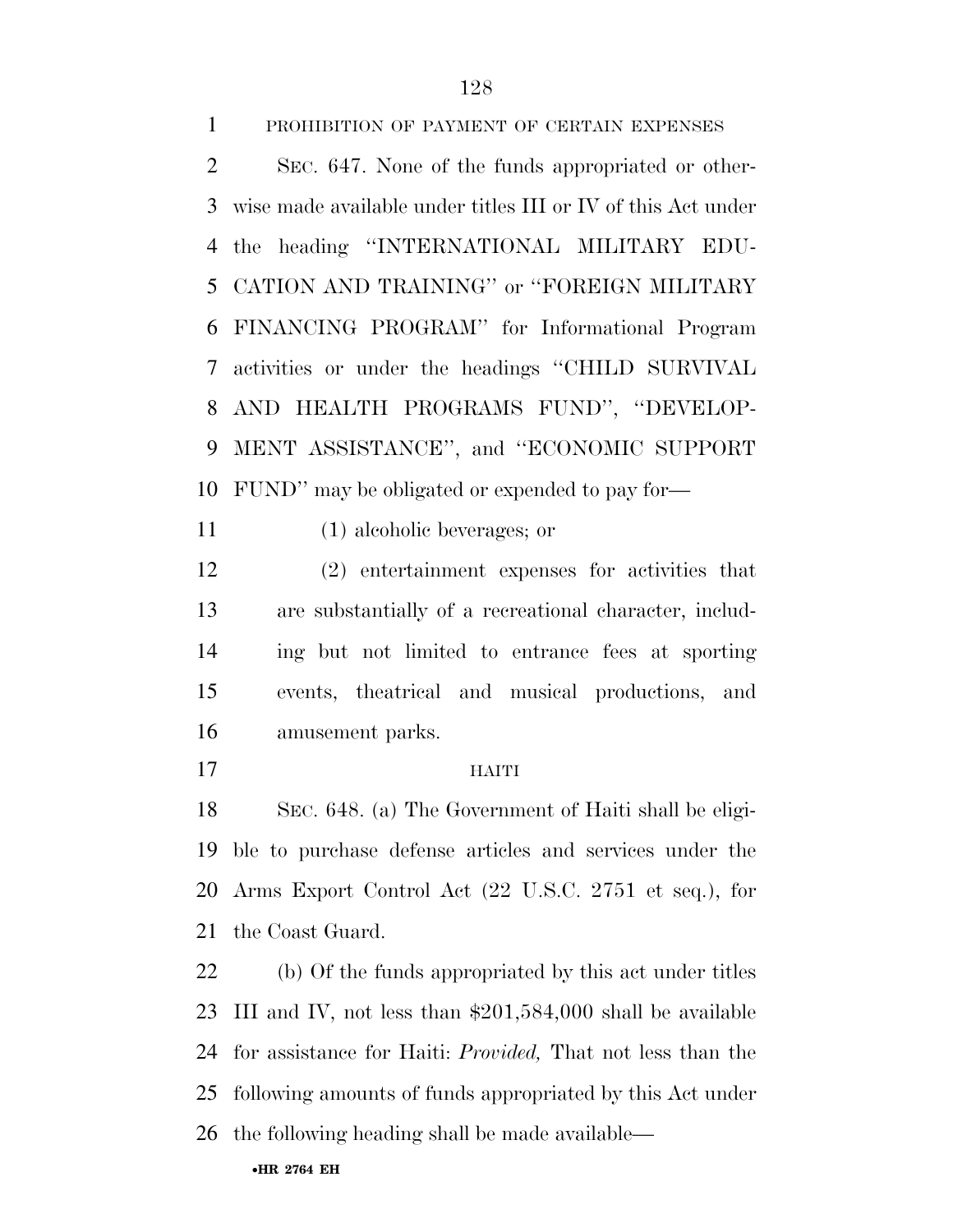| $(1)$ \$20,000,000 from "CHILD SURVIVAL                     |
|-------------------------------------------------------------|
| AND HEALTH PROGRAMS FUND";                                  |
| $(2)$ \$25,000,000 from "DEVELOPMENT AS-                    |
| SISTANCE";                                                  |
| $(3)$ \$83,000,000 from "GLOBAL HIV/AIDS                    |
| INITIATIVE";                                                |
| (4) \$63,394,000 from "ECONOMIC SUP-                        |
| PORT FUND";                                                 |
| $(5)$ \$9,000,000 from "INTERNATIONAL                       |
| NARCOTICS CONTROL AND LAW ENFORCE-                          |
| MENT";                                                      |
| $(6)$ \$990,000 from "FOREIGN MILITARY                      |
| FINANCING PROGRAM"; and                                     |
| (7) \$200,000 from "INTERNATIONAL MILI-                     |
| TARY EDUCATION AND TRAINING".                               |
| (c) None of the funds made available in this Act            |
| under the heading "INTERNATIONAL NARCOTICS                  |
| 18 CONTROL AND LAW ENFORCEMENT" may be used                 |
| 19 to transfer excess weapons, ammunition or other lethal   |
| 20 property of an agency of the United States Government    |
| to the Government of Haiti for use by the Haitian Na-       |
| tional Police until the Secretary of State certifies to the |
| Committees on Appropriations that—                          |
| (1) the United Nations Mission in Haiti has                 |
|                                                             |

carried out the vetting of the senior levels of the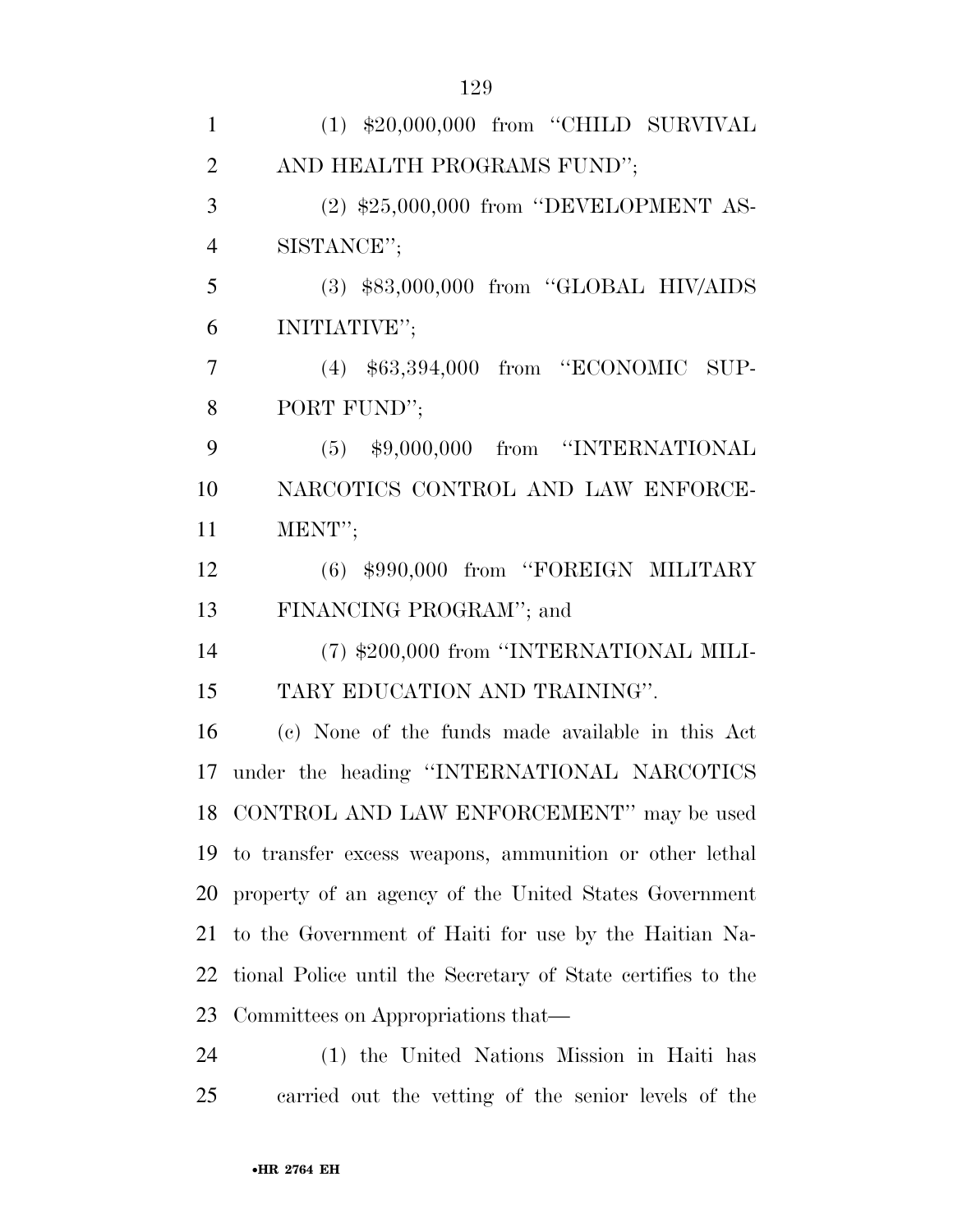•**HR 2764 EH**  Haitian National Police and has ensured that those credibly alleged to have committed serious crimes, including drug trafficking and human rights viola- tions, have been suspended; and (2) the Haitian National Government is cooper- ating in a reform and restructuring plan for the Haitian National Police and the reform of the judi- cial system as called for in United Nations Security Council Resolution 1608 adopted on June 22, 2005. COLOMBIA SEC. 649. (a) AVAILABILITY OF FUNDS FOR ASSIST- ANCE FOR COLOMBIA.—Of the funds appropriated in titles III and IV of this Act, not more than \$530,608,000 shall be available for assistance for Colombia: *Provided,* That not more than \$49,500,000 shall be available from funds appropriated by this Act under the headings ''FOREIGN MILITARY FINANCING PROGRAM'' and ''INTER- NATIONAL MILITARY EDUCATION AND TRAIN- ING'' for assistance for Colombia: *Provided further,* That not less than \$22,250,000 shall be available for rule of law activities from funds appropriated by this Act under the heading ''INTERNATIONAL NARCOTICS CON- TROL AND LAW ENFORCEMENT'': *Provided further,*  That of the funds appropriated by this act under the head- ing ''ECONOMIC SUPPORT FUND'', not less than \$218,500,000 shall be apportioned directly to the United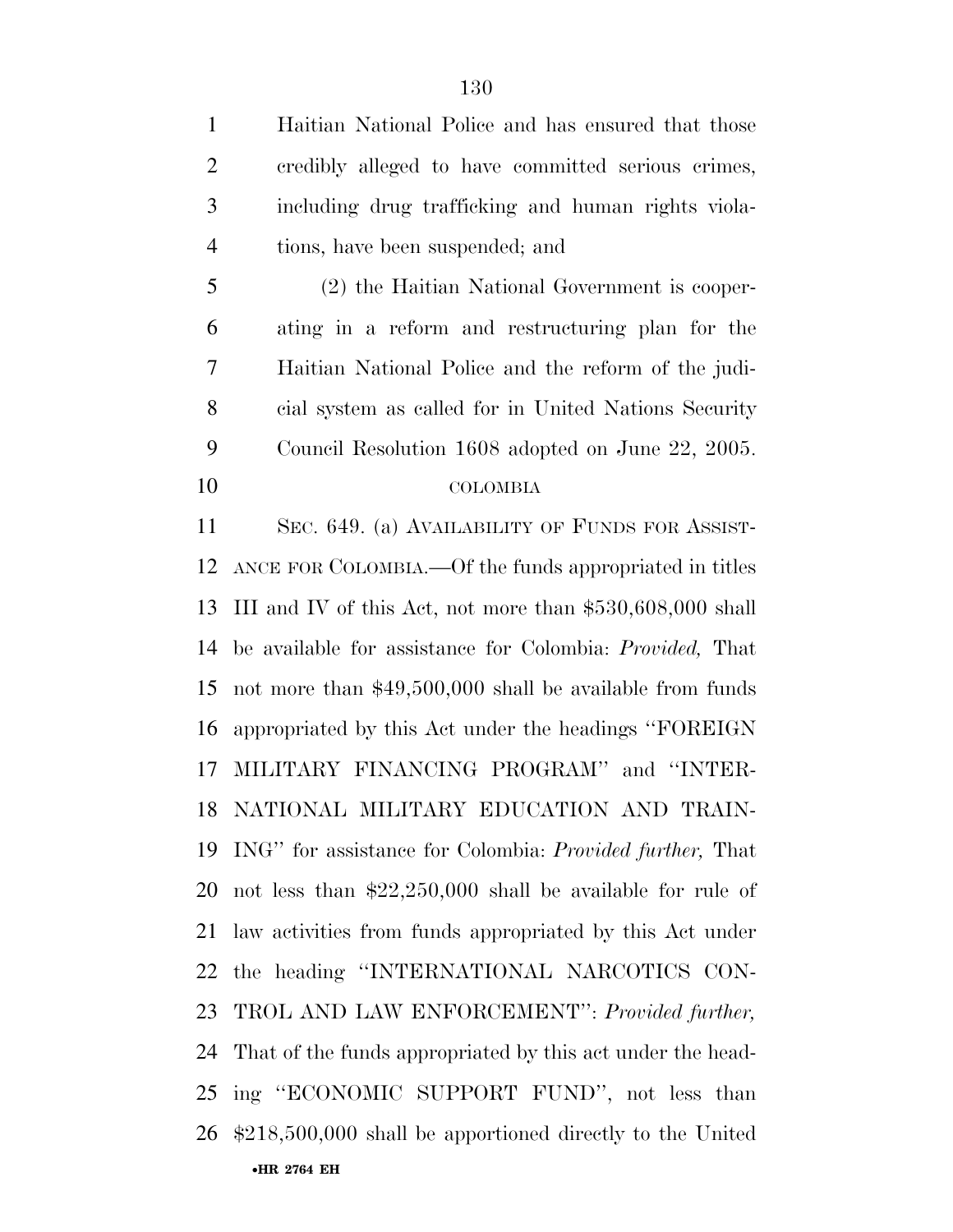States Agency for International Development (USAID) for alternative development/institution building and sus- tainable development programs, of which not less than \$15,000,000 shall be made available for economic develop- ment activities in Afro-Colombian and indigenous commu- nities, in consultation with Afro-Colombian and indigenous authorities and community members: *Provided further,*  That with respect to funds apportioned to USAID under the previous proviso, the responsibility for policy decisions for the use of such funds, including what activities will be funded and the amount of funds that will be provided for each of those activities, shall be the responsibility of the Administrator of USAID in consultation with the As- sistant Secretary of State for International Narcotics and Law Enforcement Affairs: *Provided further,* That with re- spect to funds apportioned to USAID under the third pro- viso of this section, not less than \$16,500,000 shall be available for judicial reform programs in Colombia; not less than \$8,250,000 shall be made available for assist- ance for organizations and programs to protect human rights; and not less than \$5,000,000 shall be made avail- able for assistance for the Fiscalı´a: *Provided further,* That funds made available to furnish assistance to the Govern- ment of Colombia in this Act and prior year Acts making appropriations for foreign operations, export financing,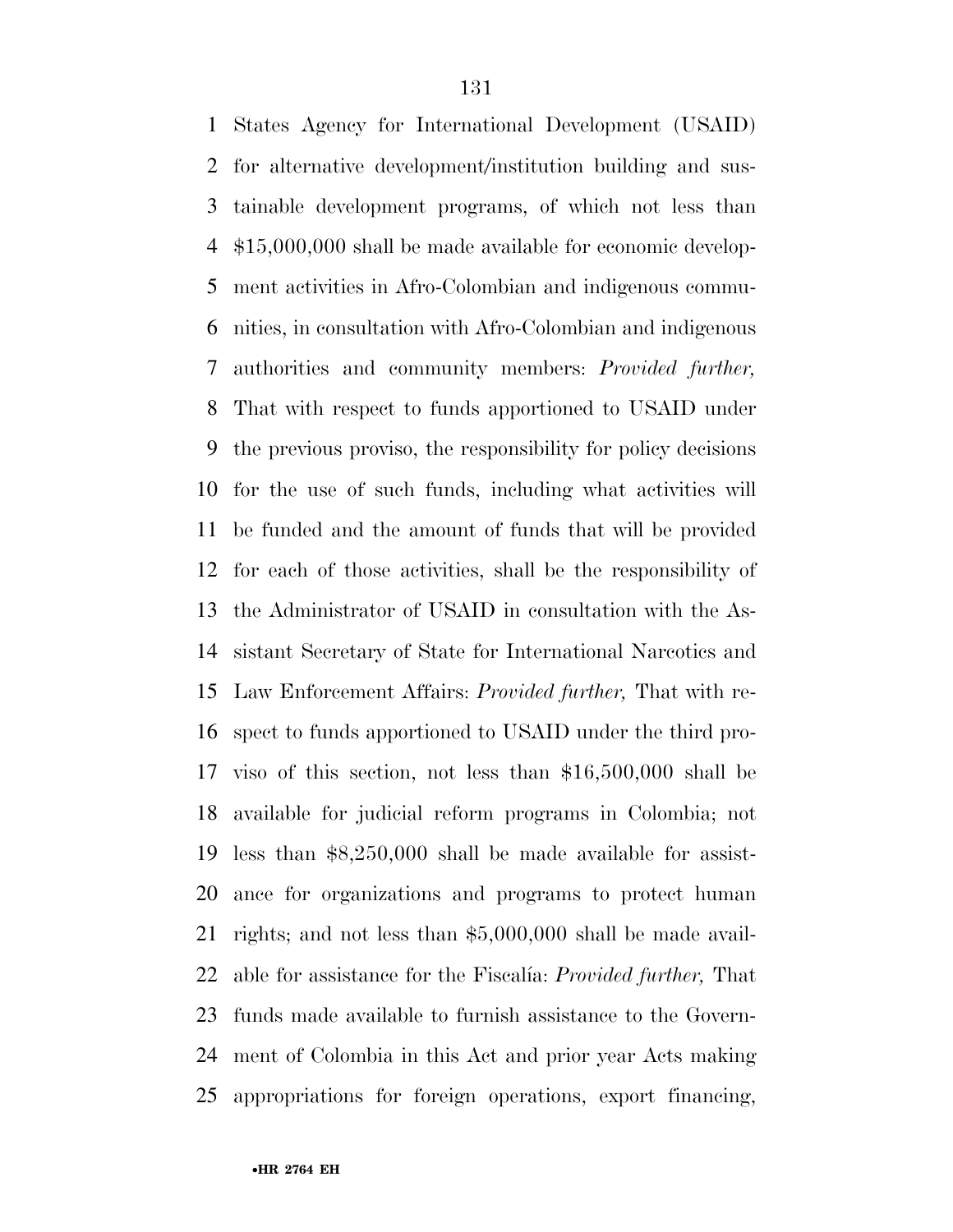and related programs, may be used: (1) to support a uni- fied campaign against narcotics trafficking and terrorist organizations and activities; and (2) to take actions to pro- tect human health and welfare in emergency cir- cumstances, including undertaking rescue operations: *Pro- vided further,* That the authority contained in the previous proviso shall cease to be effective if the Secretary of State has credible evidence that the Colombian Government is not conducting vigorous operations to restore government authority and respect for human rights in areas under the effective control of paramilitary, illegal self-defense groups, illegal security cooperatives, or other criminal and guerrilla organizations: *Provided further,* That the Presi- dent shall ensure that if any helicopter procured with funds in this Act or prior Acts making appropriations for foreign operations, export financing, and related pro- grams, is used to aid or abet the operations of any illegal self-defense group or illegal security cooperative, such heli-copter shall be immediately returned to the United States.

- LIMITATION ON ASSISTANCE TO THE PALESTINIAN
- 

## AUTHORITY

 SEC. 650. (a) PROHIBITION OF FUNDS.—None of the funds appropriated by this Act to carry out the provisions of chapter 4 of part II of the Foreign Assistance Act of 1961 may be obligated or expended with respect to pro-viding funds to the Palestinian Authority.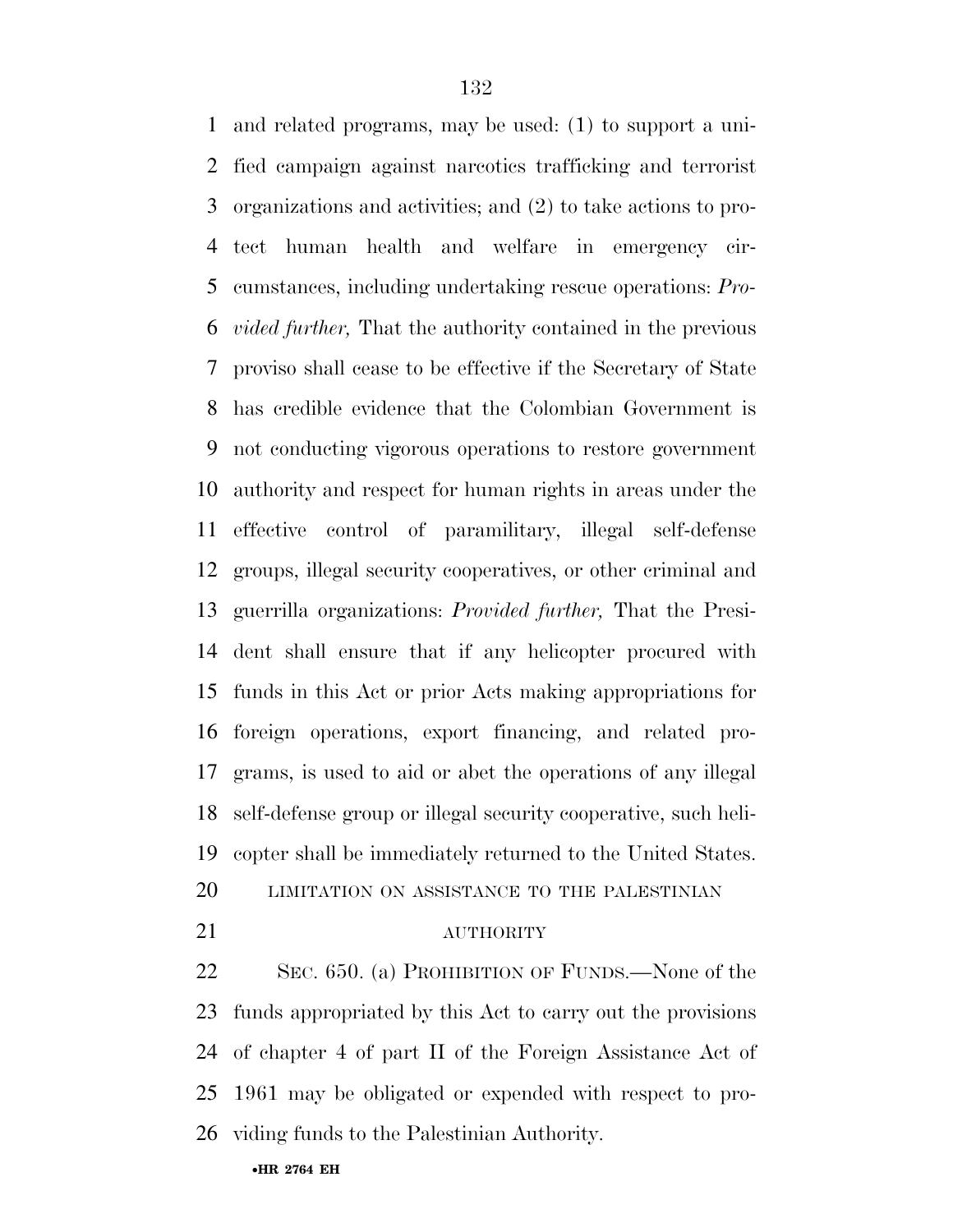(b) WAIVER.—The prohibition included in subsection (a) shall not apply if the President certifies in writing to the Speaker of the House of Representatives and the President pro tempore of the Senate that waiving such prohibition is important to the national security interests of the United States.

 (c) PERIOD OF APPLICATION OF WAIVER.—Any waiver pursuant to subsection (b) shall be effective for no more than a period of 6 months at a time and shall not apply beyond 12 months after the enactment of this Act.

 (d) REPORT.—Whenever the waiver authority pursu- ant to subsection (b) is exercised, the President shall sub- mit a report to the Committees on Appropriations detail- ing the steps the Palestinian Authority has taken to arrest terrorists, confiscate weapons and dismantle the terrorist infrastructure. The report shall also include a description of how funds will be spent and the accounting procedures in place to ensure that they are properly disbursed.

LIMITATION ON ASSISTANCE TO SECURITY FORCES

•**HR 2764 EH**  SEC. 651. None of the funds made available by this Act may be provided to any unit of the security forces of a foreign country if the Secretary of State has credible evidence that such unit has committed gross violations of human rights, unless the Secretary determines and reports to the Committees on Appropriations that the government of such country is taking effective measures to bring the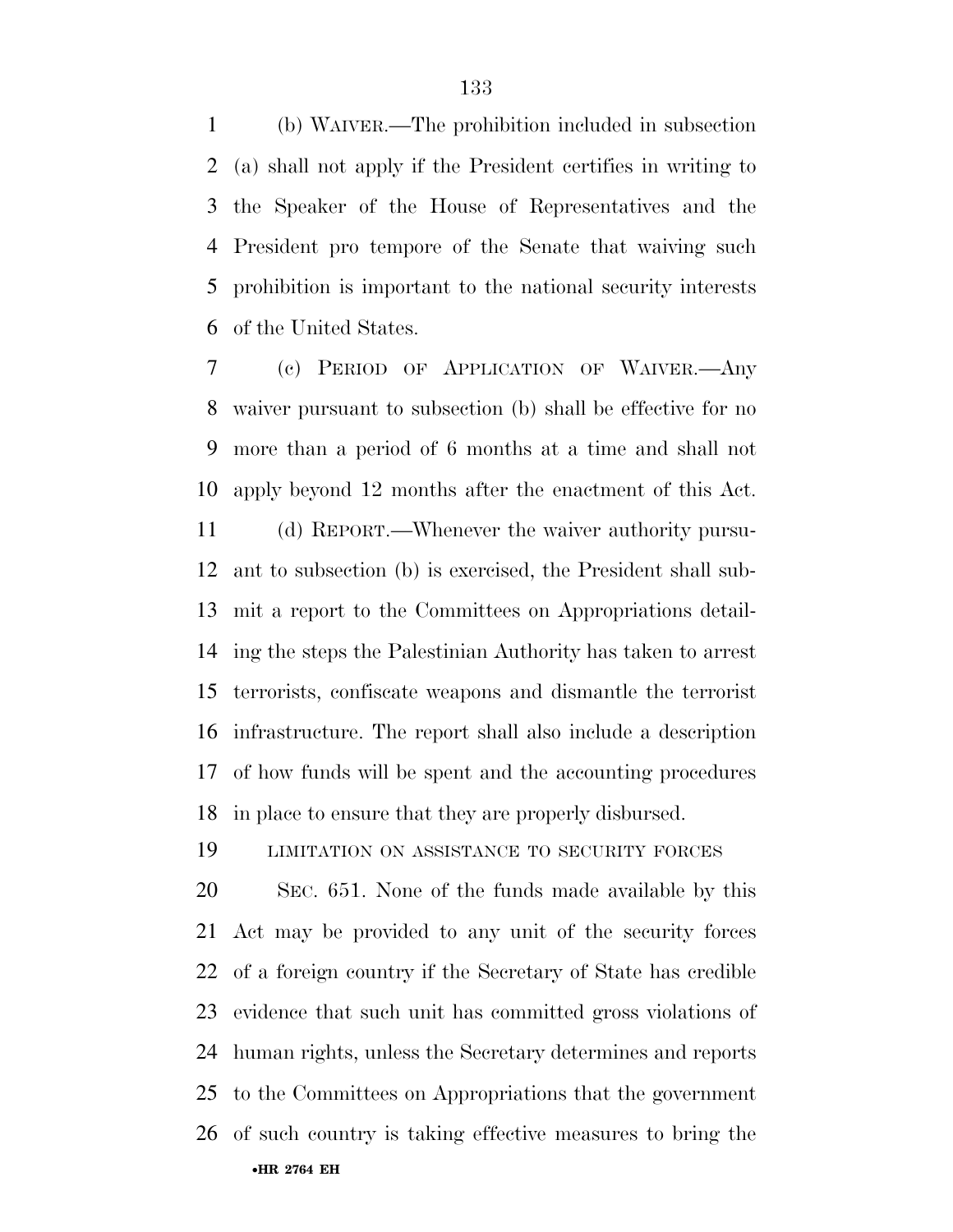responsible members of the security forces unit to justice: *Provided,* That nothing in this section shall be construed to withhold funds made available under titles II through V of this Act from any unit of the security forces of a foreign country not credibly alleged to be involved in gross violations of human rights: *Provided further,* That in the event that funds are withheld from any unit pursuant to this section, the Secretary of State shall promptly inform the foreign government of the basis for such action and shall, to the maximum extent practicable, assist the for- eign government in taking effective measures to bring the responsible members of the security forces to justice.

## FOREIGN MILITARY TRAINING REPORT

 SEC. 652. The annual foreign military training report required by section 656 of the Foreign Assistance Act of 1961 shall be submitted by the Secretary of Defense and the Secretary of State to the Committees on Appropria- tions of the House of Representatives and the Senate by the date specified in that section.

AUTHORIZATION REQUIREMENT

•**HR 2764 EH**  SEC. 653. Funds appropriated by this Act, except funds appropriated under the headings ''TRADE AND DEVELOPMENT AGENCY'', ''OVERSEAS PRIVATE INVESTMENT CORPORATION'', and ''GLOBAL HIV/ AIDS INITIATIVE'', may be obligated and expended not-withstanding section 10 of Public Law 91–672 and section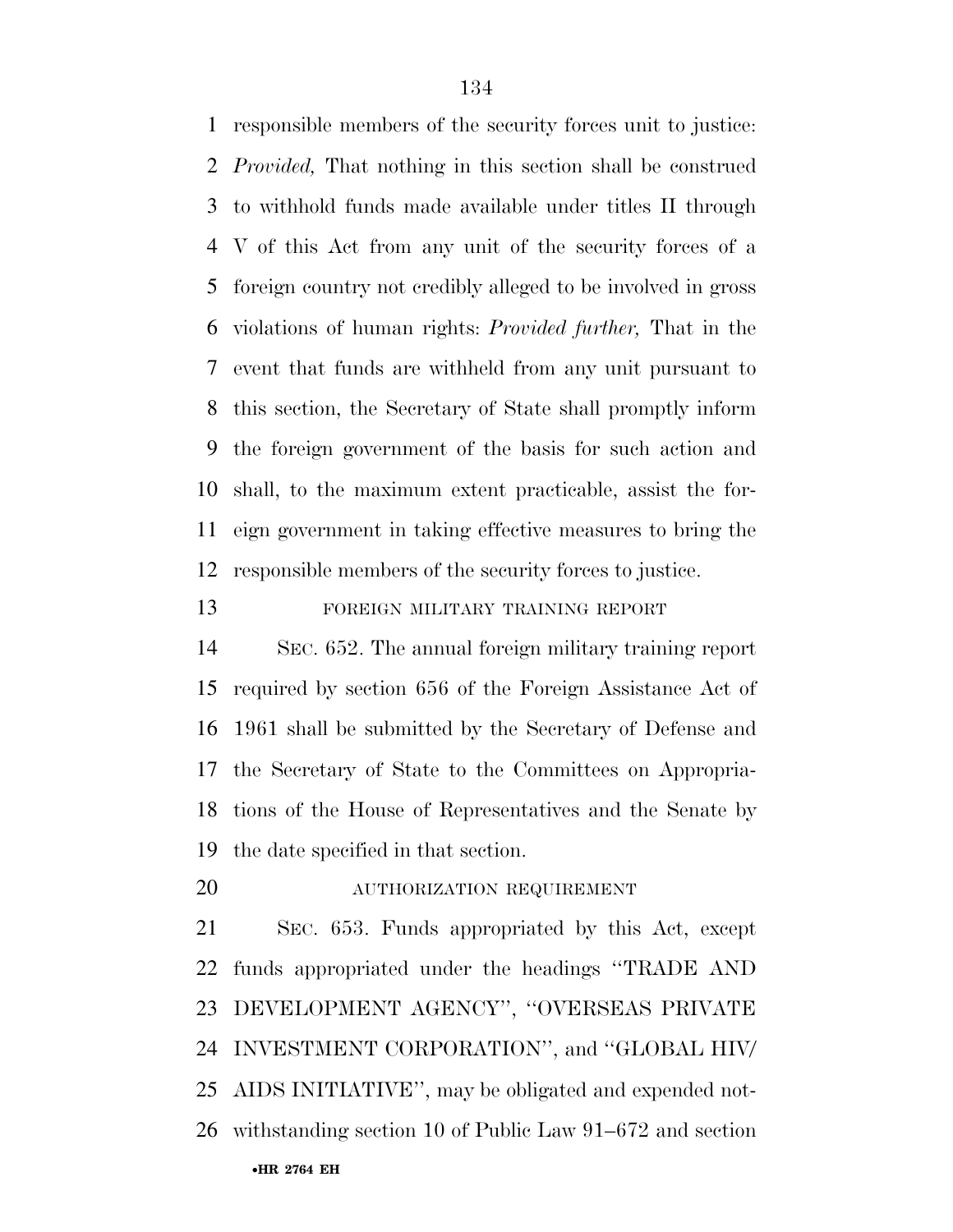15 of the State Department Basic Authorities Act of 1956.

# LIBYA

 SEC. 654. None of the funds made available in this Act may be used to carry out any diplomatic operations in Libya or accept the credentials of any representative of the Government of Libya until such time as the Presi- dent certifies to Congress that Libya has taken irrevocable steps to pay, in its entirety, the total amount of the settle- ment commitment of \$10,000,000 to the surviving families of each descendent of Pan Am Flight 103 and certifies to Congress that Libya will continue to work in good faith to resolve the outstanding cases of United States victims of terrorism sponsored or supported by Libya, including the settlement of the La Belle Discotheque bombing.

#### PALESTINIAN STATEHOOD

 SEC. 655. (a) LIMITATION ON ASSISTANCE.—None of the funds appropriated under titles II through V of this Act may be provided to support a Palestinian state unless the Secretary of State determines and certifies to the ap-propriate congressional committees that—

- (1) a new leadership of a Palestinian governing entity has been democratically elected through cred-ible and competitive elections;
- (2) the elected governing entity of a new Pales-tinian state—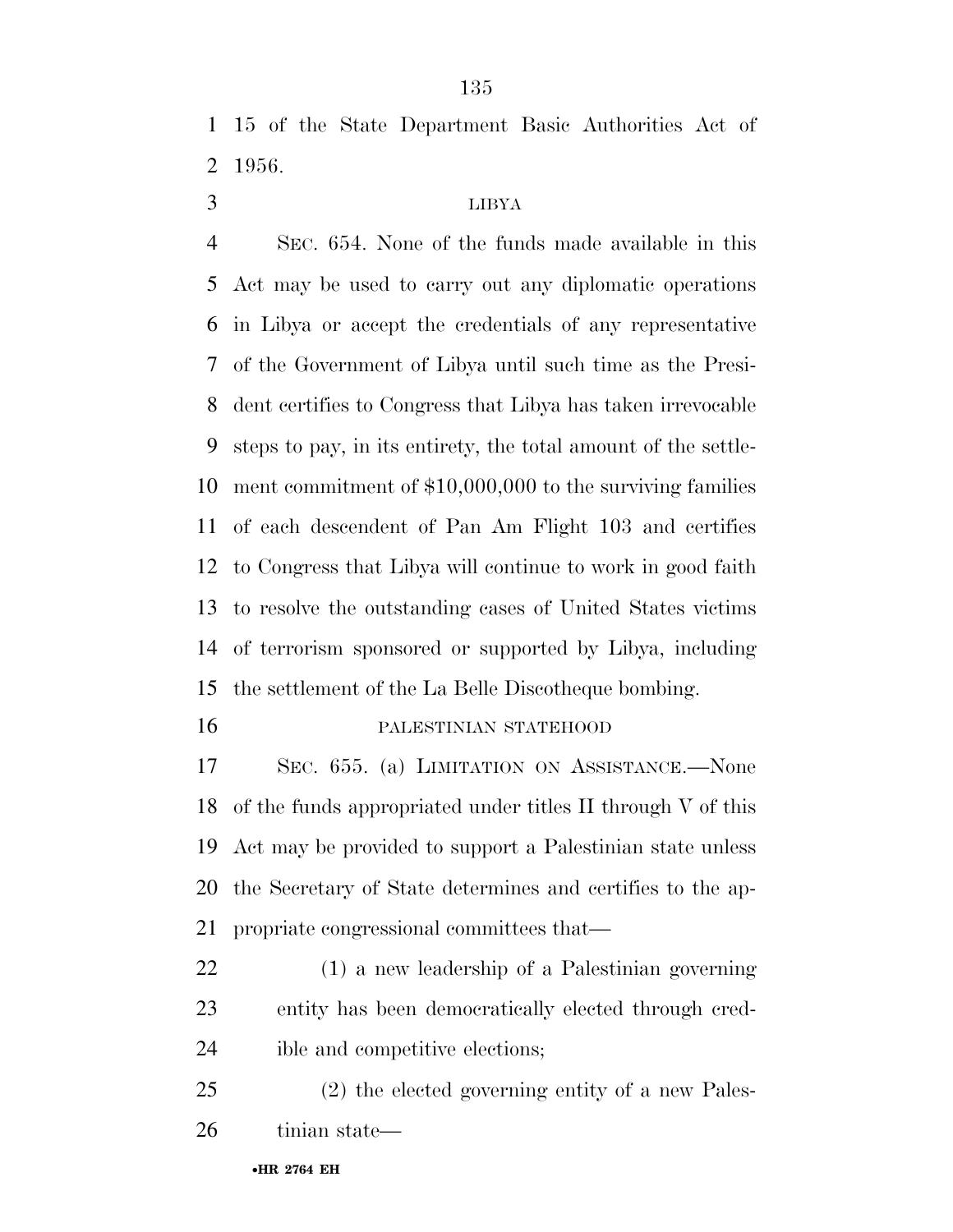| $\mathbf{1}$   | (A) has demonstrated a firm commitment                 |
|----------------|--------------------------------------------------------|
| $\overline{2}$ | to peaceful co-existence with the State of Israel;     |
| 3              | (B) is taking appropriate measures to                  |
| $\overline{4}$ | counter terrorism and terrorist financing in the       |
| 5              | West Bank and Gaza, including the dismantling          |
| 6              | of terrorist infrastructures; and                      |
| 7              | (C) is establishing a new Palestinian secu-            |
| 8              | rity entity that is cooperative with appropriate       |
| 9              | Israeli and other appropriate security organiza-       |
| 10             | tions; and                                             |
| 11             | (3) the Palestinian Authority (or the governing        |
| 12             | body of a new Palestinian state) is working with       |
| 13             | other countries in the region to vigorously pursue ef- |
| 14             | forts to establish a just, lasting, and comprehensive  |
| 15             | peace in the Middle East that will enable Israel and   |
| 16             | an independent Palestinian state to exist within the   |
| 17             | context of full and normal relationships, which        |
| 18             | should include-                                        |
| 19             | (A) termination of all claims or states of             |
| 20             | belligerency;                                          |
| 21             | (B) respect for and acknowledgement of                 |
| 22             | the sovereignty, territorial integrity, and polit-     |
| 23             | ical independence of every state in the area           |
| 24             | through measures including the establishment           |
| 25             | of demilitarized zones;                                |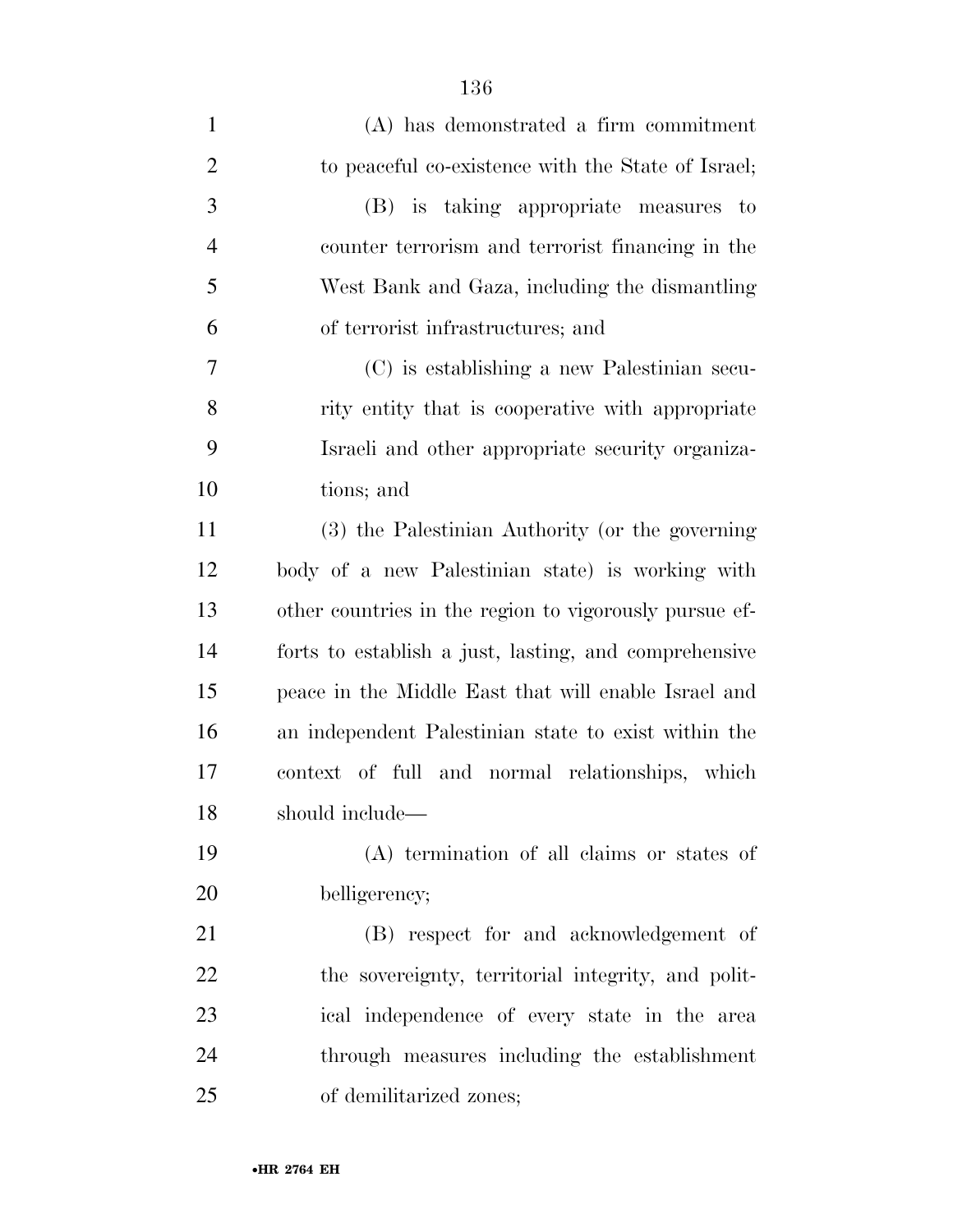| (C) their right to live in peace within se-                    |
|----------------------------------------------------------------|
| and recognized boundaries free<br>from<br>cure                 |
| threats or acts of force;                                      |
| (D) freedom of navigation through inter-                       |
| national waterways in the area; and                            |
| (E) a framework for achieving a just set-                      |
| tlement of the refugee problem.                                |
| (b) SENSE OF CONGRESS.—It is the sense of Con-                 |
| gress that the newly-elected governing entity should enact     |
| a constitution assuring the rule of law, an independent ju-    |
| diciary, and respect for human rights for its citizens, and    |
| should enact other laws and regulations assuring trans-        |
| parent and accountable governance.                             |
| (c) WAIVER.—The President may waive subsection                 |
| (a) if he determines that it is vital to the national security |
| interests of the United States to do so.                       |
| (d) EXEMPTION.—The restriction in subsection (a)               |
| shall not apply to assistance intended to help reform the      |
| Palestinian Authority and affiliated institutions, or a        |
| newly-elected governing entity, in order to help meet the      |
| requirements of subsection (a), consistent with the provi-     |
| sions of section 650 of this Act ("Limitation on Assistance"   |
| to the Palestinian Authority").                                |
| LIMITATIONS ON ASSISTANCE TO COLOMBIA                          |
|                                                                |

SEC. 656. (a) WITHHOLDING OF FUNDS FOR ASSIST-

ANCE TO THE COLOMBIAN ARMED FORCES.—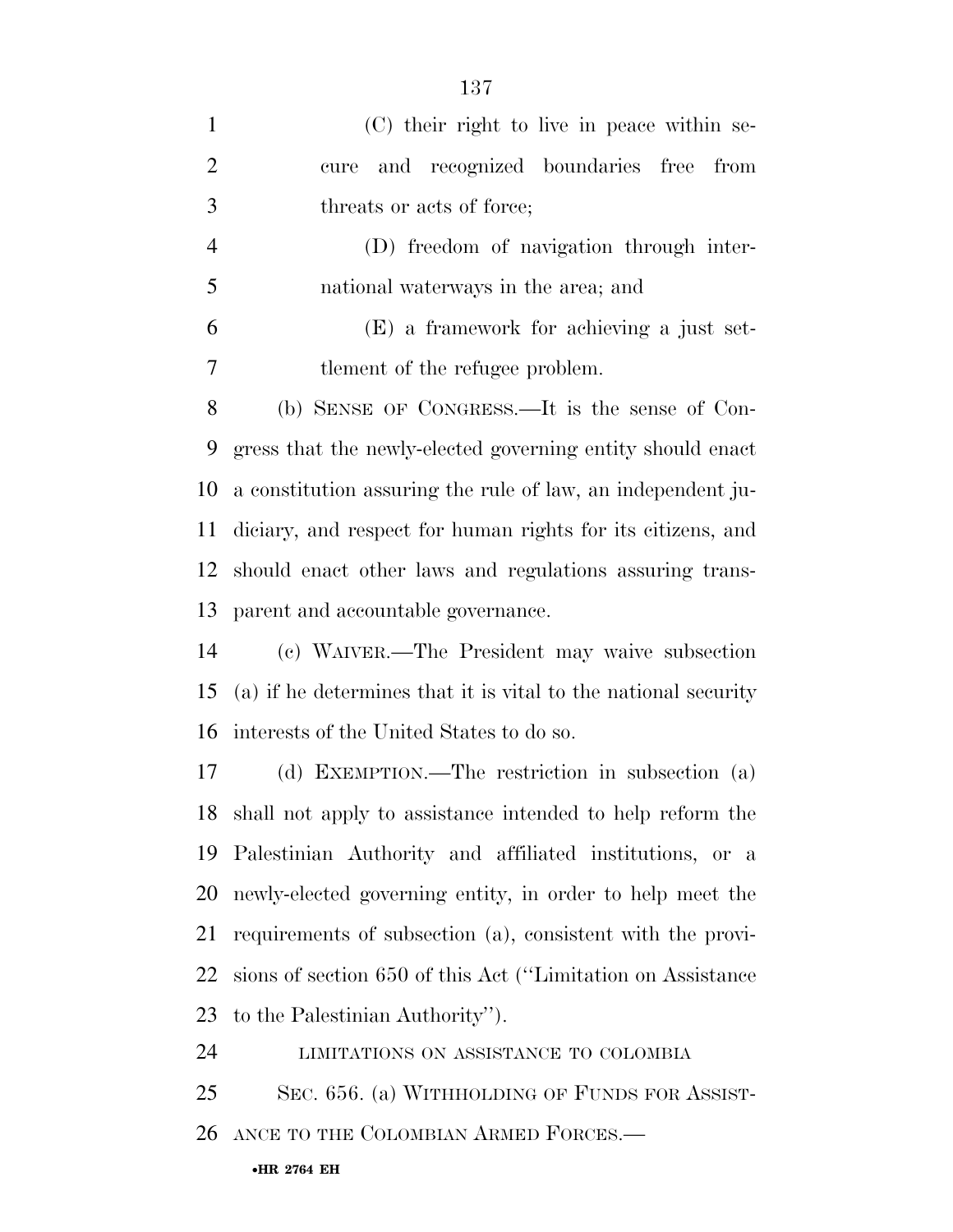| $\mathbf{1}$   | (1) REQUIREMENT TO WITHHOLD ASSISTANCE               |
|----------------|------------------------------------------------------|
| $\overline{2}$ | FUNDING.—Notwithstanding any other provision of      |
| 3              | law, of the funds appropriated by this Act under the |
| $\overline{4}$ | headings "ANDEAN COUNTERDRUG INITIA-                 |
| 5              | TIVE" and "FOREIGN MILITARY FINANCING                |
| 6              | PROGRAM" that are available for assistance for the   |
| 7              | Colombian Armed Forces-                              |
| 8              | $(A)$ 25 percent of such funds under each            |
| 9              | such heading shall be withheld from obligation       |
| 10             | until the Secretary of State consults with, and      |
| 11             | submits a written certification to the Commit-       |
| 12             | tees on Appropriations that the Government of        |
| 13             | Colombia has met the requirements described in       |
| 14             | subparagraphs $(A)$ through $(D)$ of paragraph       |
| 15             | $(2)$ ; and                                          |
| 16             | (B) An additional 15 percent of such funds           |
| 17             | under each such heading shall be withheld from       |
| 18             | obligation until July 31, 2008, and shall only be    |
| 19             | obligated after the Secretary of State consults      |
| 20             | with, and submits a written certification to, the    |
| 21             | Committees on Appropriations that, the Gov-          |
| 22             | ernment of Colombia is continuing to meet the        |
| 23             | requirements described in subparagraphs (A)          |
| 24             | through $(D)$ of paragraph $(2)$ and has met the     |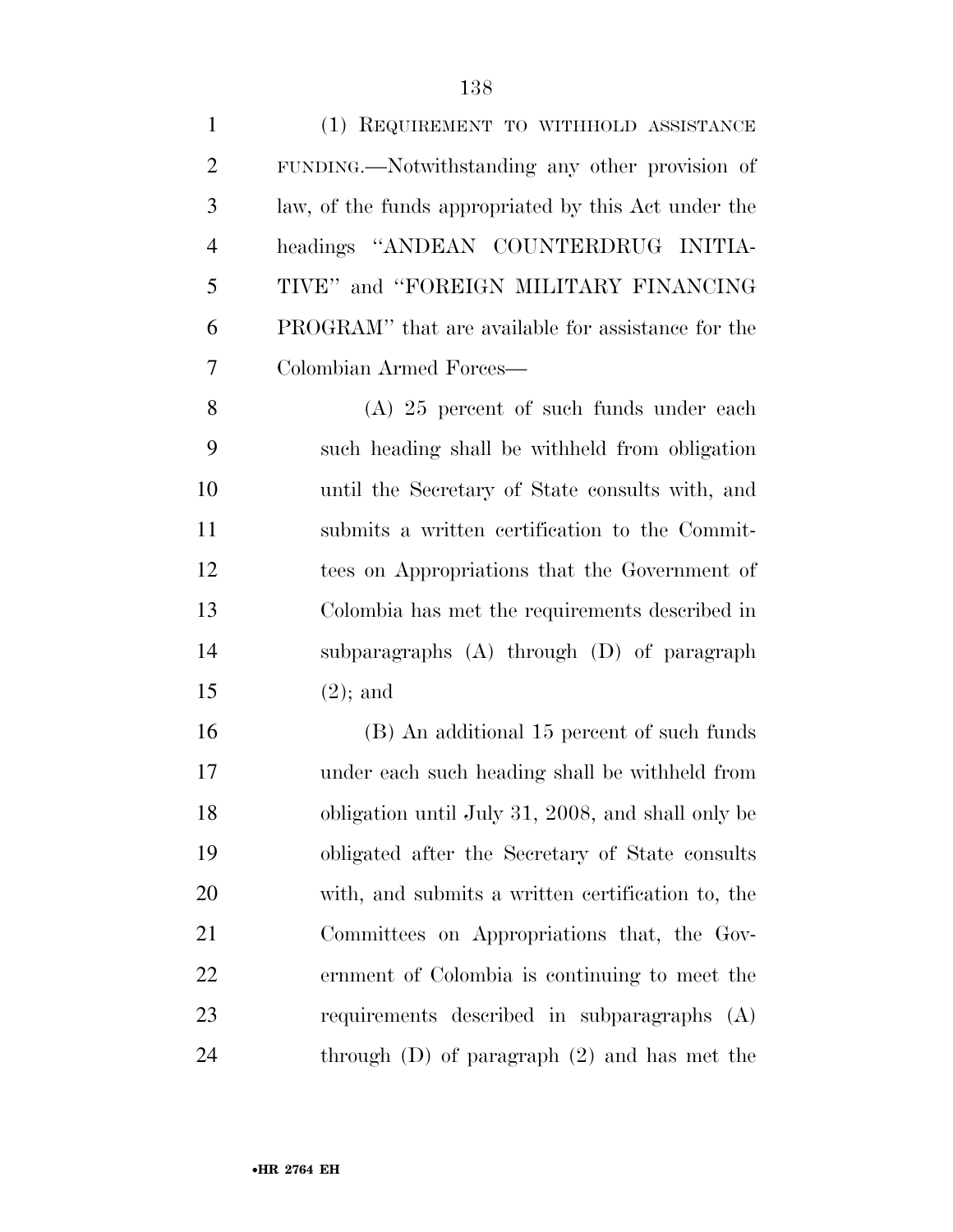| $\mathbf{1}$   | requirements described in subparagraphs (E)       |
|----------------|---------------------------------------------------|
| $\overline{2}$ | and $(F)$ of such paragraph.                      |
| 3              | REQUIREMENTS.—The requirements<br>(2)<br>re-      |
| $\overline{4}$ | ferred to in paragraph $(1)$ are as follows:      |
| 5              | (A) The Commander General of the Co-              |
| 6              | lombian Armed Forces is suspending from the       |
| 7              | Colombian Armed Forces those members, of          |
| 8              | whatever rank, who, according to the Minister     |
| 9              | of Defense or the Procuraduria General de la      |
| 10             | Nacion, have been credibly alleged to have com-   |
| 11             | mitted gross violations of human rights, includ-  |
| 12             | ing extra-judicial killings, or to have aided or  |
| 13             | abetted paramilitary organizations.               |
| 14             | (B) The Government of Colombia is inves-          |
| 15             | tigating and prosecuting, in the civilian justice |
| 16             | system, those members of the Colombian Armed      |
| 17             | Forces, of whatever rank, who have been           |
| 18             | credibly alleged to have committed human          |
| 19             | rights violations, including extra-judicial       |
| 20             | killings, torture, or attacks against human       |
| 21             | rights defenders, or to have aided or abetted     |
| 22             | paramilitary organizations or successor armed     |
| 23             | groups, is suspending such members during the     |
| 24             | course of investigation, and is promptly pun-     |
| 25             | ishing those members of the Colombian Armed       |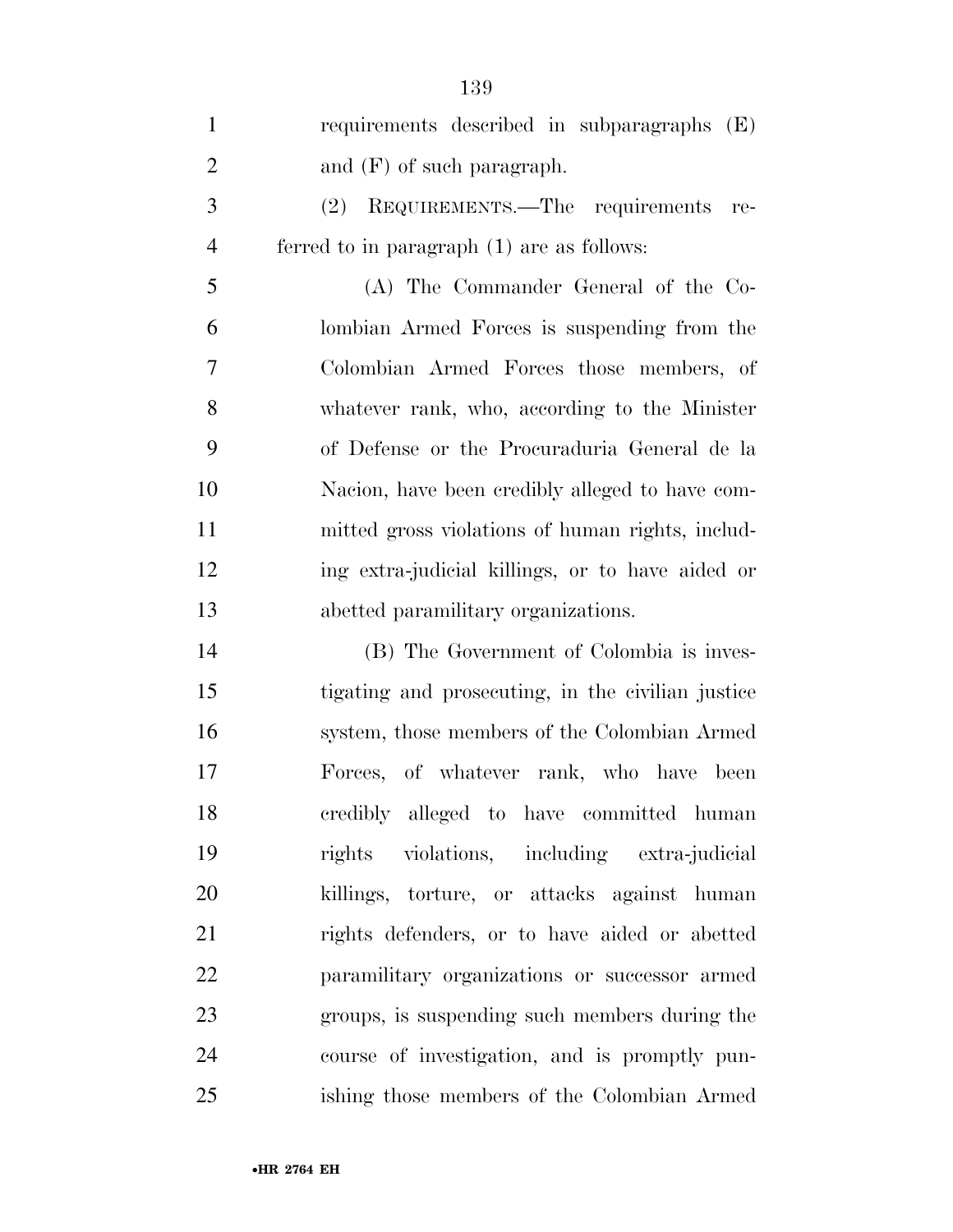Forces found to have committed such violations of human rights or to have aided or abetted paramilitary organizations or successor armed groups.

 (C) The Colombian Armed Forces have made demonstrable efforts to cooperate fully with civilian prosecutors and judicial authorities in cases referred to in subparagraph (B) (in- cluding providing requested information, such as the identity of persons suspended from the Armed Forces and the nature and cause of the suspension, and access to witnesses, relevant military documents, and other requested infor-mation).

 (D) The Government of Colombia is ensur- ing that the Colombian Armed Forces are not violating the land and property rights of Colom- bia's indigenous and Afro-Colombian commu- nities, and that the Colombian Armed Forces are appropriately distinguishing between civil- ians, including displaced persons, and combat-ants in their operations.

 (E) The Colombian Armed Forces have made substantial progress in and are severing links (including denying access to military intel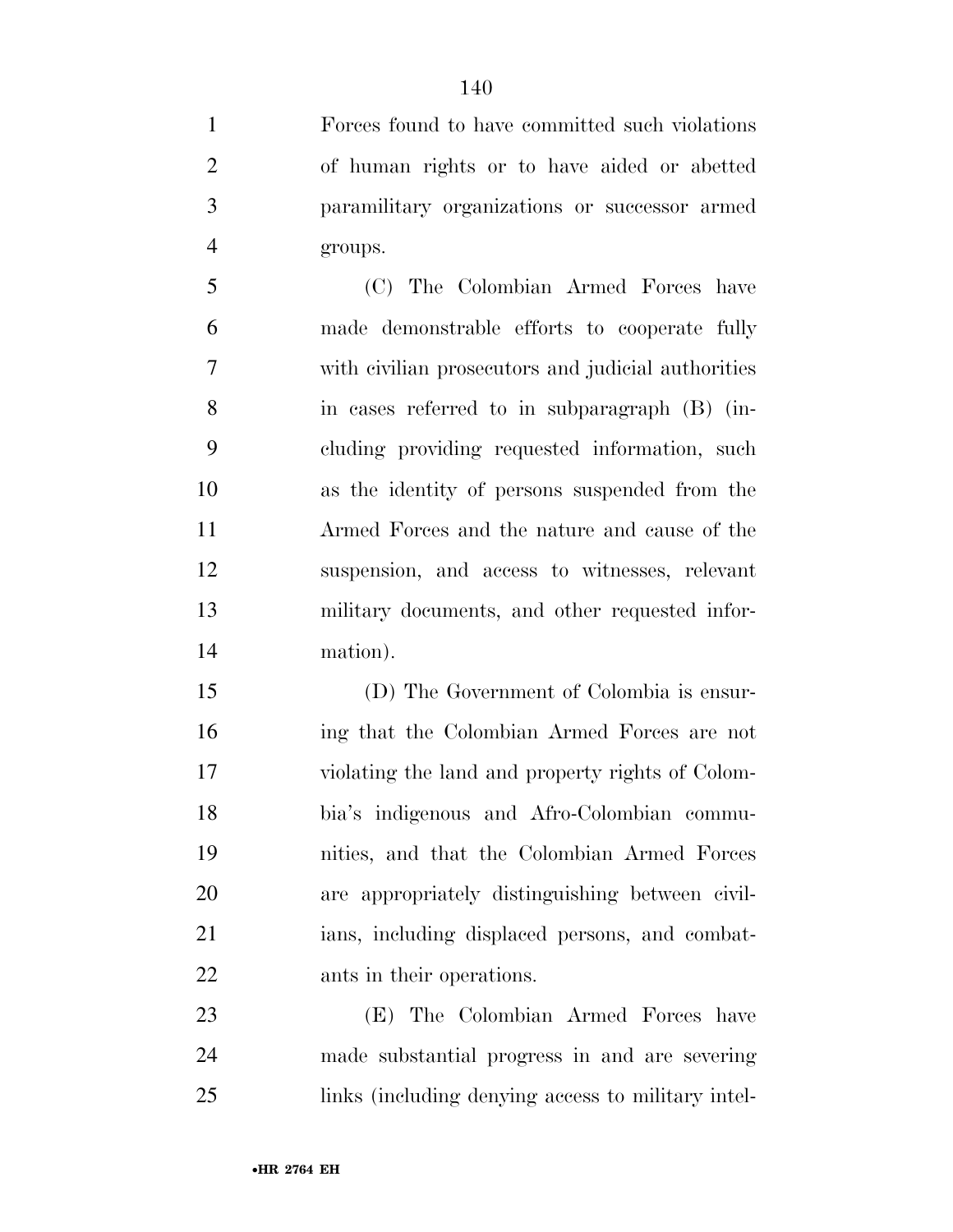1 ligence, vehicles, and other equipment or sup- plies, and ceasing other forms of active or tacit cooperation) at all levels, with paramilitary or- ganizations or successor armed groups, espe- cially in regions in which such organizations have or had a significant presence.

 (F) The civilian judicial authorities of the Government of Colombia are making demon- strable progress in dismantling paramilitary leadership and financial networks by arresting and vigorously prosecuting under civilian crimi- nal law individuals who have provided financial, planning, or logistical support, or have other- wise aided or abetted paramilitary organizations or successor armed groups, by identifying and confiscating land and other assets illegally ac- quired by paramilitary organizations or their associates and returning such land or assets to their rightful owners, by revoking reduced sen- tences for demobilized paramilitaries who en- gage in new criminal activity, and by arresting, prosecuting under civilian criminal law, and when requested, promptly extraditing to the United States, new, re-armed, and non-demobi-lized members of successor groups, especially in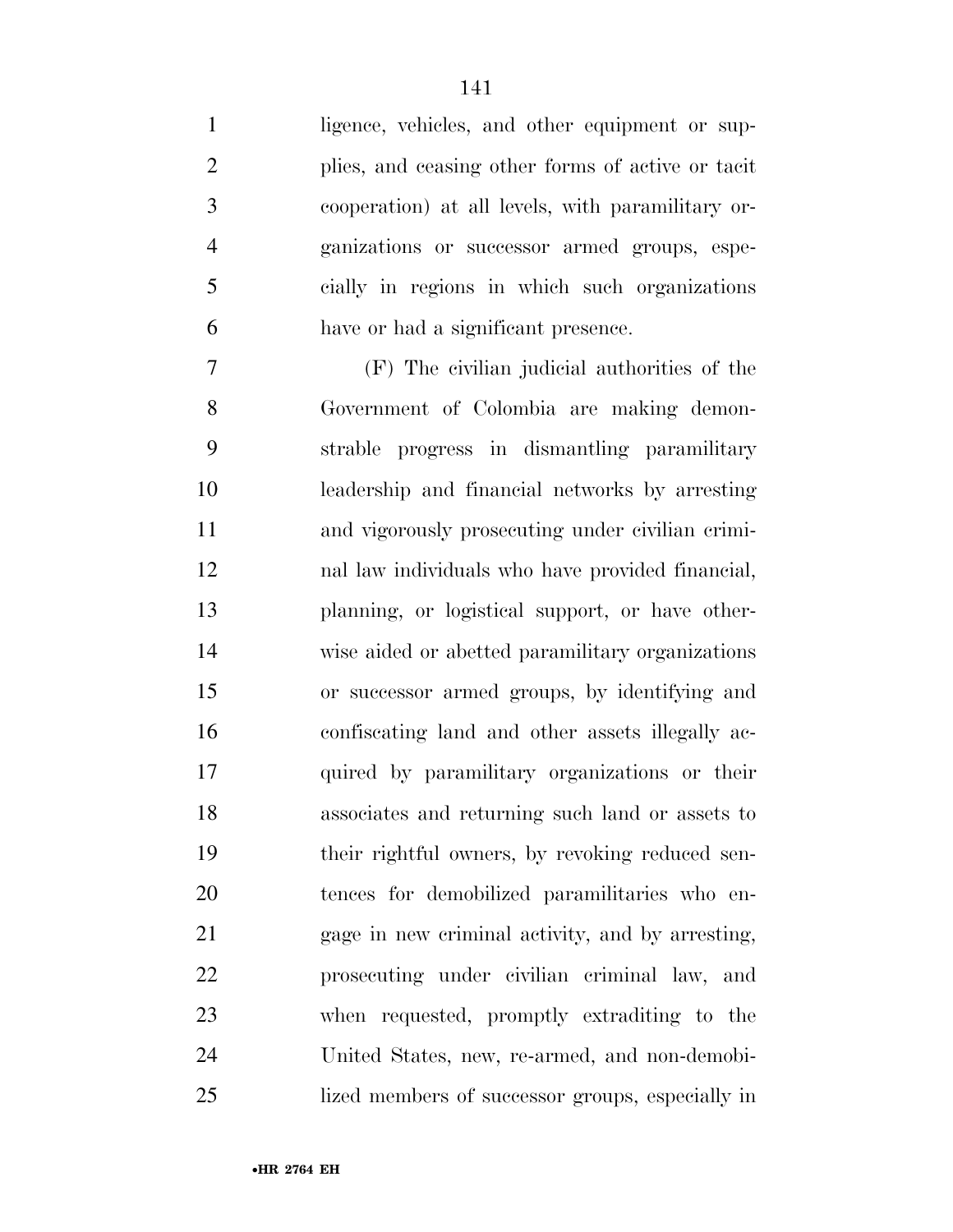regions in which these networks have or had a significant presence.

 (3) CERTAIN FUNDS EXEMPTED.—The require- ment to withhold funds from obligation pursuant to subparagraphs (A) and (B) of paragraph (1) shall not apply with respect to funds made available under the heading ''ANDEAN COUNTERDRUG INITIA- TIVE'' for continued support for the Critical Flight Safety Program or any alternative development pro- grams in Colombia administered by the Bureau of International Narcotics and Law Enforcement Af-fairs of the Department of State.

 (4) REPORT.—At the time the Secretary of State submits the certifications required by para-15 graph  $(1)(A)$  and  $(1)(B)$  of this subsection, the Sec- retary shall also submit to the Committees on Ap- propriations a report that contains, with respect to each such paragraph, a detailed description of the specific actions taken by both the Colombian Gov- ernment and Colombian Armed Forces which sup- ports each requirement of the certification, and the cases or issues brought to the attention of the Sec- retary for which the response or action taken by the Colombian Government or Armed Forces has been inadequate.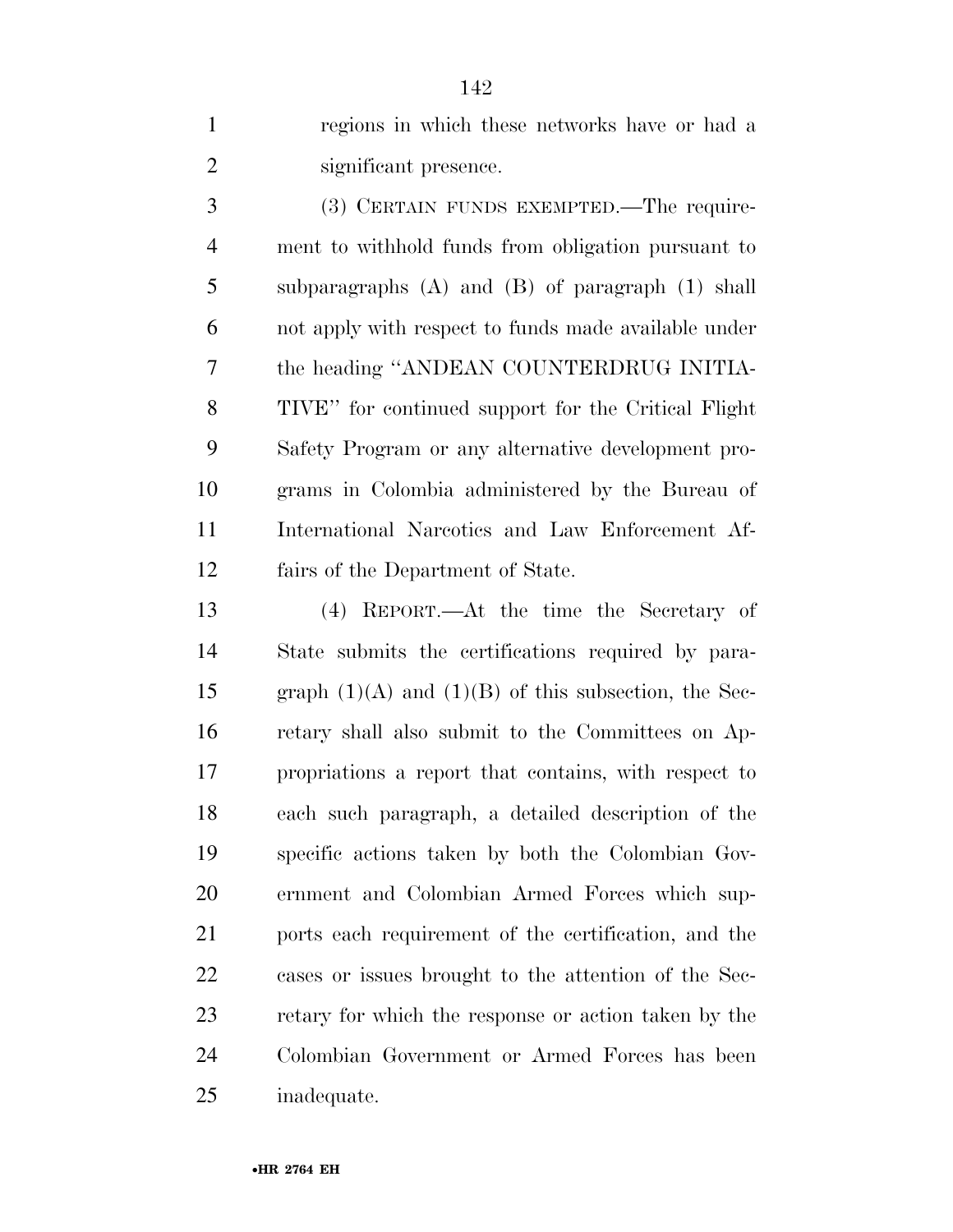(b) CONGRESSIONAL NOTIFICATION.—Funds made available by this Act for the Colombian Armed Forces shall be subject to the regular notification procedures of the Committees on Appropriations.

 (c) CONSULTATIVE PROCESS.—Not later than 60 days after the date of enactment of this Act, and every 90 days thereafter until September 30, 2010, the Sec- retary of State shall consult with internationally recog- nized human rights organizations regarding progress in meeting the requirements contained in subsection (a)(2).

(d) DEFINITIONS.—In this section:

 (1) AIDED OR ABETTED.—The term ''aided or abetted'' means to provide any support to para- military or successor armed groups, including taking actions which allow, facilitate, or otherwise foster 16 the activities of such groups.

 (2) PARAMILITARY GROUPS.—The term ''para- military groups'' means illegal self-defense groups and illegal security cooperatives, including those groups and cooperatives that have formerly demobi- lized but continue illegal operations, as well as parts thereof.

PROHIBITION ON ASSISTANCE TO THE PALESTINIAN

BROADCASTING CORPORATION

•**HR 2764 EH**  SEC. 657. None of the funds appropriated or other-wise made available by this Act may be used to provide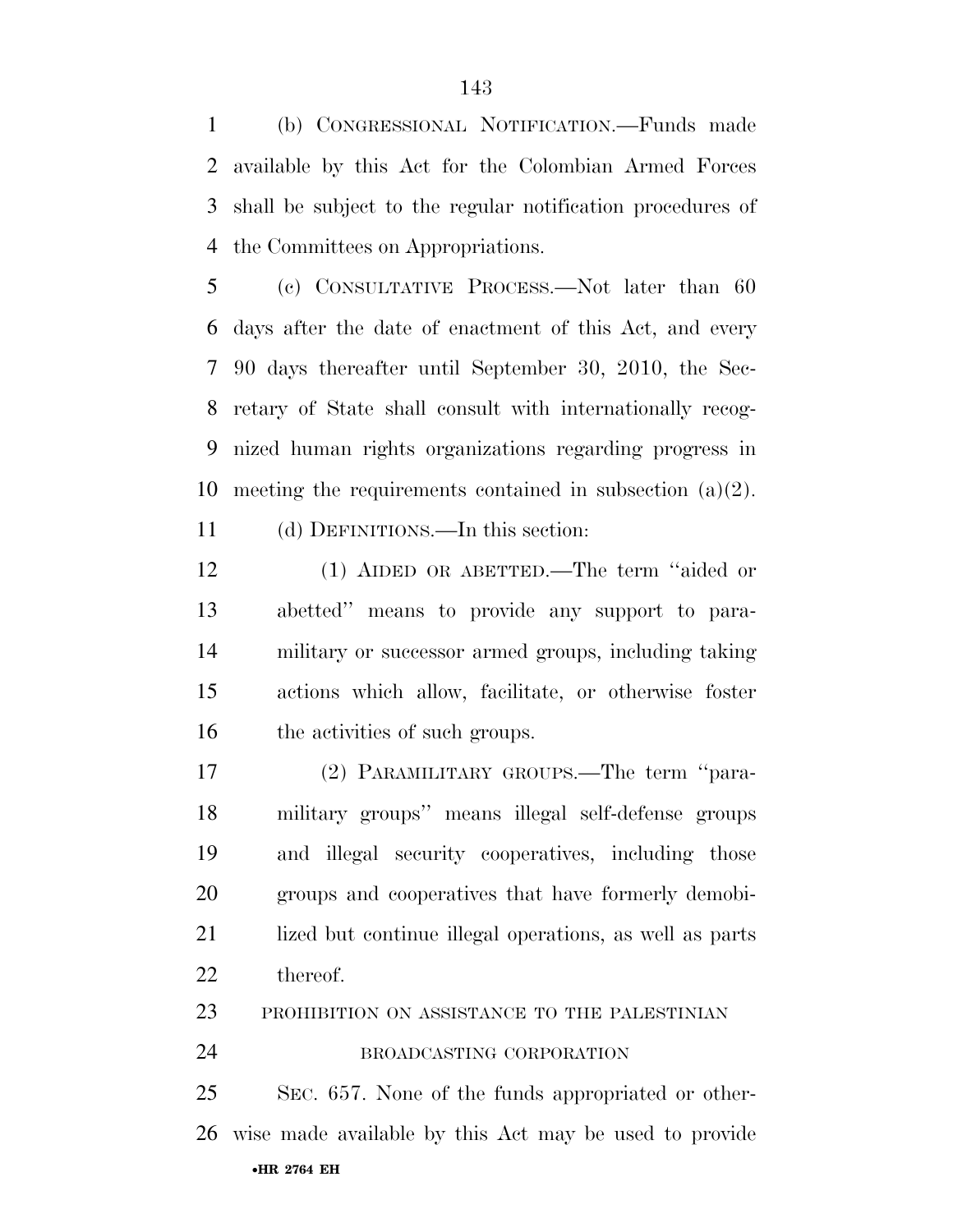equipment, technical support, consulting services, or any other form of assistance to the Palestinian Broadcasting Corporation.

## SUPPORT OF PEACE PROCESS AND DEMOBILIZATION IN

# COLOMBIA

 SEC. 658. (a) ASSISTANCE FOR DEMOBILIZATION AND DISARMAMENT OF FORMER IRREGULAR COMBAT- ANTS IN COLOMBIA.—(1) Of the funds appropriated in title III of this Act under the heading ''ECONOMIC SUP- PORT FUND'', up to \$23,000,000 shall be available for assistance for the demobilization and full dismantlement of foreign terrorist organizations in Colombia in accord- ance with the funding designations contained in paragraph 14 (2) and, in the case of assistance under paragraph  $(2)(D)$ , the certification requirements contained in paragraph (3). (2) FUNDING DESIGNATION.—Of the funds made available pursuant to paragraph (1)—

 (A) \$10,000,000 shall be made available to support the Justice and Peace and Human 20 Rights Units of the Fiscalía for implementation of the Justice and Peace Law;

 (B) not less than \$5,000,000 shall be 23 made available to support the Fiscalia, 24 Procuraduría, or Defensoría for establishment of a victims' protection program;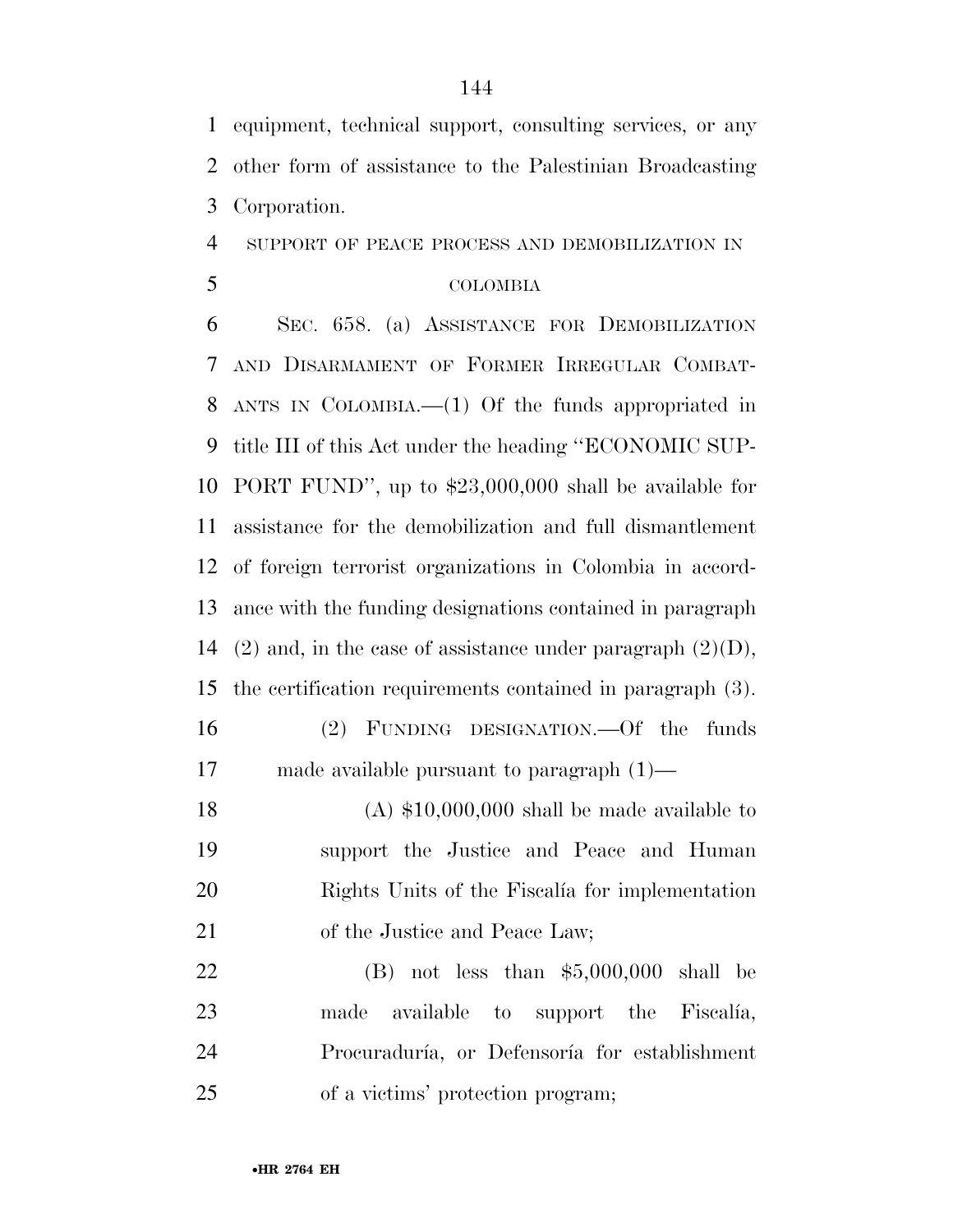| $\mathbf{1}$   | $(C)$ not less than \$3,000,000 shall be made      |
|----------------|----------------------------------------------------|
| $\overline{2}$ | available to the Defensoría to support legal rep-  |
| 3              | resentation of victims as required by the Justice  |
| $\overline{4}$ | and Peace Law; and                                 |
| 5              | (D) up to $$5,000,000$ shall be made avail-        |
| 6              | able for assistance for the demobilization, disar- |
| 7              | mament, and reintegration of former members        |
| 8              | of foreign terrorist organizations (FTOs) in Co-   |
| 9              | lombia, specifically the United Self-Defense       |
| 10             | Forces of Colombia (AUC), the Revolutionary        |
| 11             | Armed Forces of Colombia (FARC) and the            |
| 12             | National Liberation Army (ELN), if the Sec-        |
| 13             | retary of State submits a certification described  |
| 14             | in paragraph (3) to the Committees on Appro-       |
| 15             | priations prior to the initial obligation of       |
| 16             | amounts for such assistance.                       |
| 17             | (3) CERTIFICATION.—The certification required      |
| 18             | by paragraph $(2)(D)$ is a certification that—     |
| 19             | (A) assistance for the fiscal year will be         |
| 20             | provided only for individuals who—                 |
| 21             | (i) have verifiably renounced and ter-             |
| 22             | minated any affiliation or involvement with        |
| 23             | FTOs or other illegal armed groups;                |
| 24             | (ii) are meeting all the requirements              |
| 25             | of the Colombia Demobilization Program,            |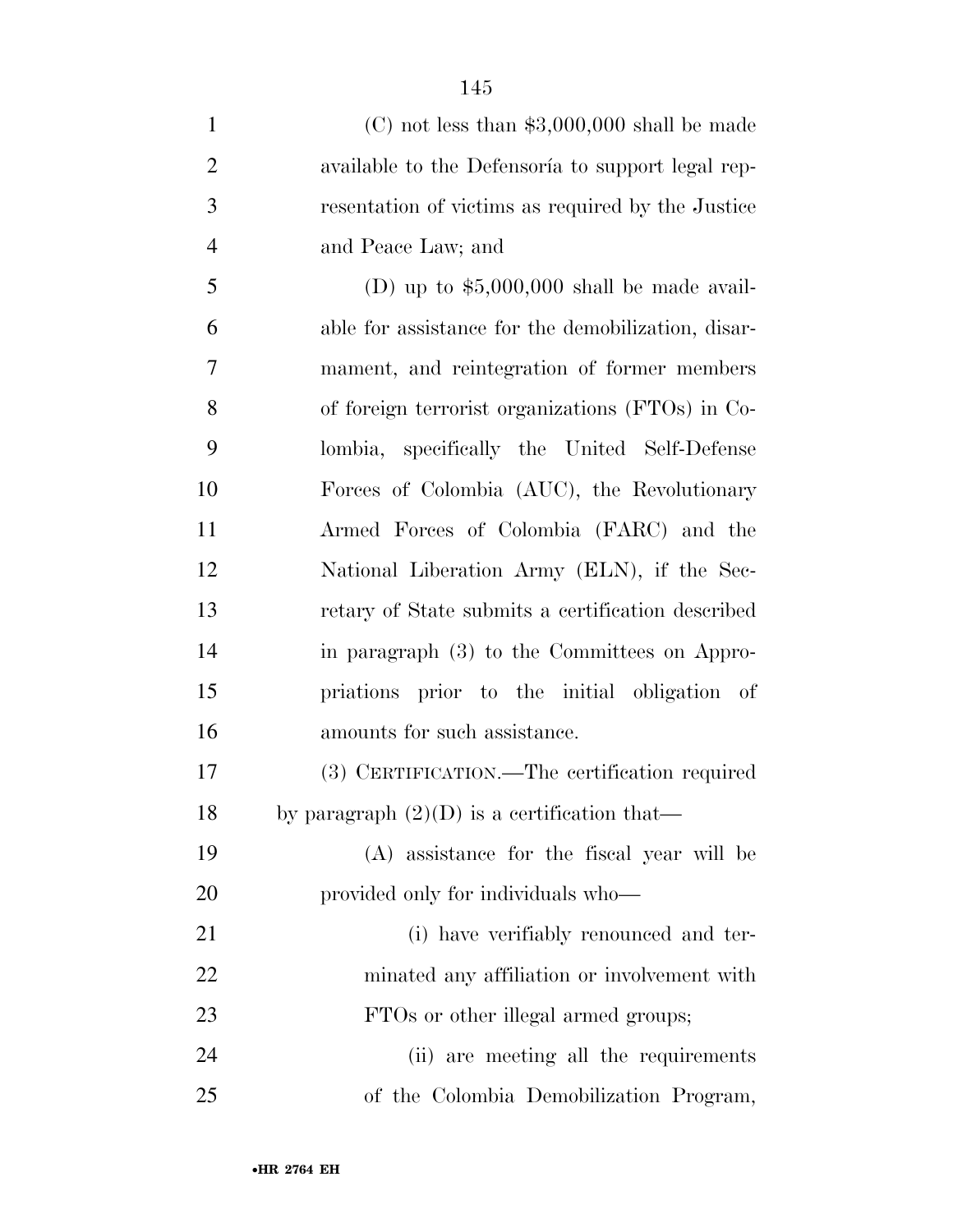| $\mathbf{1}$   | including having fully and truthfully dis-           |
|----------------|------------------------------------------------------|
| $\overline{2}$ | closed their involvement in past crimes and          |
| 3              | their knowledge of the foreign terrorist or-         |
| $\overline{4}$ | ganizations structure, financing sources, il-        |
| 5              | legal assets, and the location of kidnapping         |
| 6              | victims and bodies of the disappeared; and           |
| 7              | (iii) are not involved in threatening or             |
| 8              | intimidating human rights defenders.                 |
| 9              | (B) the Government of Colombia is pro-               |
| 10             | viding full cooperation to the Government of the     |
| 11             | United States to extradite the leaders and           |
| 12             | members of the FTOs who have been indicted           |
| 13             | in the United States for murder, kidnapping,         |
| 14             | nareotics trafficking, and other violations of       |
| 15             | United States law, and is immediately extra-         |
| 16             | diting to the United States those commanders,        |
| 17             | leaders and members indicted in the United           |
| 18             | States who are credibly alleged to have              |
| 19             | breached the terms of the Colombia Demobiliza-       |
| 20             | tion Program, including by failing to fully con-     |
| 21             | fess their crimes, failing to disclose their assets, |
| 22             | or committing new crimes since the approval of       |
| 23             | the Justice and Peace Law;                           |
| 24             | (C) the Government of Colombia is not                |
| 25             | taking any steps to legalize the titles of land or   |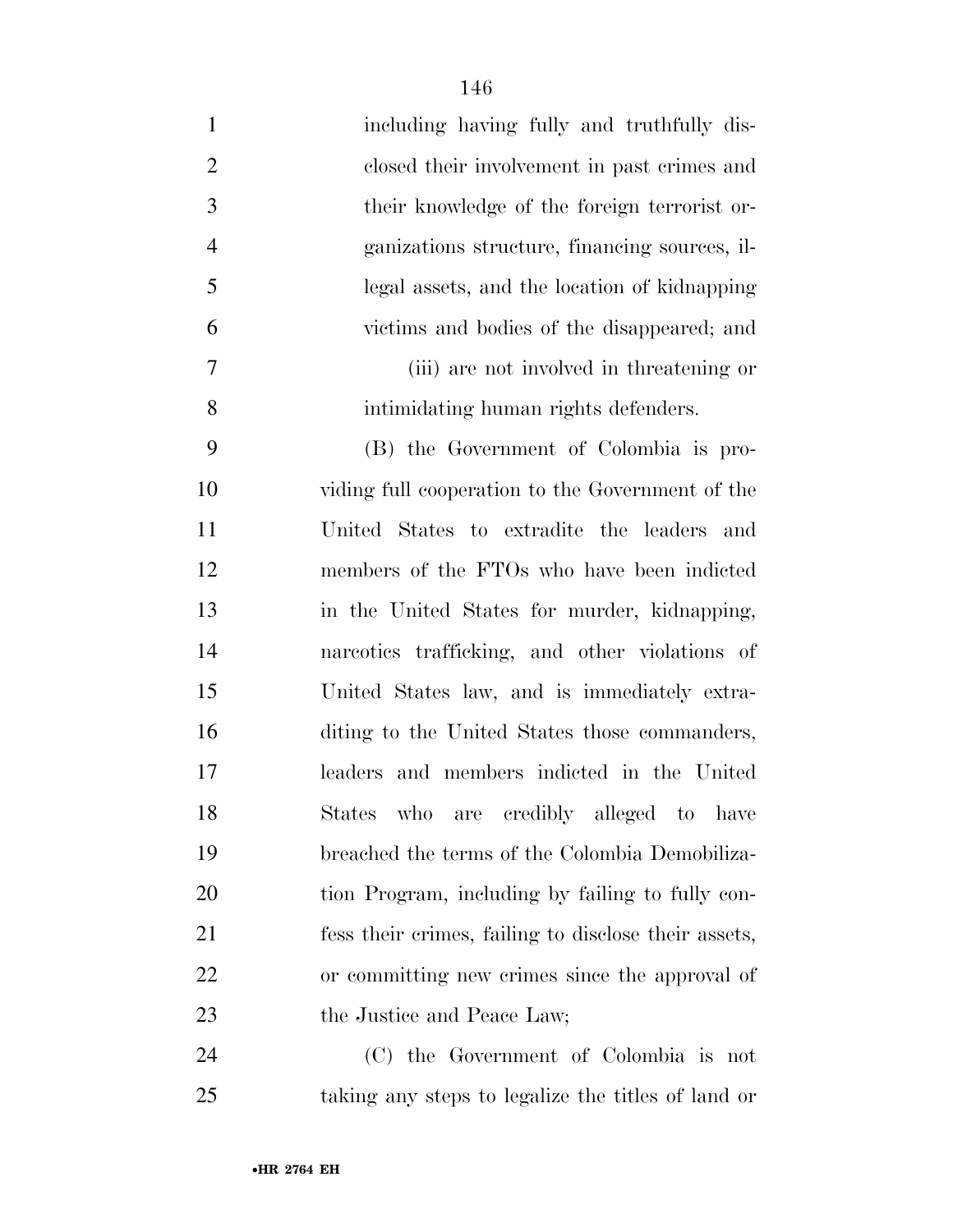other assets illegally obtained and held by FTOs, their associates, or successors, has es- tablished effective procedures to identify such land and assets, and is vigorously confiscating and returning such land and other assets to their rightful owners; and the Government of Colombia's reintegration programs exclude any projects that would leave illegally obtained land or assets in the possession of FTO members, 10 their associates, or successors;

 (D) members of FTOs who receive sen- tence reductions under the Colombian Justice and Peace Law are serving their sentences in maximum-security penitentiary establishments, under conditions of detention that are appro- priate to deter and effectively prevent them from continuing to engage in criminal activity;

 (E) the Government of Colombia is imple- menting a concrete and workable framework for dismantling the organizational structures of for-eign terrorist organizations;

 (F) funds are not made available as cash payments to individuals and are available only for activities relating to demobilization, disar-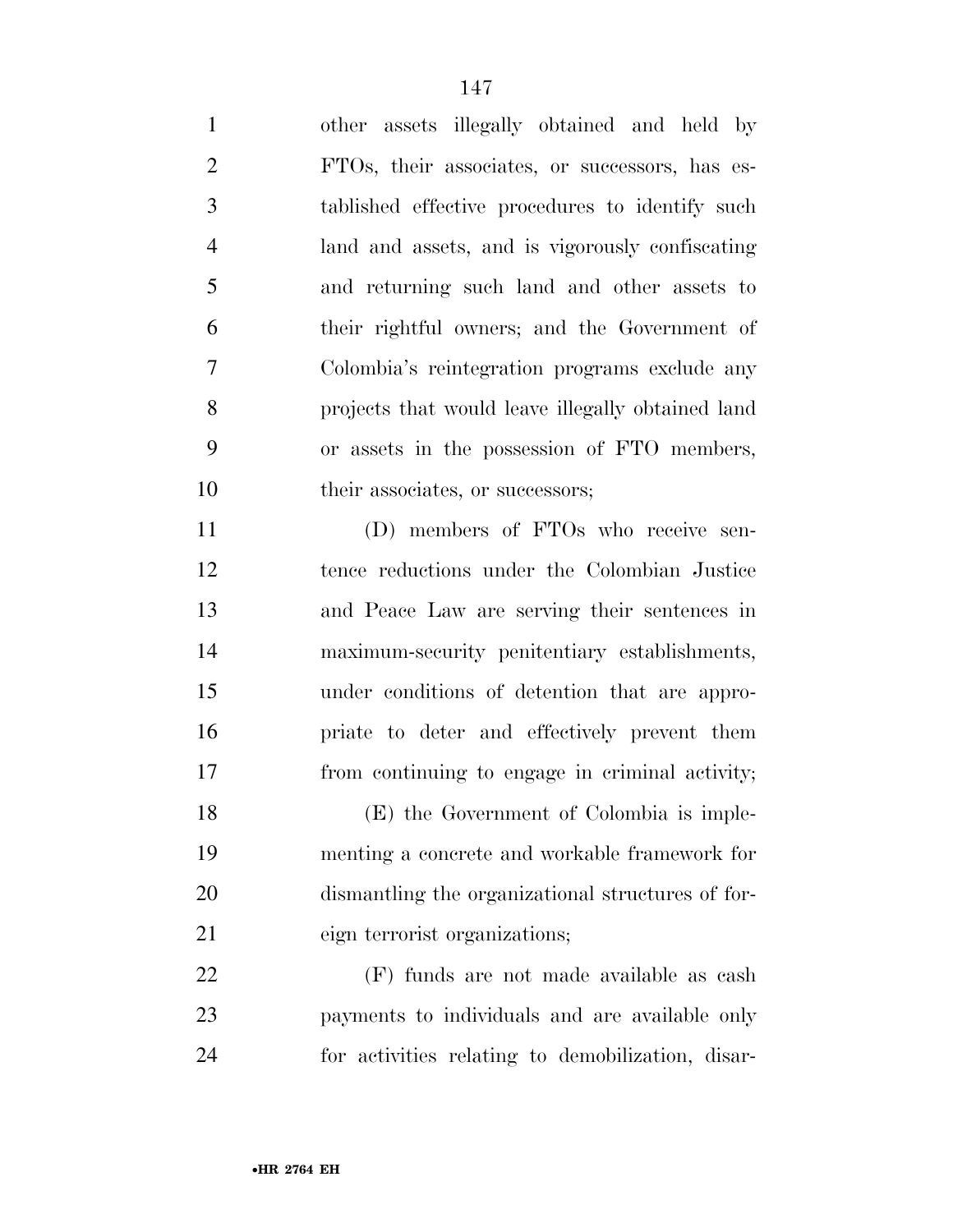| $\mathbf{1}$   | mament, reintegration (including training and          |
|----------------|--------------------------------------------------------|
| $\overline{2}$ | education), and vetting; and                           |
| 3              | (G) the Government of Colombia<br>$-$ is               |
| $\overline{4}$ | promptly, impartially, and thoroughly inves-           |
| 5              | tigating all attacks against human rights de-          |
| 6              | fenders allegedly committed by FTOs or other           |
| 7              | illegal armed groups.                                  |
| 8              | (4) REPORT.—The report accompanying the                |
| 9              | certification required by paragraph (3) shall specify, |
| 10             | with respect to each condition described in subpara-   |
| 11             | graphs (A) through (G) of paragraph $(3)$ —            |
| 12             | (A) the action taken by the Colombian                  |
| 13             | Government which supports the certification;           |
| 14             | (B) the cases or issues brought to the at-             |
| 15             | tention of the Secretary for which the response        |
| 16             | or action taken by the Colombian Government            |
| 17             | has been inadequate; and                               |
| 18             | (C) the views of the Colombian Attorney                |
| 19             | General and the Inspector General with respect         |
| 20             | to the Colombian Government's actions in rela-         |
| 21             | tion to the conditions described in subpara-           |
| 22             | graphs $(A)$ through $(G)$ of paragraph $(3)$ .        |
| 23             | (5) CONSULTATIVE PROCESS.—Not later than               |
| 24             | 60 days after the date of enactment of this Act, and   |
| 25             | every 180 days thereafter until September 30, 2010,    |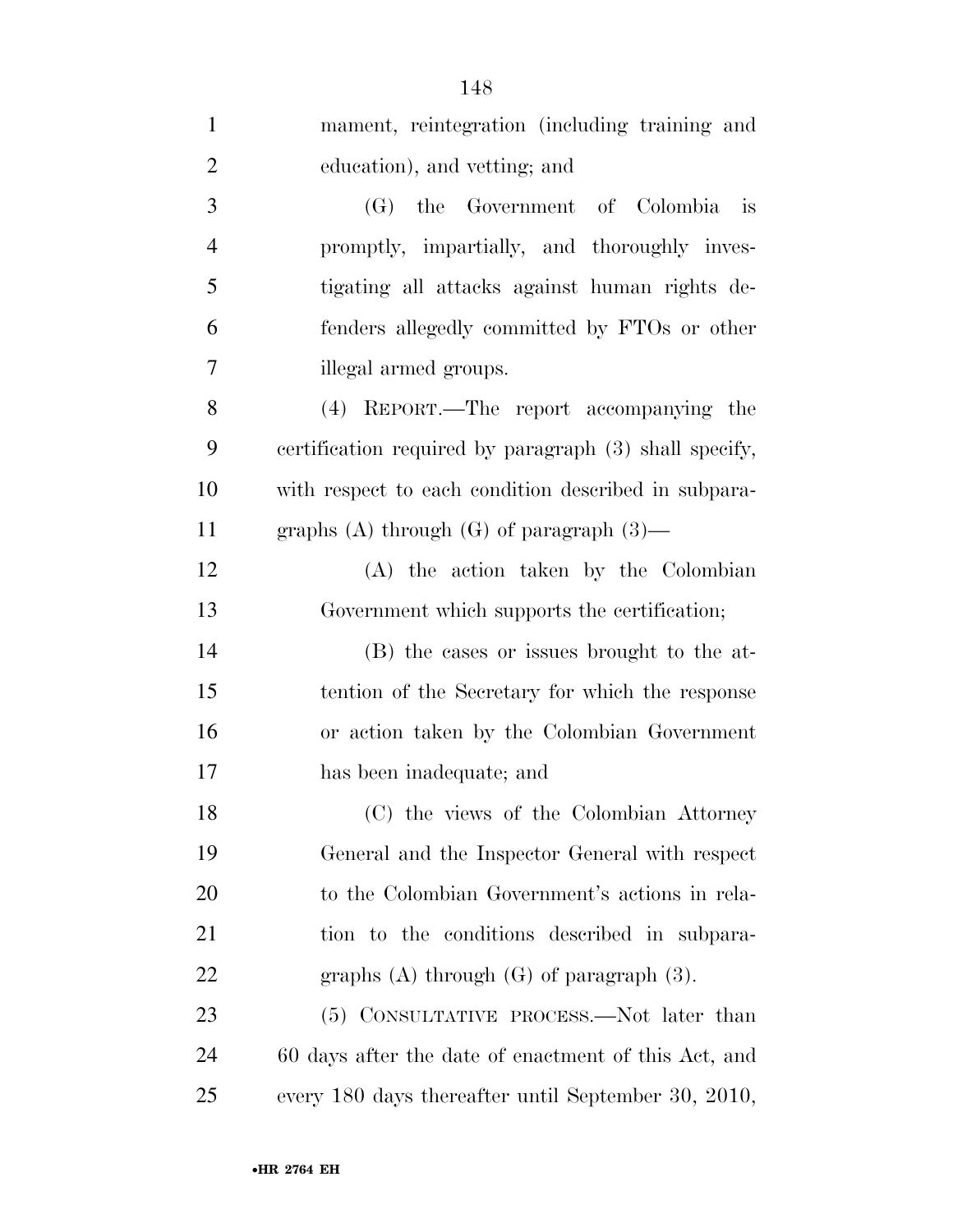| $\mathbf{1}$   | the Secretary of State shall consult with internation-    |
|----------------|-----------------------------------------------------------|
| $\overline{2}$ | ally recognized human rights and justice organiza-        |
| 3              | tions, including organizations representing internally    |
| $\overline{4}$ | displaced persons, and representatives of victims of      |
| 5              | demobilized FTOs, regarding progress in meeting           |
| 6              | the conditions contained in paragraph $(3)$ .             |
| 7              | (6) FOREIGN TERRORIST ORGANIZATION<br>DE-                 |
| 8              | FINED.—In this subsection the term "foreign ter-          |
| 9              | rorist organization" means an organization des-           |
| 10             | ignated as a terrorist organization under section 219     |
| 11             | of the Immigration and Nationality Act.                   |
| 12             | CONGRESSIONAL NOTIFICATION.—Funds<br>(7)                  |
| 13             | made available in title III of this Act for demobiliza-   |
| 14             | tion/reintegration of former members of FTOs in           |
| 15             | Colombia shall be subject to prior consultation with,     |
| 16             | and the regular notification procedures of, the Com-      |
| 17             | mittees on Appropriations.                                |
| 18             | (b) ASSISTANCE TO THE ORGANIZATION OF AMER-               |
| 19             | ICAN STATES (OAS) MISSION TO SUPPORT THE PEACE            |
| 20             | PROCESS IN COLOMBIA.—Of the funds appropriated by         |
| 21             | this Act under the heading "ECONOMIC SUPPORT              |
| 22             | FUND", not less than $$3,000,000$ shall be made available |
| 23             | to support the peace process in Colombia, as follows—     |
| 24             | $(1)$ not less than \$2,700,000 shall be made             |

available to the OAS Mission to Support the Peace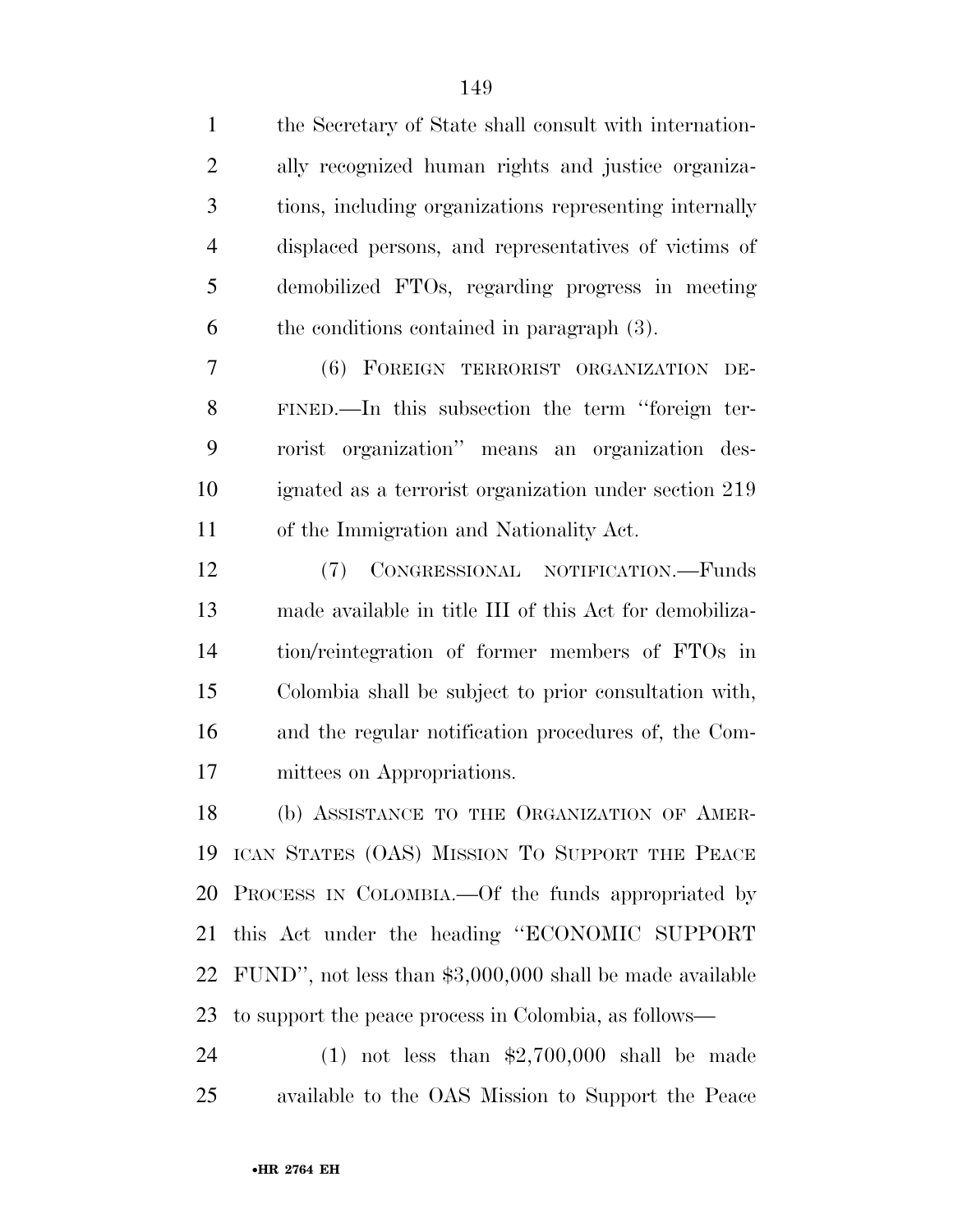Process in Colombia to assist the mission to fulfill its mandate of independent international verification of the paramilitary demobilization process; and

 (2) not less than \$300,000 may be made avail- able to the Inter-American Commission on Human Rights to conduct monitoring of the demobilization process.

WEST BANK AND GAZA PROGRAM

 SEC. 659. (a) OVERSIGHT.—For fiscal year 2008, 30 days prior to the initial obligation of funds for the bilateral West Bank and Gaza Program, the Secretary of State shall certify to the Committees on Appropriations that procedures have been established to assure the Comp- troller General of the United States will have access to appropriate United States financial information in order to review the uses of United States assistance for the Pro- gram funded under the heading ''ECONOMIC SUPPORT FUND'' for the West Bank and Gaza.

•**HR 2764 EH**  (b) VETTING.—Prior to the obligation of funds ap- propriated by this Act under the heading ''ECONOMIC SUPPORT FUND'' for assistance for the West Bank and Gaza, the Secretary of State shall take all appropriate steps to ensure that such assistance is not provided to or through any individual, private or government entity, or educational institution that the Secretary knows or has reason to believe advocates, plans, sponsors, engages in,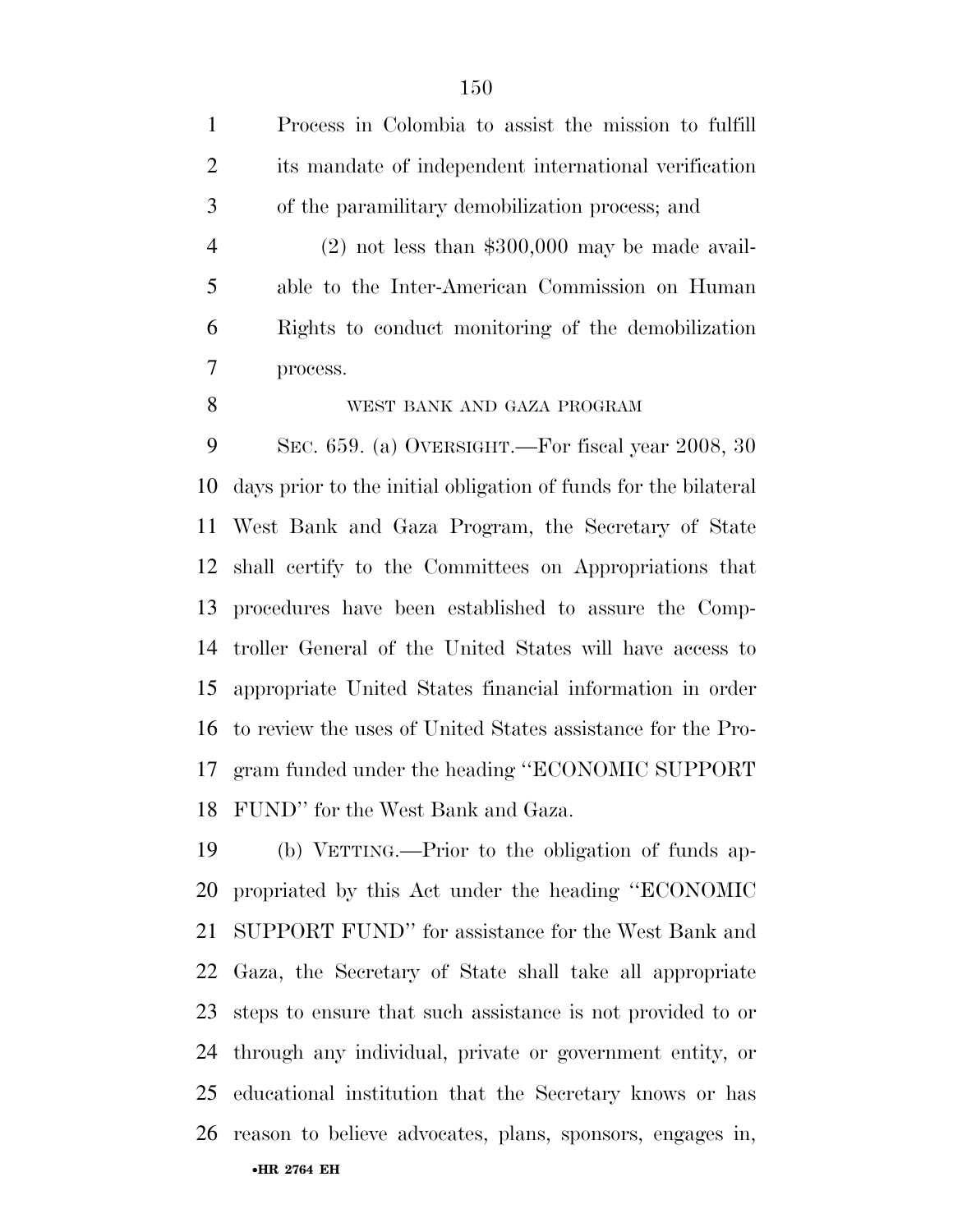or has engaged in, terrorist activity nor those that have as a trustee any member of a certified foreign terrorist organization. The Secretary of State shall, as appropriate, establish procedures specifying the steps to be taken in carrying out this subsection and shall terminate assistance to any individual, entity, or educational institution which she has determined to be involved in or advocating ter-rorist activity.

(c) PROHIBITION.—

 (1) None of the funds appropriated under titles II through V of this Act for assistance under the West Bank and Gaza program may be made avail- able for the purpose of recognizing or otherwise hon- oring individuals who commit, or have committed acts of terrorism.

 (2) Notwithstanding any other provision of law, none of the funds made available by this or prior ap- propriations act, including funds made available by transfer, may be made available for obligation for se- curity assistance for the West Bank and Gaza until the Secretary of State reports to the Committee on Appropriations of the House of Representatives on the benchmarks that have been established for secu-rity assistance for the West Bank and Gaza and re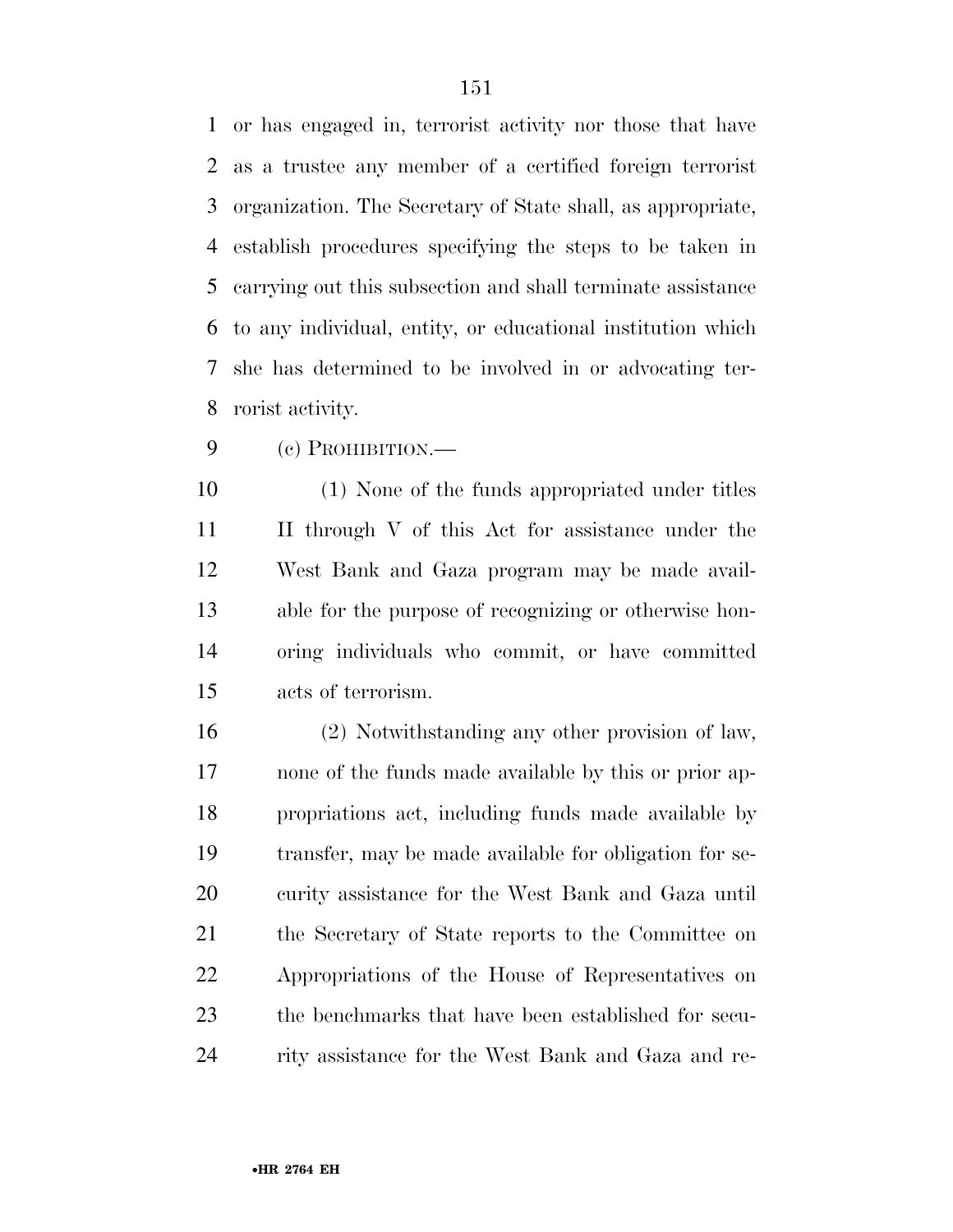ports on the extent of Palestinian compliance with such benchmarks.

(d) AUDITS.—

 (1) The Administrator of the United States Agency for International Development shall ensure that Federal or non-Federal audits of all contractors and grantees, and significant subcontractors and sub-grantees, under the West Bank and Gaza Pro- gram, are conducted at least on an annual basis to ensure, among other things, compliance with this section.

 (2) Of the funds appropriated by this Act up to \$1,000,000 may be used by the Office of the Inspec- tor General of the United States Agency for Inter- national Development for audits, inspections, and other activities in furtherance of the requirements of this subsection.

 (e) Subsequent to the certification specified in sub- section (a), the Comptroller General of the United States shall conduct an audit and an investigation of the treat- ment, handling, and uses of all funds for the bilateral West Bank and Gaza Program in fiscal year 2008 under the heading ''ECONOMIC SUPPORT FUND''. The audit shall address—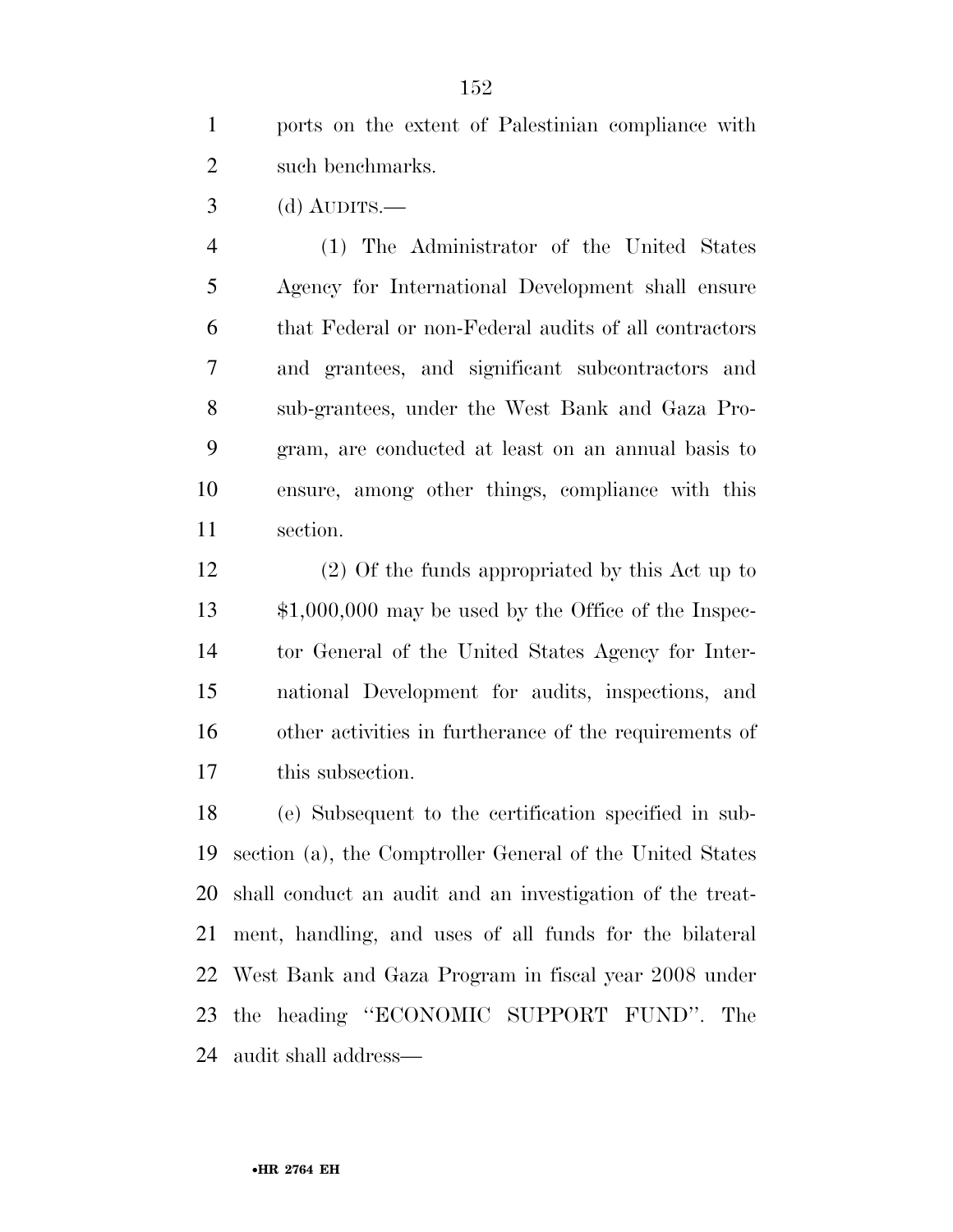(1) the extent to which such Program complies with the requirements of subsections (b) and (c), and (2) an examination of all programs, projects, and activities carried out under such Program, in- cluding both obligations and expenditures. (f) Not later than 180 days after enactment of this act, the secretary of state shall submit a report to the com- mittees on appropriations updating the report contained in section 2106 of chapter 2 of title II of Public Law 109– 13. CONTRIBUTIONS TO THE UNITED NATIONS POPULATION FUND SEC. 660. (a) LIMITATIONS ON AMOUNT OF CON- TRIBUTION.—Of the amounts made available under ''International Organizations and Programs'' and ''Child Survival and Health Programs Fund'' accounts for fiscal year 2008, \$40,000,000 shall be made available for the United Nations Population Fund (UNFPA): *Provided,*  That of this amount, not less than \$23,000,000 shall be derived from funds appropriated under the heading ''International Organizations and Programs''. (b) AVAILABILITY OF FUNDS.—Funds appropriated

•**HR 2764 EH**  under the heading ''INTERNATIONAL ORGANIZA- TIONS AND PROGRAMS'' in this Act that are available for UNFPA, that are not made available for UNFPA be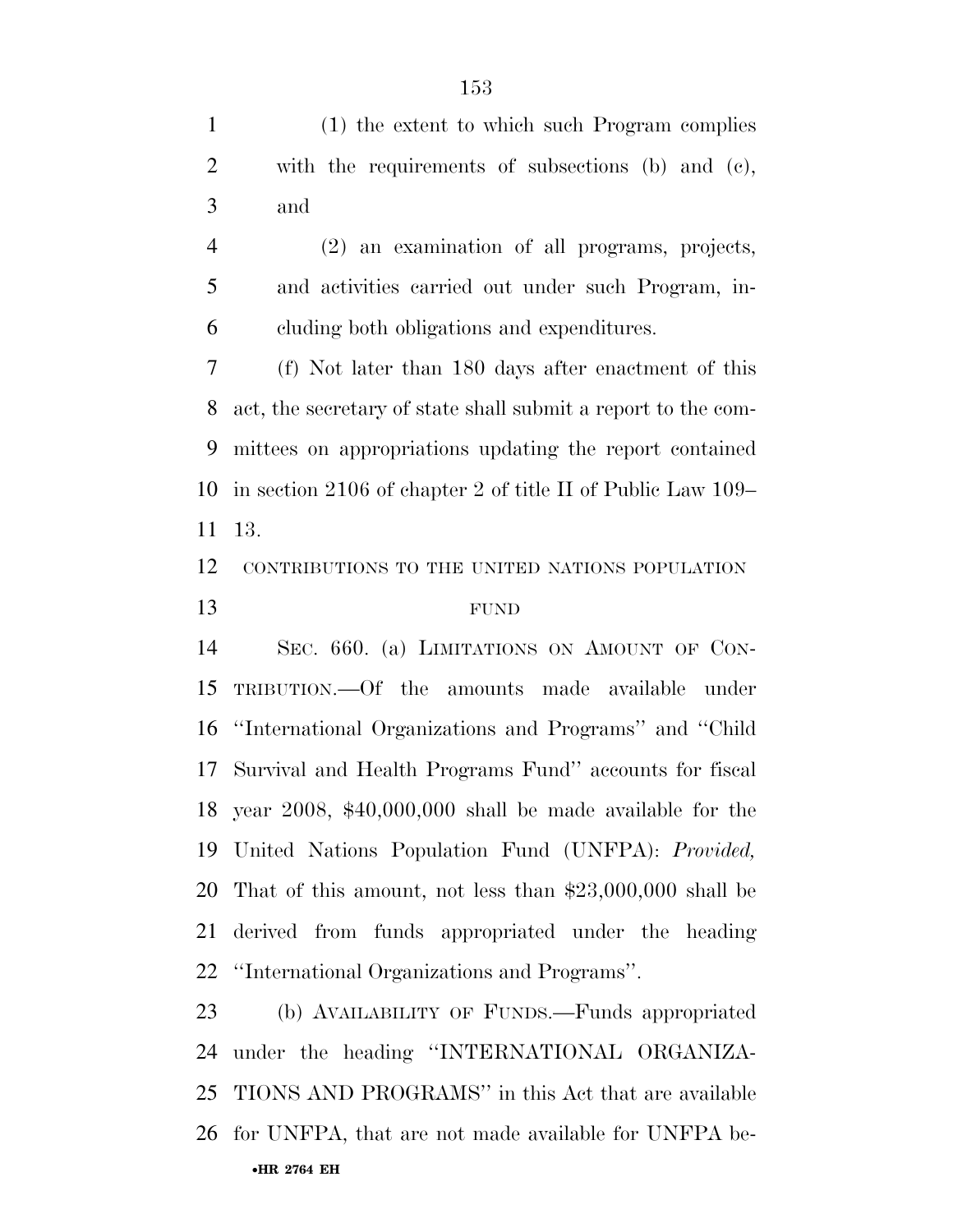cause of the operation of any provision of law, shall be transferred to the ''CHILD SURVIVAL AND HEALTH PROGRAMS FUND'' account and shall be made avail- able for family planning, maternal, and reproductive health activities, subject to the regular notification proce-dures of the Committees on Appropriations.

 (c) PROHIBITION ON USE OF FUNDS IN CHINA.— None of the funds made available under this Act may be used by UNFPA for a country program in the People's Republic of China.

 (d) CONDITIONS ON AVAILABILITY OF FUNDS.— Amounts made available under this Act for UNFPA may not be made available to UNFPA unless—

 (1) UNFPA maintains amounts made available to UNFPA under this section in an account separate 16 from other accounts of UNFPA;

 (2) UNFPA does not commingle amounts made available to UNFPA under this section with other sums; and

(3) UNFPA does not fund abortions.

 (e) REPORT TO CONGRESS AND DOLLAR-FOR-DOL-LAR WITHHOLDING OF FUNDS.—

 (1) Not later than four months after the date of enactment of this Act, the Secretary of State shall submit a report to the appropriate Congressional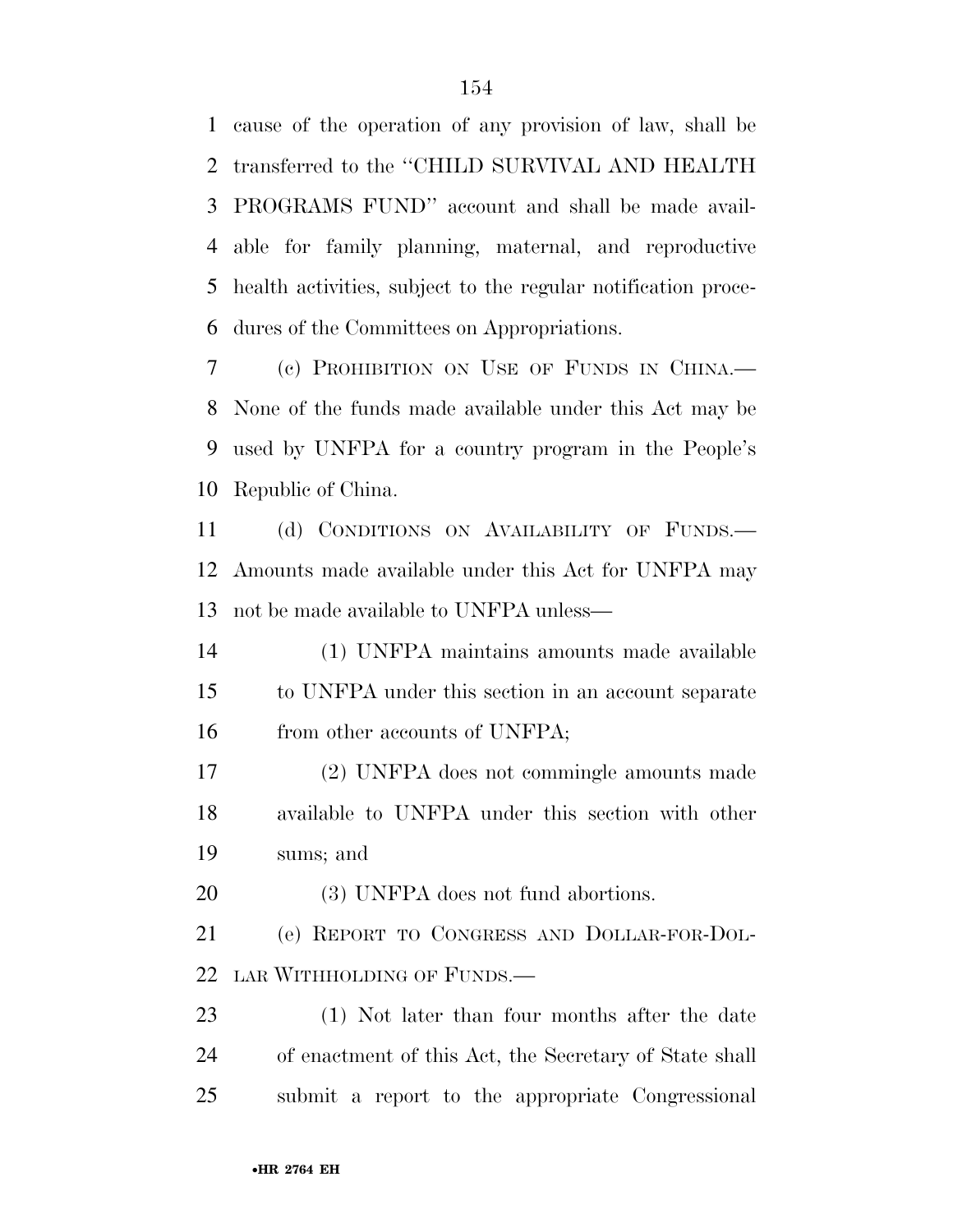committees indicating the amount of funds that the UNFPA is budgeting for the year in which the re- port is submitted for a country program in the Peo-ple's Republic of China.

 (2) If a report under subparagraph (d) indi- cates that the UNFPA plans to spend funds for a country program in the People's Republic of China in the year covered by the report, then the amount of such funds that the UNFPA plans to spend in the People's Republic of China shall be deducted from the funds made available to the UNFPA after March 1 for obligation for the remainder of the fis-cal year in which the report is submitted.

 (f) Nothing in this section shall be construed to limit the authority of the President to deny funds to any organi- zation by reason of the application of another provision of this Act or any other provision of law.

#### WAR CRIMINALS

•**HR 2764 EH**  SEC. 661. (a)(1) None of the funds appropriated or otherwise made available under titles II through V of this Act may be made available for assistance, and the Sec- retary of the Treasury shall instruct the United States Ex- ecutive Director at each international financial institution to vote against any new project involving the extension by such institutions of any financial or technical assistance, to any country, entity, or municipality whose competent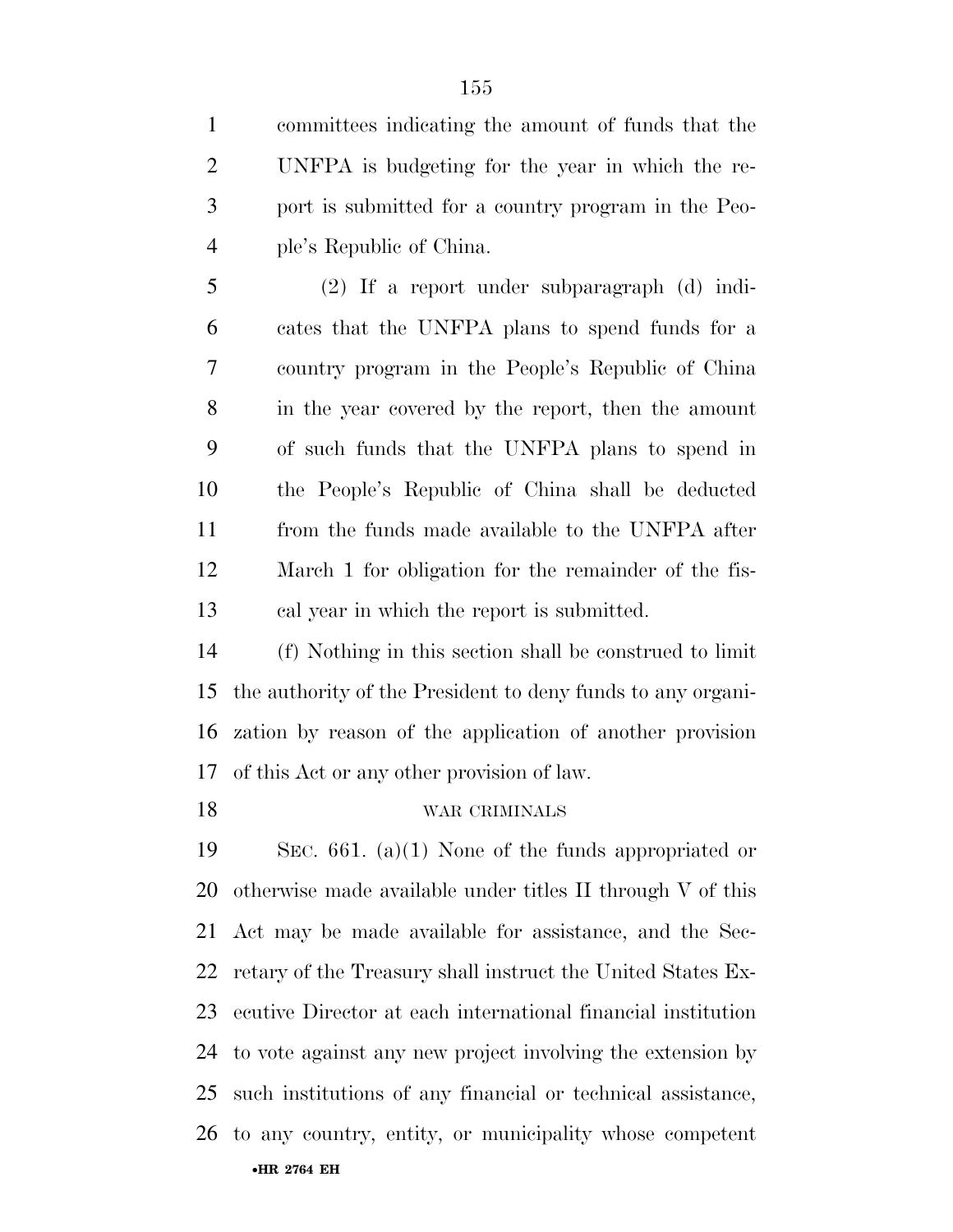authorities have failed, as determined by the Secretary of State, to take necessary and significant steps to imple- ment its international legal obligations to apprehend and transfer to the International Criminal Tribunal for the former Yugoslavia (the ''Tribunal'') all persons in their territory who have been indicted by the Tribunal and to otherwise cooperate with the Tribunal.

 (2) The provisions of this subsection shall not apply to humanitarian assistance or assistance for democratiza-tion.

 (b) The provisions of subsection (a) shall apply unless the Secretary of State determines and reports to the ap- propriate Congressional committees that the competent authorities of such country, entity, or municipality are—

- (1) cooperating with the Tribunal, including ac- cess for investigators to archives and witnesses, the provision of documents, and the surrender and transfer of indictees or assistance in their apprehen-sion; and
- (2) are acting consistently with the Dayton Ac-cords.

 (c) Not less than ten days before any vote in an inter- national financial institution regarding the extension of any new project involving financial or technical assistance or grants to any country or entity described in subsection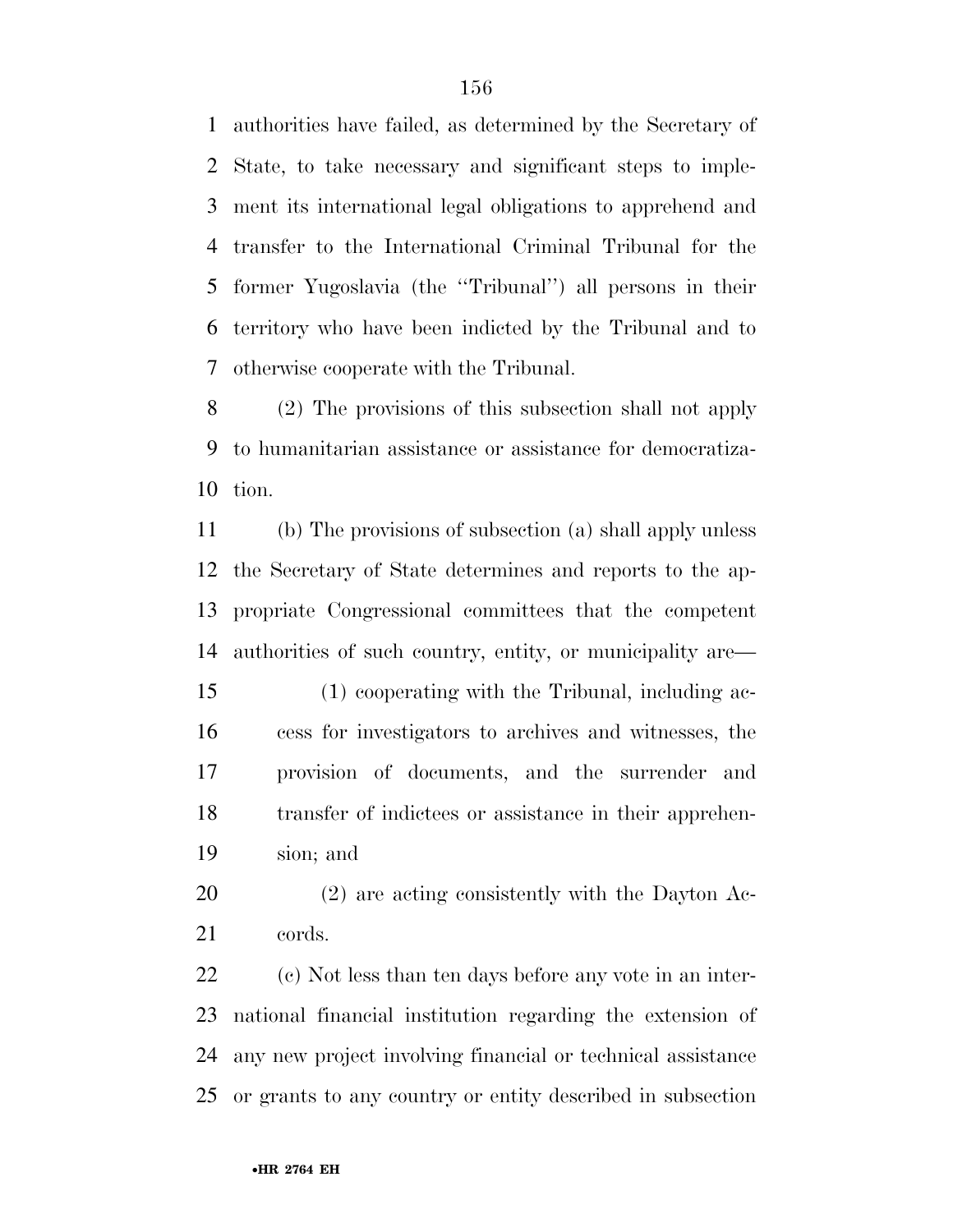(a), the Secretary of the Treasury, in consultation with the Secretary of State, shall provide to the Committees on Appropriations a written justification for the proposed assistance, including an explanation of the United States position regarding any such vote, as well as a description of the location of the proposed assistance by municipality, its purpose, and its intended beneficiaries.

 (d) In carrying out this section, the Secretary of State, the Administrator of the United States Agency for International Development, and the Secretary of the Treasury shall consult with representatives of human rights organizations and all government agencies with rel- evant information to help prevent indicted war criminals from benefiting from any financial or technical assistance or grants provided to any country or entity described in subsection (a).

 (e) The Secretary of State may waive the application of subsection (a) with respect to projects within a country, entity, or municipality upon a written determination to the Committees on Appropriations that such assistance di-rectly supports the implementation of the Dayton Accords.

(f) DEFINITIONS.—As used in this section:

 (1) COUNTRY.—The term ''country'' means Bosnia and Herzegovina, Croatia and Serbia.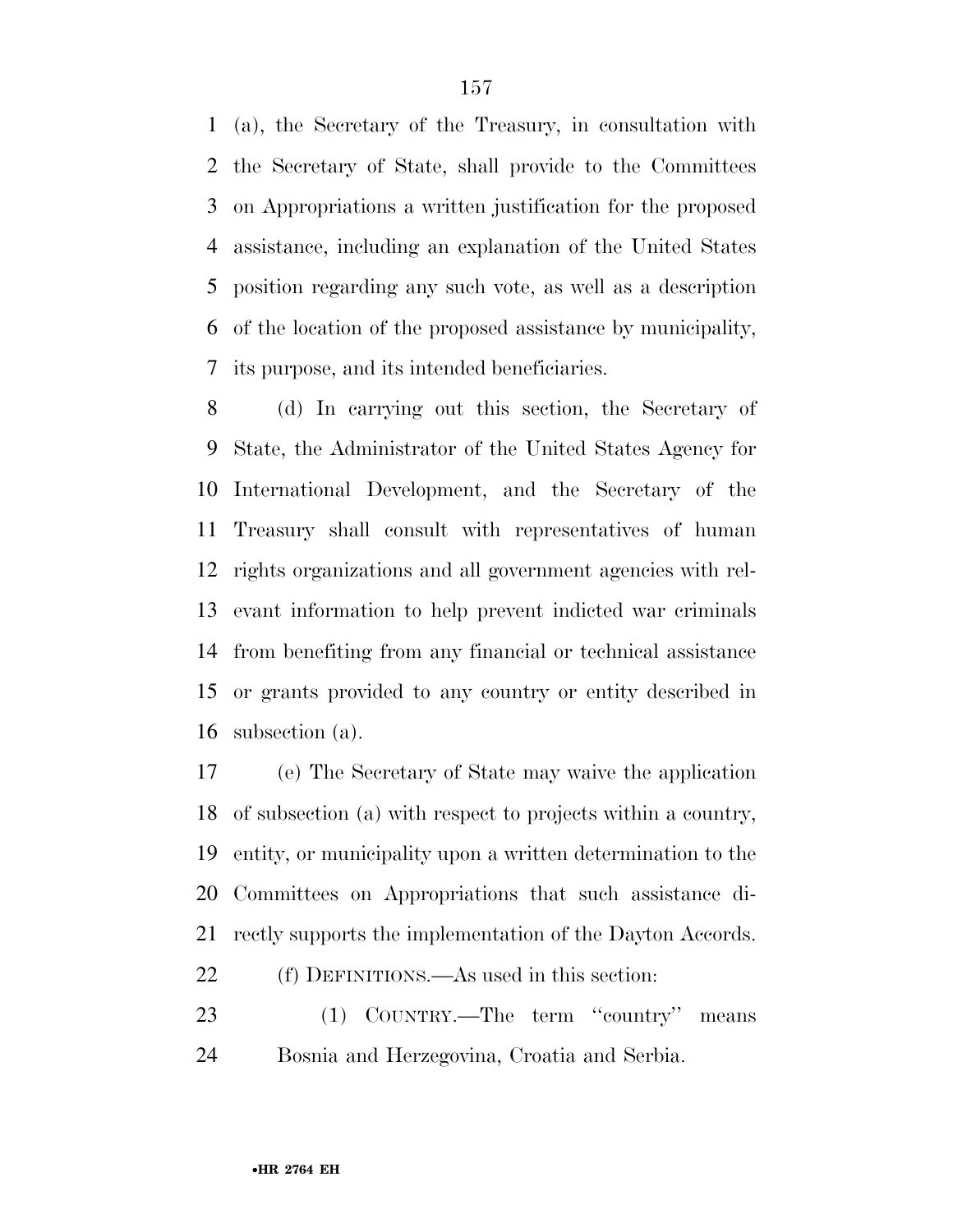(2) ENTITY.—The term ''entity'' refers to the Federation of Bosnia and Herzegovina, Kosovo, Montenegro and the Republika Srpska. (3) MUNICIPALITY.—The term ''municipality'' means a city, town or other subdivision within a country or entity as defined herein. (4) DAYTON ACCORDS.—The term ''Dayton Ac- cords'' means the General Framework Agreement for Peace in Bosnia and Herzegovina, together with annexes relating thereto, done at Dayton, November 11 10 through 16, 1995. 12 USER FEES SEC. 662. The Secretary of the Treasury shall in- struct the United States Executive Director at each inter- national financial institution (as defined in section 1701(c)(2) of the International Financial Institutions Act) and the International Monetary Fund to oppose any loan, grant, strategy or policy of these institutions that would require user fees or service charges on poor people for pri- mary education or primary healthcare, including preven- tion, treatment and care efforts for HIV/AIDS, malaria, tuberculosis, and infant, child, and maternal well-being, in connection with the institutions' financing programs. FUNDING FOR SERBIA

•**HR 2764 EH**  SEC. 663. (a) Funds appropriated by this Act may be made available for assistance for the central Govern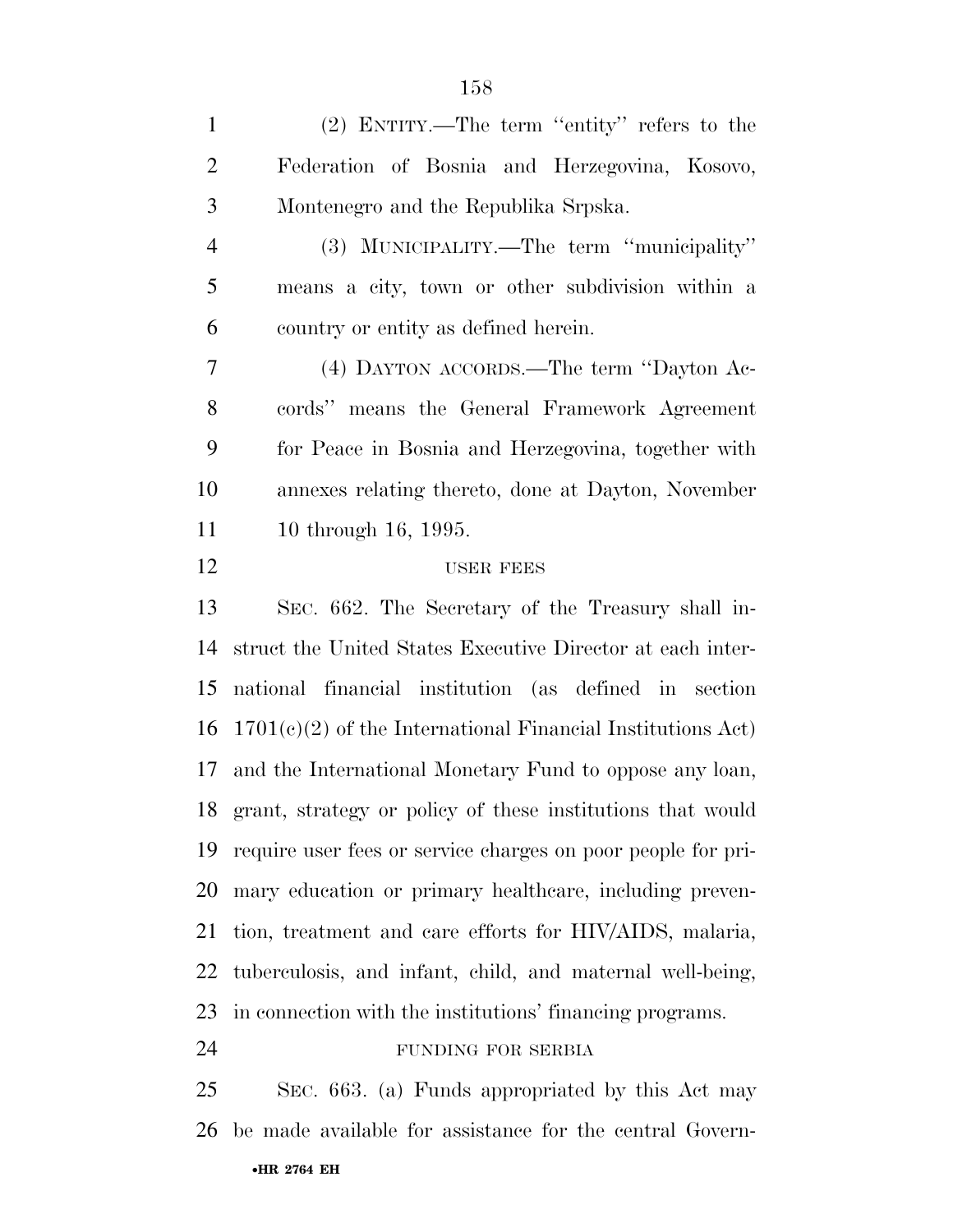ment of Serbia and the Government of Montenegro after May 31, 2008, if the President has made the determina-tion and certification contained in subsection (c).

 (b) After May 31, 2008, the Secretary of the Treas- ury should instruct the United States Executive Director at each international financial institution to support loans and assistance to the Government of Serbia and Govern- ment of Montenegro subject to the conditions in sub- section (c): *Provided,* That section 576 of the Foreign Op- erations, Export Financing, and Related Programs Appro- priations Act, 1997, as amended, shall not apply to the provision of loans and assistance to the Governments of Serbia and Montenegro through international financial in-stitutions.

 (c) The determination and certification referred to in subsection (a) is a determination by the President and a certification to the Committees on Appropriations that the Government of Serbia and the Government of Montenegro is—

 (1) cooperating with the International Criminal Tribunal for the former Yugoslavia including access for investigators, the provision of documents, timely information on the location, travel, and sources of fi-nancial support of indictees, and the surrender and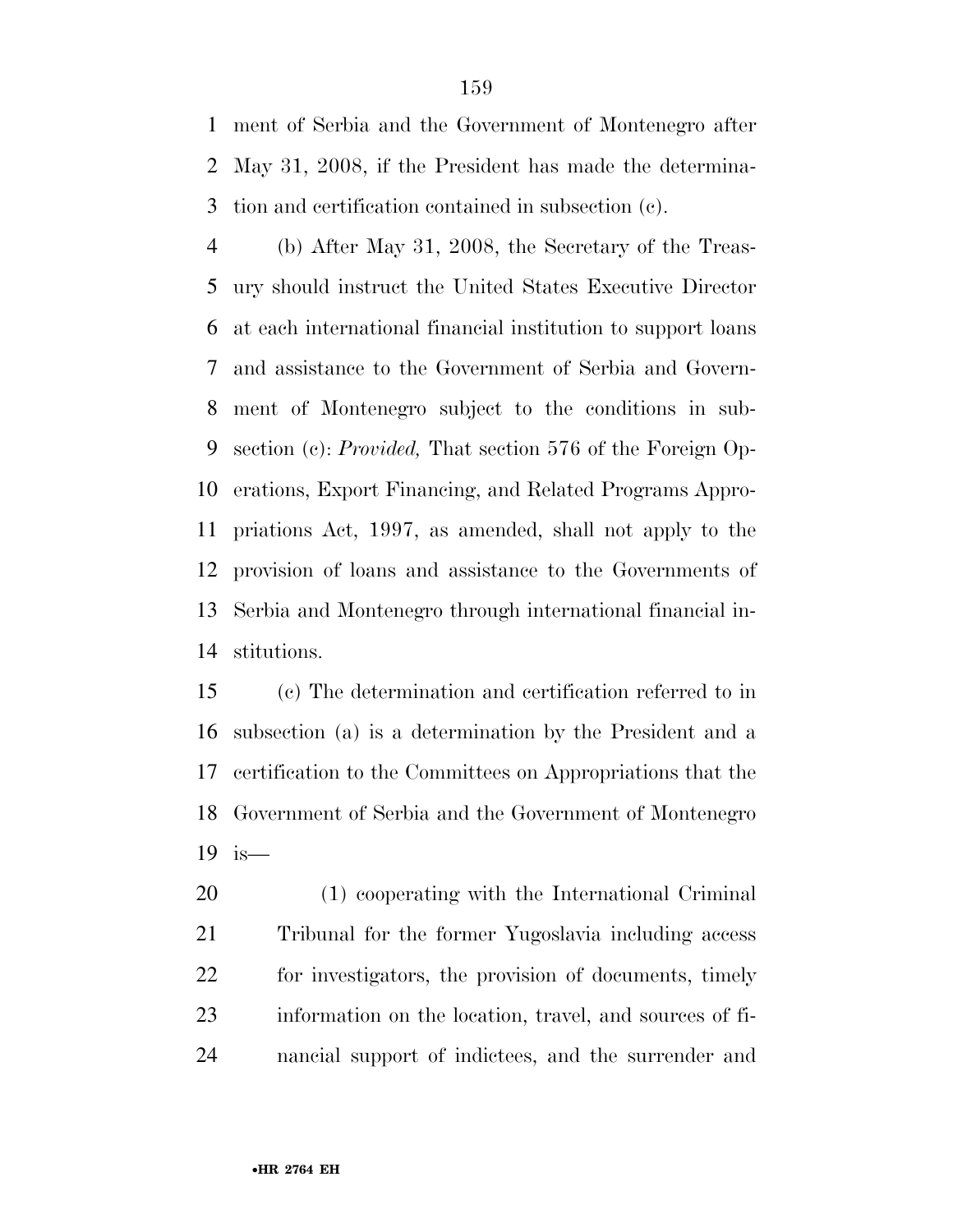| $\mathbf{1}$   | transfer of indictees or assistance in their apprehen-        |
|----------------|---------------------------------------------------------------|
| $\overline{2}$ | sion, including Ratko Mladic;                                 |
| 3              | (2) taking steps that are consistent with the                 |
| $\overline{4}$ | Dayton Accords to end Serbian financial, political,           |
| 5              | security and other support which has served to                |
| 6              | maintain separate Republika Srpska institutions;              |
| 7              | and                                                           |
| 8              | (3) taking steps to implement policies which re-              |
| 9              | flect a respect for minority rights and the rule of           |
| 10             | law.                                                          |
| 11             | (d) This section shall not apply to Kosovo and Monte-         |
| 12             | negro, humanitarian assistance or assistance to promote       |
| 13             | democracy.                                                    |
| 14             | COMMUNITY-BASED POLICE ASSISTANCE                             |
| 15             | SEC. 664. (a) AUTHORITY.—Funds made available                 |
| 16             | by title III of this Act to carry out the provisions of chap- |
|                | 17 ter 1 of part I and chapter 4 of part II of the Foreign    |
|                | 18 Assistance Act of 1961, may be used, notwithstanding sec-  |
| 19             | tion 660 of that Act, to enhance the effectiveness and ac-    |
| 20             | countability of civilian police authority through training    |
| 21             | and technical assistance in human rights, the rule of law,    |
| 22             | strategic planning, and through assistance to foster civil-   |
| 23             | ian police roles that support democratic governance in-       |
| 24             | cluding assistance for programs to prevent conflict, re-      |
| 25             | spond to disasters, address gender-based violence, and fos-   |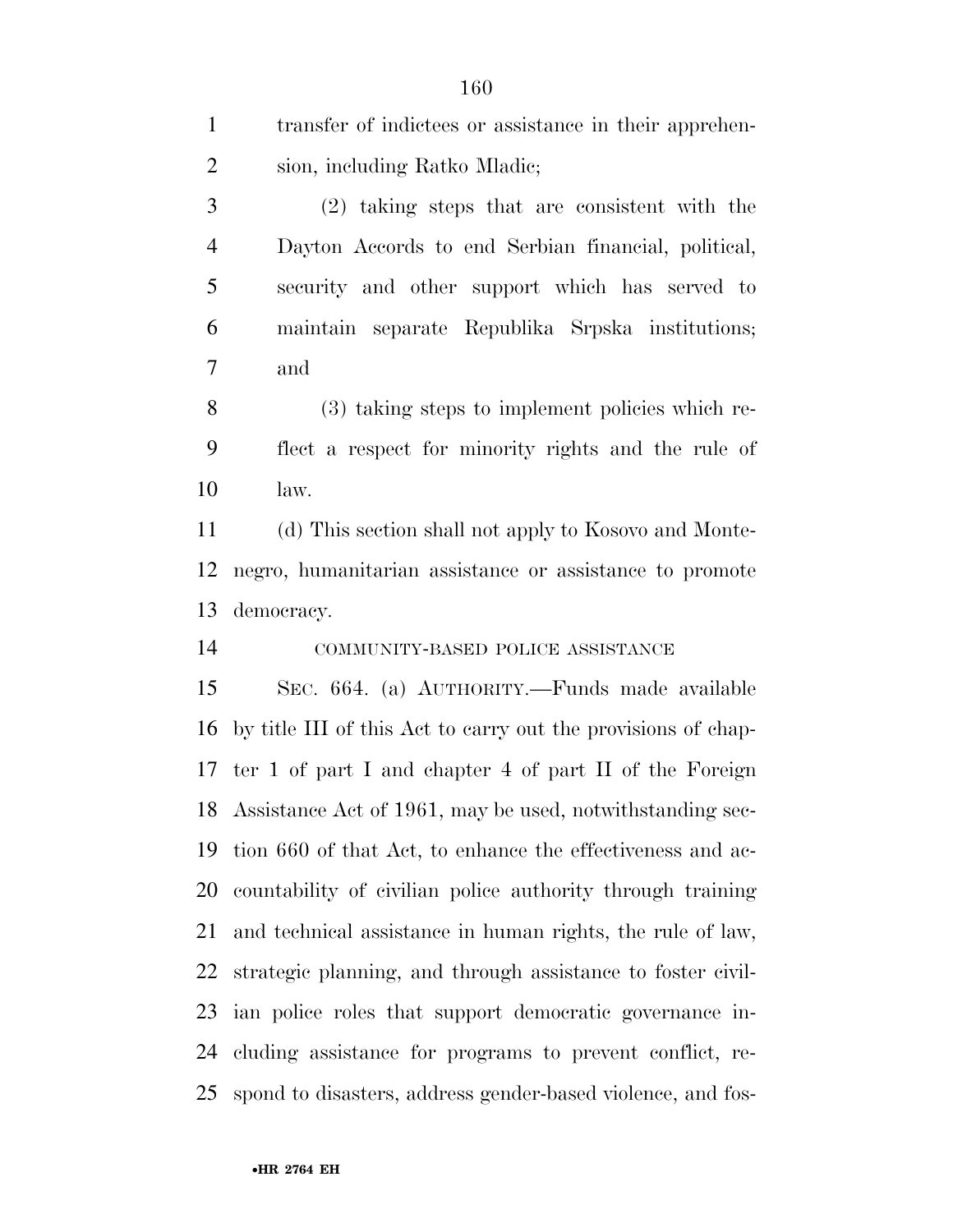ter improved police relations with the communities they serve.

 (b) NOTIFICATION.—Assistance provided under sub- section (a) shall be subject to prior consultation with, and the regular notification procedures of, the Committees on Appropriations.

SPECIAL DEBT RELIEF FOR THE POOREST

 SEC. 665. (a) AUTHORITY TO REDUCE DEBT.—The President may reduce amounts owed to the United States (or any agency of the United States) by an eligible country as a result of—

 (1) guarantees issued under sections 221 and 222 of the Foreign Assistance Act of 1961;

 (2) credits extended or guarantees issued under the Arms Export Control Act; or

 (3) any obligation or portion of such obligation, to pay for purchases of United States agricultural commodities guaranteed by the Commodity Credit Corporation under export credit guarantee programs authorized pursuant to section 5(f) of the Com- modity Credit Corporation Charter Act of June 29, 1948, as amended, section 4(b) of the Food for Peace Act of 1966, as amended (Public Law 89– 808), or section 202 of the Agricultural Trade Act of 1978, as amended (Public Law 95–501).

26 (b) LIMITATIONS.—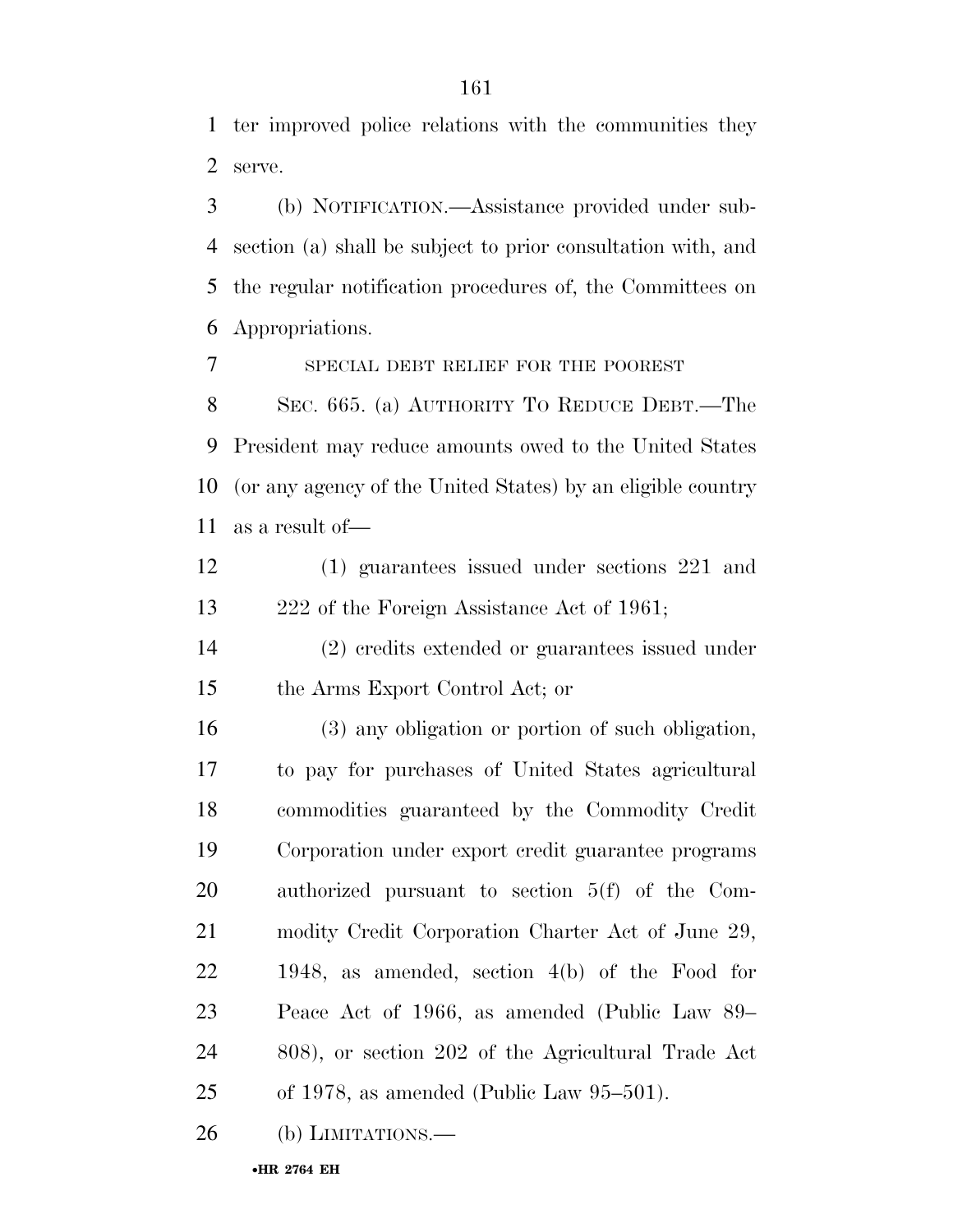| $\mathbf{1}$   | (1) The authority provided by subsection (a)                |
|----------------|-------------------------------------------------------------|
| $\overline{2}$ | may be exercised only to implement multilateral offi-       |
| 3              | cial debt relief and referendum agreements, com-            |
| $\overline{4}$ | monly referred to as "Paris Club Agreed Minutes".           |
| 5              | (2) The authority provided by subsection (a)                |
| 6              | may be exercised only in such amounts or to such            |
| 7              | extent as is provided in advance by appropriations          |
| 8              | Acts.                                                       |
| 9              | (3) The authority provided by subsection (a)                |
| 10             | may be exercised only with respect to countries with        |
| 11             | heavy debt burdens that are eligible to borrow from         |
| 12             | the International Development Association, but not          |
| 13             | from the International Bank for Reconstruction and          |
| 14             | Development, commonly referred to as "IDA-only"             |
| 15             | countries.                                                  |
| 16             | (c) CONDITIONS.—The authority provided by sub-              |
| 17             | section (a) may be exercised only with respect to a country |
| 18             | whose government—                                           |
| 19             | (1) does not have an excessive level of military            |
| 20             | expenditures;                                               |
| 21             | (2) has not repeatedly provided support for acts            |
| 22             | of international terrorism;                                 |
| 23             | $(3)$ is not failing to cooperate on international          |
| 24             | narcotics control matters;                                  |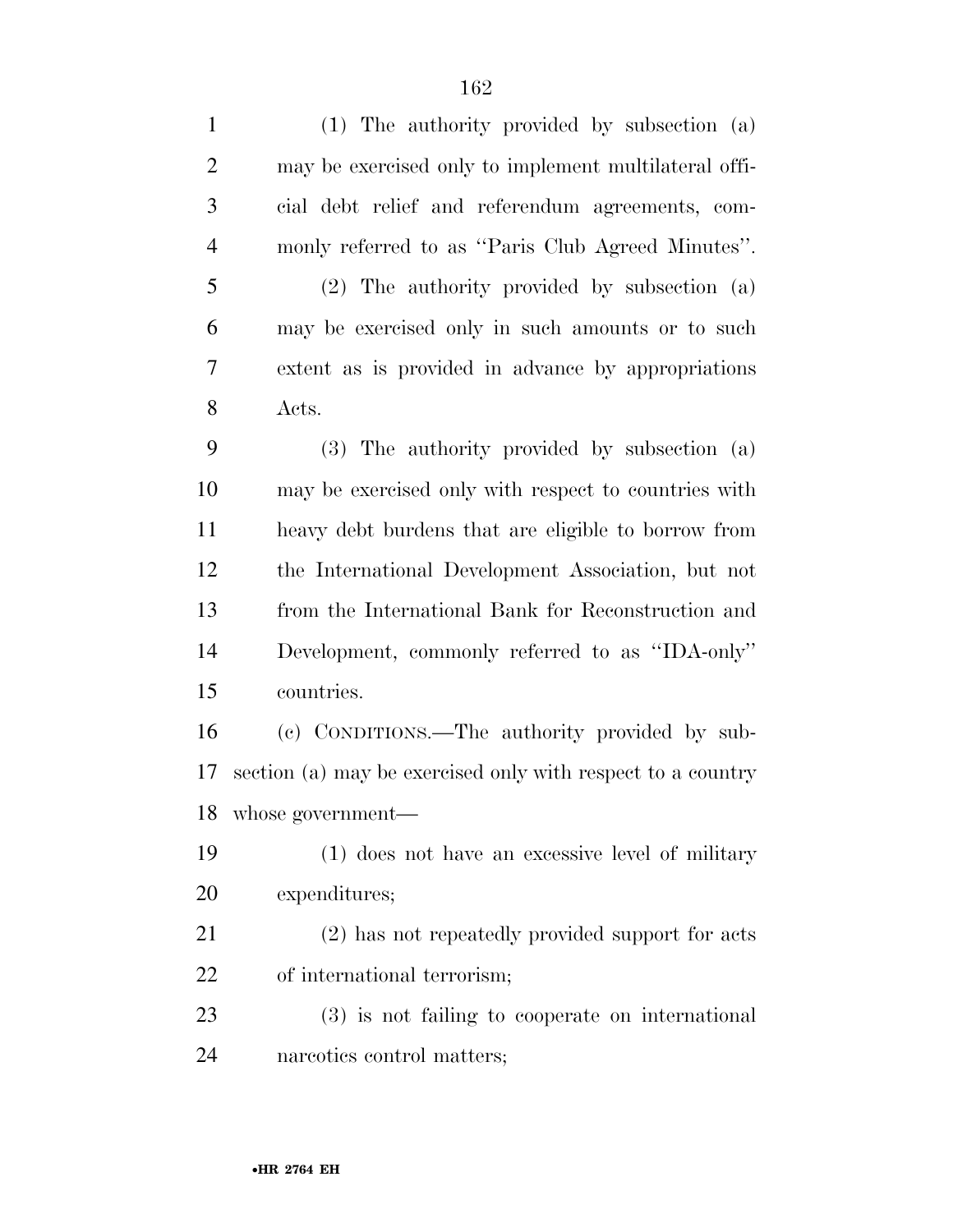(4) does not engage in a consistent pattern of gross violations of internationally recognized human rights (including its military or other security forces); and

 (5) is not ineligible for assistance because of the application of section 527 of the Foreign Relations Authorization Act, Fiscal Years 1994 and 1995.

 (d) AVAILABILITY OF FUNDS.—The authority pro- vided by subsection (a) may be used only with regard to the funds appropriated by this Act under the heading ''DEBT RESTRUCTURING''.

 (e) CERTAIN PROHIBITIONS INAPPLICABLE.—A re- duction of debt pursuant to subsection (a) shall not be considered assistance for the purposes of any provision of law limiting assistance to a country. The authority pro- vided by subsection (a) may be exercised notwithstanding section 620(r) of the Foreign Assistance Act of 1961 or section 321 of the International Development and Food Assistance Act of 1975.

AUTHORITY TO ENGAGE IN DEBT BUYBACKS OR SALES

 SEC. 666. (a) LOANS ELIGIBLE FOR SALE, REDUC-TION, OR CANCELLATION.—

•**HR 2764 EH**  23 (1) AUTHORITY TO SELL, REDUCE, OR CANCEL CERTAIN LOANS.—Notwithstanding any other provi- sion of law, the President may, in accordance with this section, sell to any eligible purchaser any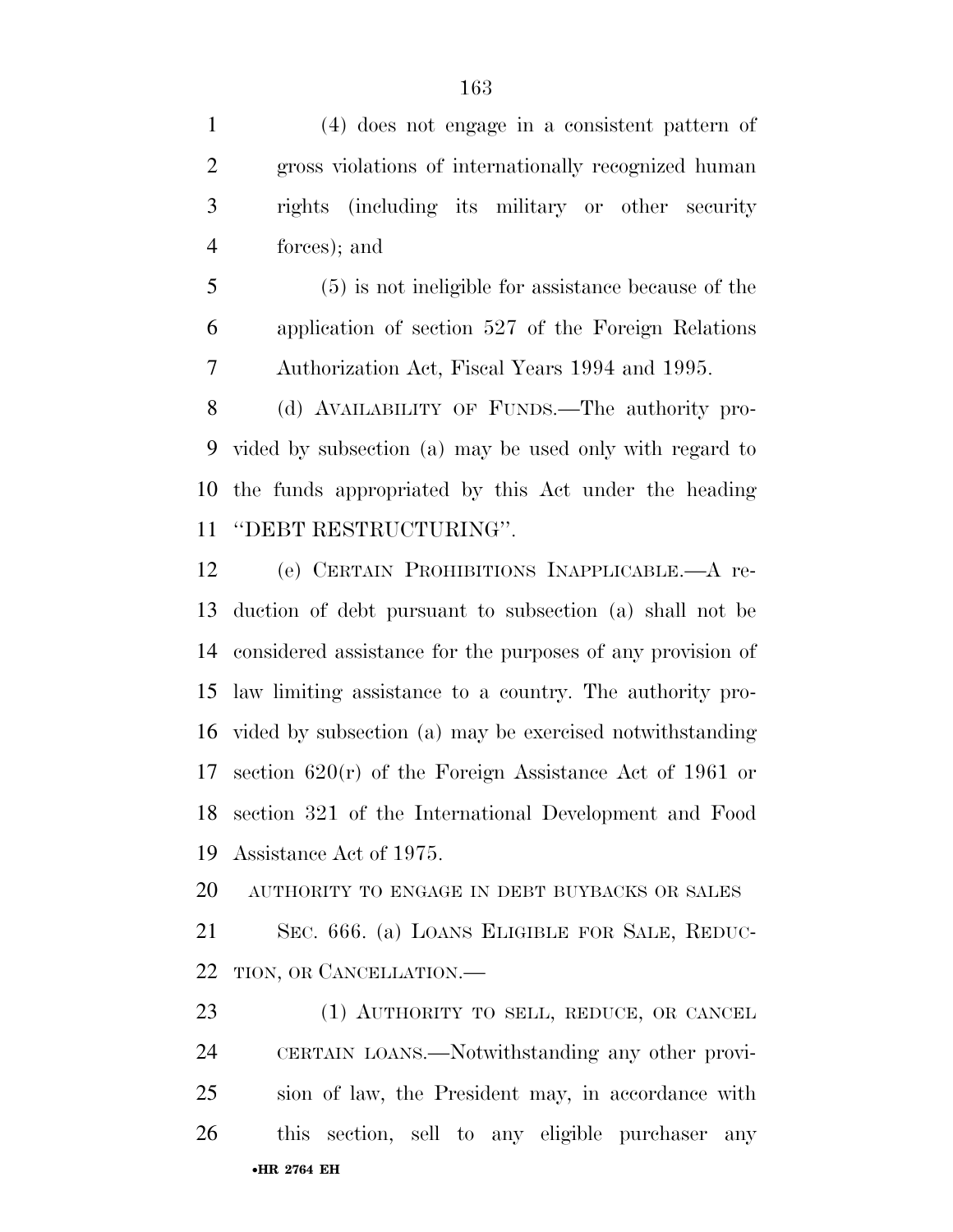| $\mathbf{1}$   | concessional loan or portion thereof made before      |
|----------------|-------------------------------------------------------|
| $\overline{2}$ | January 1, 1995, pursuant to the Foreign Assist-      |
| 3              | ance Act of 1961, to the government of any eligible   |
| $\overline{4}$ | country as defined in section $702(6)$ of that Act or |
| 5              | on receipt of payment from an eligible purchaser, re- |
| 6              | duce or cancel such loan or portion thereof, only for |
| 7              | the purpose of facilitating—                          |
| 8              | $(A)$ debt-for-equity swaps, debt-for-develop-        |
| 9              | ment swaps, or debt-for-nature swaps; or              |
| 10             | (B) a debt buyback by an eligible country             |
| 11             | of its own qualified debt, only if the eligible       |
| 12             | country uses an additional amount of the local        |
| 13             | currency of the eligible country, equal to not        |
| 14             | less than 40 percent of the price paid for such       |
| 15             | debt by such eligible country, or the difference      |
| 16             | between the price paid for such debt and the          |
| 17             | face value of such debt, to support activities        |
| 18             | that link conservation and sustainable use of         |
| 19             | natural resources with local community develop-       |
| 20             | ment, and child survival and other child devel-       |
| 21             | opment, in a manner consistent with sections          |
| 22             | 707 through 710 of the Foreign Assistance Act         |
| 23             | of 1961, if the sale, reduction, or cancellation      |
| 24             | would not contravene any term or condition of         |
| 25             | any prior agreement relating to such loan.            |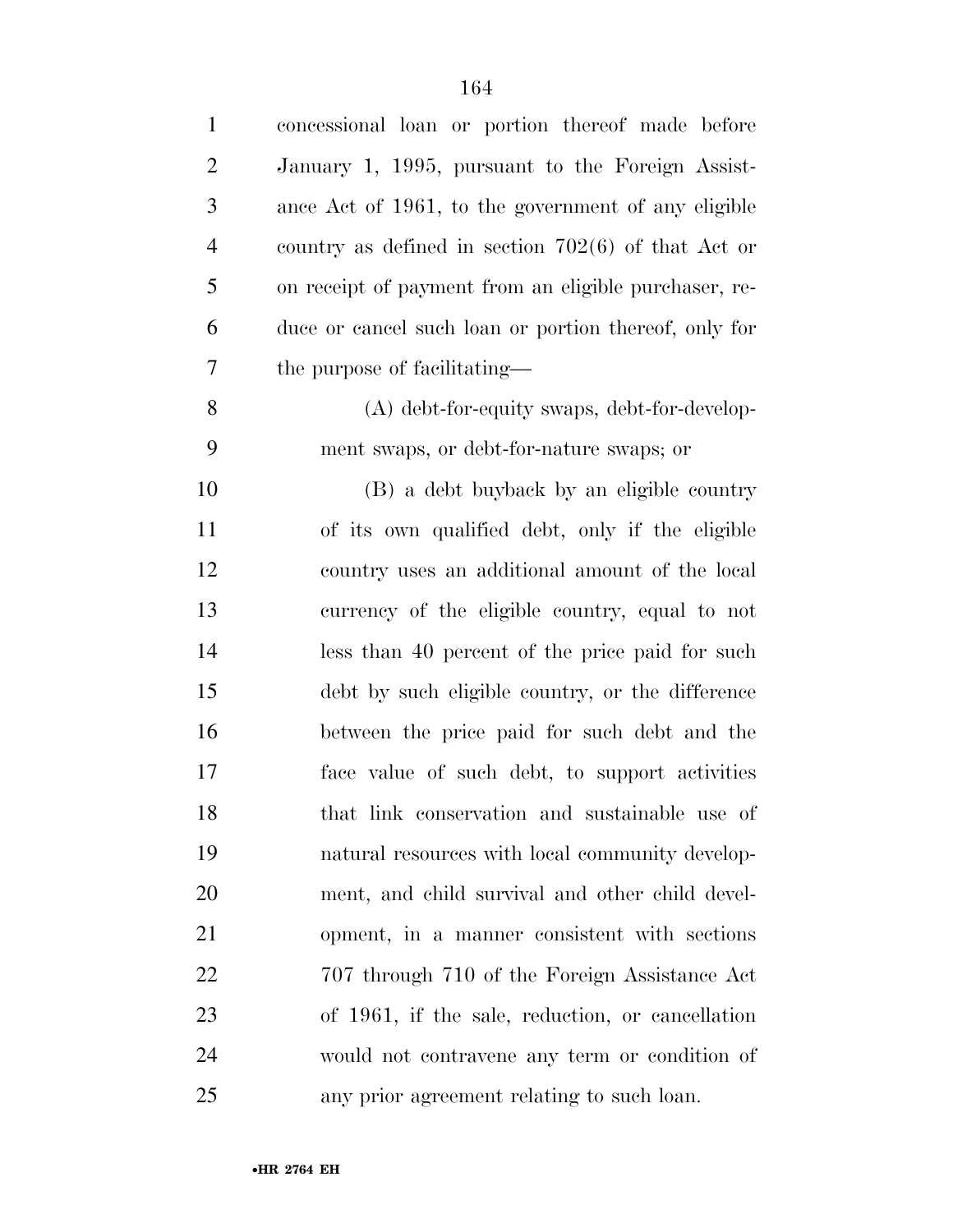(2) TERMS AND CONDITIONS.—Notwithstanding any other provision of law, the President shall, in ac- cordance with this section, establish the terms and conditions under which loans may be sold, reduced, or canceled pursuant to this section.

 (3) ADMINISTRATION.—The Facility, as defined in section 702(8) of the Foreign Assistance Act of 1961, shall notify the administrator of the agency primarily responsible for administering part I of the Foreign Assistance Act of 1961 of purchasers that the President has determined to be eligible, and shall direct such agency to carry out the sale, reduc- tion, or cancellation of a loan pursuant to this sec- tion. Such agency shall make adjustment in its ac-counts to reflect the sale, reduction, or cancellation.

 (4) LIMITATION.—The authorities of this sub- section shall be available only to the extent that ap- propriations for the cost of the modification, as de- fined in section 502 of the Congressional Budget Act of 1974, are made in advance.

 (b) DEPOSIT OF PROCEEDS.—The proceeds from the sale, reduction, or cancellation of any loan sold, reduced, or canceled pursuant to this section shall be deposited in the United States Government account or accounts estab-lished for the repayment of such loan.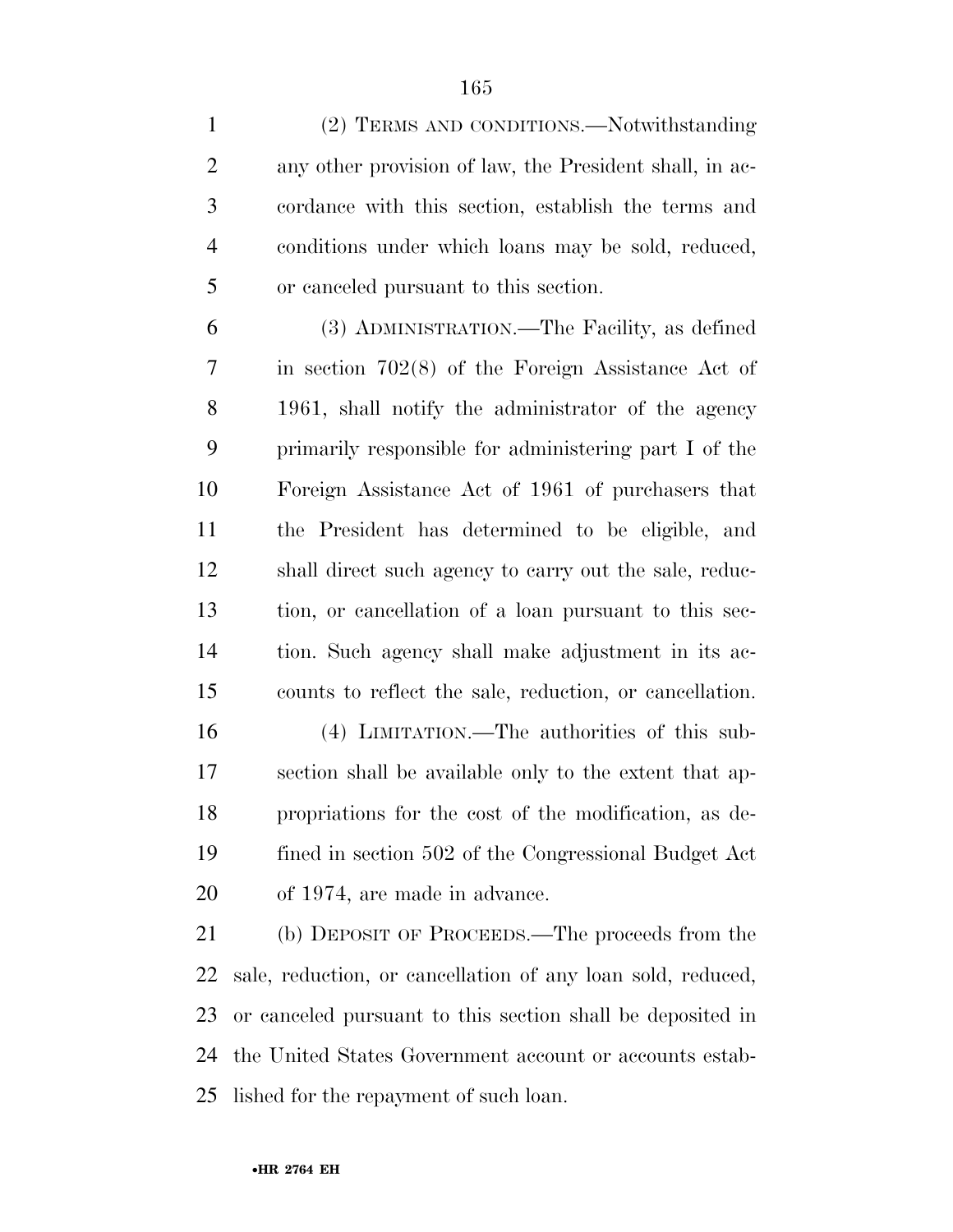(c) ELIGIBLE PURCHASERS.—A loan may be sold 2 pursuant to subsection  $(a)(1)(A)$  only to a purchaser who presents plans satisfactory to the President for using the loan for the purpose of engaging in debt-for-equity swaps, debt-for-development swaps, or debt-for-nature swaps.

 (d) DEBTOR CONSULTATIONS.—Before the sale to any eligible purchaser, or any reduction or cancellation pursuant to this section, of any loan made to an eligible country, the President should consult with the country concerning the amount of loans to be sold, reduced, or canceled and their uses for debt-for-equity swaps, debt-for-development swaps, or debt-for-nature swaps.

 (e) AVAILABILITY OF FUNDS.—The authority pro- vided by subsection (a) may be used only with regard to funds appropriated by this Act under the heading ''DEBT RESTRUCTURING''.

#### 17 BASIC EDUCATION

 SEC. 667. (a) IN GENERAL.—Of the funds appro- priated by title III of this Act, not less than \$750,000,000 shall be made available for assistance for developing coun- tries for basic education. Of this amount, not less than \$265,000,000 shall be provided and implemented in coun-tries that have an approved national education plan.

•**HR 2764 EH**  (b) COORDINATOR.—There shall be established with- in the Department of State in the immediate office of the Secretary of State, a Coordinator of United States Gov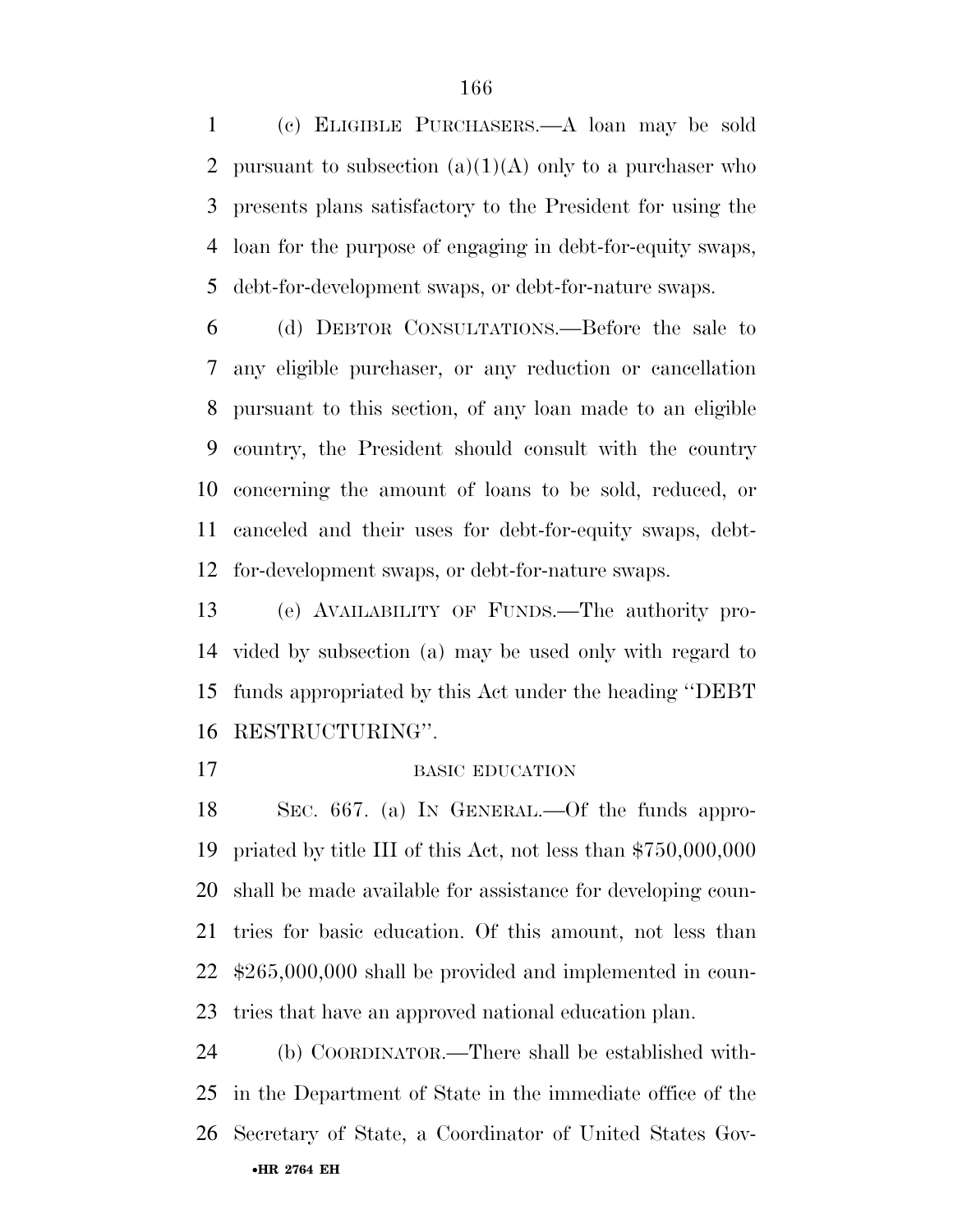ernment activities to provide basic education assistance in developing countries (hereinafter in this section referred to as the ''Coordinator'').

 (c) RESPONSIBILITIES.—That this Coordinator shall have primary responsibility for the oversight and coordina- tion of all resources and international activities of the United States Government that provide assistance in de- veloping countries for basic education. The individual serv- ing as the Coordinator may not hold any other position in the Federal Government during the individual's time of service as Coordinator.

 (d) STRATEGY.—The President shall develop a com- prehensive integrated United States Government strategy to provide assistance in developing countries for basic edu-cation within 90 days of enactment of this Act.

 (e) REPORT TO CONGRESS.—Not later than Sep- tember 30, 2008, the Secretary of State shall report to the Committees on Appropriations on the implementation of United States Government assistance programs in de-veloping countries for basic education.

 (f) Funds appropriated by title II of Public Law 109– 102 and provided to the Comptroller General pursuant to section 567 of that Act shall be available until expended and are also available to the Comptroller General to con-duct further evaluations of basic education programs in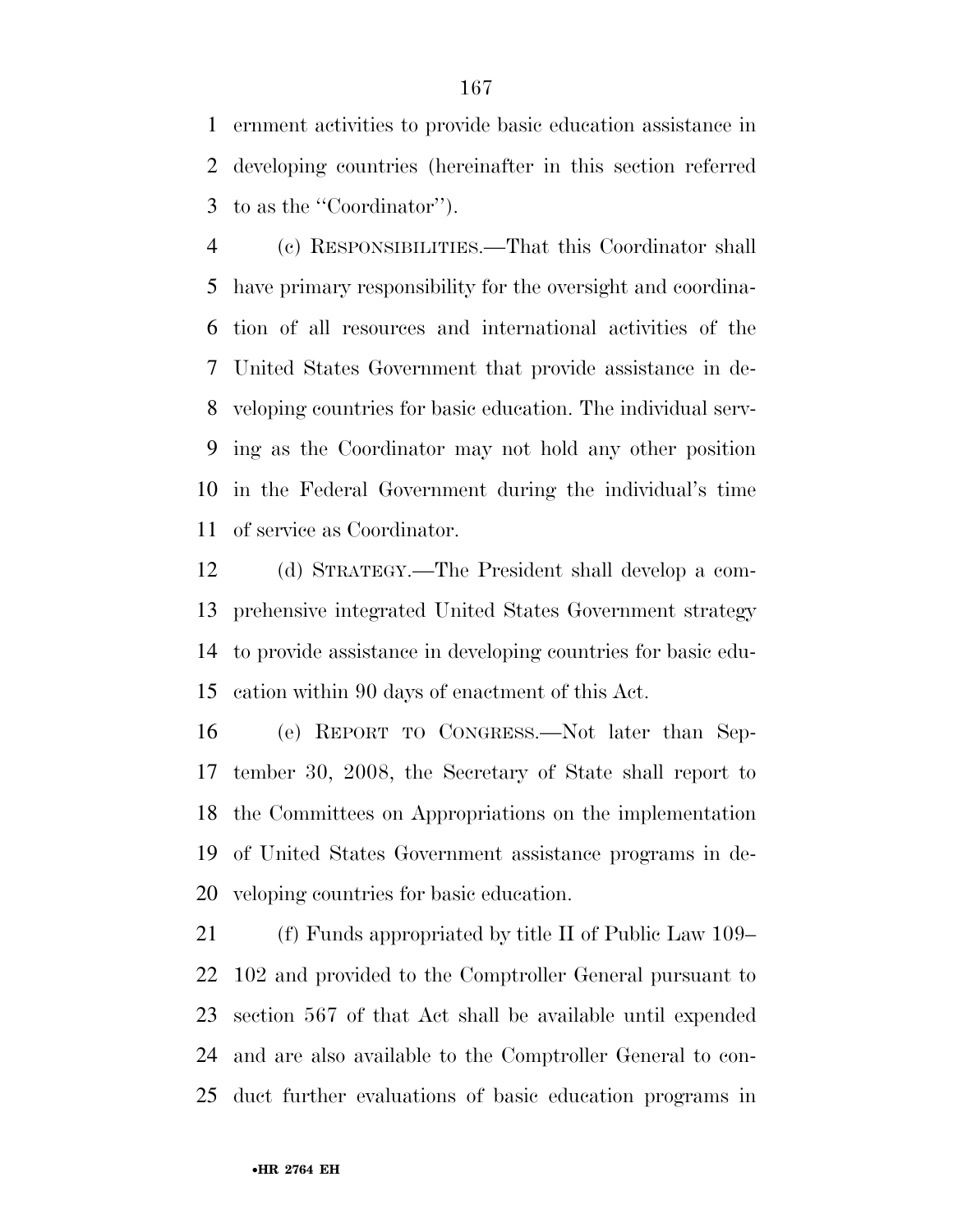developing countries under the direction of the Commit-tees on Appropriations.

### RECONCILIATION PROGRAMS

 SEC. 668. Of the funds appropriated by title III of this Act under the heading ''ECONOMIC SUPPORT FUND'', not less than \$12,000,000 shall be made avail- able to support Conflict Resolution and Reconciliation Programs and an additional amount of \$11,000,000 shall be made available to support Middle East People to People Coexistence Programs to promote activities which bring together individuals of different ethnic, religious, and po- litical backgrounds from areas of civil conflict and war. SUDAN

 SEC. 669. (a) LIMITATION ON ASSISTANCE.—Subject to subsection (d):

 (1) Notwithstanding any other provision of law, none of the funds appropriated by this Act may be made available for assistance for the Government of Sudan.

 (2) None of the funds appropriated by this Act may be made available for the cost, as defined in section 502, of the Congressional Budget Act of 1974, of modifying loans and loan guarantees held by the Government of Sudan, including the cost of selling, reducing, or canceling amounts owed to the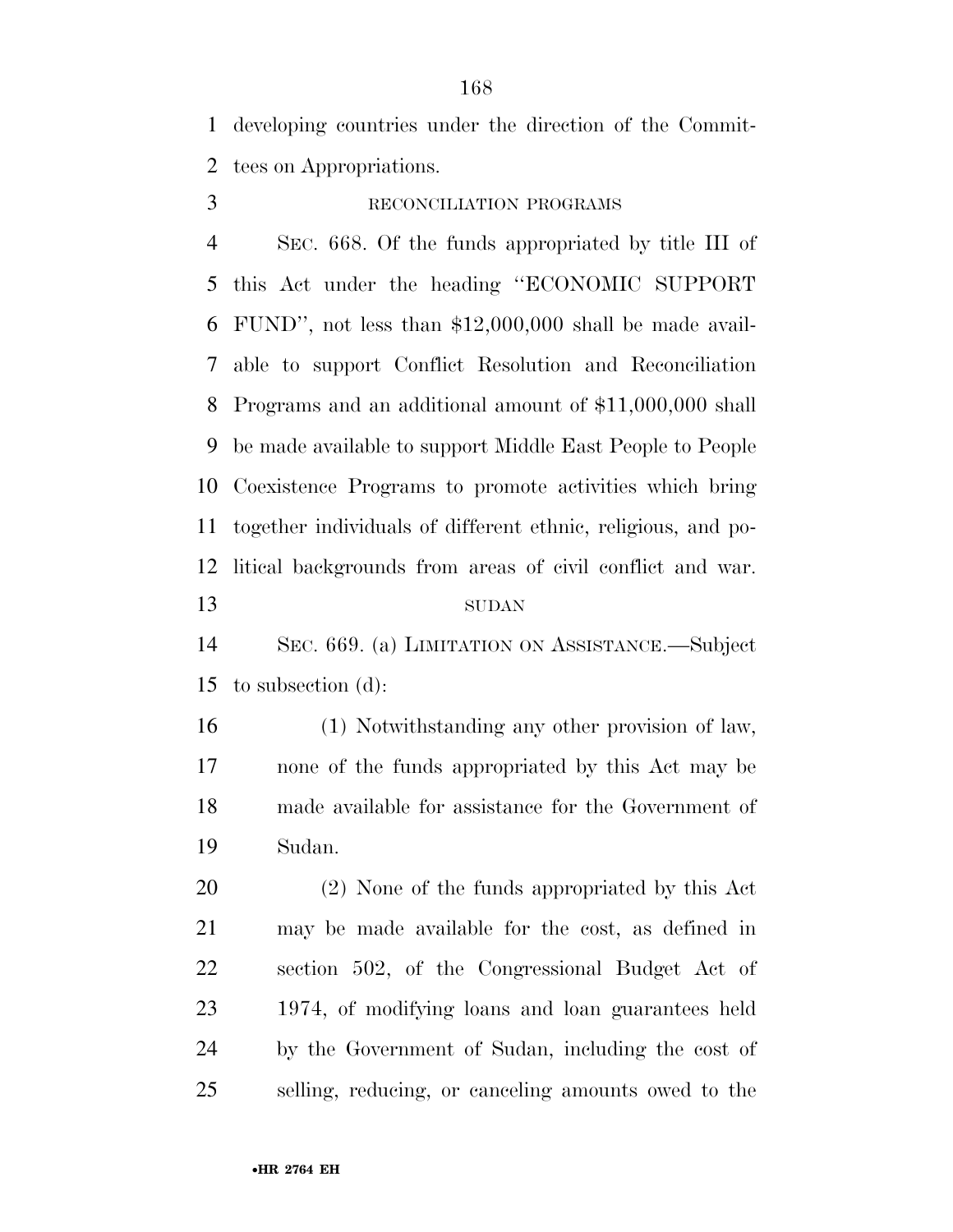guarantees, and credit agreements. (b) Subsection (a) shall not apply if the Secretary of State determines and certifies to the Committees on Ap- propriations that: (1) The Government of Sudan honors its pledges to cease attacks upon civilians and disarms and demobilizes the Janjaweed and other govern- ment-supported militias. (2) The Government of Sudan and all govern- ment-supported militia groups are honoring their commitments made in all previous cease-fire agree-ments.

 (3) The Government of Sudan is allowing unimpeded access to Darfur to humanitarian aid or- ganizations, the human rights investigation and hu- manitarian teams of the United Nations, including protection officers, and the international monitoring team that is based in Darfur and has the support of the United States.

 (c) EXCEPTIONS.—The provisions of subsection (b) shall not apply to—

(1) humanitarian assistance;

United States, and modifying concessional loans,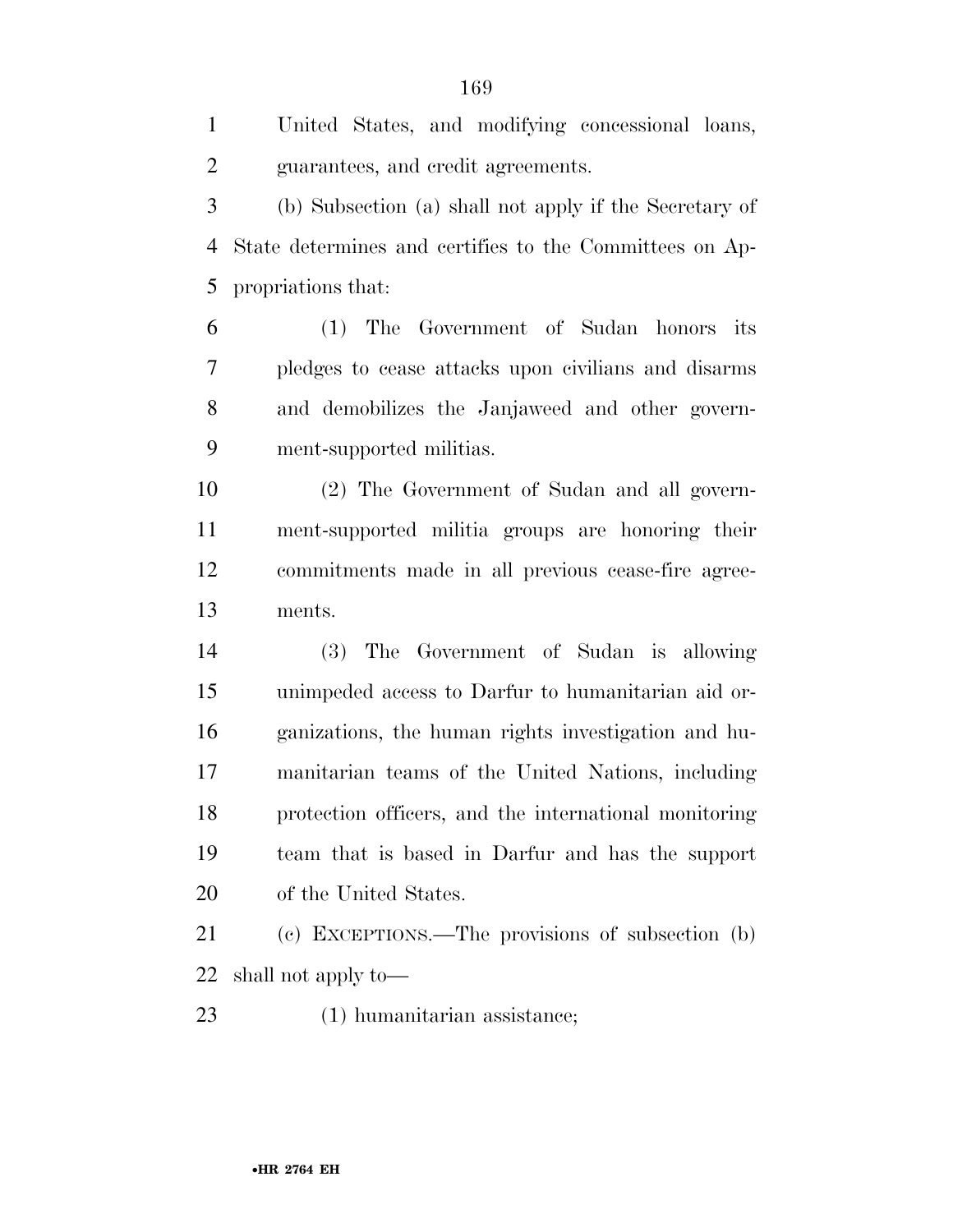(2) assistance for the Darfur region, Southern Sudan, Southern Kordofan/Nuba Mountains State, Blue Nile State, and Abyei; and

 (3) assistance to support implementation of the Comprehensive Peace Agreement and the Darfur Peace Agreement or any other internationally-recog-nized viable peace agreement in Sudan.

 (d) DEFINITIONS.—For the purposes of this Act, the term ''Government of Sudan'', shall not include the Gov-ernment of Southern Sudan.

 (e) Notwithstanding any other law, assistance in this Act may be made available to the Government of Southern Sudan to provide non-lethal military assistance, military education and training, and defense services controlled under the International Traffic in Arms Regulations (22 CRF 120.1 et seq.) if the Secretary of State—

 (1) determines that the provision of such items is in the national interest of the United States; and (2) not later than 15 days before the provision of any such assistance, notifies the Committees on Appropriations and the Committee on Foreign Rela- tions in the Senate and the Committee on Foreign Affairs in the House of Representatives of such de-termination.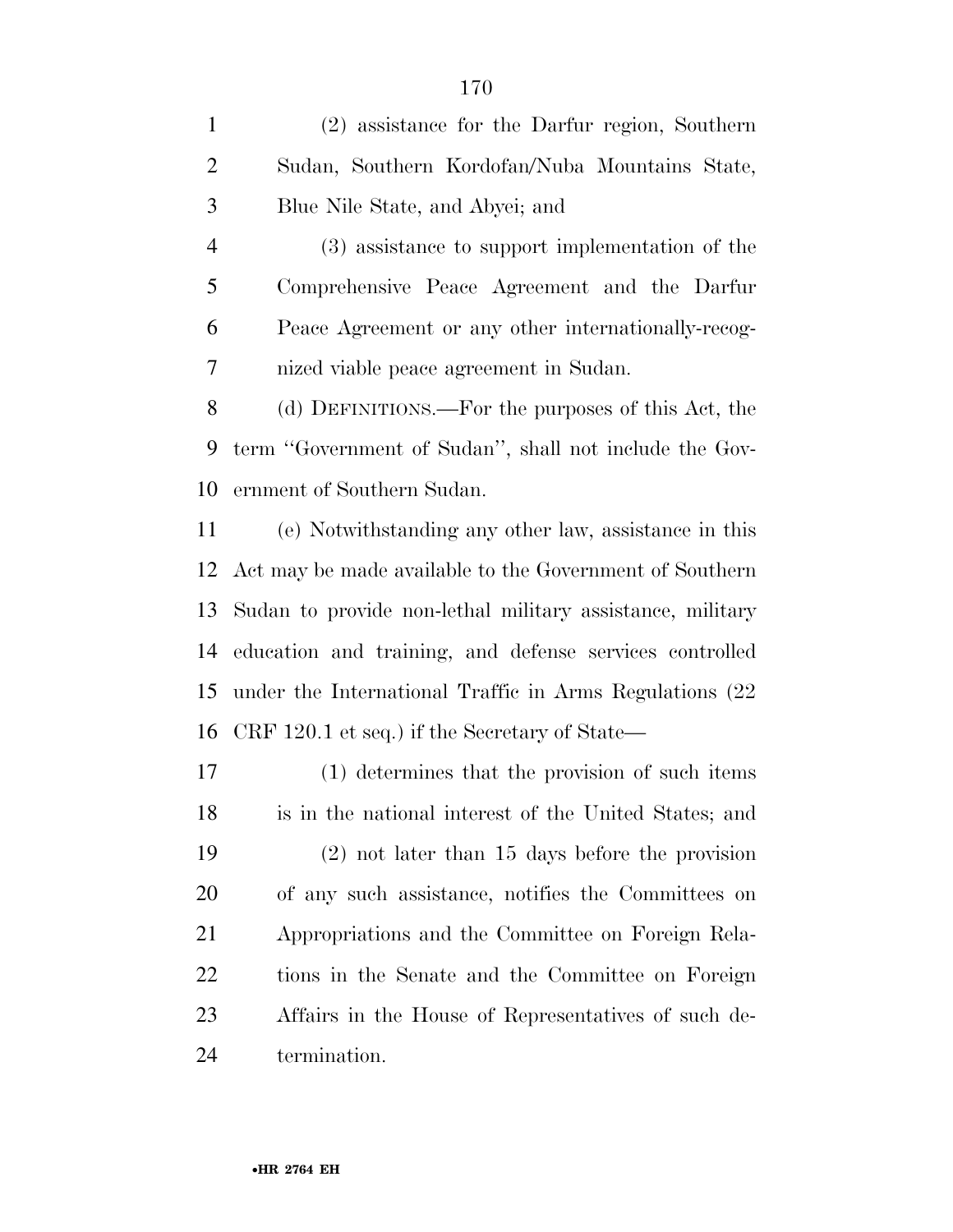SEC. 670. Of the funds appropriated by this Act, under the headings ''DEVELOPMENT ASSISTANCE'', ''ASSISTANCE FOR EASTERN EUROPE AND THE BALTIC STATES'', ''ECONOMIC SUPPORT FUND'', ''ANDEAN COUNTERDRUG INITIATIVE'', and ''AS- SISTANCE FOR THE INDEPENDENT STATES OF THE FORMER SOVIET UNION'', not less than \$525,000,000 should be made available for trade capacity building assistance: *Provided,* That \$10,000,000 of the funds appropriated in this Act under the heading ''ECO- NOMIC SUPPORT FUND'' shall be made available for labor and environmental capacity building activities relat- ing to the free trade agreement with the countries of Cen-tral America and the Dominican Republic.

EXCESS DEFENSE ARTICLES FOR CENTRAL AND SOUTH

EUROPEAN COUNTRIES AND CERTAIN OTHER COUNTRIES

•**HR 2764 EH**  SEC. 671. Notwithstanding section 516(e) of the For- eign Assistance Act of 1961 (22 U.S.C. 2321j(e)), during fiscal year 2008, funds available to the Department of De- fense may be expended for crating, packing, handling, and transportation of excess defense articles transferred under the authority of section 516 of such Act to Albania, Af- ghanistan, Bulgaria, Croatia, Estonia, Former Yugo- slavian Republic of Macedonia, Georgia, India, Iraq, Kazakhstan, Kyrgyzstan, Latvia, Lithuania, Moldova,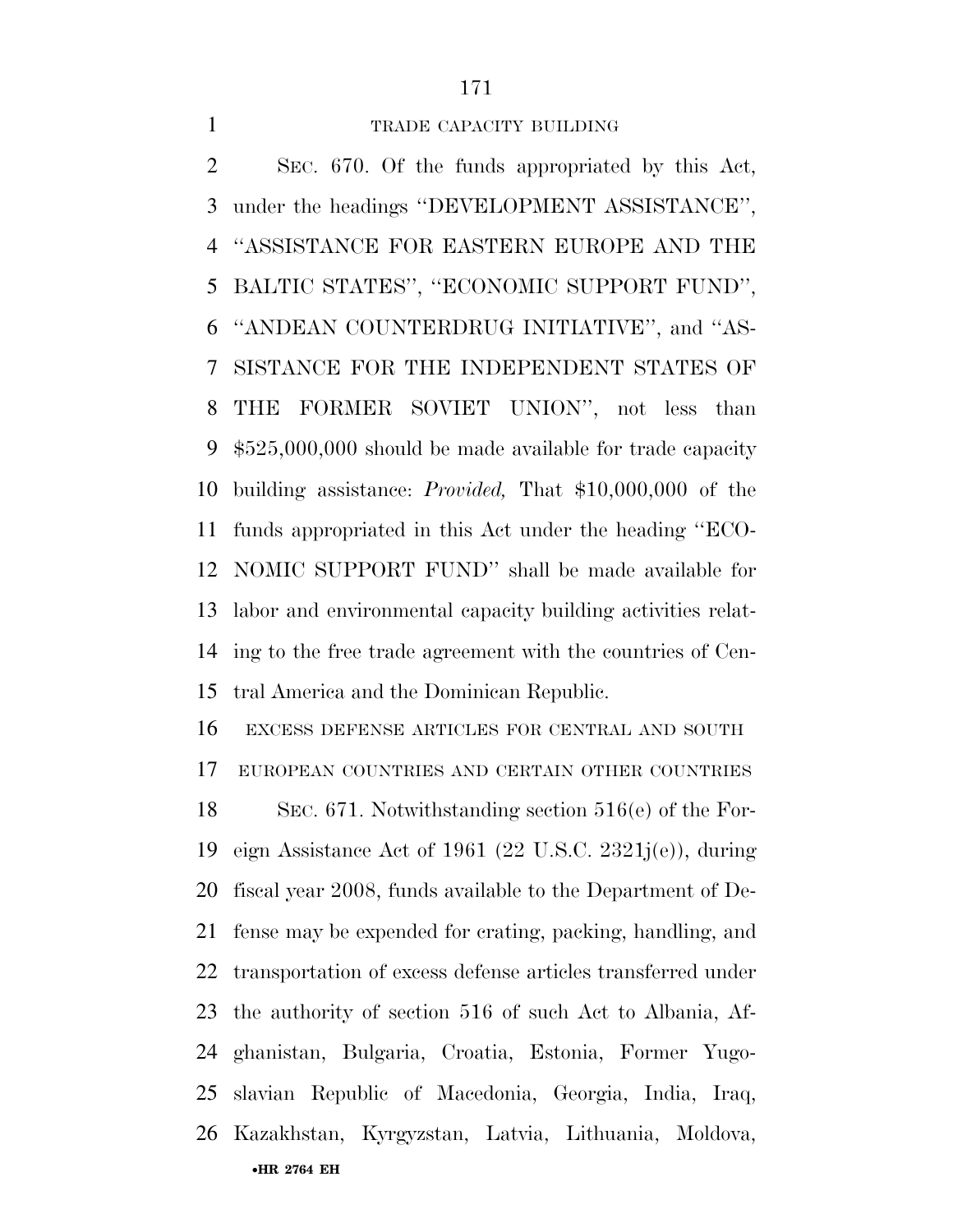Mongolia, Pakistan, Romania, Slovakia, Tajikistan, Turkmenistan, and Ukraine. ASSISTANCE TO COLOMBIA LAW ENFORCEMENT TO COMBAT ILLEGAL ARMED GROUPS SEC. 672. (a) ASSISTANCE TO LAW ENFORCEMENT AND INTELLIGENCE AGENCIES.— (1) WITHHOLDING OBLIGATIONS OF FUNDS.— The Secretary of State shall withhold the obligation of funds for assistance to any Colombian law en- forcement or intelligence agency, including the Co-11 lombian National Police, the Fiscalia, and the Departamento Administrativo de Seguridad (the In- telligence Service), if the Secretary determines that— (A) there has been significant infiltration of the agency by the Revolutionary Armed Forces of Colombia (FARC), the National Lib- eration Army (ELN), or the United Self-De- fense Forces of Colombia (AUC), successor groups, or criminal organizations; or (B) the agency's leadership has willfully provided any support to such groups, including taking actions or failing to take actions which allow, facilitate, or otherwise foster the activi-25 ties of such groups.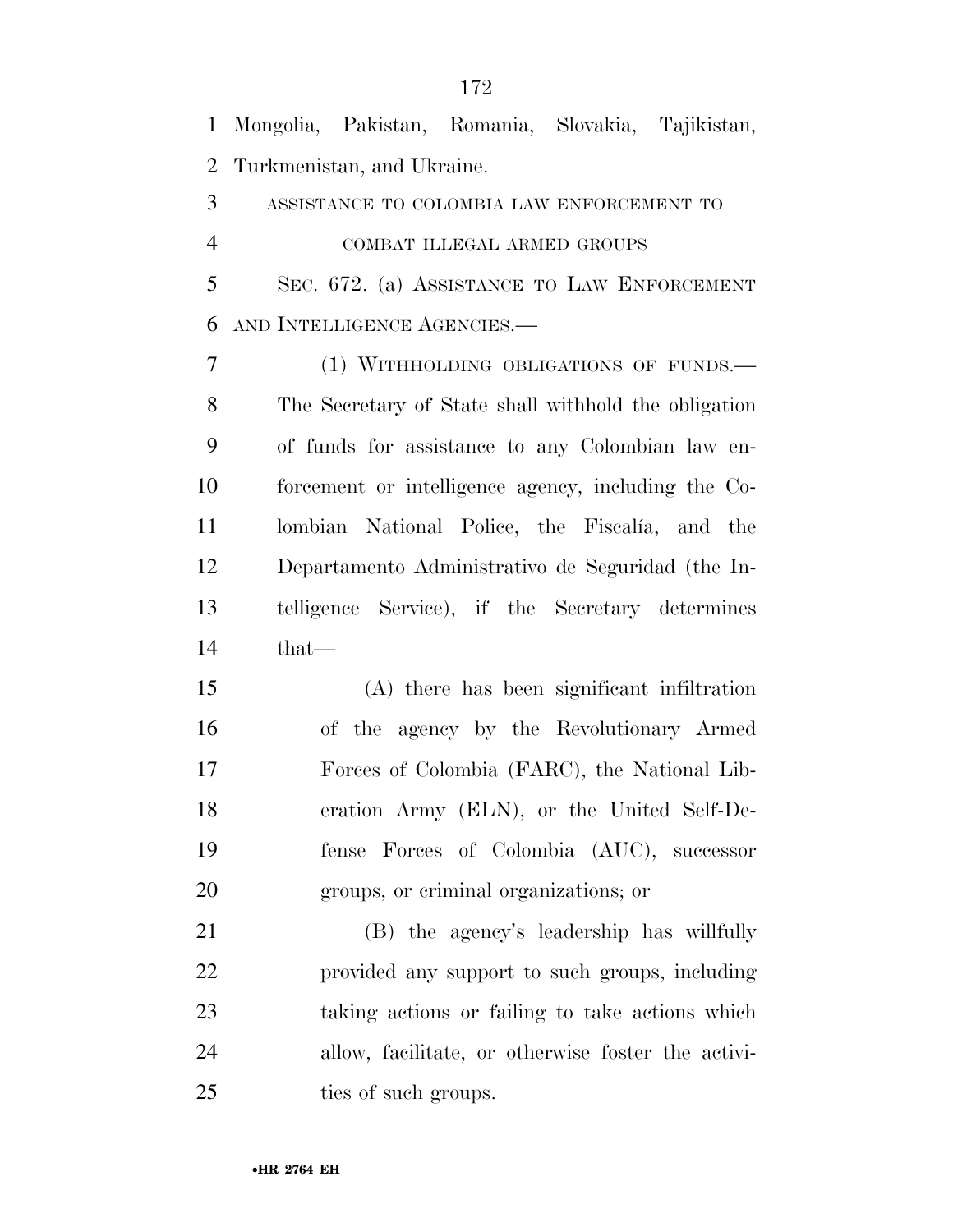(2) RESUMPTION OF ASSISTANCE.—The Sec- retary of State may resume the obligation of funds suspended under paragraph (1) if the Secretary de- termines and certifies to the Committees on Appro- priations, based on a careful review of the structure and membership of the agency involved, that it has credibly and effectively eliminated the penetration of individuals associated with illegal armed groups, and removed those leaders and members who were pro- viding support to such groups. (b) ILLEGAL ARMED GROUPS.— 12 (1) DENIAL OF VISAS TO SUPPORTERS OF CO-

 LOMBIAN ILLEGAL ARMED GROUPS.—Subject to paragraph (2), the Secretary of State shall not issue a visa to any alien who the Secretary determines, based on credible evidence—

 (A) has willfully provided any support to the Revolutionary Armed Forces of Colombia (FARC), the National Liberation Army (ELN), or the United Self-Defense Forces of Colombia (AUC), or successor groups, including taking actions or failing to take actions which allow, facilitate, or otherwise foster the activities of such groups; or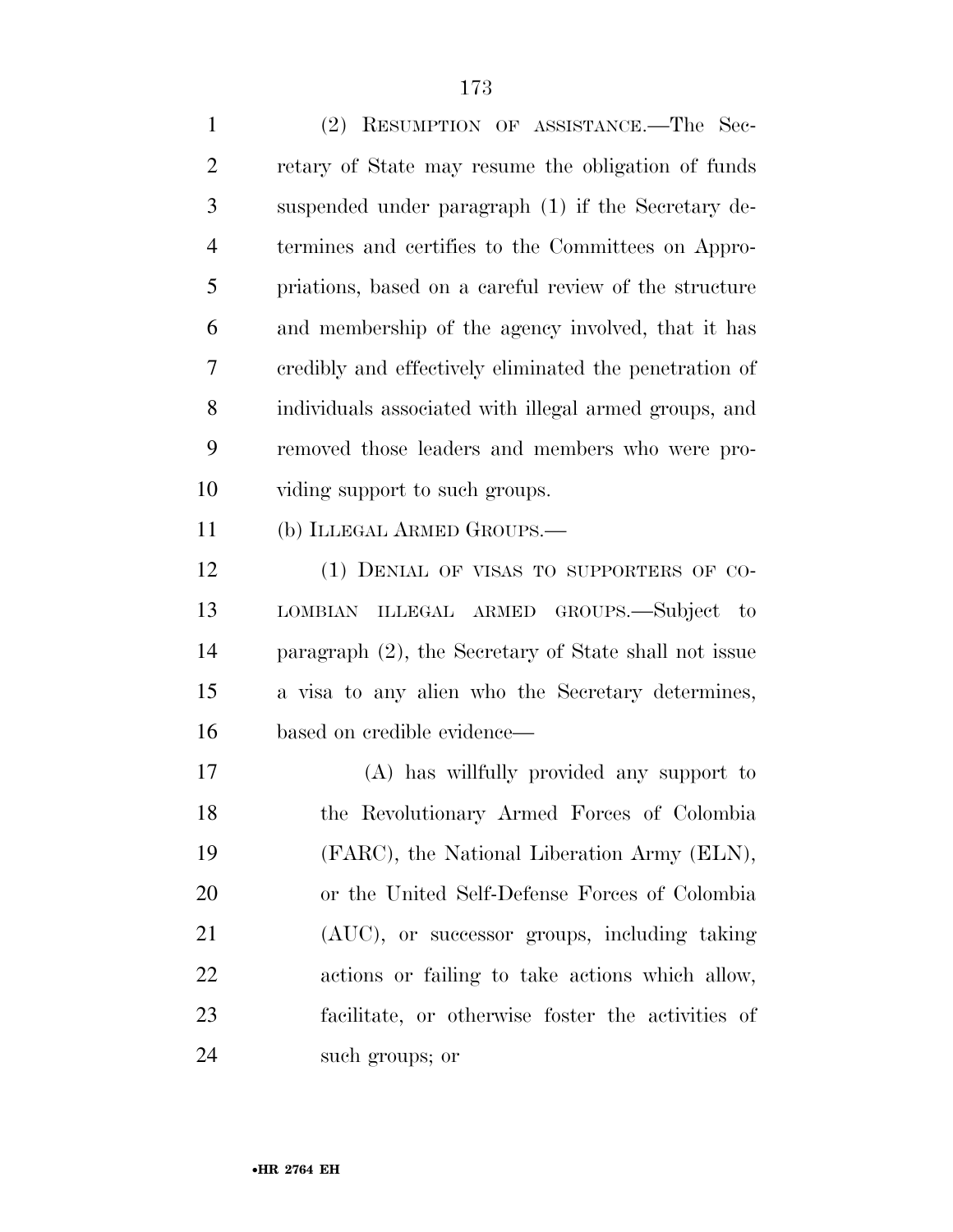| $\mathbf{1}$   | (B) has committed, ordered, incited, as-                           |
|----------------|--------------------------------------------------------------------|
| $\overline{2}$ | sisted, or otherwise participated in the commis-                   |
| 3              | sion of gross violations of human rights, includ-                  |
| $\overline{4}$ | ing extra-judicial killings, in Colombia.                          |
| 5              | $(2)$ WAIVER.—Paragraph $(1)$ shall not apply if                   |
| 6              | the Secretary of State determines and certifies to                 |
| 7              | the Committees on Appropriations, on a case-by-case                |
| 8              | basis, that the issuance of a visa to the alien is nec-            |
| 9              | essary to support the peace process in Colombia or                 |
| 10             | for urgent humanitarian reasons.                                   |
| 11             | <b>CUBA</b>                                                        |
| 12             | SEC. 673. None of the funds appropriated by this Act               |
| 13             | under the heading "INTERNATIONAL NARCOTICS                         |
| 14             | CONTROL AND LAW ENFORCEMENT" may be made                           |
| 15             | available for assistance to the Government of Cuba.                |
| 16             | GENDER-BASED VIOLENCE                                              |
| 17             | SEC. 674. Programs funded under titles III and IV                  |
|                | 18 of this Act that provide training for foreign police, judicial, |
|                | 19 and military officials, shall include, where appropriate,       |
| 20             | programs and activities that address gender-based vio-             |
| 21             | lence.                                                             |
| 22             | LIMITATION ON ECONOMIC SUPPORT FUND ASSISTANCE                     |
| 23             | FOR CERTAIN FOREIGN GOVERNMENTS THAT ARE                           |
| 24             | PARTIES TO THE INTERNATIONAL CRIMINAL COURT                        |
| 25             | SEC. 675. (a) None of the funds made available in                  |
|                | 26 this Act under the heading "ECONOMIC SUPPORT                    |
|                | •HR 2764 EH                                                        |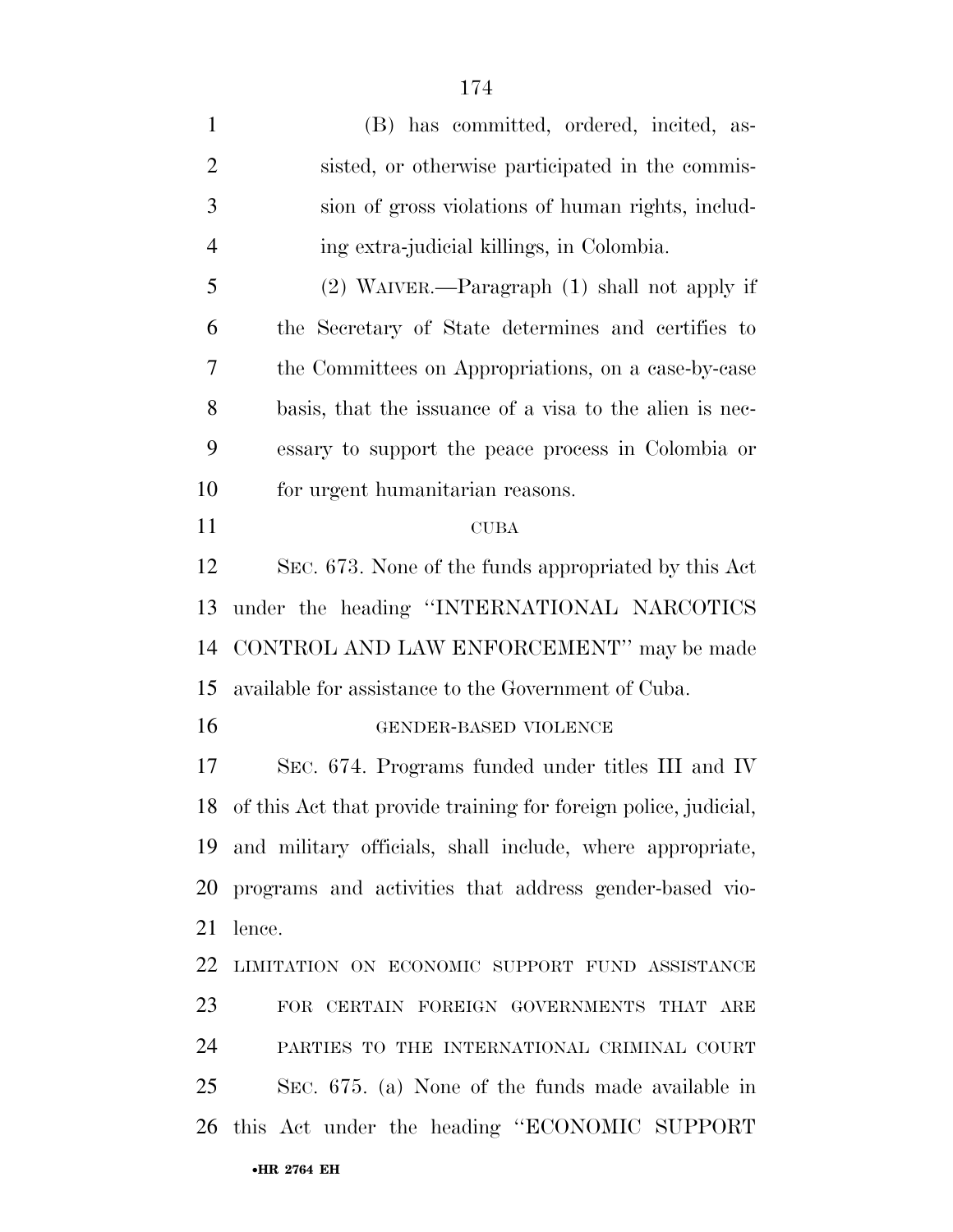FUND'' may be used to provide assistance to the govern- ment of a country that is a party to the International Criminal Court and has not entered into an agreement with the United States pursuant to Article 98 of the Rome Statute preventing the International Criminal Court from proceeding against United States personnel present in such country.

 (b) The President may, with prior notice to Congress, waive the prohibition of subsection (a) with respect to a North Atlantic Treaty Organization (''NATO'') member country, a major non-NATO ally (including Australia, Egypt, Israel, Japan, Jordan, Argentina, the Republic of Korea, and New Zealand), Taiwan, or such other country as he may determine if he determines and reports to the appropriate congressional committees that it is important to the national interests of the United States to waive such prohibition.

 (c) The President may, with prior notice to Congress, waive the prohibition of subsection (a) with respect to a particular country if he determines and reports to the ap- propriate congressional committees that such country has entered into an agreement with the United States pursu- ant to Article 98 of the Rome Statute preventing the International Criminal Court from proceeding against United States personnel present in such country.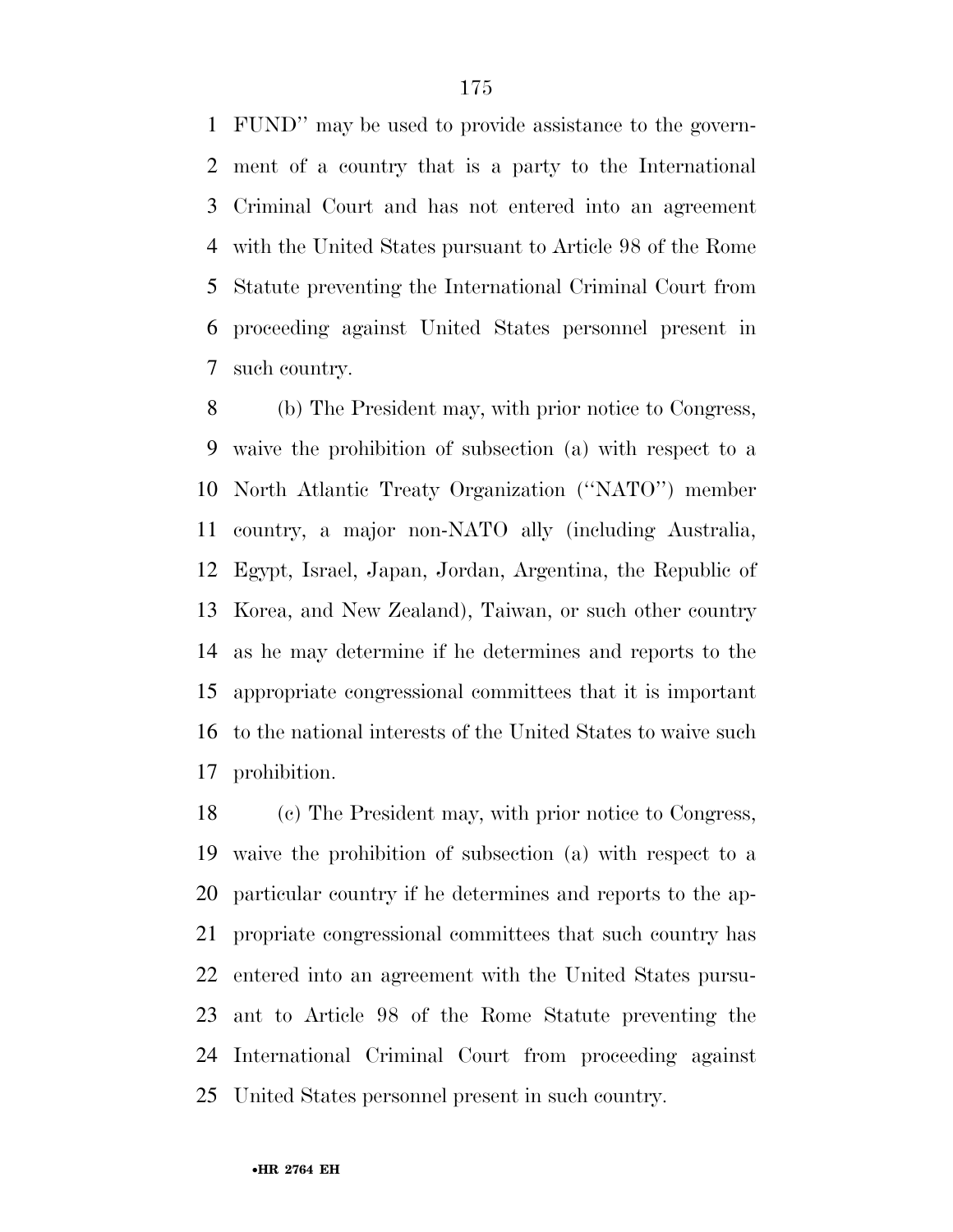(d) The prohibition of this section shall not apply to countries otherwise eligible for assistance under the Mil- lennium Challenge Act of 2003, notwithstanding section  $606(a)(2)(B)$  of such Act.

### 5 TIBET

 SEC. 676. (a) The Secretary of the Treasury should instruct the United States Executive Director at each international financial institution to use the voice and vote of the United States to support projects in Tibet if such projects do not provide incentives for the migration and settlement of non-Tibetans into Tibet or facilitate the transfer of ownership of Tibetan land and natural re- sources to non-Tibetans; are based on a thorough needs- assessment; foster self-sufficiency of the Tibetan people and respect Tibetan culture and traditions; and are sub-ject to effective monitoring.

•**HR 2764 EH**  (b) Notwithstanding any other provision of law, not less than \$5,000,000 of the funds appropriated by title III of this Act under the heading ''ECONOMIC SUP- PORT FUND'' should be made available to nongovern- mental organizations to support activities which preserve cultural traditions and promote sustainable development and environmental conservation in Tibetan communities in the Tibetan Autonomous Region and in other Tibetan communities in China, and not less than \$250,000 should be made available to the National Endowment for Democ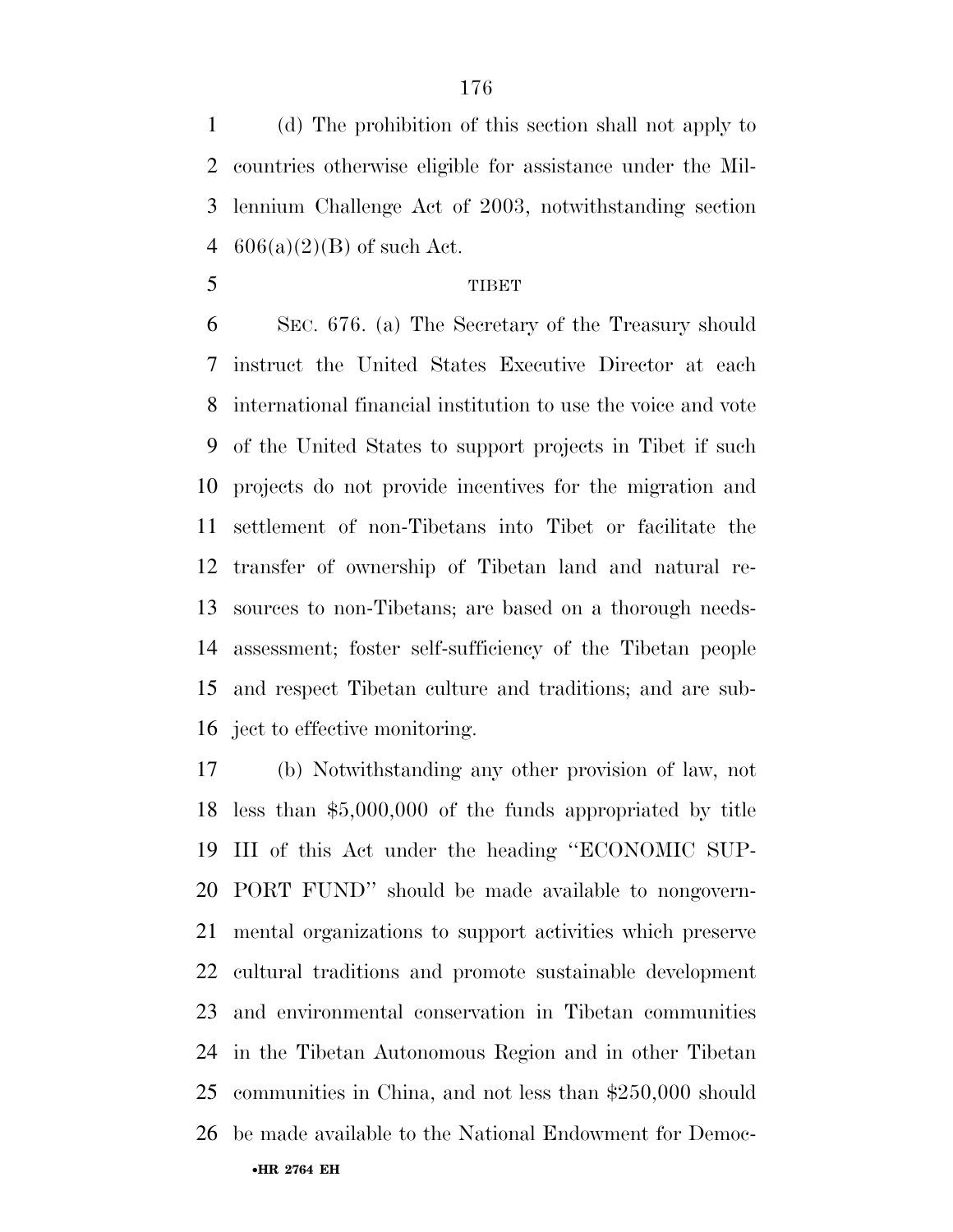racy for human rights and democracy programs relating to Tibet.

## WESTERN HEMISPHERE

 SEC. 677. (a) Not less than the amounts of funds initially allocated for the fiscal year 2007 pursuant to sec- tion 653(a) of the Foreign Assistance Act of 1961 for El Salvador, Guatemala, Nicaragua, and Honduras under the headings ''CHILD SURVIVAL AND HEALTH PRO- GRAMS FUND'' and ''DEVELOPMENT ASSIST- ANCE'', should be made available for each such country from funds appropriated under such headings by this Act.

 (b) Not less than the aggregate amount of funds ini- tially allocated for the fiscal year 2007 pursuant to section 653(a) of the Foreign Assistance Act of 1961 for countries in the Western Hemisphere under the heading ''FOR- EIGN MILITARY FINANCING PROGRAM'', should be made available for such countries from funds appropriated under such heading by this Act: *Provided,* That not less than the following amounts from funds appropriated by this Act under such heading shall be made available to enhance security in the Western Hemisphere consistent with democratic principles and the rule of law—

# (1) \$48,000,000 for assistance for Colombia;

(2) \$4,800,000 for assistance for El Salvador;

- (3) \$500,000 for assistance for Honduras;
- (4) \$300,000 for assistance for Bolivia;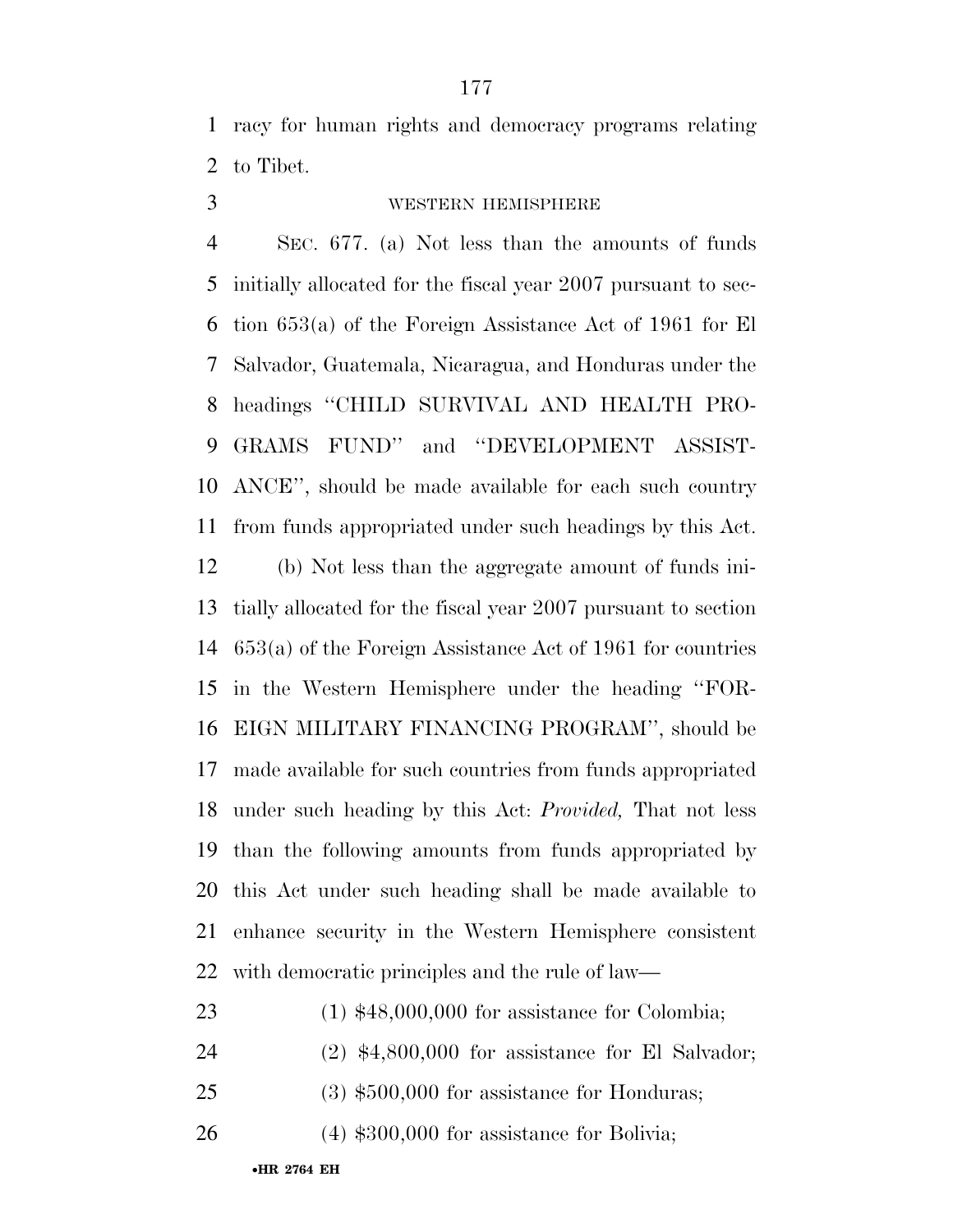| $\mathbf{1}$   | $(5)$ \$250,000 for assistance for Guatemala; and                   |
|----------------|---------------------------------------------------------------------|
| $\overline{2}$ | $(6)$ \$100,000 for assistance for Belize.                          |
| 3              | (c) Funds made available pursuant to subsection (b)                 |
| $\overline{4}$ | shall be subject to the regular notification procedures of          |
| 5              | the Committees on Appropriations.                                   |
| 6              | UNITED STATES AGENCY FOR INTERNATIONAL                              |
| $\overline{7}$ | DEVELOPMENT MANAGEMENT                                              |
| 8              | (INCLUDING TRANSFER OF FUNDS)                                       |
| 9              | SEC. 678. (a) AUTHORITY.—Up to \$81,000,000 of                      |
| 10             | the funds made available in title III of this Act to carry          |
| 11             | out the provisions of part I of the Foreign Assistance Act          |
| 12             | of 1961, including funds appropriated under the heading             |
| 13             | "ASSISTANCE FOR EASTERN EUROPE AND THE                              |
| 14             | BALTIC STATES", may be used by the United States                    |
|                | 15 Agency for International Development (USAID) to hire             |
| 16             | and employ individuals in the United States and overseas            |
| 17             | on a limited appointment basis pursuant to the authority            |
|                | 18 of sections 308 and 309 of the Foreign Service Act of            |
| 19             | 1980.                                                               |
| 20             | (b) RESTRICTIONS.—                                                  |
| 21             | (1) The number of individuals hired in any fis-                     |
| 22             | cal year pursuant to the authority contained in sub-                |
| 23             | section (a) may not exceed 175.                                     |
| 24             | (2) The authority to hire individuals contained                     |
| 25             | subsection (a) shall expire on September 30,<br>$\operatorname{in}$ |
| 26             | 2009.                                                               |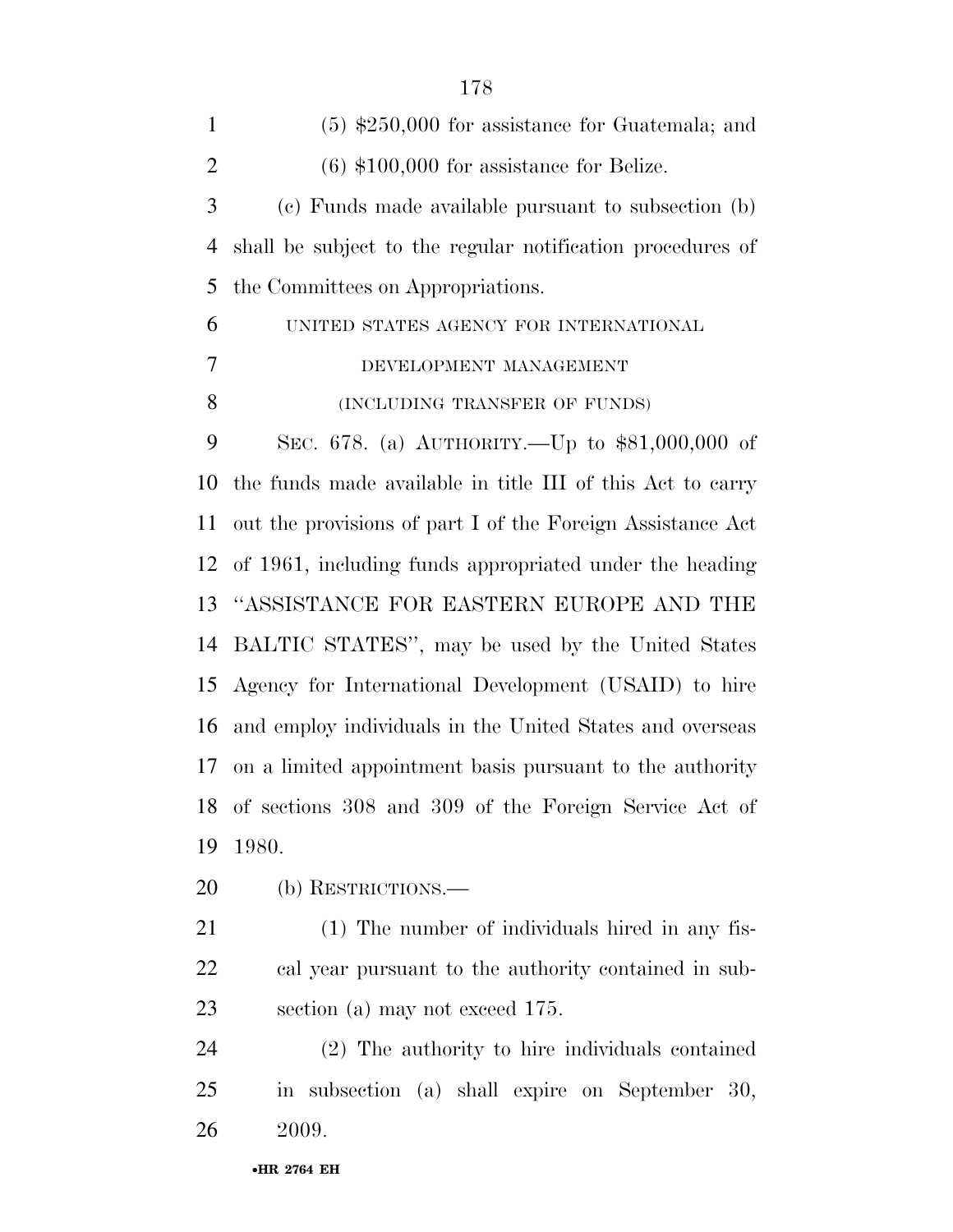(c) CONDITIONS.—The authority of subsection (a) may only be used to the extent that an equivalent number of positions that are filled by personal services contractors or other non-direct hire employees of USAID, who are compensated with funds appropriated to carry out part I of the Foreign Assistance Act of 1961, including funds appropriated under the heading ''ASSISTANCE FOR EASTERN EUROPE AND THE BALTIC STATES'', are eliminated.

 (d) PRIORITY SECTORS.—In exercising the authority of this section, primary emphasis shall be placed on ena- bling USAID to meet personnel positions in technical skill areas currently encumbered by contractor or other non-direct hire personnel.

 (e) CONSULTATIONS.—The USAID Administrator shall consult with the Committees on Appropriations at least on a quarterly basis concerning the implementation of this section.

 (f) PROGRAM ACCOUNT CHARGED.—The account charged for the cost of an individual hired and employed under the authority of this section shall be the account to which such individual's responsibilities primarily relate. Funds made available to carry out this section may be transferred to and merged and consolidated with funds ap-propriated for ''OPERATING EXPENSES OF THE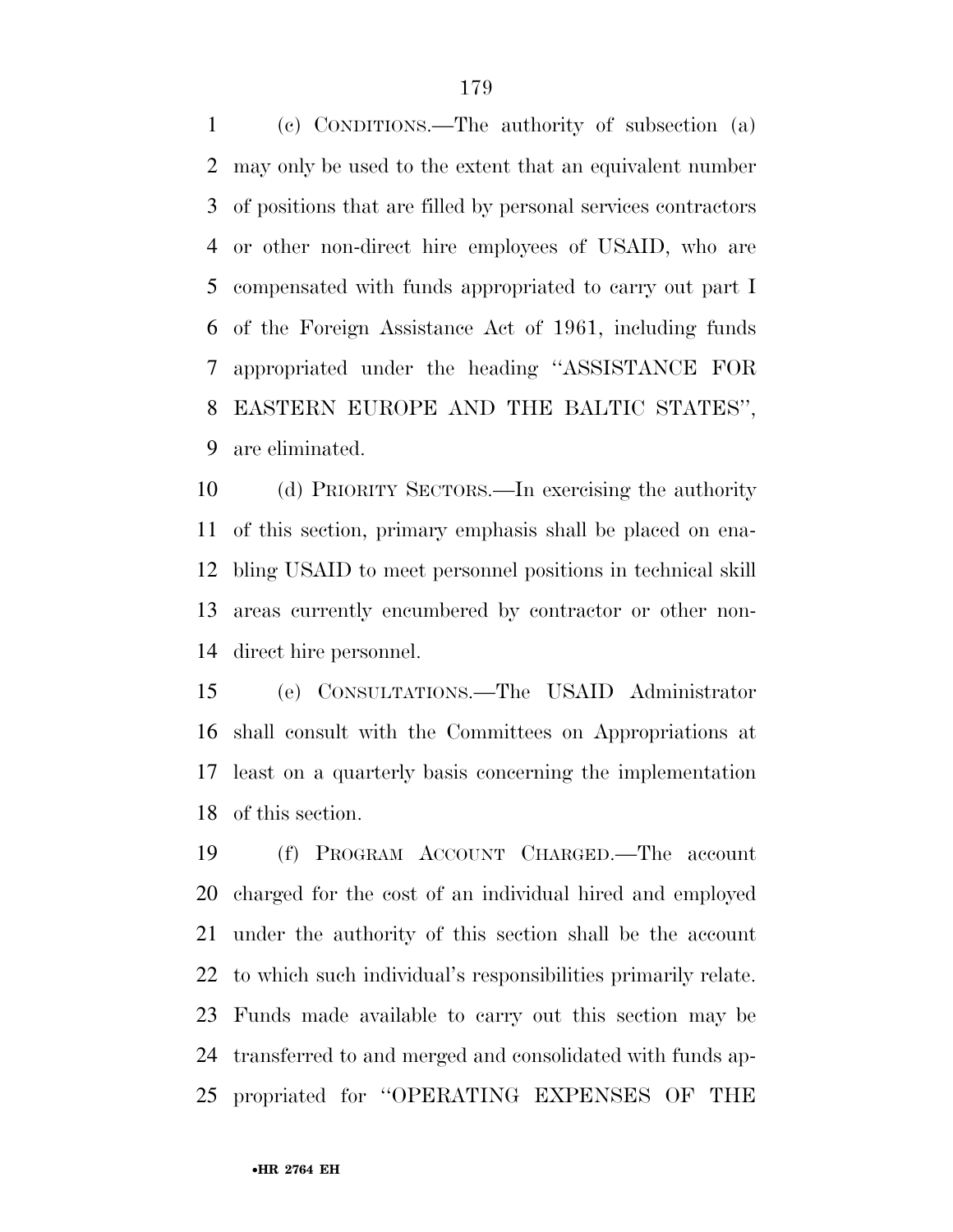UNITED STATES AGENCY FOR INTERNATIONAL DEVELOPMENT''.

 (g) MANAGEMENT REFORM PILOT.—Of the funds made available in subsection (a), USAID may use, in addi- tion to funds otherwise available for such purposes, up to \$10,000,000 to fund overseas support costs of members of the Foreign Service with a Foreign Service rank of four or below: *Provided,* That such authority is only used to reduce USAID's reliance on overseas personal services contractors or other non-direct hire employees com- pensated with funds appropriated to carry out part I of the Foreign Assistance Act of 1961, including funds ap- propriated under the heading ''ASSISTANCE FOR EASTERN EUROPE AND THE BALTIC STATES''.

 (h) DISASTER SURGE CAPACITY.—Funds appro- priated under title III of this Act to carry out part I of the Foreign Assistance Act of 1961, including funds ap- propriated under the heading ''ASSISTANCE FOR EASTERN EUROPE AND THE BALTIC STATES'', may be used, in addition to funds otherwise available for such purposes, for the cost (including the support costs) of individuals detailed to or employed by the United States Agency for International Development whose primary re- sponsibility is to carry out programs in response to natural disasters.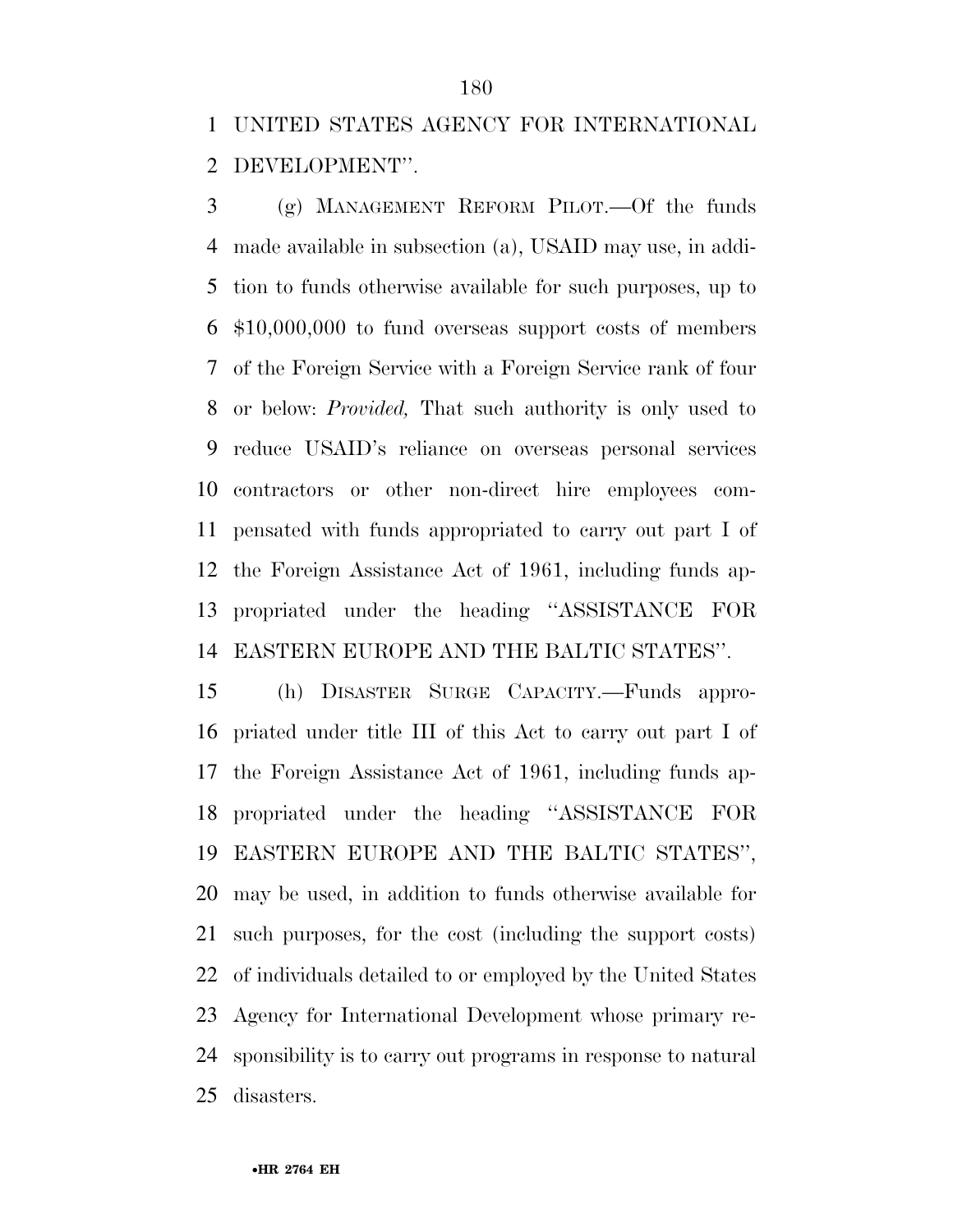OPIC TRANSFER AUTHORITY

## (INCLUDING TRANSFER OF FUNDS)

 SEC. 679. Whenever the President determines that it is in furtherance of the purposes of the Foreign Assist- ance Act of 1961, up to a total of \$20,000,000 of the funds appropriated under title III of this Act may be transferred to and merged with funds appropriated by this Act for the Overseas Private Investment Corporation Pro- gram Account, to be subject to the terms and conditions of that account: *Provided,* That such funds shall not be available for administrative expenses of the Overseas Pri- vate Investment Corporation: *Provided further,* That des- ignated funding levels in this Act shall not be transferred pursuant to this section: *Provided further,* That the exer- cise of such authority shall be subject to the regular notifi- cation procedures of the Committees on Appropriations. 17 REPORTING REQUIREMENT

•**HR 2764 EH**  SEC. 680. The Secretary of State shall provide the Committees on Appropriations, not later than April 1, 2008, and for each fiscal quarter, a report in writing on the uses of funds made available under the headings ''FOREIGN MILITARY FINANCING PROGRAM'', ''INTERNATIONAL MILITARY EDUCATION AND TRAINING'', and ''PEACEKEEPING OPERATIONS'': *Provided,* That such report shall include a description of the obligation and expenditure of funds, and the specific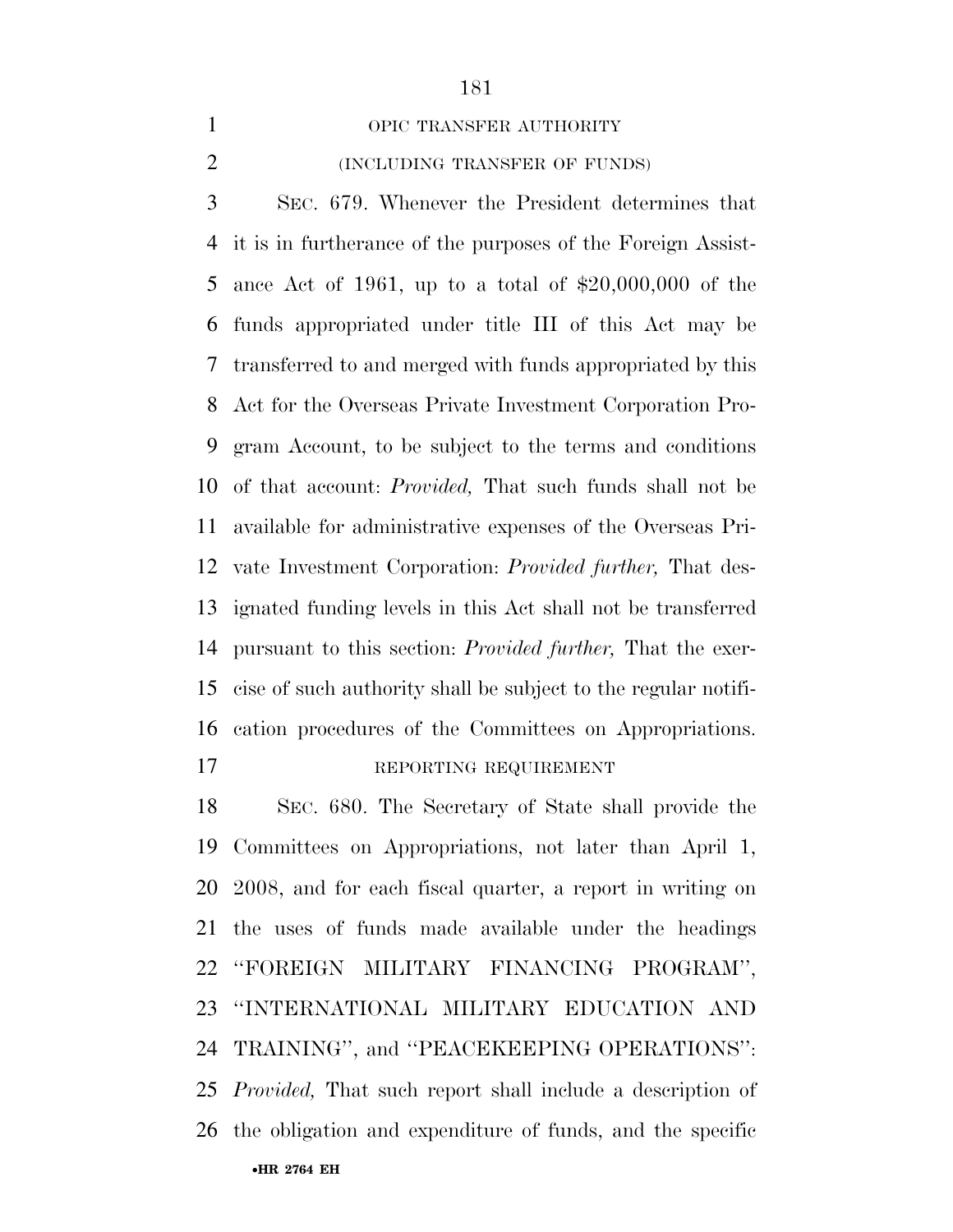country in receipt of, and the use or purpose of the assist-ance provided by such funds.

## ANTICORRUPTION PROVISIONS

 SEC. 681. Twenty percent of the funds appropriated under title V of this Act under the heading ''INTER- NATIONAL DEVELOPMENT ASSISTANCE'', shall be withheld from disbursement until the Secretary of the Treasury reports to the appropriate Congressional com- mittees on the extent to which the World Bank has com-pleted the following:

 (1) World Bank procurement guidelines have been applied to all procurement financed in whole or in part by a loan from the World Bank or a credit agreement or grant from the International Develop-ment Association (IDA).

 (2) The World Bank proposal ''Increasing the Use of Country Systems in Procurement'' dated March 2005 has been withdrawn.

 (3) The World Bank maintains a strong central procurement office staffed with senior experts who are designated to address commercial concerns, questions, and complaints regarding procurement procedures and payments under IDA and World Bank projects.

•**HR 2764 EH**  (4) Thresholds for international competitive bidding have been established to maximize inter-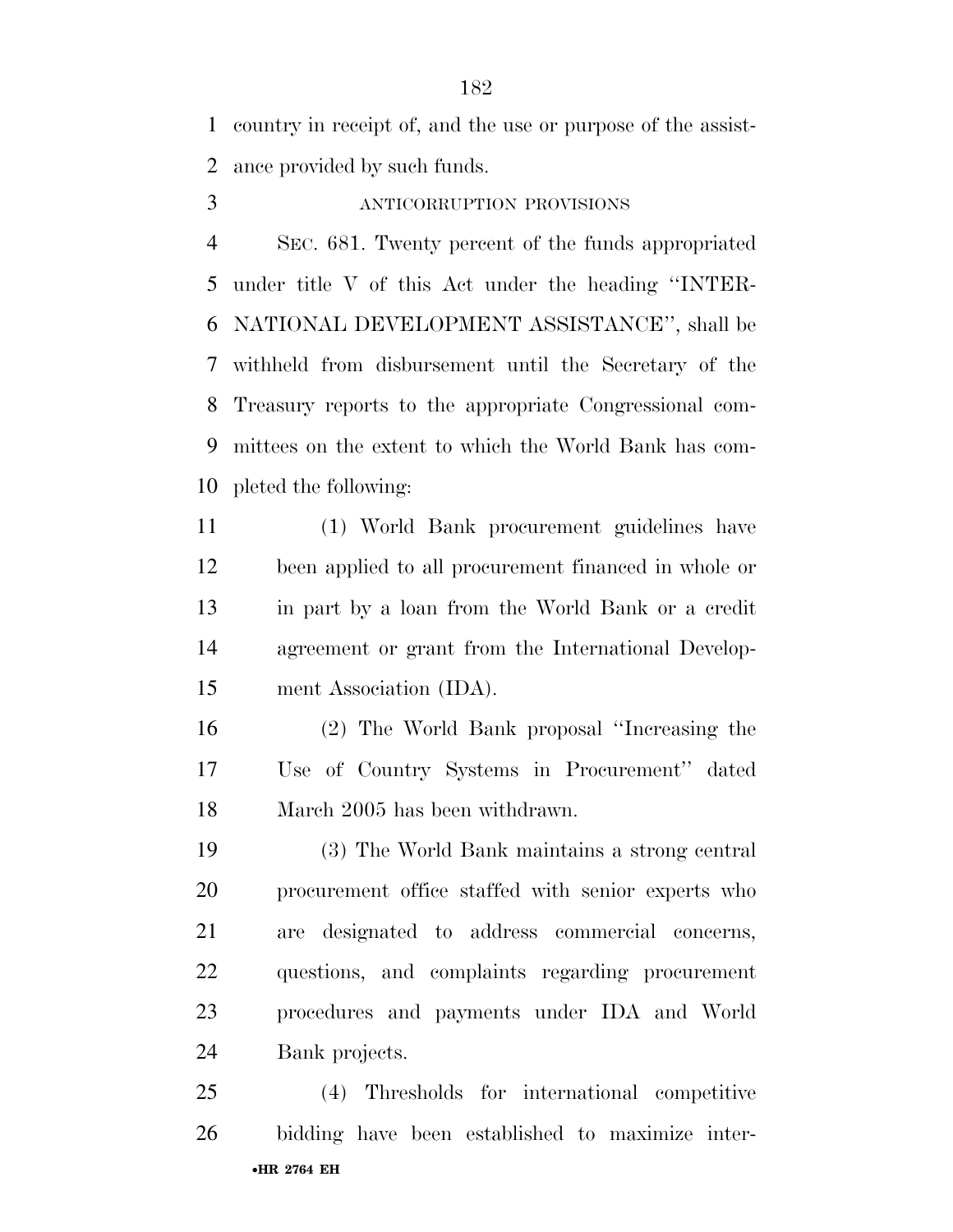| $\mathbf{1}$   | national competitive bidding in accordance with             |
|----------------|-------------------------------------------------------------|
| $\overline{2}$ | sound procurement practices, including trans-               |
| 3              | parency, competition, and cost-effective results for        |
| $\overline{4}$ | the Borrowers.                                              |
| 5              | (5) All tenders under the World Bank's na-                  |
| 6              | tional competitive bidding provisions are subject to        |
| $\tau$         | same advertisement requirements as tenders<br>the           |
| 8              | under international competitive bidding.                    |
| 9              | (6) Loan agreements between the World Bank                  |
| 10             | and the Borrowers have been made public.                    |
| 11             | <b>INDONESIA</b>                                            |
| 12             | SEC. 682. Of the funds appropriated by this Act             |
| 13             | under the heading "FOREIGN MILITARY FINANCING               |
| 14             | PROGRAM", not more than \$6,000,000 may be made             |
| 15             | available for assistance for Indonesia, until the Secretary |
|                | 16 of State reports to the Committees on Appropriations on  |
| 17             | steps taken by the Government of Indonesia on the fol-      |
|                | 18 lowing—                                                  |
| 19             | $(1)$ prosecution and punishment, in a manner               |
| 20             | proportional to the crime, for members of the Armed         |
| 21             | Forces who have been credibly alleged to have com-          |
| 22             | mitted gross violations of human rights;                    |
| 23             | (2) cooperation by the Armed Forces, at the di-             |
| 24             | rection of the President of Indonesia, with civilian        |

judicial authorities and with international efforts to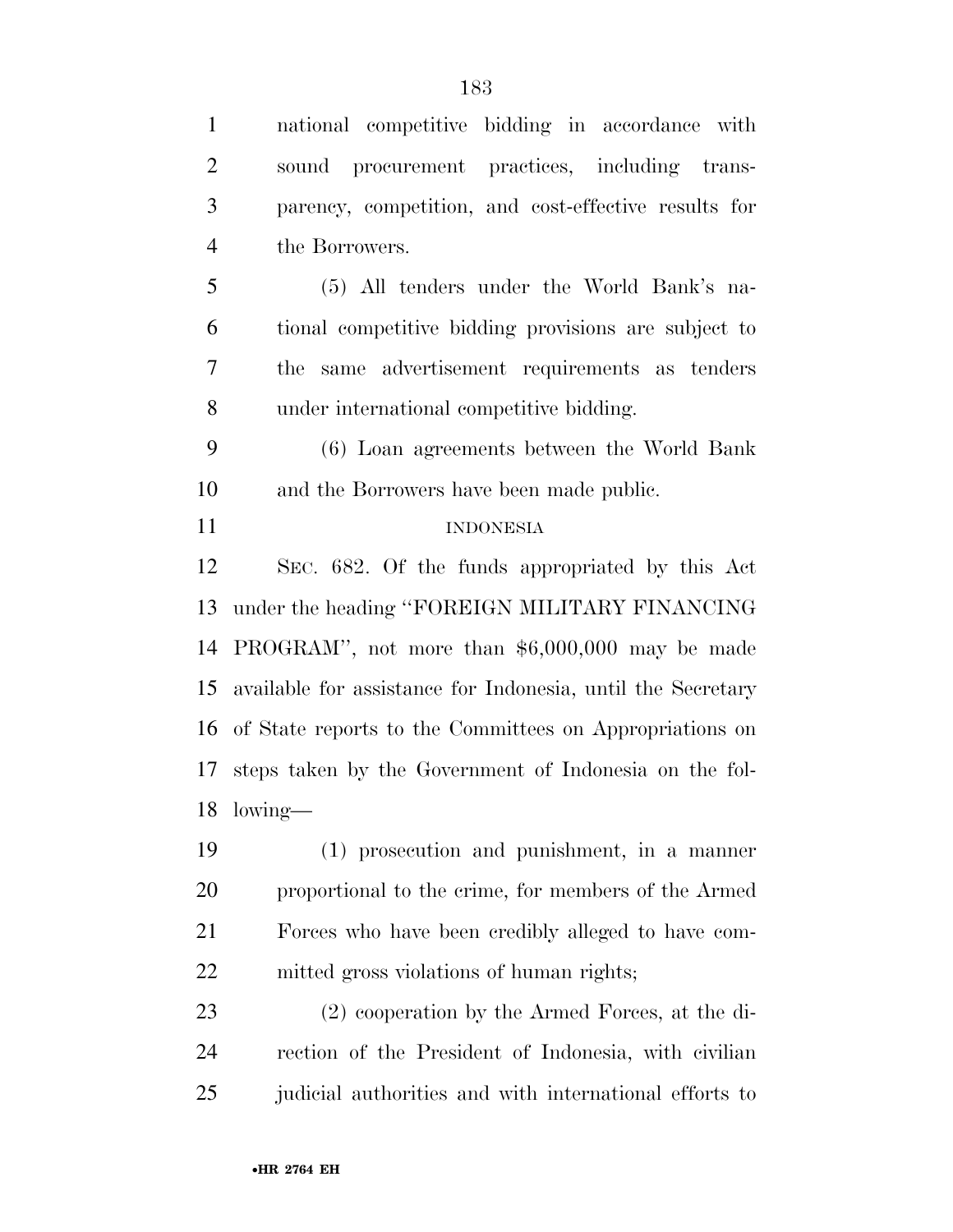| $\mathbf{1}$   | resolve cases of gross violations of human rights in      |
|----------------|-----------------------------------------------------------|
| $\overline{2}$ | East Timor and elsewhere; and                             |
| 3              | (3) implementation by the Armed Forces, at the            |
| $\overline{4}$ | direction of the President of Indonesia, of reforms to    |
| 5              | increase the transparency and accountability of their     |
| 6              | operations and financial management.                      |
| 7              | ESTABLISHMENT OF THE GROWTH FUND                          |
| 8              | <b>GROWTH</b><br>SEC. 683. ESTABLISHMENT OF<br><b>THE</b> |
| 9              | FUND.                                                     |
| 10             | (a) ESTABLISHMENT.-                                       |
| 11             | (1) IN GENERAL.—The Secretary of State, act-              |
| 12             | ing through the Director of United States Foreign         |
| 13             | Assistance, shall establish the Global Resources and      |
| 14             | Opportunities for Women to Thrive (GROWTH)                |
| 15             | Fund for the purpose of enhancing economic oppor-         |
| 16             | tunities for very poor, poor, and low-income women        |
| 17             | in developing countries with a focus on—                  |
| 18             | (A) increasing women-owned enterprise de-                 |
| 19             | velopment;                                                |
| 20             | (B) increasing property rights for women;                 |
| 21             | (C) increasing women's access to financial                |
| 22             | services;                                                 |
| 23             | (D) increasing women in leadership in im-                 |
| 24             | plementing organizations, such as indigenous              |
| 25             | nongovernmental organizations, community-                 |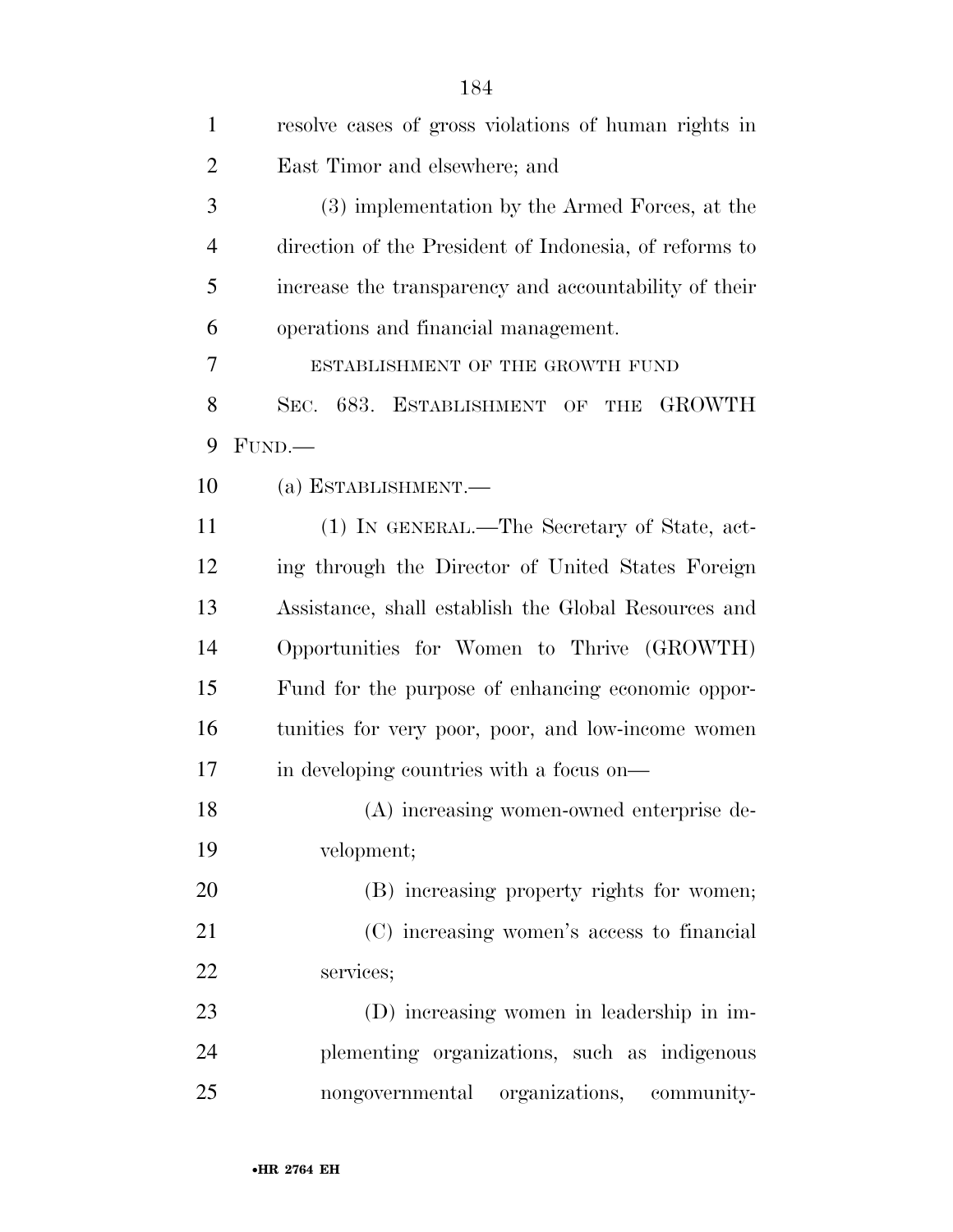| $\mathbf{1}$   | based organizations, and regulated financial          |
|----------------|-------------------------------------------------------|
| $\overline{2}$ | intermediaries;                                       |
| 3              | (E) improving women's employment bene-                |
| $\overline{4}$ | fits and conditions; and                              |
| 5              | (F) increasing women's ability to benefit             |
| 6              | from global trade.                                    |
| 7              | (2) ROLE OF USAID MISSIONS.—The Fund shall            |
| 8              | be available to USAID missions to apply for addi-     |
| 9              | tional funding to support specific additional activi- |
| 10             | ties that enhance women's economic opportunities or   |
| 11             | to integrate gender into existing economic oppor-     |
| 12             | tunity programs.                                      |
| 13             | (b) ACTIVITIES SUPPORTED.—The Fund shall be           |
| 14             | available to USAID missions to support—               |
| 15             | (1) initiatives to eliminate legal and institu-       |
| 16             | tional barriers to women's ownership of assets, ac-   |
| 17             | cess to credit, access to information and communica-  |
| 18             | tion technologies, and engagement in business activi- |
| 19             | ties within or outside of the home;                   |
| <b>20</b>      | (2) microfinance and microenterprise develop-         |
| 21             | ment programs that—                                   |
| 22             | (A) specifically target women with respect            |
| 23             | to outreach and marketing; and                        |
| 24             | (B) provide products specifically to address          |
| 25             | women's assets, needs, and the barriers women         |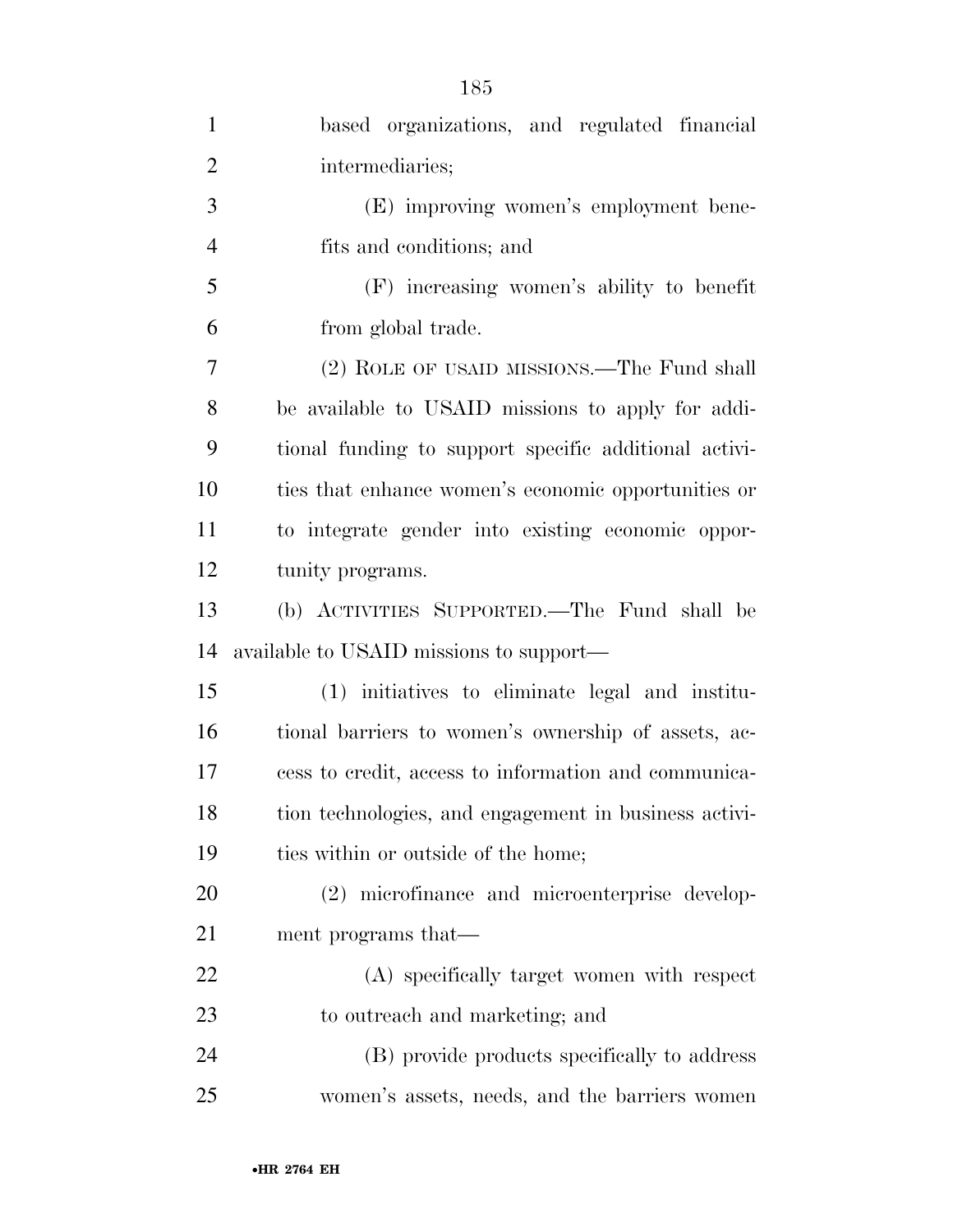| $\mathbf{1}$   | encounter with respect to participation in enter-   |
|----------------|-----------------------------------------------------|
| $\overline{2}$ | prise and financial services;                       |
| 3              | (3) programs, projects, and activities for enter-   |
| $\overline{4}$ | prise development for women in developing countries |
| 5              | $that-$                                             |
| 6              | (A) in coordination with developing coun-           |
| 7              | try governments and interested individuals and      |
| 8              | organizations, encourage or enhance laws, regu-     |
| 9              | lations, enforcement, and other practices that      |
| 10             | promote access to banking and financial serv-       |
| 11             | ices for women-owned small- and medium-sized        |
| 12             | enterprises, and eliminate or reduce regulatory     |
| 13             | barriers that may exist in this regard;             |
| 14             | (B) promote access to information and               |
| 15             | communication technologies (ICT) with training      |
| 16             | in ICT for women-owned small- and medium-           |
| 17             | sized enterprises;                                  |
| 18             | (C) provide training, through local associa-        |
| 19             | tions of women-owned enterprises or nongovern-      |
| 20             | mental organizations in record keeping, finan-      |
| 21             | cial and personnel management, international        |
| 22             | trade, business planning, marketing, policy ad-     |
| 23             | vocacy, leadership development, and other rel-      |
| 24             | evant areas;                                        |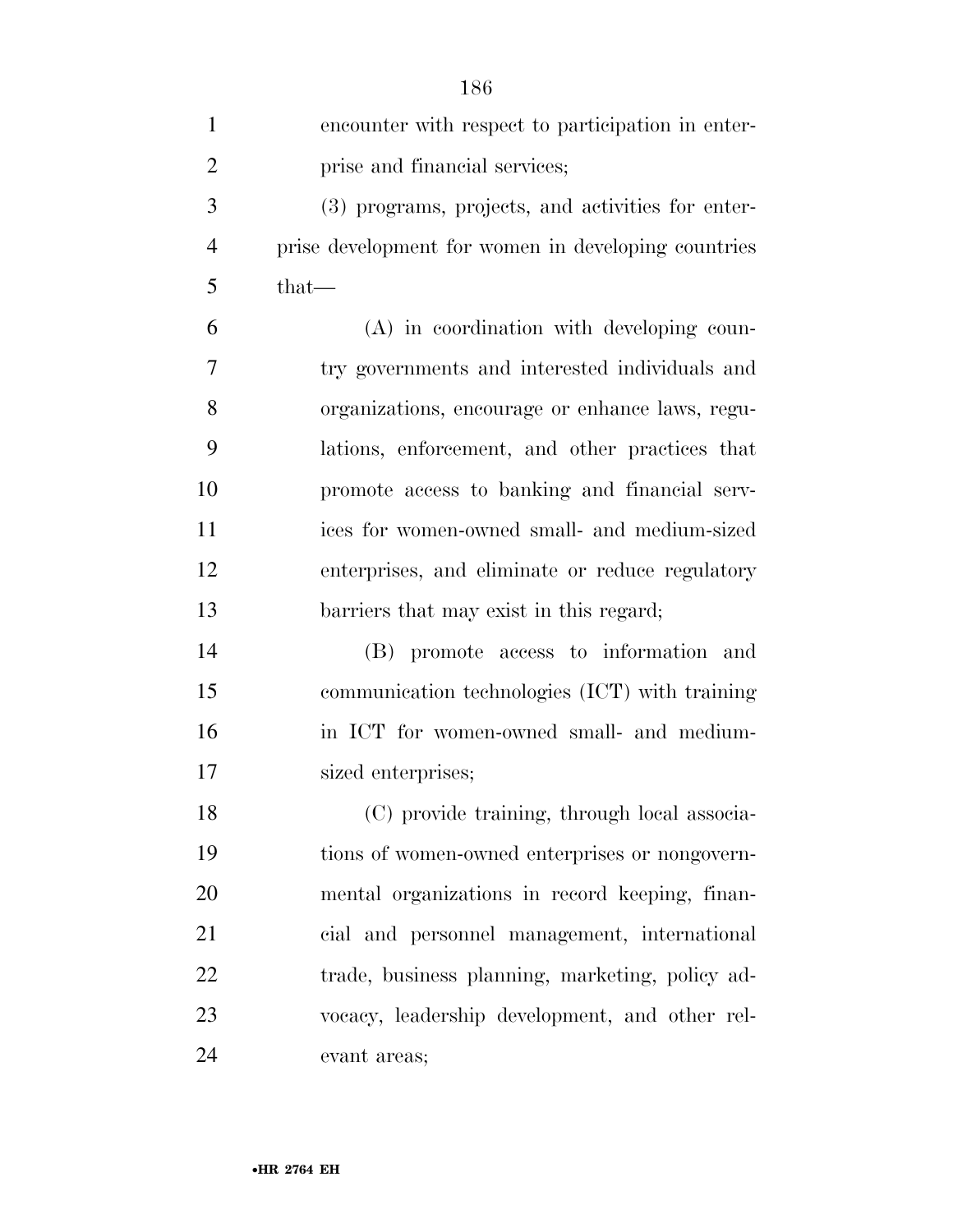(D) provide resources to establish and en- hance local, national, and international net- works and associations of women-owned small-and medium-sized enterprises;

 (E) provide incentives for nongovernmental organizations and regulated financial inter- mediaries to develop products, services, and marketing and outreach strategies specifically designed to facilitate and promote women's par- ticipation in small- and medium-sized business development programs by addressing women's assets, needs, and the barriers they face to par- ticipation in enterprise and financial services; and

 (F) seek to award contracts to qualified in- digenous women-owned small- and medium- sized enterprises, including for post-conflict re- construction and to facilitate employment of in- digenous women, including during post-conflict reconstruction in jobs not traditionally under-21 taken by women;

 (4) programs, projects, and activities for the promotion of private property rights and land tenure security for women in developing countries that are implemented by local, indigenous nongovernmental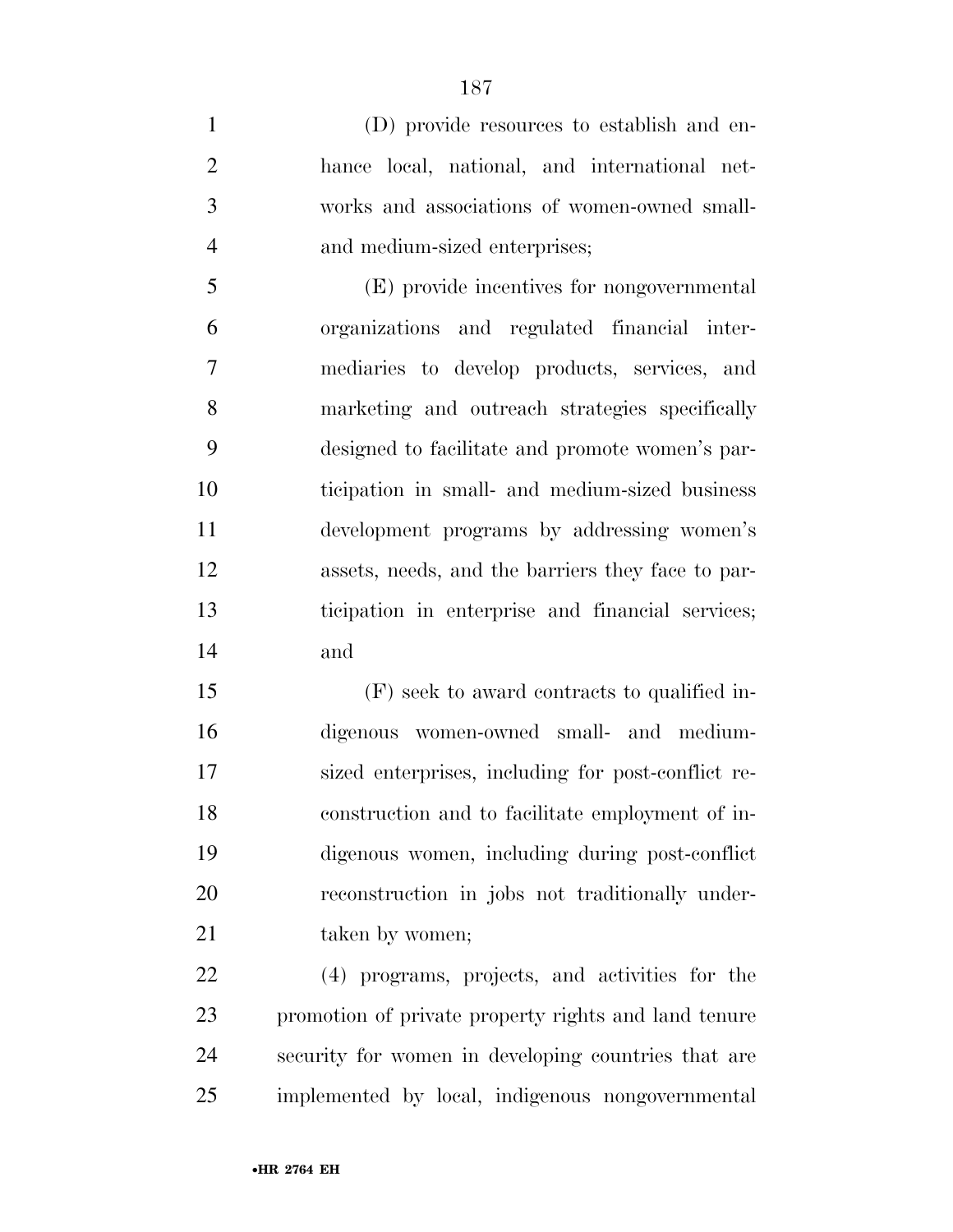| $\mathbf{1}$   | and community-based organizations dedicated to ad-   |
|----------------|------------------------------------------------------|
| $\overline{2}$ | dressing the needs of women, especially women's or-  |
| 3              | ganizations that—                                    |
| $\overline{4}$ | (A) advocate to amend and harmonize                  |
| 5              | statutory and customary law to give women            |
| 6              | equal rights to own, use, and inherit property;      |
| 7              | (B) promote legal literacy among women               |
| 8              | and men about property rights for women and          |
| 9              | how to exercise such rights;                         |
| 10             | (C) assist women in making land claims               |
| 11             | and protecting women's existing claims; and          |
| 12             | (D) advocate for equitable land titling and          |
| 13             | registration for women;                              |
| 14             | (5) activities to increase women's access to em-     |
| 15             | ployment and to higher quality employment with       |
| 16             | better remuneration and working conditions in devel- |
| 17             | oping countries, including access to insurance and   |
| 18             | other social safety nets, in informal and formal em- |
| 19             | ployment relative to core labor standards determined |
| 20             | by the International Labor Organization. Such ac-    |
| 21             | tivities should include—                             |
| 22             | (A) public education efforts to inform poor          |
| 23             | women and men of their legal rights related to       |
| 24             | employment;                                          |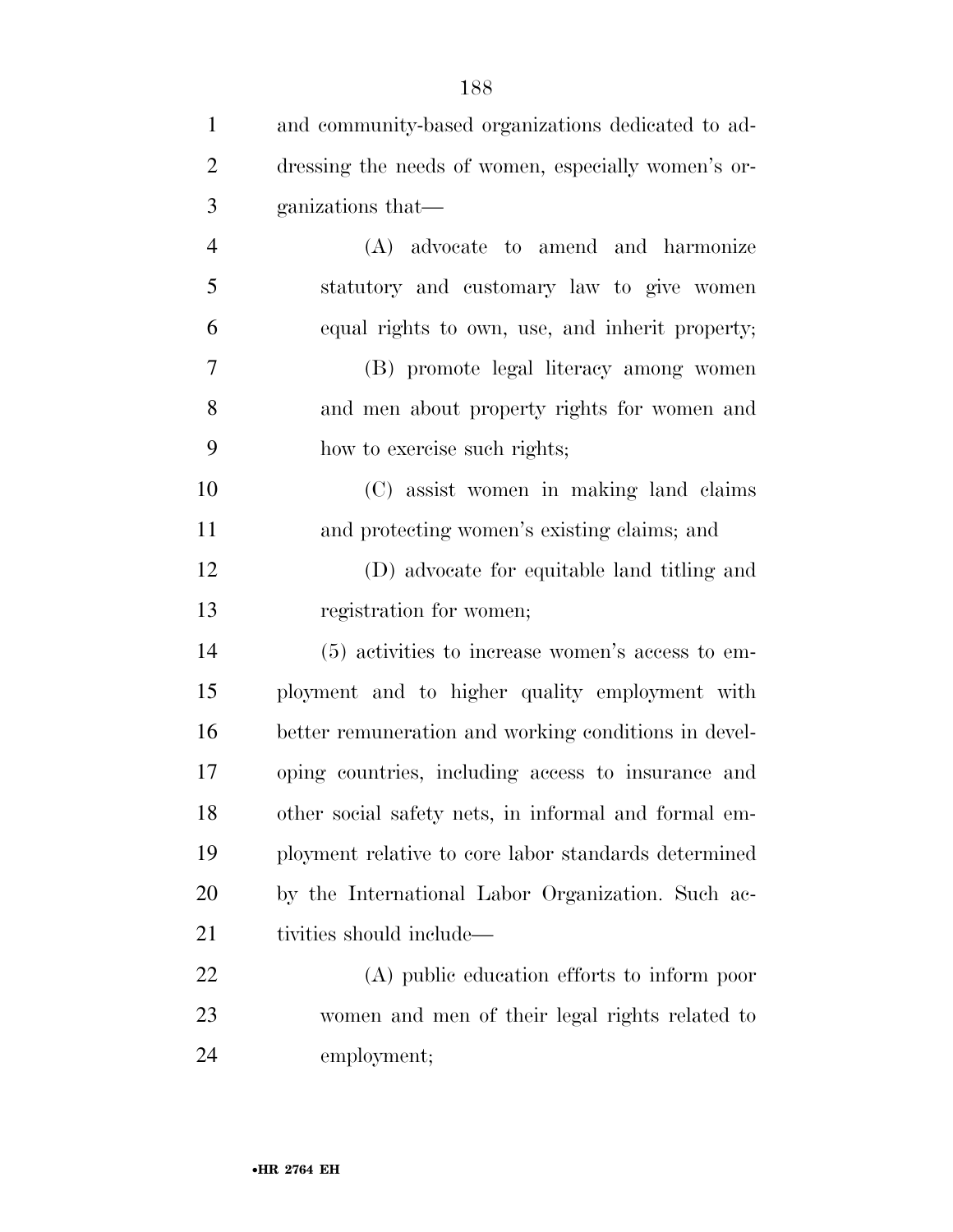| $\mathbf{1}$   | (B) education and vocational training tai-           |
|----------------|------------------------------------------------------|
| $\overline{2}$ | lored to enable poor women to access opportuni-      |
| 3              | ties in potential growth sectors in their local      |
| $\overline{4}$ | economies and in jobs within the formal and in-      |
| 5              | formal sectors where women are not tradition-        |
| 6              | ally highly represented;                             |
| 7              | (C) efforts to support self-employed poor            |
| 8              | women or wage workers to form or join inde-          |
| 9              | pendent unions or other labor associations to        |
| 10             | increase their income and improve their work-        |
| 11             | ing conditions; and                                  |
| 12             | (D) advocacy efforts to protect the rights           |
| 13             | of women in the workplace, including—                |
| 14             | (i) developing programs with the par-                |
| 15             | ticipation of civil society to eliminate gen-        |
| 16             | der-based violence; and                              |
| 17             | (ii) providing capacity-building assist-             |
| 18             | ance to women's organizations to effec-              |
| 19             | tively research and monitor labor rights             |
| 20             | conditions;                                          |
| 21             | (6) assistance to governments and organizations      |
| <u>22</u>      | in developing countries seeking to design and imple- |
| 23             | ment laws, regulations, and programs to improve      |
| 24             | working conditions for women and to facilitate their |
| 25             | entry into and advancement in the workplace;         |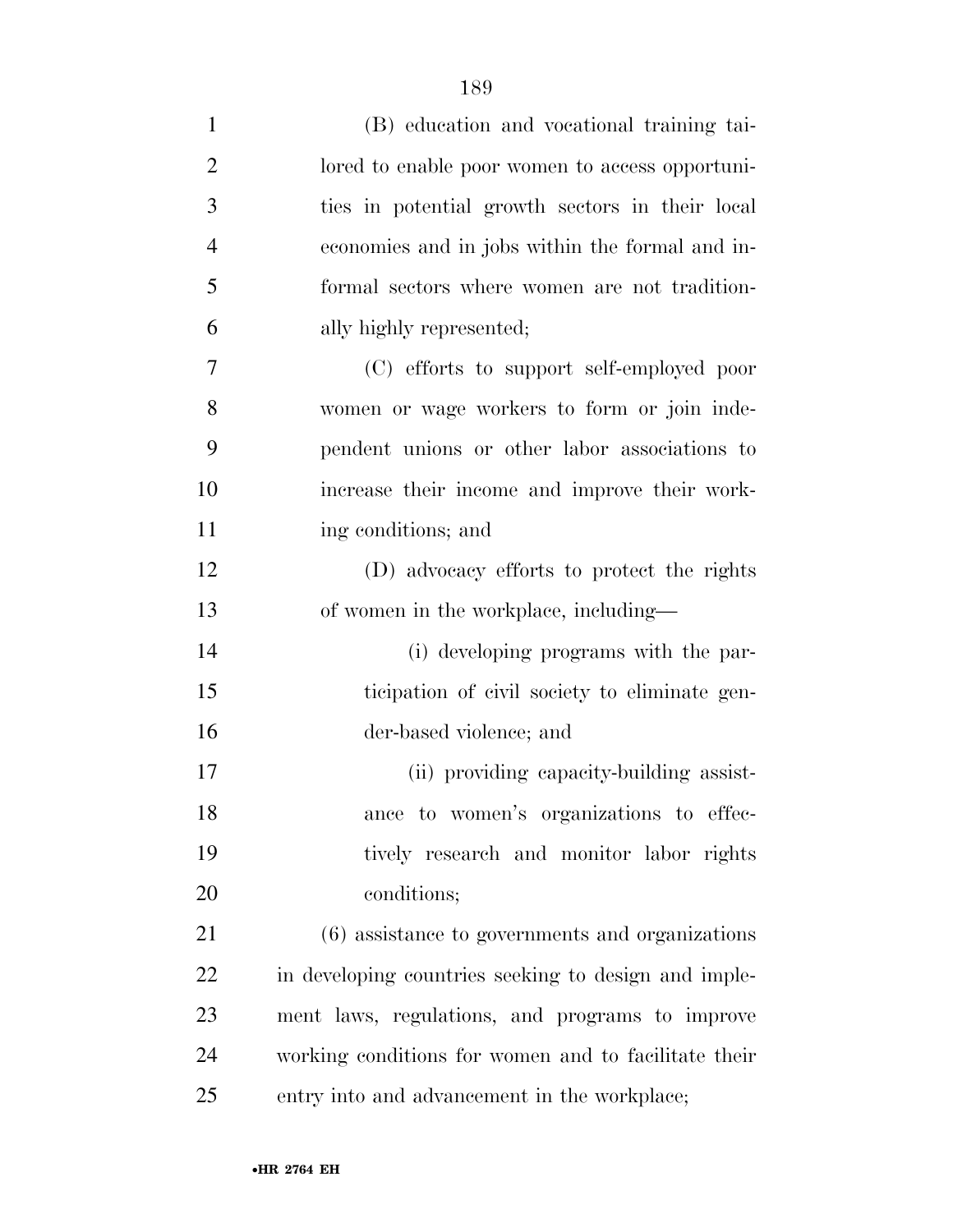| $\mathbf{1}$   | (7) training and education to women in civil so-      |
|----------------|-------------------------------------------------------|
| $\overline{2}$ | ciety, including those organizations representing     |
| 3              | poor women, and to women-owned enterprises and        |
| $\overline{4}$ | associations of such enterprises, on how to respond   |
| 5              | to economic opportunities created by trade pref-      |
| 6              | erence programs, trade agreements, or other policies  |
| 7              | creating market access, including training on United  |
| 8              | States market access requirements and procedures;     |
| 9              | (8) capacity-building for women entrepreneurs,        |
| 10             | including microentrepreneurs, on production strate-   |
| 11             | gies, quality standards, formation of cooperatives,   |
| 12             | market research, and market development;              |
| 13             | (9) capacity-building to women, including poor        |
| 14             | women, to promote diversification of products and     |
| 15             | value-added processing;                               |
| 16             | (10) training to official government negotiators      |
| 17             | representing developing countries in order to en-     |
| 18             | hance the ability of such negotiators to formulate    |
| 19             | trade policy and negotiate agreements that take into  |
| 20             | account the respective needs and priorities of a      |
| 21             | country's poor women and men;                         |
| 22             | $(11)$ training to local, indigenous women's          |
| 23             | groups in developing countries in order to enhance    |
| 24             | their ability to collect information and data, formu- |
|                |                                                       |

late proposals, and inform and impact official gov-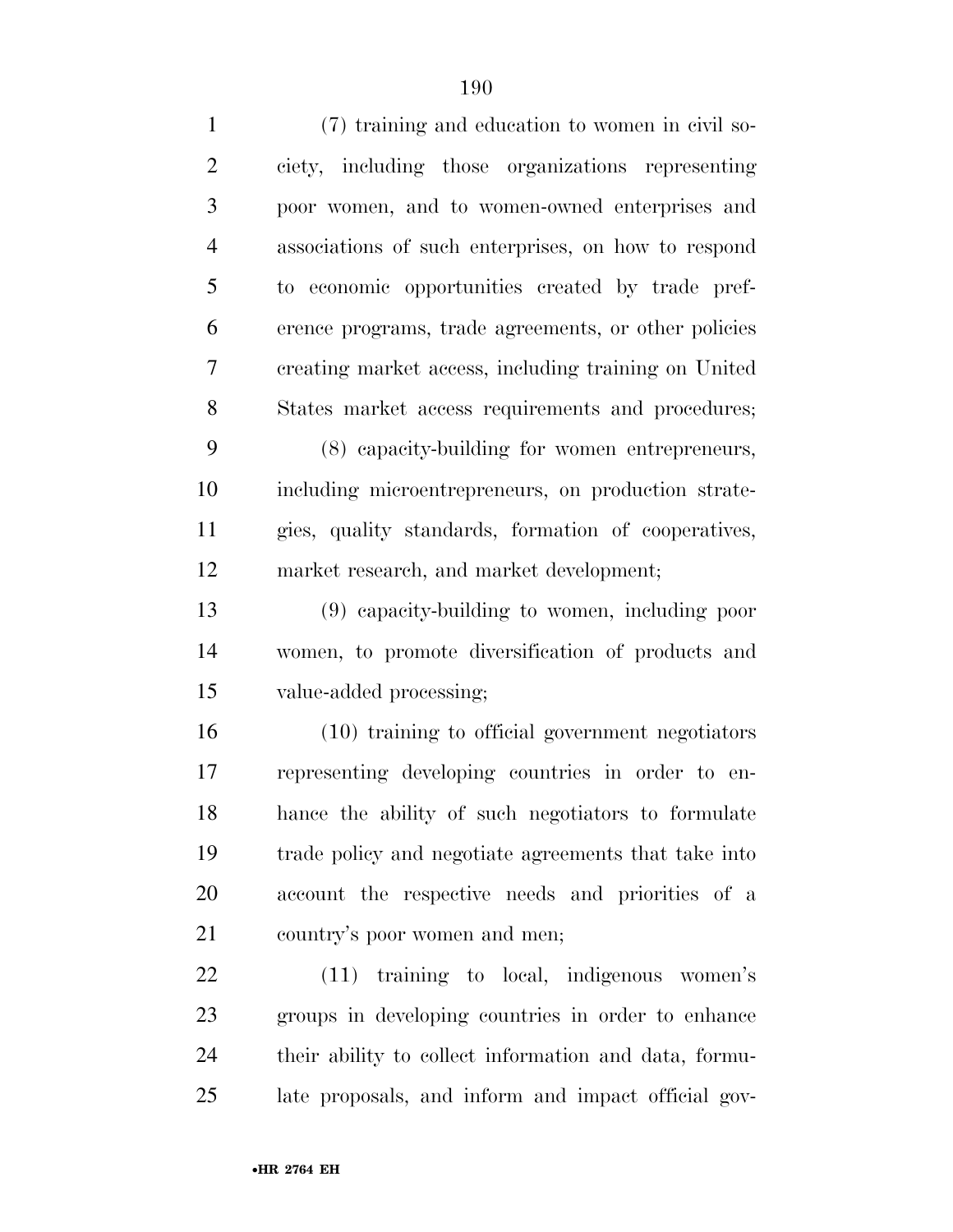| $\mathbf{1}$   | ernment negotiators representing their country in                         |
|----------------|---------------------------------------------------------------------------|
| $\overline{2}$ | international trade negotiations of the respective                        |
| 3              | needs and priorities of a country's poor women and                        |
| $\overline{4}$ | men; and                                                                  |
| 5              | (12) technical assistance and capacity-building                           |
| 6              | to local, indigenous civil society for—                                   |
| $\overline{7}$ | (A) local indigenous women's organizations                                |
| 8              | to the maximum extent practicable; and                                    |
| 9              | (B) nongovernmental organizations and                                     |
| 10             | regulated financial intermediaries that dem-                              |
| 11             | onstrate a commitment to gender equity in their                           |
| 12             | leadership either through current practice or                             |
| 13             | through specific programs to increase the rep-                            |
| 14             | resentation of women in their governance and                              |
| 15             | management.                                                               |
| 16             | PEACEKEEPING CAP                                                          |
| 17             | SEC. 684. (a) IN GENERAL.—Section $404(b)(2)(B)$                          |
|                | 18 of the Foreign Relations Authorization Act, Fiscal Years               |
| 19             | 1994 and 1995, $(22 \text{ U.S.C. } 287 \text{e note})$ is amended at the |
| 20             | end by adding the following: " $(v)$ For assessments made                 |
| 21             | during calendar year 2008, 27.1 percent.".                                |
| 22             | LIMITATION ON BASING IN IRAQ                                              |
| 23             | SEC. 685. None of the funds made available in this                        |
| 24             | Act may be used by the Government of the United States                    |
| 25             | to enter into a permanent basing rights agreement be-                     |
| 26             | tween the United States and Iraq.                                         |
|                |                                                                           |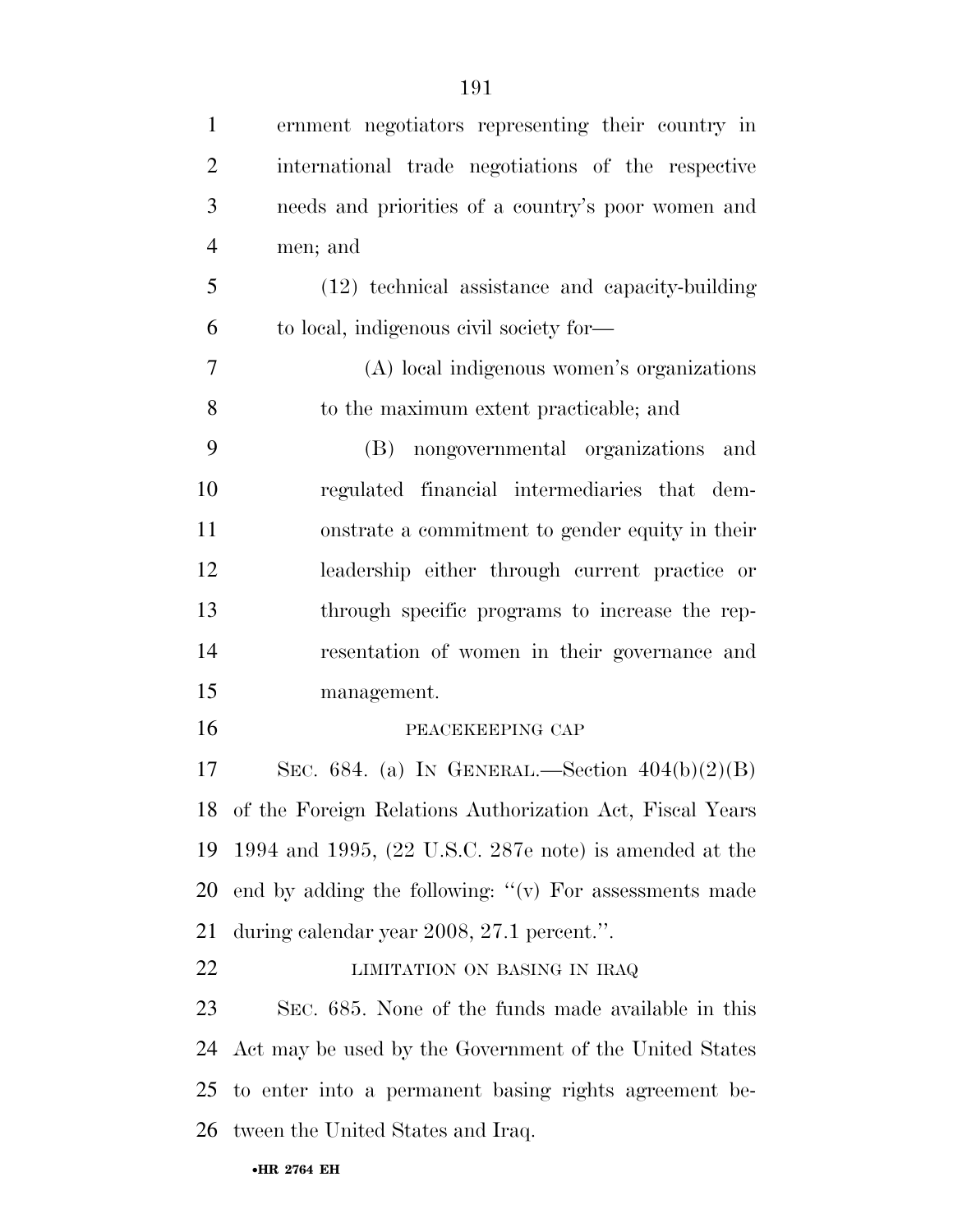## 1 PROHIBITION ON USE OF TORTURE

 SEC. 686. None of the funds made available in this Act shall be used in any way whatsoever to support or justify the use of torture by any official or contract em-ployee of the United States Government.

REPORT ON INDONESIAN COOPERATION

 SEC. 687. Funds available under the heading ''INTERNATIONAL MILITARY EDUCATION AND TRAINING'' may only be made available for assistance for Indonesia if the Secretary of State submits a report to the Committees on Appropriations that describes:

 (1) Steps taken by the Indonesian government to deny promotion to and to remove from service military officers indicted for serious crimes; the ex- tent to which the Indonesian Government is cooper- ating with international efforts to bring current and past officials to justice; and that past and present Indonesian military officials are cooperating with do- mestic inquiries into past abuses, including the forced disappearance and killing of student activists in 1998 and 1999.

•**HR 2764 EH**  (2) The Indonesian government's response to the report of the Commission for Reception, Truth and Reconciliation in Timor-Leste and the June 2006 report of the report to the Secretary-General of the Commission of Experts to Review the Pros-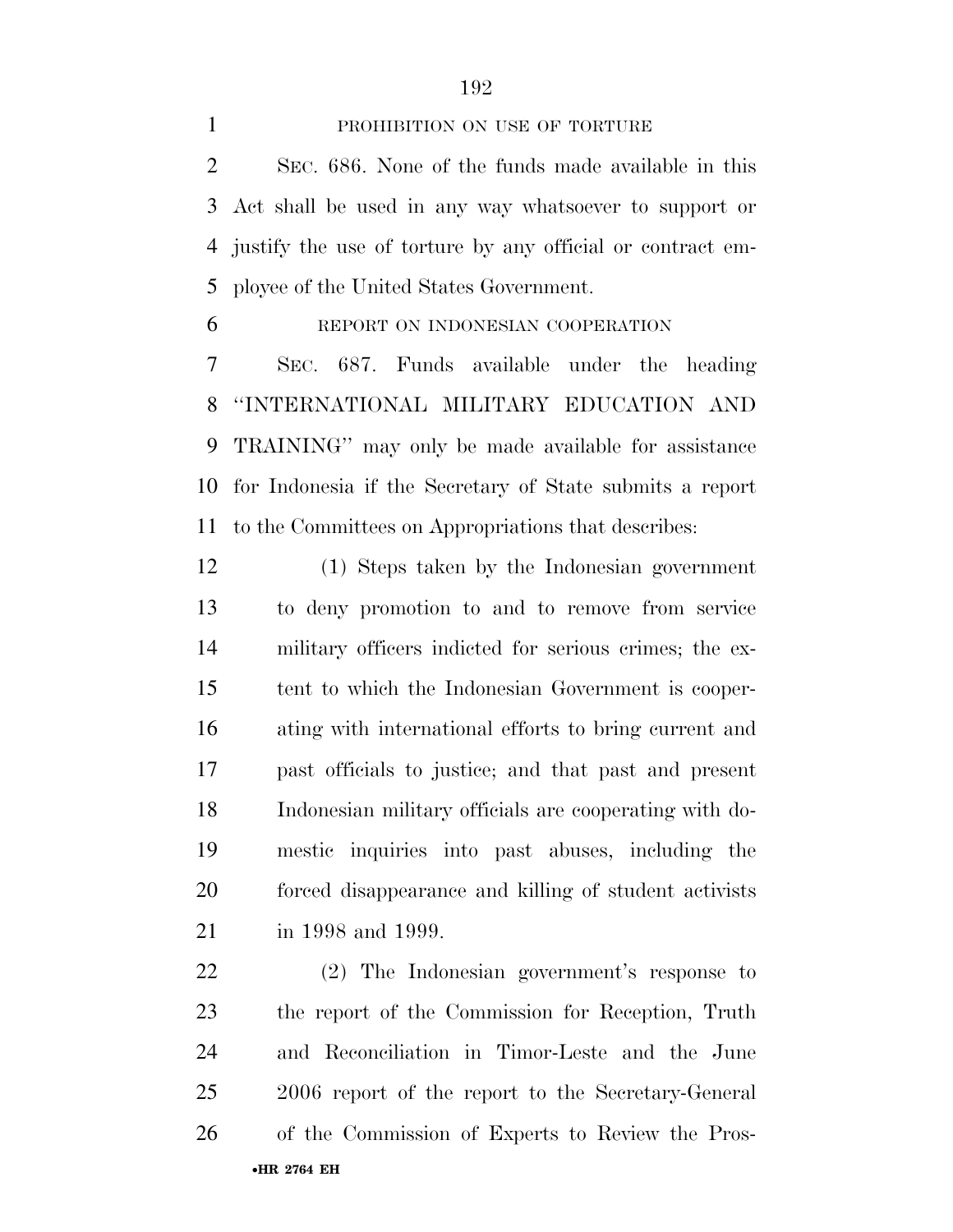| ecution of Serious Violations of Human Rights in |  |
|--------------------------------------------------|--|
| Timor-Leste in 1999.                             |  |

 (3) Steps taken by the Indonesian government to implement and enforce the 2004 Indonesian law which requires the Indonesian military to divest itself of legal and illegal businesses before 2009.

 (4) The extent to which the Indonesian govern- ment has removed restrictions impending access to and travel within the provinces of Papua and West Irian Jaya by United Nations personnel, diplomats, journalists, international non-governmental organiza- tion personnel and researchers, humanitarian and human rights workers and others.

 LIMITATION ON ASSISTANCE TO FOREIGN COUNTRIES THAT REFUSE TO EXTRADITE TO THE UNITED STATES ANY INDIVIDUAL ACCUSED IN THE UNITED STATES OF KILLING A LAW ENFORCEMENT OFFICER SEC. 688. None of the funds made available in this Act for the Department of State may be used to provide assistance to the central government of a country which has notified the Department of State of its refusal to ex- tradite to the United States any individual indicted in the United States for killing a law enforcement officer, as specified in a United States extradition request.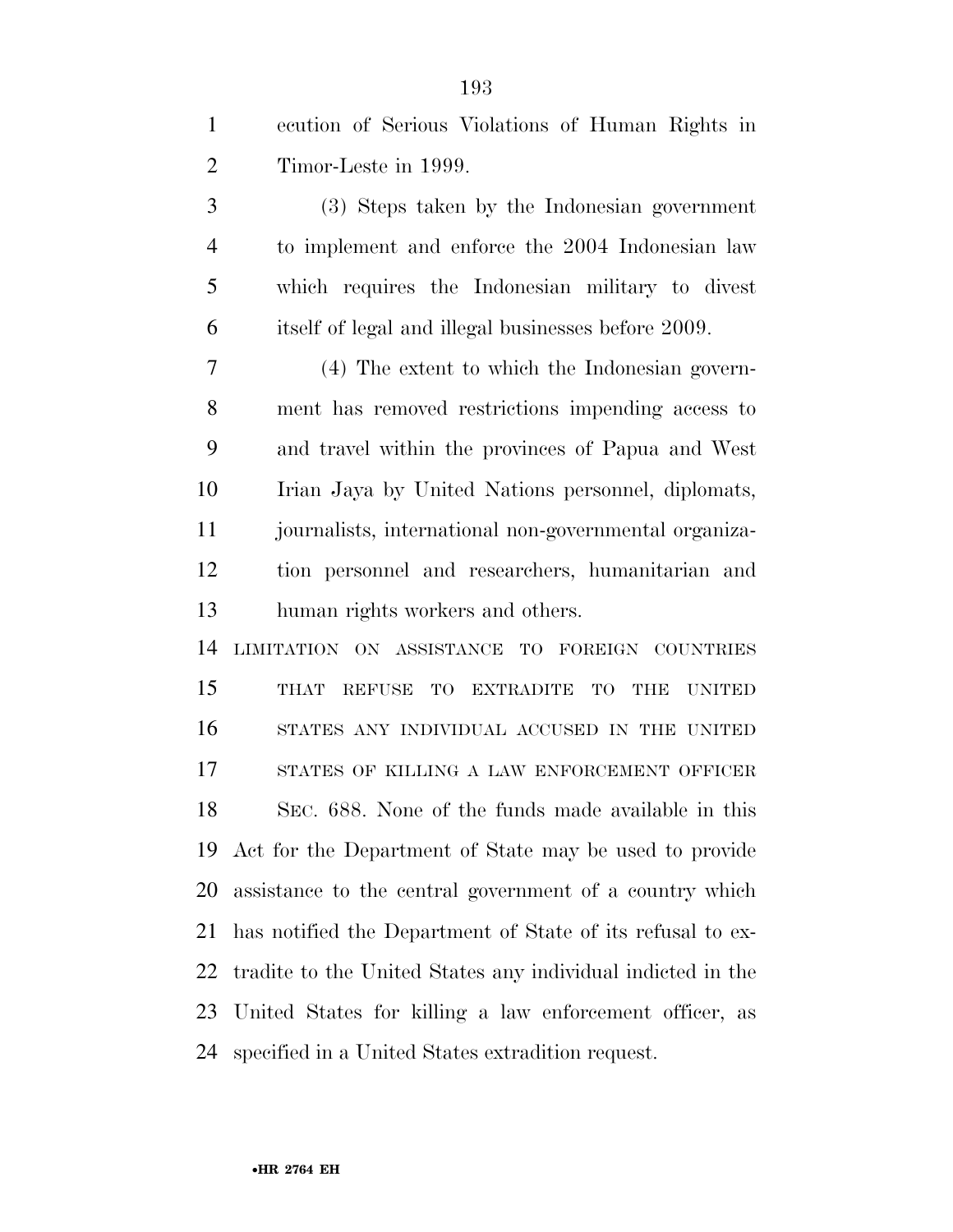GOVERNMENTS THAT HAVE FAILED TO PERMIT CERTAIN

## EXTRADITIONS

 SEC. 689. None of the funds made available in this Act for the Department of State, other than funds pro- vided under the heading ''INTERNATIONAL NAR- COTICS CONTROL AND LAW ENFORCEMENT'', may be used to provide assistance to the central govern- ment of a country with which the United States has an extradition treaty and which government has notified the Department of State of its refusal to extradite to the United States any individual charged with a criminal of- fense for which the maximum penalty is life imprisonment without the possibility of parole.

INTERNATIONAL MONETARY FUND BUDGET AND HIRING

#### CEILINGS

 SEC. 690. The Secretary of the Treasury shall in- struct the United States Executive Director at the Inter- national Monetary Fund to use the voice of the United States to ensure that any loan, project, agreement, memo- randum, instrument, plan or other program of the Inter- national Monetary Fund does not penalize countries for increased government spending on healthcare or education by exempting such increases from national budget caps or restraints, hiring or wage bill ceilings or other limits im-posed by the International Monetary Fund.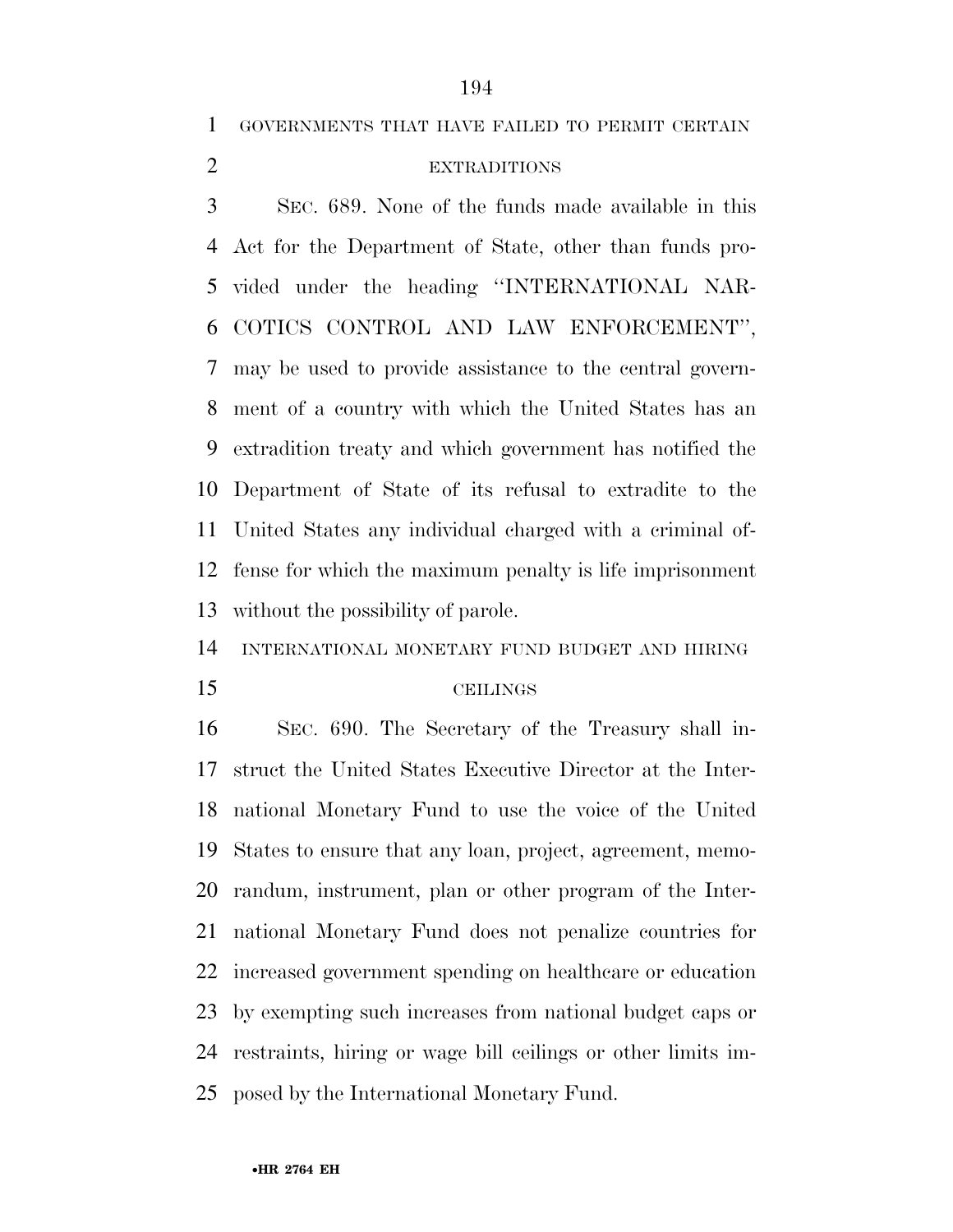## 

## ENVIRONMENT PROGRAMS

 SEC. 691. (a) FUNDING.—Of the funds appropriated under the heading ''DEVELOPMENT ASSISTANCE'', not less than \$501,000,000 shall be made available for programs and activities which directly protect biodiversity and promote clean energy.

 (b) CLIMATE CHANGE REPORT.—Not later than 60 days after the date on which the President's fiscal year 2009 budget request is submitted to Congress, the Presi- dent shall submit a report to the Committees on Appro-priations describing in detail the following:

 (1) All Federal agency obligations and expendi- tures, domestic and international, for climate change programs and activities in fiscal year 2009, includ- ing an accounting of expenditures by agency with each agency identifying climate change activities and associated costs by line item as presented in the President's Budget Appendix.

 (2) All fiscal year 2007 obligations and esti- mated expenditures, fiscal year 2008 estimated ex- penditures and estimated obligations, and fiscal year 22 2009 requested funds by the United States Agency for International Development, by country and cen-tral program, for each of the following—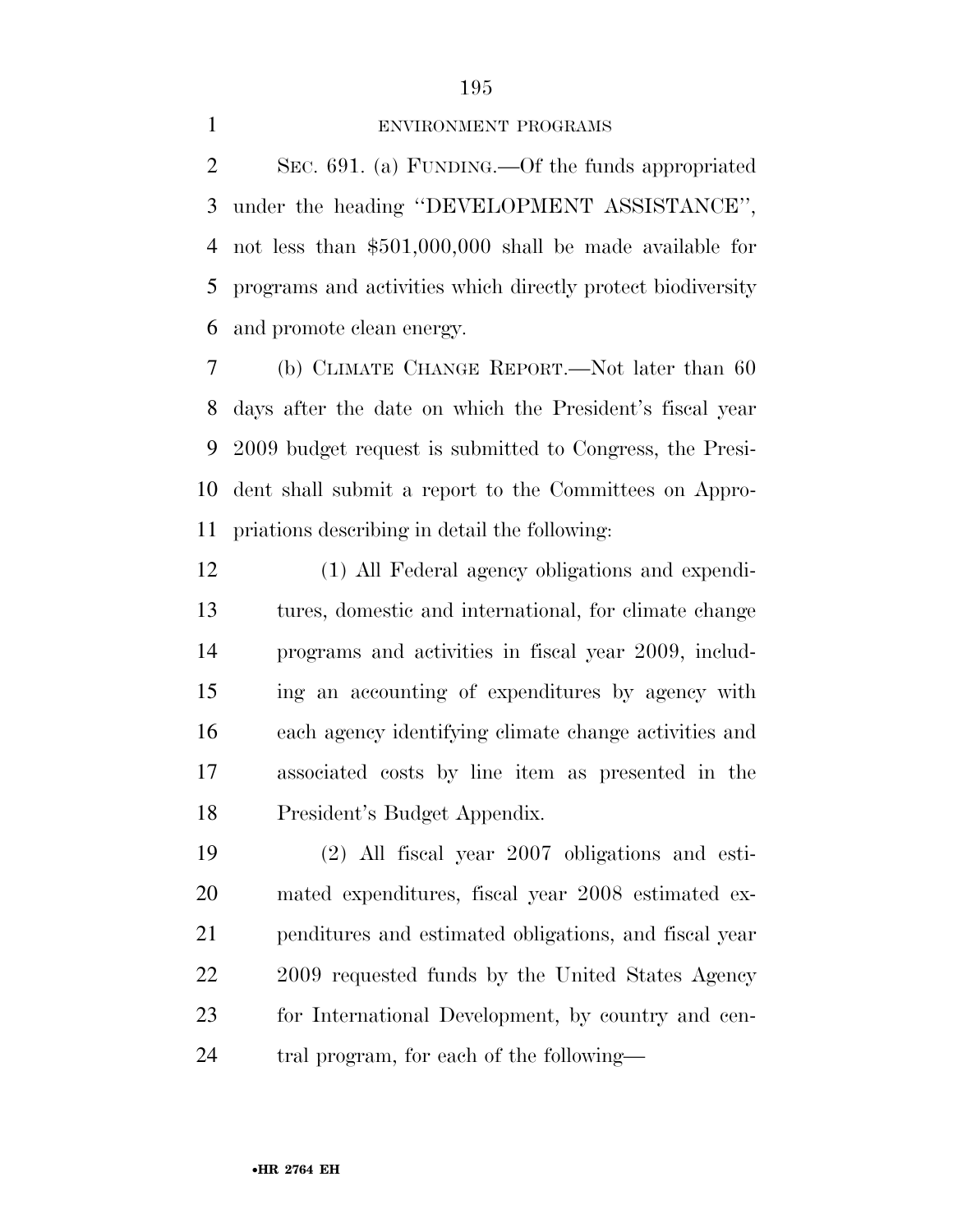| $\mathbf{1}$   | (A) to promote the transfer and deploy-                        |
|----------------|----------------------------------------------------------------|
| $\overline{2}$ | ment of a wide range of United States clean en-                |
| 3              | ergy and energy efficiency technologies;                       |
| $\overline{4}$ | (B) to assist in the measurement, moni-                        |
| 5              | toring, reporting, verification, and reduction of              |
| 6              | greenhouse gas emissions;                                      |
| $\overline{7}$ | (C) to promote carbon capture and seques-                      |
| 8              | tration measures;                                              |
| 9              | (D) to help meet such countries' respon-                       |
| 10             | sibilities under the Framework Convention on                   |
| 11             | Climate Change; and                                            |
| 12             | (E) to develop assessments of the vulner-                      |
| 13             | ability to impacts of climate change and mitiga-               |
| 14             | tion and adaptation response strategies.                       |
| 15             | (c) EXTRACTION OF NATURAL RESOURCES.—(1) The                   |
| 16             | Secretary of the Treasury shall inform the managements         |
| 17             | of the international financial institutions and the public     |
|                | 18 that it is the policy of the United States that any assist- |
| 19             | ance by such institutions (including but not limited to any    |
| 20             | loan, credit, grant, or guarantee) for the extraction and      |
| 21             | export of oil, gas, coal, timber, or other natural resource    |
| 22             | should not be provided unless the government of the coun-      |
| 23             | try has in place or is taking the necessary steps to estab-    |
| 24             | lish functioning systems for—                                  |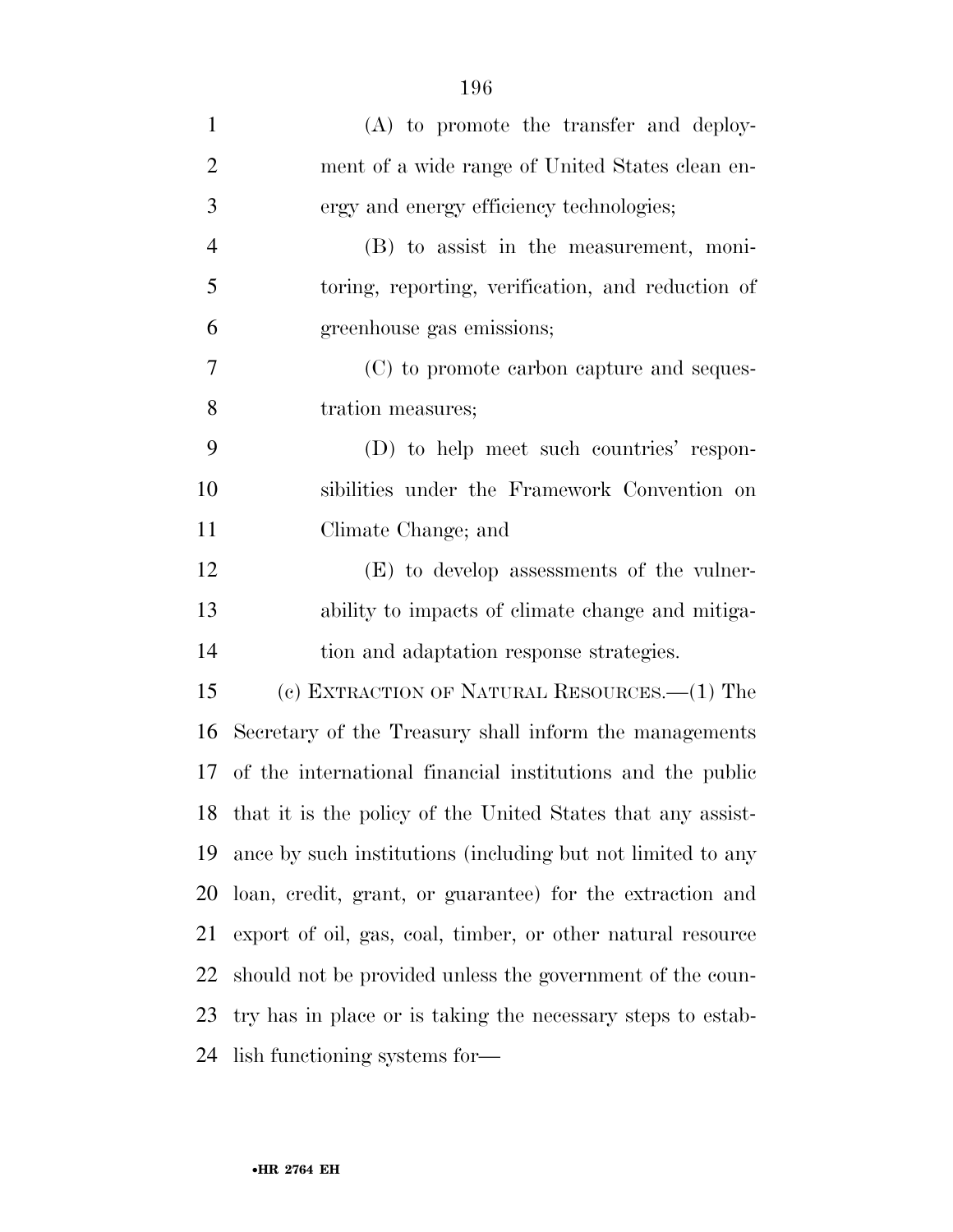(A) accurately accounting for revenues and ex- penditures in connection with the extraction and ex- port of the type of natural resource to be extracted or exported;

 (B) the independent auditing of such accounts and the widespread public dissemination of the au-dits; and

 (C) verifying government receipts against com- pany payments including widespread dissemination of such payment information, and disclosing such documents as Host Government Agreements, Con- cession Agreements, and bidding documents, allow- ing in any such dissemination or disclosure for the redaction of, or exceptions for, information that is commercially proprietary or that would create com-petitive disadvantage.

 (2) Not later than 180 days after the enactment of this Act, the Secretary of the Treasury shall submit a re- port to the Committees on Appropriations describing, for each international financial institution, the amount and type of assistance provided, by country, for the extraction and export of oil, gas, coal, timber, or other national re-source since September 30, 2005.

UZBEKISTAN

•**HR 2764 EH**  SEC. 692. Assistance may be provided to the central Government of Uzbekistan only if the Secretary of State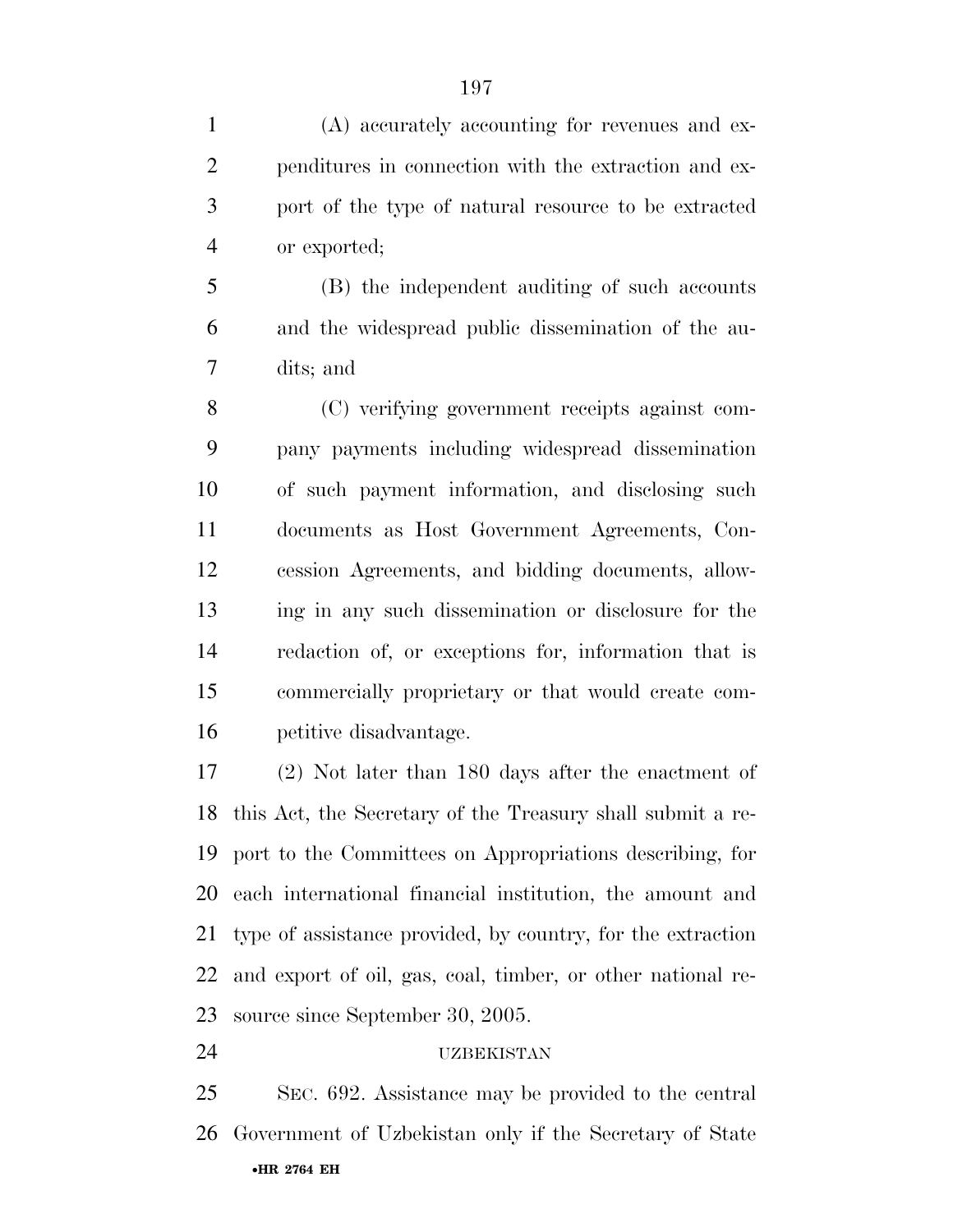determines and reports to the Committees on Appropria- tions that the Government of Uzbekistan is making sub- stantial and continuing progress in meeting its commit- ments under the ''Declaration on the Strategic Partner- ship and Cooperation Framework Between the Republic of Uzbekistan and the United States of America'', includ- ing respect for human rights, establishing a genuine multi- party system, and ensuring free and fair elections, free- dom of expression, and the independence of the media, and that a credible international investigation of the May 31, 2005, shootings in Andijan is underway with the support of the Government of Uzbekistan: *Provided,* That for the purposes of this section ''assistance'' shall include excess defense articles.

## DISCRIMINATION AGAINST MINORITY RELIGIOUS FAITHS

16 IN THE RUSSIAN FEDERATION

•**HR 2764 EH**  SEC. 693. None of the funds appropriated for assist- ance under this Act may be made available for the Govern- ment of the Russian Federation, after 180 days from the date of the enactment of this Act, unless the President determines and certifies in writing to the Committees on Appropriations that the Government of the Russian Fed- eration has implemented no statute, executive order, regu- lation or similar government action that would discrimi- nate, or which has as its principal effect discrimination, against religious groups or religious communities in the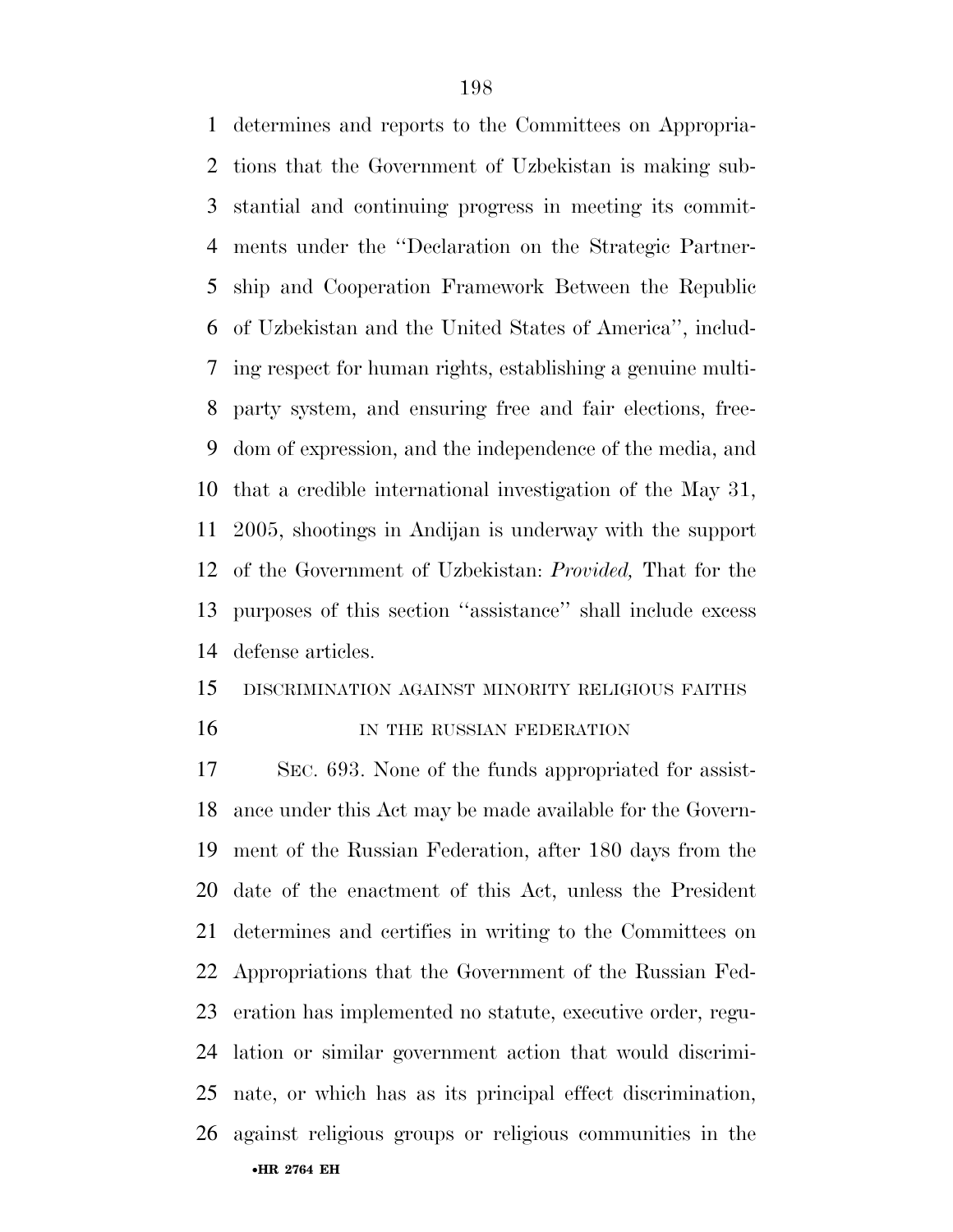Russian Federation in violation of accepted international agreements on human rights and religious freedoms to which the Russian Federation is a party.

WAR CRIMES IN AFRICA

 SEC. 694. (a) The Congress reaffirms its support for the efforts of the International Criminal Tribunal for Rwanda (ICTR) and the Special Court for Sierra Leone (SCSL) to bring to justice individuals responsible for war crimes and crimes against humanity in a timely manner. (b) Funds appropriated by this Act, including funds for debt restructuring, may be made available for assist- ance to the central government of a country in which indi- viduals indicted by ICTR and SCSL are credibly alleged to be living, if the Secretary of State determines and re- ports to the Committees on Appropriations that such gov- ernment is cooperating with ICTR and SCSL, including the surrender and transfer of indictees in a timely manner: *Provided,* That this subsection shall not apply to assist- ance provided under section 551 of the Foreign Assistance Act of 1961 or to project assistance under title II of this Act: *Provided further,* That the United States shall use its voice and vote in the United Nations Security Council to fully support efforts by ICTR and SCSL to bring to justice individuals indicted by such tribunals in a timely manner.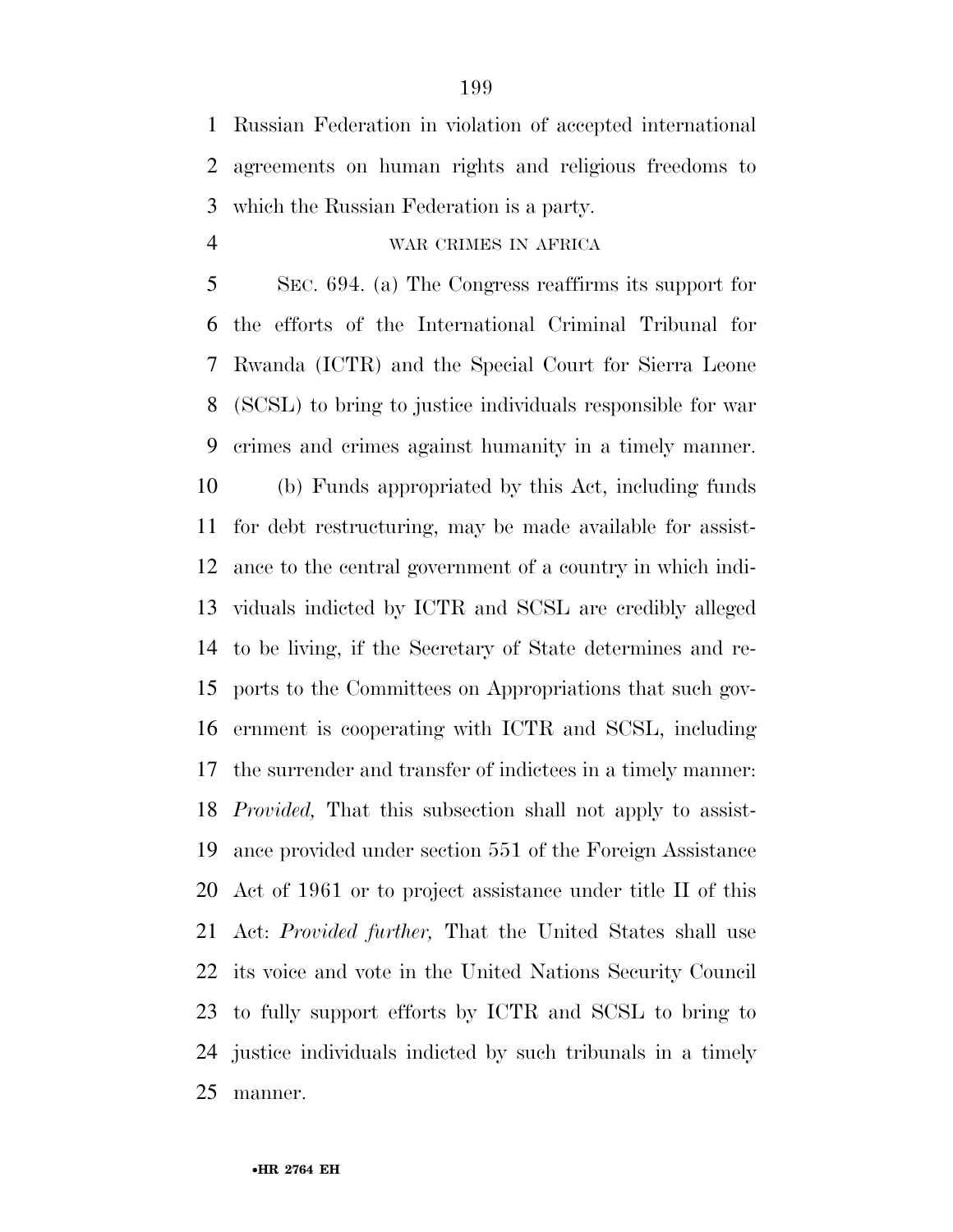(c) The prohibition in subsection (b) may be waived on a country by country basis if the President determines that doing so is in the national security interest of the United States: *Provided,* That prior to exercising such waiver authority, the President shall submit a report to the Committees on Appropriations, in classified form if necessary, on— (1) the steps being taken to obtain the coopera- tion of the government in surrendering the indictee in question to the court of jurisdiction; (2) a strategy, including a timeline, for bringing the indictee before such court; and (3) the justification for exercising the waiver authority. COMBATTING PIRACY OF UNITED STATES COPYRIGHTED MATERIALS SEC. 695. (a) PROGRAM AUTHORIZED.—The Sec- retary of State may carry out a program of activities to combat piracy in countries that are not members of the Organization for Economic Cooperation and Development (OECD), including activities as follows: (1) The provision of equipment and training for law enforcement, including in the interpretation of intellectual property laws.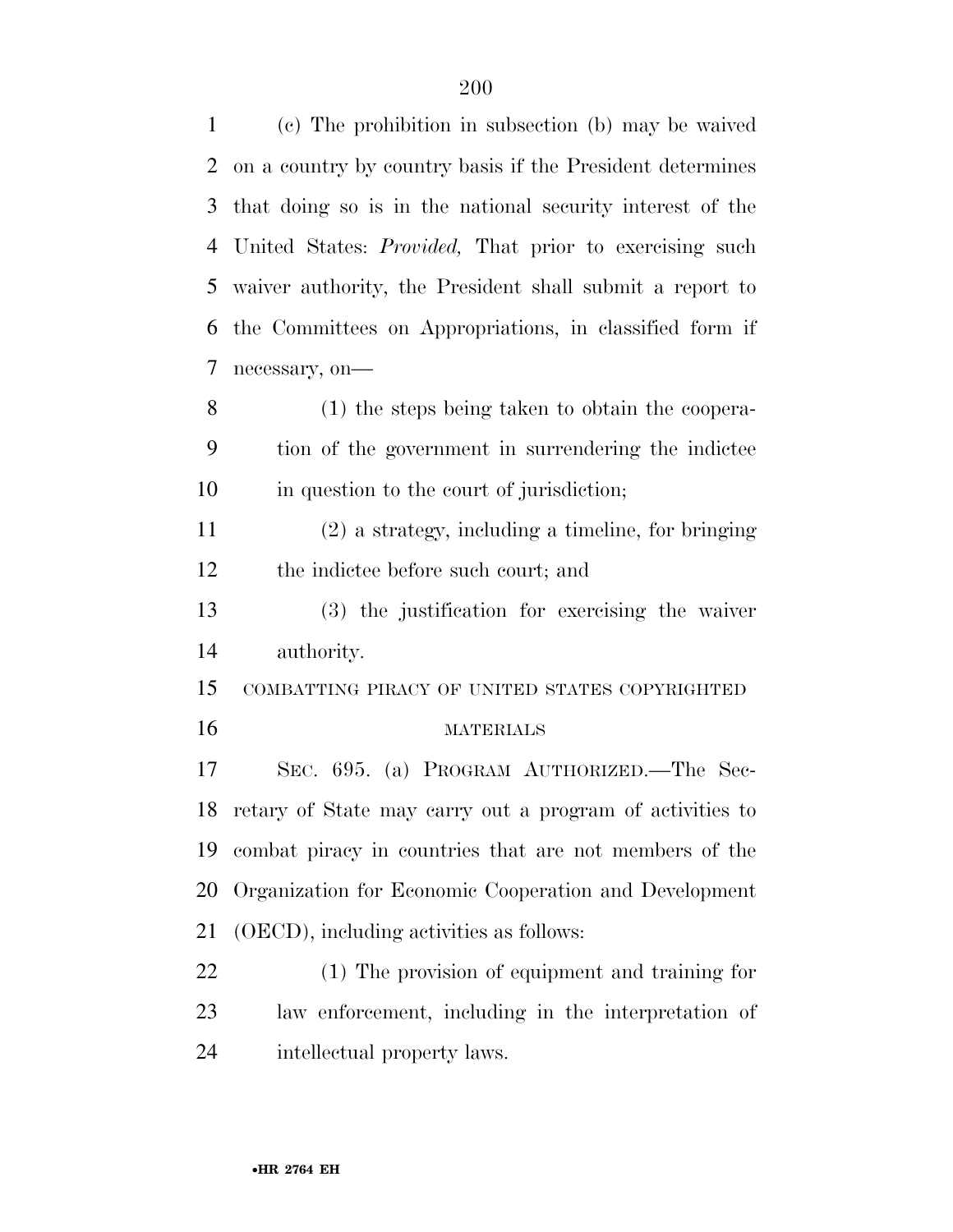(2) The provision of training for judges and prosecutors, including in the interpretation of intel-lectual property laws.

 (3) The provision of assistance in complying with obligations under applicable international trea- ties and agreements on copyright and intellectual property.

 (b) CONSULTATION WITH WORLD INTELLECTUAL PROPERTY ORGANIZATION.—In carrying out the program authorized by subsection (a), the Secretary shall, to the maximum extent practicable, consult with and provide as- sistance to the World Intellectual Property Organization in order to promote the integration of countries described in subsection (a) into the global intellectual property sys-tem.

 (c) FUNDING.—Of the amount appropriated or other- wise made available under the heading ''INTER- NATIONAL NARCOTICS CONTROL AND LAW EN- FORCEMENT'', \$5,000,000 may be made available in fiscal year 2008 for the program authorized by subsection (a).

## 22 OVERSIGHT OF IRAQ RECONSTRUCTION

•**HR 2764 EH**  SEC. 696. (a) Section 3001 of the Emergency Supple- mental Appropriations Act for Defense and for the Recon- struction of Iraq and Afghanistan, 2004 (Public Law 108– 106; 117 Stat. 1238; 5 U.S.C. App., note to section 8G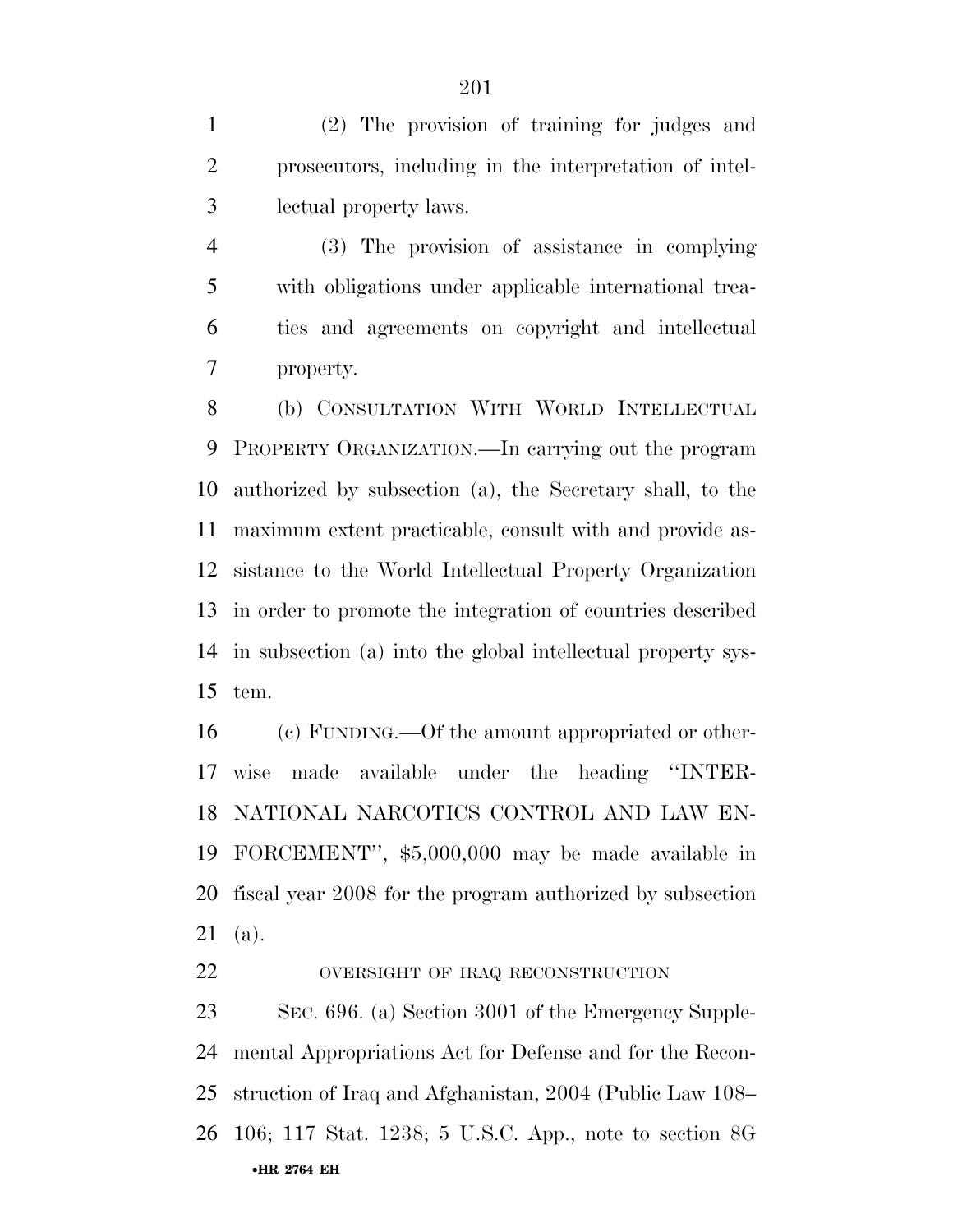| $\mathbf{1}$ | of Public Law $95-452$ , as amended by section $1054(b)$     |
|--------------|--------------------------------------------------------------|
| 2            | of the John Warner National Defense Authorization Act        |
| 3            | for Fiscal Year $2007$ (Public Law $109-364$ ; 120 Stat.     |
| 4            | 2397), section 2 of the Iraq Reconstruction Accountability   |
| 5            | Act of $2006$ (Public Law 109–440), and section 3801 of      |
| 6            | the U.S. Troop Readiness, Veterans' Care, Katrina Recov-     |
| 7            | ery, and Iraq Accountability Appropriations Act, 2007        |
| 8            | (Public Law $110-28$ ) is amended—                           |
| 9            | $(1)$ in subsection $(h)(1)$ by striking "pay rates."        |
| 10           | and inserting "pay rates, and may exercise the au-           |
| 11           | thorities of subsections (b) through (i) of section          |
| 12           | 3161 of title 5, United States Code (without regard)         |
| 13           | to subsection (a) of such section).";                        |
| 14           | (2) in subsection $(o)(1)(B)$ by striking "fiscal            |
| 15           | year 2006 or fiscal year 2007" and inserting "fiscal         |
| 16           | years $2006$ through $2008$ "; and                           |
| 17           | (3) by adding at the end of such section the fol-            |
| 18           | lowing subsection:                                           |
| 19           | "(p) RULE OF CONSTRUCTION.—For the purposes of               |
| 20           | carrying out the duties of the Inspector General, any        |
| 21           | United States funds appropriated or otherwise made avail-    |
| 22           | able for fiscal years 2006 through 2008 for the reconstruc-  |
| 23           | tion of Iraq, irrespective of the designation of such funds, |
| 24           | shall be deemed to be amounts appropriated or otherwise      |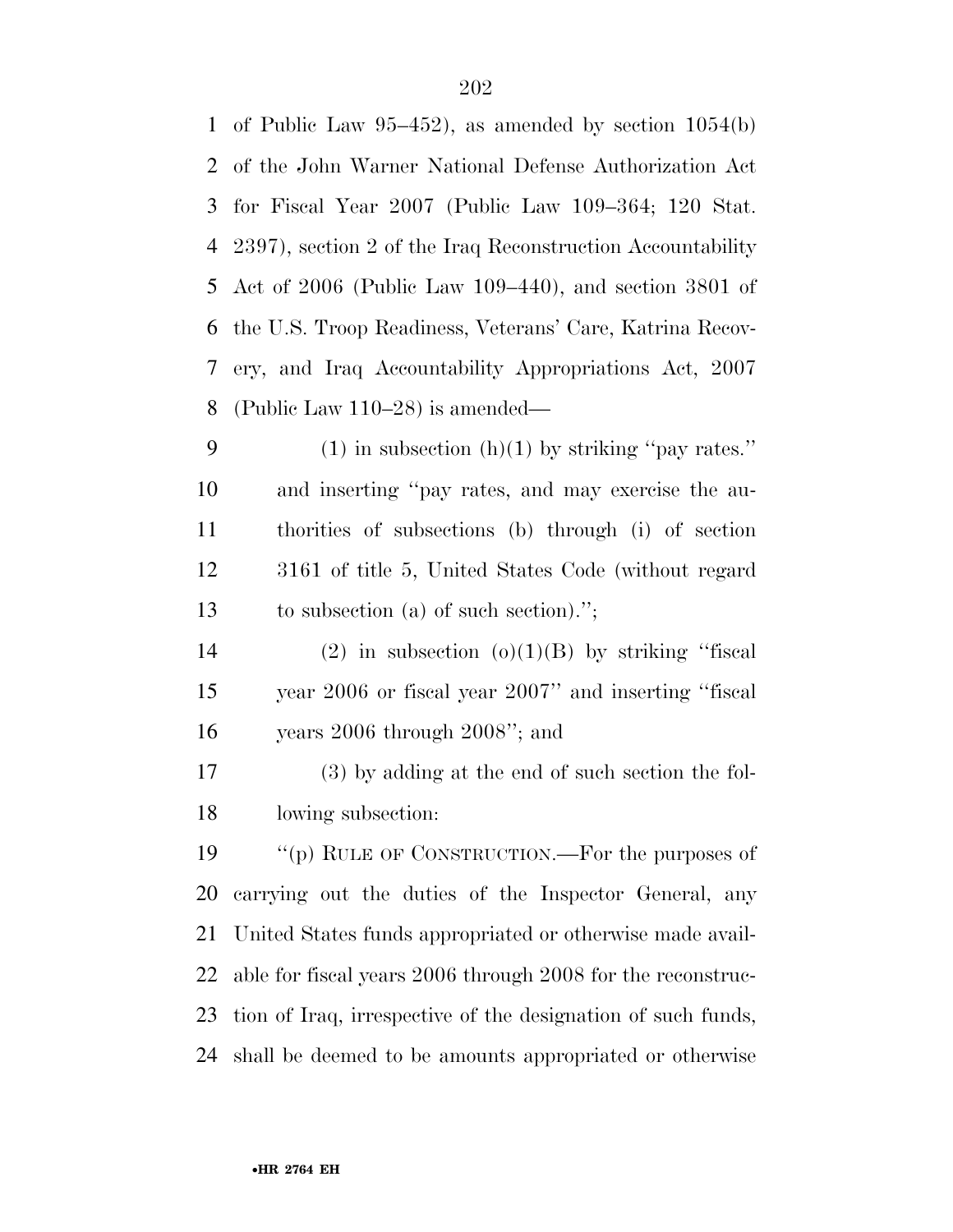made available to the Iraq Relief and Reconstruction Fund.''.

3 (b) Section  $1054(a)$  of Public Law  $109-364$  is amended by striking ''fiscal year 2006'' and inserting ''fis-cal years 2006 through 2008''.

UNITED NATIONS HEADQUARTERS RENOVATION

 SEC. 697. It is the sense of the Congress that the amount of any loan for the renovation of the United Na- tions headquarters building located in New York, New York, should not exceed \$600,000,000: *Provided,* That if any loan exceeds \$600,000,000, the Secretary of State shall notify the Congress of the current cost of the renova-tion and cost containment measures.

14 NEGLECTED DISEASES

•**HR 2764 EH**  SEC. 698. Of the funds appropriated under the head- ing ''Child Survival and Health Programs Fund'', not less than \$18,000,000 shall be made available to support an integrated response to the control of neglected diseases in- cluding intestinal parasites, schistosomiasis, lymphatic fil- ariasis, onchocerciasis, trachoma and leprosy: *Provided,*  That the Administrator of the United States Agency for International Development shall consult with the Commit- tees on Appropriations, representatives from the relevant international technical and nongovernmental organizations addressing the specific diseases, recipient countries, donor countries, the private sector, UNICEF and the World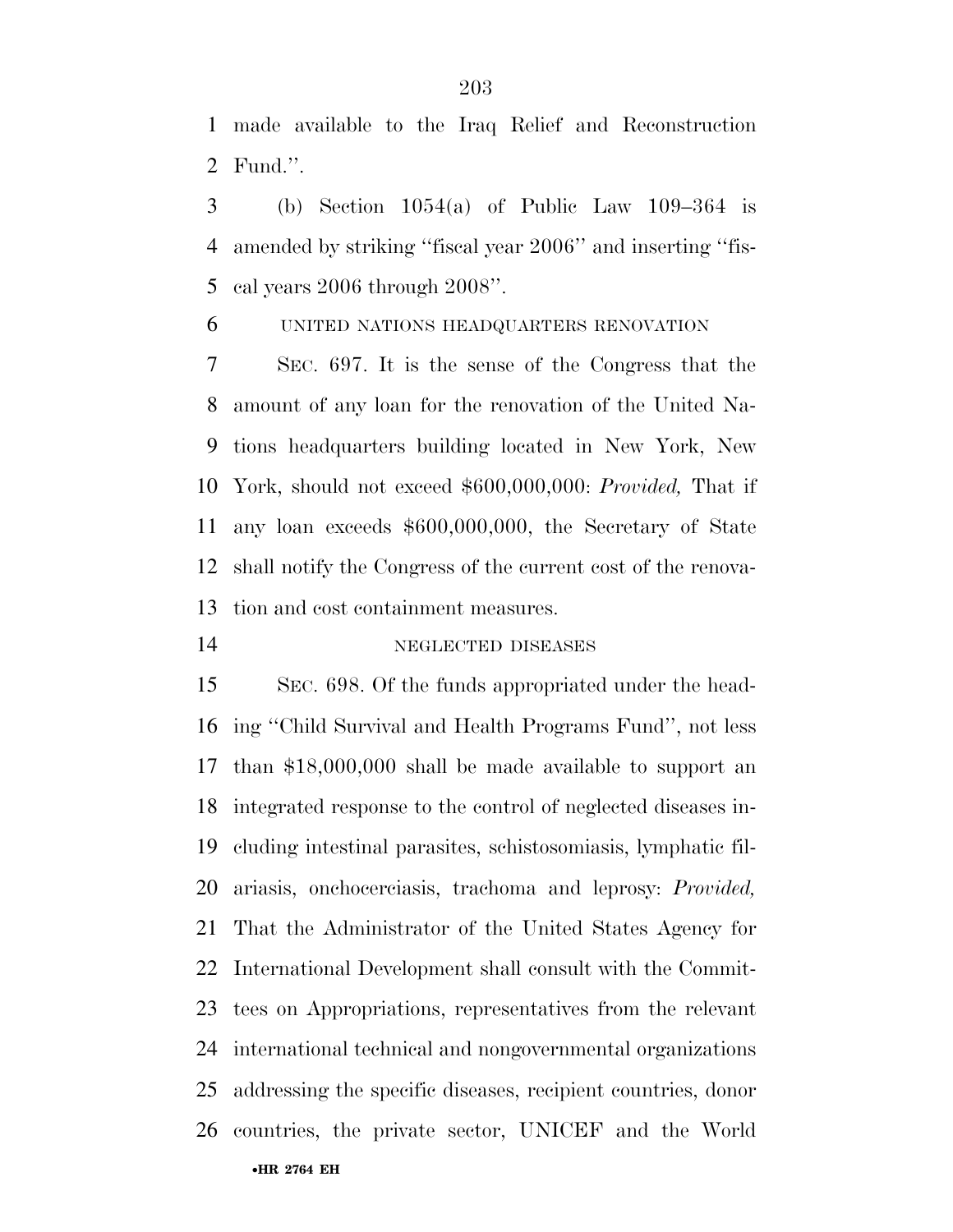Health Organization: (1) on the most effective uses of such funds to demonstrate the health and economic bene- fits of such an approach; and (2) to develop a multilateral, integrated initiative to control these diseases that will en- hance coordination and effectiveness and maximize the le- verage of United States contributions with those of other donors: *Provided further,* That funds made available pur- suant to this section shall be subject to the regular notifi- cation procedures of the Committees on Appropriations. ASSISTANCE FOR EGYPT

 SEC. 699. (a) FOREIGN MILITARY FINANCING PRO- GRAM.—Of the funds appropriated by this Act for Egypt under the heading ''FOREIGN MILITARY FINANCING PROGRAM'', \$200,000,000 shall not be made available for obligation until the Secretary of State certifies and re- ports to the Committees on Appropriations that the Gov- ernment of Egypt has taken concrete and measurable steps to—

 (1) enact and implement a new judicial author- ity law that protects the independence of the judici-ary;

 (2) review criminal procedures and train police leadership in modern policing to curb police abuses; and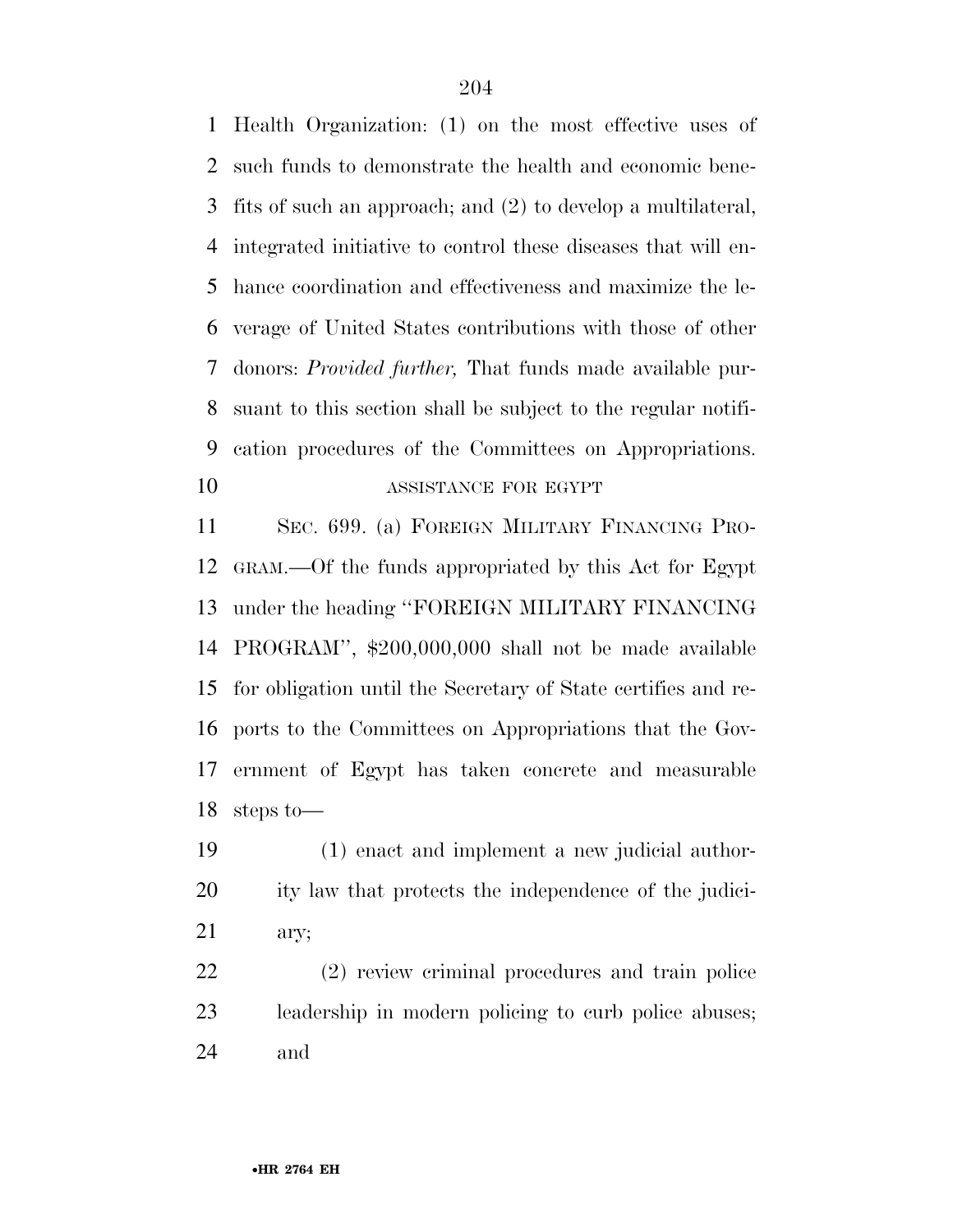(3) detect and destroy the smuggling network and smuggling tunnels that lead from Egypt to Gaza.

## RELIEF FOR THE HMONG AND MONTAGNARDS

5 SEC. 699A. Section  $212(a)(3)(B)$  of the Immigration 6 and Nationality Act (8 U.S.C.  $1182(a)(3)(B)$ ), is amend- ed by adding at the end the following new clause: ''Clause (vi) shall not apply to the Hmong or Montagnards on the basis of any act or event occurring in or before 1975''.T 10 Section  $212(a)(3)(B)(ii)$  of the Immigration and Na-11 tionality Act (8 U.S.C. 1182(a)(3)(B)(ii)) is amended by striking ''Subclause (VII)'' and replacing it with ''Sub-13 clause  $(IX)$ ".

## REPORT ON ANTI-CORRUPTION ACTIVITIES

 SEC. 699B. (a) REPORT REQUIRED.—Not later than May 1, 2008, the Secretary of State, in consultation with the Administrator of the United States Agency for Inter- national Development and the Chief Executive Officer of the Millennium Challenge Corporation, shall submit to Committees on Appropriations a report on the level of cor- ruption in each country that receives assistance in this Act under the heading ''Development Assistance'', ''Assistance for Eastern Europe and the Baltic States'', or ''Assistance for the States of the Former Soviet Union''.

 (b) MATTERS TO BE INCLUDED.—The report re-quired by subsection (a) shall—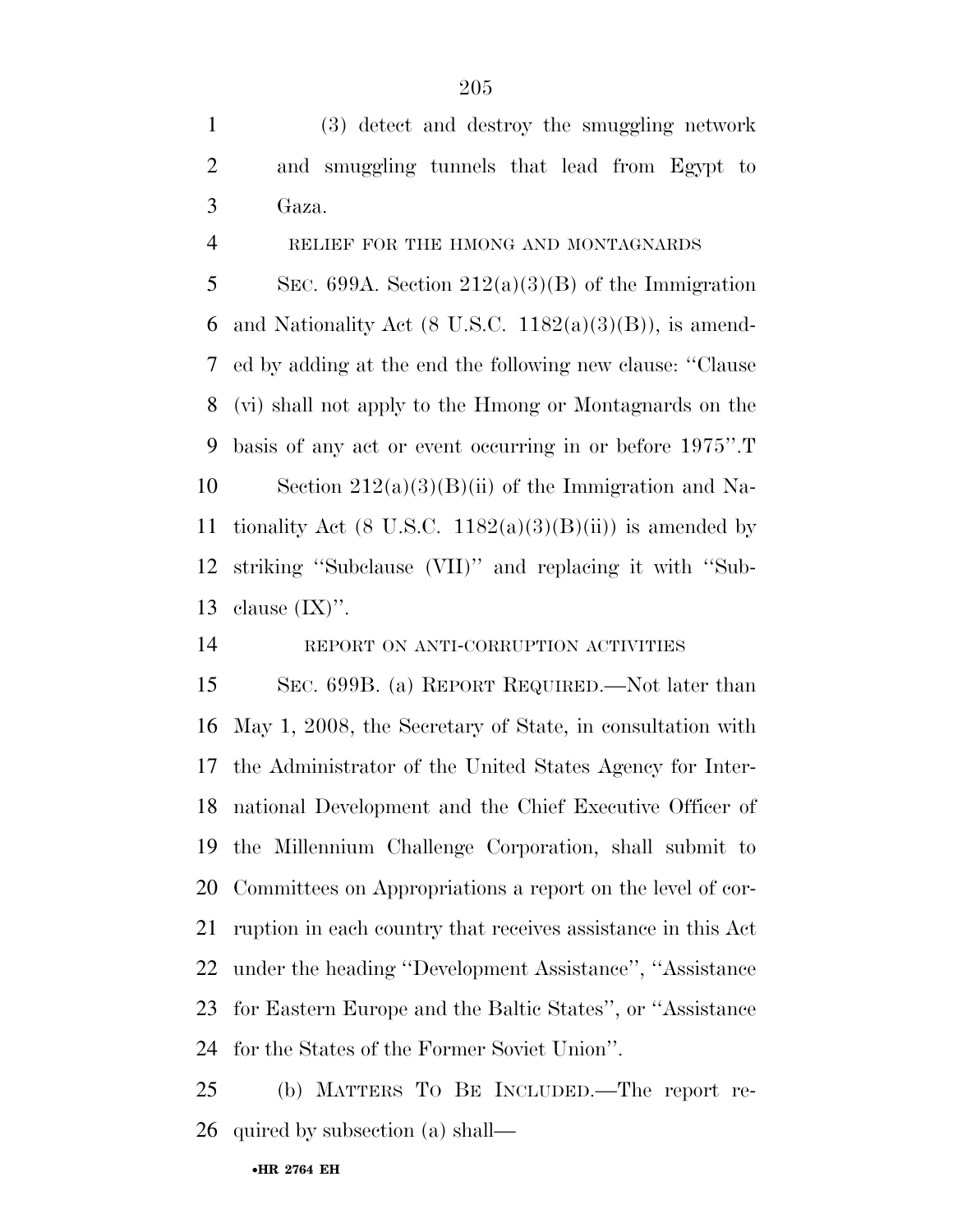| (1) assess the level of corruption in each coun-          |
|-----------------------------------------------------------|
| try's political, economic, and judicial sectors, includ-  |
| ing detailed information regarding specific acts of       |
| corruption;                                               |
| $(2)$ assess the extent to which recent elections         |
| in each country have been free and fair;                  |
| (3) include information regarding steps each              |
| country has taken to combat corruption;                   |
| (4) describe at the program, project, and activ-          |
| ity level how the United States assistance is de-         |
| signed to strengthen anti-corruption activities in        |
| each country, including specific outcome goals and        |
| objectives; and                                           |
| (5) include an identification of countries that           |
| the Secretary of State determines require special         |
| scrutiny for fiscal year 2009, including an identifica-   |
| tion of countries that the Secretary determines are       |
| not making significant efforts to comply with min-        |
| imum standards for anti-corruption activities.            |
| (c) METHODOLOGY.—Not later than September 30,             |
| 2007, the Secretary of State shall provide to the Commit- |
| tees on Appropriations a detailed description of—         |
| (1) the methodology for assessing the level of            |
| corruption in each country for purposes of preparing      |
|                                                           |

the report required by subsection (a) and for evalu-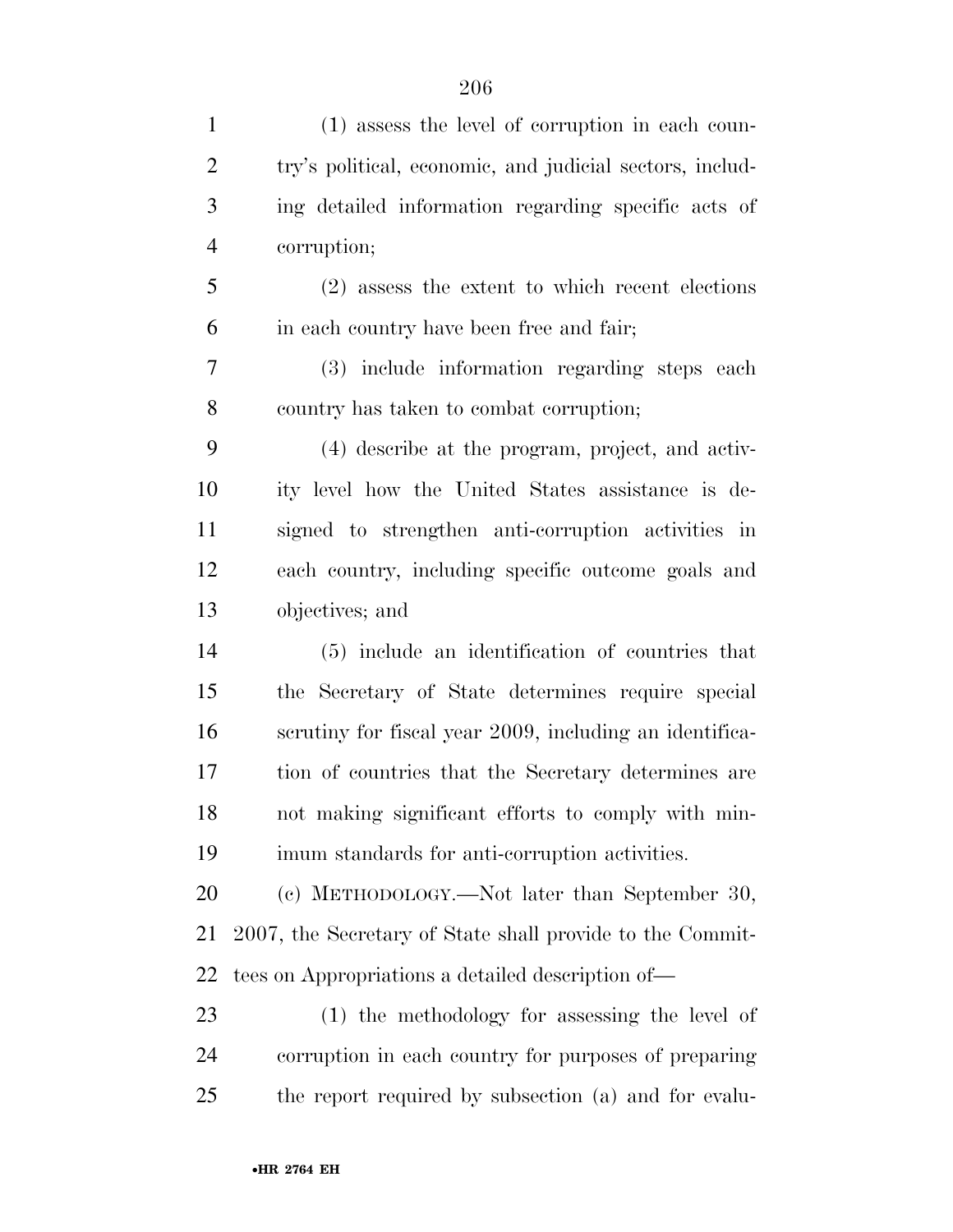| $\mathbf{1}$   | ating each country's annual progress in fighting cor-                |
|----------------|----------------------------------------------------------------------|
| $\overline{2}$ | ruption; and                                                         |
| 3              | (2) the indicators upon which the Secretary will                     |
| $\overline{4}$ | make such assessments.                                               |
| 5              | PROGRAMS TO IMPROVE DEMOCRACY, THE RULE OF LAW,                      |
| 6              | AND GOVERNANCE IN IRAN                                               |
| 7              | SEC. 699C. Of the funds appropriated in this Act,                    |
| 8              | $$50,000,000$ should be made available for programs to im-           |
| 9              | prove democracy, the rule of law, and governance in Iran.            |
| 10             | SEC. 699D. None of the funds made available in this                  |
| 11             | Act may be used for negotiating the participation of addi-           |
| 12             | tional countries under the visa waiver program described             |
| 13             | in section 217 of the Immigration and Nationality Act $(8)$          |
|                |                                                                      |
| 14             | U.S.C. 1187).                                                        |
| 15             | LIMITATION ON USE OF FUNDS RELATING TO                               |
| 16             | RESTRICTIONS ON RELATIONS WITH TAIWAN                                |
| 17             | SEC. 699E. None of the funds made available in this                  |
|                | 18 Act may be used to enforce any of the provisions in the           |
| 19             | Memorandum to all Department and Agency Executive                    |
| 20             | Secretaries dated, February 2, 2001, and entitled "Guide-            |
| 21             | lines on Relations With Taiwan".                                     |
| 22             | SEC. 699F. None of the funds made available in this                  |
| 23             | Act may be used to carry out the diversity visa program              |
| 24             | under sections 201(e), 203(c), or 204(a)(1)(I) of the Im-            |
| 25             | migration and Nationality Act $(8 \text{ U.S.C. } 1151(e), 1153(e),$ |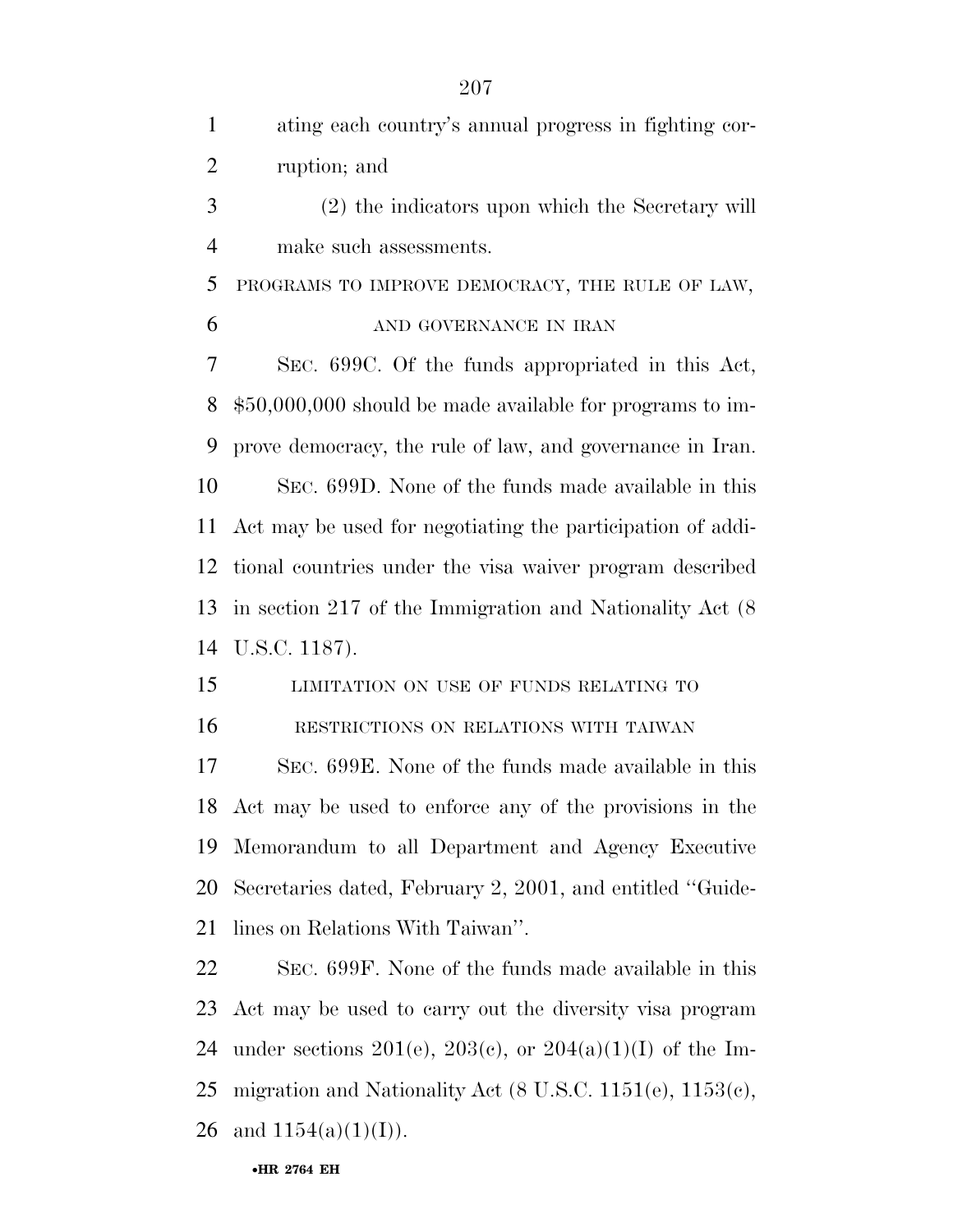SEC. 699G. None of the funds made available in this Act may be expended in violation of section 243(d) of the Immigration and Nationality Act (8 U.S.C. 1253(d)) (re- lating to discontinuing granting visas to nationals of coun- tries denying or delaying accepting aliens removed from the United States).

 SEC. 699H. None of the funds made available in this Act may be used to purchase light bulbs for operations in the United States unless the light bulbs have the ''EN- ERGY STAR'' or ''Federal Energy Management Pro-gram'' designation.

 SEC. 699I. None of the funds made available in this Act under the heading ''Economic Support Fund'' may be made available for Ethiopia.

 SEC. 699J. None of the funds made available in this Act may be used by the Department of State as a con- tribution for the United Nations Human Rights Council. SEC. 699K. None of the funds made available in this Act may be used to provide an immigrant or non- immigrant visa to a national or citizen of a country with which the United States maintains diplomatic relations and the central government of which has notified the Sec- retary of State of its refusal to extradite to the United States any individual indicted in the United States for kill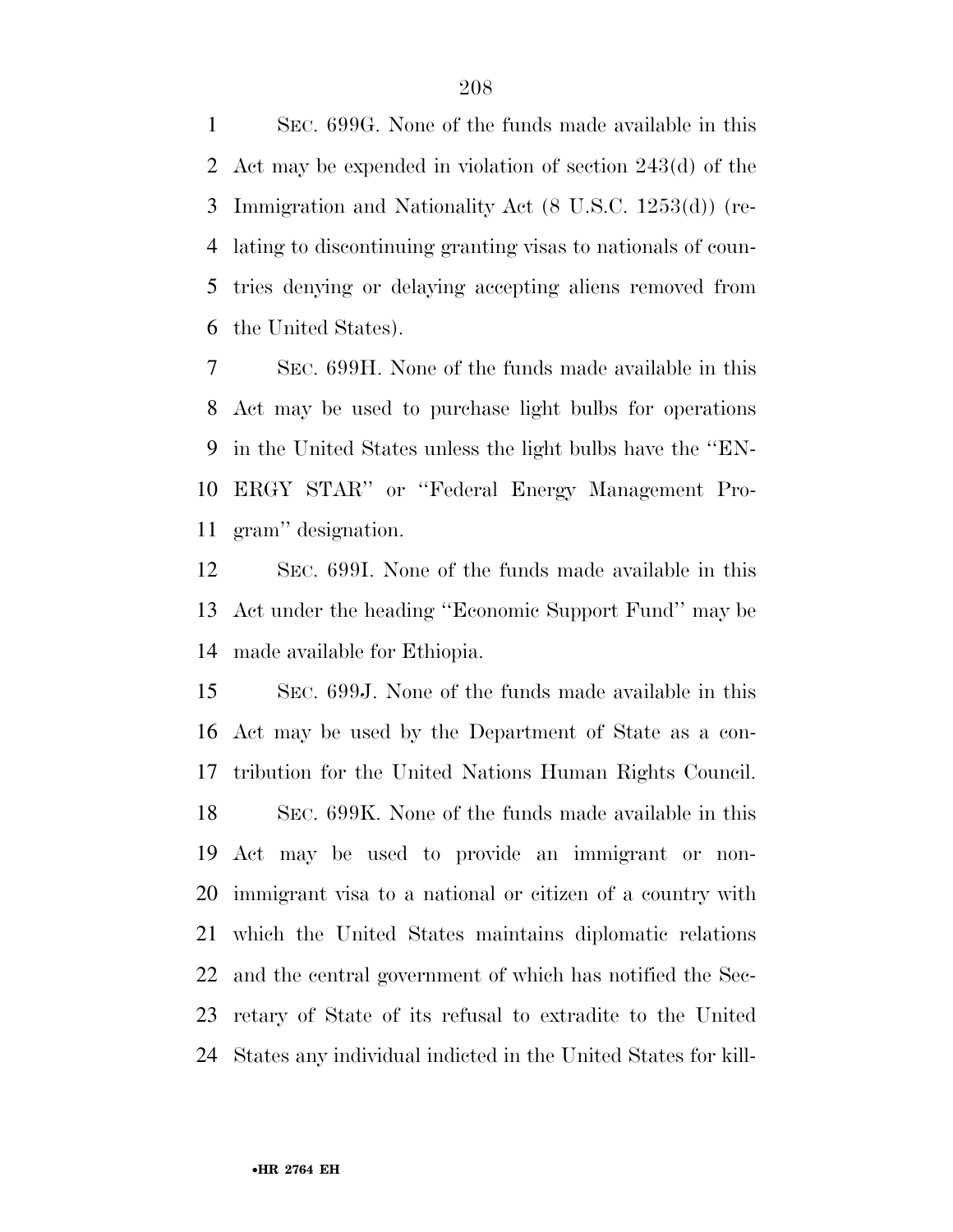ing a law enforcement officer, as specified in a United States extradition request.

 SEC. 699L. None of the funds made available in this Act may be used for the International Seabed Authority or the Enterprise of the International Seabed Authority. SEC. 699M. None of the funds made available in this Act may be used to send or otherwise pay for the attend- ance of more than 50 employees from a Federal depart- ment or agency at any single conference occurring outside the United States. PROHIBITION AGAINST ASSISTANCE TO SAUDI ARABIA SEC. 699N. None of the funds appropriated or other- wise made available pursuant to this Act— (1) shall be obligated or expended to finance any assistance to Saudi Arabia; or (2) shall be used to execute a waiver of section 571 or 614 of the Foreign Assistance Act of 1961 (22 U.S.C. 2349aa or 2364) with regard to assist- ance to Saudi Arabia. SEC. 699O. None of the funds made available in this

 Act may be used to provide direct aid to the Palestinian Authority, except as otherwise provided by existing law.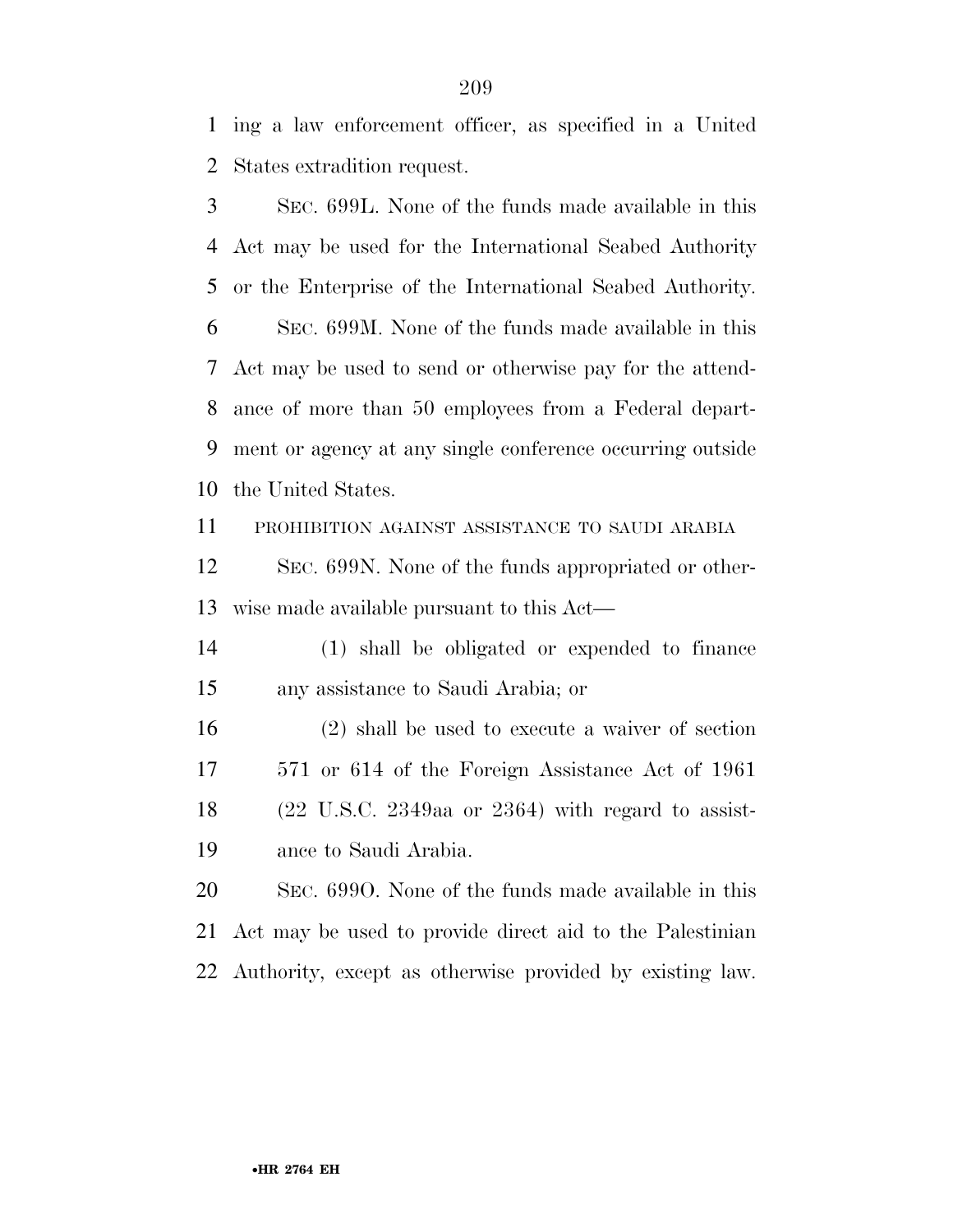1 This Act may be cited as ''The Department of State, 2 Foreign Operations and Related Programs Appropriations 3 Act, 2008''.

Passed the House of Representatives June 22 (legislative day, June 21), 2007.

Attest:

*Clerk.*